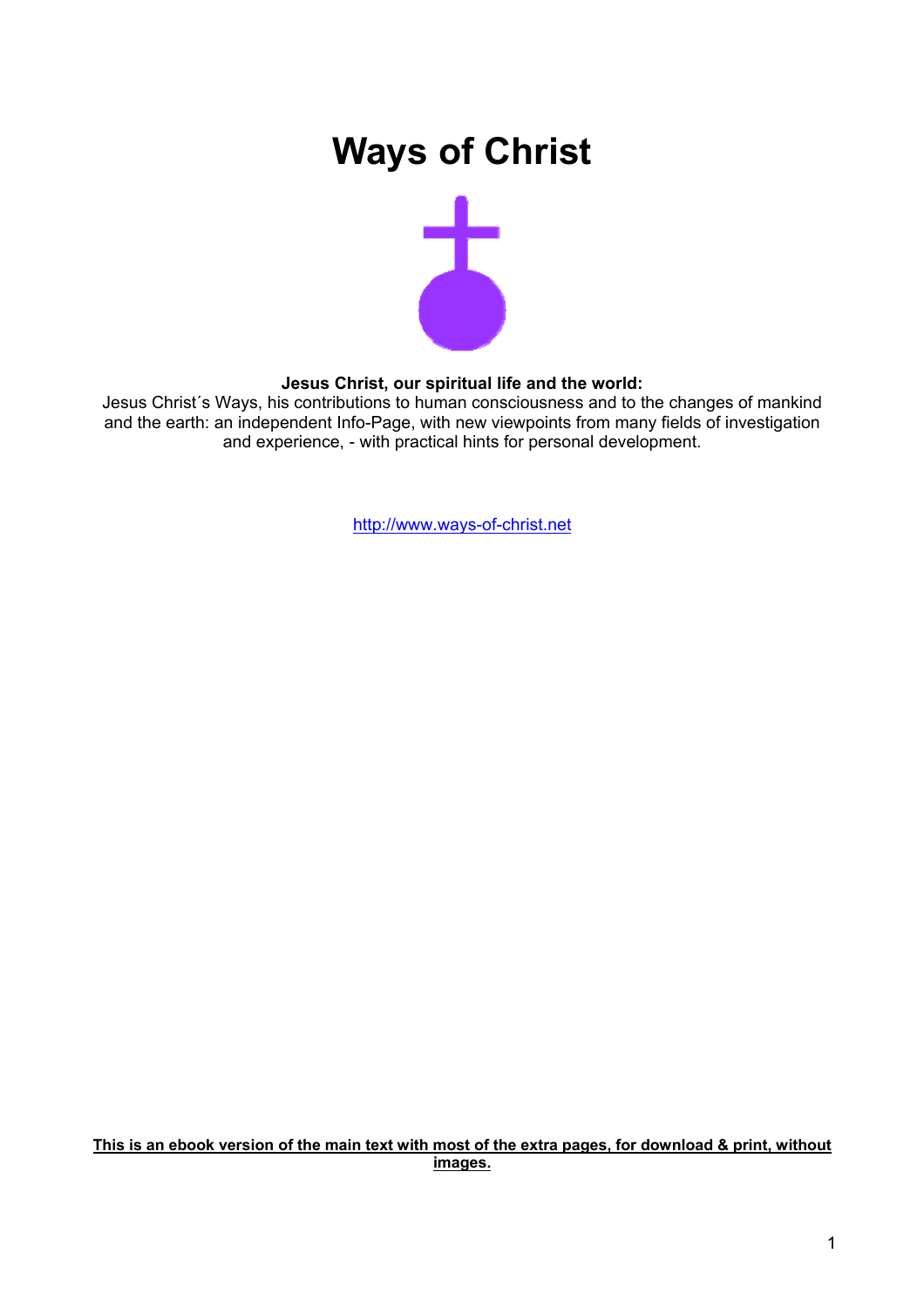# <span id="page-1-0"></span>**Ways of Jesus Christ in human consciousness and in the changes of the world.**

#### **Contents**

It is recommend[ed](#page-0-0) to read the text in its biblical sequence [Ways of Christ 1](#page-0-0) **[Part 1: the chapters concerning the steps in the Gospels:](#page-2-0)** 3 [INTRODUCTION into the purpose and use of this text. 3](#page-2-0) [Methodical tips \\*\\*\\*: Christian meditation. 5](#page-4-0) [These pages and the various schools of theology in church history. 6](#page-5-0) ["In the Beginning was the word \(Greek: logos\) …and the word became flesh" \(John 1\). 10](#page-9-0) [Jesus of Nazareth, his birth. 11](#page-10-0) [Is there anything significant in the years of Jesus' youth ? 12](#page-11-0) [A side-note about the quarrel about "two Jesus – boys". 13](#page-12-0) [The baptism in the Jordan by John the baptist. 13](#page-12-0) [The silence in the desert. 15](#page-14-0) [The temptations, and calling the disciples. 18](#page-17-0) [The wedding at Cana. 19](#page-18-0) [\(Christian Viewpoints for sexuali ty, sympathy, empathy and love\). 21](#page-20-0) [The "holy zeal" \(and viewpoints concerning emotions\). 22](#page-21-0) The Sermon on the Mount (*Matthew 5 - 7,29*[; and viewpoints of the mind\). 24](#page-23-0) [Christ's Transfiguration on Mount Tabor \(](#page-27-0)*Matthew 17*). 28 [The question of the "miracles". 28](#page-27-0) [Raising Lazarus from the dead. 30](#page-29-0) ["The Sheep". 31](#page-30-0) [Christ "Washing the Feet"; and Mary of Bethany anointing Jesus. 32](#page-31-0) [The Last Supper, the triumphal entry, the arrest and the whipping. 34](#page-33-0) [The crowning with thorns and the last speeches. 36](#page-35-0) [Crucifixion and burial. 37](#page-36-0) [The question of the empty grave, the "descent into hell" and the "ascent into paradise". 41](#page-40-0) [The Resurrection. 43](#page-42-0) [The "Ascension" of Christ. 48](#page-47-0) [The Whitsun event \(Pentecost\). 51](#page-50-0) [A picture of Jesus. 54](#page-53-0) 

#### **[The 2nd part - The steps in the Revelation:](#page-54-0)** 55

[The Revelation of John. 55](#page-54-0) [How to deal with prophecies. 57](#page-56-0) [Concerning the contents of John's revelation: The seven churches. 58](#page-57-0) [Inspiration and the Churches. 67](#page-66-0) [Why do I need a church or community ?69](#page-68-0) [The seven seals. 70](#page-69-0) [The seven trumpets. 70](#page-69-0) [The "seven thunders" and the two prophets. 71](#page-70-0) [The woman and the dragon. 71](#page-70-0) [The "beast with seven heads" out of the sea. 72](#page-71-0) [The "beast with two horns" out of the earth. 72](#page-71-0) [The "seven bowls of God's wrath", the end of "Babylon" and the Second Coming of Christ. 73](#page-72-0) [The Scenarios for the future. 75](#page-74-0) [The \(real\) "1000 Years of Peace". 77](#page-76-0) [The New Heaven, the New Earth and the "New Jerusalem". 77](#page-76-0) [Final chapter of both parts of the main text: The Christian spirit. 79](#page-78-0) A christian attitude: In the world, but not of the world; see John 17. 80

# [Part 3: Topics, questions of life:](#page-81-0) 82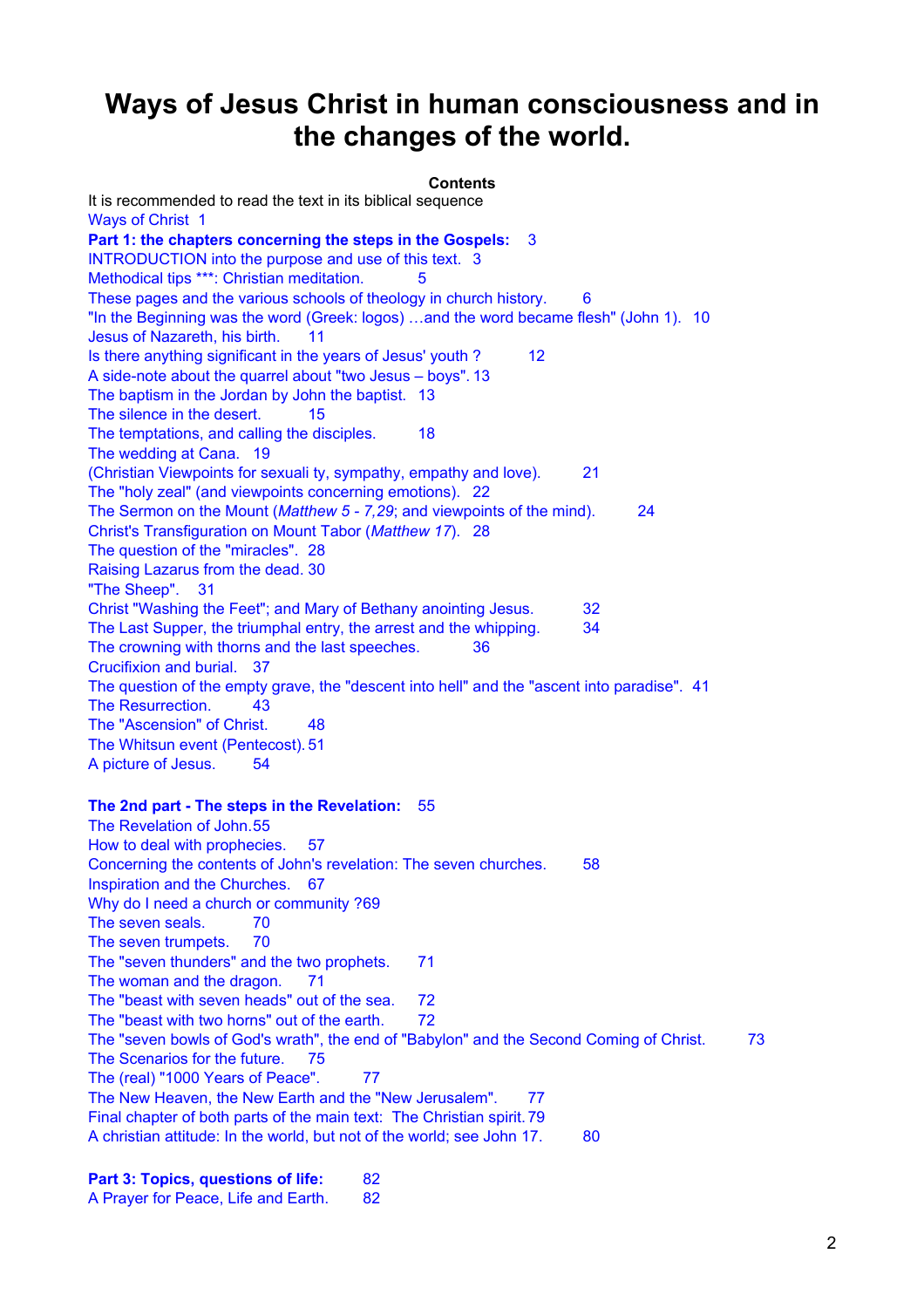<span id="page-2-0"></span>[Basics of ethical values. 83](#page-82-0) [An additional correction of the modern "Everything about Jesus disclosure stories". 85](#page-84-0) [\(Natural\) Science and the Belief in God. 87](#page-86-0) [Consciousness, brain and the free will of man. 89](#page-88-0) [Jesus Christ, human nourishment and protection of animals. 90](#page-89-0) [Jesus Christ and Healing - even today. 91](#page-90-0) [Blessings. 94](#page-93-0) [Lamentation as a possible part of Christian practice. 95](#page-94-0) [A Christian way - digestion of the daily life. 96](#page-95-0) [General Christian viewpoints for economical and social questions. 97](#page-96-0) [Jesus and peace 98](#page-97-0) [Jesus and Refugees, Migration and Cultures 99](#page-98-0) [General Christian viewpoints for society and politics \\*. 99](#page-98-0) [Christianity and Philosophy: A Comment on Habermas' speech "Faith and Knowledge" \(2001\\*\). - With an](#page-99-0)  [annotation concerning other philosophical schools - 100](#page-99-0) [General Christian viewpoints for ecological questions \\*. 102](#page-101-0) The unborn human life  $*$  103

#### **[Part 4 The Old Testament and contributions to the dialogue with other religions.](#page-103-0)** 104

[The Old Testament, the Jewish Religion and Jesus Christ .... with excerpts from the main text and additions.](#page-103-0)  [104](#page-103-0) [Information: Jesus Christ and Islam. 107](#page-106-0) [Information: Zoroastrianism \(Parsee Religion\) and Jesus Christ. 110](#page-109-0) [Information: Jesus Christ and the Buddhism. 113](#page-112-0) [Information: Jesus Christ and Hinduism. 115](#page-114-0) [Information: Jesus Christ, Taoism & Confucianism. 118](#page-117-0) [The relation between Christianity and Shintoism \(Kami no michi\) 120](#page-119-0) [- With general viewpoints concerning natural religions. 120](#page-119-0) [Notes on Ancient Egyptian Religion 122](#page-121-0) [Remarks Concerning Early European Religions 124](#page-123-0) [Assessment of the Greek Religion 124](#page-123-0) [Remarks Concerning the Early Roman Religion 125](#page-124-0) [Old Germanic Religion 126](#page-125-0) [Celtic Religion 128](#page-127-0) [Early Slavic Religions 129](#page-128-0) [Early Baltic Religions 130](#page-129-0) [Early Basque Religion 130](#page-129-0) [Early Finnish Religion 131](#page-130-0) [Religion](#page-130-0)<sup>1</sup> as a "reconnection" of man with God - on paths with Jesus Christ.  $131$ [Help: A self-examination for the work with the main text of "Ways of Christ" - in the inner and outer life: 134](#page-133-0) [Imprint: copyright, conception, email. 135](#page-134-0)

### **Part 1: the chapters concerning the steps in the Gospels:**

.

### **INTRODUCTION into the purpose and use of this text.**

**For 2000 years, - including previous prophecies several thousand years more – people have vouched for their manifold and direct experiences with Jesus Christ again and again. In spite of their varying characters and various religious, philosophical and scientific contexts, they show some mutual perceptions, independently from each other. They also speak about the possibility for others to prepare themselves for similar experiences. New abilities for people and the world can also be seen through Jesus Christ, far exceeding mere cultural and historical bounds. Here these steps of growth are explored in a new way.**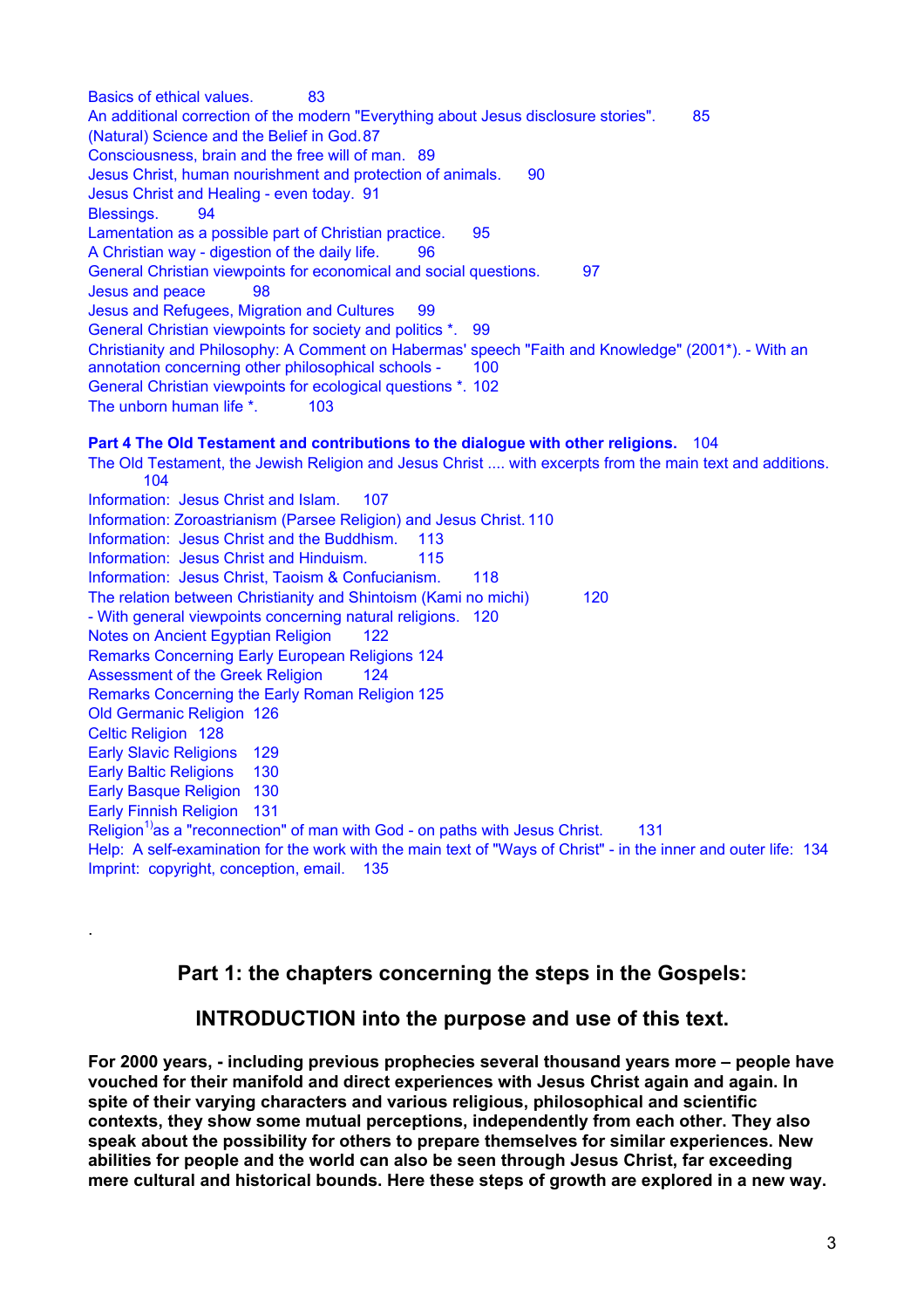#### **Along the steps which Jesus himself went through, their significance for different fields of life shows itself.**

In the 12th century the Abbot Joachim di Fiore prophesied an "Era of the Holy Spirit", in which such individual relationships to God, independent of institutions, would become common property. Today, several endeavours are spreading worldwide that not only search for Christ taking shape in the individual, but also see the individual as a cell more and more consciously in the "body of Christ".

In this context the awaited "Second Coming" and our "apocalyptic" time cannot be understood as a simple reincarnation with its circumstances, but as a much more comprehensive scenario. Nevertheless one can suspect some similarities in the development 2000 years ago and this present time scenario - which must not lead to a catastrophe.

**This work tries to answer the question of the new specific possibilities of development in the various areas of life, since Jesus lived 2000 years ago. This contribution is composed as an impulse.**

Especially these days,

• when the phenomenon Jesus Christ is claimed by many different theologies *(see below)* and dogmas, by linguistic, historically-critical, archaeological and palaeographical, religious-sociological and psychological, scientific, political ways of looking at it,

• when, as in the time of early christianity, a manifold spiritual scene rose in society beside an old materialistic mainstream – that created both bridges and frontiers between them and christianity, • when the most confusing situations occur,e.g. several reputedly incarnated "Jesus Christs"; and when problematic and negative incidents occur in the name of Christ.

it can be interesting, to investigate, what the real contribution of Christ might be:

This project starts with some of our own inner experiences and other mystic sources, etc. **The viewpoints used are interdisciplinary ones, from many areas of knowledge and experience not only theological ones.** From this spiritual point of view, no attempt is made to distract people from social and political consciousness with some kind of pseudo-inwardness. Of course the dogmas of the mechanistic scientific thought of the 19th century cannot be accepted as limitations of view; neither can the eastern considerations, that there is nothing, which has not already been described in the ancient Indian vedic scriptures and that Jesus is nothing but a - probably third class – teacher of them, cannot be accepted as a limitation of thought. These realizations are not derived from the books compared in the text or in a list of other books for more theologically interested persons; reading "Ways of Christ" does not require knowing these books or having previous theological knowledge. **Nothing is meant as a dogma or as an opinion of any religious organisation in the world. Nothing is directed against any church, religious or spiritual group, or against the Apostles' Creed. [People who relate themselves to another](http://www.ways-of-christ.net/en1234/00.htm)  [religious or ideological background, but who are positively interested in new insights of a](http://www.ways-of-christ.net/en1234/00.htm)  [Christian approach, neither trivial nor superficial, can find this here too.](http://www.ways-of-christ.net/en1234/00.htm) It also points out the relationship between a Christian Path and other inclinations. Just as John's Gospel portrays the specific Christian way in a language understandable for the seekers of wisdom of that time, this work makes Christianity similarly accessible from various sides. The style of this document also lets the mind of the reader be free. Research & exploration are different to missionary work. Nevertheless, also Christians who prefer a simple belief to profound considerations may learn from this text, e.g. how to communicate with the people of other beliefs without constant misunderstandings.** 

The text should speak for itself.

"I still have much more to say to you, more than you can now bear. But when he, the Spirit of the truth comes, he will guide you into all truth" (John 16:12-13). Ways of Christ draws inspiration from this spirit.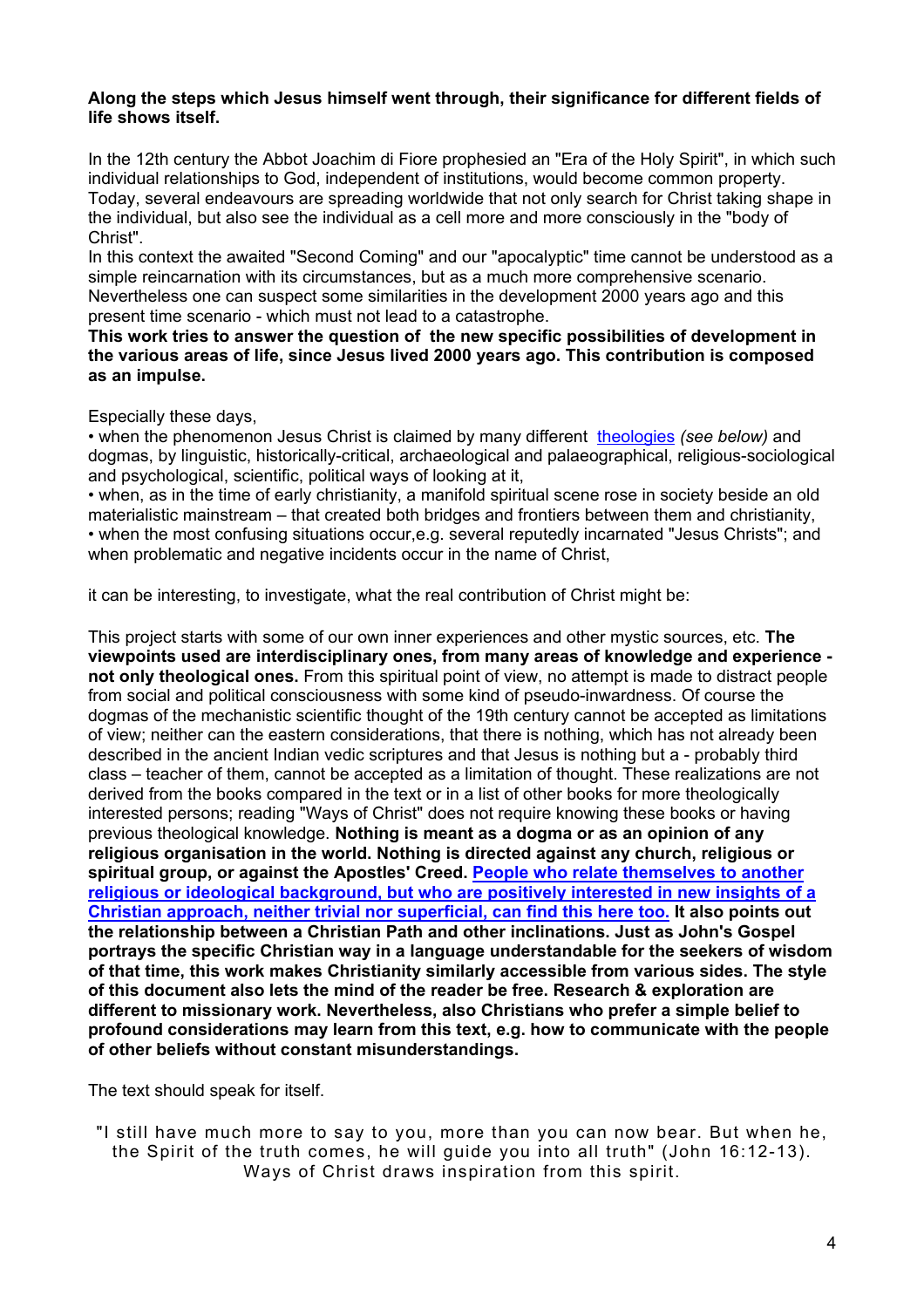#### [Thanks](http://www.ways-of-christ.net/en1234/01b.htm)

### **Methodical tips \*\*\*: Christian meditation.**

#### <span id="page-4-0"></span>**One form is meditating on the Gospels.**

Our texts were partly written with the help of meditative reflection on bible texts. Consequently, apart from the information they contain, they are also written as suitable starting points for meditating on chapters of the gospels.

**The next 37 chapters follow the various steps in the Gospels and the Revelation. One can read single chapters or, better still, the chapters in this sequence for more insight. Bible Study, i.e. reading and working through the texts and their meanings, is only one method. During the study of the Gospels the chapters of the main text of "ways-ofchrist.net" and, last but not least, God can contribute to a deeper understanding. Anyone who is more closely interested in a holistic approach - including the neglected parts of our soul - can read and meditate on the chapter, e.g. of the Gospel of John and then study the chapter of the main text of "ways-of-christ.net".**

This web page is a continuous text. Its chapters can also be accessed via the table of contents. In order to study it, it will be helpful to print<sup>\*</sup> the text: the main text around 130 pages, dependent on the settings of the browser and the printer.

(John and his disciples mainly dealt with the deeper spiritual significance of what happened.) For the purpose of meditation there are several possibilities. First of all, there are the basic requirements necessary for any kind of meditation. The attention should be free from distracting moods or problems, by becoming conscious of them or by speaking to someone about them etc.; to ensure sufficient mental openness. You should not be tired, hungry, or under the acute effects of alcohol, tobacco, etc. There should also be no telephone etc. which could disturb you during the meditation. You should feel well at the chosen place, which should not be close to an electronic appliance causing "electronic stress". Experienced people can even concentrate at a market place, but these kinds of tips are usually appropriate. Sometimes the Gospel Meditation was practized by speaking the text of the bible slowly with closed eyes (e.g. the Rosicrucians\*\*). The text was learned by heart, so the attention was not on the words, but on the content. There was also a variation with eurhythmic gestures. You can also read the text and then let this have its effect with closed eyes. This means without active thought, because the actual meditative consideration begins after the thoughts have ceased. If thoughts continue to appear, they should simply be "looked at", instead of actively continuing them. This is also applicable when thoughts appear which have apparently or really no relation to the meditation (if the thoughts are concerning plans, write them down in order to effectively postpone them, so you are open for meditating. Important occurrences during the meditation should be noted down afterwards, in order to follow your own development better. The meditative consideration can lead to "deeper" states of meditation and contemplation, but not necessarily.

It can also be helpful to have a notepad nearby when awakening, for noting down keywords. This helps to remember dreams and to follow their development. If dream symbols are painted during the day, this helps you to be open for the levels of reality mirrored in the dreams. It then becomes clear that not all dreams are simply digestion of experiences of the day, but that there is something happening, which is as important as the day itself.

These are not occult rituals, but simply give the psyche enough time to become open for the contents or for God, instead of the contents only being available to the intellect - that is not bad, but not sufficient by itself for understanding spiritual things. Gradually, this can touch and transform all "layers" of our being, including the will and even the body. Only then when, e.g. new insights, or related symbolic images during the meditation or in dreams appear, or some other development in life, have the comprehensible contents "arrived" inwardly, at least by way of a hint. It may be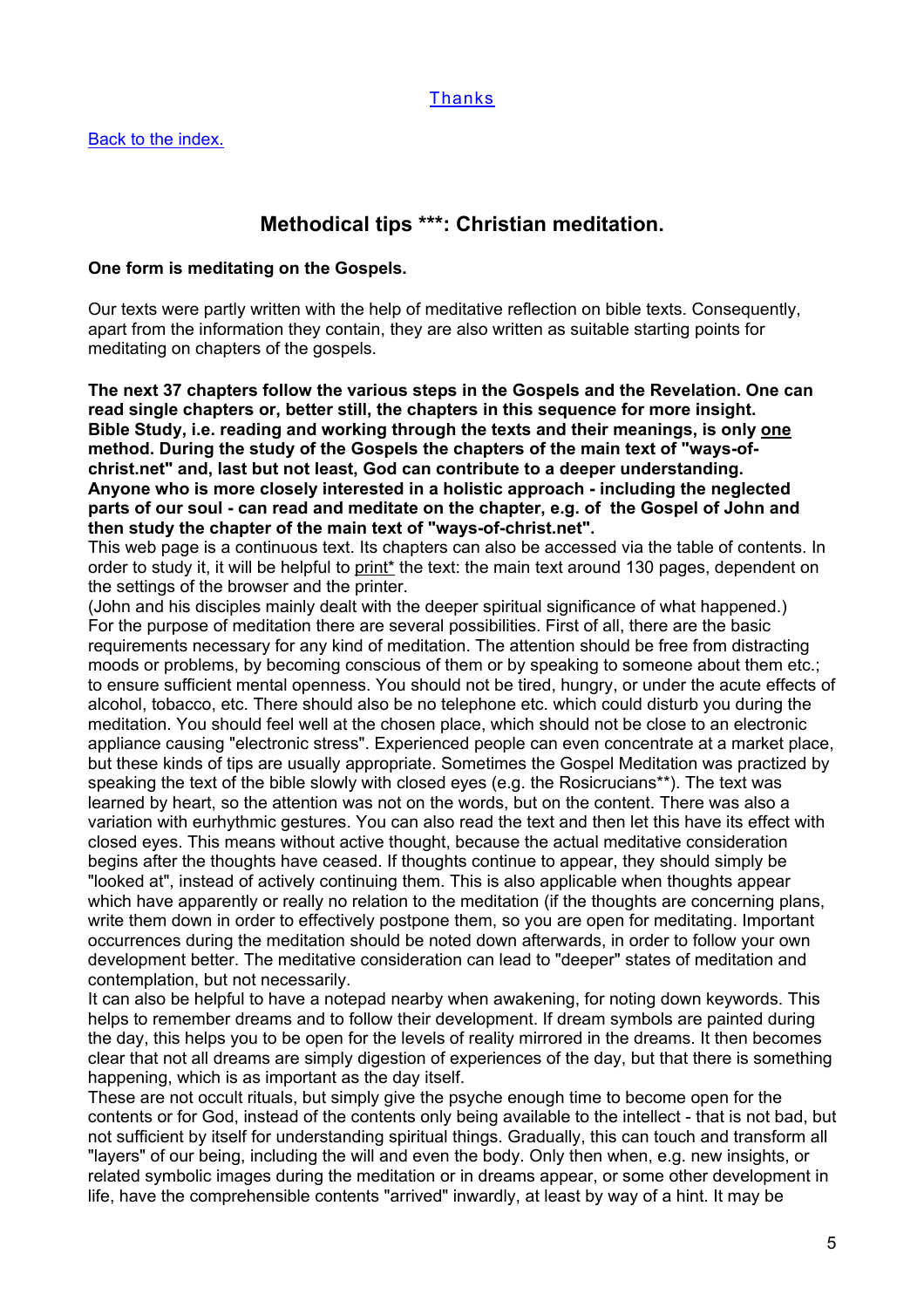<span id="page-5-0"></span>necessary to live with a chapter e.g. for a week or even for a month. Then you can continue, especially if you feel that You want to. It is not necessary to completely translate the chapter into your daily life before going on. The "steps" are no longer completely separated from each other. God allows someone to have an experience when he (God) wants it. Meditation can only prepare us for an inner "great moment", but it cannot force it to happen. Nevertheless, no theology etc. can by itself replace such additional inner practice - which can lead to really doing as Christ did, instead of mere theory.

But apart from meditation there are as many methods as there are people, all leading to the same goal.

#### **Further ways of meditating in the Christian context.**

Churches still rarely offer specifically Christian ways of meditating as named above. They are more likely to offer simple forms of meditation in their seminars. People want to have spiritual experiences. That's a legitimate interest. But the churches have lost much of their spiritual - and therefore also meditative - traditions and so they seek to renew them. They began with taking Buddhist forms of meditation like "Zen" - a simple exercise in silence, without the Buddhist or Hindu context and with a Christian or neutral introduction. They also meditate on Christian images, or read a brief excerpt of the bible or of a Christian mystic and then meditate on it. An old practice still living among the Greek Orthodox monks of Mount Athos is mentioned in the chapter "The silence in the desert" of our main text: they repeat the "kyrie eleison" (Lord have mercy) in the rhythm of breath. Songs and hymns can also have a meditative character. It would be possible too, to include the manifold [pictures](http://www.ways-of-christ.net/print/en_images.pdf) and symbols in old churches (buildings). The simplest way would sometimes be the most effective way for the churches, i.e. frequent periods of silence; before prayers, during a prayer, after the prayer - waiting for feeling some kind of "answer" - and during pastoral counselling. Beyond such methods of preparation for God, everything in life can have a meditative character - although this is difficult in our hectic times. In any case, it would be absurd and would show ignorance to call all types of meditation "non-Christian" (caused by the impression of the meditations of non-Christian groups, which are more widely known than the Christian ones.)

Even those, who - seeking inner experiences - took the useless and dangerous path of drugs, could instead of this find a fullfilling experience in meditation.

\* By clicking for the chapters of our main text concerning the Gospels - from its index - You find a version with paintings.

There is an almost complete ebook version for download and print. Studying the printed text in a concentrated way helps to avoid those problems that independent researchers attribute to an overdose of internet and "multi-tasking" (i.e. the simultaneous performing of a multiple of tasks).

\*\* For instance in the Christian Rosicrucian School *"Universitas Esoterica" in Berlin (Wolfgang Wegener)*, which existed until 1984.

 \*\*\* A (deeper) understanding of these pages requires noting its consistent conception - *see the Introduction* -; and of additional methods used (see above, methodical tips). Others look at such an attitude - during study of texts - as a general guideline for serious work, in philosophy too ("principle of charity", *Donald Davidson, "On the Very Idea of having a Conceptual Scheme", in "Proceedings and Adresses of the American Philosophical Association", Vol.47, 1973-1974, S. 19*).

[Back to the index.](#page-1-0)

### **These pages and the various schools of theology in church history.**

1. Any attempt to rediscover the partly lost spiritual depths of Christianity must, of course, **start with the teachings, life and significance of Jesus Christ himself and the early Christians**  including their "apocalyptic" traits, instead of only picking out that which suits a given theology. It is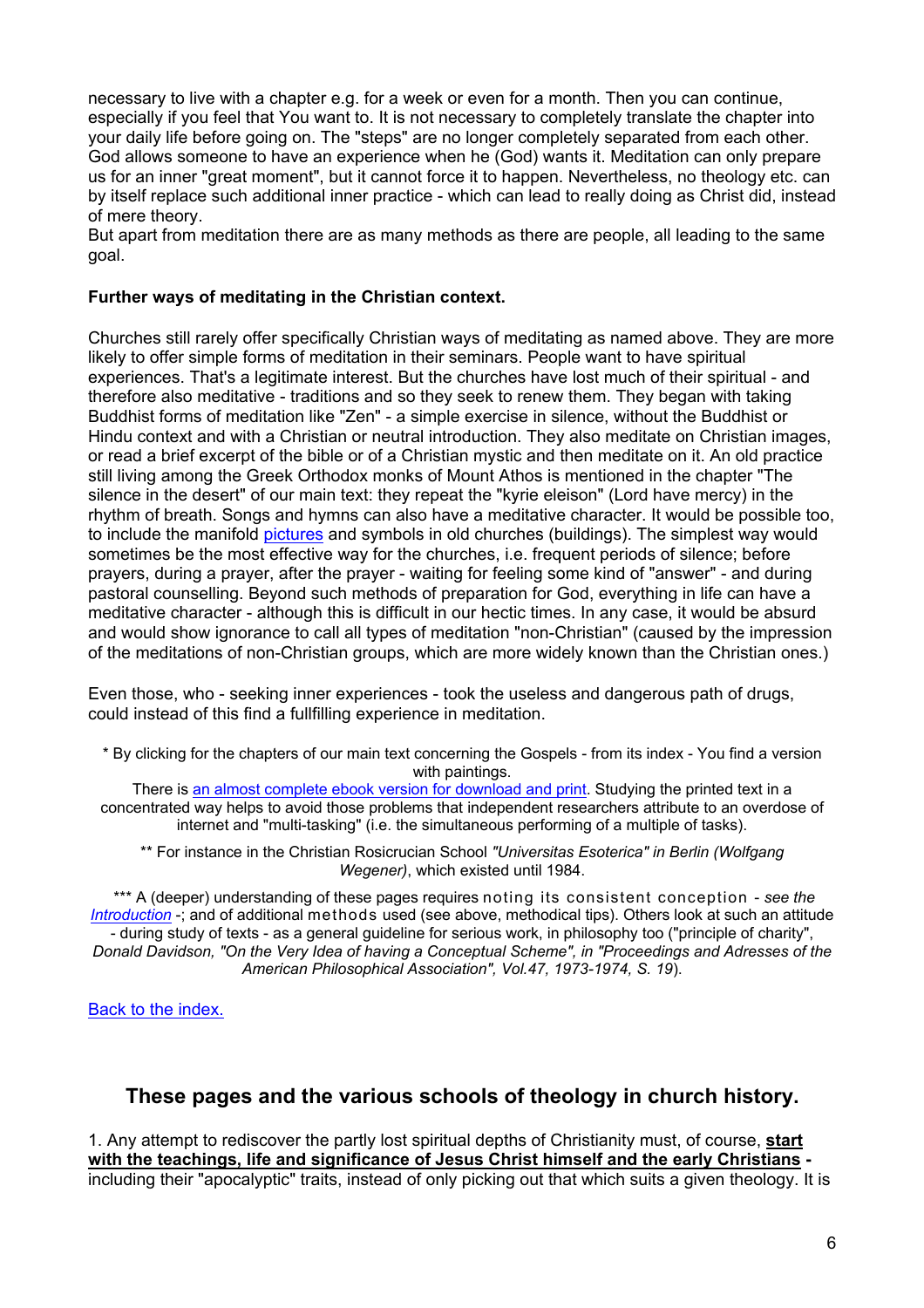also important to take the variety of the early Christians seriously, just as the evangelists \*\*\*\*\*\*) did, in order to show the more comprehensive role of Christ.\*)

2. The **Old Church** of the following centuries was characterized by the authority of the extensive tracts of the **"Fathers of the Church".** With the help of the Greek language and their learnedness they were able to make early Christian traditions much clearer for Europeans. They still knew a lot about older writings which are missing today. During this era there were also a lot of controversies concerning what corresponded to true Christianity and what did not. Many of these findings, which were ignored later, are worthy of new appraisal - especially in comparison with their origins. Furthermore, there were also Christians who didn't primarily seek their salvation through a Church, but through the individual access to God in prayer or meditation - e.g. in Egypt, cf. the finds of *Naq Hammadi*. In the "mystical theology" of today's Orthodox Churches some of it is well preserved.

3. Medieval **scholasticism** and canonical work led to a theological systemization through deductive thoughts and conclusions - which one could call a philosophy of religion. The authority of the "Fathers of the Church" was still accepted, but only as far as they were in accordance with these thoughts. Although scholasticism produced a lot of useful food for thought at that time, the often one-sided absolutism and therefore exclusive intellectual logic was alarming and should be distinguished from the actual religious dimension. So beliefs were preserved in the form of doctrines or dogmas, but this also tempted people to follow inquisitorial practices. The creativity of today's spiritual seekers and mystics shows us that sometimes the same intellectual method could lead to other conclusions too and that real spiritual growth requires a consciousness, which is more flexible, more comprehensive, and less hardened. The strict scholastic method is still an important starting point for today's systematic theology, especially in Catholicism. But there is also a certain openness for other or ecumenical approaches *(.e.g. Yves Congar)*. Indeed, the purpose cannot be a one-sided criticism of one of the theological schools. At an early stage of the work on the main text of "Ways of Christ", possible structures were considered. Only one possibility remained and that was to use the sequence of the "Steps of Jesus" taken from the Gospels themselves! There is also an archetypal sequence of stages of possible human development and areas of consciousness in relation to the surrounding world. But this is a new, interdisciplinary approach.

4. Once enough church tradition had been added to the origins, the efforts of the **Reformation** followed, in order to clearly take the biblical origins as the basis again. But they were limited in this endeavour because they themselves were children of their times and knew little about the spiritual and mystical movements in the early history of Christianity. They also abandoned some basically valuable traditions, - such as the Adoration of Mary. Only individuals like the German Protestant theologian J. V. Andreae published deeper experiences, which might be called "Christian esoteric" ones; disguised as a dream or novel for reasons of safety. Even Protestant Churches were not always as tolerant as one might think. So it is not easy to recognize the Christian nature of these experiences.

The Counter-Reformation, religious wars, etc. did the rest. But the various theological approaches were still similar in many points. Where one can find even within Protestant Churches separate denominations like the Lutheran and the Reformed ones, this separation is only valid for theological discussions and no longer supported by the members themselves (at least in Germany\*\*).

5. **The Age of new philosophy, Enlightenment, rationalism and (natural) science** which followed did not result in a theology of spiritual experience complementary to the old intellectual systematic theology either. On the contrary, an increasing number of **historical-critical (historiocritical) theologians** began to orient themselves to the new intellectual and one-sided materialistic science of that time. Theology started to become a comparative study of literature and linguistic research - which was not necessarily a mistake, but one-sided.

There is no reason not to consider the type of literature, but then as fittingly as possible instead of schematically, such as our page on the so-called Gospel of Philip. It is also repeatedly necessary to compare the statements of the scriptures with the circumstances of those times – and it is important not to immediately belittle what was written at the time when seen from the modern-day zeitgeist. The connection with the emerging congregation can also shed light on the meaning, but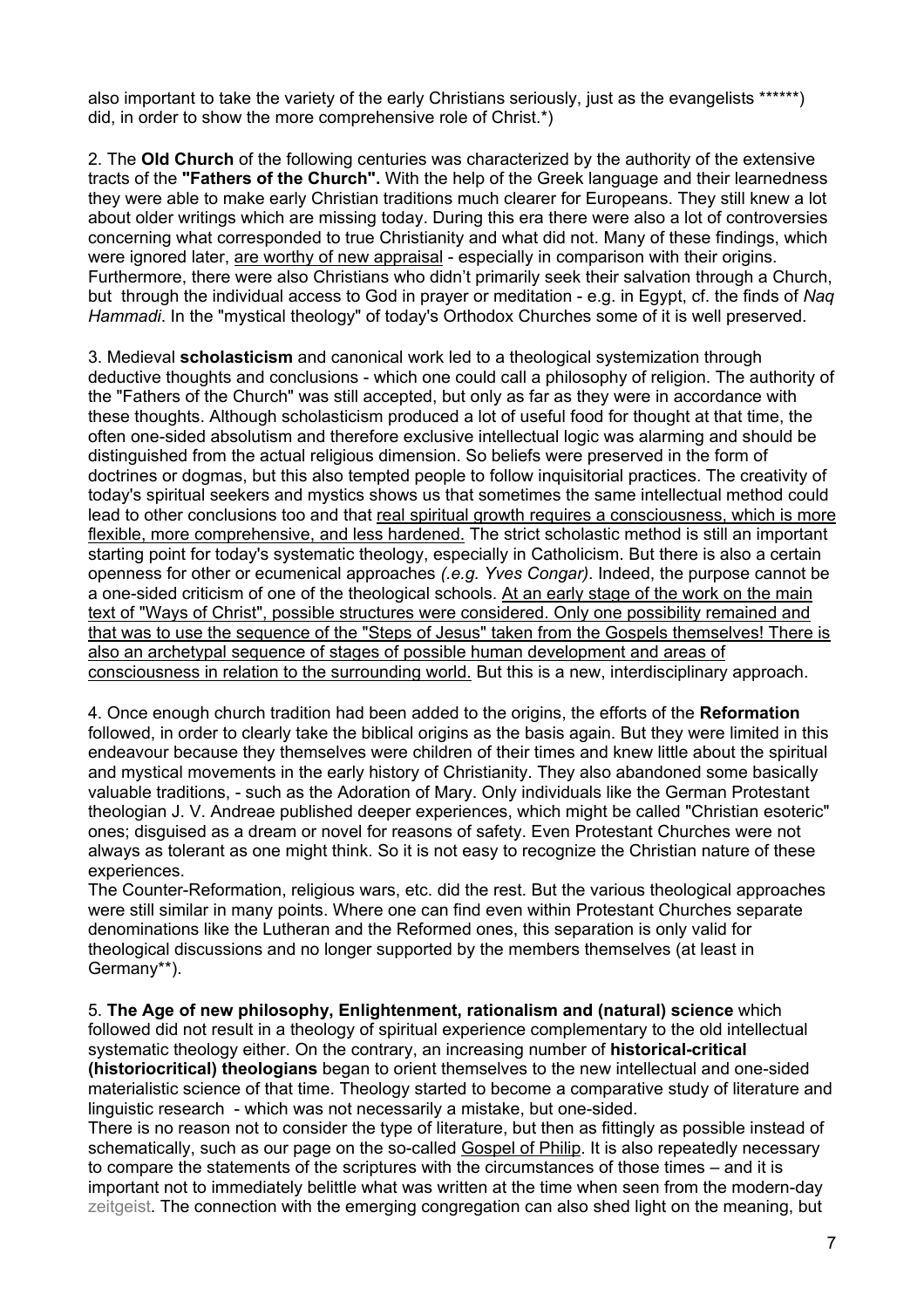this does not have to lead to limiting the view to external, purely human events, in which God no longer directly appears, although he was the most important for mankind. The fact that a message was definitely given to certain people does not at all mean there was no universal meaning. It is important for us today to look for the significance of the tradition; however the full content will only become clear to us if we take the plausibility of what was promised seriously, even for the people of today, or at least attempt to do so.

In contrast to the development of critical theology, contemporary exponents of the old systematic theology saw themselves again as a kind of centre of actual theology, around which the newer fields of research might group themselves. Their ability, however, to fulfil this integrative role was questionable. Surely it would be legitimate to relate the manifold scientific discoveries to theological teachings - as long as it does not lead to new scientific dogmas. But consequently one would expect this to take place today too. In most cases this did not happen. This would mean considering the emerging new world view and paradigm, stemming from the new scientific schools of quantum physics, quantum biology, new geophysics, astrophysics and especially new borderline sciences like parapsychology - which don't back up the old materialism. It is useless to adapt today's theology to a scientific world view of the 19th century! \*\*\*)

In contrast to the tendencies of rationalism, new revivalist movements have also come into existence since the 19th century, leading to many new Protestant Free Churches. They did not, however, find it necessary to examine scientific development to see whether it matches up with their current beliefs. They promote biblical beliefs. In most cases they would not call this "theology" at all, but it is indeed a certain kind of theological interpretation (exegesis) of the Bible.

### 6. **So in the 20th century many efforts were made to add facets of theology which had not previously been given enough consideration, but still without the mystical and spiritual**

**dimension** - at least recognized as necessary by *Karl Rahner.* Such trials in the Catholic and Protestant worlds were good for parts of society, because they addressed the real problems of the people: e.g. *Karl Barth*; *the political theology and the theology of liberation in the Third World and the theology of creation* \*\*\*\*), *feminist theology.* Some schools, such as the

*"Entmythologisierungstheologie" (theology of demythologization) of Bultmann* did more harm than good, almost reducing the belief to a rationalistic world view - although they state correctly that Faith does not need scientific objectivication. *Drewermann* then tried an exegesis of the Gospels with depth psychology. This might be a bridge for leaving the world of a materialistic world view without a soul, but depth psychology is not yet the real spiritual dimension of the Bible and so it is of no use to play these areas off against each other.

Until now, problems between fundamentalism and relativism have dominated the discussion. Apart from that, the so called "Jesus disclosure stories" outside of theological circles over the last few years have been detrimental to the present discussion.

7. Till now, there has not been anything resembling a "post-modern" theology of the 21st century. **Renewing the spiritual possibilities of Christianity - keeping the old depth of faith and social watchfulness as well** requires a more comprehensive change in consciousness\*\*\*\*\*. Spiritual precision and differentiated ways of looking at society and the world are called for here, instead of only administrating and perpetuating the old fields of theological research and scientific study of religion: a way to "full" Christianity without the fragmentation of today. This is where "Ways of Christ" comes in.

\*) They consciously accepted not only that "source Q", which researchers found within it. (It only contained sayings of Jesus before the Passion, with ethics beyond many social conventions, often connected, e.g. with the Sermon on the Mount. The similar and so also authentic sayings of the "Gospel of Thomas" shows that depending on the preachers and the audience - further sayings of Jesus were in circulation. At first, only a few disciples were able to go along with the last steps in the life of Jesus - starting with raising Lazarus from the dead - and so represent it authentically. Nevertheless it was revealed to the seekers.

\*\*) At the present time, e.g. in Germany, there are attempts to clear up this situation. Furthermore, concerning the different Churches see also our page "The 7 Churches (of the Revelation) and today's Churches"

\*\*\*) See also our extra page "Science and the belief in God". See *Hans Küng, Christianity. Essence, History, Future, Special edition 2007* for a study of the development of Christianity*.* His aim is an integrated research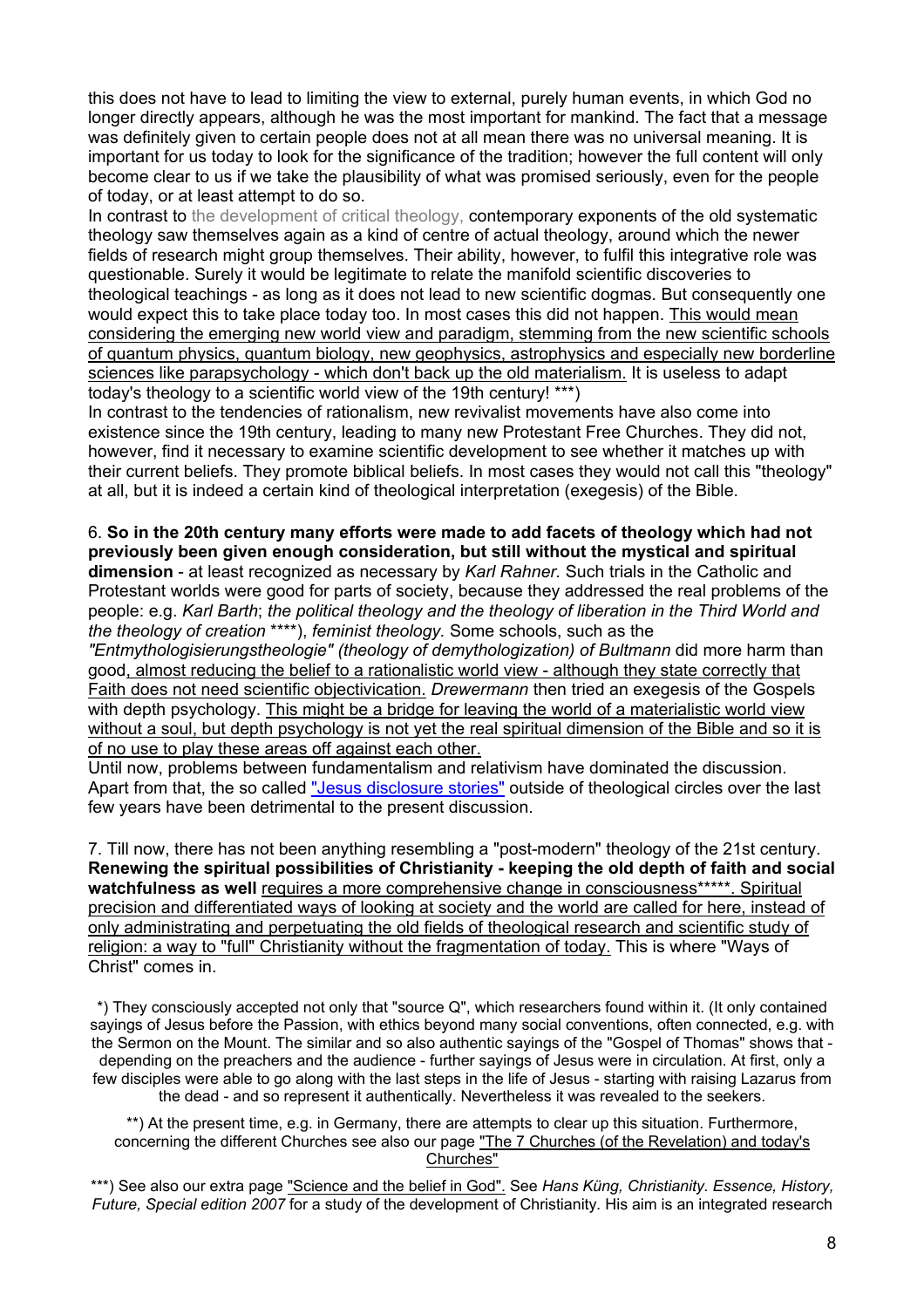that accepts the contents of the scriptures as a contextual source, in spite of archaeology and critical theological research. We don't accept all the consequences set out therein and resulting from historicalcritical research. For instance, some events surrounding Jesus appear largely to be nothing more than subjective experiences. However, Küng is open to an open kind of reality of such experiences, which is yet to be explored. By the way, his interesting method of exploring steps in the development of Christianity in general (paradigms) is unable to sufficiently recognise the significance of schools of thought such as the Mystics, which, generally speaking, were never crucial until now. They have unearthed methods which are very important for grasping the full potential of Christianity. Additionally, often one cannot understand human beings with an inner spiritual "mission" or mystics through a mere historical-critical analysis, because they have an independent inner spiritual biography apart from their visible biography. It is more helpful to take their teachings seriously rather than picking them to pieces.

\*\*\*\*) *(A German book: "Ökologische Theologie" (ecological theology), Kreuz-Verlag).*

\*\*\*\*\*) Also the "new, eternal Gospel" by the Holy Spirit *(Revelation 14,6)* requires more consciousness than the mere intellect is capable of supplying.

#### \*\*\*\*\*\*) **Additional: Jesus, the disciples and theology.**

There are "theologies" within the New Testament. But the writers must have combined it consciously. They felt for the fact, that Jesus has had many "sides". One needs several theological viewpoints to understand him.

He taught the **social** awareness of liberal or liberation theology too – and he taught the strict **(individual) ethical** guidelines of rather conservative theologians (but not formal and not based on the power of the state.)

He also had the **spiritual** attitude of Christian mystics or esoteric Christians (compare the mystical theology of the eastern Orthodox Church) - and, nevertheless, he wanted the Disciples to manage their life **in the physical world** (which is the main topic of most current theologians and missions, especially the Protestant ones).

Jesus showed a **"supernatural" relation to God**, (from baptism up to the Cross & Resurrection, noticed for instance in the meditative review of John the Disciple and his Disciples.); that can not be explained by the intellectual consciousness of theologians like Bultmann – nevertheless Jesus had to go through **human stages of life,** which are understood by natural sciences.

Some incidents can be understood by **deep psychology** of our time, some are **spiritual** beyond psychology. Many viewpoints are almost lost, since big parts of the original Early Christianity were persecuted as "heretic", (becoming mixed with real misuses of Religion.) They all were one-sided, but not more one-sided than any existing church.

This one-sidedness is not automatically negative. The constructive parts of all that attempts would be o.k.- if they would not think, that they are the only ones who are right, and that the other ones would be completely wrong.

#### **The Gospels and theologies.**

The Gospels – and for instance that part of the Gospel of Mark, named "Q"– represent different viewpoints. So they are written for groups of people with different background. **Mark** was important (for instance) for the analytical mind of the Romans and for translations into the roman languages. But Prof. Morton Smith named a "secret part" of that Gospel, stemming from Peter, used for a few experienced people only, containing the Lazarus story and so on. The austrian mystic Lorber says, Mark was - as a boy - an appreciated messenger between the Disciples. So he would have known exactly, what was going on. He shows approaches of a theologian, with the central question "who is Jesus?".

The original **Matthew**, which is lost or not yet discovered, must have been directed to the Jews; also the present Gospel of Matthew is finally directed to everybody who needs extended descriptions full of life about the deeds of Jesus.

**Luke** similarly, but with deep feelings.

The Gospel of **St. John** for instance was written for spiritual Christians (with Greek Mystery origin), working out the specific Christian concept in their language.

John most clearly looks at the life of Jesus from the Cross and Resurrection; Matthew starts from the life. Both viewpoints are correct, but the cross and resurrection have most consequences for the time after. The "Gospel of Philippus" (apocryphic) is no Gospel, but an Early Christian "contribution to a discussion" with several movements, having its viewpoint between them. (It is no gnostic paper, as some may assume.). The "Gospel of Tom" (apocryphic) is no Gospel, but a collection of sayings of Jesus - at least most of it authentical -, including some wordings dedicated to spiritually interested people…

Different peoples could work out different aspects better.

#### **Methods.**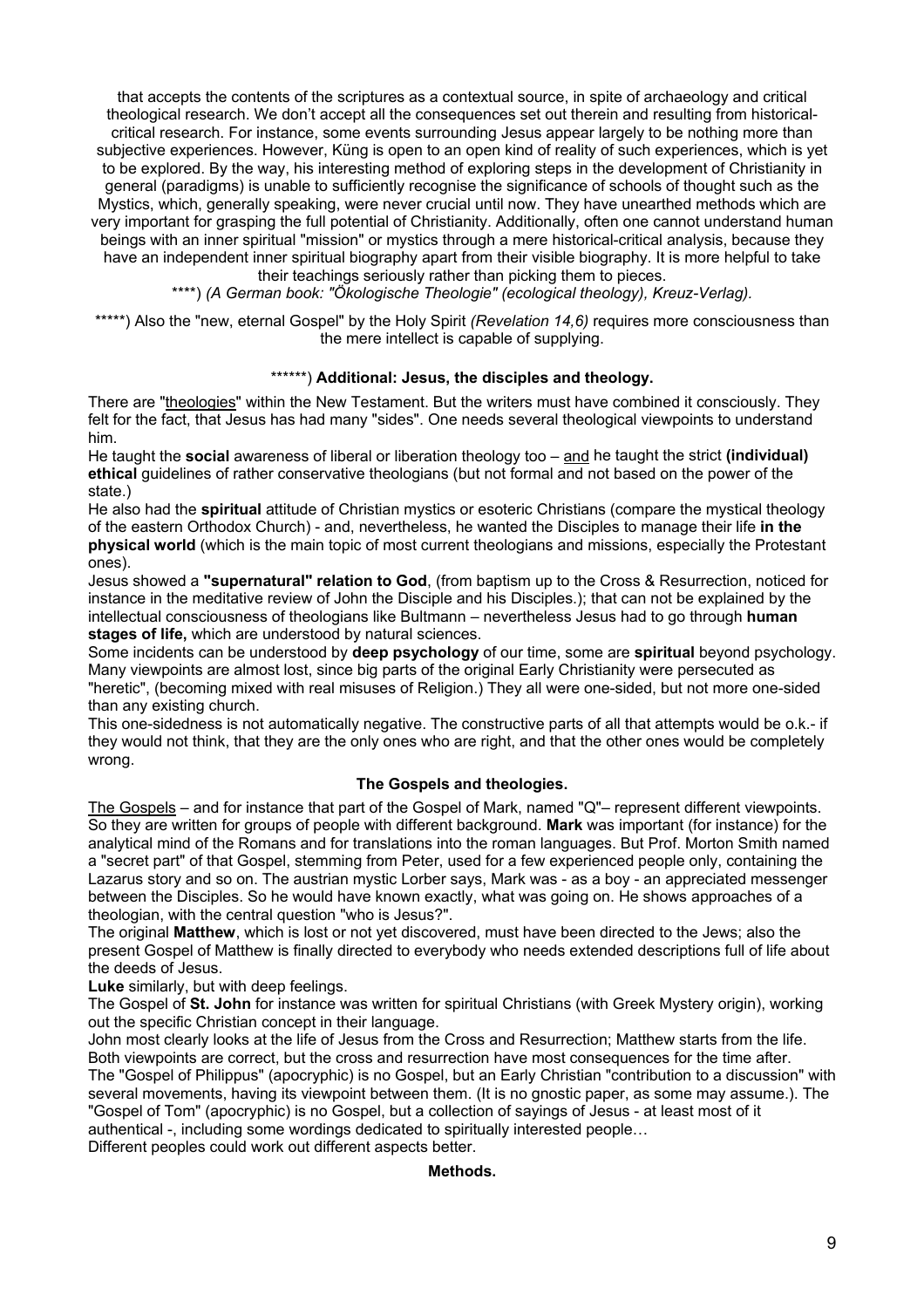<span id="page-9-0"></span>Similarly the different methods of research are all useful, if applied together (interdisciplinarily). However, if one tries to built up theology on one science only (like **linguistic research or "Formgeschichte" or archeological research**), the result becomes partially false. Additional meditative methods are necessary. Furthermore, more or less independent from Christian theology there is a general religious science, and philosophy, which both sometimes stand in competition to theology in as much as they address religious questions, which are difficult to access if researchers do not have their own religious reference to them. If someone combines that with a real search for God, however, it can be a fruitful supplement.In the course of time, these subjects could turn out to be far more compatible if religiousness were to be recognised as a basic characteristic of the human condition.(see"Religion...")

#### **Annotation: the question of the triune nature of God.**

Catholic and Protestant Churches teach the Trinity of God, Christ and the Holy Spirit. The real question is, if someone has real experience, which he paraphrases with that words; of if he teaches simply intellectual doctrines of three divine persons. "Ways of Christ" describes within the main texts the nature of God, of Jesus Christ and of the Holy Spirit with their relations, which can become part of one's experience, instead of quarreling about theoretical conceptions like Trinity.

[See also the list of additional theological literature](http://www.ways-of-christ.net/theologies.htm).

[Back to the index.](#page-1-0)

### **"In the Beginning was the word (Greek: logos) …and the word became flesh" (John 1).**

This wording was not used initially for the displacement of Jesus\* as a human example; but it indicates his deeper connection to God and to the way of creation. The nature of this connection then may still be seen in various ways. But to explain it away from the start as incomprehensible and not authentic, is simply inadmissible. This kind of formulation can be found in *St. John's Gospel (John 1, John 5, John 6:69, John 7 ...),* in the letters to the Colossians and the Ephesians, in *Matthew 16:16* etc.; and "lived" also still in old church teachers, in mystics like *Jakob Boehme, in Rudolf Steiner (Helsingfors 1912)*, and comes back to life in the "esoteric teachings" of the Christian wise man "Daskalos", as well as in the books of the American theologian *Matthew Fox: "The coming of the Cosmic Christ. The healing of mother earth and the birth of a global Renaissance",* and *"The great blessing";* also in meetings of the *"Evangelische Akademie at Bad Boll"* concerning the question of the Cosmic Christ; and at other places.

In the Catholic church and parts of the protestant church an attempt was made to preserve the faded proximity to this level of tradition using pure doctrines. Other parts of protestant churches that recognized the social work of Jesus more strongly, thought they had to drop this as a "divine exorbitance" of Jesus. In teachings of Hindu origin the term "Avatar(s)" of different stagesis compared with that, meaning people who are not on earth for their own progress but voluntarily, to contribute to the progress of a nation or mankind; as a drop "of divine perfection". However, the differences between this type of consecutive "Avatars" in such opinions often become a blur; while the Jewish and Christian opinion stresses the "God of history", the aspect of the development and the special role of the Messiah in this connection.

Here it is noted that the Koran accepts Jesus Christ as a prophet sent by God, and as the "Word" of God, "created like Adam" (mentioned in several places). This is more than some modern Christian theologians accept, who see only the social reformer Jesus! Only Jesus as God's Son - Christians at the time of Mohammed imagined this very physically - in the context of the later doctrine of the trinity was not accepted by the Koran. At that time, there were hardly any Christians left who werecapable of explaining this authentically to someone of another faith.

At this point it should be emphasized, that this level of the mystery of Christ does not mainly originate from speculative thinking, but from visionary experiences, e.g. clearly visible in the work of *Jakob Boehme*; who also shows a rare ability, to assimilate his experiences conceptually. All experiences of a spiritual kind need indeed (self-) critical digestion; but an appraisal of its results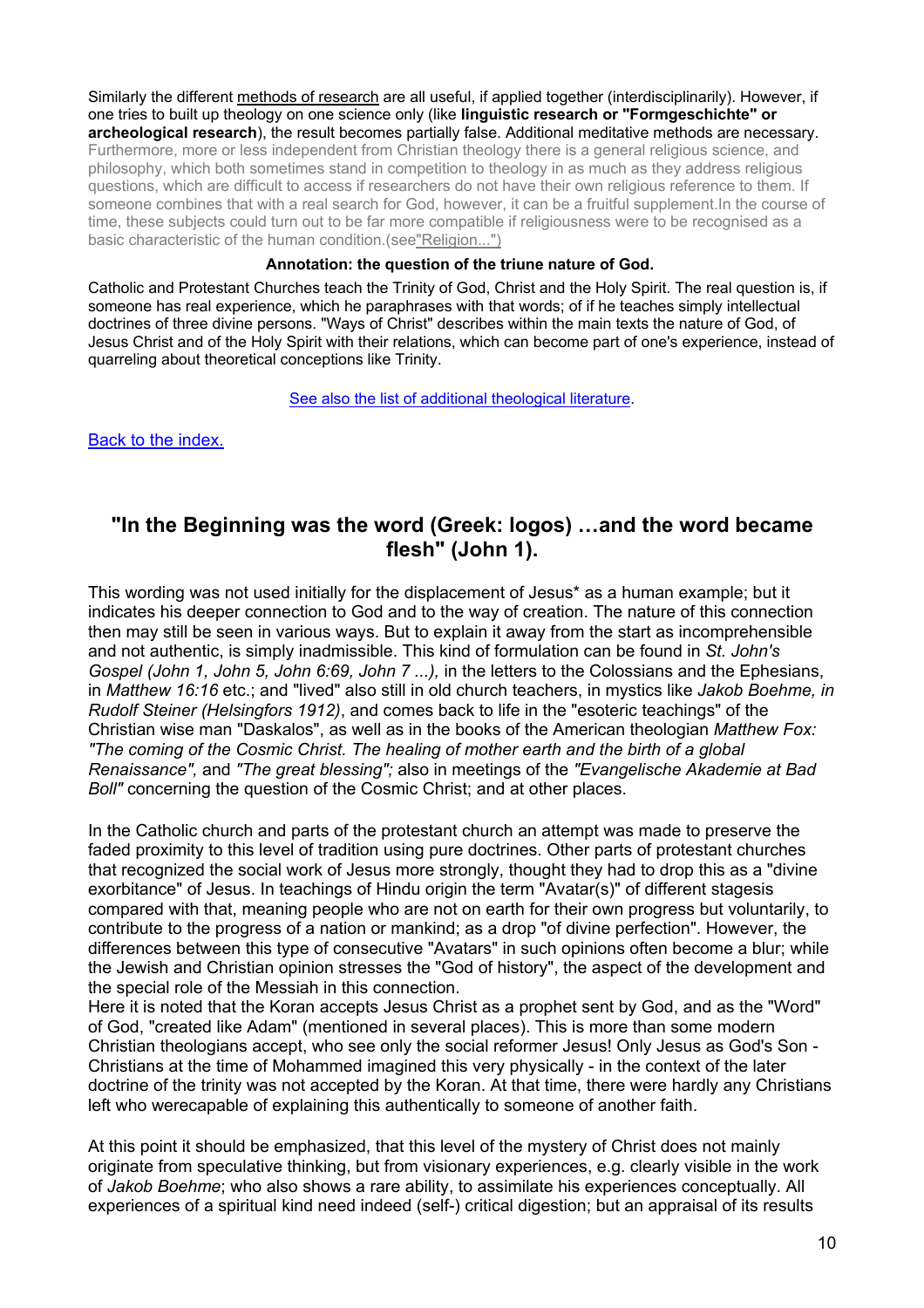<span id="page-10-0"></span>without considering the existence of such a level of perception is no proper method, leading nowhere.

Neither can people with a recognisably mystical or spiritual mission really be understood if they are historically and critically only seen from their external socialisation, instead of including their independent inner spiritual development.

\*) The existence of Jesus is relatively well documented in history. Historians from the 1st Century A.D. such as Josephus and Tacitus confirm his actual emergence. In the biblical gospels too, the times and places of numerous events are mentioned. For example, several rulers and officials (e.g. *Luke 3:1, 2, 23*), can be identified by the year in which Jesus began his ministry. These same people were again to be found in historical documentation. Hence the biblical reports do not have the character of mere mythological stories. The "Apocrypha", e.g. additional Christian gospels, including texts from the early centuries after Christ, which are not part of the bible, often place less emphasis on exact reporting, but more on certain interpretations of isolated events by the various authors.

[Bible text of the beginning of John 1](http://www.ways-of-christ.net/b/jg1.htm)

[back \(with these buttons You may return to "contents" at the beginning of this webpage\).](#page-1-0)

### **Jesus of Nazareth, his birth.**

In the sequence within the gospels we come now to more human events. Traditionally, the birth of Jesus is connected with Christmas - although this may not be noticeable in many of the Christmas activities. *(Luke 1, 26-56; Matthew 1-2).* Faced with the central importance of the later 3 teaching years - one may ask why some present-day theologians have laid such emphasis on denying the virgin birth\* of Jesus. While the earth-shunning early "gnosticism" found it necessary to believe that Jesus only had an "apparent body", other streams of thought are of the opinion that Jesus had to go through the various steps of physical life of a human being, in order to express a certain model path. If a real search for truth were really the motivation for this discussion, more flexibility might be helpful. At a time in which connection with the transformation of sexuality and love new aspects emerge, e.g. extracted from eastern practices and reminding us of old temple customs, it (should) not be farfetched to accept a core of truth in the tradition. Buddhists – also ascribing extraordinary birth circumstances to Buddha – would have no difficulties either with the assumption of the virgin birth, or with a virginity in a mainly psychological sense, as described by *R. Steiner* for instance. The Koran speaks about Jesus as a being "created" by God "like Adam" in the virgin Mary, similar to the bible, reporting about the angel coming to Mary.

It could turn out that this characteristic of Jesus, which does not match any of the fixed ideas we have about him, is already being hinted at. However we are more likely to recognize specific qualities rather in the further course of his life. We will also encounter the importance of the possibility of being "born again" with Christ during this life \*\*.

Right from the beginning, the life and the ministry of Jesus were interwoven with the course of world history. That already becomes apparent in the census, which was decreed by the Roman emperor, which caused Jesus' parents to travel to the prophetically significant town of Bethlehem where Jesus was born. That fact was taken into account in theological literature when it came to the debate on the worldwide significance of Jesus.

\*) The Aramaic language did not have a distinct word for "virgin". It used the term "young woman". But at that time, young women were generally virgins before marriage. There are diverging accounts about Jesus' siblings. They might have been younger than Jesus; others might have been brought by Joseph into the marriage.

#### *\*\*) Extra text concerning Christian rebirth*

This is no parable; but one of the "difficult" passages of the bible, with exact and very important meaning for those who had the experiences and knowledge to possibly grasp it. Jesus did not tell something to a person,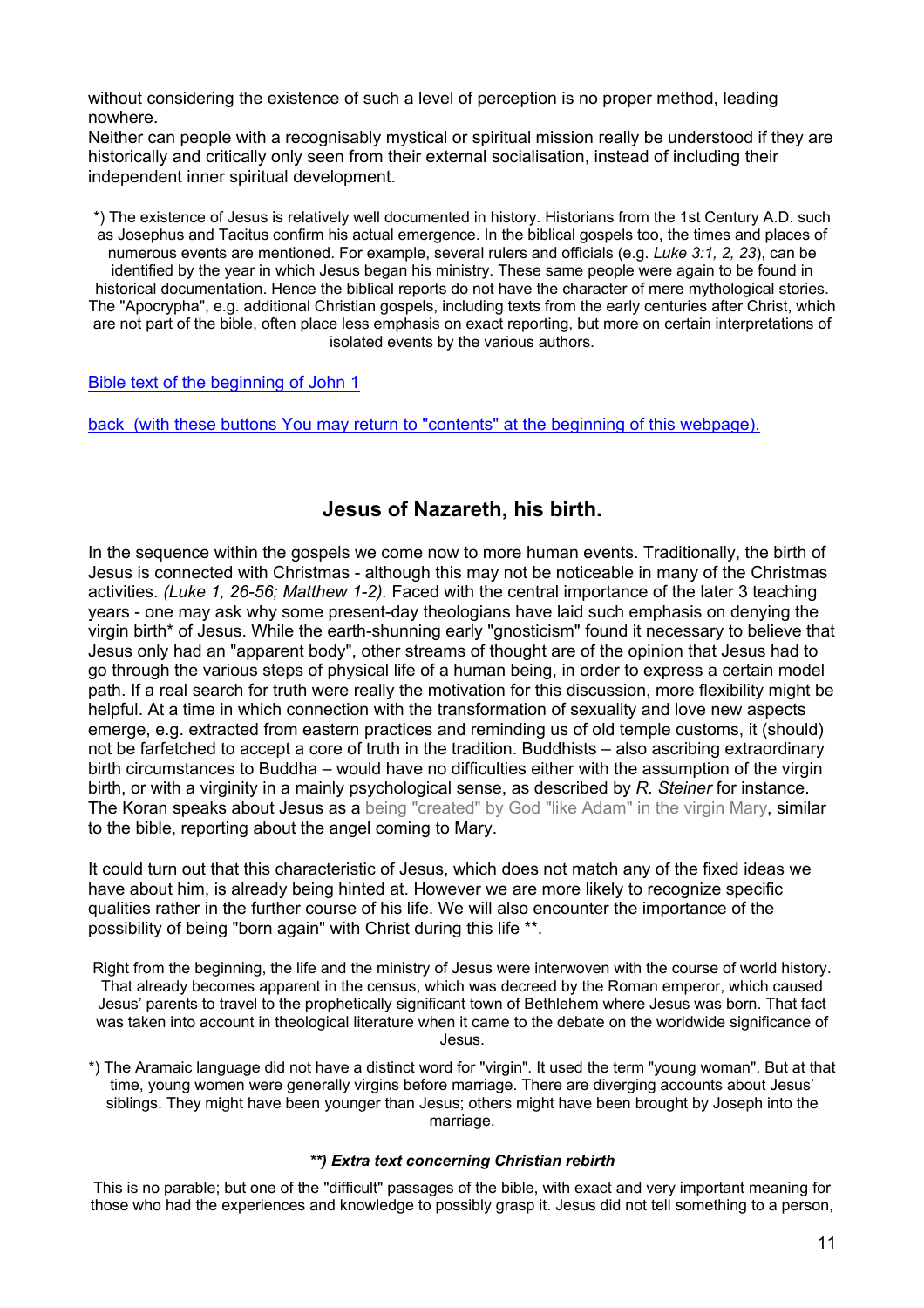<span id="page-11-0"></span>which he/she would not have any chance to feel for and use. During the *chapters of our main text, for instance "The silence in the desert", and "The transfiguration", a.s.o.* there are some approaches to this New Birth.

Even for people, who don't seek this experience intensively, at an earlier, restful age Christmas was connected with this experience. The festive mood during the Advent time of the Church year prepared for the inward reminiscence of the "Birth of Christ"; as the conscious fasting time prepared for Easter Sunday. So in some years one could experience something - even though not fully understanding it -, that needs today intensive meditation or long periods of prayer.

Christmas is a feast of love too, reminding of Jesus as a gift to mankind. However this does not change the deeper meaning; one can follow all steps in the life of Jesus. Love accompanies all steps too. *Cf. also the chapter "And the word became flesh" in the main text*. There is an additional page about the relation of this spiritual rebirth to teachings [about "karma" and "reincarnation"](http://www.ways-of-christ.net/topics/destiny.htm) known from other religions.

#### **Born-again Christians** in the context of free churches, etc.

- are urged to continue building their faith daily, thus continually perfecting themselves. - It is now befitting for them to take command of all areas in their life, which will require most of them to make many changes.

- As *Revelation 21:5* says of a coming period, *"Behold, I make all things new"*, it is likewise time for Christians to renew their thoughts about everything even today.

Question:

If I have not yet experienced it, can I wish for an inner renewal from God as the source of everything?

[back.](#page-1-0) 

### **Is there anything significant in the years of Jesus' youth ?**

Nothing in the life of Jesus is without significance, but this part of his life has been given a slightly disproportionate amount of importance, especially by some modern spiritual writers. The Bible itself only reports the song of the sage Simeon and the amazement of the scribes with the twelveyear-old Jesus *(Luke 2, 29-51)*. The most authentic of the non-biblical "childhood gospels" existing in fragments and retellings, the *"St.Jakobus' Gospel"*, contains symbolic events and meetings., but nothing to support the modern thesis that Jesus learned everything from the Essenes or from the partially related community of Qumran; or in Egyptian or Greek temples; or in India, etc. Some of these hints might be helpful in activating the creative fantasy, but also led to jumping to conclusions or creating new dogmas. This would show an outline of a Jesus that encountered not just the one or the other, but all essential spiritual teachings of his time intensely; and who unfolded in each case, what he had to unfold, guided inwardly; - which was not necessarily identical with the way others thought it had to be. That is a basic experience that is comprehensible in smaller measures in the lives of several people, sometimes beginning in early childhood. This experience goes beyond all psychological ideas of "mould" and behaviour. For marked individuals and mystics it is almost typical, see, e.g. the life of the well known Indian Yogi Ramakrishna with his many teachers, who were soon no longer able to teach him anything. As some illustration for this kind of development concerning Jesus, see Levi´s so-called "The Aquarian Gospel of Jesus the Christ". But this book may be looked on as a slightly fantastic portrayal and is not needed as a basis for this chapter.

*R. Steiner* describes a scene in *"The Fifth Gospel"*, just before the baptism in the Jordan, in which Jesus made it distressingly plain that in the new age, the working methods of esoteric orders such as the Essenes, sealing themselves off from the outside world, can be counter-productive. Their religious zeal - with a lot of physical and ethical / intellectual cleansing rules – protected them from negative influences, but their environment was affected all the more. Especiallyin the further course of **Jesus' life we also find a biblically based impulse of "to be in this world, but not of this world", thereby including the world in his own development. So some of Jesus'**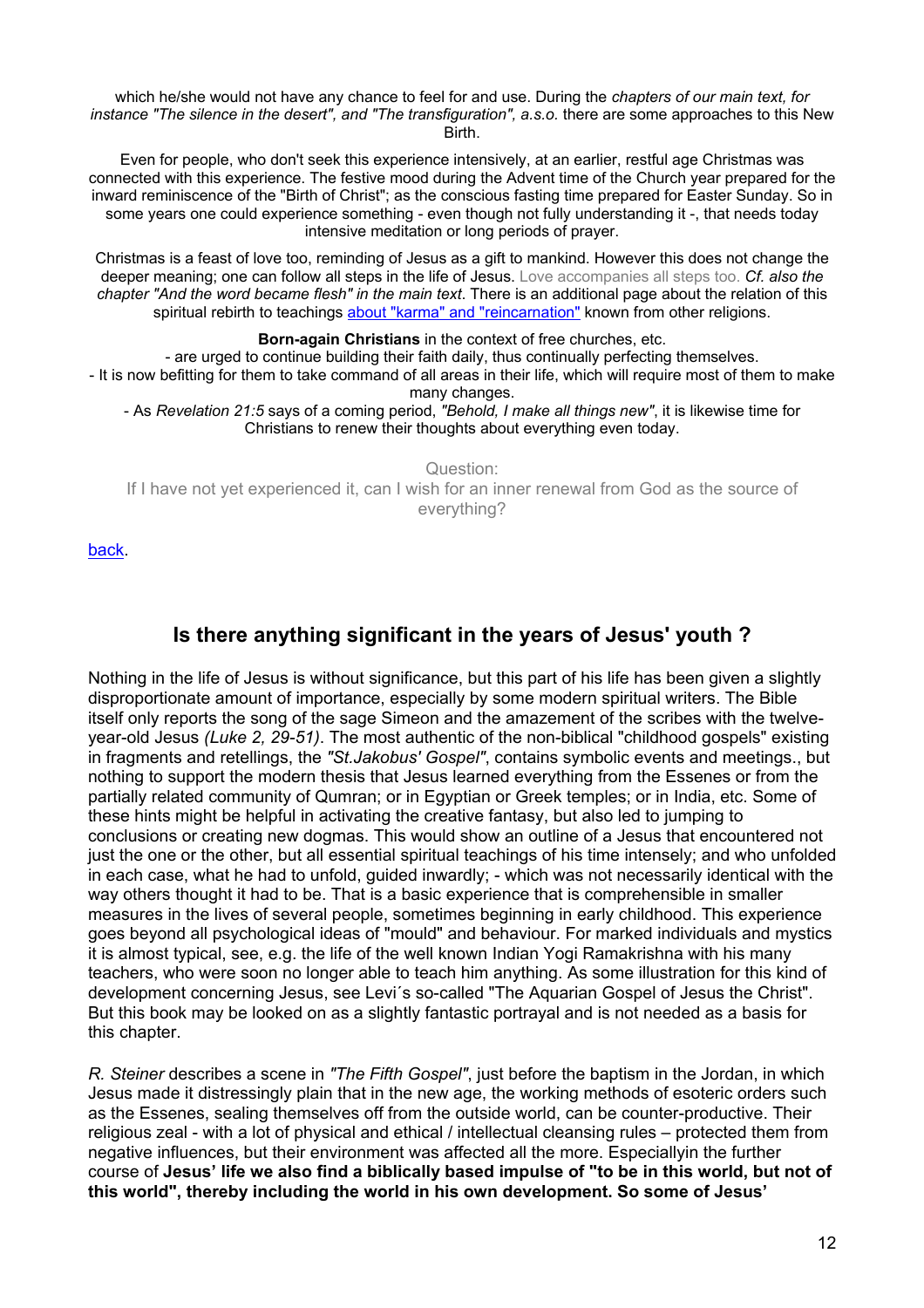<span id="page-12-0"></span>**teachings would have been regarded as secret in prechristian times and are now directed to all open people in the world., which is no contradiction to the teachings basically taught to the better prepared disciples.**

This is indeed apparent when compared with the old mystery traditions based on strict secrecy, as a new historical element. Interestingly enough, there was a similar tendency in new branches of Mahayana Buddhism, in which compassion for all beings is stressed strongly, in spite of spiritual goals beyond this world. (The old Hinayana branch of Buddhism stresses the goals beyond this world.) But only now in modern times has the possibility for everyone to access spiritual depths become obvious. Nobody can say they have never heard of it. Since the contemporary railway station kiosk esoteric books are still very superficial, one can assume that this tendency is not yet fully translated into action. It is clear, that, e.g.the secretive practices of the Vatican library are of a pre-christian nature as far as this point is concerned.

[back.](#page-1-0) 

### **A side-note about the quarrel about "two Jesus – boys".**

Here R. Steiner´s interpretation of the different lists of forefathers in *Matthew* and *Luke* as "two boys named Jesus " may also be mentioned. Since there is no denying that the divine nature of Christ manifested only in one human being, it is amusing to note that the human intellect got anthroposophists and theologians alike involved in a major matter of dispute namely: "1 or 2". The real question was rather, how Christ's incarnation and the context of his life were accompanied by powers of wise men of various cultures (like Adam, Krishna, Buddha, Zarathustra). Since spiritual subjects of investigation can be even more complex than the earthly mind can imagine, concrete statements in literature are often less exact than such general viewpoints are.

[back.](#page-1-0) 

# **The baptism in the Jordan by John the baptist.**

Baptism in its original form was neither a symbolic act nor was it a declaration of membership to a religious community. The submersion by an experienced person, in this case John the Baptist, was often something close to drowning and therefore quite a frightening experience. It resembled in this respect antiquated forms of "Initiations" and/or. "Initiation tests". But in this case the possible psychological experiences were not the main reason or a means of overcoming the fear of death. Baptism signified the call to "repent" (better translated: "to change one's ways"); namely to the will of the creator, whose "Heavenly Kingdom" had been announced *(cf. Matthew 3, John 1).*

When Jesus asked John to baptize him, John did not feel worthy to help him. He agreed, but had no control over the event and could only observe a far greater change in Jesus than he was accustomed to bringing about. He had already anticipated the possibility of a higher kind of baptism through the fire of the spirit, through One that comes after him. He then saw the "Spirit of God" descending on Jesus. Christian esoterics saw here the actual "birth of Christ in Jesus". However, this does not require the idea of Jesus and Christ as two separate beings that had not had anything to do with each other before.

Baptism In general and and especially the "baptism in spirit" - the term is used in various ways, e.g. in free churches – can be looked upon as a lead-in to a "New Birth" of man. *(John 3)* The term "rebirth", more customary in Christian literature, is avoided here because of possible confusion with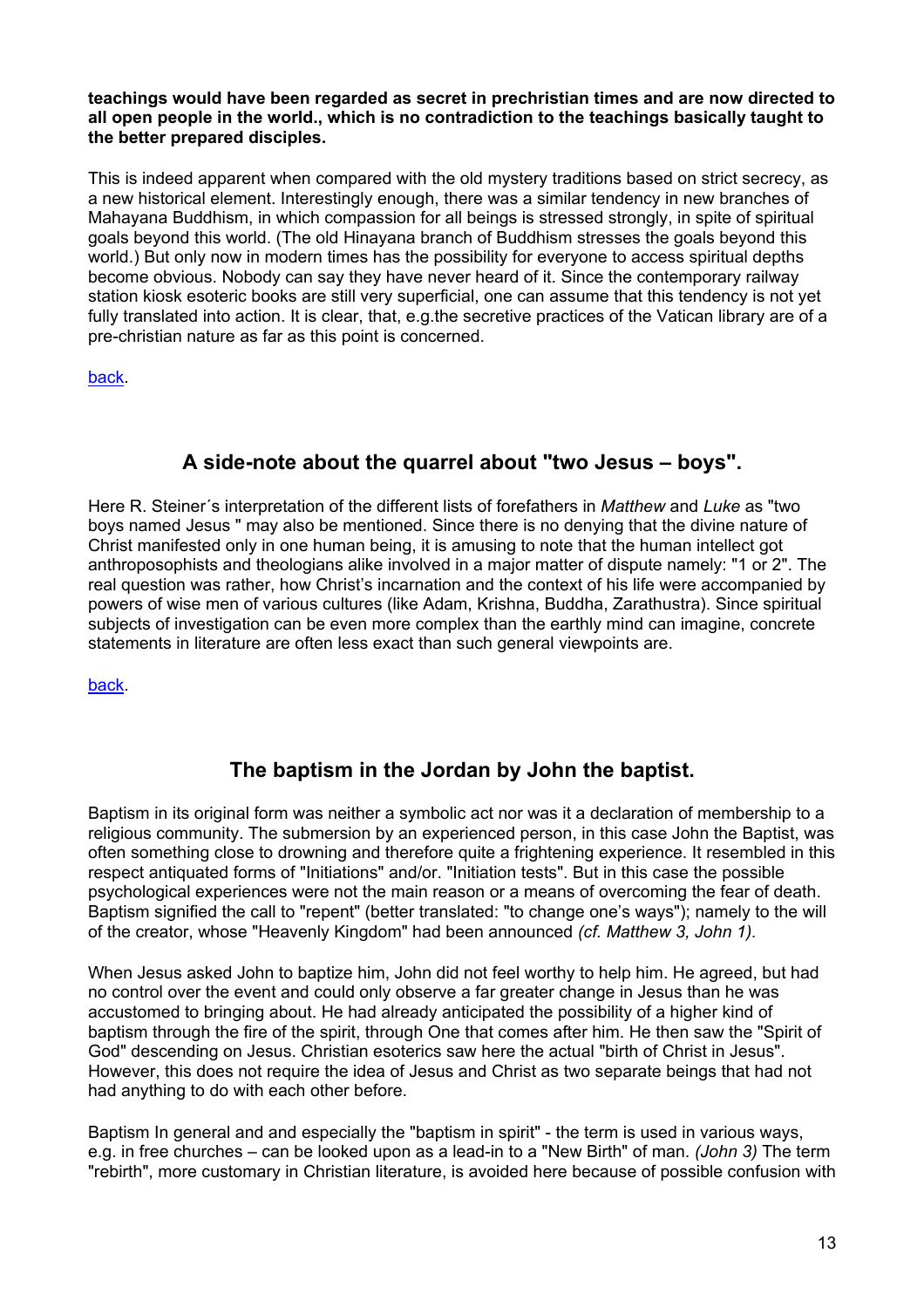"re-incarnation". This does not mean that the question of re-incarnation does not appear in the Bible: *Matthew 11,14* may be interpreted along these lines.

Instead of wishing to resolve theoretical, theological quarrels about the nature of baptism, the interest could be directed towards what this "New Birth" could really mean for people. We can start, feel, and investigate our entire lives again from a new viewpoint, from a deeper hidden (higher) layer of being, one which is turned toward God. God can take shape in the human being, allowing men and women to become more clearly recognizable as "God's images", or, as mystics express, "Christ's spark" in the heart - full of love - becomes filled with life and begins to grow. The person who deals with that meditatively can also observe this in the image of a child that really unfolds, or that of a child with the mother as an image of the soul. Unlike a fleeting mental picture, created at will during some exercise, it reflects the person's stage of spiritual development, which cannot become produced at will by the ego. This inner child will become adult later and is even later continuously present in consciousness.

For the less imaginative, the same phenomenon may express itself more through inner feelings or mental impressions, or simply through transformations in life. Works of art such as the Sistine Madonna might also have arisen from visions and therefore helpful, in finding access to inner realities.

#### *In the book "The ways to spiritual rebirth" published by Lorber (german) three stages of rebirth are distinguished in another manner.*

A similar way of supporting this development is the meditation on St. John's gospel, a practice almost forgotten today. After a chapter or so, something of the inner content may begin to twinkle in meditative images or in dreams and it may even be felt too and can be taken up in daily life. Then one goes on with the next chapter of the gospel. The chapters of this website may help to do this work. The meditation itself can include learning and speaking the text aloud, or looking at and meditating on the context without speaking. See "methodical tips" in the Introduction.

#### **A further essential feature of a path in the sense of Jesus can become apparent here: the development and its measure is present within each individual. One can develop everything within oneselfand in exchange with life, without the urgent necessity of an institution to endow them with grace. That does not exclude advising each other in a brotherly way. The way is given for the "imitation of Christ".**

The "inner" kind of experience itself is not considered to be a substitute for praying to the "external" God: " Remain in me and I in you" (John's Gospel 15)

There was no great necessity to continue with the water baptism after Jesus had begun his teaching activities, or even after the "spiritual baptism" of the Whitsun experience. Jesus already saw it as an external sign of a new development phase that had already matured inwardly. While the baptist movement still taught: "Repent and let yourself be baptized!", after the fusion with this movement the disciples of Jesus taught: " Believe", that means to open oneself for the power of the conviction, "and let yourself be baptized". This part was a concession to the supporters of the baptist; but they started with a positive attitude. They both baptized adults who were able to decide consciously. That does not necessarily exclude the fact that there might also be some kind of blessing for newly born children as their right since 2000 years; but presumably it would have been more expedient to distinguish this from the actual baptism and also from the question of the affiliation to a specific church. This would have resolved many of the quarrels regarding this matter.

Inevitably dependent on the interpretation of the announced Messiah as a king that was prevalent in old Israel, people also understood baptism as an entry into the new kingdom. It did not help to explain that it would be neither a physical kingdom, nor an external church organization, but the community of all those who accept God as their father and themselves in their souls as sons and daughters newly born from this father. This belief, combined with the brotherly attitude of "brothers"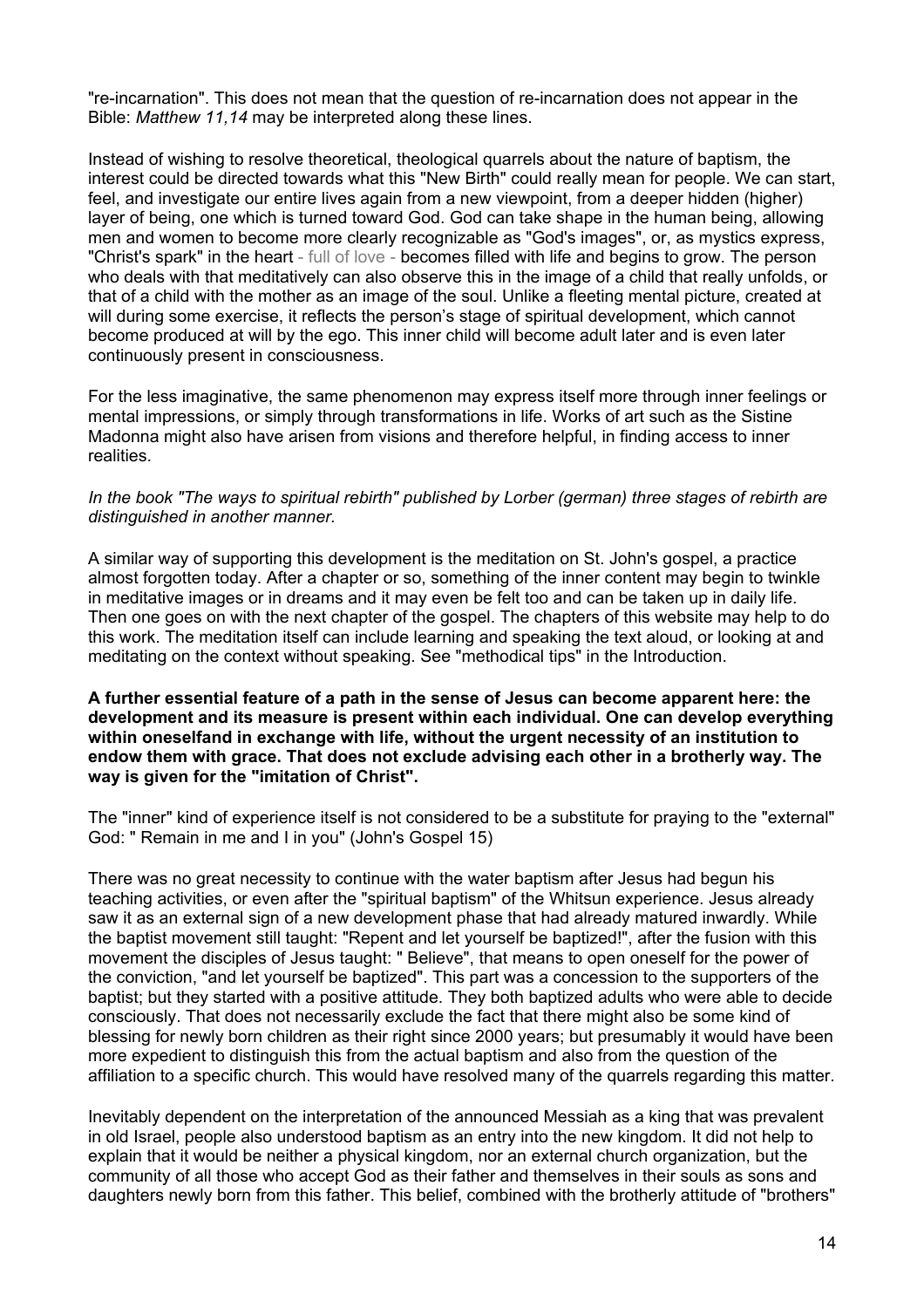<span id="page-14-0"></span>and "sisters" among each other and with the human and divine son Jesus as the elder brother formed the core of the teachings that were offered to people to comprehend. In old Israel, the idea of God as a father already existed, as well as the old idea of God as something inaccessible. However, in this case he was considered to be more the father of Abraham and the nation descended from him. God was only the father of the individual through the nation. At the most, a few individuals may have experienced God as a direct father of the individual. This teaching was first brought by Jesus to the public at large; of an individual who feels guided by God in the soul and who could at any time seek communication with God. This was a person who could already feel the eternal part of their own being by this connection with the eternal God. That is already there, and is anchored more clearly in the further course of the way of Jesus.

Note: It is possible, that the following description of Jesus' experiences in the desert - along with relevant experiences with God not handed down in the Bible - actually took place before the baptism in the Jordan, or that there were several such phases of seclusion which were later recorded as one.

Liberal theologians have portrayed the baptism of Jesus as a vocational experience. Seen from a traditional theological point of view, however, the calendrical and prophetic embedding in world history was also an issue *(e.g. Luke 3:1-4 including the reference to Isaiah 40:3-5; )*: the prophecy deals with a redemptive act of God.

#### *Extra text concerning baptism in present time.*

*"Then Jesus\* came to them and said: All authority in heaven and on earth has been given to me. Therefore go, and make disciples of all nations, baptising\*\* them in the name of the Father, and of the Son (Jesus Christ), and of\*\*\* the Holy Spirit." (Matthew 28:18-19)*

#### \*)As the ressurected one.

\*\*)By John the baptist more connected with repenting the sins, by Jesus and his disciples more connected with the openness for the coming "Kingdom of God".

\*\*\*)an other possible translation: "...in the Holy Spirit" or "in a Holy Spirit", as predicted already by John the baptist, that he, who is coming after him -Jesus- baptizes with the spirit instead of water.

Today in most cases it is baptized with drops of water or by ducking someone into water.

The Churches accept among themselfes usually at least the baptism of someone, that means, that he/she is Christian. Free churches stress in most cases, that baptism either is done consciously as an adult one, or that there is a renewed baptism as an adult one; additionally they promote the deeper experience of becoming baptized by the spirit. (In early Christianity they indeed baptized first adults. But this does not exclude to bless also children, or pray for them. This would then have another character, compared with baptism. The original baptism was no declaration of membership in a special denomination, as it is practised today especially by the big Churches.

The Churches accept usually, that in case of need, when no reverend or priest is there, each Christian is allowed to baptize: "I baptize you in the name of the Father, and of the Son, and the Holy Spirit. Amen".

> Question: If I haven't already, can I give my life into God's hands ?

#### [back.](#page-1-0)

### **The silence in the desert.**

At the beginning of his work as Christ \* he is alone. The baptism and the 40 days in the desert *e.g. Mark 1,12-13)* with the temptations appertain to that. Subsequent to that the appointment of his disciples took place.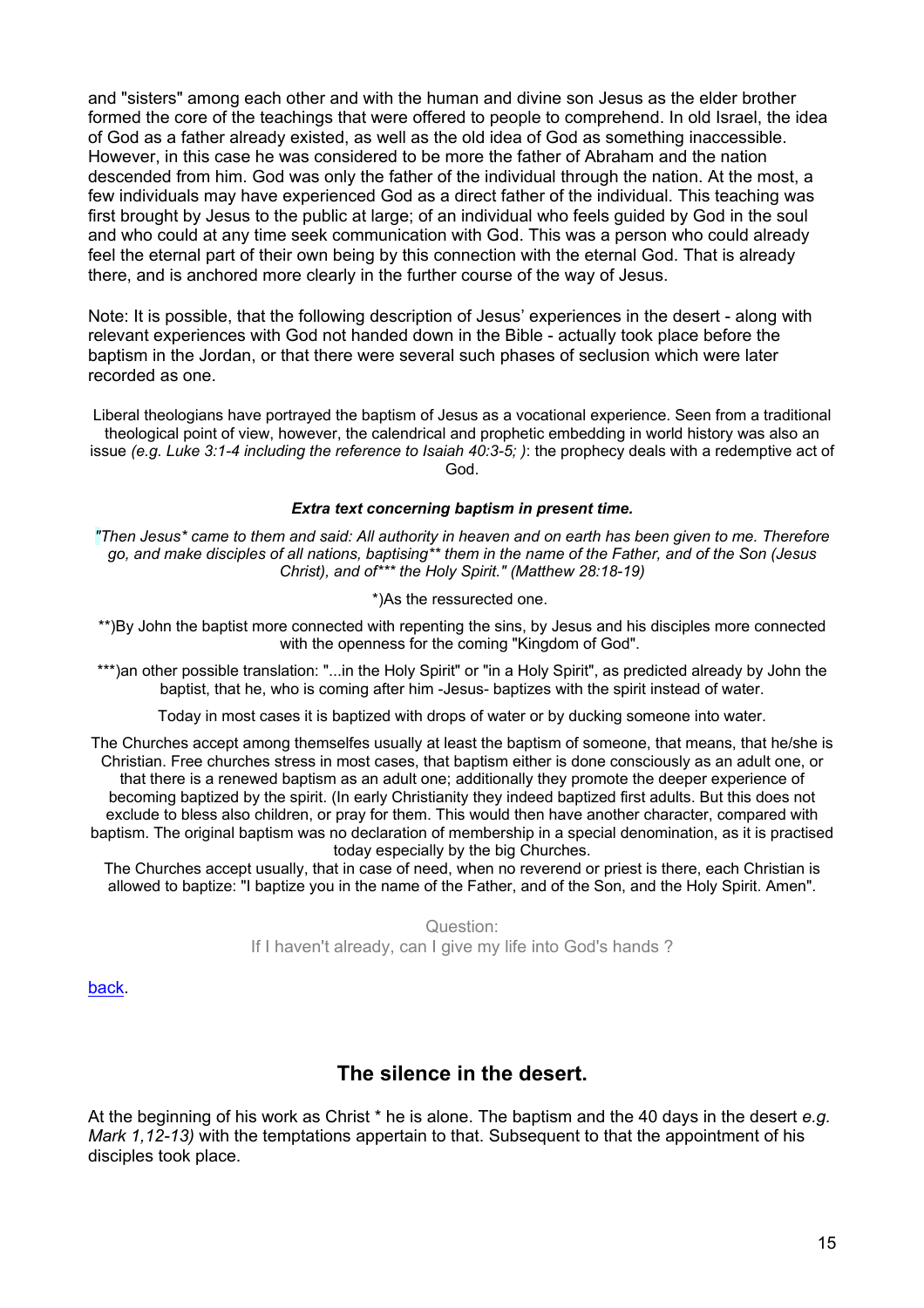Both externally and internally, the desert represents a seclusion that allows one to become increasingly conscious and to attune oneself to the universal God more strongly. This preparation for everything that follows is indispensable for every serious religious path, which means the renewed connection with the divine origin - even if this is not the whole way. On his own level of experience Jesus also passed a stage exceeding setting aside time for daily contemplation.

The churches, even those that often speak of "inwardness" – sometimes misused as an apparent contradiction to the demonstrations for peace in the outer world - do hardly anything to show the people a practicable way to this inner peace. We did not find the element of silence, of quietly watching oneself, of waiting for what "answers" may come after a prayer to be sufficiently considered in the services of more than 30 different churches. A song, the sermon, prayers, a song - almost without a pause, possibly even collecting money at the same time as some distraction, this is almost a copy of the hectic pace of modern society, in which people distract themselves from their unexplored inner self, either unconsciously or consciously. Only very recently, faced with the search of many people for almost any kind of experience, there have been some small advances, e.g. that some weekend contemplation seminars take place for especially interested people in the church, or that interested people are informed of bible circles or possibilities at home, etc. But even there, direct instruction is often missing. Some might recognize that a greater proximity to God requires solitude and others that their social values like self-criticism, tolerance and the ability to find peace also presuppose the effective temporary shutdown of external activity. Of course it would be hardly satisfactory for this to take place occasionally in a divine service, but it could be stimulating to recognize it as a frequently suppressed need.

The mystic Jakob Lorber wrote of Christ's advice to the people on the*"short way to rebirth"*, - that can be named "New Birth", to avoid misunderstandings, as described in the chapter about Jesus´ Birth. *- "Vom Inneren Wort – Stimme der Stille" (The inner word, voice of silence) from the Lorber publisher (Germany).* This inspired practice is this: "If somebody wants to be born again of Christ, first he must recognize his sins", - that means everything separating him from God, which is something completely different to being talked into having sins by churches. "Then one must regret internally and externally with deep feeling and intend seriously to change one's ways". Furthermore he must intend, "to break with the world fully" - meaning the entanglements of the ego, not the active life in the world - and "to hand over oneself completely to Me" (to Christ), "and in his love have a great longing for Me, and must withdraw in this great longing daily from the world and its business; and at least seven quarter hours behind shut doors and windows neither pray nor read anything, but spend this time in absolute peace, only occupying himself with Me in his innermost core." After an inviting address to Christ "Retreat into peace and grow in longing and love of Me! Even if you practice this for only a short time, so I say, you will soon see lightning and hear thunder, however, then do not be frightened and do not become anxious! Because first I come to everyone as judge in tempest, lightning and thunder, and then in gentle holy waves as a father! Look, that is the shortest and most effective way to pure rebirth, the only way in which eternal life is to be gained. Every other way takes longer and is less safe, since there are many dangerous ways, ... he who is not armo(u)red and well-armed will hardly reach the destination". It is possible to pray for purification and enlightment by his spirit.

#### Cf. Teresa of Ávila "Interior Castle".

#### [Cf. our excerpts from a guide by the Christian mystic](http://www.christuswege.net/themen/mystik.htm) *Jakob Böhme too* (only in German).

Yogis for instance, know that people think they, "do not have any time". In such cases they use to cut the meditation time down from several hours to half an hour, and finally to 11 minutes – that means until nobody can continue to say he hasn't got the time. Even a short time of silence, when other thoughts, feelings and sensations are not suppressed, but only watched, without getting caught up in them, has its effect, particularly when combined with some attunement to God. However, it does not have the full effect of a longer period of silence. In the eastern church - for instance on Mount Athos in Greece - the "Kyrie (Greek: Lord; while breathing in) - eleison (Greek: have mercy, while breathing out)" is used as a concentration aid. Later in one's (his/her) development it is felt in the throat without spoken words. Another step is, while holding one's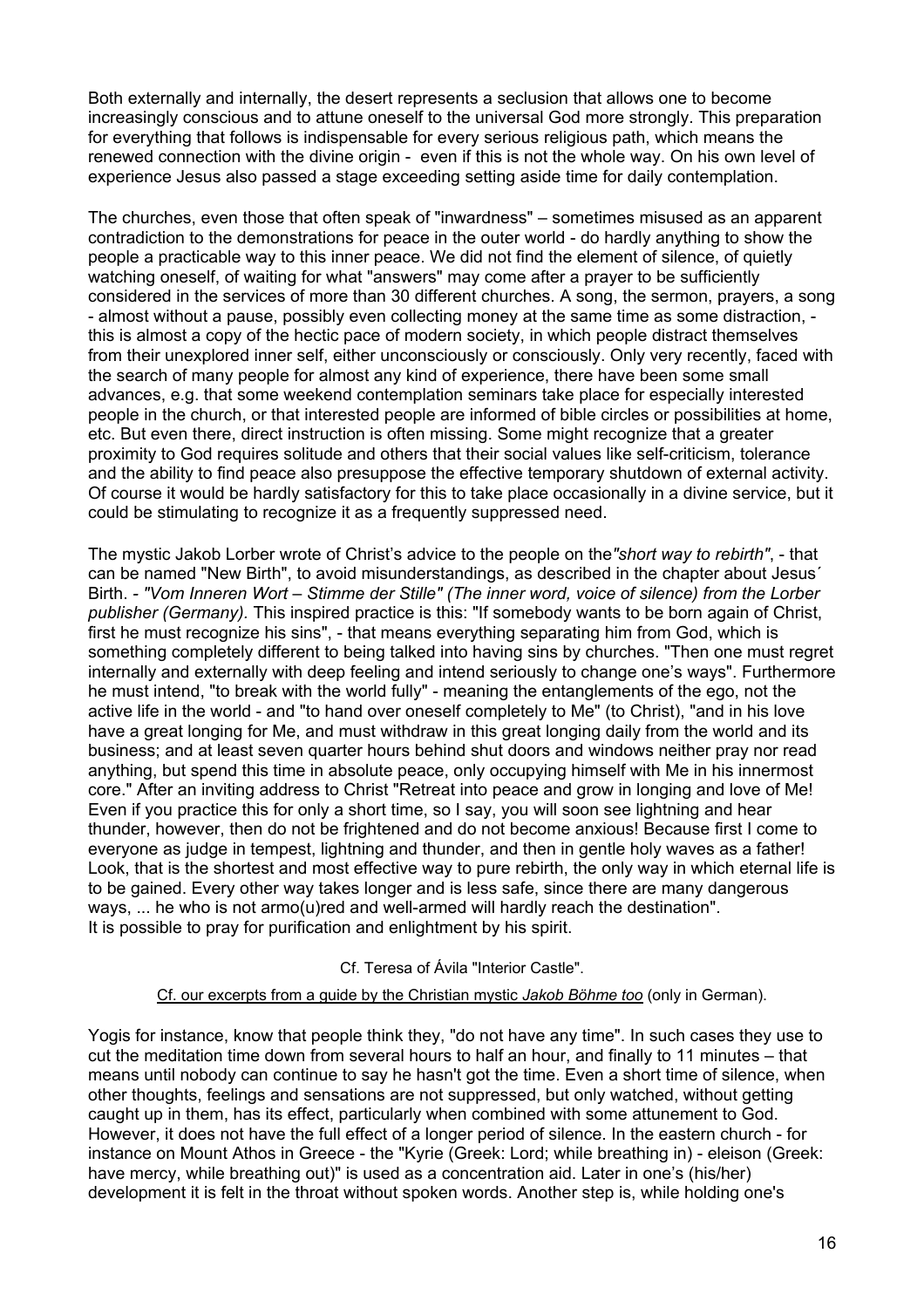breath, to feel it in one's heart centre... See, for instance *Kreichauf: "Als Pilger auf dem Berg Athos" (As pilgrim on Mount Athos; possibly only in German).*

It is also a great challenge to be silent all the time, even beyond the meditation cycles, while eating etc., during a hard approx. Six-day Zen-Sesshin - a Zen sitting meditation, which is meanwhile also being offered in some Christian monasteries. After usually around three days a lot of inexperienced people can no longer resist it. Around the fourth day - comparable with the effect of the fast - they utter a sigh of relief and understand the benefit that words can only inadequately describe.

Silence creates openness. A relationship to God also protects this openness. After a meditation it is useful to accustom the mind again to the circumstances to come, meaning to be less open.

However, it is also important to carry something into the world from the silence, to learn, to maintain a certain consciousness and clarity. That means, first of all for each individual, in intuitively felt intervals and/or after complicated experiences, or just as soon as it is possible after that to take a moment to collect one's thoughts. The contents of what happened before can be taken into this concentrated silence of the mind instead of simply escaping from it. But this does not meanone should continue thinking, but simply to watch what has happened, including what happened in the mind and how it feels now; (and to note down things, which don't become cleared so quickly, and which must be investigated later more carefully.) One also lets the various parts of the body relax one after the other, - maintaining the consciousness as a whole being, and not getting caught up in special feelings. If the mental relaxation has been done properly, the body will relax automatically.

For meetings, job, congresses and other things the same point of view means not stringing one topic on to another in a tiring way, but to take short breaks, - which should not only be used for conversations and so forth, but for observing and digesting, what has happened. After that it is easier to concentrate consciously on a new topic. Finally one can learn, to remain in the present all the way through a meeting. Similarly it is useful, to consciously perceive the contents of a meal while eating . Many similarities between "nutrition" and psychical and mental input can be found.

**The process, that can be called "letting previous events calm down", that allows strength to grow for the present and future is not an empty "floating" above the problems (which is also an ability the mind has).** It creates a new starting point, from which it becomes fruitful to do deeper work on the psyche. In external matters too, time is not lost through that practice, but actually saved because everything is easier and better than before. Many spiritually thinking people hardly notice what escapes them without this inner rest.

**Even this most simple of spiritual experiences, the silence, already contains secrets of greatest spiritual heights. This height presupposes, however, a way to it. Christ stresses that man's simplicity should be laid open first. His path then leads to increasingly larger and more complicated horizons. In this complexity then the basic simplicity again becomes apparent.**

For instance, freshly elaborated or received inner progress can anchor itself more deeply in the concentrated silence, in the sense of an ability that can not become "eaten by moths", see *Matthew 4*. An ability of this nature can integrate itself into the mosaic of other previously gained abilities etc. This silence can reach a point where the life of the entirety of everything in us, which has become more similar to the divine archetype, now becomes perceptible. This is a way of experiencing the "Born of God anew" within us. We get an inkling of what this means when, with conscious rest, the head feels freer – perhaps combined with a certain insight - the power of the heart becomes more perceptible and the feet become more relaxed. Then something is "through", whatever small partial aspect of life it may be. On the other hand, without this nothing is "through", essential things remain stuckand not worked out. This can cause problems, not only in dreams – that can only be incorporated there in a limited way - but also health problems, among others.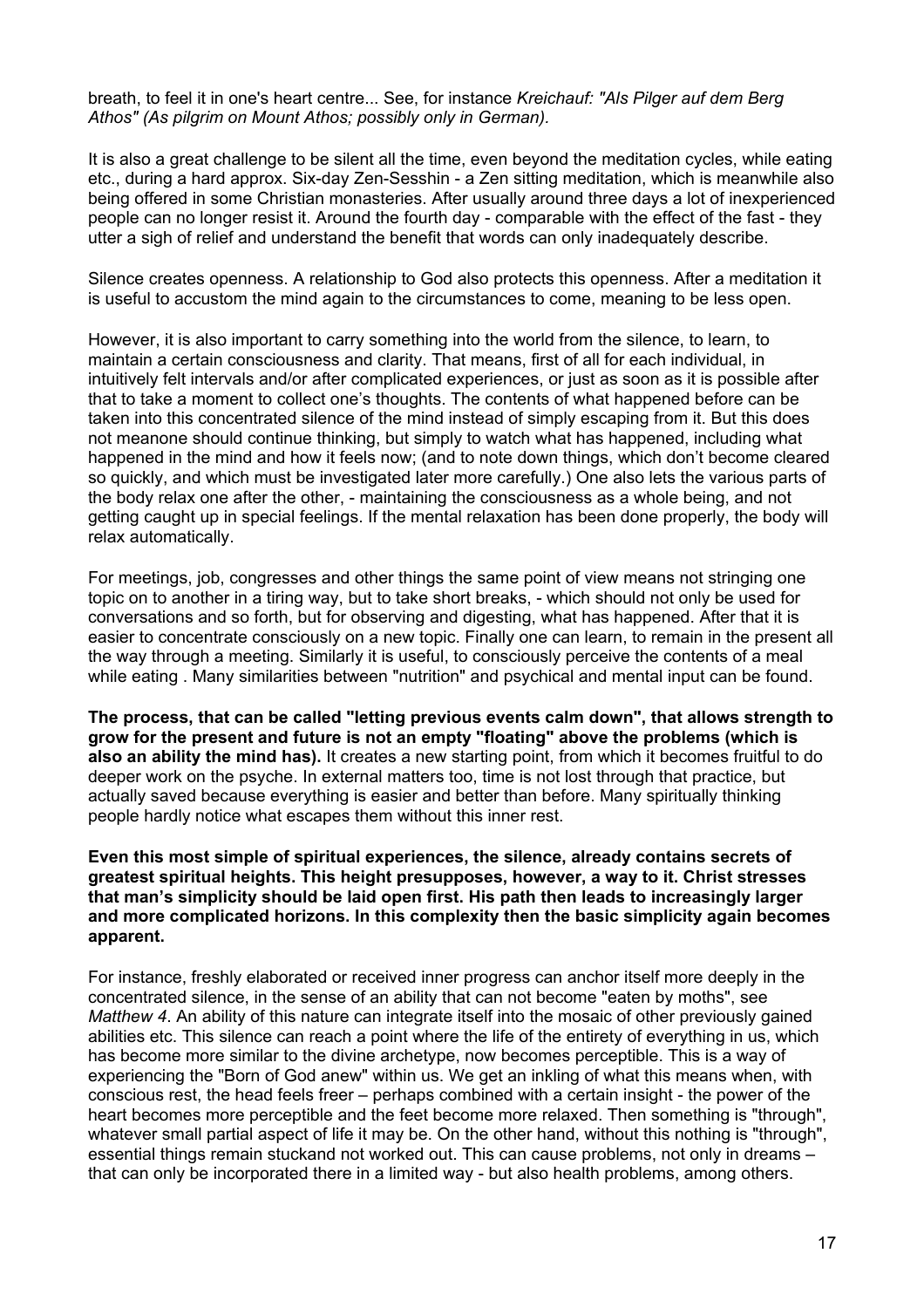<span id="page-17-0"></span>**\* Christ** is a title. In Early Christianity there were different versions. The most wellknown one is "Christos" (Greek), which is the "Messiah" (Hebrew) = "The anointed one". There was also "Chrestos" (Greek) = the good one, the holy one; and - infrequent - "Chrystos" (from Greek "chrysos" = golden /shining).

[back.](#page-1-0) 

### **The temptations, and calling the disciples.**

Jesus had to learn too, and had to turn his human qualities to God more and more. After 40 days fasting in the desert the "Tempter" appeared *(e.g. Matthew 4, 1-11)*.

Even in "normal" life negative powers appear, both inwardly and in everyday life. They can also be looked on as something with form, i.e. as real entities. First of all, there are retarded and isolated tendencies in humans themselves - when active without the connecting heart; these isolated thoughts and subsequently isolated will is one meaning of "eating the fruit of the tree of knowledge" *(Genesis).*

On one hand these are hardening qualities that bind us to practical constraints and because these qualities are more deeply anchored in the unconscious , they are the last things to be fully overwhelmed. But it is possible however, to do something about it and to recognize its nature. A conscious ability to renounce and be able to have instead of a "must have", and a creative and ethical dealing with it is training in overcoming these negative forces.

On the other hand, the opposite wishes lead to escaping from physical problems and to indifferent and scornful "taking off" into spiritual areas. We sometimes overlook the fact that this is only the other side of the same "negative" coin, - related to the other side, just like a pendulum swinging in both directions. This second area is already more open today and therefore easier to clear up. One way of changing this is through compassion, a free giving of love. A further quality to be found in connection with both would be combined with greed for power. Changing this illusion requires the courage of unconditional truthfulness, the tolerance based on that and free solidarity in all contact with others.

Generally in all such fields a strong but - in spite of that - altruistic individuality of concerned people that could fill these areas is missing, instead of the tendencies slipping into negative extremes.

In *Matthew 4* Jesus is exposed to these three distracting impulses, here named "Satan" or "Devil". He does not refer simply to the respective opposite, but reaches for something beyond the oscillations of the various negative tendencies. What he does, is based on "the word of God", on "God the Lord", and "worship(p)ing and serving him exclusively". **Christ is beyond the duality of darkness and (apparent) light and overcomes both through his third, superior way,** as many further events also show.

Short annotation: It is often wrongly written that the Zarathustrian (Zoroastrian, Parsee) religion and Christianity and/or "the middle east religions" are dualistic. This is not fully correct with respect to their origins. *(You can find more information on the extra page "Zarathustra").*

R.Steiner described the two main negative principles as separate entities as they can both be experienced in the world of spiritual visions. As mentioned, although it may be useful to consider both effects, outside of this kind of experience it is not completely justifiedfor anthroposophists to think that Christian ideas of a single negative being do not include both sides. The tendencies are also often so mixed that "anti-divine" tendencies can be treated as a whole. The contrary should not be seen as several Gods, but the God of Christ with all related qualities… There are, however, other spiritual branches of thought that close one eye and regard every spiritual tendency as divine.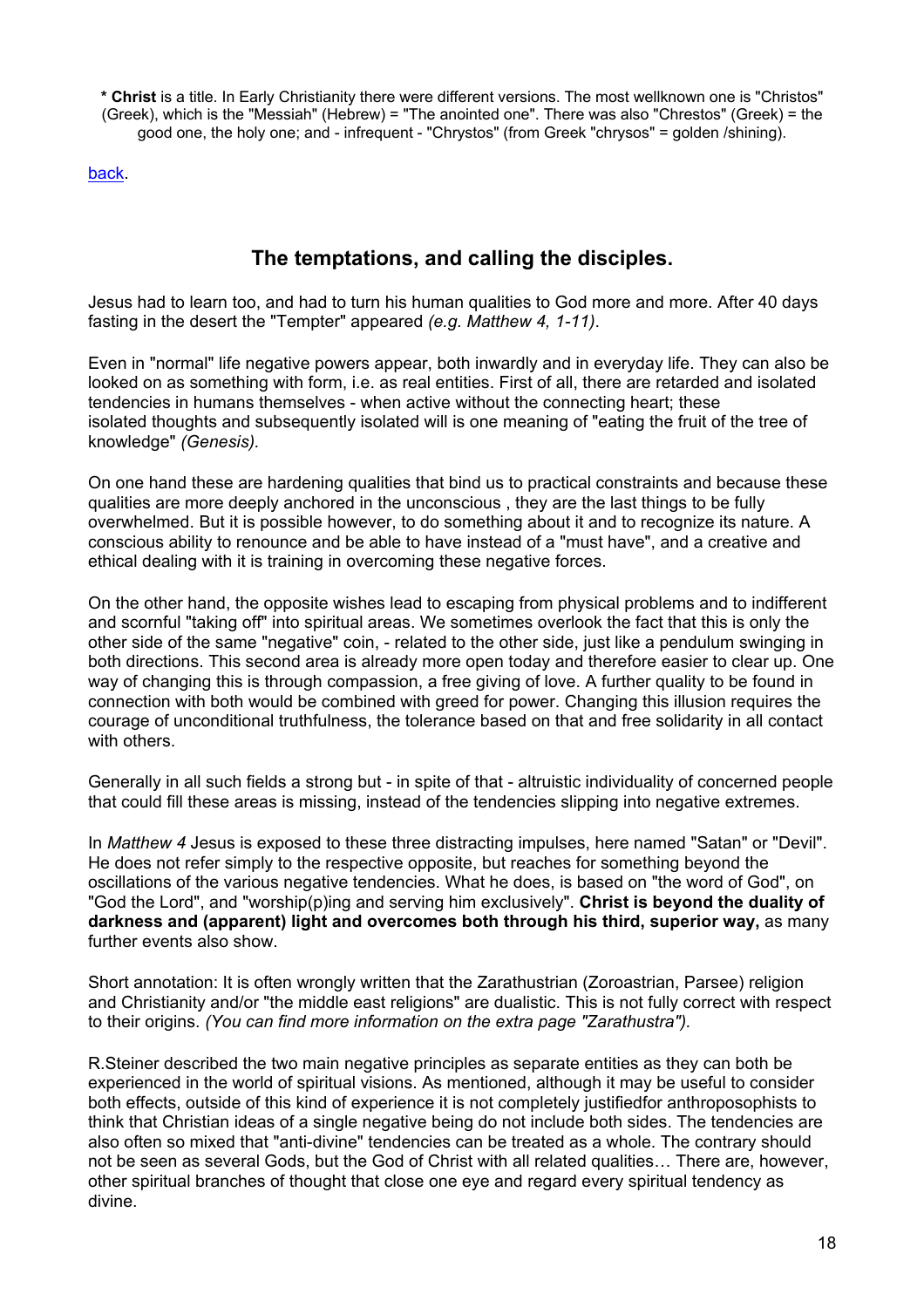<span id="page-18-0"></span>Both modern protestant theologians and some other spiritual thinkers close both eyes and explain ideas of negative beings away, reasoning, for instance, that they only occur in a few places in the Bible. They overlook the fact that these are not just considerations, but solid experiences.

Without fears and other negative feelings, negative forces do not have any direct power. "Not to paint the devil onto the wall" (German idiom), not thinking the worst can also work as a protecting mechanism - even against ecclesiastical scaremongering. Today, spiritual perception could show that **supposed "increases" in negative circuits represent hidden potential that has been lying dormant there for a long time .** Really positive abilities on the other hand can still grow, even though they grow towards an archetype that also already exists.

However, such personal "sore points" can also represent a point of response for similar external forces. Traces of this can be found in all societies, e.g. – in the west in situations in which money and egotism are considered to be of the highest value - especially in the old form without any type of social system; in the possible one-sidedness of nationalism and fascism, this is especially true wherever there was arrogance and indifference to the rest of the world; in destructive "religious" activities and in the extremes of Stalinism, specifically in its brutal rule over a faceless society. But this is not a condemnation of everything and everybody in such societies.

Jesus does not teach so much to directly "oppose evil" nor does he maintain the necessity of evil for the sake of a "balance" (as some eastern schools think). He also sees no absolute necessity for negative forces in order to recognize the divine good. Not even some - often necessary - direct psychical processing of negative qualities is necessary for everyone. For some people at least, a way like the "Christian Science" generally recommended by Mary Baker-Eddy can work. That does not prove, however, that negative forces do not exist; but they can be indirectly changed through that. With Christ there is also no eternal damnation. **All destructive forces can be converted in the end**, up to the time of the last chapter of St. John´s revelation, promising that darkness will cease to exist (cf. the chapter "The New Earth"....

After those experiences in the desert **Jesus called the disciples** *(John 1, Matthew 4, 18 - 22, Matthew 10).*

\* Again in the story of the Temptations, theology traditionally considers the symbolic connection with the history of mankind: the desert with its dangerous animals is seen as the antithesis of the world of Adam's paradise handed down to us and therefore as a condition that needs to be overcome by Jesus as the "new Adam". In the first Temptation, turning stones into bread, the story deals with the question of whether the Material or God should play the leading role. (Later, in stories dealing with the feeding and awakening of a great mass of people, we no longer see it as a temptation.) In the second Temptation, to jump from the roof of the temple, the story deals with overcoming pride concerning the burdens of human life. Jesus went through everything that was imposed upon him (until it was dissolved by the Resurrection). The third Temptation deals with the power of existing worldly kingdoms, or the God-given "kingdom of heaven". (In the further course, however, the worldly relevant, predicted "kingdom of peace" could also bring about the conversion of worldly striving for power by God.)

[back.](#page-1-0) 

### **The wedding at Cana.**

Here *(John 2, 1-12)* we encounter, first of all, an example of how misunderstandings are not so much caused by wrong translations, or by the early, papally instructed "corrections" of the gospels, but simply by one-sided emotional and patriarchal interpretations. When Jesus said to Mary "Woman, why do You involve me?" (Luther: "Woman, what do I have to do with You?"), was evaluated later as disparaging. By going into the text and regarding how Jesus then does everything that was wanted by Mary, one can easily recognize, that the sentence has a rather admiring nature, which might be expressed better this way: "Woman, how many things do I have to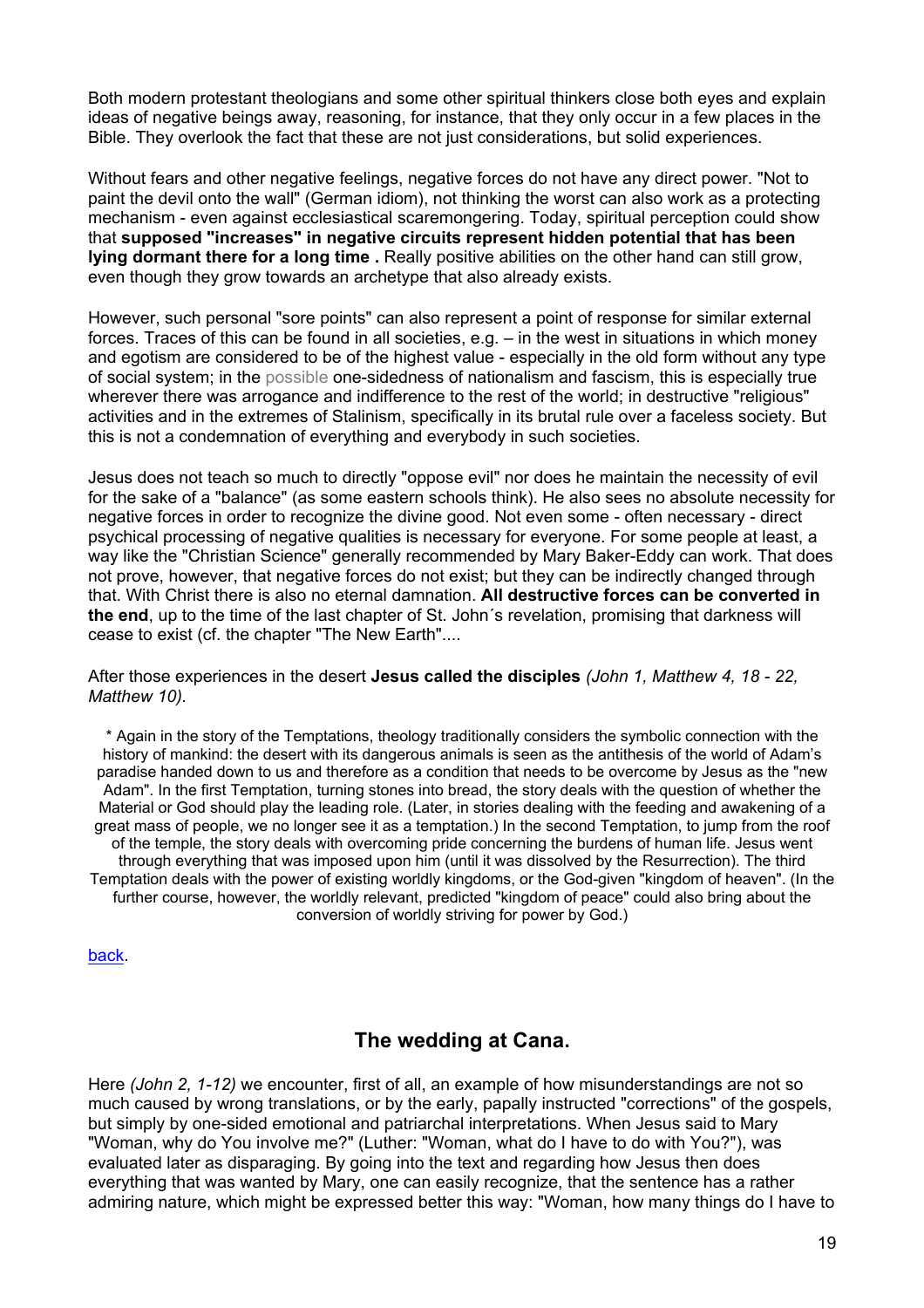do with You!" From Greek one can work out the original wording of the simple aramaic language: "Woman, I with you" - so even at the time of Jesus himself the precise meaning was often not recognizable without understanding the context..

From here up to the cross the gospels show a creative connection between the experiences of Jesus and Mary. She supports inspiration (more about that later in the chapter about the Whitsun events) experiences the essential "stations" of his life with him, leading to a psychological transformation.

Even though the term "bride of Christ" for nuns is now often only taken to have a formal meaning, it initially pointed out a real kind of experience.

**The "form" of Christ in man merges with the masculine aspect of the soul (animus\*\*),** as previously mentioned in the chapter about the baptism in the Jordan. This masculine aspect can enter into an "inner wedding" with the "feminine" parts of our psyche, in this case under divine circumstances. **This can have an alchemistically changing effect even on the vitality and the body. The image of Mary can touch the feminine aspect of the soul (anima\*\*) in the same manner.**

A way for men via Mary and/or M. of Bethany and [M. of Magdala](http://www.ways-of-christ.net/en1234/revision_en060506.htm) now suggests itself. However it is possible for either sex to take both the path of Jesus or thatof Mary, because from the soul to the hormones neither man nor woman is bound completely by the reaction patterns of their own sex, or has to remain bound to them. Some people, however, find the first way easier and others the second. But in the end, the inner entirety will become evident. In the Catholic Church the earlier practice of the adoration of the heart of Jesus and of the pure heart of Mary has almost been forgotten today. This inner development does not ask, for instance, whether one is a Catholic or not - and while possibly lacking in formal knowledge of Mary, but also not prejudiced, as is the case with many people through contact with the external worship of Mary.

Only those who take such a transforming path can succeed in developing "alone" without suppression. But this does not need to be a lonely path. From a position of greater inner freedom a relationship to the opposite sex would be possible or even more perfect.

In this context, that which we have received from father and mother needs to become integrated into one's (his/her) personality. Elements of depth psychology can indeed have a relationship to religious experience. *Eugen Drewermann´s* books are another way of looking at this. When looked at more closely, basic religious experiences might become apparent on a separate level, from which they affect psychological processes. Today there are tendencies to see **religious search as "holistic vital impulse within all human beings**, seeking the higher purpose of life, and searching for unlimited experience." See e.g.*Hubertus Mynarek: "Möglichkeit oder Grenze der Freiheit", (German 1977).* One needs to differentiate, however, between an unshaped, general spiritual impulse and a religious impulse more directly re-ligious (Latin: re-connecting), connecting oneself with the divine origin, the "Father", - which practising Christians find possible through Christ.

God, as the world's greatest secret, is less likely to be penetrated by a single science, one kind of experience or a single phenomenon, - revealing at best single aspects; but by trying to accept several approaches and to view everything as a whole. This has only happened toa very small degree till now. If Christians used the alchemistic process in their way and therefore also used the left and right brain hemispheres together (today tried by many people), the "battles" between the theologians would end soon. The result would be "creative loving realization (recognition)". In spite of that it would still be possible to look especially at single aspects, but this would be recognized as such and not claimed exclusively. People would become more aware that they supplement each other.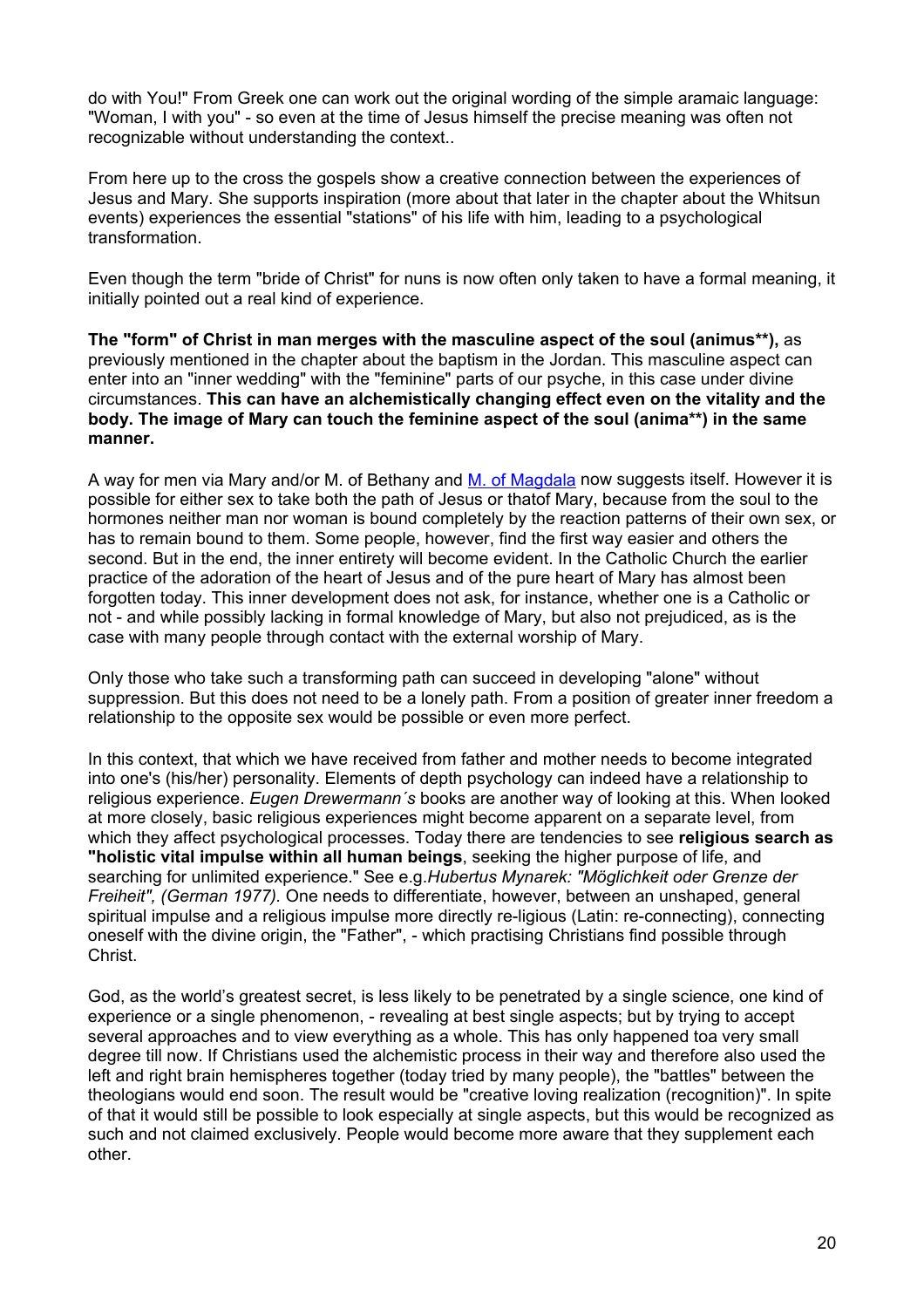<span id="page-20-0"></span>He who is able to follow the universal principle of Jesus' "Love Your neighbour as Yourself"**,** is also able to achieve the same and more by that alone. He who strives for this simultaneous love of oneself and of his "neighbour", will note, however, that exactly this has to be learned first. The inner "becoming more complete" can facilitate his love.

*(The question of the "miracles " of Jesus, starting with the wedding at Cana, is investigated later in a special chapter. Concerning the divine aspect of "Mary-Sophia" see later the chapter "The Whitsun event".)*

Traditional theology saw this event as replacing the Greek Dionysus cult, or as a symbolic tie with the meeting of Israel with God ("on the third day..." 2nd Moses 19:16) as well as in anticipation of the Passion of Christ, in which the wine takes on a deeper significance.

\*\*) The concepts of "anima and animus" are not a question of faith. For instance, it is the experience of many people, whether they are Christians or not, that men and women have both 'male' and 'female' aspects to their psyche, stemming at least in part from the father and mother who brought them up; and which they can learn to integrate into their personality. The terms anima / animus, used by depth psychologists, may not correspond exactly to this reality; however, it is.their approach to understand it.

> Question: Can God help me improve my relationship toward people of the opposite sex?

[back.](#page-1-0) 

### **(Christian Viewpoints for sexuali ty, sympathy, empathy and love).**

It is a good idea, immediately after the chapter about the "Wedding at Cana" *(John 2, 1-12)* to deal directly with the contemporary problems in the field of love. (*You can find a more detailed extra page on the homepage/ "Questions, Answers...".)*

Christ addresses people's hearts and the chance they have of becoming whole, of becoming complete, which is the prerequisite for real freedom. **He does not support the further falling apart of that in man which is already crumbling; no ecstatic experiencing of everything, but rather a new integration in the "wisdom of the heart".**

Christ represents the responsibility of people for each other. However, he does not believe in "inherent necessities", of external forms or of overrating them, or even the abuse of the terms responsibility, faith and honesty for the veiling of envy, jealousy and "taking possession of s.o." For him it is all a question of the spirit which people act in. In marriage too, not everything is automatically alright, which is considered as unfavo(u)rable outside.

To love God and your neighbour as yourself also means to love yourself. This rule of Christ, superseding the prohibitive logic of the Old Testament, is a universal attitude that goes through all these three areas and combines them all (*see Mark 12:33; John 13:34; Gal. 5:14; James 2:8)*. In this context charity is then something more than just instinctive care for relatives and so forth; however, although it does not exclude them - in a free way. Due to this role of man as a loving helper, wherever appropriate, self-love is not of an egoistic kind, but goodness of the heart, actually directed towards loving oneself as an instrument for serving others and/or God, including the body.

The highest love is unconditional love. Cf. even loving "enemies" *Matthew 5:43-48 -* which does not exclude wisdom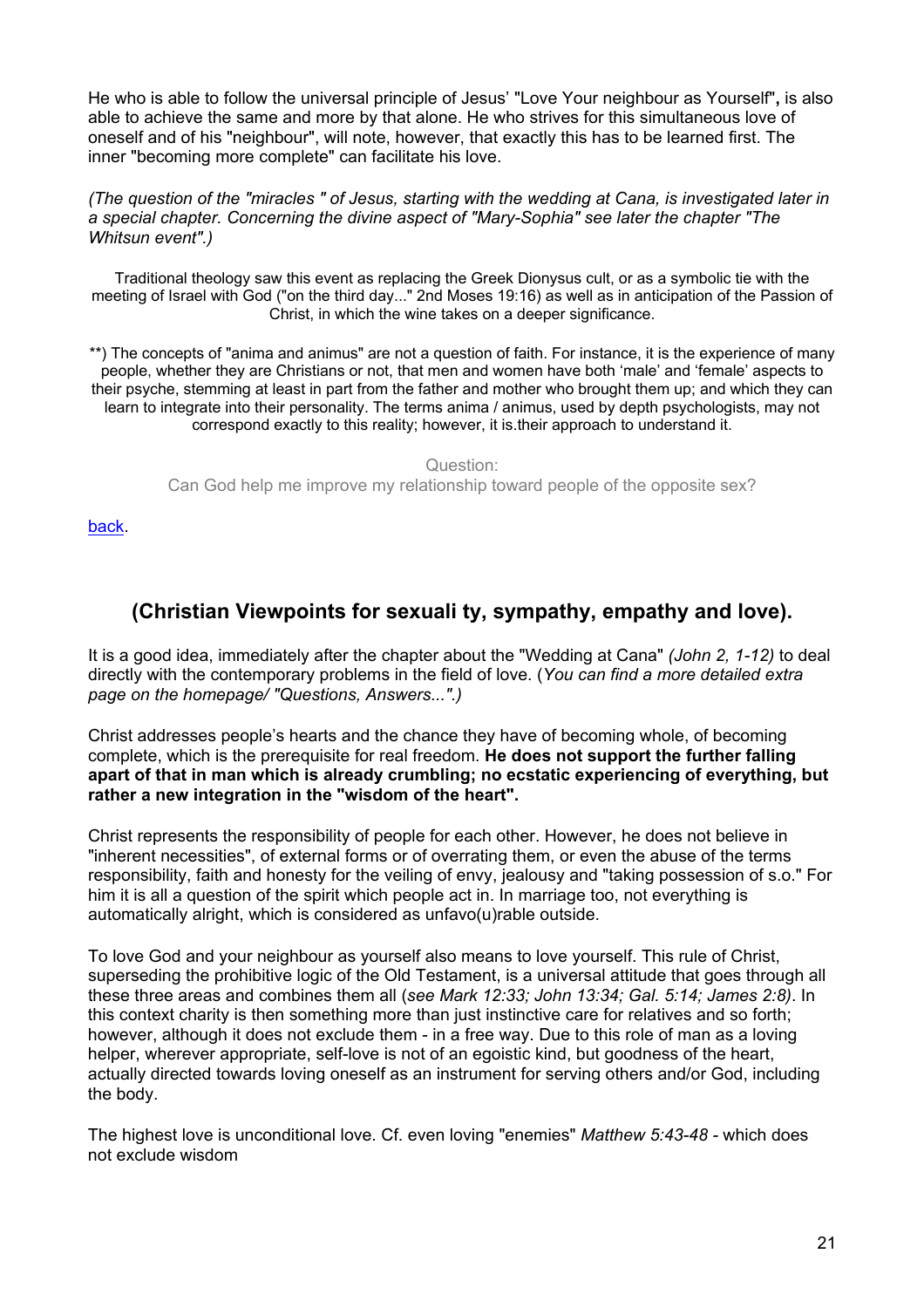<span id="page-21-0"></span>For contemporary Europeans etc. something of a transformation of sexuality can be experienced, especially then when two people meet first intellectually and psychologically during mutual enterprises, but then learn to deal with emanations of antipathy and sympathy. These things, not mainly, but among others, should be taken into consideration when seeking contacts which also make sense for the outside world. The unity on the physical level comes later and is not automatically a part of every friendship or meeting. And getting to know someone must not mean leaving the existing partner. But a loving mood goes with it. The power of the heart can noticeably pull the sexual energy upwards, and one does not always have to work it off explosively, as so often happens today through cultural conditioning.

Sexual love -"Eros" - is a special case of universal love -"Agape". So this is not necessarily a contradiction. The new Encyclica "Deus caritas est" of Pope Benedict XVI accepts this too.

Many spiritual traditions teach a transformation of sexuality instead of suppression or continuous living it up, - which is more than *Freud's* "sublimation". There were also similar approaches in the Christian world which are missing today and need to be elaborated on again; the heritage of the minnesingers and troubadours portrayed this type of knowledge.

Since sexuality can cause subconscious involvement between people, most religions see it as a balancing act linked to a partnership in which both are able to handle the consequences. Those who want to avoid sexual activities before marriage , can do so successfully, if both people are clear about what they want and don't want and support each other accordingly.

Jesus accepted this old approach, right up to the negative characterization of a covetous look for instance, at someone elses partner. But this does not necessarily exclude an enthusiastic meeting between two people who just met from happening more frequently than one may think. This is not always understood, even by the two people concerned: "When two or three meet in my name (i.e. "in connection with my spirit"), I am among them" (or, translated correctly too: "in them"). This does not require an official ecclesiastical gathering, no special preparation, but can come about everywhere where the "spirit of Christ" connects two people for any reason. To take this up, even if they are man and woman and if they like each other too (sympathy), to maintain in this case the clear consciousness that is the origin may be difficult, but it is necessary for the world. It need not be a question of partnership or of sex, but those concerned have to find out honestly what this is about if they want to master this situation. Sometimes the one moment "was it" already, if one was open for it.

#### **The life of Jesus on earth already showed how amazingly unconventional he was. It may turn out that conventions are only necessary as long as "he is not among them".**

A prerequisite for appropriate meetings between people, which one can improve oneself naturally, is a study of our own individuality including the "aura" and/or "charisma". Even as a couple, people still remain individuals and an absolute dissolution of the two people in the couple is not that which Christ wanted.

\*) Mankind is a complex network, which may become clearer in the next chapters.

[back.](#page-1-0) 

### **The "holy zeal" (and viewpoints concerning emotions).**

In *John 2,* after the wedding at Cana the "clearing of the temple" is described. Jesus zealously drove the traders and money changers out of the temple with violence. Here he wanted to set a clear sign against the hypocrisy of the world, designating the temple as a place of worship and not as a place of mere haggling. In this situation he knew he could not expect anything of urban or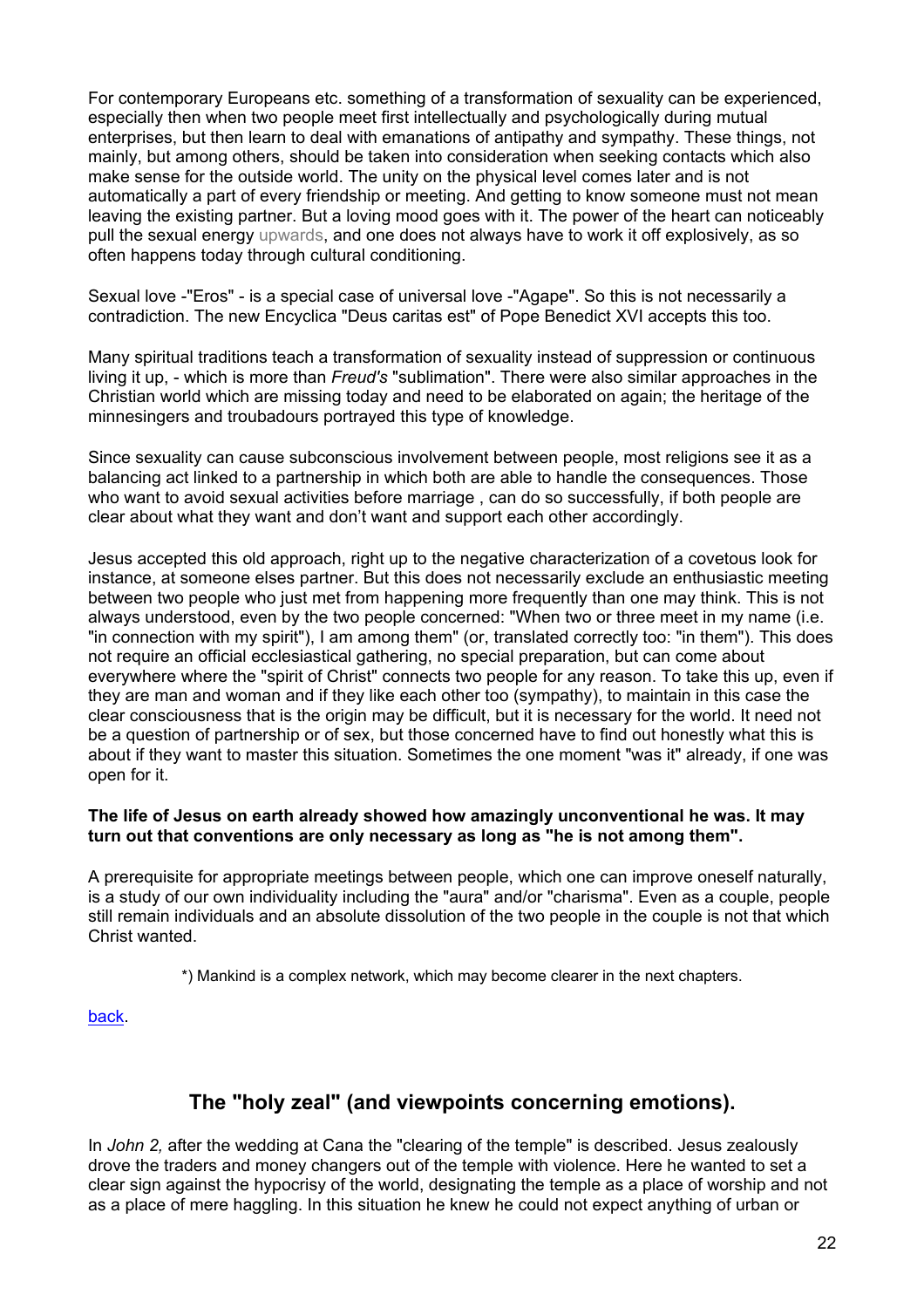clerical officials and so he used his own hands as the only one who still felt responsible "in his father's house". This was a non-violent act of social resistance. "To obey God rather than people" is **Jesus' unobsequious attitude in general .** Also where he says: "Give to the emperor, what is the emperor's (and to God, what is God's)", there is no obsequious attitude as sooften wrongly interpreted, but rather the aim is to spare the disciples pointless friction with social powers irrelevant for them. Religion and politics have their own laws. To serve their fellow men and to want "the best for the city" is not servility either.\*\*

In this context the question of how to deal with emotions could arise, because not everyone's emotions are on such a high level - filled with love - as Jesus'. He lived continuously in "positive trembling before God" and compassion for people and his zeal were based on conscious good intention. In normal human beings nearly all emotions are initially mixed at least with unconscious stimulation - response mechanisms that vary biographically and vary in strength, but are quite similar in their basic pattern. Looking at this oneself, without being satisfied with the interpretation of others and to continue to find these mechanisms in our own reactions, to look at them and finally master them and/or to deliver them to God is a long learning process.

Although we are dealing here with the psyche, the usual psychological analysing and/or therapy procedures are not very appropriate for seekers of God and of truth. Psychology can even stop us from developing spiritually if we have one-sided interpretation models in the back of our minds that seek to reduce psychological problems to those of sexuality and childhood moulding; furthermore, "causes" of weakness can become "justifications" for remaining how one is instead of stressing the human ability to develop, as mentioned by Erich Fromm.

Where psychology stimulates looking into psychological processes and when the psyche / soul is seen as more than just a chemical-electrical brain function - which rarely occurs -, their study could also be a helpful bridge. This science would develop better if knowledge and/or contentions of alternative psychological schools were accepted as material for their own research. It does not usually help much to work on whole complexes of problems at one go. It would be more effective to first search for components of this complex; and to then distinguish whether it is a "beam in one's own eye" or a "splinter in the eye of someone else, who is responsible for it. Jesus and some Christian schools stress the "beam in one's own eye", because to look at one's own problematic deeds is more difficult, has to be learned and because one should start by correcting one's own mistakes; so hearing someone's confession has - besides the spiritual aspect - a therapeutical effect too. Psychological schools sometimes prefer the other point of view (viewpoint) as that of a victim. One may notice, that one finally looked at both. For instance eastern spiritual teachings would stress the connection between both sides in life as the source of "karma", fate.

Concerning the elimination of after-effects caused by difficult daily routines , a means brought to light again by R. Steiner could help, i.e. a daily retrospective, starting with the evening and looking back towards the morning. This makes it easier to be in the present again. This practice also facilitates a similar process after death, as reported from many "near-death-experiences".

It is also possible to produce a "mirror of the psyche", a list of our own negative qualities to be improved on and with qualities to strive for. One goes through this often, controlling one's own development - a well-tried practice used by mystics.

Psychological progress can have the effectof improving conversation between people too. People are less prejudiced and less likely to jump to conclusions when they themselves have become more transparent and been able to let go of burdens. When Jesus stresses the non-judgmental attitude and the importance of "what comes out of the mouth", he is not talking about an unfulfillable moral claim, but a request to begin learning. This may require to stop quarreling, take a break - *see the chapter "The silence in the dessert" -* and then having a frank talk with each other*.* This is a phase of new birth too.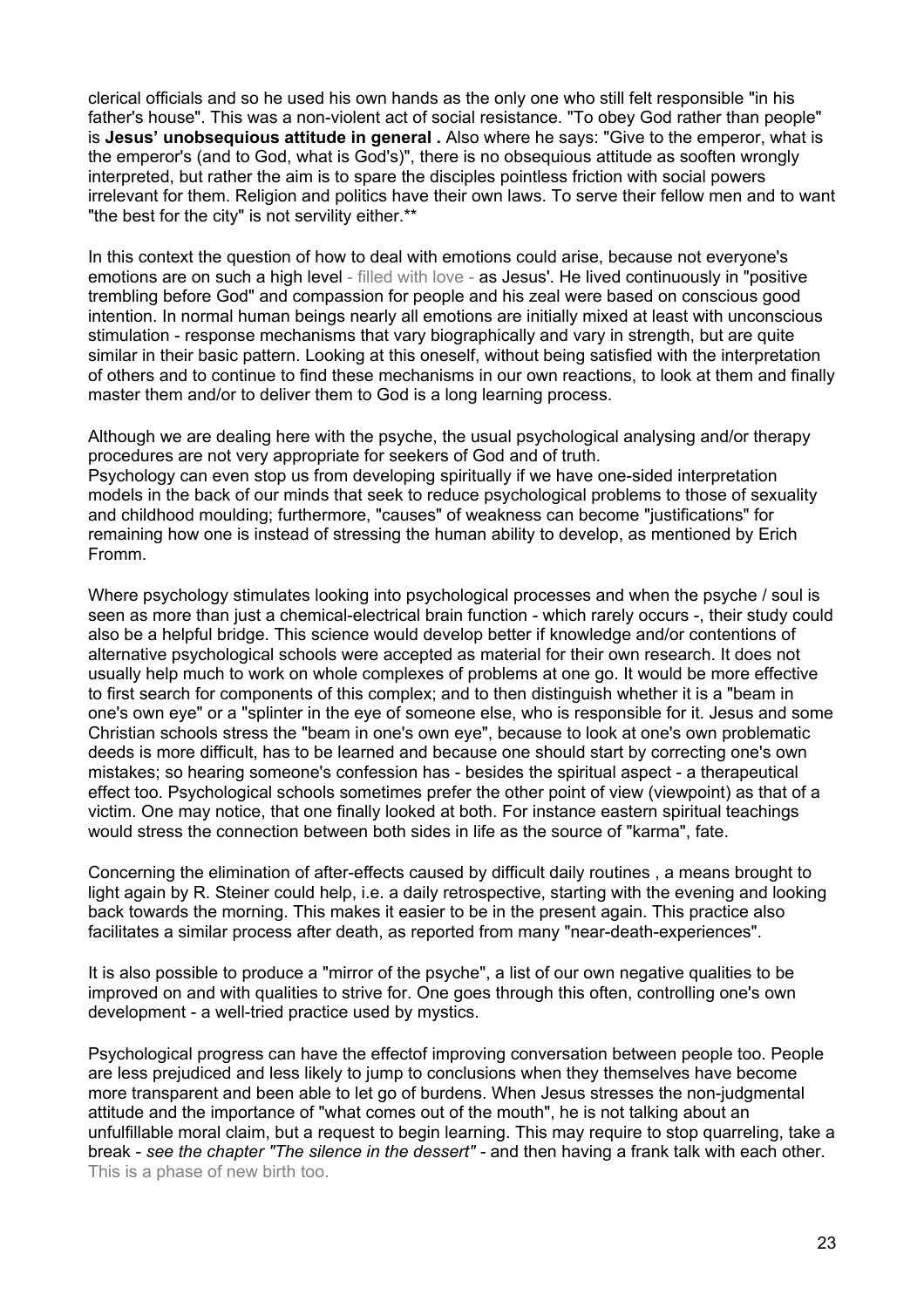<span id="page-23-0"></span>In this context there are European spiritual paths which include nerve or consciousness centers known in Yoga as "chakras" (Anthroposophy, Universal Life - not to be confused with the Universal Life Church -, and others). One cannot automatically describe these ideas as being non-Christian, as some churches would have us believe, but were already known to the Christian theosophists in medieval times *([J. G. Gichtel\\*\)](http://www.ways-of-christ.net/images/gichtel.htm),* and can now be recognized as really existing in each of us - just as the acupuncture points, especially well known in China, are not automatically "taoist", because these points and lines can be measured electrically and viewed histologically in human flesh.

\*\*) The "zeal" in this sense differs from "Zeal without understanding" (*Romans 10:1-3*).

Question: Can God help me deal with my emotions more consciously?

[In a broader context see also the extra page "...ethics"](http://www.ways-of-christ.net/topics/ethics.htm).

[back.](#page-1-0) 

### **The Sermon on the Mount (***Matthew 5 - 7,29***; and viewpoints of the mind).**

A lot has been written about the reversal of the values of (both old and contemporary) society brought about by the Sermon on the Mount. Some appreciate it in connection with social activities. Others try to invalidate an application to world affairs by the term "ethics of fundamental attitudes" and favo(u)r the so-called "ethics of responsibility" with old-testamentary threats of punishment, of military and other types. Some simply attempt to live according to this sermon. Beyond Christianity the Sermon on the Mount is also appreciated (e.g. by Gandhi).

Seen from the viewpoint of the investigation of consciousness, it is clear that the Sermon on the Mount is directed in particular towards people who understand that consciousness can be more than intellectual analysis and grasp that life does not end with themselves. The "spiritual poor", who know that they know nothing (or not much) and who are willing to think in relative terms, to see that God knows more than they do and that he can teach them a lot in all things, they are blessed, the "kingdom of heaven is theirs". This attitude can prove to be a continuous and powerful step forward in one's development, more than any other attitude generally considered as "clever".

"Those who suffer" do not just have to bear their own fate alone - and therefore their part of the state of the whole instead of passing over everything carelessly . Some also help to bear the burden of persons in their context and finally the fate of nations and mankind. Instead of statesmen, these are often social movements these days. And who gives them the necessary compassion? Who prays for them, instead of always just for the powerful, famous and economically great?

The "meek" are most clearly those who are voluntarily meek (and not simply those who are afraid). They "shall inherit the earth" and only under their loving control can the earth be preserved and develop.

"Those who hunger and thirst for justice": - not envy, but the fair search for justice for themselves and for others opens people for what is "above" them. Sooner or later an answer will come, although not always as they had imagined. "The merciful " carry their brothers and sisters and fellow creatures up with them voluntarily and in the same way they are carried by God too.

"Those who have a pure heart" and who have noticed and put aside their intellectual eyeglasses and prejudices, "will see God". This is the more comprehensive meaning of the words "Do not judge". So the "head" becomes more open for the "heart" too.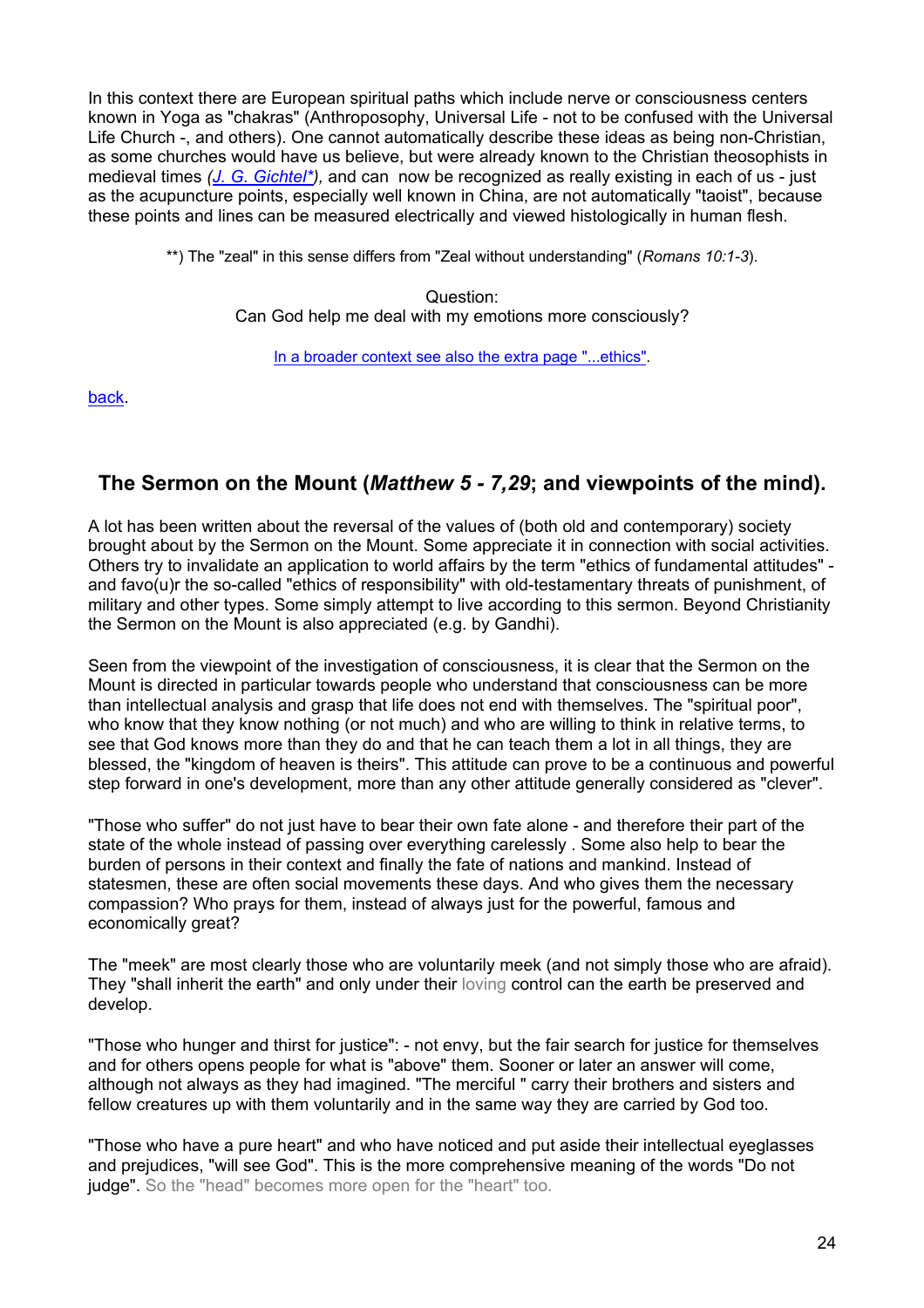"The -peaceful", also "the Peacemakers", in the sense of the peace prayer of Francis of Assisi, also let others recognize that another force must be at work here, than those forces that otherwise determine life. So those "will be called sons (and daughters) of God."

"Those who are persecuted because of righteousness", "theirs is the kingdom of heaven", and those who are defamed and persecuted by others because of Jesus are blessed too. This was often their feeling too, while their external being was suffering. This does not mean that suffering is a goal in itself.

Those addressed are also supposed to take up their roles as "The salt of the earth" and as "The light of the earth". Especially in this chapter he refers to the "laws" and the prophets of the Old Testament. He talks about that which had been right before his time and makes it fruitful in a new way for a new time, in which the laws themselves can no longer be in the foreground, but their source. A time in which every human being can re-create the inner principles of life anew.

He who "strives for the Kingdom of God, will get everything else". Also here it may be noticed, **that indeed the level of intellectual thinking is not supposed to be destroyed, but opened, to be able to accept that which originates from a higher, spiritual logic. However, the speech is not meant to cause us to shun earthly "constraints" for the benefit of feasting in higher spiritual states of consciousness. Higher insights are supposed to be confronted with earthly consciousness and life until the world is converted.** Clarity remains, or can only develop in relationship to man's understanding of certain questions ranging from ignorance to speculation, presumption, theory and belief, finally ending in knowledge. That is an important basis for growth. That is different to that striving for bliss which can be found in some old spiritual schools of thought.

This higher level of thought portrayed in the Sermon on the Mount (see also next chapter) is especially addressed to people who want to do more than simply use it to reorganize their individual spiritual lives. The path is mainly addressing individual life, in which someone can search for a partner or for "closest ones", as described in the chapters "The baptism" and "The silence in the desert". The expansion of consciousness includes the level of masculine-feminine relations and feelers are stretched out in the direction of additional psychological interaction between several people. That was pointed out in the chapters "The wedding at Cana" and "…Love" and "The holy zeal". Here the Sermon on the Mount appeals to this psychical and ethical level which again opens the way for the more comprehensive spiritual goals, capable of forming a community from relations of people. This consciousness leads to a phase of new birth too. This corresponds, in a primitive way, to the relationship of sounds to intervals, of intervals to triads and of triads to the scale, which seems to be the real pattern for everything - the whole.

In theology the connection to Old Testament revelations has been appraised: e.g. *Psalms 1 and Jer. 17:7f.* According to *4th Moses 12:3* in connection with *Mt. 11:20*, Jesus was seen as the new Moses. The prophesy in *Zechariah 9:9f. "...his kingdom stretched from sea to sea"* speaks of the worldwide significance of the promulgated kingdom of God. There was no overlooking the fact that in the Sermon on the Mount, Jesus repeatedly transformed laws from the Old Testament into something new: "…but I say unto you…", i.e. he did not speak as a rabbi interpreting scripture, but from the awareness of a divine mission. Exactly this prophetic and messianic characteristic was disputed by those who only believed in the Old Testament.

#### *Extra text: the text of the Beatitude\* and further teachings of Jesus, with annotations.*

*Seeing the crowds, he went up on the mountain, and when he sat down, his disciples came to him. 2: And he opened his mouth and taught them, saying:* 

- *3: "Blessed are the poor in spirit, for theirs is the kingdom of heaven.* 
	- *4: "Blessed are those who mourn, for they shall be comforted.* 
		- *5: "Blessed are the meek, for they shall inherit the earth.*
- *6: "Blessed are those who hunger and thirst for righteousness, for they shall be satisfied.* 
	- *7: "Blessed are the merciful, for they shall obtain mercy.*
	- *8: "Blessed are the pure in heart, for they shall see God.*
	- *9: "Blessed are the peacemakers, for they shall be called sons of God.*
- *10: "Blessed are those who are persecuted because of righteousness, for theirs is the kingdom of heaven.*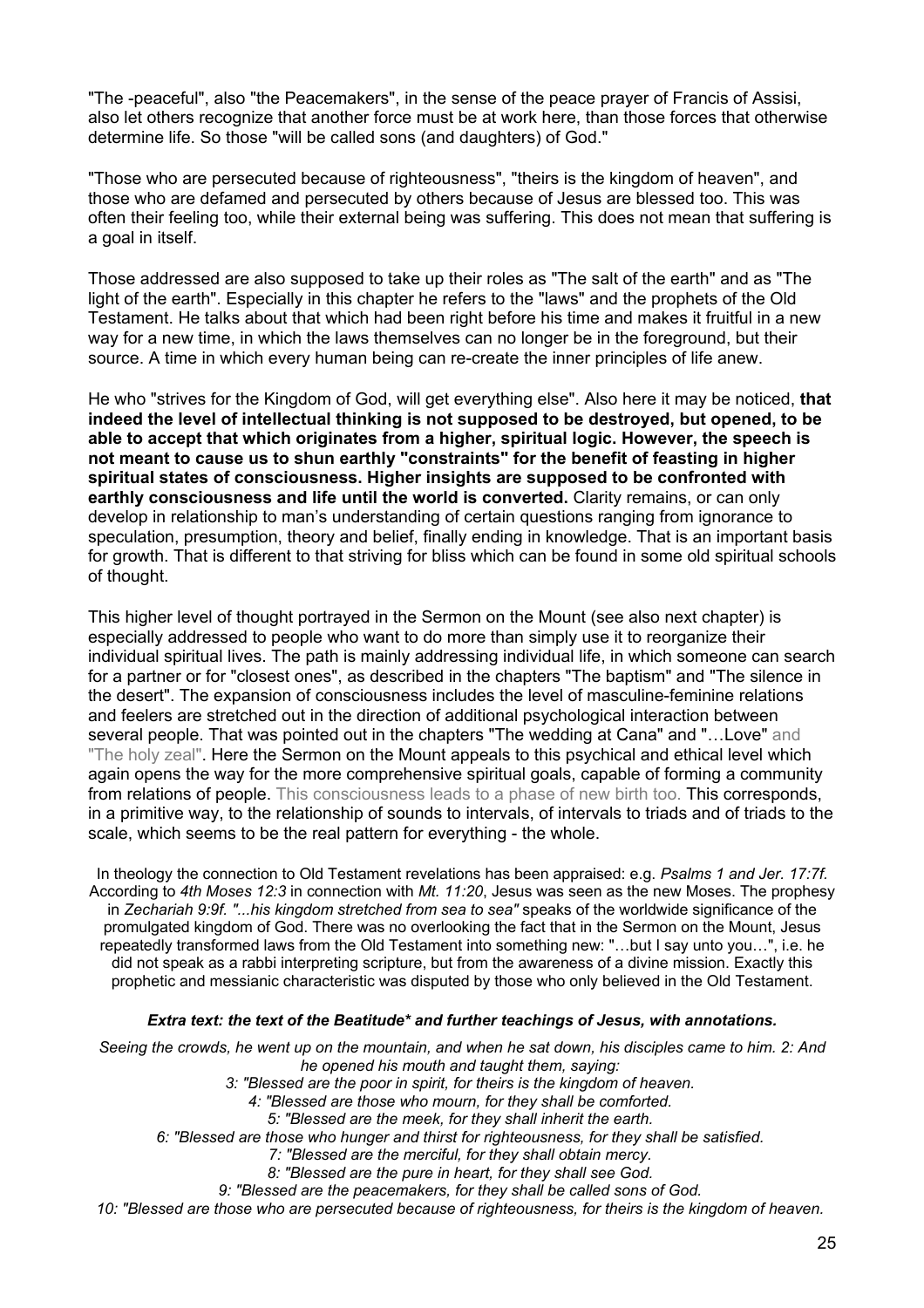*11: "Blessed are you when men revile you and persecute you and utter all kinds of evil against you falsely on my account.* 

*12: Rejoice and be glad, for your reward is great in heaven, for so men persecuted the prophets who were before you.* 

*13: "You are the salt of the earth; but if salt has lost its taste, how can it be made salty again? It is no longer good for anything except to be thrown out and trodden under foot by men.* 

14: "You are the light of the world. A city set on a hill cannot be hid. 15: Nor do men light a lamp and put it *under a bushel, but on a stand, and it gives light to all in the house. 16: Let your light so shine before men, that they may see your good works and give glory to your Father who is in heaven."*

(Here in *Matthew 5:1-16* Jesus speaks to those who are willing to leave the usual, egotist thoughts - and their entanglement in the contraries between people - *5:8*.)

*...22 But I tell you, that everyone who is angry with his brother without a cause shall be in danger of the judgment; and whoever shall say to his brother, 'Raca! (empty head)' shall be in danger of the council; and whoever shall say, 'You fool!' shall be in danger of the fire of the Gehenna (hell)".* 

*23 If therefore you are offering your gift at the altar, and there remember that your brother has anything against you, 24 leave your gift there before the altar, and go your way. First be reconciled to your brother,*  and then come and offer your gift. 25 Agree with your adversary quickly, while you are with him in the way; lest perhaps the prosecutor deliver you to the judge, and the judge deliver you to the officer, and you be cast *into prison. 26 Most assuredly I tell you, you shall by no means get out of there, until you have paid the last penny.* 

*27 "You have heard that it was said, 'You shall not commit adultery;' 28 but I tell you that everyone who gazes at a woman to lust after her has committed adultery with her already in his heart. ...*

In 22-28 Jesus stressed, that now besides the deeds, the words, feelings and thoughts are important too. (But in 28 the topic is the -possibly married- woman and "to lust" after her - and not any kind of interest in a woman or man.)

*34 But I tell you, don't swear at all: neither by heaven, for it is the throne of God. ...* 

*38 "You have heard that it was said, 'An eye for an eye, and a tooth for a tooth.' 39 But I tell you, don't resist him who is evil; but whoever strikes you on your right cheek, turn to him the other also. ... 41 Whoever compels you to go one mile, go with him two. 42 Give to him who asks you, and don't turn away him who desires to borrow from you.* 

*43 "You have heard that it was said, 'You shall love your neighbor, and hate your enemy.' 44 But I tell you, love your enemies, bless those who curse you, do good to those who hate you, and pray for those who mistreat you and persecute you, 45 that you may be children of your Father who is in heaven. For he makes his sun to rise on the evil and the good, and sends rain on the just and the unjust. 46 For if you love those who love you, what reward do you have? Don't even the tax collectors do the same? 47 If you only greet your friends, what more do you do than others? ... 48 Therefore you shall be perfect, just as your Father in heaven is perfect* 

(The recommendation to leave the circle of violence and counter-violence does not mean, that the evil is o.k. It is a way to be stronger than the evil, from the viewpoint of the spirit.)

*6:4 ...so that your merciful deeds may be in secret, then your Father who sees in secret will reward you openly. ... 6 But you, when you pray, enter into your inner chamber, and having shut your door, pray to your Father who is in secret, and your Father who sees in secret will reward you openly. 7 In praying, don't use*  vain repetitions, as the Gentiles do; for they think that they will be heard for their much speaking. 8 Therefore *don't be like them, for your Father knows what things you need, before you ask him. (The Lord's prayer follows).* 

*...14 "For if you forgive men their trespasses, your heavenly Father will also forgive you. 15 But if you don't forgive men their trespasses, neither will your Father forgive your trespasses....* 

*17 But you, when you fast, anoint your head, and wash your face; 18 so that you are not seen by men to be*  fasting, but by your Father who is in secret, and your Father, who sees in secret, will reward you. *19 "Don't lay up treasures for yourselves on the earth, where moth and rust consume, and where thieves break through and steal; 20 but lay up for yourselves treasures in heaven, where neither moth nor rust consume, and where thieves don't break through and steal; 21 for where your treasure is, there your heart will be also. ... 24 You can't serve both God and Mammon. ...* 

*26 See the birds of the sky, that they don't sow, neither do they reap, nor gather into barns. Your heavenly Father feeds them... 31 Therefore don't be anxious, saying, 'What will we eat?', 'What will we drink?' or, 'With what will we be clothed?' 32 ... for your heavenly Father knows that you need all these things. 33 But seek*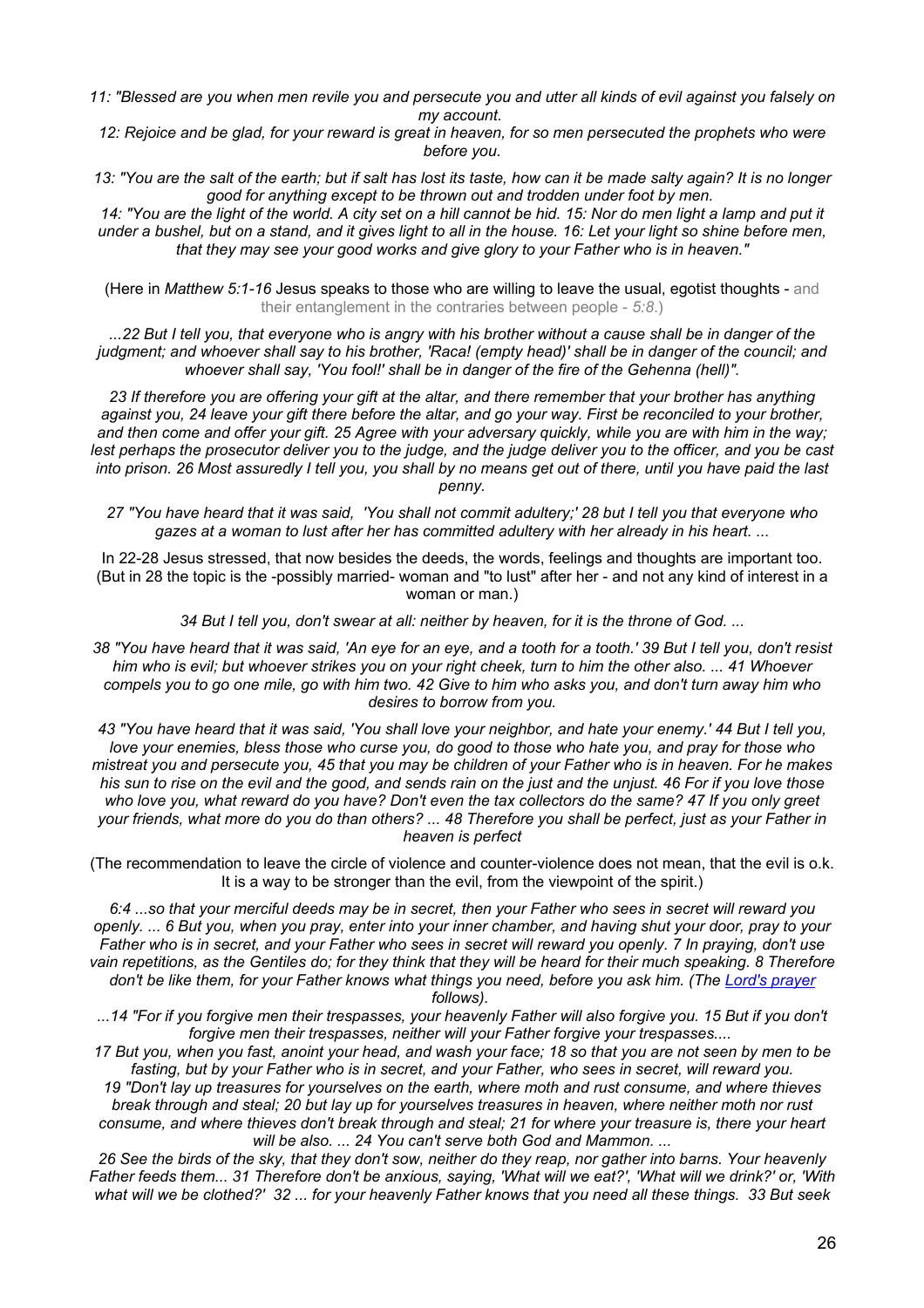first God's Kingdom, and his righteousness; and all these things will be given to you as well. 34 Therefore *don't be anxious for tomorrow, for tomorrow will be anxious for itself. Each day's own evil is sufficient.* 

(Jesus stressed the priority of the soul and of being in present time).

*7:1 "Don't judge, so that you won't be judged.... 5...First remove the beam out of your own eye, and then you can see clearly to remove the speck out of your brother's eye.* 

*6 "Don't give that which is holy to the dogs, neither throw your pearls before the pigs, lest perhaps they trample them under their feet, and turn and tear you to pieces.* 

*7 "Ask, and it will be given you. Seek, and you will find. Knock, and it will be opened for you. 8 For everyone who asks receives. He who seeks finds. To him who knocks it will be opened. ... 12 Therefore whatever you desire for men to do to you, you shall also do to them; for this is the law and the prophets.* 

7:1-2 advices to put aside one's prejudices. This is a prerequisite for finding the truth of the spirit.

*7:13 "Enter in by the narrow gate; for wide is the gate and broad is the way that leads to destruction, and many are those who enter in by it.* 

*15"Beware of false prophets, who come to you in sheep's clothing, but inwardly are ravening wolves. 16 By their fruits you will know them... 17...every good tree produces good fruit; but the corrupt tree produces evil fruit. ... 21 Not everyone who says to me, 'Lord, Lord,' will enter into the Kingdom of Heaven; but he who does the will of my Father who is in heaven.* 

*24 "Everyone therefore who hears these words of mine, and does them, I will liken him to a wise man, who built his house on a rock. 25 The rain came down, the floods came, and the winds blew, and beat on that house; and it didn't fall, for it was founded on the rock. 26 Everyone who hears these words of mine, and doesn't do them will be like a foolish man, who built his house on the sand. 27 The rain came down, the floods came, and the winds blew, and beat on that house; and it fell--and great was its fall."* 

#### **Other teachings of Jesus: The appeal to everyone**

*Mark 1:14-15 (Matthew 4:17-22; Luke 5:1-11; John 1:35-51) Now after John was taken into custody, Jesus came into Galilee, preaching the Good News of the Kingdom of God, 15 and saying, "The time is fulfilled, and the Kingdom of God is at hand! Repent, and believe in the Good News."* 

\* (Matthew 5:22 - 7:27 and 13 from the free "World English Bible" of ebible.org)

#### **The Lord's Prayer (see Matthew 6, 7-15).**

*Our father in heaven. Hallowed be Your Name. Your kingdom come. Your will be done on earth as it is in heaven. Give us today our daily bread. Forgive us our debts, as we also have forgiven our debtors. And lead us not into temptation\*, but deliver us from the evil one. (for Yours is the kingdom and the power and the glory for ever. Amen )* 

 \*) More exactly one might translate like this: "And lead us, that we don't fall into temptation". God is not the temptator. But he is the highest one above all, above the good and the evil; therefore one can invoke God for nonadmission of temptations; or for the right guidance, when someone is already experiencing a temptation. *Some more places in the New Testament concerning prayer: Matthew 18,19-20 - praying with tweo or three* 

*"with Christ among (or within) them". John 4,23-24 - praying "in the spirit and in the truth" . John 15,16 praying "in my name to the father", that means in conscious connection with Christ. John 17 - the prayer of Christ himself for his disciples. In the main text of "Ways of Christ" you find explanations concerning prayer in the chapters: "The baptism...", "The silence in the desert", "The Sermon on the Mount", "The question of the miracles", "The first Whitsun event", "John's Revelation"....*

To pray is effective - if what is wanted, is ethical; but it is up to God's higher wisdom, what is fulfilled in the world, and how it is fulfilled.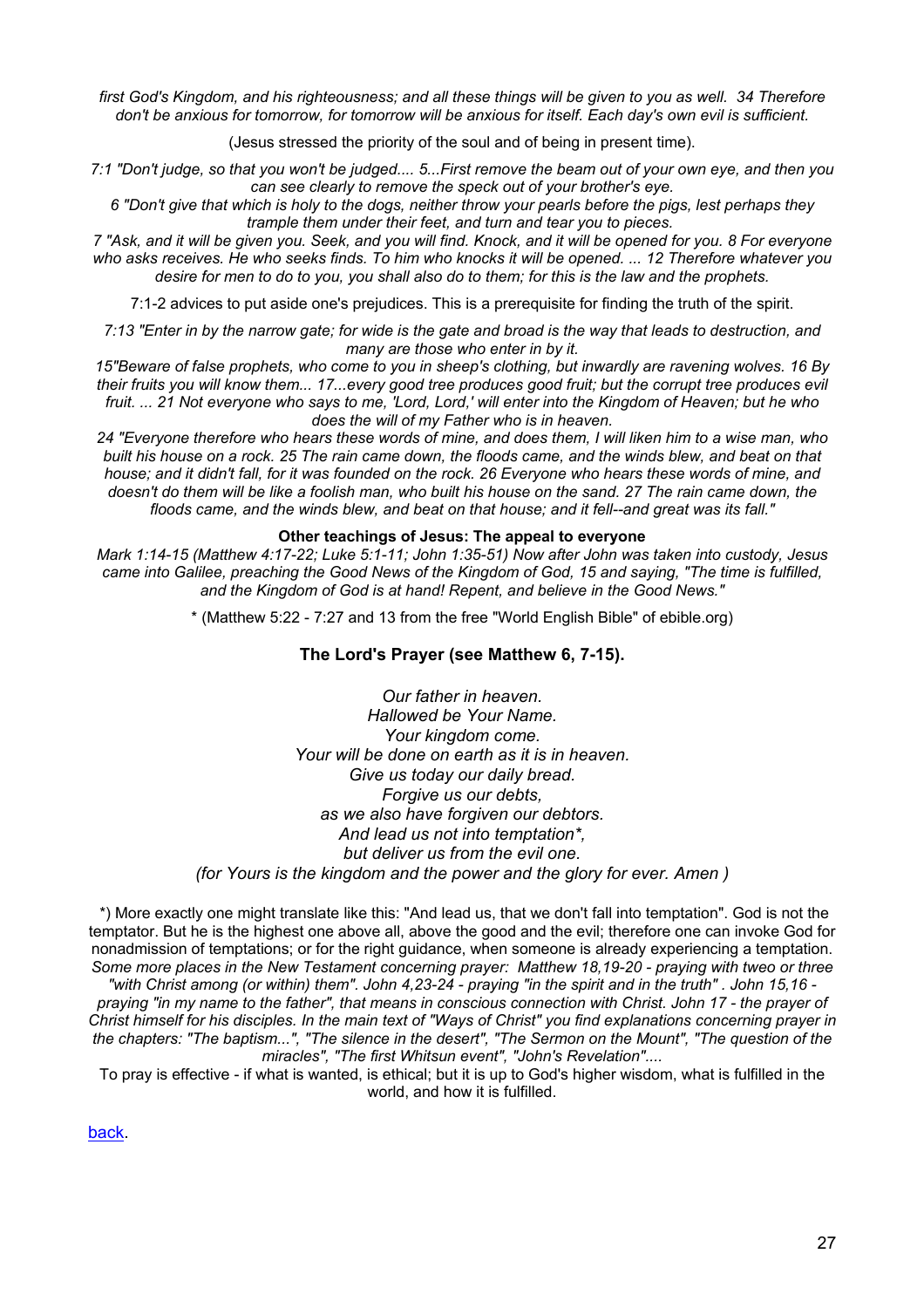### **Christ's Transfiguration on Mount Tabor (***Matthew 17***).**

<span id="page-27-0"></span>Many of Jesus' deeds are the symbolic external signs of the inner "transfiguration", starting from the conversation with Nicodemus *(John 3)*, continuing with the *Sermon on the Mount*, right up to the cure of a person born blind and the feeding of the 5000 on the mountain. This transfiguration is partially related to the eastern term great enlightenment. The human spirit is enlightened. However, that refers here to a closer connection with God and his spirit. God is understood here not only as the absolute principle, but as a being too, being real for Jesus and those who follow on his way.

Just "positive thinking" - if not egoistic, not megalomaniacal and without technical manipulations could indeed change thoughts into a state more close to what comes from God. It might open us for God this way. However, the literature of this school of thought has not discussed this carefully enough. and that can often lead to self-deception.

Anyway, this is not yet "Transfiguration". Transfiguration does not simply add positive affirmations to the confused variety of mental "programs" all people own, so that in total a surplus of positive ones arises - which is a possible exercise. But Transfiguration unravels everything by an ability to look at the spiritual origins, made free of distortions of the mind and of misleading emphasis. A higher divine order in everything becomes visible. Regarding this kind of maturity, it is a higher level of the psychological cleaning process mentioned in the chapter *"The holy zeal"*. From a more basic level of insight everything becomes clear. Direct recognition or insight is not thinking; it just comes, with or without thinking. It cannot be forced and makes us free. The world of thought does not need to be suppressed any longer in order to achieve higher wisdom, as some other schools of thought have attempted.

Our thinking is freed from instinct-like reaction patterns and the controllable analytical and synthetic thinking becomes more easily a tool of higher reason. Then one understands too, which behaviour may be suitable in which circumstances.

One can assume that Christ himself did not have to eliminate all that dullness, which separated the normal human being from this level of consciousness. Nevertheless he must have also experienced an increasing level of clarity. Later, in the so-called high-priestly prayer, he asked for that clarity which he had had with God before creation.

Some theologians see the Transfiguration and the professing of Christ by Peter in the light of the simultaneous Jewish day of atonement or the subsequent Feast of Tabernacles. (The day of atonement was the only time in the year when the priest uttered the name of God in the inner sanctum of the temple.) Others saw a connection with Moses climbing Mount Sinai (*2nd Moses 24:16*).

> Question: Can God help me restructure my thoughts in accordance with reason?

*[In the Internet version Web there is a quote from the bible.](http://www.ways-of-christ.net/b/transfiguration.htm)* 

[back.](#page-1-0) 

### **The question of the "miracles".**

Jesus did not act in order to satisfy anyone's thirst for sensation. Neither did he act to force people to believe through external events. His entire path was guided by an inner clarity that told him what he had to do in each case - and not "because of this or that circumstance, in order to achieve this or that effect". Cures were often "signs" that stood for something larger and more fundamental. During the healing of the person born blind at the Sabbath Jesus answered, that the reasons are not sins, "but that the works of God be seen". *(John 5, 6-9; John 6; John 9, 3 ...).*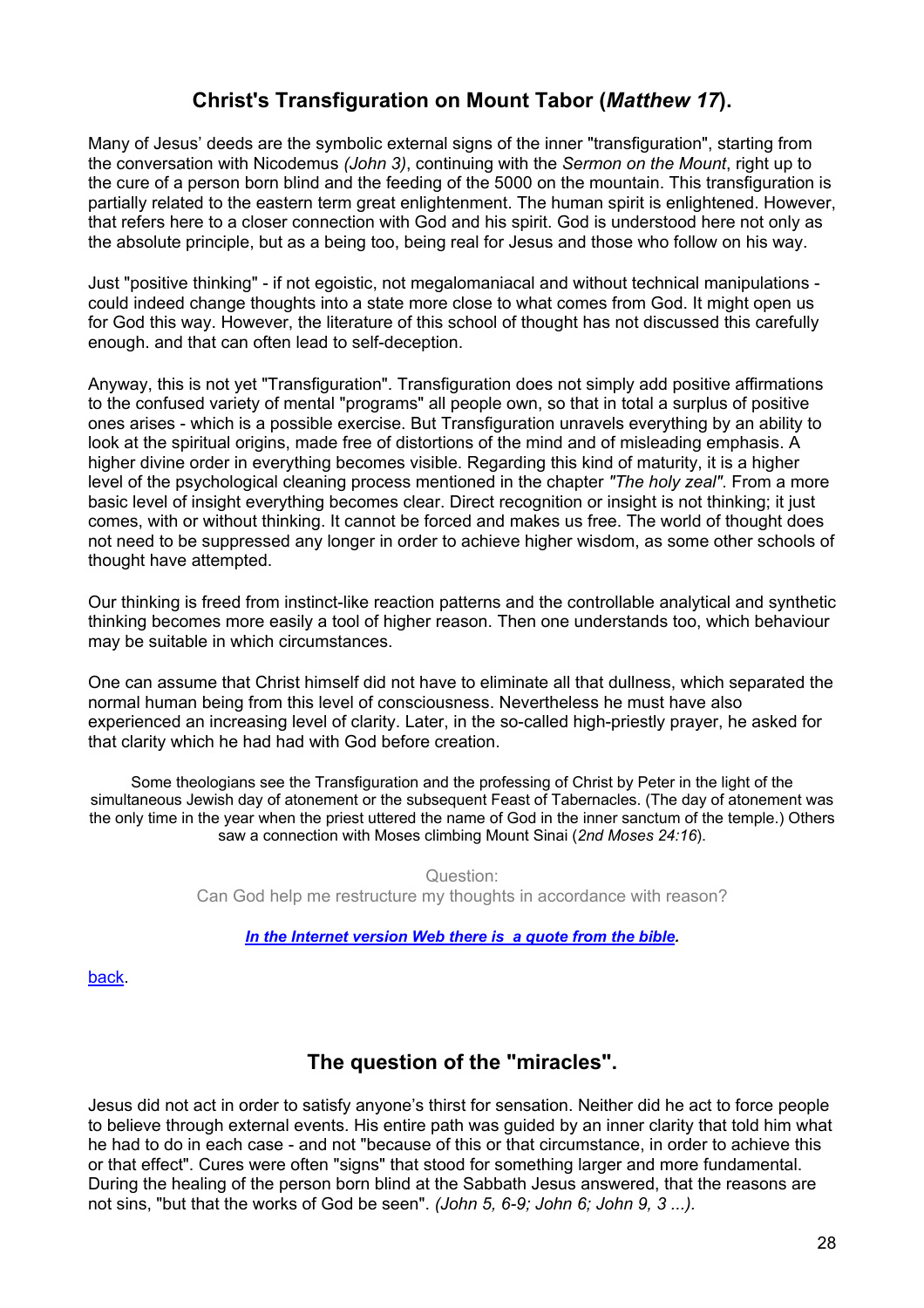At the same time, a disruption of obsolete ways of thinking and a pondering over the deeper importance of such actions were definitely desired side effects. Jesus recognized the fact that there are people who need to be able to monitor, count, measure and weigh as in the case of Thomas, who represents "the scientific type" among the disciples. When he got the opportunity to test whether in fact Jesus Christ was standing in front of him, Jesus said: "Be not unbelieving, but faithful" *(John 20, 19-29)*. Jesus wanted Thomas to apply his new experience by pondering so honestly and deeply that the root of his doubt disappeared and something dawned on him. The fact that Jesus still had to say this afterwards, does not mean, that Thomas was a sceptic, now "slain" by the external reality and "forced to believe", even by fear of punishment. It rather means that even after that, Thomas kept his ability, to reach new convictions autonomously . This kind of dealing with facts and thoughts is not condemned here, as some interpreters misunderstood because of lacking knowledge of human consciousness. In spite of that, Thomas still had to learn that there are other ways of convincing oneself apart from considering the physical facts.

Jesus knew what was right for Thomas. He did not want to force anybody. That would have been too much like a court and there is no intention to provoke him into refusing something that he was not mature enough to decide on.

*It is worth reading the "St. Thomas' Gospel" too. it is an apocryphal collection of precise quotes of Jesus, no matter if it was written by Thomas himself or not. This text was also accepted by spiritual Christians in Egypt and elsewhere, but not by some teachers of the early Church.*

Correspondingly the "miracles " of Jesus were not the main point of his activity either. Often he only did it in order to help, after being asked, without crowds gathered, and he "threatened" people not to tell anything.

When today, however, theologians and others from the school of Bultmann's "theology of demythologizing" still try to explain away these miracles as symbolic descriptions, it is clear that they are simply adapting their ideas to the mechanistic view of the world and human nature usual in the 19th century and that they did not even take later scientific activities into consideration. Later trends in quantum physics, in biology and biophysics, innatural healing and parapsychological investigations, in astrophysics and so forth have long since reached a stage of development that remove the "inconceivability" of biblical events. This does not have to represent a search for a "proof of the existence of God": other levels of perception would be responsible apart from the scientific ones.

One thing that remains correct on this theological school is that it does not consider a scientific verifiability as a necessary condition for having faith.

The time of one-sidedness, of the old French "philosophy of enlightenment" is over. Also scientists are now able to have faith without becoming schizophrenic. In a time where the people do not hesitate to believe the facts known from parapsychology, such as individual abilities to bend spoons from a distance - in spite of some charlatans enough facts remain. It would be absurd to deny such abilities in the case of Jesus Christ. Jesus worked for other reasons and not simply for the fun of bending spoons, Today however, many different experiences suggest that Jesus was actually able to penetrate all natural forces - and that it is just important in the present time to contemplate this phenomenon; for our contemporary view of human nature, for a holistic, integrated, or Christian healing and so on. Such a spiritual viewpoint of Jesus is not contrary to the perception of Jesus as the "Son of Man", who wanted to give a visible example for the individuals and their social relations or the community. Often, it was only this apparent contradiction that led to the refusal to accept the "miracles ", because those concerned then think they have to ward off wrong tendencies that lead away from a human and social Christianity. In reality, it would take both of those things to show an approximate picture of the real (constructive) "radicalism" of Jesus and his connection to the will and therefore also the power of the creator.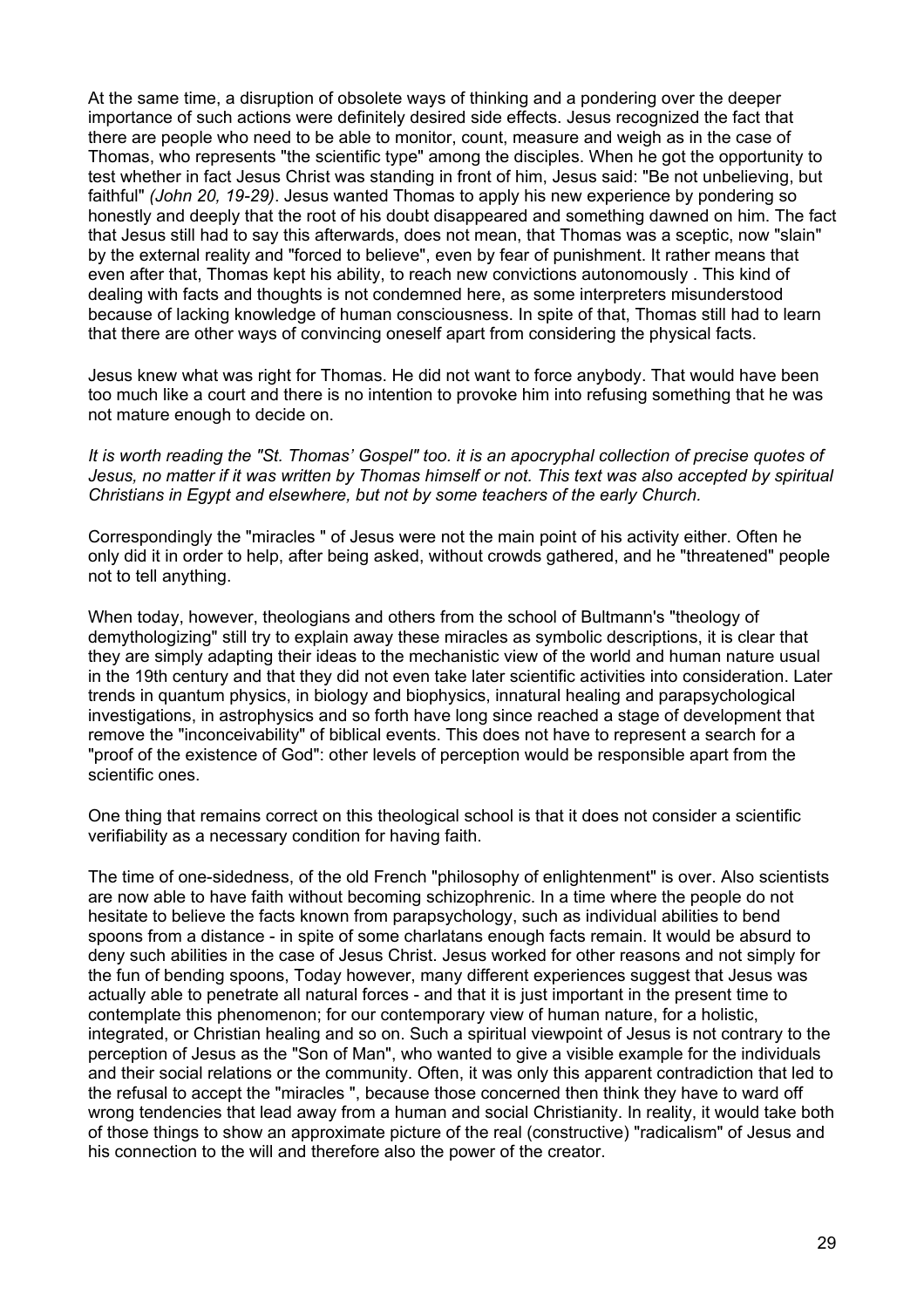<span id="page-29-0"></span>Looking at the healing activities of Jesus we can also study another specific aspect of his teachings. He not only refers, as some healers of the present, to "cosmic energy", that they feel running through themselves, but he also refers to the belief in becoming healthy through him, ultimately by God through the visible person of Jesus. **The energy is not an abstract force here; at the same time it is an effect of Christ's being.** For example, in the eastern Yoga, energy is often considered as something isolated. Today healing can also be accomplished in the initial sense by prayer and with regard to that innermost part of the human being, connected with Christ, who wants people to be healed and become more complete, - who then can do even "greater things than he" *(John 14,12-13)*.

#### **But the spiritual healing itself and the psychological and spiritual advance combined with that still depend on God's grace, which no one can force, no matter how much we try to prepare for it.**

Concerning the "gifts of the Holy Spirit" see also *1. Corinthians 12, 7-11; Acts 2, 17-20; and the chapter "The Whitsun event" in this book.*

[back.](#page-1-0)

### **Raising Lazarus from the dead.**

From the beginning of his teachings to this step Christ redefined all those levels of the human beingwith which the ancient mystic schools had been struggling for thousands of years. This enabled the "super-conscious" inner self to manifest itself in the life of the body, the psyche and the mind of every human being who follows the way. On the other hand, the ability to clear, to integrate, and to expand increasingly deeper and older parts of the subconscious becomes increasingly apparent.

The ancient Egyptian mysteries knew a path from the mind and psyche down to consciously taking up the physical will to live. With the "raising of Lazarus from the dead" - *John 10.39 - 11 -* another "deepening" appears. First of all, some details are obviously similar to that Egyptian knowledge. This concerned an old practice where the human being spent three days in a state known in modern parapsychology as an "Out-Of-Body-Experience", just like in a dream of flight, but consciously. The body lay there, apparently dead. On re-awakening, the initiated person had the inner certainty, that he would exist as a psychological-mental being after physical death. The "Hierophantos" (initiating priest) had to make sure that the person re-awoke in the physical body after 3 days at the latest before it began to decay. However, that is exactly what we are told in the story of Lazarus - after four days it "already stank". **So the awakening power now had to go deeper, influencing the material substance itself too,** in order to get him back again. In biblical events there is a tendency to show, that the loving spirit of Christianity can be especially recognized in the physical world and in external action. This tendency is something which is only being taken up again in our time, after the mysticism of former centuries in most cases only penetrated the intellectual-psychological parts.

The teachings of all religions about life after death are more likely to stem from such experiences of feeling oneself outside the material body, than from philosophical speculations, which were not appropriate to the state of consciousness of the people of prehistory, early history and antiquity. For a more adequate explanation see *Jean Gebser "Ursprung und Gegenwart" ("origin and present time" - exact English title not checked)*. He distinguishes an archaic, a magical and a mythical stage of consciousness prior to the one of the theoretical intellect and a later integrated consciousness. Whether the breaks between these stages, were inevitable, is another question. They can, however, be understood today. R. Steiner also stresses the incomparability of older stages of consciousness with modern consciousness. Only reminiscences of that can be found in the various stages of individuals growing up today.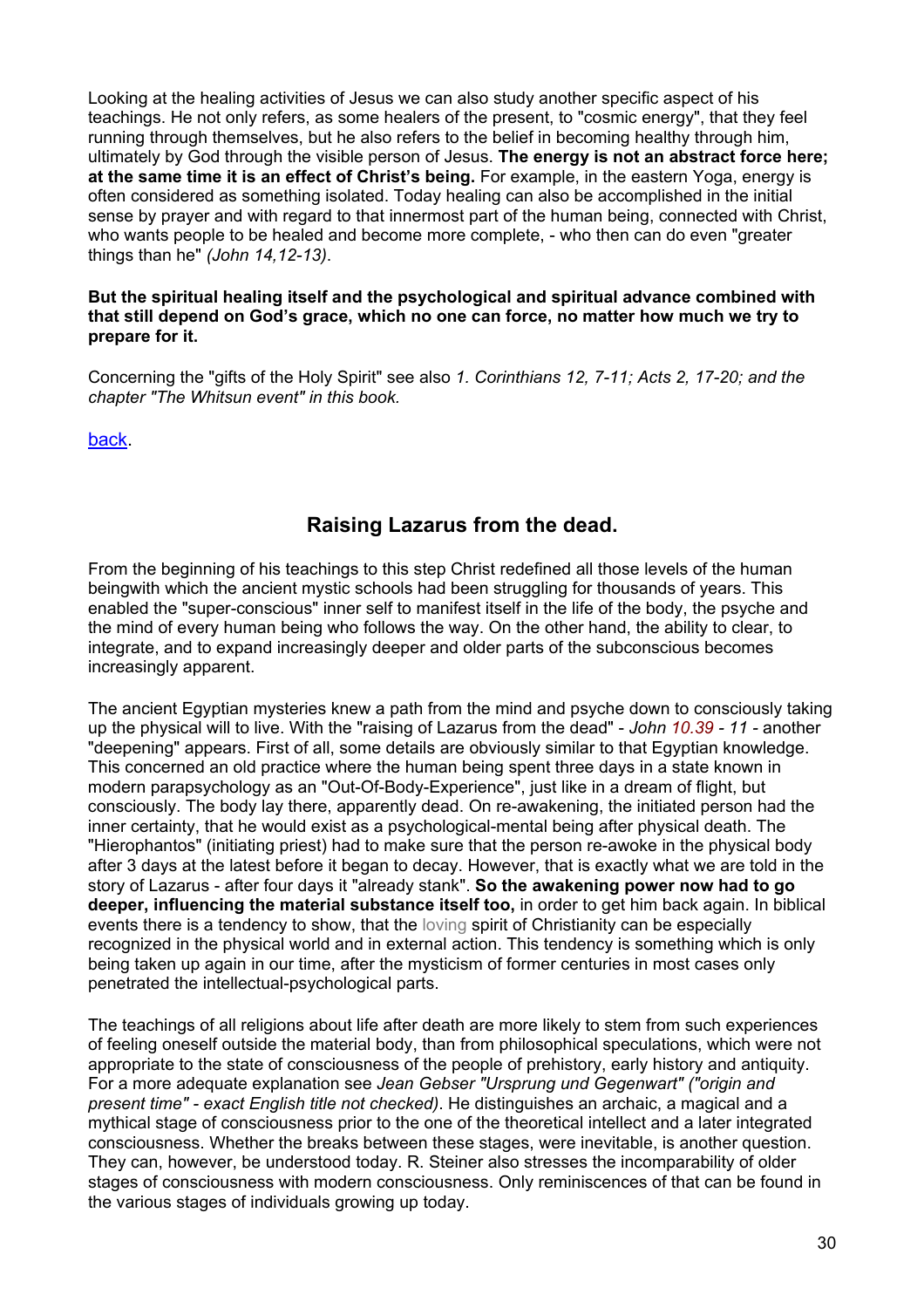<span id="page-30-0"></span>By the way, the comparison with antiquated initiation rites - which are no longer possible in the old manner - does not mean the raising of Lazarus from the dead was a ritual action arranged externally between all participants as in Egypt. **Jesus often freed his actions from cultic rules of the chronological - e.g. sabbath, the spatial - e.g. temple, or the situation-related kind. From this position of independence he sometimes voluntarily used such circumstances positively nevertheless, e.g. Pessah (Easter), temple… . So he can be an example of how to deal e.g. with certain trends, like the assumption of astrological aspects, "power places", and rites.** *(See also books of Marko Pogacnik: "Healing of the Heart of the Earth", "Christ Power and Earth Goddess" etc. about geomantic work, Findhorn Press, U.K.Scotland)*

Because of the raising of Lazarus *(John 11)* Jesus and the people around him also became more visible as a whole for the world outside. Here one can see an expanded consciousness of Jesus, which also includes the circle of disciples, and so inseminates society. A similar expansion of consciousness can also result today, when people's group activities radiate outwardly, emulating Jesus.

*Now the account of the passion follows*. The high priest of the Jews speaks about a relationship between what is supposed to happen to Jesus and the fate of the nation *(John 11)*. In his prophetic view he observes correctly that Christ would die for all of them, but he wrongly interprets that Jesus would harm the nation by remaining alive. This requires a level of consciousness beyond thoughts, capable of grasping processes and their contexts simultaneously. This ability must be acquired. One is not usually born with it and schools do not teach it. It is not identical with instinctively emerging mental pictures . Deep causes can be uncovered, dissolved, and created. Negative or other thoughts are no longer stored up semiconsciously. They can no longer accumulate problem structures, which influence both deeper and physical processes. Even retrospectively, this problem can be solved slowly if people follow these laws. The way to a free, creative future is then open.

#### *Extra text: Gospel passage(s).*

39: Jesus said, "Take away the stone." Martha, the sister of the dead man, said to him, "Lord, by this time there will be a bad odour, for he has been dead four days." 40: Jesus said to her, "Did I not tell you that if you would believe you would see the glory of God?" 41: So they took away the stone. And Jesus lifted up his eyes and said, "Father, I thank thee that thou hast heard me. 42: I knew that thou hear me always, but I have said this for the benefit of the people standing by, that they may believe that thou sent me." 43: When he had said this, he cried with a loud voice, "Lazarus, come out." 44: The dead man came out, his hands and feet bound with bandages, and his face wrapped with a cloth. Jesus said to them, "Unbind him, and let him go."

Clemens of Alexandria, an early Father of the Church, still owned the expanded "secret" Gospel of Mark. According to his words this was "a more spiritual Gospel for the use of those, who stood in the way of perfection", serving their "progress in recognition". Here notes from Mark and Peter were integrated, like the raising of Lazarus from the dead, which were not given in the Gospels for common use. Only the disciple John and his disciples integrated such incidents openly in a Gospel. Clemens names Christ a "Mystagoge" or "Hierophant", that means as he, who leads and initiates into the mysteries -the secrets of faith - the new Christian "mysteries" different from the old mystery cults. (*Cf. Prof. Morton Smith, "The Secret Gospel..."*. Ways of Christ" does not support all (of) his contents.)

Question:

Can I perceive God as the one who helps to bridge the gulf between life and death, as well as between consciousness and sleep?

[back.](#page-1-0) 

### **"The Sheep".**

Some time before the foot washing, those connected with Christ were compared with "Sheep" *(John 10, 11-18)*; just as Christ himself was elsewhere called the "Lamb of God". The existing openness of the disciples, or that which they had regained, is stressed here - especially pertaining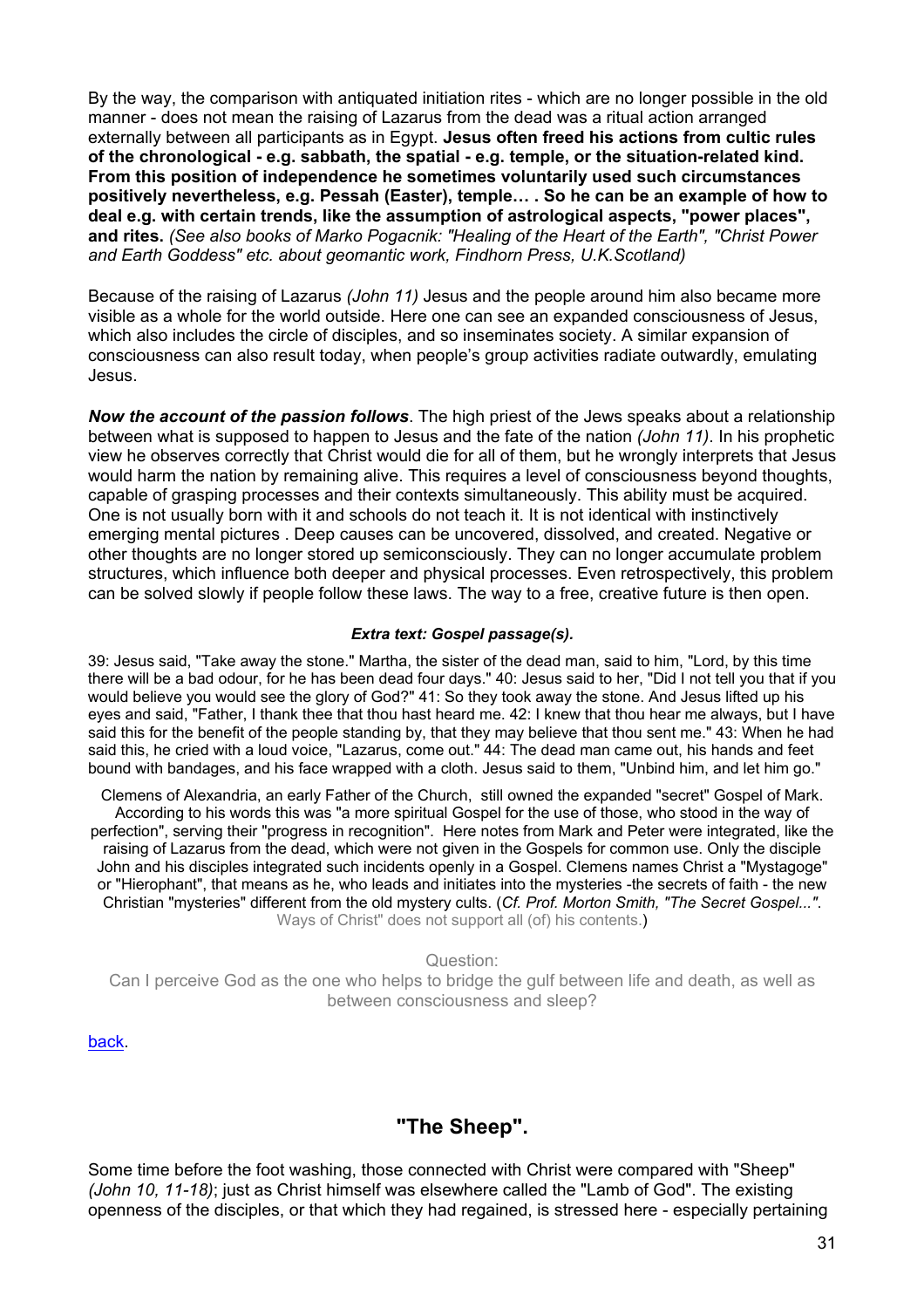<span id="page-31-0"></span>to that which comes from Christ - similar to the relationship between Christ and God. Altough mature, a person can now feel like a blank page, or like a child. Real progress leads to modesty even if pride has to be overcome again and again. The insight grows, that all people have a significant, but in the end a small role in relation to God. This can be called humility in a free and spiritual meaning, however, and not as disproportionate self-deprecation or servile behaviour toward earthly authorities. This is something which was often misunderstood .

It is no accident that Christ says in the same chapter "I am the door". Whoever opens his being / his heart for Christ becomes open like a door that leads to God, which is a requirement for everything what follows.

Jesus also contrasts "sheep" with "goats" (for instance Matthew 25:32-33).

[back.](#page-1-0) 

### **Christ "Washing the Feet"; and Mary of Bethany anointing Jesus.**

The rest of the Gospel reports show more and more symbolic events, whereas more detailed concurrent lessons are missing. At this point, if not earlier, we can forget the commercially trimmed "Everything about Jesus - disclosure-stories", at the end of which we still don't know anything. Although some outward knowledge can be helpful at this point, only meditative contemplation can lead to any decisive insight anyway. The results, however, can be of some stimulation to others in their own efforts to gain insight and no priest or historian can save us this search.

The foot washing *(John 13, 1-20)* is paraphrased in the Bible text as a purification. Since the meaning of such "esoteric" passages was later hardly understood, one did not wish to change it, and so at least they were left uncensored. The person concerned is "completely pure", so this does not mean the feet only, but the symbolic significance for the entire person. In many cultures this type of thinking in analogies was common. The same functions can be found in the human organism, that is the Micro- or mesocosmos (meso = middle) and in the surrounding nature, which belongs to the macrocosm. The feet are pointed towards the ground and their movement follows the will. Whichever way a person "goes", it requires a decision of the (free) will. A purification of this will - here by God - and its contradictory somersaults - here by Christ - is shown in the content of the foot washing. Jesus also values good deeds much more highly than Christian lip service *(Matthew 25, 31-43...).*

However, this action, like all the events that followed, did more than represent a mere repetition of the impulses already given in the years preceding, for the purification of the various spiritual parts of a human being. Everything was governed by the fact that Jesus knew that his time had come and that his disciples should become mature enough to spread the "certain something" independently to wider sections of the population. No longer just their own personal qualities - in this case their good will - under the increasing supervision of their inner selves is the goal, as it had been up to now. **This higher, non-egoistic "I" - now united with the "person", can now increasingly become one with that "Christ, who took shape in us" like a "self of selves".**Life is no longer mere "personal destiny".

This experience could initially be described like this: the inner comprehension of this action can result in such purity, that everything can now be controlled more directly from the innermost source itself through the various layers of our being. However it is initially an act of will. Feeling and recognition will gradually become perfected, so that the human being is then able to explain more directly the "why" of his impulses. Within us, God also follows a sequence analogous to the steps of learning a child follows on its level. That does not mean that this new stage of evolution should develop without thought. The development of ethical feeling and clear recognition has already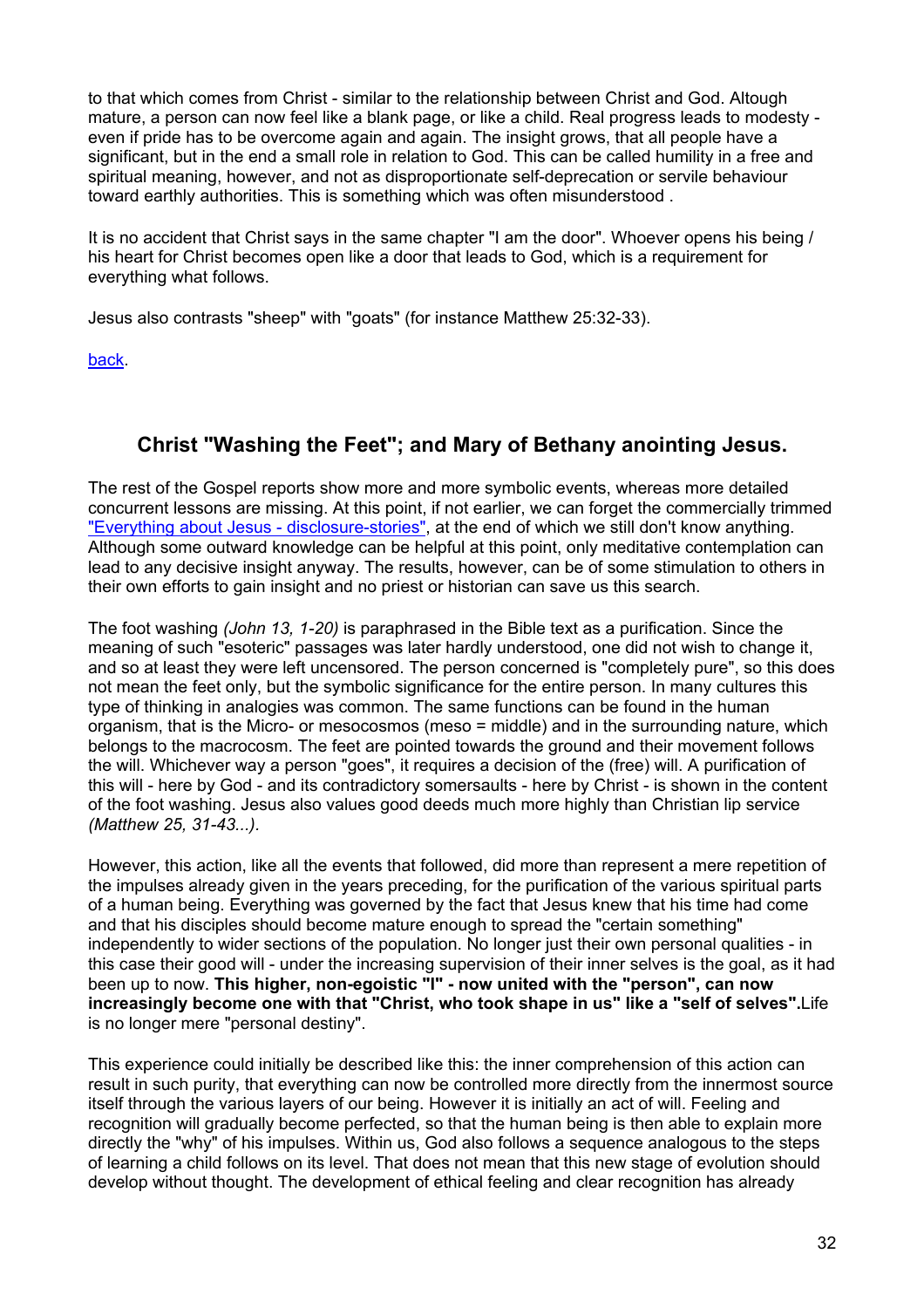been strongly activated. All that is still lacking is a further perfection of this feeling and thinking in the spirit of Christ, as the will now receives it.

Another way of experiencing these hardly describable stages might be related to becoming conscious of our own consciousness, or the view of the (guardian) "Angels" or the Higher Self, when looking at human life. The (angelic) Higher Self - as it is today often named outside the churches - can now show itself united with Christ and is also going through a transformation. Experiences with angels are quite usual in parts of new spiritual movements today; while Christians often doubt their existence in spite of the Bible, to say nothing of the question, what is our "own guardian angel" of the vernacular about - and how this connection could look like. But the Christ represents the shaped, personal human being, and the keeping of the achievements of the life, also when opening oneself for the impersonal worlds of energies of the "angels" . A human being, who has such experiences, is not yet complete. Christ gave the disciples first insights of that already in the event of *John 1*. Some spiritually oriented ones think, the experience of the own angel(s) would be the most important one, and after that they could withdraw from the earthly affairs; in reality the exploration of this areas would be based on much stability already achieved, if it should not end in illusions. The more comprehensive penetration of the life on earth by the spirit may just start. As a clue here is mentioned, that for instance R. Steiner as a researcher in spirit still ascribes the human beings long ages of evolution on earth; and some other schools too. In addition: practices like the hypnotic -spiritualist "necromancy" are something else than this archetypical basic experience of angels. But in the meantime there are many efforts of people, which must be taken serious, to be in contact with angels in their daily life.

The connection between the washing of the feet and *John 12*, where **Mary of Bethany anoints Jesus symbolically and dries his feet with her hair** was hardly noticed**.** Does she simply do this as a person, or does she actually represent feminine aspects of God, as it could be ascribed to Mary, the mother of Jesus or to Mary Magdalene – who is probably not identical with Mary of Bethany? Why does this precede the "washing of the feet"? For these - albeit contradictory approaches of feminist theology of experience there are certainly some undiscovered or only partially discovered treasures. The "last anointing" e.g. of the Catholic Church can be looked at as a reminiscence of that incident.

Furthermore, it is remarkable that the washing of the feet was not unique to Jesus, but that the disciples too were encouraged to wash each others' feet (just as the last supper was - for the time being - given to the early community, in the sense of a universal priesthood). This will to live in God, refined by the washing of the feet, **is expanded over and above one's own being onto those around him**, firstly to the person whose feet are being washed and then onto others and all the disciples, with whom he is sharing responsibility.

Washing the feet can also be understood as a service to others With this foot washing alone they "take part in him" (in Jesus), as Jesus calls it. This underlines the comprehensive significance of this step. This can be compared with young people saying, he/she "goes with me" (German, meaning "is my girl/boy friend") which is, at least at that moment, most important for them. However, the "washing of the feet" is no longer a matter of "having a relationship" but of " being in a living relation". The washing of the feet is only comprehensible as "a step forward". Details of how to practice this externally are less important. But in the sense of the alchemist's practice of using external actions for making inner attitudes and processes in man more imaginable, this action is reasonable - if the related inner attitude is existent. Even a conceivablly correct attitude of an active priest would not be enough; the consciousness of the one concerned is the most important. This is also true for *the last supper (see also the next chapter)* - the schools of theologians do not agree about the various aspects of it. They may even be right in their viewpoints; however, this very viewpoint of the conscious transformation of the person concerned is not appreciated properly, neither by the Catholic nor by the Protestant Church.

Although in the case of simpler teachings 5000 people were still able to grasp the meaning and later 500 or 70 that could still participate in the more difficult steps; in the washing of the feet only the eleven disciples took part. Those who had learned a lot from Jesus and were well enough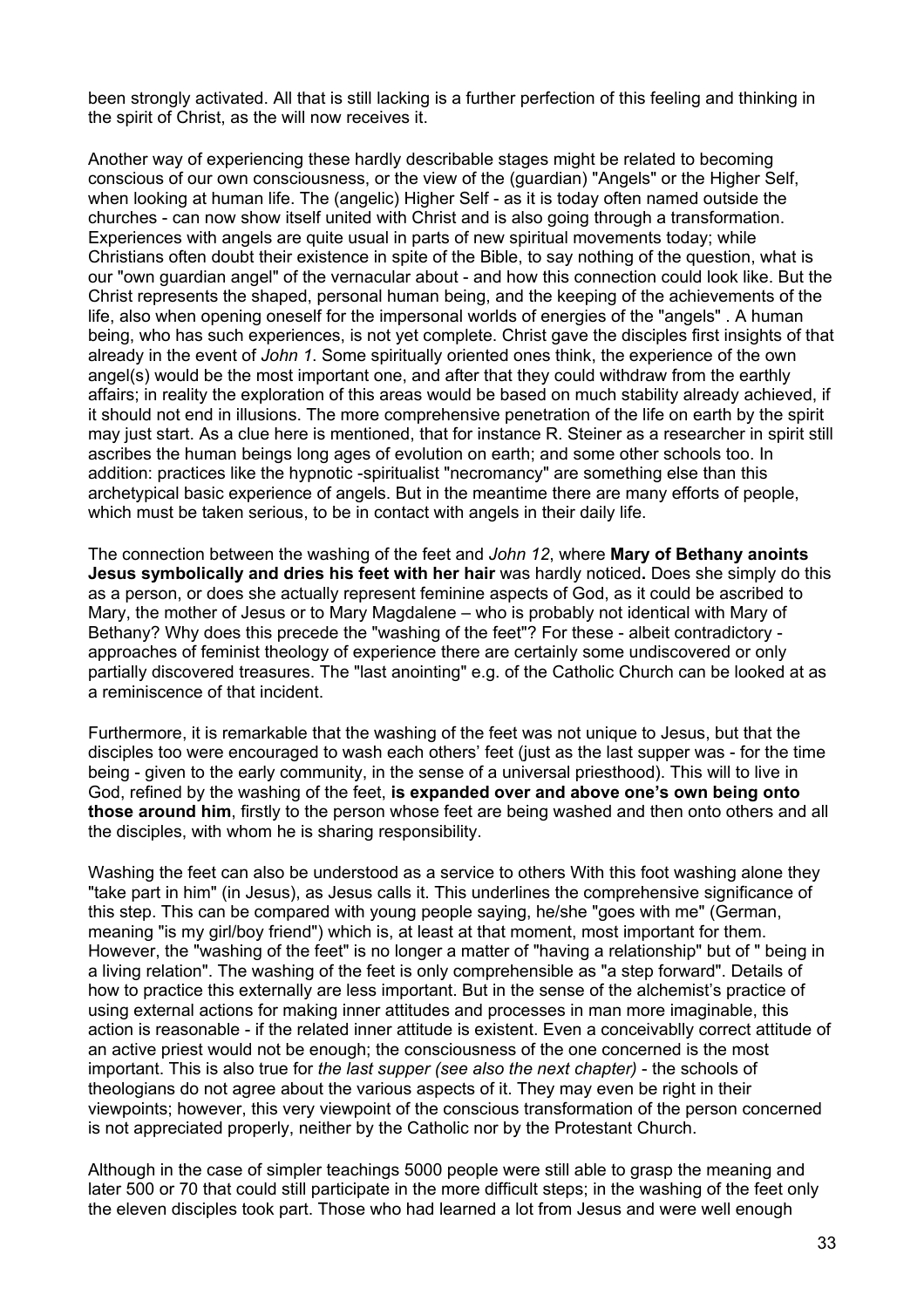<span id="page-33-0"></span>prepared so that they could understand. Perhaps Judas was not yet able to. Jesus did not give all his lessons for everyone straight away, but step-by-step. However, in the meantime several individuals may effectively start their meditative practice with the events leading up to the crucifixion. The Christian Rosicrucians attempted this. Washing the feet, whipping, crowning with thorns, crucifixion and laying in the grave, resurrection, ascension they called the Christian Initiations. Translated into the depth of understanding of a later age, the dream pictures of the seven days of the "alchemist wedding" also resulted from that. *( "Chymische Hochzeit des Christian Rosenkreutz",* 1616 written by the Lutheran theologian J. V. Andreae, disguised as some kind of satire or fairytale.)

In most cases such a step is certainly not completed when experienced for the first time in life, either in meditation or as a dream. Human existence with all its abilities can extend in many directions. Other steps may follow and overlap with preceding steps, but new qualities will only be "rounded off" after the preceding steps have been rounded off that serve as a basis for it.

The anointing at Bethany is followed in *John 12* by the triumphal Entry of Jesus at Jerusalem as the Messiah. After the Washing of the Feet, John 13-17, the prediction of the betrayal by Judas Iscariot is handed down; then come the Last Speeches and the prayer of Jesus for himself and the disciples.

In the Washing of the Feet, theologians have often seen a symbolic act that points to the upcoming crucifixion of Jesus; or an example of serving with the purifying love of God. However, it was also heralded as a deed with direct impact.

#### *Extra text: quote from the Bible.*

4 So he got up from the meal, took off his outer clothing, and wrapped a towel round his waist. 5 After that, he poured water into a basin and began to wash his disciples' feet, drying them with the towel that was wrapped round him. 6 He came to Simon Peter, who said to him, "Lord, are you going to wash my feet?" 7 Jesus replied, "You do not realise now what I am doing, but later you will understand. 8 "No", said Peter, "you shall never was my feet." Jesus answered, "Unless I wash you, you have no part with me." 9 "Then, Lord", Simon Peter replied, "not just my feet but my hands and my head as well!" 10 Jesus answered, "Someone who has had a bath, needs only to wash his feet; his whole body (/being) is clean. And you are clean, though not every one of you." 11For he knew who was going to betray him, that was why he said not every one was clean.

(...) 14 Now, that I, your Lord and teacher, have washed your feet, you also should wash one another's feet".

Today one hardly finds "foot washing" as an external ritual; for instance Adventists may practise it before the Lord's Supper. But the external process is less important than the inner attitude, which is seldom understood fully.

Question:

Do I want to ask\* God – if I haven't already – for my good will toward others to become second nature to me - even if it's strenuous ?

\* Later: instead of asking (praying) – having faith, i.e. being convinced. Even later: Experiencing God's effects (grace).

[back.](#page-1-0) 

### **The Last Supper, the triumphal entry, the arrest and the whipping.**

Jesus had a triumphal entry into Jerusalem, hono(u)red as the promised Messiah *(John 12, 12-19)* The hardened priestly castes knew how to press the "psychological buttons" of the people, to partially turn their mood into a negative one. Individuals who are aware of their own negative moods and indifference and try to convert these influences are capable of being more stable and closer to God. They are no longer so easy to manipulateby mass-suggestion and external negative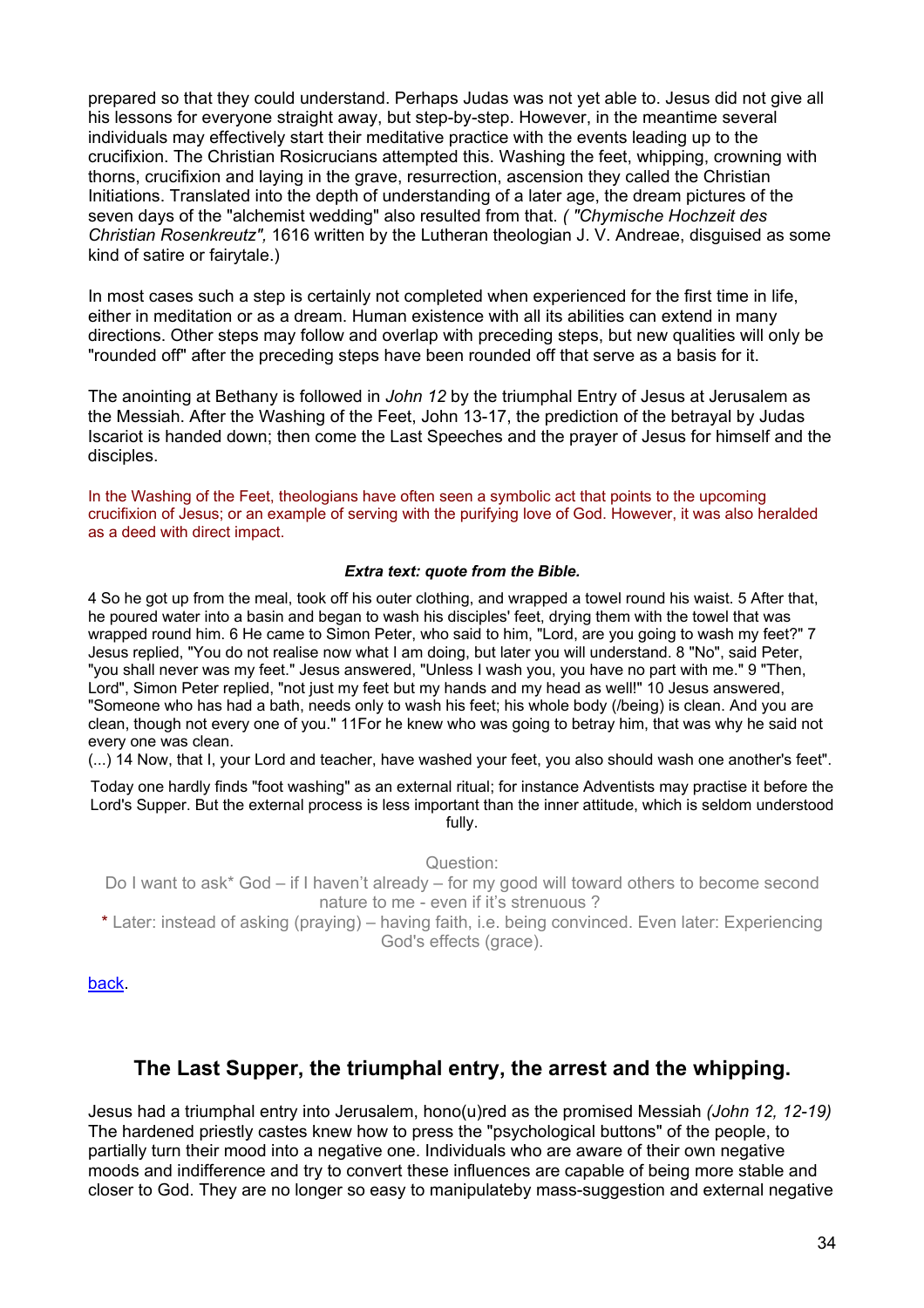forces. The reality of mass-suggestion was also found in some of the mass movements of 20th century.

During **the arrest** *(Joh. 18)* the soldiers were knocked over at first. Christ showed that he was not under their control. Nevertheless he let everything happen to him willingly after that.

The **"whipping"** *(Joh. 19, 1)* strikes the back of Jesus. The "middle" of the human being, his feeling and his power toovercome emotional suffering are qualities that can emerge during meditative comprehension - it's not passive, despairing suffering. Nevertheless all Christian mystics report of Jesus' pain they voluntarily or compulsorily experienced in their soul. So Christ did not flee from this pain anxiously, although he surely could have done - like Indian masters who practise "Pratjahara", which means "to withdraw the senses". Rather one can feel an expansion of the consciousness towards the suffering of others.

It was not the whole truth, to make, as mentioned, the whipping the symbol of a specific "step of initiation", a stage of development of contemporary people on the way to greater completeness. It seems that Jesus already initiated this step at **the Last Supper following the anointing at Bethany.** *(Matthew 26, 26-29)*This Last Supper is the better symbol for what Jesus gives to suffering mankind. The bread represents the substance (and the soul) of Jesus Christ, the "Word of God". The wine represents the divine spirit of Christ, which gives life to this Word of God for altruistic work. The Catholic Church stressed the change of the substance of the bread and wine to the pure flesh and blood of Jesus, while the Protestant Churches stressed the remembrance of Jesus. On one hand both are right. Scientists found out that even the simple "holy water" of the Catholic Church shows that the angle of the water molecules had changed. However, the most important viewpoint would be the change within the person taking part , by attuning to what really radiates from the transformed and transforming "flesh and blood" of Jesus Christ. So it would be good to do this practice in the churches with great concentration. Some even tried to do this directly in spirit only - without the visible help of bread and wine – and still felt the effect, which is a lot more difficult to achieve. For those who want to practice a blessed meal without claiming it to be a "Holy Sacrament" of the church, it can be called "Agape" - supper of love. The whipping can be understood as a caricatured answer from ignorant powers to that which had in fact already happened and does not have to play a central role in the Meditation. This can also be said of the following crowning with thorns. The old Christian esoteric teachings with their sometimes one-sided accentuation on suffering relate similarly to these newer insights, just as some teachings of John the Baptist relate to the newer teachings of Jesus and his disciples. Each person is free to choose which one of these ways he wants to go.

Theologians also discussed whether the Last Supper represented their own form of the Jewish Passover feast, or whether Jesus replaced the old feast by heralding himself as the actual "Lamb of God". The new covenant of God with the people (the New Testament) through Jesus *(Luke 22:20)* was seen as being connected to *2nd Moses 24:8; Jer. 31:31-33; Isaiah 53:12*. The bread was seen more as the person of Jesus and the blood as the complete healing devotion. Others have doubted the originality of that which has been handed down (so-called words of institution), which is not very likely when one considers that they belong to some of the earliest of scriptures.

#### *Extra window: quote concerning the Lord's Supper (Holy Communion, Eucharist).*

*Matthew 26,26-29:* While they were eating, Jesus took bread, gave thanks and broke it, saying: "Take and eat; this is my body".Then he took the cup, gave thanks and offered it to them, saying: "Drink from it, all of You. This is my blood of the covenant, which is poured out for many for the forgiveness of sins. I tell you, I will not drink of this fruit of the vine from now on until that day when I drink it anew with you in my fathers kingdom".

Question: If I haven't already, do I want to ask\* God for the ability to cooperate lovingly with others - even if it requires me to change my mind ?

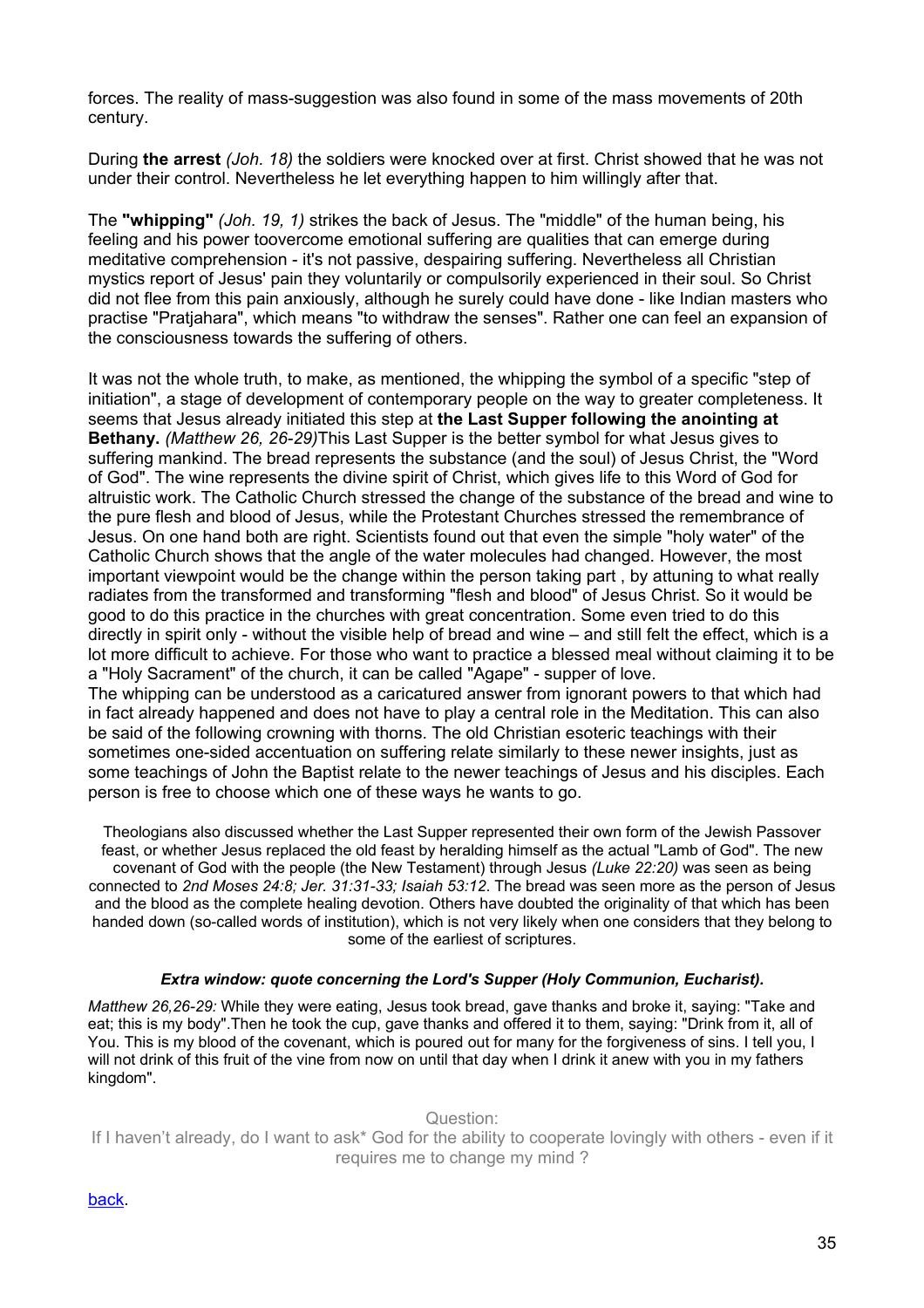### **The crowning with thorns and the last speeches.**

<span id="page-35-0"></span>Since whipping was a minimum punishment customarily used by the Romans, an interpretation in the symbolism of pre-Christian mystery cults is not so obvious. The crowning with thorns, however *(Joh.19, 2-3)*, a later symbol from these mysteries, was not a component of the normal Roman law. It can, of course, be seen as irony - thorns instead of gold. Nevertheless the question remainsas to how the soldiers made exact use of mysteries, even though they may not have done this consciously at the time. Many Roman soldiers were adherents of mysteries. Even if they had seen the outward similarity of what they were doing, they still would not have been able to reduce Christ to the kind of experience they knew.

While the golden crown would have been a symbol of outward domination - not necessarily meant in a negative way - for Christ the crown of thorns was a symbol of a kind of mastery that did not count in the world. The thorns pricked into his head. This does not only concern pain, but the strength to overcome all mental despair, which Christ did not show any sign of. These signs can only be seen at the moment before he finally decided that he did not want "this cup" (of sorrows) to pass him by . With the whipping and crowning with thorns we find something suggested that is a continuation of the the way, which started with the foot washing; the feeling and the insight braving all obstacles - appear sanctified too.

The previously mentioned continuous tendency to surpass himself, seen in the foot washing, whipping and crowning with thorns, also has a relation to new movements, like the peace movement, ecological movement and spiritual movements that want "to heal the earth".

Just as it was in the case of the "whipping", the crowning with thorns was a reaction, a poor copy of that which had already taken place. This very point, which from the positive point of view expressed this spiritual opening, enabled him to mentally surpass himself. This is contained in the **farewell speeches\*** of Jesus - *e.g. John 13,31 - 17:"... that the love with which You have loved me may be in them, and I in them";* and in the meetings with Pilate, e.g. John 19,5\*. (\*"See, The human being", which can be experienced in meditation like Pilate's feeling for Jesus Christ as the model of redeemed human beings). Not only the foot washing and the supper as such, also the words of Jesus were "deeds" at the same time.

In the light of these realizations, it might be worth considering these positive basics in a more decisive way when we speak about "Christian initiations or stages of development".

\*\*) However, in the history of religions there existed a figure of derision or a king of mockery, who was made to bear the brunt of public anger. In the Old Testament there was the scapegoat, who was meant to atone for the sins of the people (*3rd Moses 16:15).* In both cases it was meant as a kind of symbolic ritual. For that reason, traditional theology has made an effort to illustrate that only Jesus was capable of making a really effective sacrifice for mankind. Some critical theologians were of the opinion that due to this harking back to old sacrificial cultures they could question the basic idea of a victim. That may have been frivolous but, as illustrated above, the events contain far more than the aspect of sacrificing oneself. His goal is also important.

#### *\*Extra text: quote from the Bible.*

...12: "I have yet many things to say to you, but you cannot bear them now. 13: When the Spirit of truth comes, he will guide you into all the truth; for he will not speak on his own authority, but whatever he hears he will speak, and he will declare to you the things that are to come. 14: He will glorify me, for he will take what is mine and declare it to you. 15: All that the Father has is mine; therefore I said that he will take what is mine and declare it to you."... (from John 16)

1:..., he lifted up his eyes to heaven and said, "Father, the hour has come; glorify Your Son that the Son may glorify thee, 2: since You have given him power over all flesh, to give eternal life to all whom You have given him. 3: And this is eternal life, that they know You, the only true God, and Jesus Christ whom You sent. 4: I glorified You on earth, having accomplished the work which You gave me to do; 5: and now, Father, glorify\*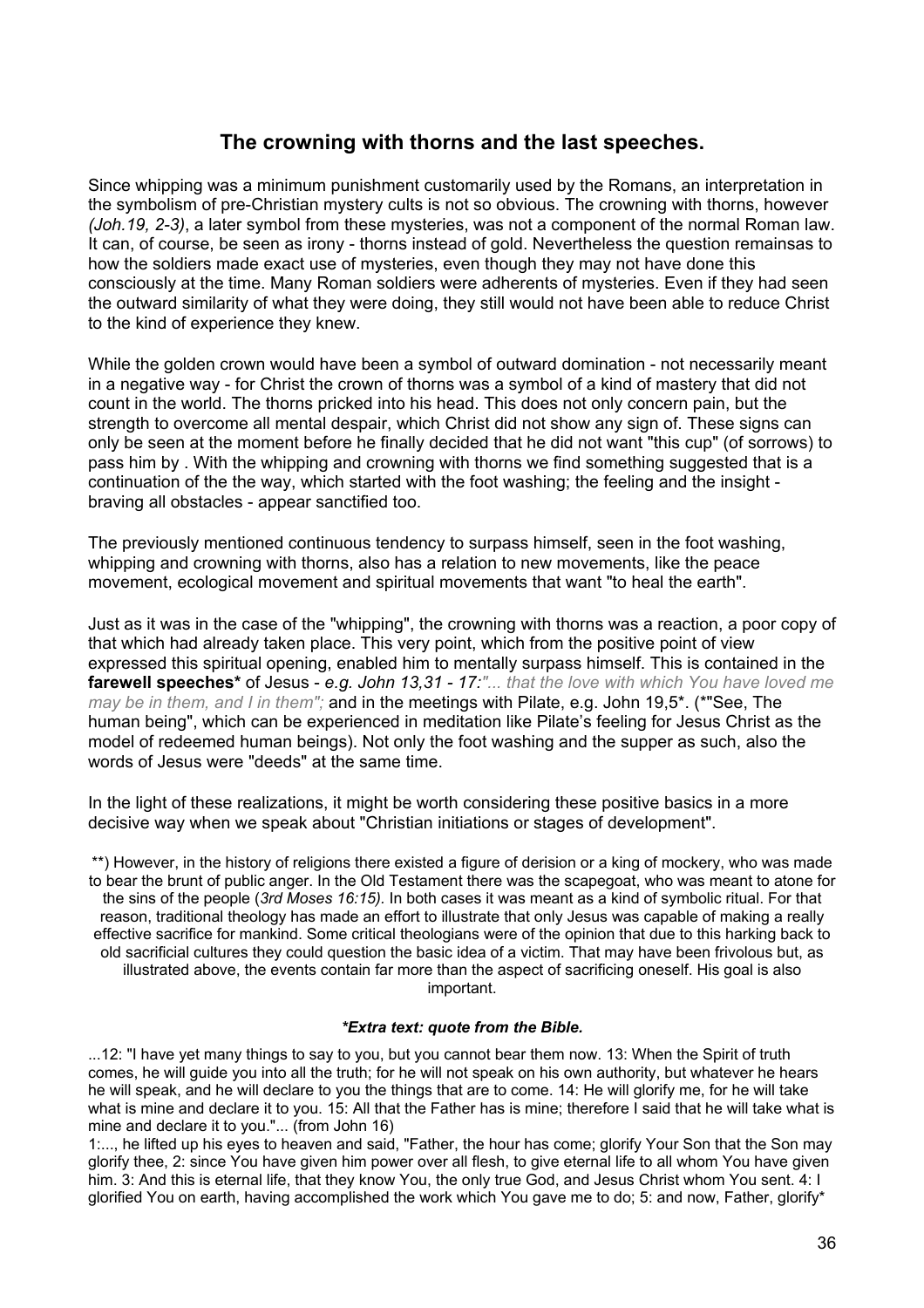me in your own presence with the glory\* which I had with You before the world was made. 6: "I have manifested Your name to those whom You gave me out of the world; Yours they were, and You gave them to me, and they have kept thy word. 7: Now they know that everything that You have given me is from You; 8: for I have given them the words which gave me, and they have received them and know in truth that I came from You; and they have believed that You did send me. 9: I am praying for them; I am not praying for the world but for those whom You have given me, for they are yours; 10: all mine are yours, and yours are mine, and I am glorified in them. 11: And now I am no more in the world, but they are in the world, and I am coming to You. Holy Father, keep them in thy name, which You have given me, that they may be one, even as we are one. 12: While I was with them, I kept them in your name, which you have given me; I have guarded them, and none of them is lost but the son of perdition, that the scripture might be fulfilled. 13: But now I am coming to you; and these things I speak in the world, that they may have my joy fulfilled in themselves. 14: I have given them your word; and the world has hated them because they are not of the world, even as I am not of the world. 15: I do not pray that you should take them out of the world, but that you should keep them from the evil one. 16: They are not of the world, even as I am not of the world. 17: Sanctify them in the truth; your word is truth. 18: As you did send me into the world, so I have sent them into the world. 19: And for their sake I consecrate myself, that they also may be consecrated in truth. 20: "I do not pray for these only, but also for those who believe in me through their word, 21: that they may all be one; even as you, Father, are in me, and I in you, that they also may be in us, so that the world may believe that you have sent me. 22: The glory which you have given me, I have given to them, that they may be one even as we are one; 23: I in them and You in me, that they may become perfectly one, so that the world may know that you have sent me and have loved them even as you have loved me. 24: Father, I desire that they also, whom You have given me, may be with me where I am, to behold my glory which You have given me in your love for me before the foundation of the world. 25: O righteous Father, the world has not known You, but I have known You; and these know that You have sent me. 26: I made known to them your name, and I will make it known, that the love with which You have loved me may be in them, and I in them.

The "glory", ancient Greek "doxa", does not always have the usual human meaning; it also means the light of heavenly beings, a state Jesus was aware of.

Question:

Do I want to ask\* God – if I haven't already – to help me deal wisely with groups I belong to - even if it requires working hard on my old thoughts ?

[back.](#page-1-0) 

### **Crucifixion and burial.**

The various views of the crucifixion and death of Jesus vary even more than those of other stations in his career, firstly because of the significance attributed to it by churches and secondly because of the interpreters wanting to classify everything according to their respective ideology. *(e.g. John 19, 12-37)*

Although Gnostic(ist)\*\* beliefs on the fringe of early Christianity were indeed willing to deal with Christ, because of their ancient Greek background they were not able to believe that such a great enlightened being could have been born of a woman and then died. Therefore they thought he must have made himself visible through an "apparent body" like an angel or as the spirits of some eastern spiritual masters did for a short time, if we are to believe their disciples. This apparent body would not have been mortal, but simply dissolved again. In their teachings the physical world and matter were judged to be eternally evil and for that reason nothing could be further from their thoughts than to assume that he went through the usual stages of earthly life or penetrated these stages with his light. \*\*)The term "Gnostic(ist)" is used here differently to the "Apostolic Gnosis", which was even validated by the sect critic F. W. Haack . However, there were many common points in such teachings; for example the Gnostic "Gospel of the truth" acknowledged, that Jesus was nailed to the cross.

People of the first centuries with more material or negative attitudes also spread legends, e.g. that Jesus was an illegitimate son of a roman soldier, which would have been extremely bad, judging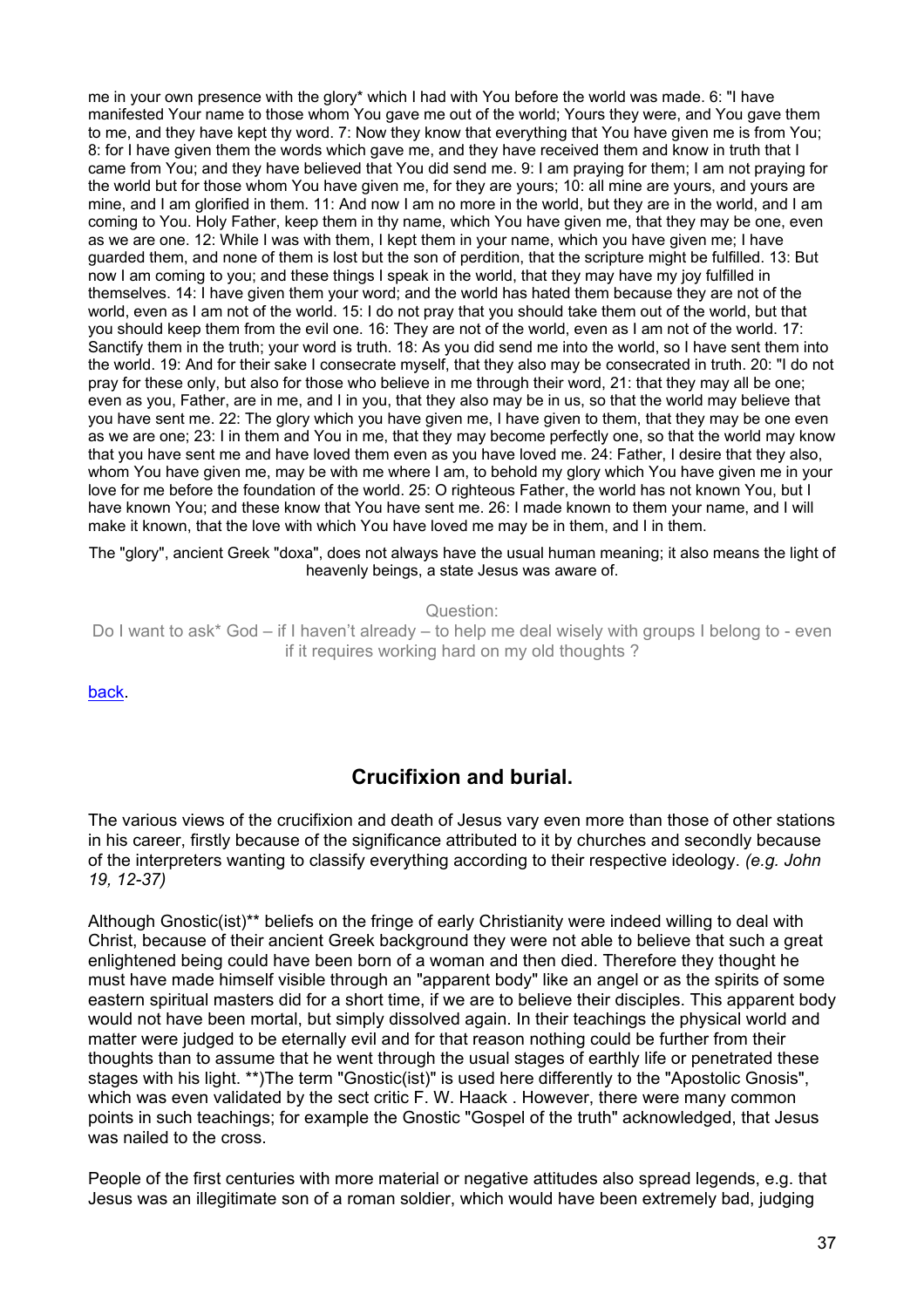by the moral ideas of the times. There are also speculations that Jesus never died and that he was nursed back to health. Some people still try, for example, to relate the grave of an old man in Kashmir with the name Jesus to the biblical Jesus. Also another, "not yet discovered European sepulchre of Jesus" emerges in modern literature. Here we should note that "Jesus" (or also Yehoshua, Jeschua, Jesat) was not a unique name. For instance, in apocryphal books, (writings not included in the biblical "canon") some other Jesuses appear, e.g. Jesus Sirach, Jesus ben Pandira; apart from the fact that even the actual Jesus seemed to be interpreted by R. Steiner as two different boys named Jesus, who were connected with each other (see the chapter about this.)

Partially connected with such theses, contradictory investigation results concerning the "shroud of Jesus" at Turin appeared. Once the cloth was supposed to have contained pollen from the time and country of Jesus; others say it originated "in the Middle Ages". Some say that only sudden high-energy radiation and sudden dissolving of the body would have been able to cause the print; others say trails of blood indicate that Jesus was still alive as he was taken down from the Cross. An assessment of the latest state of investigation again suggests that the cloth is genuine and that the image was caused in an unusual way. This may help people (see the earlier remarks on the path of the disciple Thomas in the chapter "The miracles"), to reach an understanding of what happened to Christ. According to the mystic *Lorber*, (only) the "body skirt of Trier" is said to be falsified; with the obvious intention of encouraging people to search for the belief inwardly and not to be dependent on discoveries and theories about relics.

Such investigations, however, can prompt us to make our own meditative investigations. This suggests that here is something, which does not fit into any known scheme of life and death. *(See also Groenbold "Jesus in Indien - das Ende einer Legende" - German - and the photocopied writing of Margarete Eckel, Austria, "Am Kreuz gestorben".)*

As already stated, reports of the mystics are often helpful in finding out something about the nature of former events and their significance for the current development of people. The more experience one has, the more one understands. The perceptions of Christian mystics and stigmatists - bearers of the stigmas of Christ - are similar, although they did not have contact to each other. In such reports there are also similar additional details about the experience of Jesus not given in the bible, from *Francis of Assisi* to *Padre (Father) Pio* and *Therese of Konnersreuth*. They all agree that the crucifixion and death of Christ is really and deeply imprinted into this world and that an unexpected or also conscious connection with this event causes them to experience inconceivable suffering, but also an inconceivable power that does not pull down, but "pulls up" everything. The existential nature of the crucifixion, concerning the whole being totally, is certainly closer to the life of such extraordinary persons than to those with a purely intellectual approach. On the topic of life and death it is a question of more than just single levels of being which are mutually involved, including the "causal" level of producing principles and fate. Even people with less mystical connection with God can use the events meditatively as a bridge to reality, as imperfect as that may be. Jesus told the criminal crucified with him, he would soon be with him "in paradise". This suggests that a rapid comprehension of his way is also possible.

The conscious penetration of the deepest processes of human existence, those related to depression, suffering and degeneration, can show itself as a real current possibility - to a greater or lesser degree. Although this possibility is not bound by the season or the geographic places where the ancient events took place, Easter seems to make it easier to experience. **It is as if a new "octave" has been imprinted on the old traditional and seasonal rhythm of decay and renewal.**

The case of Lazarus already shows that Jesus no longer supports the old agreement, that physical matter offers insurmountable barriers to the spirit. Nothing except God is eternally valid from his point of view, no matter how slow moving or negative; everything is finally transformable.

The lower or the more unconscious the subject is, the more difficult it is to influence.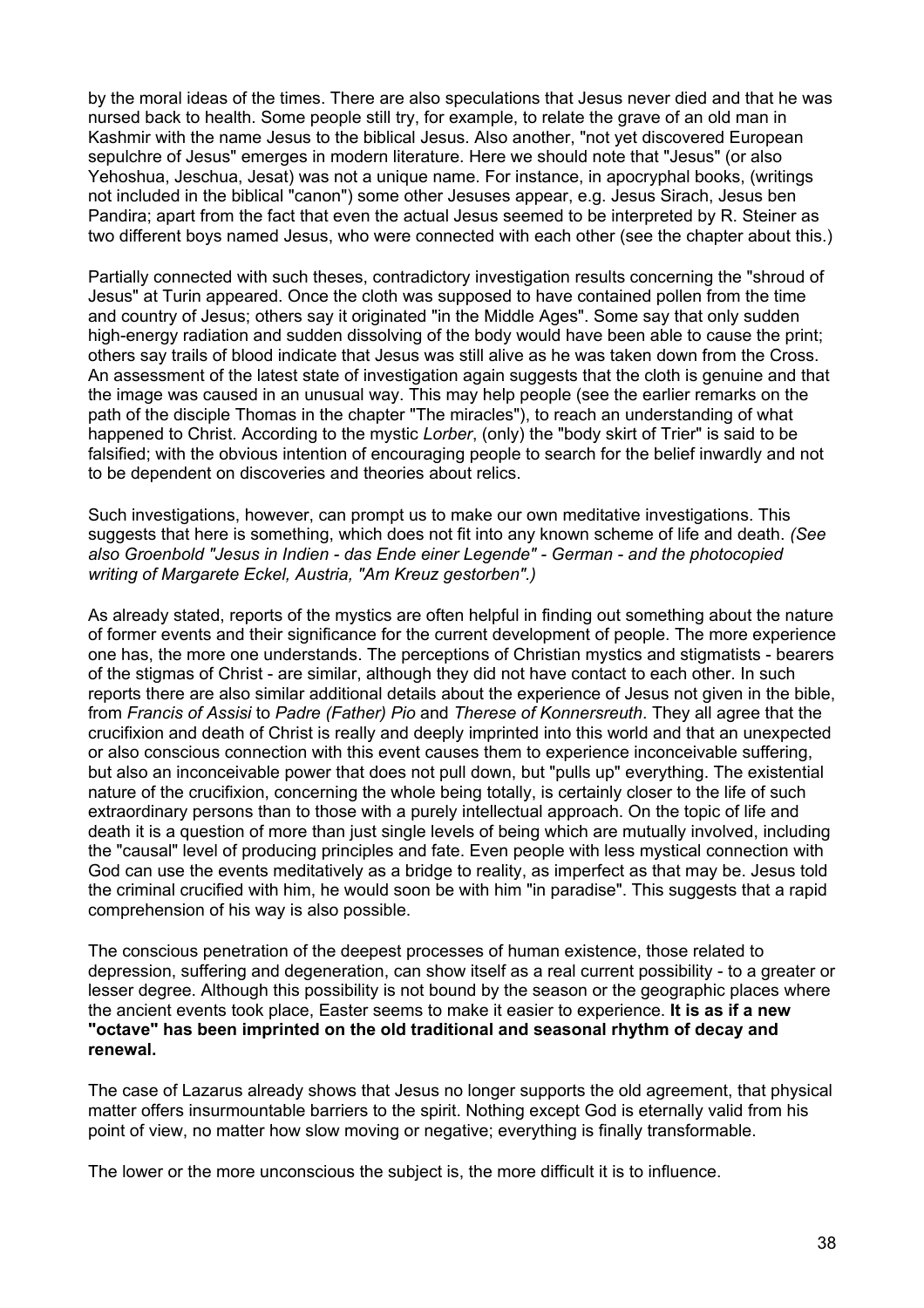During the crucifixion and at the events immediately before, apart from the power to overcome suffering, a universal consciousness is also indicated; for example in the words at the cross, that culminate in the sentence "It is accomplished!" The universally helping **"sacrificing love"**, which can be felt there is also not expressed sufficiently by that old, almost juridical formula of the "ransoming of mankind by the sacrifice of Jesus". This is an approach to help the intellect understanding the significance. However, initially the Christians may have suited this style to the mind of ancient Jews and other ancient peoples, who thought, that sacrificing animals etc. would put God in a favo(u)rable mood. See below too.

In the same way those other theologies, which for example laid the emphasis on Jesus' keeping his basic principles up to death, don't give a sufficient explanation either - neither for their material concomitants like bearing the stigma of Christ and not eating. See e.g. *Thurston "The physical concomitants of mysticism" (title retranslated; it should exist in English), and Höcht "Von Franziskus zu Pater Pio and Therese Neumann" (German) and the following chapter.*

Rupert Sheldrake, a biologist known for his integrated approach, e.g. in new spiritual movements, developed the theory of a "morphogenetic field". When monkeys developed a new skill on an island, monkeys of the same kind were able to develop the same skill on other remote islands soon afterwards, without any physical contact. Beyond randomness, an influence by a field of force had to be there, connecting animals of the same species with each other. Rupert Sheldrake, once asked whether he could imagine that, for example, the development of Jesus up to the crucifixion and resurrection might have radiated a similar field of force onto the whole mankind, he said after thinking about it with astonishment: "Yes; however not the morphogenetic field, but a spiritual field of force would have to be assumed for that."

Even this is not a "proof of the existence of God", but some new scientific lines already supply better possible approaches to this hardly understandable context than the theologies that either observe the old teachings dogmatically, or explain away things that are hard to understand.

The crucifixion was also reminiscent of , - although it had no identity with - old initiation rites. The cross or the tree from which the person was hanged can also be found in the north, e.g. in the myths of Odin, who hanged nine days on the tree and had higher experiences during that time. The motif of the grave as an initiation place was widespread in the megalithic age, in the Celtic age too and was particularly distinct in the pyramid culture of Egypt. The pyramids, if in fact they actually were burial places - which has not proved because a mere inscription says little - they were used anyway in a cultic way, just like Celtic grave mounds. Since in the meantime it would require ignoring many factsin order to deny that, we don't need to go further into that at this point. R. Steiner notes that both spiritual paths, the cross (or tree) and the grave flow together anew in the path of Christ.

Today, inwardly re-experiencing the crucifixion or the "midnight of the soul", the "mystical death", the transition through a "desertedness", without anything a person could cling to - something that all known Christian mystics have felt in one way or another - - also has a certain similarity to the peak experience of Yoga, Nirvikalpa Samadhi or the experience of the emptiness of "Nirvana". However, Christian mysticism supplied the experience that in or behind this emptiness "something" exists, i.e. Christ or God. Aurobindo showed that it is possible to exceed "Nirvana" into what is behind - also in an Indian way. On the Christian path, however, something of the abundance of God behind everything may remain from the first moment onwards because Christ, having passed through the earth built a bridge.

When somebody like Aurobindo is confronted with powers seeming to have connections to the development of Christ, but this background is not there, it gives the impression of a difficult balancing act. It is not impossible by any means, however; some may remember the case of the Hindu boy *Sadhu Sundar Singh*, who did not know anything about Christianity, but who, after intensively asking inwardly for God, suddenly had an experience of the living Christ, later written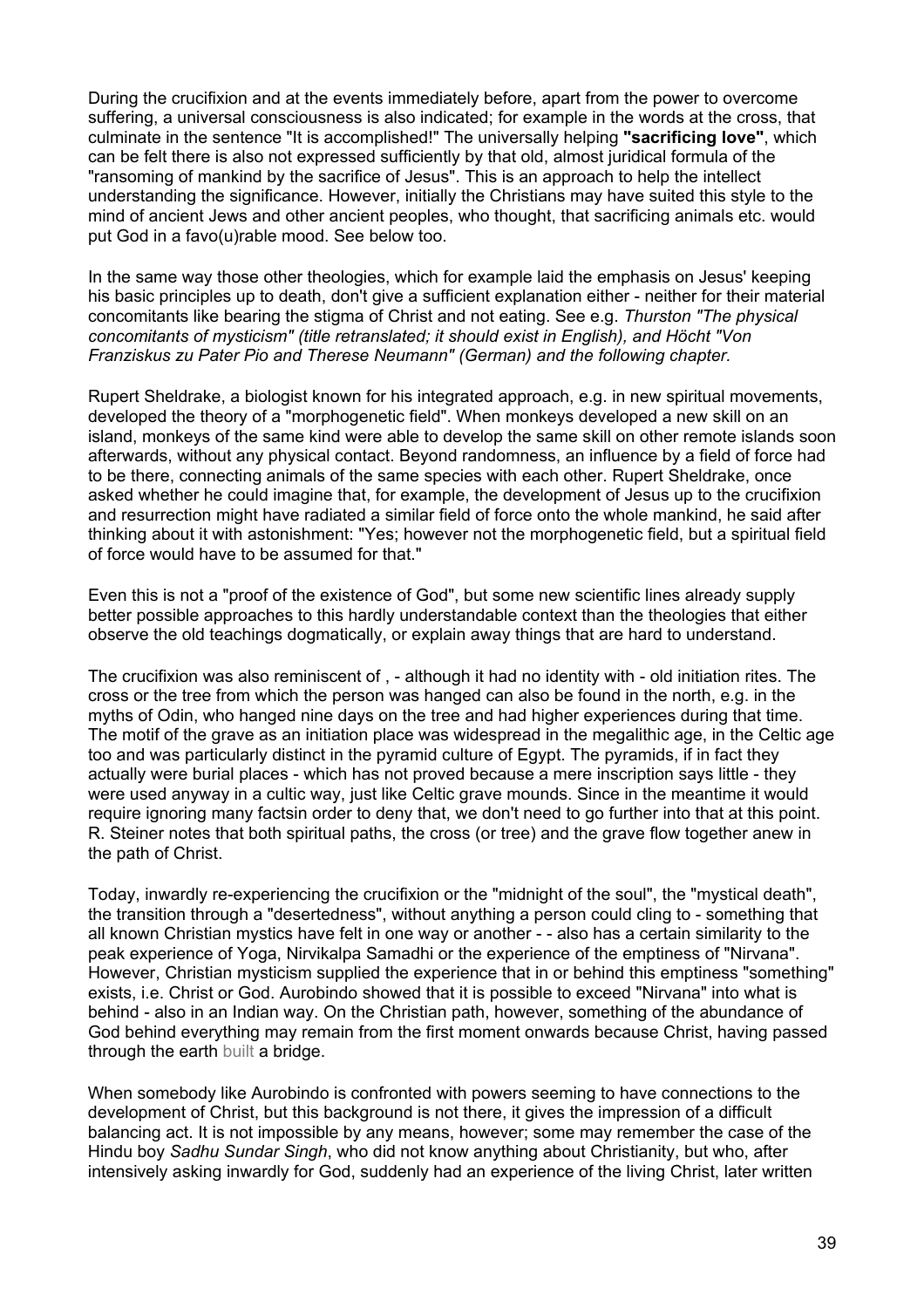down in books. Also during Hindu Tantric practices people, who would have expected to see Indian Gods, suddenly had a vision of Christ. "The spirit moves wherever it wants".

It may hardly be relevant for a theology bound to Christianity as a religious community, but all the more interesting for other cultural areas: the hint of R. Steiner of seeing Christ as a sun-like being known to some higher sages before his coming down to earth. *See the chapter "In the beginning was the word…" in this text and the extra - page "The Old Testament and pre-Christian Religions".* During one station of his coming down to earth, according to other sources too, arose e.g. the experience of "Yehovah"/YHWH. This experience probably became obscured later, as elsewhere too,which does not mean that each old testament event can be evaluated from viewpoints of our contemporary society. God knows better than we do what he does and why.

Later, 2000 years ago we see the physical incarnation of Christ on earth, as a yardstick, at a turning point of the world's evolution, **taking this and mankind on himself, including them again in his life.** The old cults were partially degenerated, just as Christianity later also became superficial, although an investigation in this direction would also be interesting. Christ would show himself to be something which does not match the role sometimes intended for him as a power guarantor of a special religious community - a being that just represents renewed humanity, the "new Adam" of Golgotha.

In the context of the crucifixion, theology speaks about forgiveness of sins (*cf. John 1:29*). What can really be had however, is, that this "redemption" as an "embryonic" possibility needs the conscious decision and emulation of Christ ("imitation of Christ"), in order to become really expressed in one's life. This is real work. One can really experience that life becomes more of an organic whole if one has the attitude of being guided through life by God as conveyed by Christ. If one instead has an attitude of mechanically effective laws of destiny or of the balance of "Karma", then life will indeed happen according to these principles. **Christ also speaks of repayment "down to the last penny", but he does not say that this has still to be in terms of "an eye for an eye and a tooth for a tooth". The new task of the person is in the foreground** - whatever is fruitful for him and his environment will be chosen from his abilities and done. Coping with the past is no longer an end in itself and it is no longer a motive for development. Help "from above" in the interaction of people's various possibilities can be observed today.

Studying R. Steiner here may give the impression that Christ is only dealing with the fate of mankind and that each individual has to work out his own fate himself. But many Christians have experienced that Christ also helps peopleindividually while they are working on their own fate. He can lead to its transformation with regard for the rest of mankind too, instead of to the complete realisation of everything inherent. The **power of forgiving** between people is also a real experience that is one of the specific Christian characteristics. **The eternal vicious circle, for example, of violence and counter-violence is "lifted off its hinges" by that. This is not only a teaching for the release from earthly entanglements or for the non-identification with them in this respect there are some similarities to the teachings of Buddha. A deeper meditation on that makes it clear that it is also a real power that allows the entanglements to dissolve from within and in spite of that not to withdraw, although it would now be possible, but to have the strength to remain in the widest sense "in the world" at the same time - as a "worker in the vineyard".**

Even on this ambitious level the individual obviously does not "liquefy" like a drop in the ocean. It is not enough to describe that one leaves behind thousands of suddenly dissolved particles of previous parts of the person, including psychical and mental ones. That would be like a description of the consequences of the "crucifixion" in the theosophical field and what is similarly described by Castaneda from the shamanistic field without the term "crucifixion", which are real experiences too. **A cell within the whole that maintains its responsibility for everything connected with it is still a better description of a human being that "took up his cross" and whose previous efforts now become involved in mastering the existential core of life.**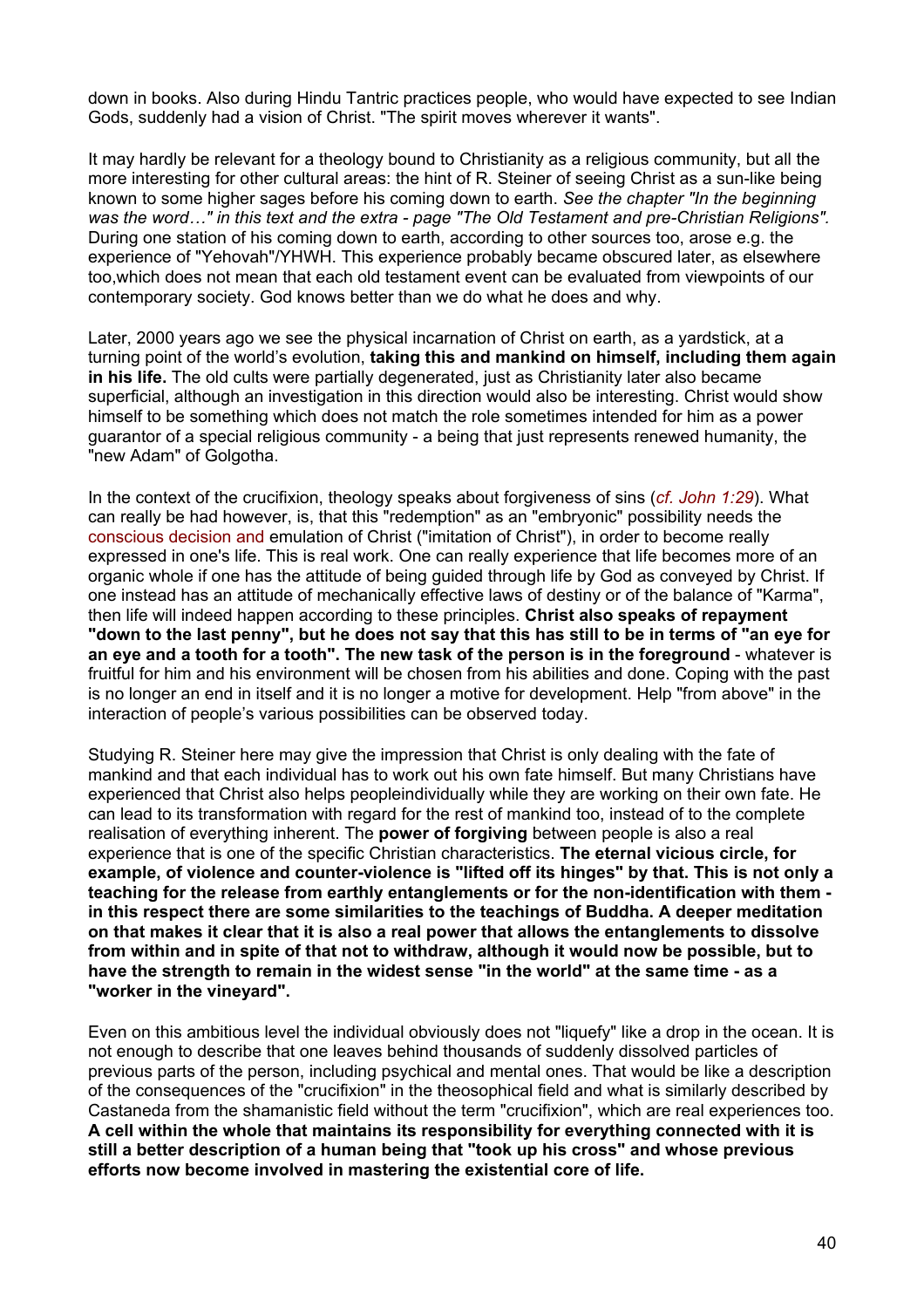In spite of all the attempts to exhaust the event and the symbolism of the crucifixion for spiritual purposes in the present time, we should not overlook the fact that several things are combined here:

**-** that Jesus had to pass through all the stages of human existence, from birth to death, changing everything with a new attitude;

**-** that the crucifixion, which - independent of other old meanings of the cross - is also simply recognisable as a former secular kind of penalty and which was also caused in this case unambiguously by fraudulent, illegal and materialistic methods of his opponents. It was as it was and it could not have happened any differently and so no cross fetishism can be based on that. It was a last, rearing reaction of the frozen, unconscious powers of that time, which turned negative. In turn it was a caricature of the really transforming consciousness of Jesus. The beneficial effect of the events did not depend on this violent action against Jesus, and is connected with the resurrection too. It's the work of God.

**-** The cross as a symbol includes the former context, even when it later became a general symbol for the most sacrificing love, in which sense it can still be used reasonably today - as contrary to indifference, hate and so forth.

**-** A more neutral picture for the inner processes going on in Jesus beyond the context conditioned by that time, would be his last words on the cross: "Into Your Hands I give my spirit"; as well as the grave, that does not represent a completely separate "step", unlike older esoteric depictions, but is connected to the crucifixion. The sense of the death of Jesus is not in death itself, but in overcoming the "death programs" within human beings.

This writing deals so fully with the "last events in the life of Jesus", because they have not been as mentally imbued than the more easy-to-understand events prior to them. For this reason, the more confusing theories arose about that, - which need more efforts to disentangle them. This can help to proceed to a more direct experience. This should not be misunderstood, as if the death by crucifixion would have been the most important event in Jesus' life, as certain theological schools have defined it.

Similar to the first disciples of Jesus after the Crucifixion and Resurrection, traditional theologians realised that several Old Testament texts, right down to the fine details, could be read as allusions to the later Passion of Jesus and its saving turnabout (*Luke 24:27; Psalms 22; Psalms 40:7ff.; Psalms 69:22; Isaiah 52:13-14 and 53; Zechariah 12:10 and 13:1; Wisdom 2:10-20, etc.)* Again in the traditional writings on Jesus' years of ministry, there were several allusions to the later Crucifixion and Resurrection – which are partly somewhat difficult to recognise and particularly for that reason cannot be explained away as late additions. Moreover, the pre-Christian Greek philosopher Plato sensed that his ideal image of a completely just person in this world would end in a crucifixion (*in Politeia II*). It is noticeable that these occurrences must have also made quite a deep impression on the Romans (e.g. *Mark 15:38*). Despite the perceptibly major significance of this sacrifice in the greater biblical scheme of things, some critical theologians were not particularly impressed by it. Right from the early days of Christianity, various groups took the very steps that people of their groups had experienced, or those which they were able to comprehend, which led to varying religious focuses.

Question:

Do I want to ask\* God to help me seek to overcome the old concepts of aging, illness and death?

[back.](#page-1-0) 

# **The question of the empty grave, the "descent into hell" and the "ascent into paradise".**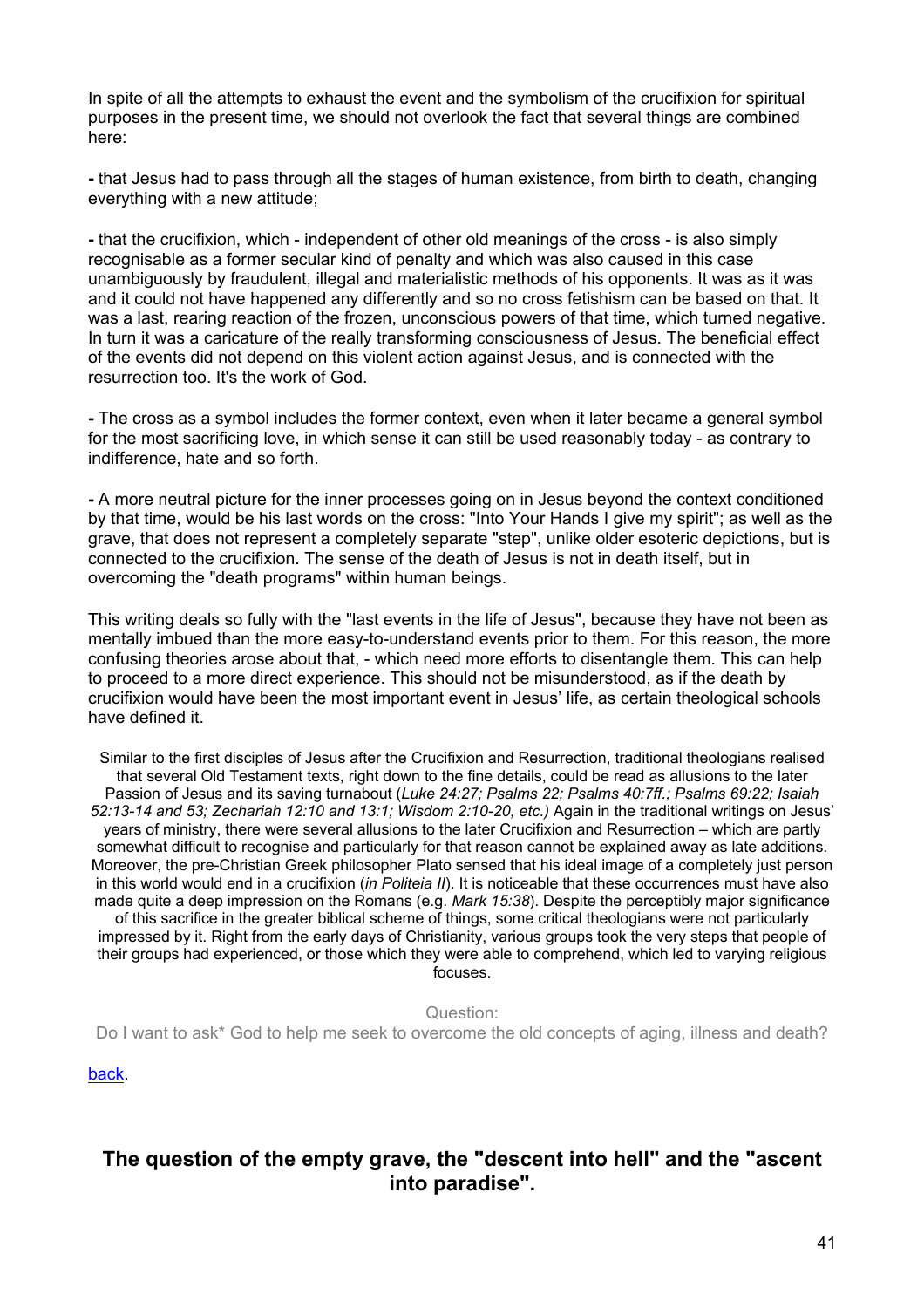We could now deal with some further questions connected with the crucifixion. Firstly, there is the question of the empty grave *(John 19, 38 - John 20, 10)*. We already mentioned that it was not simply a question of healing a living person with herbs . Nicodemus also applied substances known to be useful for embalming the dead. A simple corpse robbery with a funeral elsewhere can be ruled out from a not purely materialistic viewpoint. This will become obvious through the discoveries connected to the "resurrection" that are to be described in the next chapter. Further details can be deduced from working on rare formulations of questions:

One can, for example, look into the general question of what happens to human beings at and after death and whether it varies. This has often been done on the basis of religious manifestations and traditions and also due to philosophical speculations, further with the aid of, for example, parapsychological investigations, humanistic and transpersonal psychology as well as clinical and individual experiences *(e.g. Elisabeth Kübler-Ross, …)*

Nearly all religions ultimately state that man not only "lives on in his descendants and through cultural after-effects" but that he continues to exist as a conscious individual. Even the worship of ancestors by (so-called) "primitive peoples" does not only mean the ancestors "living on" in the descendants; but they are convinced of the real mental or psychical existence of the ancestors in present time and even of their possible real presence in the cult life, or in the normal life of the descendants too. Even where ideas arose that humans could enter or incarnate in other life forms like animals or even stones or something else, the rule of the continued existence as a spiritual being was accepted. The newer "high religions" also stress continued existence. They see these even more unambiguously on higher levels of existence than the physical one. Some speak of possible contact between these levels of existence, but also of its problems. For the conscious ascent into higher spheres, precise ceremonies were developed, see for example *"The Tibetan book of the dead"* which, for example, C. G. Jung dealt with too. Concerning questions like reincarnation, very different experiences and ideas were reported.

Today there are some theologians, who don't believe in life after death, or in "Eternal Life" through the experience of Jesus. They had adapted their thoughts to the long since outdated science of the 19th century. One might get spiritual experience by asking oneself frequently "what is behind?".

In the field of the medicine there are not only cases of anaesthetized or apparently dead people who came back and reported on their experiences in other fields of consciousness. There are also scientific investigations e.g. about a decrease in weight of approx. 21 grams that always occurs at the moment of death. In Anthroposophy and Theosophy one would speak of the detachment of the "I" or the "mental body" and of the "astral or emotional body", along with the "ethereal or life-energy body", and the "phantom body" from the physical body. After that a further withdrawal into the emotional, and after that into the "I" alone and the causal world - this is not yet the "heaven" follows - always with the higher Self above.

This might also lead to the question of how the dying person deals with the stored abilities, experiences, and substances in his various "layers"; and how are differences dealt with. Literature on this subject exists too, e.g. by Father *Roesermüller (Germany)*, which points out that "essentials" from all elements of the being are "taken with one"; and that burial is better than cremation, because of this process. Even an unexpectedly observed sudden substance dissolution in a grave was reported. There are also reports about "corpses not decaying" observed by churches, from several centuries right up to the present time. Today, e.g. Bernadette Soubirius at Lourdes. There are many reports about "empty graves" too. In such cases it was frequently stated that these people had lived "very close to God".

Apparently, no one thought about a relationship between this and the empty grave of Jesus.; This thought, astonishingly enough, first seems to have appeared in the later esoteric magazines. There are several other peculiar events which are more difficult to check, but to generally put them down as frauds would be much too sweeping a statement. However, we know that physical matter still contains considerable secrets. Investigations from the field of chemistry and physics shake the picture of the putative, relatively constant atoms in the body even more. This can only be mentioned here in passing, since it covers a chapter in itself.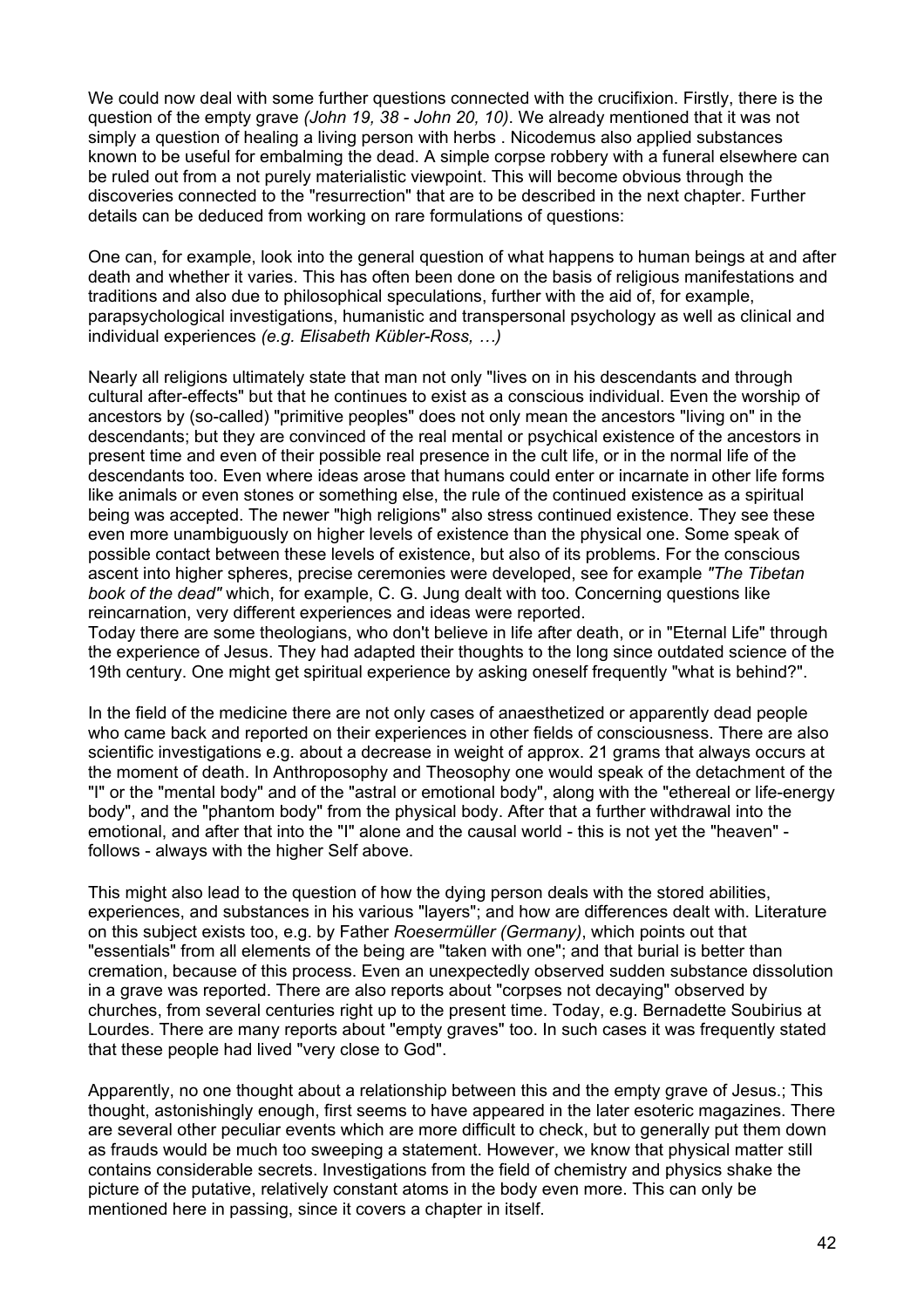*The apocryphal writings of early Christianity are also worth mentioning (not considered to be "heretical" by the churches, but also not considered to be a hundred percent correct and therefore not included in the canon of the Bible). A part of the so-called Gospel of Nicodemus* describes "Jesus' descent down to hell" after his death and his influence on the beings there, who go through a - presumably emotional - cleaning. His meeting with the people of the Old Testament is also described - in some kind of "paradise", here meant as some kind of mental/ spiritual realm above. On the one hand such ideas seemed reasonable, but they can very presumably be genuine visions, which may be partly direct, partly symbolic.

As an image, the grave phase as a stage on the path of Christ shows on the one hand a last transformation of the corpse of Jesus, which was already "spiritually refined" during life; and parallel events of the higher being released from the physical body consciousness. The new beginning of a holistic (integrated) **"New Adam**" is touched on here. It is also full of symbolism because according to corresponding traditions "Adam and Eve" are supposed to have been buried below that area of "Golgotha" ("place of Skulls").

The importance of reports about Mary Magdalene being the first to discover the empty grave are not yet exhausted., Apparently, she recognized Christ in some kind of an intermediate stage\* - "do not touch me " -. In the mental context, here she seems to symbolize the role of Eve. - \*"Do not touch me, because I have not yet gone up to the father." This is different from the later appearance as a "resurrected being", where he e.g. explicitly permits Thomas to touch him. The dead body seemed to be animated by spirit in a new manner. However, the stories handed down do not lend credence to the speculations about Jesus "only having been injured and subsequently cured to health". His appearance had completely changed and the reactions of Mary Magdalene do not indicate that these changes were obviously caused by wounds or scabs. The two herbal substances used by Nicodemus, were also suitable (effective) in this combination for the embalming of the dead. What came about here does not fit into the scheme of death and life in the classical sense. Neither does it match with any of the borderline experiences between life and death which had been known about before. This also has a certain importance for the future, see our chapters concerning *"The Revelation ".*

[back.](#page-1-0) 

# **The Resurrection.**

The empty grave and the Resurrection of Christ are an incredible challenge for the consciousness of many people. Their background - they experienced, that people must die -; the understandable tendency to suppress inexplicable things; one-sided materialistic ways of thinking about life antiquated but still taught in the schools -, are some of the predominant causes for that. *(E.g. John 20, 11- Joh. 21).*

Nevertheless there are voices among historical-critical interpreters who say that the Resurrection reports are the best testified ones in early Christianity, even better substantiated than all other reports about the life of Jesus. Here they mean reports concerning the appearances of Jesus at different places in a new figure with several new qualities, not always recognized immediately, but perceptible for everyone with physical eyes. This would imply consequences.

One consequence would be, to look at the portrayal of Jesus in the bible, requiring real transformation of the corpse of Jesus - spiritualized in life - and/or of the after-death "body" of Jesus (so-called "ghosts" are usually invisible). The development of states of consciousness that had fallen apart in the sequence of human evolution could lose their separation: "separation " is the literal meaning of the word "sin". This separation was also a separation of man from God, the origin. So the "lower part", i.e. the body, can be included again into the other parts of the being of Christ. See previous chapter: "and the grave was empty".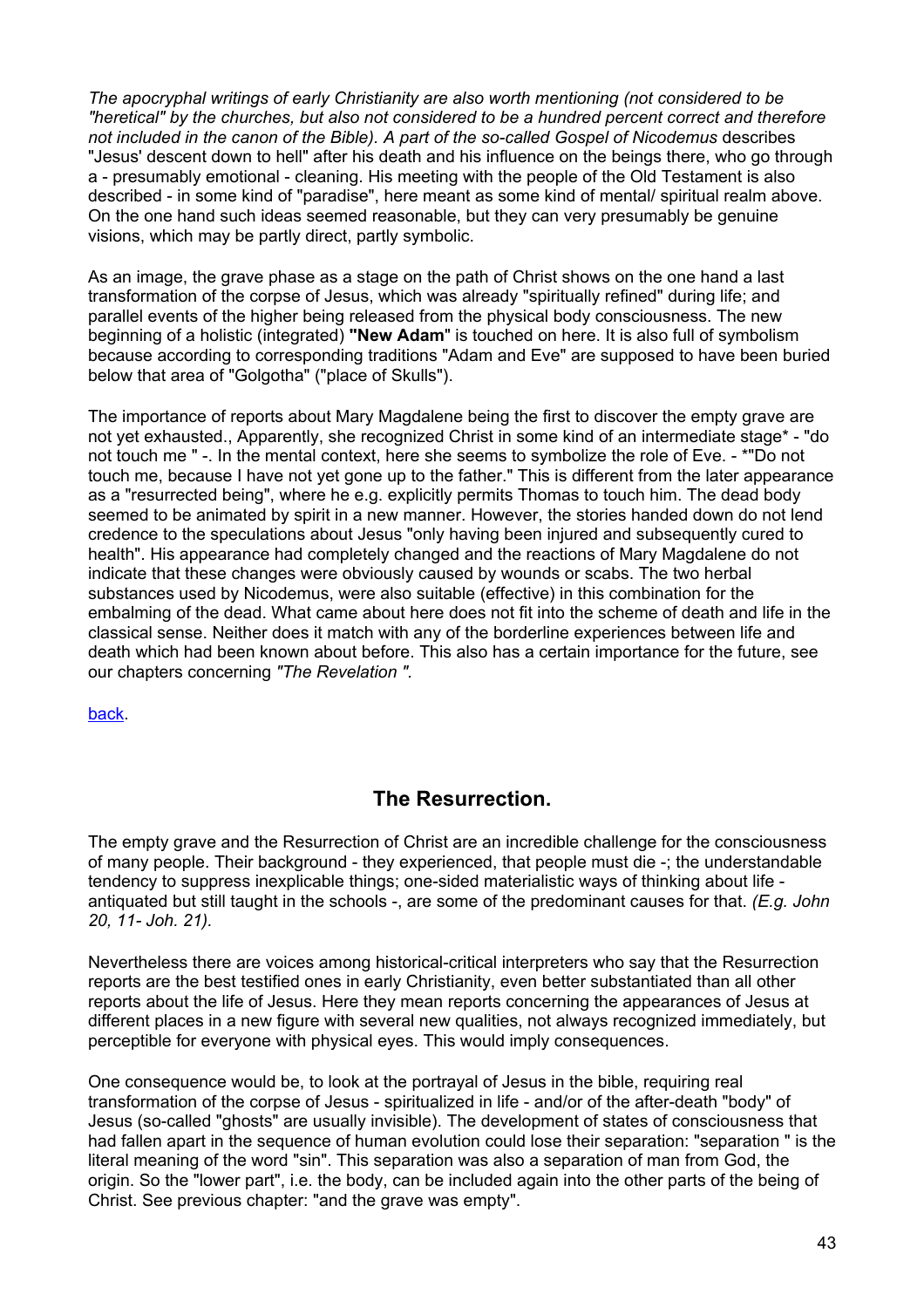"'In 3 days I will re-build this temple'. He spoke, however, of the temple of his body". -–After the rising of his being into other worlds of consciousness or into his innermost core - in this respect similar to others - *(see last chapter),* a new creation of the levels of being including a physical body could follow, without areas of unconscious; because Jesus no longer had separating qualities and everything within him obeyed his core.

Also in the anthroposophic view of Rudolf Steiner, the "resurrected body" of Christ, the "new Adam" - *1 Cor 15:45-47* - is seen as a re-creation and is available for all people since then, as a way for personal development - the so-called physical "phantom body", spiritual, but with potential effects on the physical body. It relates to the experience of the "Inner Christ" of mystics, who connects himself with the development of the human being. Even in Theosophical circles (A. Bailey, there for instance named "Revelation" or "5th initiation"), Jesus' resurrection is seen as a real re-creation. Although the Theosophical viewpoint may be inaccurate in some details, Christian theologians should still ask themselves why they did not develop such ideas - or even better approaches? The hesitation of some theologians to take the resurrection seriously does not even fulfil the basic criterion of good general knowledge.

Here is noted that the "resurrected body" as really belonging to the being cannot be fully equated with the "apparent body" (Mayavirupa) of esoteric literature, which some masters are said to produce like some kind of clothing for making themselves visible. However, this also shows their mastery of spirit over matter.

The modern teachings, sometimes unclearly formulated, about " bodies of light" also show some similarities. This concerns the resonance of the higher bodies in the physical body. This is also a bridge for entering the realities beyond physical consciousness without leaving the physical body, by a method called "Merkabah" in Hebrew. Its fundamentals can be found in *Prof. J. J. Hurtak "The Keys of Enoch" and "The synoptic gospels", Academy for Future Science, P.O.Box FE, Los Gatos, CA 95030, USA.* Now a manifold movement for **"lightwork"** has developed, which is not limited to any organisation. These lightworkers want to help the earth in this difficult period of time. But there is a temptation to think that some new exercises would fulfil all hopes for the so-called **"ascension"** alone. Actually nothing works without a holistic development, including growth in character. See the next chapter too.

**That ideas about re-incarnation, that is re-personification of the soul in a new body, as found in all kinds of religions in one form or the other, would be a lower, more imperfect "octave" of the new resurrection event, and not identical with it.** Teachings of a pre-existence of the soul prior to fertilisation and also the teachings of the re-personification were also widely held in early Christianity and, according to Ruffinus, even generally held. However, it is interesting to note that later no special emphasis was laid on this concept. That is not only due to the circumstance that people were supposed to be concentrating on life on earth - as R. Steiner writes; and not only a possible aim of power-hungry Popes to make people more dependent by the limits of one life - as other spiritual authors presume. More meaningful phenomena can also be found to underline that. The most important thing is for people to anchor the concept of resurrection in themselves. (See also e.g. *1.Cor.15:53; Philippians 3:21*). Even if this seems to be pie in the sky, re-incarnation would start to look like a process that had been overtaken by Christ. The resurrected Christ did not have to be born again in order to reappear to the people; he appeared voluntarily, with love, in his resurrection body. . Many - although not all - Christian groups criticize ideas of reincarnation. It can be acknowledged that the idea of inflexible "psycho-mechanical" laws of fate, death and re-incarnation, at least if seen as an end in itself, do not correspond to the example of the life of Jesus. That does not mean, however, that re-incarnation could never have existed or that it could not exist today. Many former and contemporary so-called "reincarnation experiences" cannot be explained away - even though not all of these experiences are necessarily based on real reincarnation, but often on certain other factors. But indeed in the Christian field the reported experiences seem to be special cases, for instance the case of John the Baptist. Instead of taking over the function of Elia - as mostly interpreted - Jesus said simply "It is he". That would be, however, the role of a being sent again for a special task, in order to help the people and not a mandatory circuit of a prisoner in the wheel of rebirth. Furthermore, in the field of Christian mysticism, even where reincarnation is accepted as a fact (for instance *Lorber*), the greater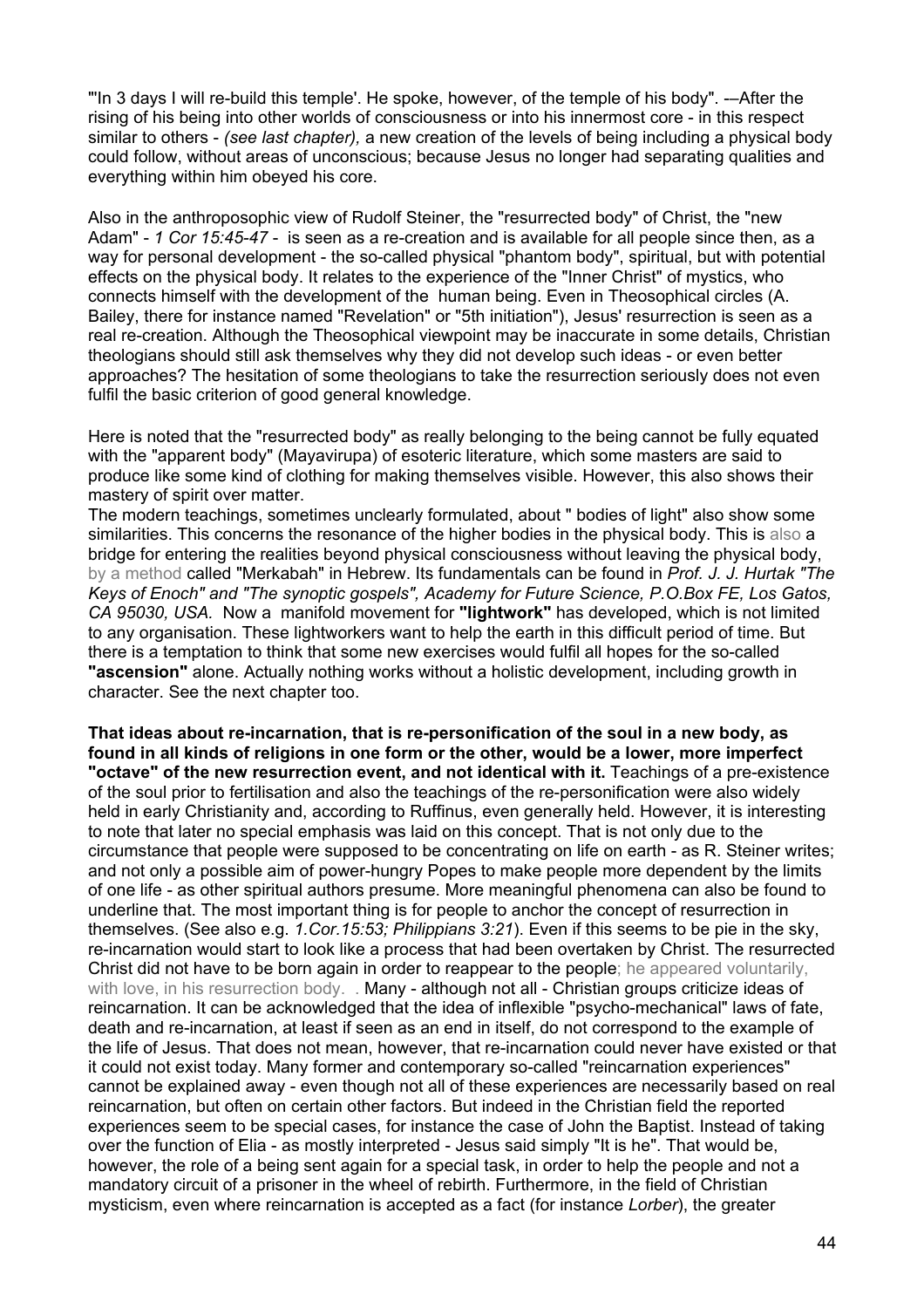importance of new ways of learning after death in other dimensions is often stressed. Today people can learn enormously in one life. **Reincarnation for normal purification and development, possibly with new tasks to match the situation, does not necessarily need to have the old, automatic nature.** Those old ideas may have been a cause for seeing the teachings about reincarnation suspiciously as non-Christian. Apart from that, the ideas of other religions about reincarnation did not consider the role of God and Christ. The nature of all people in body, mind and spirit is basically the same and therefore comparisons can help everyone to learn from each other - without egalitarianism.

The effect of mechanical conceptions of fate and reincarnation was already written about in the chapter *"The Crucifixion".*

Today one often finds that strong personalities are quite dissimilar to their physical parents, even as young adults. Sometimes they appear as if their form had been more strongly impressed by another, or an earlier culture than is normally the case. This could be connected with **the greater importance of the psychological-intellectual being compared with the connection with ancestors and inheritance.** R. Steiner thinks of a connection of this phenomenon with the work of Christ.

In spite of this phenomenon there is no reason to ascribe to Jesus a one-sided accentuation of the psychological-mental parts only. In the long-term work of Christ there is **rather an impulse, to refine all parts including the body and to bring these fields into unison again . (Spirit,) the person and the body are supposed to match** (which has certainly not been achieved everywhere today). Especially the way to resurrection is no mere spiritual work "free of the body", but the "body" becomes spiritual **and** spirit becomes physical - the begin is beyond all one-sided intellectual arbitrary. Cf. for instance *Luke 24:36-43*.

An ideology that would seek to diminish the variety of nations and so forth into a mankind made homogenous, is as foreign to this impulse as the ideology of one master race discriminating all others. There are various parts and there is the whole - which may seem to be a matter of course but today nothing is a matter of course, everything must be worked out consciously.

The motto of Christ is "Behold! I make all things new". Even though he is ultimately addressing the core of the individuality, where man is "neither Jew nor Greek…" but a human being; even so, we are not meant to have any bare homogeneous human super-consciousness, but the thought God thinks or realizes through the individual human being. From a position of individuality, we can then start to form new communities, which are not the old close ties to family, profession etc. Among the new relationships made in spirit, there can also be, however, "old" ones, freed from old unconscious compulsions, changed into free decisions.

In connection with the remarks on worldwide effects through fields of force, for instance in the chapter about the crucifixion, we should consider here that **after Christ had already been through all (of) these steps, these are in total and simultaneously "there".** Even though the steps of Christ and its sequence remain, "experiencing the crucifixion" is something different, after the resurrection impulse already shines through. It is not a matter of course that even with most profound comprehension the material death would have to occur, before the "force of resurrection" can take effect. Mystic experiences support this. The resurrection force can be experienced as a current attractive power behind all, even the simplest steps. In some other way R. Steiner stated that the happenings of Easter still work as a unit today; appending further discoveries, such as "etherization of the blood".

Today abilities develop(p)ed on the way of the "emulation of Christ" during the centuries - are relevant too.

In this context it is interesting that new ideas exist which do not agree with the general assumption of the natural, compulsory mortality of the body anymore, like Christ: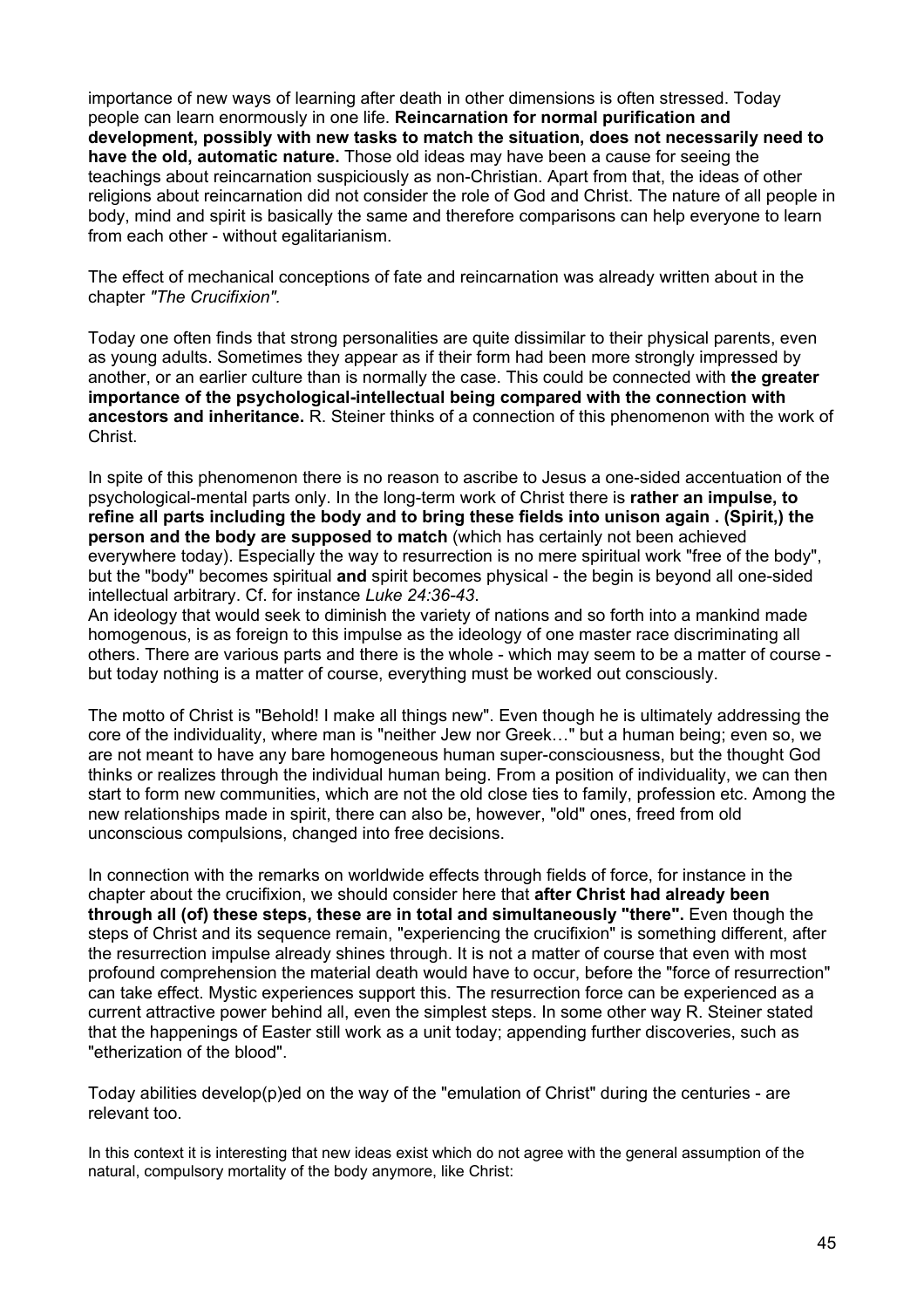The Indian philosopher and Yogi *Aurobindo* worked in a similar direction after his transition through the Nirvana experience and attempted "to bring down supra-mental powers into life on earth." His spiritual partner, *"Mother" Mira Alfassa* could penetrate unknown layers of the physical body in this way, e.g. of the cells containing memory, which are related to the old programs of death. She experienced this as "working on the one body of mankind".

In a different way, *Rudolf Steiner* spoke of newly forming higher elements of being or bodies in these fields above the mind, which would later allow to work out the older emotional, the ethereal and the material parts of the human being willingly one after another down to the fine details., . He names these new parts: "spiritual self, life spirit, spiritual human" (own translation from German without checking the translation in the English books.) The impression could arise that this prediction is only going to be realized after long periods of time. A comparison with the current development / evolution shows however, that this can already be relevant in parts today.

A motto of the Christian *Rosicrucians* was "Born in God, died in Christ, resurrected (Latin: reviviscimus) in the Holy Spirit.

In esoteric Buddhism these higher "bodies" were also suggested at least as a possibility for a Buddha: "Dharmakaya, Sambhogyakaya, Nirmanakaya". Indeed the aims, means or results in these different schools are not quite the same, but it becomes clear that different people address the same fields of activities independently of each other; so one can ascribe a high degree of reality to it.

About Ramalinga Swamigal, named Vallalar too, the great Indian sage of the 19th century, is reported, that he underwent a comprehensive cleaning of his body, and its transformation into a perfect and/or immortal body. Later, as he announced, he went into his room, closed from inside, and was not found again, when the room was opened by the officials of the town. He taught before a way of meditation and service for the people without evaluation, with the effect, that this power of mercy becomes active in the interior of the serving one too.

The USA-based "I AM" movement *(Saint Germain Foundation)* presents a way, which is said to lead to the change of the physical body into a higher substance too. This way uses personal "decrees" to clean feelings and to hand tasks over to the higher "I Am-Presence" of the human being - the "image of God".

Here a further experience from our century is appended: *Carl Welkisch, "Im Geistfeuer Gottes" (= in the fire of the Spirit of God)*. As a physically unusually sensitive mystic he felt, confirmed by visions, called to perform a task to do with the fact that bodily matter can now also be changed by God and that he was a tool for this purpose. Since it more often occurs however, that people with extraordinary "tasks given from above" may think they are the only ones - while God's allocation of tasks tends to be complicated - it is often easy to dismiss them as "lunatics". Those who are familiar with this kind of mystic experience can recognize that these experiences as such are genuine. The same thing goes for Welkisch.

"Immortality" is especially preached by certain new spiritual-therapeutic groups, mainly in the USA. They attempt "to cure the ideas of mortality ". They also try to contribute breathing techniques like Rebirthing - for the processing of the birth trauma - healthy nutrition etc. in order to promote a real prolongation of life, a life radiating positivity. Even if Christ often emerges only on the fringe in these circles, Christians like the Mormon *Annalee Skarin* are also known there, who wrote about their own insights concerning de- and rematerialisation of the body - based on her connection with God.

Others, in the field of medicine, investigate hormonal means to reach a certain rejuvenation. This development contains reasonable motives. Not all these approaches can be suspected as some kind of megalomania.

Newer scientific research, for instance by Dr. Peter Gariaev (Pjotr Garajajev), shows that cells, and even the genetic substance DNA, also store light particles and communicate by waves, and so learn through several influences. Several spiritual and healing groups are now searching for methods to activate the untapped potential of DNA: this concerns an initially energetic "twelve strand DNA" that facilitates the connection of the physical body with the other parts of the human being. (It is in no way related to the well-known technical genetic engineering.) However, it seems that if one – with the various parts of a human being – becomes attuned to God as the source of everything, this also enables DNA to develop with the physical body over the course of time. It is possible to attune oneself to such a holistic goal, in prayer – connected with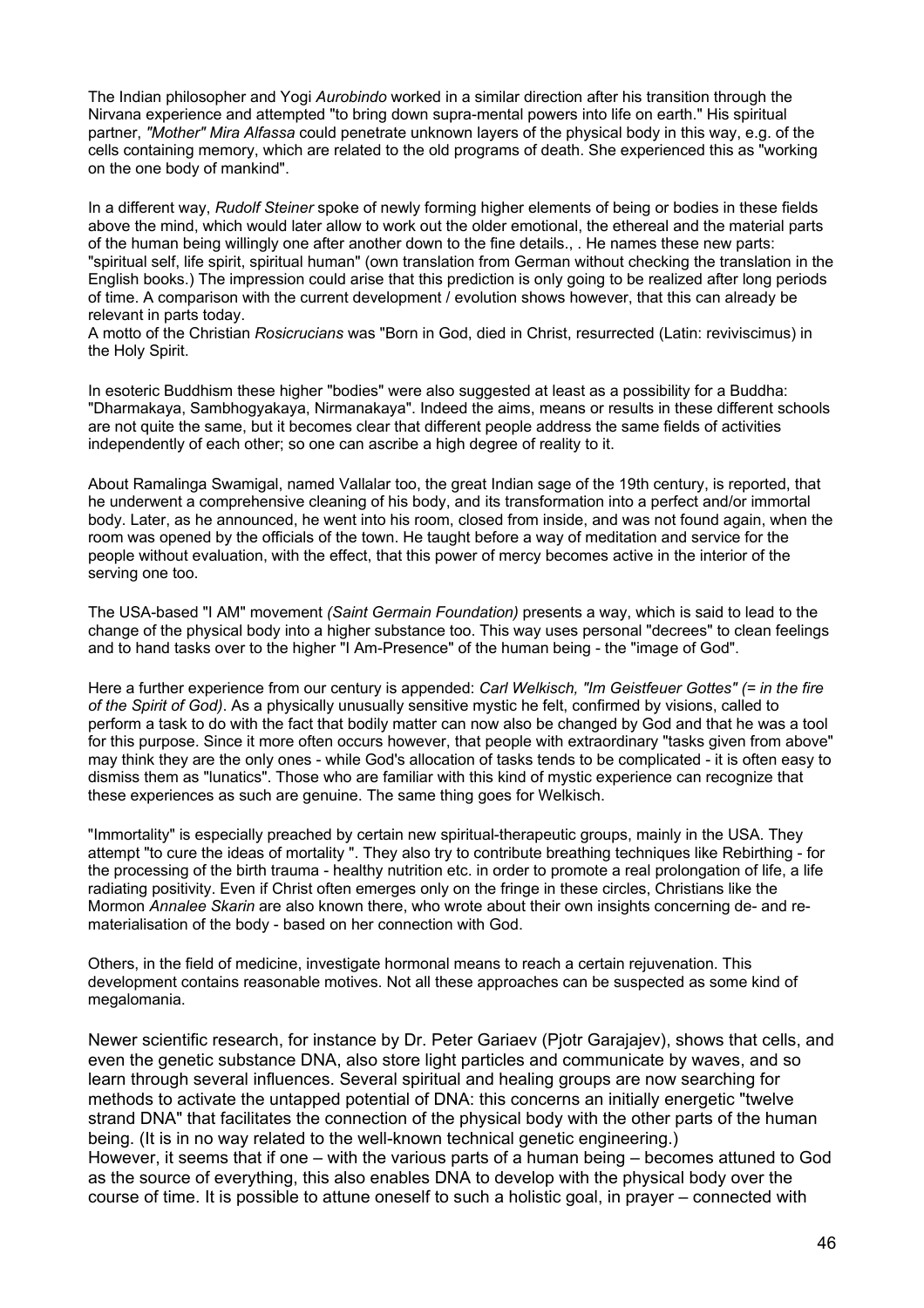God beyond the conditions of life; and at the same time gratefully sense that one is in accord with God, or wait for insights about what else needs to be done; and to be aware of any initial indications that something has been set into motion.

**However, we should remember that Christ would have wished us to consider the whole human being (person), and not just a cult regarding the life of the physical body as an isolated and highest value.** He would also not recommend an isolated practice to liven up the cells, but a united sanctification of the body - including its organs, cells etc. and the spiritual life of man. It is also a question of the freedom to live and not of a compulsion to live. This is only mentioned as a possible source of trouble during this difficult "balancing act" and not to imply that these groups always go to extremes.

The resurrection force experienced with Christ, who started it visibly and in an integrated way, seems to represent the actual "enzyme" of a **harmonious** development in this direction. A lot of things he gave us as a "seed" still have to be completed. That is why it makes sense to consciously refer to him about that.

Meanwhile "resurrection" is not only a spiritual experience. It can permanently renew everything in life, for which a little known new-revelation group, *the "Lichtzentrum Bethanien" (centre of light Bethany) at Sigriswil, Switzerland has coined the phrase "resurrection life" in their journal "Lichtbote" (Messenger of the light).* **After the "narrow gate" of the cross, abundance will come. Jesus stressed that his way can only become clear through deeds.** Only progress on the personal path, i.e. "emulating Christ" can begin to make this more advanced step understandable. As we have seen, this way is not uniform, increasing steadily up to a peak, but rather becomes apparent in those concerned **as the divinely guided structuring of an extensive building in which each new stone is built upon the preceding one. The stones are abilities in the being of man** which survive his externally constructed buildings. Just as prehistoric man was created to be perfect, according to various sacred writings, so can he/she again become "complete like the Father in Heaven" after the transition through the drama of the imperfect world, Christ promised the people. That is not only valid for the simplest steps on the way, but even for the resurrection. He did not set any boundaries and did not declare today's limited comprehension to be the standard. He himself sets new standards, *see the "I am...wordings" in the gospels:* "I am the bread of life", "I am the light of the world…"; "I am the door"; "I am the good herdsman" and also "I am the resurrection and the life", he who has faith "will live eternally, even if he should die now". This means do not wait for the general dispensation of the "Last Judgement", as certain Christian groups maintain. "I am the way, the truth and the life"; "I am the right vine, and my father is the wine grower, ...you are the grapes..."; I am a king, I am born and have come into the world, that I shall testify the truth". Christ is the actual "I Am" in man, which should be well distinguished from the everyday ego.

In the Jewish belief there was a resurrection or a raising from the dead, but only at the end of time. In traditional Christian theology, however, the Resurrection is seen as a new opportunity through belief in Christ, but without having worked it out beyond the Last Supper. Within modern, critical theological considerations, it can already be seen as progress - compared with a more materialistic form of theology, which wanted to simply explain away anything that was difficult to envisage -, that the Resurrection is again being picked up as a "metaphor"= in a figurative, allegorical sense. (*Hans Kessler, anthology "Resurrection of the Dead"*). Some may need an approach of this kind to that which is difficult to imagine, but not necessarily those who are able to directly believe in the Resurrection as both an internal and an external reality. In some respects, this belief of simple Christians corresponds more to today's level of research and knowledge in many fields, as it is taken up in today's studies. For those who see everything as simply "metaphorical", according to our studies, they are only likely to gain the benefit of spiritual edification – and the healing effect, which can have an impact right into the physical body, even today, can be at least delayed or lessened.

#### *Extra window: Bible quote from John 13*

19 On the evening of the first day of the week\*, the doors being shut where the disciples were, for fear of the Jews, Jesus came and stood among them and said to them, "Peace be with you." 20 When he had said this, he showed them his hands and his side. Then the disciples were glad when they saw the Lord. 21 Jesus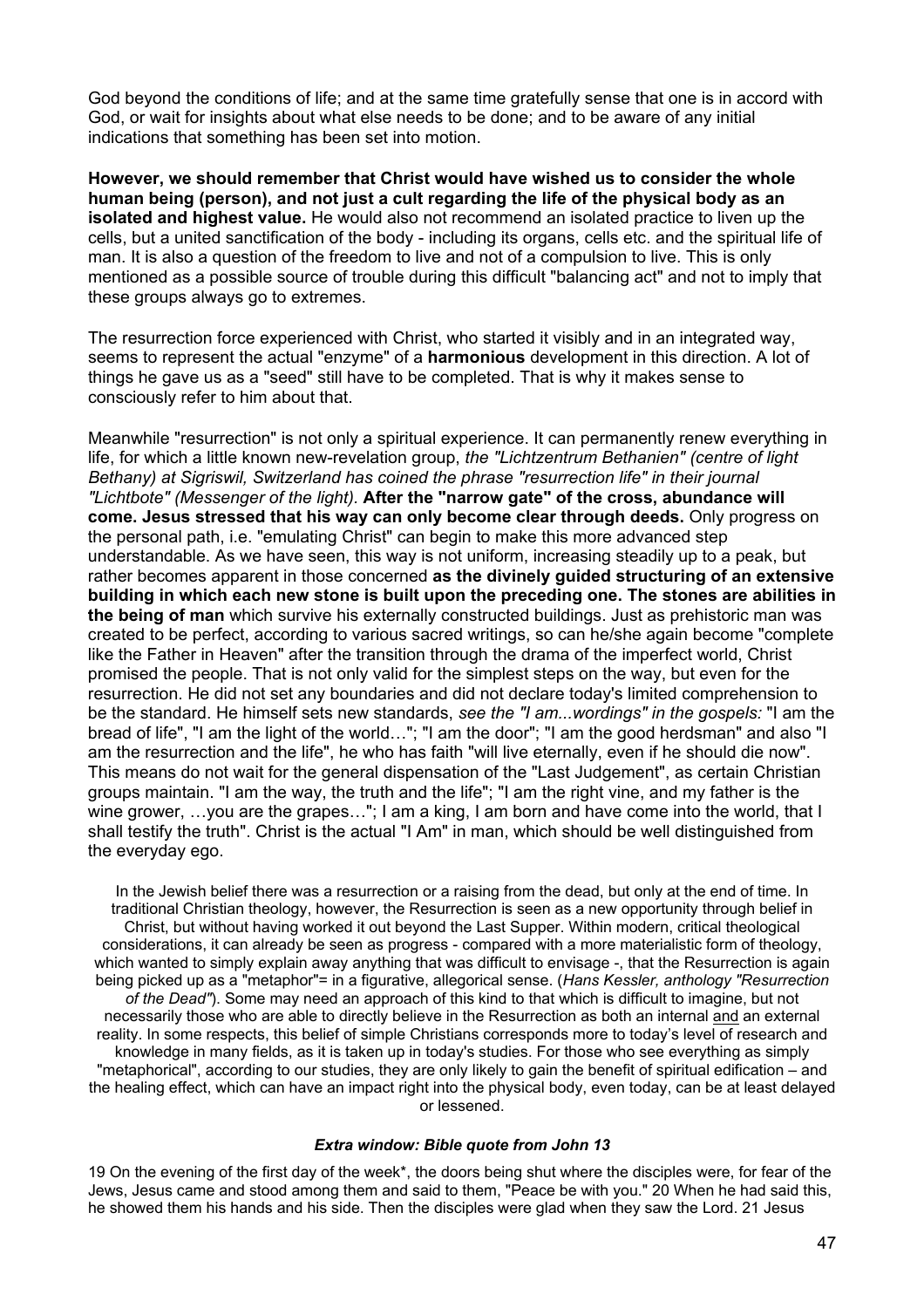said to them again, "Peace be with you. As the Father has sent me, I am sending you". 22 And when he had said this, he breathed on them, and said to them, "Receive the Holy Spirit. 23 If you forgive the sins of any, they are forgiven; if you retain the sins of any, they are retained."

24 Now Thomas, one of the twelve, called the Twin, was not with them when Jesus came. 25 So the other disciples told him, "We have seen the Lord." But he said to them, "Unless I see in his hands the print of the nails, and place my finger in the mark of the nails, and place my hand in his side, I will not believe." 26 Eight days later, his disciples were again in the house, and Thomas was with them. The doors were shut, but Jesus came and stood among them, and said, "Peace be with you." 27 Then he said to Thomas, "Put your finger here, and see my hands; and put out your hand, and place it in my side; do not be faithless, but believing." 28 Thomas answered him, "My Lord and my God!" 29 Jesus said to him, "Have you believed because you have seen me? Blessed are those who have not seen and yet believe."

\*Easter sunday, after death and grave, and after appearing near Mary of Magdala.

Question:

Do I want to investigate with God how the power of the Resurrection can become fruitful today?

[back.](#page-1-0) 

# **The "Ascension" of Christ.**

Annotation: In English, modern spiritual movements and lightworkers use the word "ascension" for another process, which is related to the power of *Resurrection, as described in the previous chapter.*

Just as Jesus Christ began with 40 days seclusion in the desert prior to his teaching activity, he also concluded his visible activity on earth with the 40 days after Easter, in which he appeared to people at various remote places.

After a last meal and conversation "he led them out towards Bethany, raised his hands and blessed them. And it came about, as he blessed them, he departed from them and went up to heaven" *(Luke 24, Mark 16)*. "…He was lifted up more and more and a cloud took him away, in front of their eyes. Two men stood with them in white clothing, who said: "... This Jesus, who has been taken up into heaven will come, as you saw him going up to heaven" *(Acts 1)*. The apostles obviously distinguished very clearly between those 40 days in which Christ was suddenly among them and always disappeared again and the time after that, in which they also felt assembled in his spirit, but without his personal presence.

Christ had already announced that he would be going to the father. Only after the ascension he was said to "sit to the right of the father", therefore with God on a level beyond the humanly attainable "hereafter". A state appears in outlines, **where Christ is universally with God. God is:** "I am the I Am". He is omnipotent and nevertheless he gives man free rein; he is the living origin of all powers and beings and nevertheless alone; he is outside space and also omnipresent; he is eternal and also a reality concealed in every moment. This does not mean that Christ dissolved himself into nothingness, but rather that he is now everywhere. That bridge between man and God could still be experienced in life by attuning oneself to Christ - "Pray to the father in my name" *(John 15,16)*. That is a reality of its own kind, independent of the respective ideas concerning the events 2000 years ago.

The disciples now became aware of their importance as apostles on earth for Christ**. Christ now appeared more strongly within them and through them.** It would be incorrect to evaluate this state from an external point of view as if nothing else had happened except that the teacher had disappeared, leaving them to carry on the project alone. If the autonomous role of the ascension is also included here, one could describe it as a universalisation of the work of Christ. A comparison of this would be a hologram, in which each splinter of the picture contains the whole image. Remark: This comparison does not intend to take up that kind of holographic philosophy, according to which man would be like God in any case, with the consequence, that no effort would be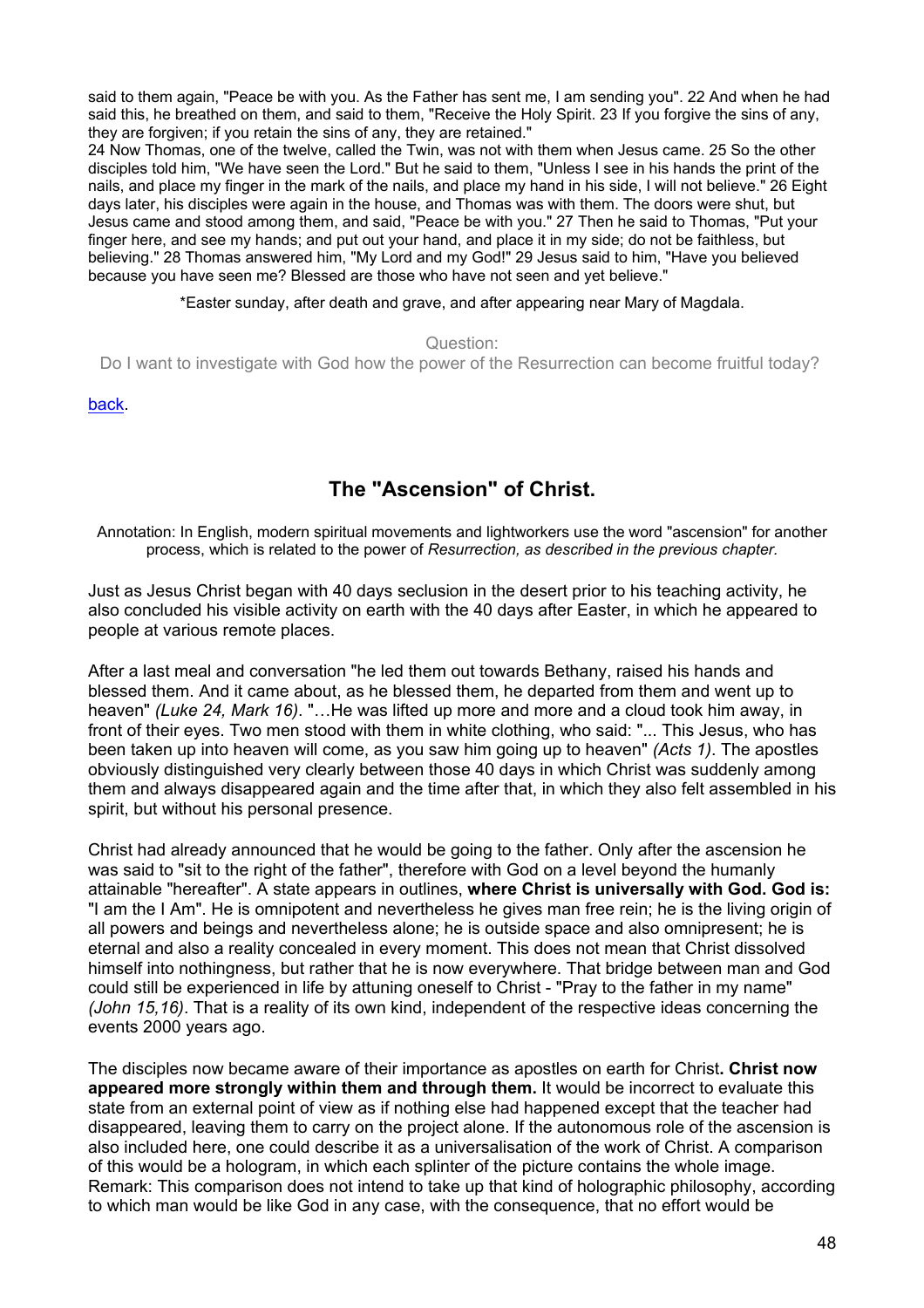necessary to become like him. That would be similar to the kind of redemption idea that forgets that redemption is like a bud that needs to be taken by individual decision and by emulation (going the same path) - as Christ decided consciously for us. A human being is an image of God (*Gene*s*i*s *1:27*), however, the personal parts of man, develop(p)ed around it have to become purified. This emulation concerns finally the core of all great steps of Christ (*cf. Joh. 14:12*). It is possible to "ascend" into higher and higher parts of man, and from there - with finer and finer forces - to adapt deeper and deeper parts down to the physical substance.

In addition to human relationships one also receives the relationships of Christ. Basically, the **impulse started by Jesus during his life as a possibility was sealed at the ascension for the use of his disciples and ultimately for everyone**. , The possibility of Christ taking shape in man was pointed out in the *chapter about the baptism in the Jordan*. This means that that which Christ brought or had worked for now has an extended nature compared to the work of human beings. It is anchored in God, not only in a "morphogenetic field" – see "The crucifixion". Another approximation of this would be "God attracts everything towards him".

Today, St. Paul is often known for some of his traditional "rough edges". Although this may be sometimes overemphasized by one-sided interpretations, his visionary experiences are authentic. In his own way, he was able to recognize, like St. John in his Gospel etc. that the role of Christ goes far beyond a role for Judaism and that Judaism was actually chosen as a starting point for the Universal Christ, for his contribution to all people. Understandably, this was a reason for one of the first quarrels among the disciples.

Ecclesiastical statements tend to equate the church with the "Body of Christ", even if the rest of mankind was actually meant in a broad sense. Anthroposophical statements see mankind unambiguously as a body of Christ. Theosophical schools of thought, which do not have an exclusively Christian basis, also see the role of Christ for mankind, even if only that of "The World Teacher".

Modern Christian new revelation networks, especially the *"Universal life" - not to be confused with the Universal Life Church -* also see a role of Christ today for the non-human living beings; coming to the conclusion that the future fate of the earth will not be placed in man's hands. However, people who did not cause the problems on earth, but are a part of the "solution", will surely have their role, as mentioned in the *Sermon on the Mount*.

### **In fact, whenever anybody has done anything "in Christ", it has also been done for Christ and therefore for the world.**

Those who really connect themselves with Christ and the direction of his work - which cannot be arbitrarily modified - would simply not be able to accept many of the theories that were quite usual in churches for many centuries. According to experienced mystics, **Christ is not open** ('cannot be broached'),**neither consciously nor unconsciously, for anything that goes against his teaching.**

So, it can be left up to the churches themselves to explain in their own terminology where they took the strength to make war, to persecute and hate - and furthermore, most of it was done in the service of secular powers. . According to experiences generally known in spiritual movements, light may also stir up dark things that exist. To make oneself the tool of darkness however - as it often happened in the past - instead of working on these shadows within oneself and others, makes a mockery of Christian ethical claims.

But still, later reports, e.g. *the final document of the European oecumenical board "Peace in justice for the whole of creation" in 1989, shows that attempts are being made to come to terms with past mistakes. The text is available at the Hanover EKD, and elsewhere.*

The "Ascension" can also become really significant within the "imitation of Christ". Rosicrucians, for instance, experienced a descent of the cloud from the sky to them in pictures and dreams. A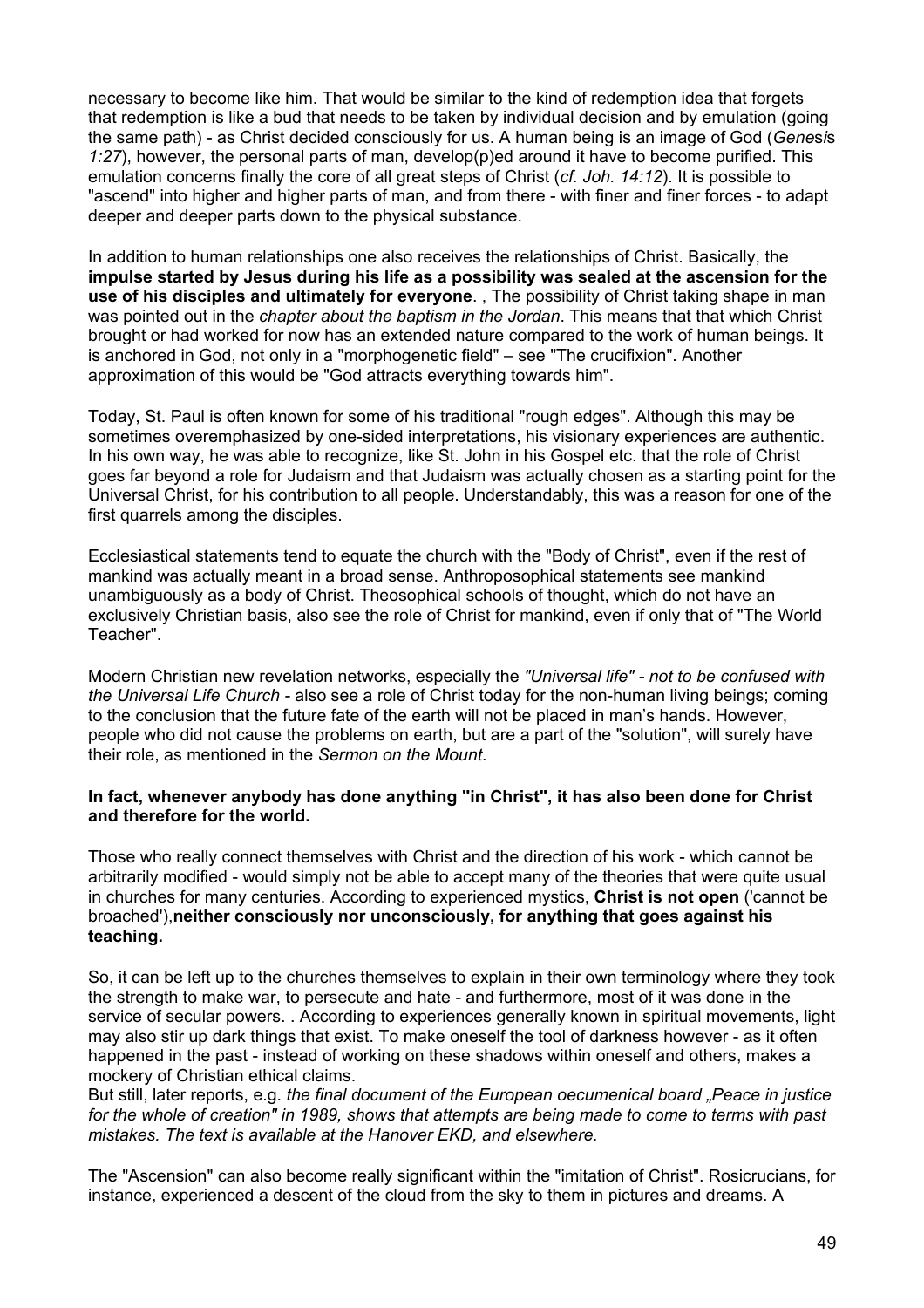unique or even repeated experience of this kind does not mean, however, that this person has fully realized such a step in life. Initially, it simply means that this quality has begun to take effect within the person concerned.

To feel the meaning of "Ascension", requires a lot of spiritual development and is therefore not to be confused with a technical transportation by "UFOs" (unidentified flying objects). In the case of stories handed down describing various kinds of "taking away" of biblical prophets, this is not very probable considering the other spiritual possibilities (see the chapter "The resurrection"). However, this viewpoint is not being used here to deny the probable existence of these "UFOs" which, according to the profusion of international sightings, may be the appearance of partially extraterrestrial astronauts and that some legends may be referring to similar phenomena of both positive and negative kinds from the past. They may also have a role in the future. But the attempts of "Ancient astronaut research" circles to identify every spiritual rock drawing with rings and so forth with spaceships is completely excessive and originates from a fantasy limited by our technical and materialistic civilisation. Even though mankind needs divine aid of manifold kind, it will have to carry out the saving breakthrough itself in the end. Through advances in the existence, action and consciousness the people on earth will be able to survive, find their task and fulfil it. **No external achievement, and no own technical achievement can replace growth into further stages of consciousness.** That attempt, which led to the Challenger shuttle and their warning accident for instance, is like a distracting and poor copy of what is really necessary.

Note: from the Catholic church, for example, the theologian Monsignor *Corrado Balducci* (Vatican) has often voiced a corresponding view. Otherwise, the officials of the various churches often assumed merely a psychic or sociological phenomenon. Nevertheless, in May 2008 the official Vatican newspaper "Osservatore Romano" reported: "The universe consists of billions of galaxies, each of which is made up of hundreds of billions of stars. How can one exclude the possibility that life has also developed somewhere else? We cannot limit the creative freedom of God. If, like Francis of Assisi, we see the creatures of the Earth as our brothers and sisters, why shouldn't we then also speak of an extra-terrestrial brother? It is possible that other intelligent creatures still live in complete harmony with their creator. "

This does not mean to ignore the fact, however, that technical developments are **also** necessary, for instance to replace technologies hostile to life such as nuclear energy, other kinds of electromagnetic radiation, "genetic engineering" and other technologies. However, even this can only come about on the basis of a higher consciousness. That growth mentioned in a more comprehensive consciousness in the sense of Christ would, however, have to bean organic growth and not another technical manipulation. No spiritual "technique" can force "salvation". Practices of various kinds are only good for preparations, and need to be put aside again after having served their purpose. Only that which has become one's own really counts in the end. It is quite impossible to "consume" God passively with today's "brain-machines".

Primarily, Christ has been handed down in his special role on earth, but manifestations in other levels of existence and other places in the cosmos are also possible: *"The Urantia Book"/ USA..., a book which may seem to be a little phantastic, is mentioned only, because it may stimulate imaginations.* but his special task on this very dense physical earth is not being questioned; and the books *"Analekta" 1 and 2 ("Analekta" only in German, some copies can still be obtained from Mag. Alois Thurner, Staudach 103, A-8230 Hartberg, Austria.)*

Theologians have related the Ascension of Jesus in a "cloud" to sections of the Old Testament (*2nd Moses 13:21 and 40:34)*. They handled the subsequent joy of the disciples as a clearly experienced new type of presence of Christ, some of them as something extremely real and others as something subjective.

#### *Extra text: Bible quote from Luke 24*

50 When he\* had led them out to the vicinity of Bethany, he liftet up his hands and blessed them. 51 While he blessed them, he left them and was taken up into heaven.

#### \*The resurrected Jesus.

Also Mark 16,15-20.: He said to them, "Go into all the world and preach the good news to all creation. Whoever believes and is baptised, will be saved; but whoever does not believe, will be judged (other translation: condemned). And this signs will accompany those who believe: in my Name they will drive out demons; they will speak in new tongues; they will pick up snakes with their hands, and when they drink poison, it will not hurt them; they will place their hands on sick people, and they will get well" (Annotation: So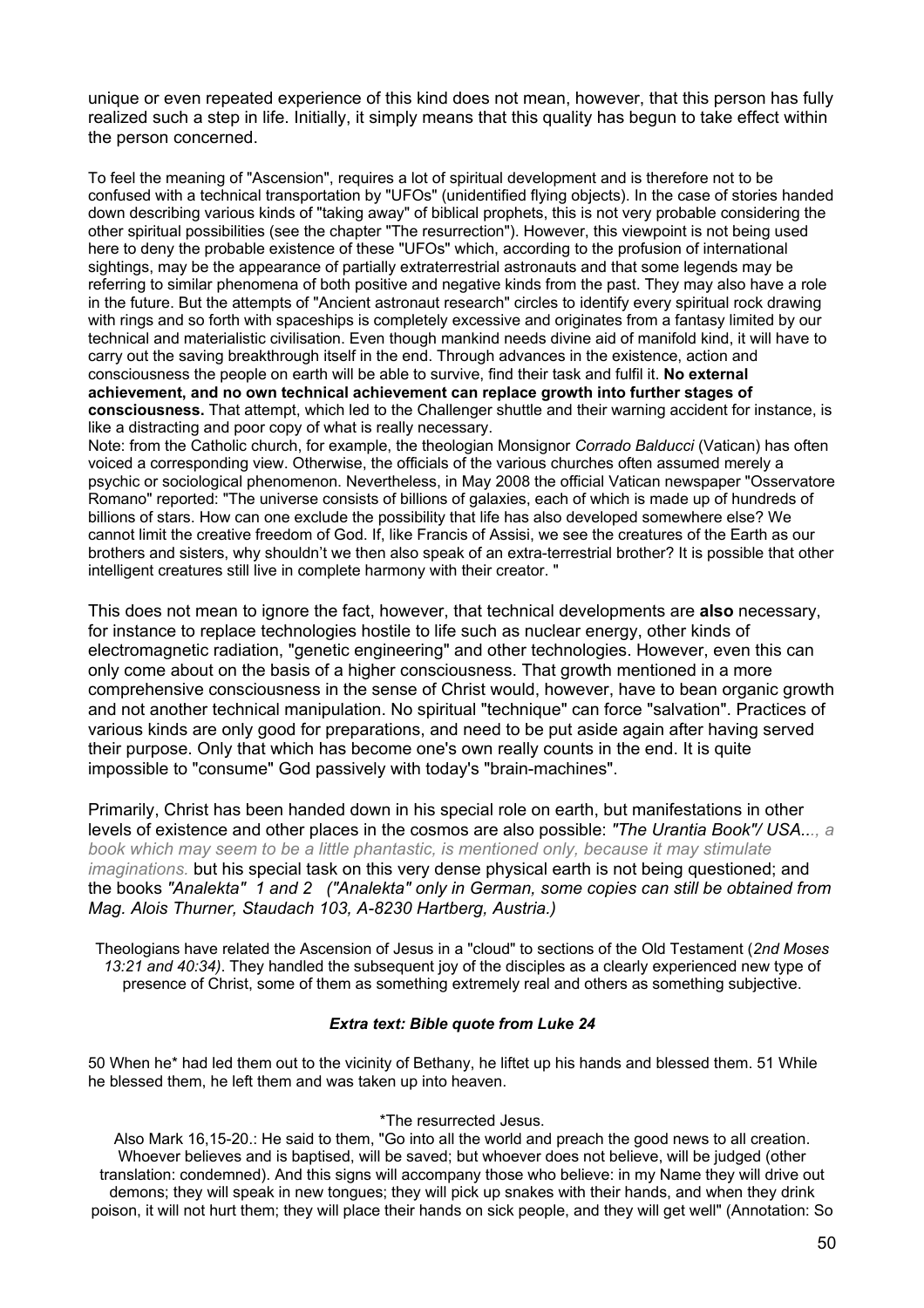an exploration is necessary, what is lacking in today's churches; only a few phenomena like this are happening still in most churches.) 'And after the Lord had spoken to them, he was taken up into heaven and he sat at the right hand of God. Then the disciples went out and preached everywhere, and the Lord worked with them, and confirmed his word by the signs he let happen.' *Also Acts 1.*

Question: Is a current or future significance of the ascension to heaven a question that affects my life with God?

[back.](#page-1-0) 

# **The Whitsun event (Pentecost).**

Before the crucifixion Jesus had announced that he will go to the Father, and therefore the Holy spirit/ the "Comforter"/ the "Spirit of the truth" will be sent by the Father *(John 14,15,16)*.

About ten days after the ascension, the early Christian community assembled at Jerusalem for prayer. "Suddenly a sound like the blowing of a violent wind came from heaven and filled the whole house... They saw what seemed to be tongues of fire that separated and came to rest on each of them. All of them were filled with the Holy Spirit and began to speak in other tongues …" *(Acts 2)*. Nobody describes a normal feeling of being fulfilled after prayer in such words. It sounds more similar to the practices of the Pentecost Churches and the Quakers. That first Whitsun event follows here as an externally perceptible sign of what has been described in the chapter about the ascension, the distribution of the power of Christ to the disciples and those around them. With this **"sending down" the Spirit of truth** we see again something of a mutual effect of God and Christ. In this respect the first Whitsun event can also be seen **as a first sign of the beginning of a "Second Coming of Christ"** or at least of an approach. Even from this viewpoint we can expect that the prophesied "Second Coming of Christ" does not only mean a second personification as a human being.

Annotation: The "Comforter" or "Counsellor" or the "Spirit of truth" (John 15:26) must not - strictly speaking - be equated with the "Holy Spirit"; see below: "Sophia".

**- "The Spirit of truth"** appears like a piece of Christ himself, which reminds of the community of him and his words and now enables the disciples to continue his work on earth. Since then it is basically no longer respectable to deal with religious and philosophical questions as a mere historical and literary adoption or mental derivation. A lot has been written about that viewpoints. Other factors are also at work, within people too and the main object of this text is to help people to "feel for" these factors.

The heritage of the creator, of the father in man, provided he is "born of God" *(John 1)* is offered in the life of Jesus, given for everyone to make it one's own consciously; and now since the Whitsun event the heritage of Christ himself is anchored in those who remained on earth.

**- The Holy Spirit** as a "feminine, maternal" spiritually intelligent divine quality and energy was found in different levels of existence and manifestations already before Jesus' life on earth, outside of man and in his inspiring effect on the people as well. There are even relations to the "manna" *(Exodus, Deuteronomy, Numbers, Psalms, Nehemiah, Joshua, John, the Letter to the Hebrews, Revelation.)*

But it is not completely wrong to equate the terms "Spirit of the truth" and "Holy Spirit", as is often the case, with respect to practical experiences. It may happen more and more frequently that divine powers work together and finally as a unit like man, who was initially "created in the image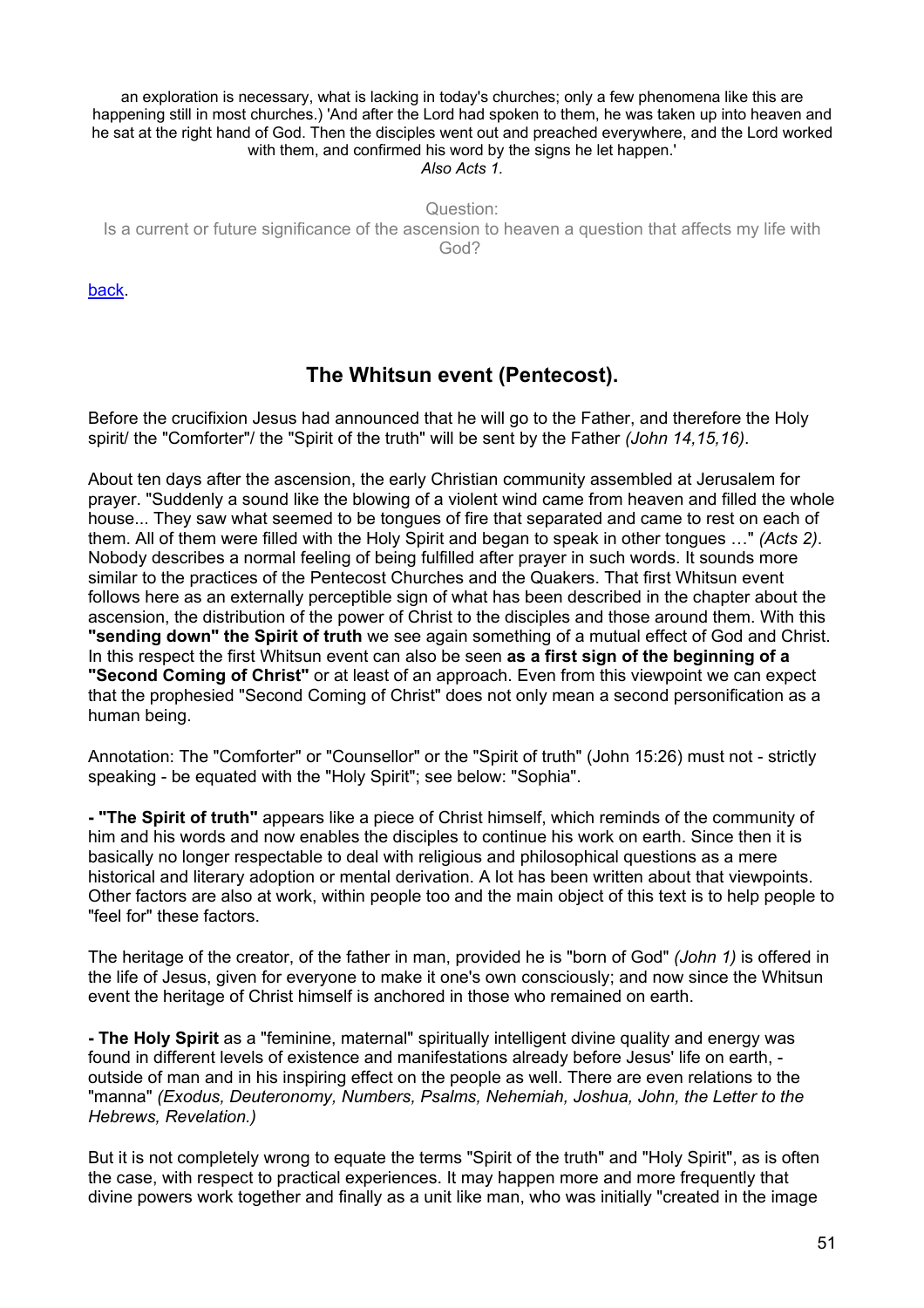of God", can have the experience of the differentiation of consciousness and then again the integration of his being.

Through that, the life shared between mankind and the earth will really be able to appear in a way which is still hardly noticeable today. This will be looked at in the coming chapters in connection with the revelation of John - without thinking that this future could be in any way adaptable to the contemporary imagination.

The "Holy Spirit" is not simply spirit or breath of life or vitality. It can be quite useful to pursue this seemingly gradual occurrence on the path of Christ. It is named in connection with the conception of Mary, therefore at least as participating in an individual event.

It can also be found in that reference where Christ, being personally present in his resurrected body, "blows" on the disciples, saying "Take the Holy Spirit" *(John 20, 22)* - which therefore performs through him here. A purification of their ability to perceive or, in the deeper meaning, of their conscience can be seen as a prerequisite for the responsibility that is transmitted to them or that is made conscious to them: "to forgive sins or not (to do anything)". This conscience, according to *J. Lorber* defined by Christ as an effect of the Holy Spirit, is not that mixture of biographically moulded fears, often wrongly confused with conscience, behind which however a piece of genuine conscience may sometimes be concealed. Conscience in the purest sense is also a conscious inner guidance of the individual.

In the first Whitsun event the Holy Spirit seems to be impersonal, even "cosmic". However, in diverse ways, depending on the various situations of the people penetrated by it, or according to the varying conditions of those addressed by it, and of the world, it is able to hit sore points in the mind - and to clean those points, if one looks at it in the light of spirit. To recognize essential differences and truths increasingly better, are other features of a consciousness that seems to be activated by the Holy Spirit. Where the cleaning up of confusion is not so much important, the same power shows itself more as creatively forming, community forming, perfecting - leading to God.

The 19th century, with its various revival movements in churches and its new revelation movements, as also in the 20th century also shows us new waves of the Holy Spirit and its resulting effectswhen looked at more closely. Anyway it suggests that Christian impulses and the Holy Spirit turned more and more to the larger matters of *the book of Revelations*.

In these sections of the Acts of the Apostles *(Acts)* Mary and the other female disciples are "united in praying and beseeching God" with the male disciples. The role of the women - whether talking or "silent" as said by Paul - ought to be indispensable for various reasons. They were, for example, emotionally more receptive to fine influences and were certainly capable of passing it on, verbally or non-verbally, to the people around. Even today in meetings of every kind, also spiritual ones, one can see the difference when both men and women participate. Without masculine display behaviour many events can progress in a more inspiring and enthusiastic way, as long as the inward participation in the event is sufficient. In Anthroposophical and Rosicrucian areas Mary, the mother of Jesus, is even seen as the actual source through which the Holy Spirit was able to come down onto the disciples.

Here we also encounter the secret of the **"Sophia",** the "Wisdom" of the Old Testament, a feminine expression of divine power. In the eastern Orthodox Church Mary was often identified with Sophia. The "Sophiologian" and visionary *Solowjoff* experienced her as a being of our time this is also ascribed to Christ *(e.g. Steiner's lectures about an "ethereal Second Coming" about (around) 1909*, or other teachings.) As it was with Jesus and Mary on a small scale, so the "Cosmic Christ" and "Sophia" as a heavenly mother can be experienced apparently on the large scale by mystics, etc. *See also Hildegunde Wöller "Ein Traum von Christus" (German, "A Dream of Christ" - not known, if available in English).* The context may be described also this way: the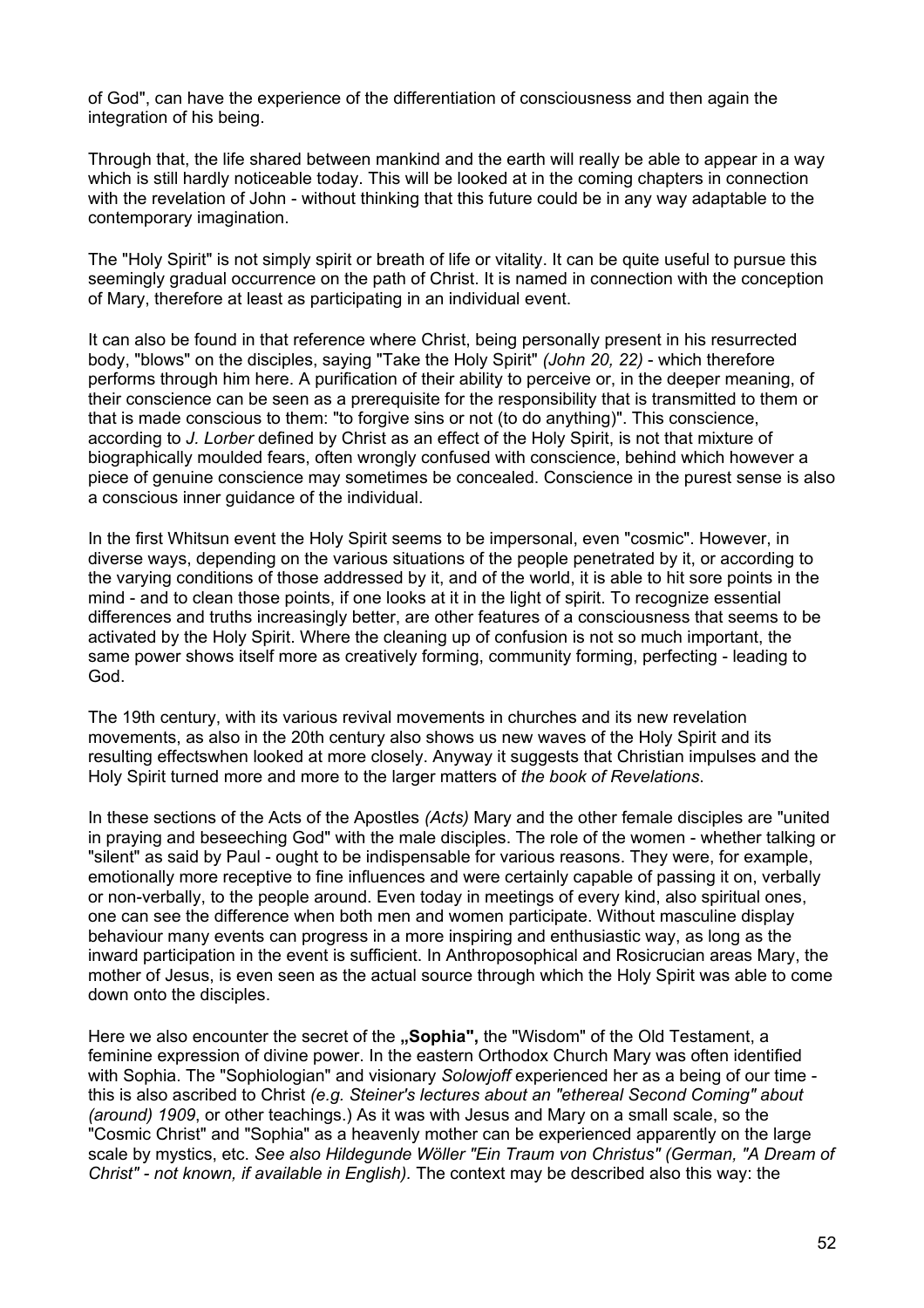"maternal" aspect of God helps the creation growing towards the creator; as the creator approaches his creatures.

Feminist theologians have pointed out that the Holy Spirit was called female in the former language. Mary and Sophia might be seen more precisely as a form in which the Holy Spirit takes shape, as in the symbol of the dove.

However, in various feminist movements in west and east "Sophia-like" influences can also be found, see *Dr. Susanne Schaup in the record of the "Evangelische Akademie" (Protestant academy) at Bad Boll, Germany for the meeting "New Age 3: Sophia".* Similarly also "Christ-like" influences can be found not only in new worldwide Christian model projects like the "Universal life" or in renewal movements in the churches, but also in other, even secular movements. Comment of the New Testament: "The wind (spirit) blows wherever it pleases. You hear its sound, but you cannot tell where it comes from or where it is going. So it is with everyone born of the spirit." *(John 3).*

#### **That which is coming has a masculine-feminine nature, is neither patriarchal nor matriarchal.**

While something of the work of Christ is in every individual, as described in preceding chapters, this can be amplified now by the external Christ and the Holy Spirit anew, also by his words however, not only by these.

The Grail knighthood also presumed that there was something left of the work of Christ on earth 2000 years ago, that people could search and find - the "Grail". This legend reported that some of the blood of Jesus had dropped onto the earth at the cross and been collected in a bowl. Joseph of Arimathea (John 19:38) and his companions were supposed to have saved it and brought it to France or England and always assembled in front of this "miracle-producing Grail" for prayer and inspiration. See, for example, *Robert de Boron "The story of the Holy Grail",* written down about (around) 1200. Although this legend can be based on an external reality, it is noticeable that the golden Grail bowl with its cup above, its thickening in the middle and its broadening or opening below symbolizes man, who from his middle or his heart opens himself upwards for the Holy Spirit and downwards for the "redemption of the earth."\* It is a "redeemed human being", which "the creature waits for" *(Letter to the Romans 8, 18-28)*. On the large scale it can also be seen as a symbol of the earth opening to God there. The Catharians and Albigense people, minnesingers and troubadours formed groups in the context of this movement. Some of them had become a little detached from the world. Several million of these "esoteric" Christians were exterminated by the papacy as putative "heretics". Anyway, the deeper significance of the Grail is not exhausted by the other legend that physical descendants of Jesus in royal families are supposed to have been the Grail.

[\\*Extra window: sketch of the Holy Grail](http://www.ways-of-christ.net/images/grail.htm)

John 4: "... woman, believe me, the time will come when you will not worship the father either on this mountain or in Jerusalem... The time will come and it is already now, that the true worshippers will worship the father in the spirit and in the truth; because the father wants to have those who worship him this way. God is Spirit and they who worship him must worship him in spirit and in truth." Churches would only be able to cope with this self-conscious, free attitude of a Christianity interested in recognition, if they had the courage to renew themselves on the basis of free Christian men and women. Since such schools of a spiritual Christianity were decimated so that it is even difficult to reconstruct their teachings, the church removed its own substance of spiritual tradition, which is gradually being recognized as a mistake today. After a lot of sometimes doubtful offers from other cultures attempting to fill this gap, churches are also now searching for this missing Christian spiritual practice.

The famous abbot, *Joachim di Fiore* - about (around) 1100 - spoke of the era of the Father - the era of the religious law of the Old Testament; as well as the time of the son with the help of the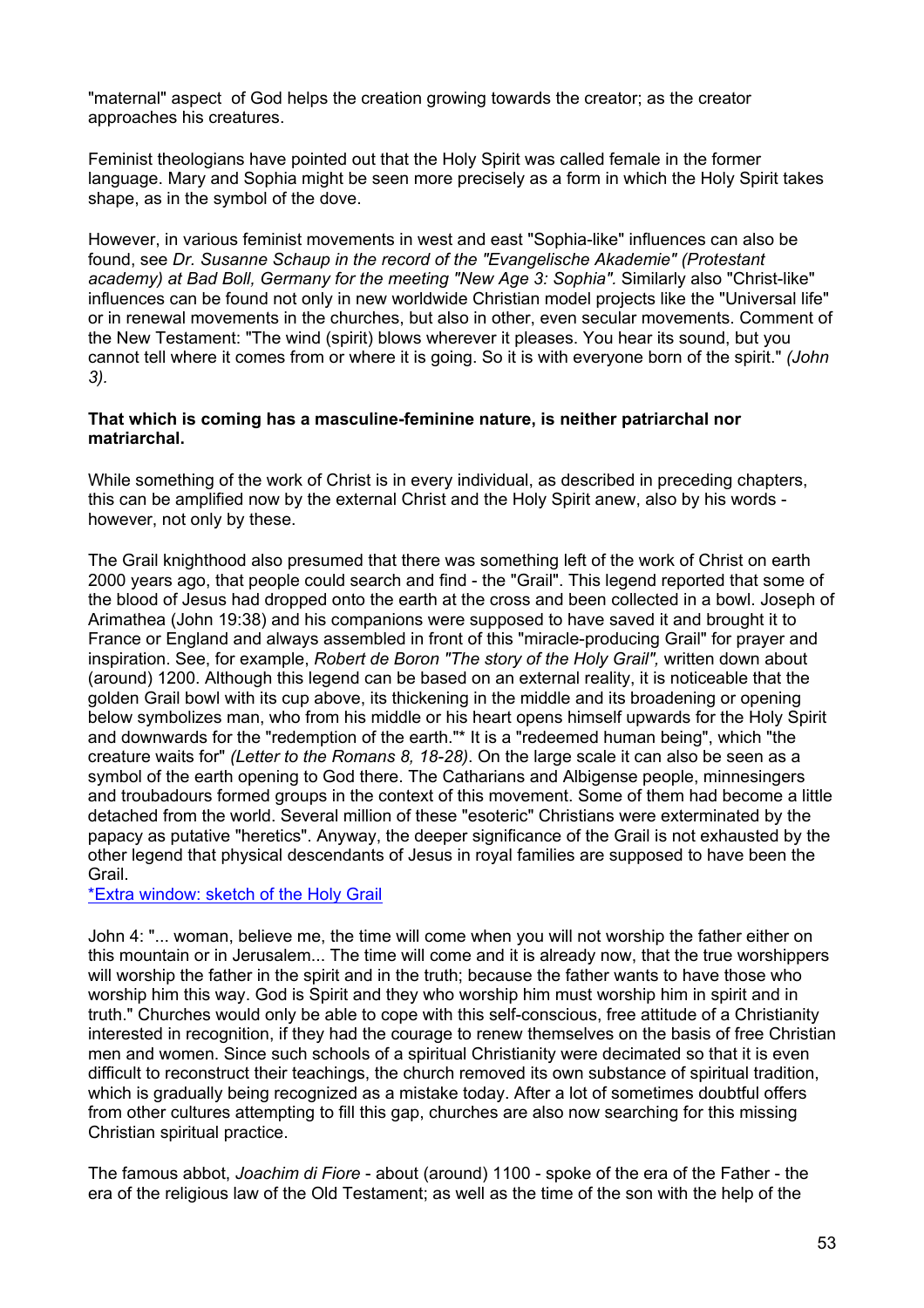church; and prophesied a 3rd *"Era of the Holy Spirit" - ="Zeitalter des heiligen Geistes", title of a German book of the Turm-Verlag (publisher)*, in which the people's individual connection to God increases. From this prophecy too, whose significance we are just starting to recognize, various elements flowed directly and indirectly into all sorts of movements, from Luther via Marx up to Hitler, where it became misunderstood and respectively misused. There is also usually a reasonable archetype from such misunderstandings.

Here is also an annotation about the distinction between the spirituality of the Holy Spirit and spiritualist practices: "Being deeply stirred by the Holy Spirit", in the ideal case a conscious taking of the Holy Spirit, goes via the innermost core of man. Hypnosis or ecstatic trance states and "possession" by "spirits" of deceased ones don't happen here; never mind "calling up spirits". Neither for those concerned nor for others in the gathering does this experience rob strength as in spiritualist sessions. The consciousness is not narrowed, but broadened. Extraordinary perception may be possible, but then consciously and without amnesia.

The effect of the Holy Spirit would be compatible, both with meditative silence - in western churches almost always missing - and with the opposite attempts to achieve the same by more and better communication, as is particularly the case in the west or in America. **If silence and communication were connected - a chance especially for the central European mentality - the intention of the Spirit could become very clearly recognisable. It often manifests "a third way" beyond eastern and western extremes. However, only if the aspiration is not egoistic, i.e. unethical. Christ can only be understood with modesty, ethics and the purpose which he gave to the world as a history of salvation, stressing God's saving grace.**

The Holy Spirit can not be considered ascompletely separated from Christ or his requests. Christ ascribed to the Holy Spirit the quality, that it will remind the disciples "of everything I told you". He added: "I still have much more to say to you, more than you can now bear. But when he, the Spirit of the truth comes, he will guide you into all truth" (John 16:12-13).

Whatever is purified towards the truth could unite itself with the Holy Spirit and the entirety of those powers that want to save the earth.

**In the teachings of Christ there is man with his subjectivity - but not that unlimited relativism that, according to some modern philosophical ideas, no longer allows objective truth.**

Question:

What has God already helped to develop within me, and what is coming to me from God today?

[back.](#page-1-0) 

.

[The layers of the human being](http://www.ways-of-christ.net/topics/upperlayers.htm)

# **A picture of Jesus.**

For those who would like to have a clearer idea of how Jesus looked, here at the end of the gospels we point out that image which can be regarded as most genuine - although no generally accepted portrait exists:

*The so-called only real "Bild unseres Heilandes", available from the Lorber-Verlag (Publisher at 74321 Bietigheim-Bissingen, Germany).* According to tradition it was included by command of the Emperor Tiberius from a portrait on an emerald and from the treasury of Constantinople given by the sultan of the Turks to Pope Innocent VIII. for ransoming his brother. That is combined with a description of the figure of Jesus by Publius Lentulus, at that time governor of Judea, for the senate and the roman nation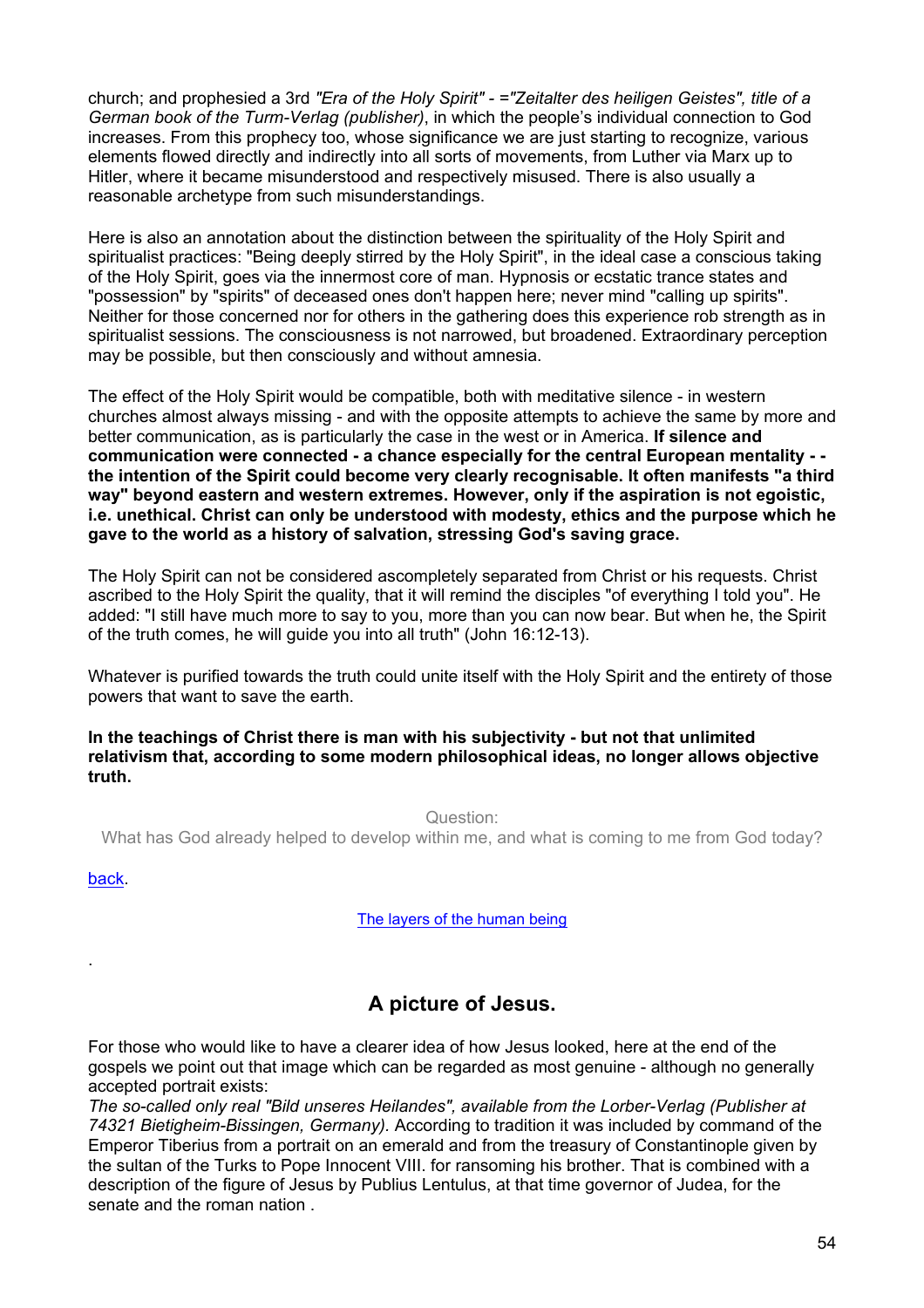"At that time a very virtuous man appeared, named Jesus Christ, who lives still among us, looked at as a prophet of the truth by the pagans, but named Son of God by his disciples. He raises people from the dead, heals all illnesses. A medium-sized man, powerfully built and of venerable appearance; so those, who look at him, must love and fear him as well. His hair is colo(u)red like a ripe hazel nut, almost straight down to the ears, from there down over the shoulders a little curly, with oriental style, as usual with the Nazarenes parted in the middle. His front is open and smooth, his face without blotches and wrinkles, beautiful, of agreeable red. The nose and mouth is formed faultlessly. The beard is not thick, the colo(u)r matching the hair, not very long. His eyes are dark blue, clear and lively. His body is well shaped and erect, his hands and arms are proportioned. His reprimand is terrifying, his exhortation friendly and likeable, his speech moderate, wise and modest, mixed with dignity. Nobody can remember having seen him laughing (at sb.), but many saw him weeping. A man, surpassing the people in his curious beauty".

*(In the German printed text the picture was added with permission of the editor from 1992.)*  Concerning the imprint of Jesus' corpse on the "holy shroud of Turin" - see our chapter "Crucifixion ...". There is another cloth with the face of Jesus with open eyes, i.e. the "veil of Manoppello", which is being investigated by P. Prof. Dr. Heinrich Pfeiffer and Sister Blandina Paschalis Schlömer ever since 1979. [http://voltosanto.com](http://voltosanto.com/) . This image is difficult to explain too. For instance, one cannot paint on mussel silk. The face measurements on the two cloths are congruent. Cf. John 20: 5-7. These pictures both influenced the paintings of the early centuries. The veil, which seems to have been wrapped around the head of Jesus, shows a frontal view of an oval face with the hair. There are also some similarities to the above described picture, which shows the living Jesus from the side.

[back.](#page-1-0) 

# **The 2nd part - The steps in the Revelation:**

### **The Revelation of John.**

An intense meditative examination of John's Gospel shows that it is mainly based on his own meditative reflection of his life with Jesus.

John's Revelation on the other hand, shows that it originates in visions. Here we find no mental extrapolations of external knowledge of life into the future. The form of these visions also shows provided one has the ability to interpret one's own inner visions and so forth - that they come from higher sources than those in which external expectations take shape in our imagination. In this case, any mixing with the personal mind is not perceivable. The source is also designated clearly although this fact alone would not be a guarantee in such experiences : "This is the Revelation of Jesus Christ, which God gave him to show his servants what must soon take place. He made it known by sending his angel to his servant John…".

Most modern protestant theologians are not interested in this kind of apocalyptic writing. They would not really be able to decrypt it with their intellectual methods - or at most only fragmentarily, because they cannot derive the "method" of their origin and the associated symbolism from their own experiences. In the Catholic Church there are some ideas about the apocalypse\*, but the people hardly read this because it is too far from the self-satisfaction of many people and churches in today's world. Free Churches and sects, on the other hand, refer directly to the apocalypse\*, but have an insufficient, intellectual understanding of the prophetic vision, leading them to believe in an external disaster and in most cases see themselves as the chosen ones or at least as the most directly chosen ones (\*apocalypse: from Greek = uncovering.)

In the chapter *"The Whitsun event (Pentecost)"* transitions between the individual work of Jesus in his immediate sphere and developments on a large scale have already been pointed out.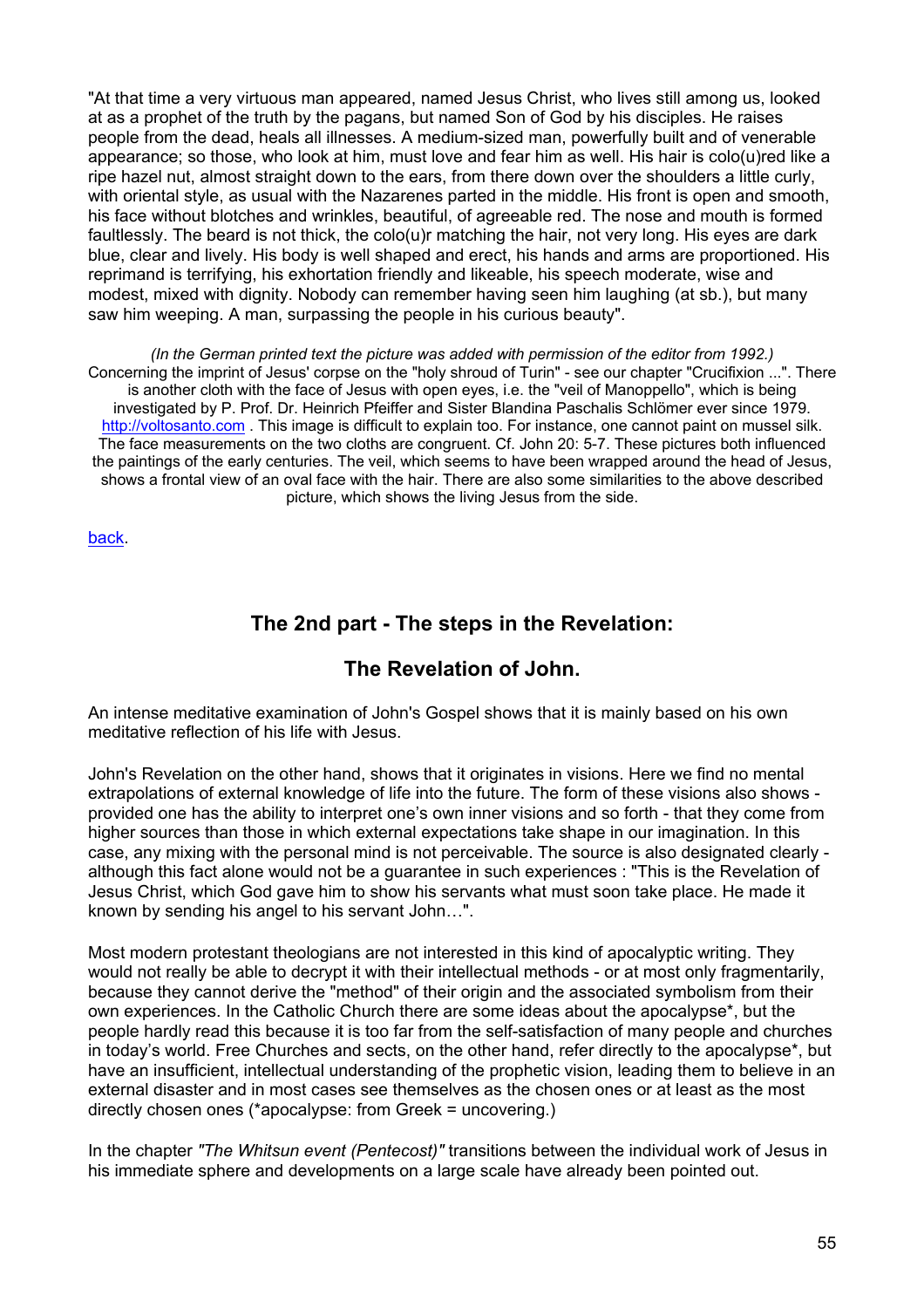If we look at St. John's Revelation in the same integrated way as his Gospel, as proposed in the "Introduction…", unexpected insights become apparent which can not be found in literature.

This revelation shows a sequence related to the sequence in the life of Jesus. But here the development of mankind, earth and cosmos is definitely being spoken of. Even the most inward and mystical work on it simply confirms that it is not simply a collection of images for the development or "initiation" of individual people, as some thought - although it can be of help to individuals, due to the parallels to the gospels. **The actual stage of the revelation itself is rather one of consciousness, which compares the archetypal events surrounding Jesus Christ two thousand years ago with the development of mankind and the earth in the cosmos, interwoven in the same way by archetypal steps. Here too, the universal aspect of Christ is included, in contrast to his work as a Son of Man two thousand years ago.** Seen from this viewpoint, it would in turn be possible to draw some conclusions concerning the events that happened on the smaller scale approx. 2000 years ago.

The revelation is, however, inimitably more complex than the description of the gospels. It is not simply a "projection" of what John saw in the life of Jesus onto world events.

The revelation in its "element" describes events in several dimensions or levels of existence. The chronological sequence is only secondary. This alone shows that many interpretations as historical events can only be regarded as visions and are often quite misleading.

From another, but also permissible aspect, R. Steiner sees that some modern spiritual disciples can anticipate future states of consciousness today. See *R. Steiner in: "Die Apokalypse des Johannes", lecture cycle 1908.*

According to *Otto Hanish*, founder of the Zoroastrian-oriented old "Mazdaznan" life reform movement, Oberdoerffer found parallels to the physiological systems, e.g. the nervous connections in the human being. *Book: "Apokalypse", from the "Deutsche Mazdaznan- B." Gablonzer Str.7, 76185 Karlsruhe, Germany, - if still available; possibly only in German).*

Arthur Schult: "Das Johannesevangelium als Offenbarung des kosmischen Christus" (The St.John's Gospel as a manifestation of the Cosmic Christ) and "Weltenwerden und Johannesapokalypse" (Development of worlds and St. John's Revelation) attempted a chapter-forchapter esoteric interpretation*.* Of course these are approaches to knowledge, mainly based on studying symbols, to which many annotations could be made.

A note: it does not help much to mix the Revelation with the **prophecy of the Old Testament**. Although there are some passages with similar images. It is, however, necessary to compare it with the historical events of pre-christian times, given in the Appendix of many Bible editions. So it becomes clear that those prophets in most cases foresaw pre-christian incidents like the Babylonian Captivity and the return from there, and the later wars in the country and a victory of the Jews at that time; also the events concerning the Messiah or Christ *(concerning the Messiah compare our page about the Old Testament)*. Only a few places additionally indicate matters of our time or of the contents of the Revelation *(for instance Jesaja 24; 25; 27; 66:15; Daniel 7:9-28; Proverbs 2:21-22.)*

In traditional (Christian) theology, *Rev. 5:6* was presented in detail as a fundamental vision: the lamb that was slaughtered and nevertheless stands upright before the throne of God. In an ecclesiastical view of things, the church has been seen as the first place where the new is implemented. Otherwise, theologians treated the Book of Revelation in connection with the eschatological trust in a "kingdom" of God to come, particularly in connection with the corresponding speeches from the time of Jesus' ministry. That which God began with Jesus, but which has yet to be completed, continues to unfold until completion; see *Philippians 1:6*. It occurred that a beginning of a "new heaven and a new earth"*(Rev. 21)* with the Crucifixion and Resurrection of Jesus had been assumed – and then a continual development in this direction was assumed. However, the Book of Revelation speaks of an upheaval of unheard dimensions, no matter how symbolically it may be seen. The apparent contradiction between something actually already existent and a later realisation will only really be resolved when that awareness is meditatively comprehended to some degree, which Jesus shows when he repeatedly says words to the effect of "The time is coming and it is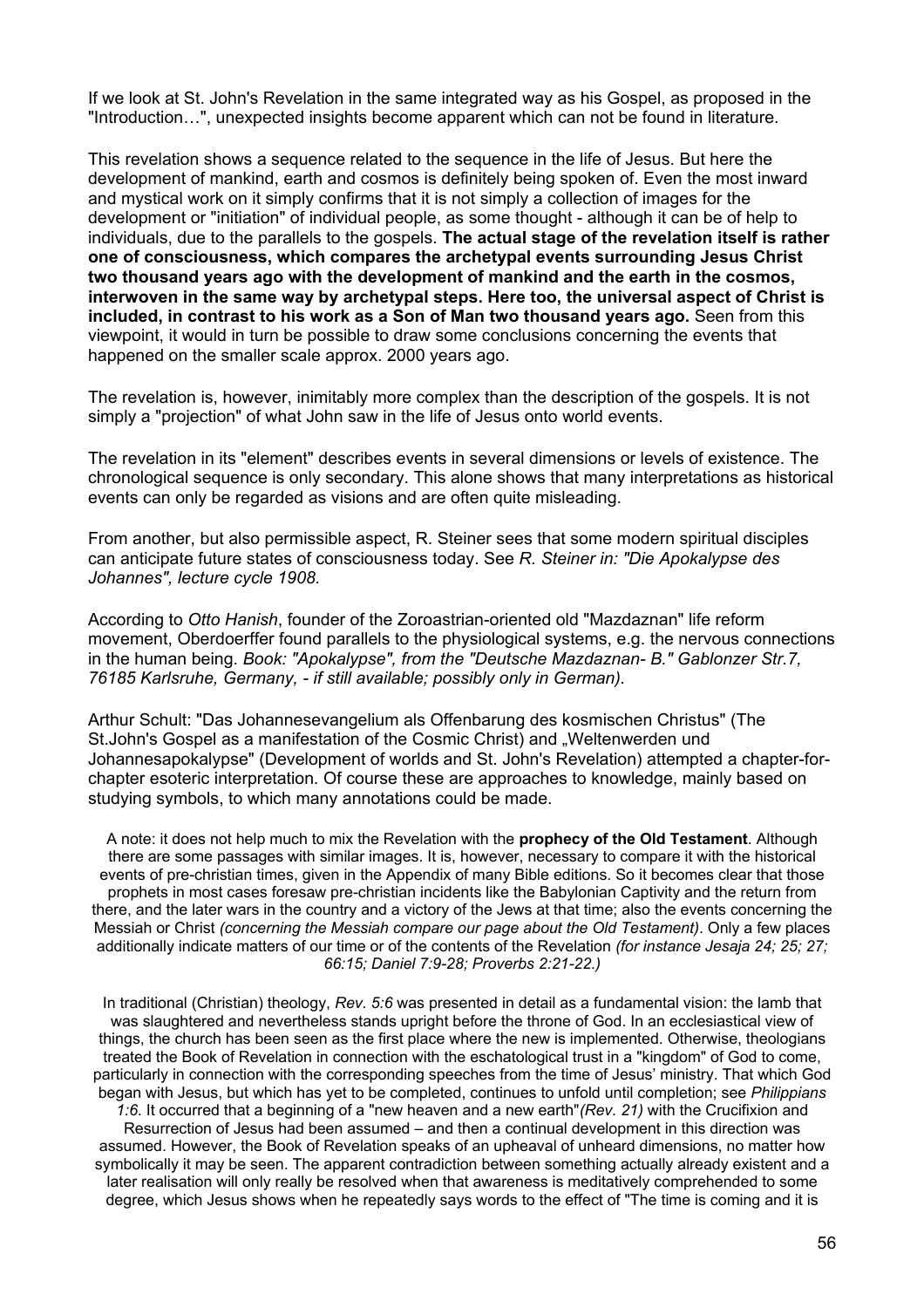already now…"*(Rev. 4 and 5):* It states that something on a more spiritual level already really existing will come into its own on the visible plane at a later point in time.

To the "small Apocalypse" in the Gospel of Matthew.

[back.](#page-1-0) 

# **How to deal with prophecies.**

At this point it would be appropriate to add some general thoughts concerning how to deal with prophecies. not only with John's apocalypse, but also with other, mostly short "apocalypses" from the apocryphal literature of the early centuries after Christ, or modern apocalyptic visions of clairvoyants that have a mostly "mixed" nature; in addition to that there are various "predictions". The archetypal "steps" of John's Revelation as such are probably as unavoidable as the various stages of the development of an embryo or a living being, or certain steps in the development of a mystic, etc. It is, however, up to each individual how one goes through these steps. One can learn a lot very easily and so avoid a lot of pain and discomfort, or one can wait for big catastrophies. If you examine the events of the world, independent of prophets, you will notice the same regularity, no matter whether it is the fate of a single person or whether a larger context is considered.

Details within visions of the future, which are not archetypal and therefore less fundamental, are mental programs. After some preparation, the matter may have reached the point at which certain events in the future would follow, which become more and more delimited in quality, space and time. But if these causal programs in individuals or in groups change in detail through human efforts, then the details of the future also change, if they are no inevitable archetypes. Therefore, visions change from time to time. That is also true in particular for people, whose visions are not from that same comprehensive level as John's. Their visions can become out-dated within a short time. However, the scope of mankind is limited by human laziness.

Clairvoyants can either observe vague impulses - these are then most likely to be correct - or they already see clearer possibilities in symbolic form, or even exact material events. These may be mixed with data from the subconscious, because the details are probably not yet really fixed - apart from simple projections from experiences of the past on the future, or other - frequently occurring, deceiving perceptions or completely wrong interpretations.

Other contradictions in such "perceptions of the future" obviously reflect various and partly contradictory scenarios of the future. In the collective mind of mankind that means "real, not yet clearly decided possibilities" coming mainly from various human fantasies .... Everyone participates consciously or unconsciously in this ongoing process of deciding about the future. (\* See also an extra window at the end of the chapter about the "7 bowls of wrath").

On the one hand the earth is a conscious, free organism and it is not up to us to tell God how to grasp this part of his being. On the other hand, man is also free for his part, to decide himself for increasingly better patterns of resolving problems. Similarly, the cells also seem to have a considerable variability in their behaviour - not dictated centrally by the consciousness of man, but this consciousness can address it with positive thoughts, etc.

Therefore, much more has been caused by transforming thoughts and prayers, love and trust in God, by rescuing actions and grace, than fatalistic attitudes would have us believe.

In most cases clearvoyants and inspirated people also could not predict the time of incidents correctly (related to our time).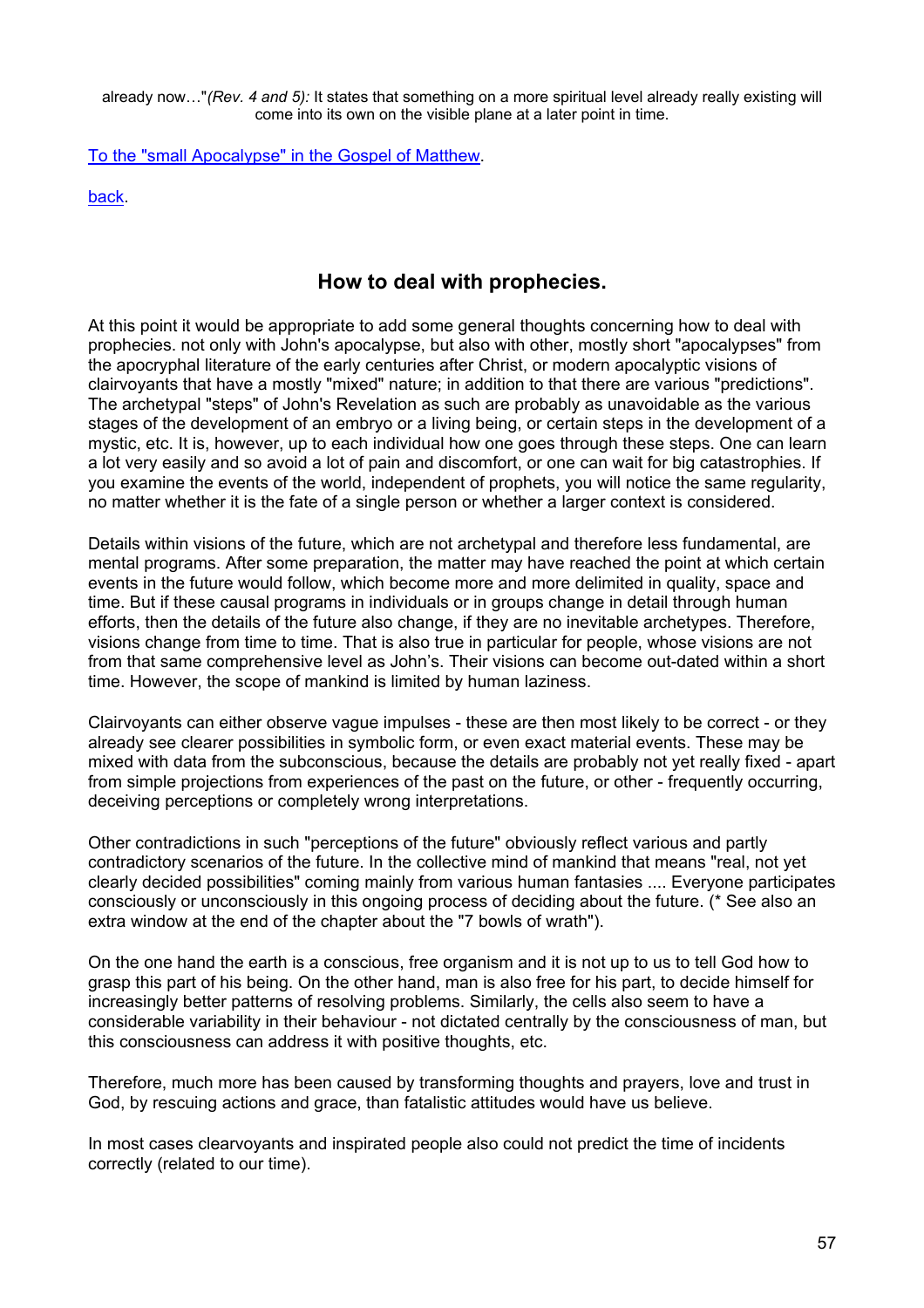The perception of some mystics that on the highest levels of existence beyond space and time everything is already there and the earthly perception of the struggle for correct decisions, etc. are both correct, independently of each other. To play both off against each other, evaluating philosophically, does not do justice to the completely different character of these levels and makes the result wrong.

See "Inspiration and the Churches" too.

[back.](#page-1-0) 

### **Concerning the contents of John's revelation: The seven churches.**

In the *1st chapter of the Revelation* John describes the first vision of Christ after the ascension. "I turned round to see", or more clearly in the *4th church* "come up here…", "and at once I was in the spirit" means, that here Christ didn't come down to John, but John was able to "climb" up temporarily consciously to that level which is spoken of. This is important and not symbolic. "I am the First and the Last. I am the Living One. I was dead…. And I hold the keys of death and Hades."The Christ united with God speaks to him. So here he also designates **the general topic, which runs through the apocalypse like a thread: The penetration of the various levels of life which are left or "darkened", not by any kind of light, but by the "true light" of John's Gospel 1, by Christ. At the beginning, everything is put into the context of the now repeated prophecy of a Second Coming of Christ "in the clouds".**

Christ shows himself in his capacity as the centre (center) of the seven communities in Asia, – like the sun; "dressed in a robe reaching down to his feet" -his spirit penetrates everything, including his feet representing the will-; "with a golden sash round his chest" -the love of his heart is connected with wisdom-. "His head and hair were white ..." -by that connection with love the head is shining-; "and his eyes were like blazing fire" -his eyes shine on the world-; "his feet were like bronze (/gold) glowing in a furnace" -his steps have a purifying effect outwardly-; "and his voice was like the sound of rushing waters" -in his voice vibrates the spirit too-. "In his right hand he held seven stars" -God attracts all powers and human characters towards him, with his right hand representing the future, they follow him-; "and out of his mouth came a sharp, double-edged sword..." -he brings the real powers of discernment and differentiation.

This vision looks like an analogy to the vision of John the Baptist at the beginning of John's Gospel, with the dove of the "real spirit"; the seven communities are analogous to the appointment of the disciples *(e.g. John's Gospel 1...).*

The "seven communities" *(*seven churches*; Revelation 2-3)* really existed. They embodied various cultural problems, qualities and possibilities which Christ let the "angels of the communities" write . In this context "angels" seem to refer to earthly leaders of these communities too. The letters are not a matter of purely "supernatural" affairs. Besides this, the communities presumed that there was an angel accompanying their work. But using the term angel - as an impersonal being and power - the term angel can also point out that the Christian communities in the seven towns also represent the kind of qualities they embody, which are expressed elsewhere too.

Therefore there must be some truth in it, when Theosophical, Rosicrucian and Anthroposophical movements all agree that the "7 communities" are cultures - described as one following each other. The contemporary transition of occidental civilisation to a more gentle culture emerging is identified as the change from the 5th/6th or from the 6th/7th communities. Sometimes there are attempts to establish a relation to the ideas of an "Aquarian Era" which would begin, according to various astrological and New-Age trends, between 1961 and 2000 or even 2242, or according to R. Steiner its full effect would not be apparent until 3500. This was connected with the assumption of suberas of 300-400 years. In spite of having a real basis in the cosmic cycles, something important has been overlooked here: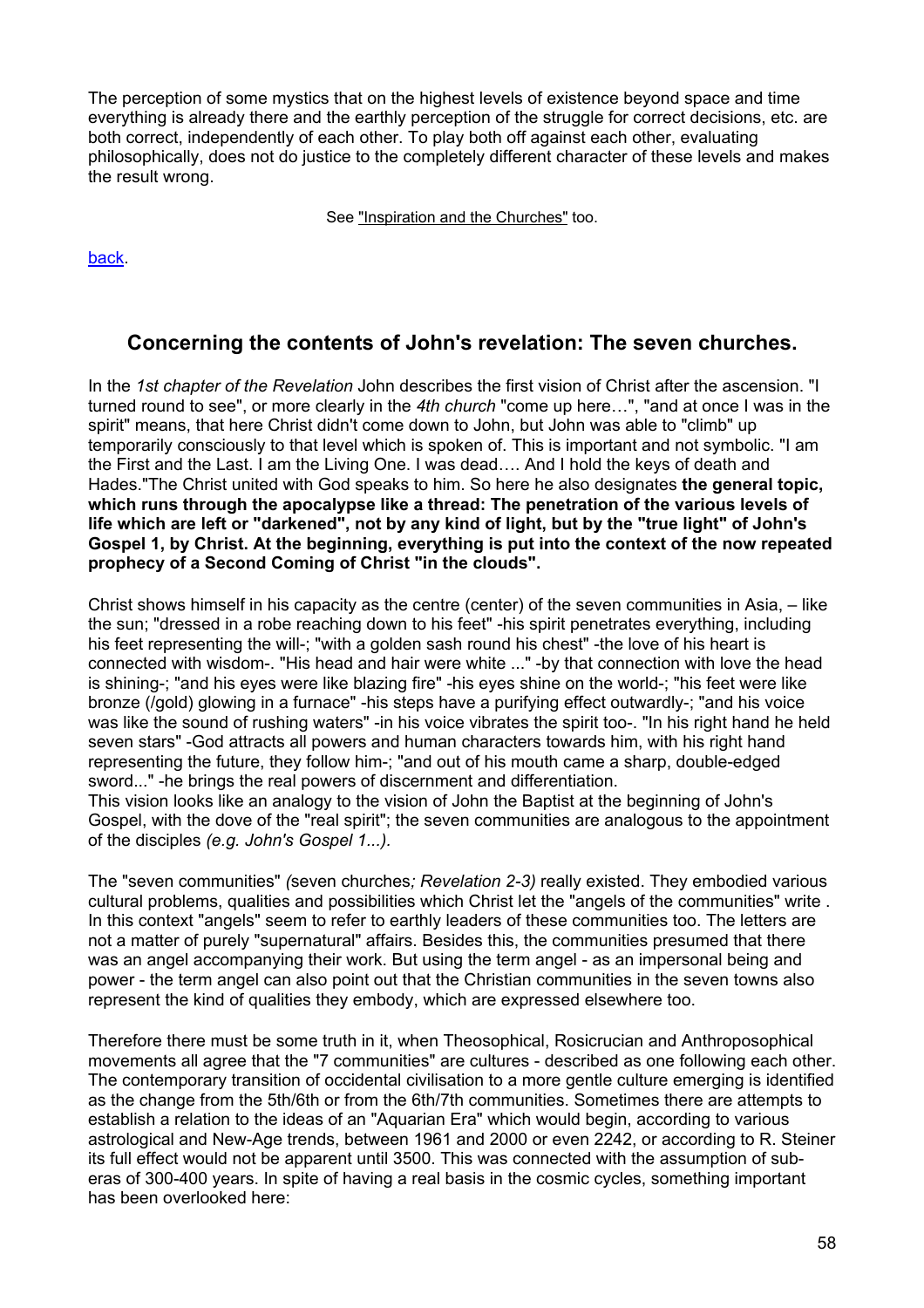The nature of the apocalypse is not based on the "cyclical eternal recurrence of the same twelve zodiacal qualities". The image of a spiral, in which everything develops onto higher and higher levels, would be a better description. However, the very fundamental "quantum leaps" of mankind and world evolution in the apocalypse can not only be seen on the basis of the continuous movement of the earth's axis like a gyroscope and attendant astrological circumstances. If contemporary history is considered, increasingly faster developments have come about. Here one can feel the intervention of something superordinate. If one wants to search for cycles as the origin of apocalyptic changes, an additional, larger cycle would have to be accepted. It could, however, also be those influences which the apocalypse speaks of.

If the investigation of cosmic modifications in the time of early history - not taken seriously enough are considered, as found in old calendars, archaeological discoveries, written records, legends by *H. J. Andersen* and others, the astrophysical realities and therefore also the eras as seen connected with that, are not as constant as we originally thought. It seems to change or to be put out of function temporarily by drastic influences. In such cases the significance of the classical time cycles would be even more limited than at the time of the first "5 communities" which Theosophists tried to explain as the cultures of India, Persia, Egypt & Chaldea, Greece & Rome… and the occidental culture up to now.

Additional: The "Enlightenment on the Apocalypse" *(... by Helene Möller - 1884-1969 -, Publisher: Radona-Verlag, Am Buchstein 14/15, D-61250 Usingen, Germany, available in English too) relates the* "7 churches" to various times in church history:

- 1. 33- 333 A.D.: Struggles to observe the Lord's instructions correctly... .
- 2. 333- 633 A.D.: Problems and faithfulness of the old Church... .
- 3. 633- 933 A.D.: Enlightenment through the (Holy) Scriptures... .

4. 933- 1233 A.D.: Danger to the Church through "vanity, love of ostentation, greed, sensuality". (Annotation: wars and the inquisition came within this period too.)

5. 1233- 1533 A.D.: "Impurity and selfishness" in the Church, followed by "apostasy". (However, that book looks at the Catholic and Protestant Churches, as "the two witnesses" of *Rev. 11* - like two partners matching each other.)

6. 1533- 1833 A.D.: A superficial Christianity... .

(Annotation: the beginning of rationalism and the old mechanistic science were during that time period too.) 7. 1833- 2000 A.D.: Indifference of many people concerning the churches and God.

(Then we are said to be nearing the radical change with the Second Coming of Christ, as written in the rest of John's book of Revelations. This is explained as one cosmic incident, looked at from several sides. Although that (old) scenario prevails, which includes major wars; but in contrast to the idea that "the prayer of the peoples" may change this - and especially that the faithful will connect themselves to God and his inspiration, and so become lifted up to him.)

Compared with the following steps of the Revelation the "7 communities" represent anyway a level (levels) which might still be grasped with the powers of the consciousness of outward life.

### Additional: The "7 Churches" of the Revelation, and the Churches of today with excerpts from the Revelation 1-3.

### **a.) The seven early churches in Asia.**

"1,1: This is the Revelation of Jesus Christ, which God gave him to show to his servants what must soon\* take place; and he made it known by sending his angel to his servant John, 2: who bore witness to the word of God and to the testimony of Jesus Christ, even to all that he saw. 3: Blessed is he who reads aloud the words of the prophecy, and blessed are those who hear, and who keep what is written therein; for the time is near. (...) 7 Look, he is coming with the clouds, and every eye will see him, even those who pierced him; and all the peoples of the earth will mourn because of him. So shall it be. Amen! (...) 9: I John, your brother, who share with you in Jesus the tribulation and the kingdom and the patient endurance, was on the island called Patmos because of the word of God and the testimony of Jesus. 10: I was in the Spirit on the Lord's day, and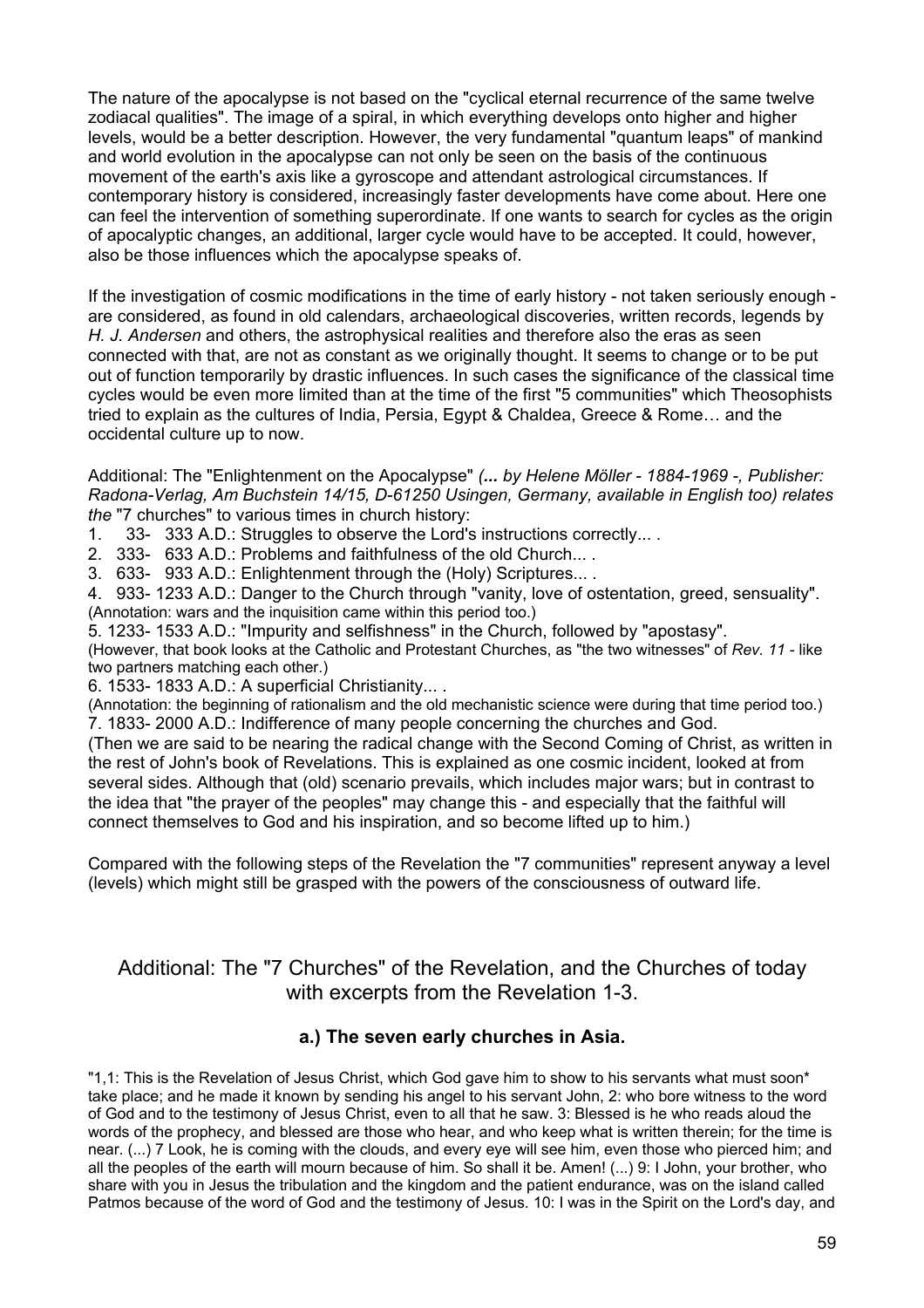I heard behind me a loud voice like a trumpet 11: saying, "Write what you see in a book and send it to the seven churches\*\*, to Ephesus and to Smyrna and to Pergamum and to Thyatira and to Sardis and to Philadelphia and to Laodicea." 12: Then I turned to see the voice that was speaking to me, and on turning I saw seven golden lampstands, 13: and in the midst of the lampstands one like a son of man, clothed with a long robe and with a golden girdle round his breast; 14: his head and his hair were white as white wool, white as snow; his eyes were like a flame of fire, 15: his feet were like burnished bronze, refined as in a furnace, and his voice was like the sound of many waters; 16: in his right hand he held seven stars, from his mouth issued a sharp two-edged sword, and his face was like the sun shining in full strength. 17: When I saw him, I fell at his feet as though dead. But he laid his right hand upon me, saying, "Fear not, I am the first and the last, 18: and the living one; I died, and behold I am alive for evermore, and I have the keys of death and Hades\*\*\*. 19: Now write what you see, what is and what is to take place hereafter. 20: As for the mystery of the seven stars which you saw in my right hand, and the seven golden lampstands, the seven stars are the angels of the seven churches and the seven lampstands are the seven churches.

#### Table

| Early church | <b>Christ</b><br>speaking as:                                                                                       | his<br>acknowledgement                                                                                                                                                                                                           | rebuke                                                                                                                                                                                                                                                                     | Goal for those who<br>overcome themselves                                                                                                                                                                |
|--------------|---------------------------------------------------------------------------------------------------------------------|----------------------------------------------------------------------------------------------------------------------------------------------------------------------------------------------------------------------------------|----------------------------------------------------------------------------------------------------------------------------------------------------------------------------------------------------------------------------------------------------------------------------|----------------------------------------------------------------------------------------------------------------------------------------------------------------------------------------------------------|
| in Ephesus   | He, "who<br>holds the<br>seven stars in<br>his right hand,<br>who walks<br>among the<br>seven golden<br>lampstands" | hard work,<br>perseverance,<br>cannot tolerate evil<br>men; "disgust<br>Nikolaites as he<br>disgusts****", and<br>discerned false<br>apostles; pacience<br>and bearing up for<br>his name's sake;<br>and has not grown<br>weary. | "you abandoned the<br>love you had at first."<br>"repent and do the<br>works you did at first. If<br>not, I will come to you<br>and remove your<br>lampstand from its place,<br>unless you repent."                                                                        | "To him who overcomes I<br>will grant to eat of the<br>tree of life, which is in the<br>paradise of God."                                                                                                |
| in Smyrna    | "he who is the<br>First and the<br>Last, who died<br>and came to<br>life"                                           | "I know your<br>afflictions and your<br>poverty - yet you<br>are rich - and the<br>slander of those<br>who say that they<br>are Jews and are<br>not, but are a<br>synagogue of<br>Satan."                                        | "Do not fear what you are<br>about to suffer. Behold,<br>the devil is about to throw<br>some of you into prison,<br>that you may be tested,<br>and for ten days you will<br>have tribulation. "                                                                            | "Be faithful unto death,<br>and I will give you the<br>crown of life. He who<br>conquers shall not be<br>hurt by the second<br>death.""                                                                  |
| in Pergamum  | he "who has<br>the sharp two-<br>edged sword".                                                                      | "you remain true to<br>my name and you<br>did not deny my<br>faith even in the<br>days of Antipas my<br>faithful witness, who<br>was put to death<br>among you, where<br>Satan dwells."                                          | Some who hold the<br>teaching of Balaam:<br>Balak- cult with eating<br>food sacrificed to idols<br>and practices of sexual<br>immorality; some<br>Nicolaitans. "Repent<br>then. If not, I will come to<br>you soon and war against<br>them with the sword of<br>my mouth." | "To him who overcomes I<br>will give some of the<br>hidden manna, and I will<br>give him a white stone,<br>with a new name written<br>on the stone which no<br>one knows except him<br>who receives it." |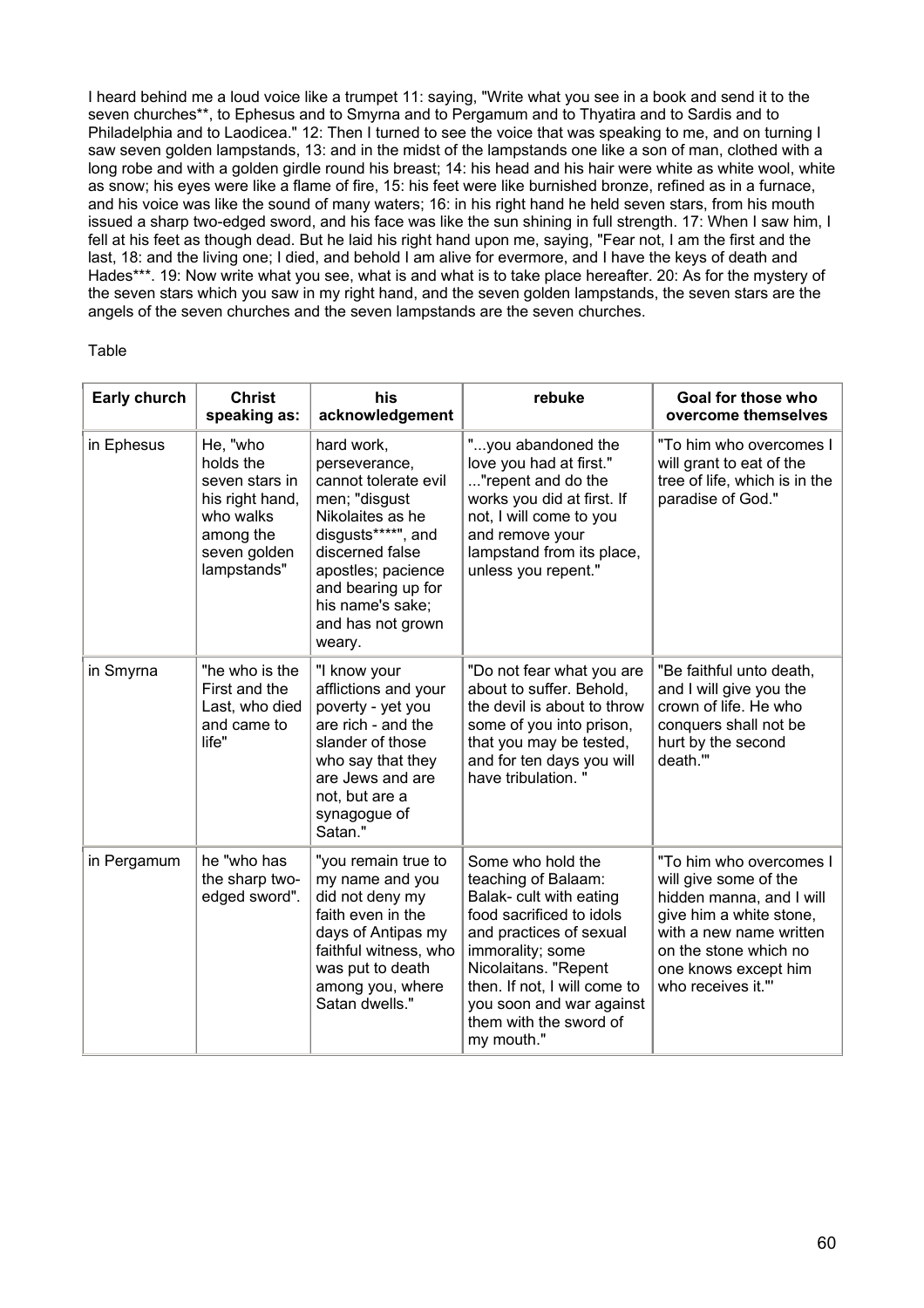| in Thyatira     | "the Son of<br>God, who has<br>eyes like a<br>flame of fire,<br>and whose<br>feet are like<br>burnished<br>bronze"                          | "I know your deeds,<br>your love and faith<br>and service and<br>perseverance, and<br>that your latter<br>works exceed the<br>first".                                                                                                                                                                                                        | They tolerate the false<br>prophetess Jezebel<br>practicing temple<br>prostitution and eating<br>food sacrificed to idols.<br>Threat: to suffer<br>intensely, unless they<br>repent, and strike her<br>children dead. "I will give<br>to each of you as your<br>works deserve". To the<br>rest who do not hold her<br>teaching: "I do not lay<br>upon you any other<br>burden; only hold fast<br>what you have, until I<br>come." | "To him who overcomes<br>and does my works to the<br>end, I will give authority<br>over the nations, and he<br>shall rule them with a rod<br>of iron, as when earthen<br>pots are broken in pieces,<br>even as I myself have<br>received power from my<br>Father; I will also give<br>him the morning star." |
|-----------------|---------------------------------------------------------------------------------------------------------------------------------------------|----------------------------------------------------------------------------------------------------------------------------------------------------------------------------------------------------------------------------------------------------------------------------------------------------------------------------------------------|-----------------------------------------------------------------------------------------------------------------------------------------------------------------------------------------------------------------------------------------------------------------------------------------------------------------------------------------------------------------------------------------------------------------------------------|--------------------------------------------------------------------------------------------------------------------------------------------------------------------------------------------------------------------------------------------------------------------------------------------------------------|
| in Sardis       | He, "who<br>holds the<br>seven spirits<br>of God and<br>the seven<br>stars"                                                                 | "I know your works".<br>"You have still a few<br>names in Sardis,<br>people who have<br>not soiled their<br>garments; and they<br>shall walk with me<br>in white, for they are<br>worthy."                                                                                                                                                   | "you have the reputation<br>of being alive, and you<br>are dead. Awake, and<br>strengthen what is about<br>to die, for I have not<br>found your works perfect<br>in the sight of my God."<br>Remember what you<br>received and heard; keep<br>that, and repent. If you<br>will not awake, I will come<br>like a thief".                                                                                                           | "He who overcomes, like<br>them, shall be dressed in<br>white, and I will not<br>remove his name out of<br>the book of life; I will<br>acknowledge his name<br>before my Father and his<br>angels."                                                                                                          |
| in Philadelphia | "the holy one,<br>the true one,<br>who has the<br>key of David,<br>who opens<br>and no one<br>shall shut,<br>who shuts and<br>no one opens" | "I know your works.<br>I know that you<br>have a little power,<br>and yet you have<br>kept my word and<br>have not denied my<br>name. Because you<br>have kept my word<br>of enduring<br>patiently, I will keep<br>you from the hour of<br>trial which is going<br>to come on the<br>whole world, to try<br>those who live on<br>the earth." | "I will make those of the<br>synagogue of Satan who<br>say that they are Jews<br>and are not, but lie - I will<br>make them come and<br>bow down before your<br>feet, and learn that I have<br>loved you." "Hold fast<br>what you have, so that no<br>one may take your crown.                                                                                                                                                    | Him who overcomes, I<br>will make a pillar in the<br>temple of my God; never<br>shall he leave it, and I will<br>write on him the name of<br>my God, and the name of<br>the city of my God, the<br>new Jerusalem which<br>comes down from my<br>God out of heaven, and<br>my own new name.                   |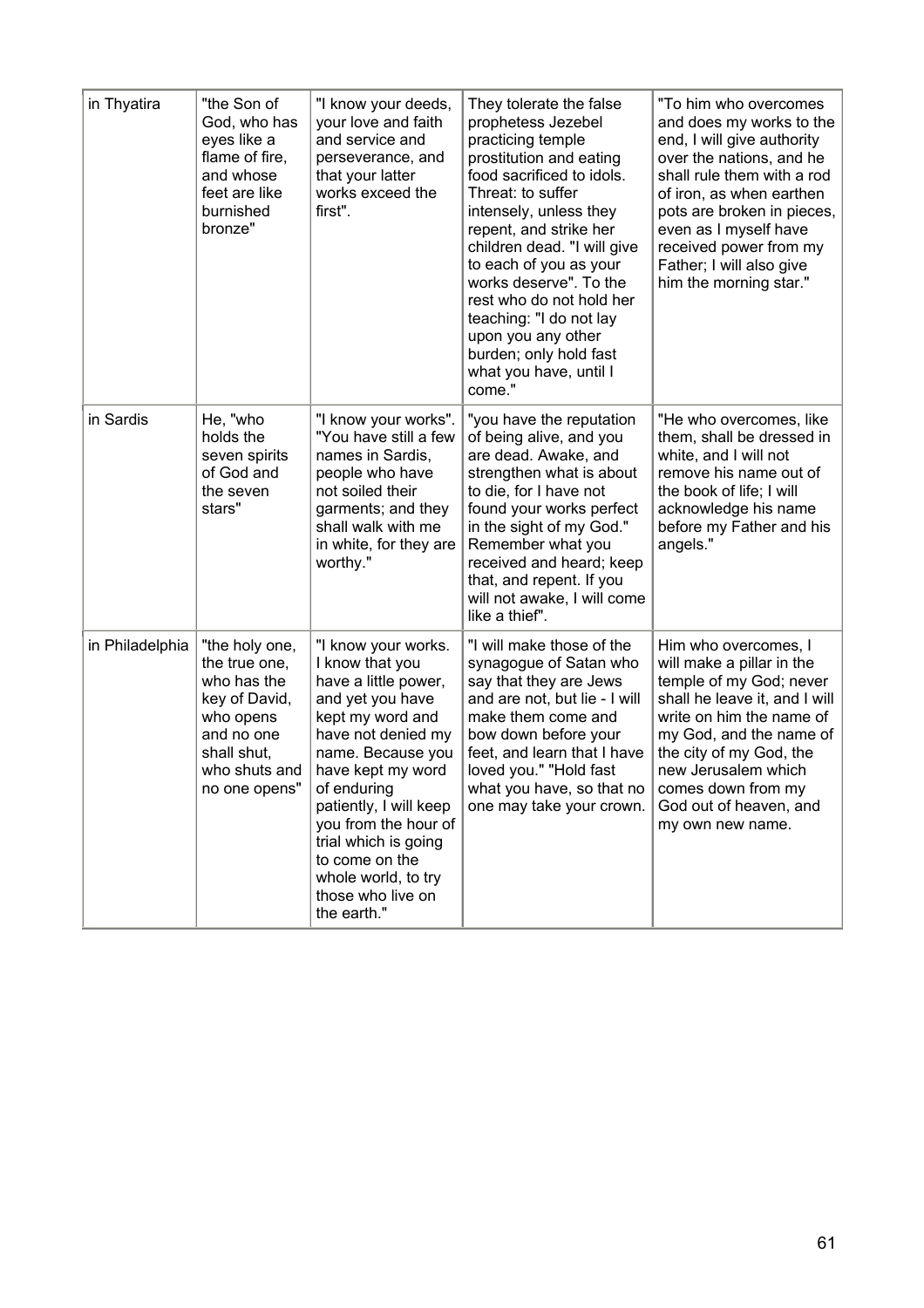| in Laodicea<br>"the Amen, the<br>("I know your<br>deeds"; but here is<br>faithful and<br>no clear positive<br>true witness,<br>acknowledgement.)<br>the beginning<br>of God's<br>creation" | "because you are<br>lukewarm****, neither<br>cold nor hot, I will spew<br>you out of my mouth".<br>"You don't know, that<br>you are wretched, pitiful,<br>poor, blind, and naked.<br>Therefore I counsel you<br>to buy from me gold<br>refined by fire", "and<br>white clothes", "and<br>salve to anoint your<br>eyes". "Those whom I<br>love, I rebuke and<br>chasten; so be zealous<br>and repent." | "Behold, I stand at the<br>door and knock; if any<br>one hears my voice and<br>opens the door, I will<br>come in and eat with him.<br>and he with me. Him who<br>overcomes, I will grant to<br>sit with me on my throne,<br>as I myself overcame and<br>sat down with my Father<br>on his throne." |
|--------------------------------------------------------------------------------------------------------------------------------------------------------------------------------------------|-------------------------------------------------------------------------------------------------------------------------------------------------------------------------------------------------------------------------------------------------------------------------------------------------------------------------------------------------------------------------------------------------------|----------------------------------------------------------------------------------------------------------------------------------------------------------------------------------------------------------------------------------------------------------------------------------------------------|
|--------------------------------------------------------------------------------------------------------------------------------------------------------------------------------------------|-------------------------------------------------------------------------------------------------------------------------------------------------------------------------------------------------------------------------------------------------------------------------------------------------------------------------------------------------------------------------------------------------------|----------------------------------------------------------------------------------------------------------------------------------------------------------------------------------------------------------------------------------------------------------------------------------------------------|

\* other translation: "in rapid succession"; \*\* other translation: "communities"; \*\* other translations: "and the kingdom of the death"/ "and the hell"; \*\*\* more usual translation: "hate" (Christ hates nobody!); see also Pauls's letter to the Ephesians; \*\*\*\* "lukewarm" does not mean a clear differentiated third position, but the absence of a position.

Already that Christ is speaking to every church with another quality of himself, shows that every church gets another "curriculum".

### **b.) The Churches of today.**

The "seven early churches" really existed. In the main text of ways-of-christ.net the general significance of various cultural groups is also mentioned. It is also possible to explore the question of whether qualities similar to those of the "7 churches" are present within today's churches or groups within churches and Christian movements. No schematic identification is intended and for this reason the results are not mentioned here, but in the following paragraphs the churches with their various sides are briefly outlined to allow each person to look for similarities themselves. No church is being judged here - as that might only be done by Christ himself. On the contrary, one may even get a feeling for the hidden significance of the ecumenical movement's "unity in diversity", like the universal pattern of the "seven tones".

#### Table

| <b>Churches of today/</b><br>movements.                                                                                                                                                                | strong points of them.                                                                                                                                                                                                                                                                | things which interested people in that<br>churches must put up with them.                                                                                                                                                                                                                                                                             |
|--------------------------------------------------------------------------------------------------------------------------------------------------------------------------------------------------------|---------------------------------------------------------------------------------------------------------------------------------------------------------------------------------------------------------------------------------------------------------------------------------------|-------------------------------------------------------------------------------------------------------------------------------------------------------------------------------------------------------------------------------------------------------------------------------------------------------------------------------------------------------|
| Greek, Russian,<br>Serbian Orthodox<br>Churches; Syrian-<br>Orthodox Church, &<br>some adherents of old<br>celtic christianity;<br>Armenian Church;<br><b>Egyptian Coptic and</b><br>Ethiopian Church; | Often deep faith, sometimes deep<br>spiritual aspiration - e.g. monks etc -<br>, perseverance, consequence.<br>A touch of originality. Often a crypt<br>below the church, a reminiscence of<br>old christian - esoteric traditions.<br>Teachings about the Wisdom (Mary /<br>Sophia). | In most cases a beautiful but strict traditional<br>rite, e.g. 3 hours standing. (except e.g. the<br>unique St. Tom's Church). Small adaptibility<br>to the manifold search of modern and young<br>people, especially in the former atheist<br>surroundings - who so often are more or<br>less on the edge of the church and think<br>more secularly. |
| "St. Thomas Church" in<br>India; Nepalesian<br>Church;                                                                                                                                                 |                                                                                                                                                                                                                                                                                       | Communist pressure or nationalist<br>preferences led some of this churches to<br>limitations of the work, or to enmity with<br>other churches or peoples                                                                                                                                                                                              |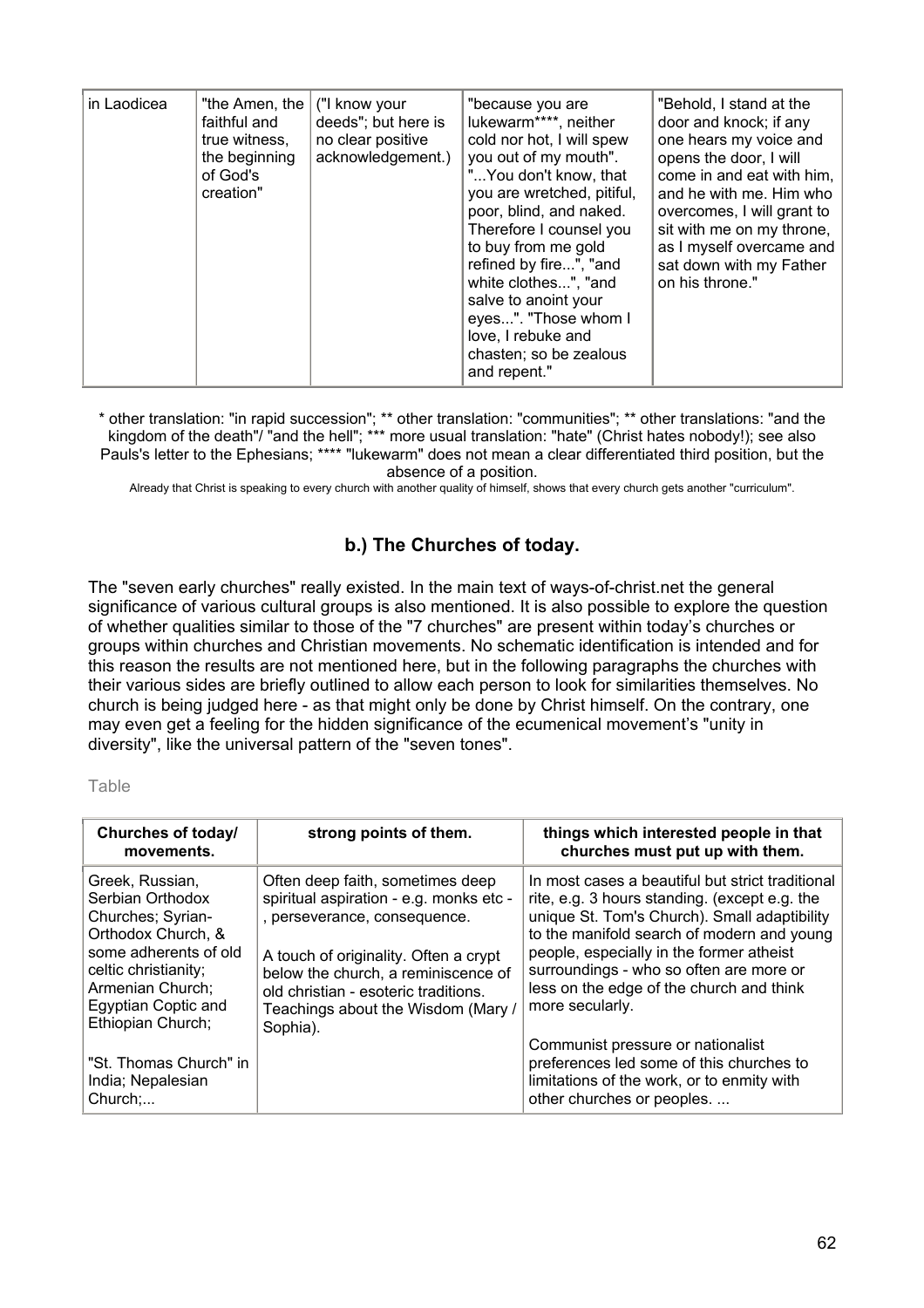| Free Churches,<br>Evangelical ones, also<br>Pentecost Churches,<br>Quakers;<br>Other organisations -<br>sometimes seen as<br>"sects"* with<br>questionable<br>arguments-: Adventists,<br>New Apostolic Church,<br>Mormons, and others. | Simplicity and uncompromisingness<br>according to the own faith and<br>morals. For persons suited for it, this<br>uncomplicated relation to Jesus<br>Christ gives also a more direkt entry<br>to his power: strong experiences<br>with faith, like getting answered a<br>prayer extraordinarily and healing;<br>sometimes with testimonies etc. in<br>the divine services.<br>Intensive Bible study without arguing<br>difficult places away; Good mutual<br>support of the members of the living<br>community - no bare "Sunday-" or<br>"Christmas- Christianity". | Except the manifold encouragement in one's<br>faith no direct methods for preparation for<br>spiritual experiences. So in most cases also<br>lack of silence and of methods based on this<br>like christian meditation (as most other<br>churches are lacking this).<br>The well-meant ethical rigorousness in<br>human relations consists often of<br>prohibitions, seldom accompanied with<br>sufficient advices, how e.g. friendship can<br>be mastered really. Often limited willingness<br>to understand the manifold christian<br>experiences beyond those known in this part<br>of the ecumene. Often the opinion, what was<br>sufficient for oneself, should also be<br>sufficient for missionizing all others.<br>Sometimes a feeling, the own church is<br>especially elected. Sometimes - in contrary<br>to the image promoted of this movements -<br>they one-sidedly backed political agendas |
|----------------------------------------------------------------------------------------------------------------------------------------------------------------------------------------------------------------------------------------|---------------------------------------------------------------------------------------------------------------------------------------------------------------------------------------------------------------------------------------------------------------------------------------------------------------------------------------------------------------------------------------------------------------------------------------------------------------------------------------------------------------------------------------------------------------------|------------------------------------------------------------------------------------------------------------------------------------------------------------------------------------------------------------------------------------------------------------------------------------------------------------------------------------------------------------------------------------------------------------------------------------------------------------------------------------------------------------------------------------------------------------------------------------------------------------------------------------------------------------------------------------------------------------------------------------------------------------------------------------------------------------------------------------------------------------------------------------------------------------|
| The majority in the<br><b>Protestant Churches</b><br>& progressive "open<br>church" movement                                                                                                                                           | F.e Luther's direct resort to the Bible<br>as the source of the belief.<br>Many social services. Often the<br>openness, to take the belief<br>seriously also in one's political<br>decisions; to think oneself, and to<br>admonish people - also beyond the<br>topics of morals. Openness for the<br>ecumenical relations between the<br>churches                                                                                                                                                                                                                   | Today the historiocritical study of theology<br>often removes parts of the belief, - and in<br>seminaries for ministers is taught how to<br>preach it in spite of this.<br>Some are searching ways for spiritual<br>deepening of belief, but this is seldom<br>offered. Widespread is Superficiality and too<br>much adaptation to the society, in<br>gatherings too. Sometimes churches were<br>even concurring causes of problematic<br>developments in the performance- oriented<br>society (Calvinism).                                                                                                                                                                                                                                                                                                                                                                                                |
| Leftist catholicism,<br>Feminist Theology,<br>Theology of Liberation<br>in the "Third World"<br>Old Catholic Church                                                                                                                    | Very near to the life of the people; -<br>motivated by Christianity - strong<br>efforts for social and human rights<br>etc. With respect to this also<br>watchfulness within the church.<br>Efforts to find an adequate spiritual<br>and human role for women<br>too. Since some time also a<br>minimum of openness for ways of<br>mystical experiences.                                                                                                                                                                                                            | The belief of some became shallow.<br>Sometimes only viewpoints of deep<br>psychology and social teachings (which<br>would be valid for everyone, for pure<br>humanists too).<br>Some in feminist theology are inspired by<br>old cults, which are not always checked, to<br>what extent they are compatible with<br>Christianity                                                                                                                                                                                                                                                                                                                                                                                                                                                                                                                                                                          |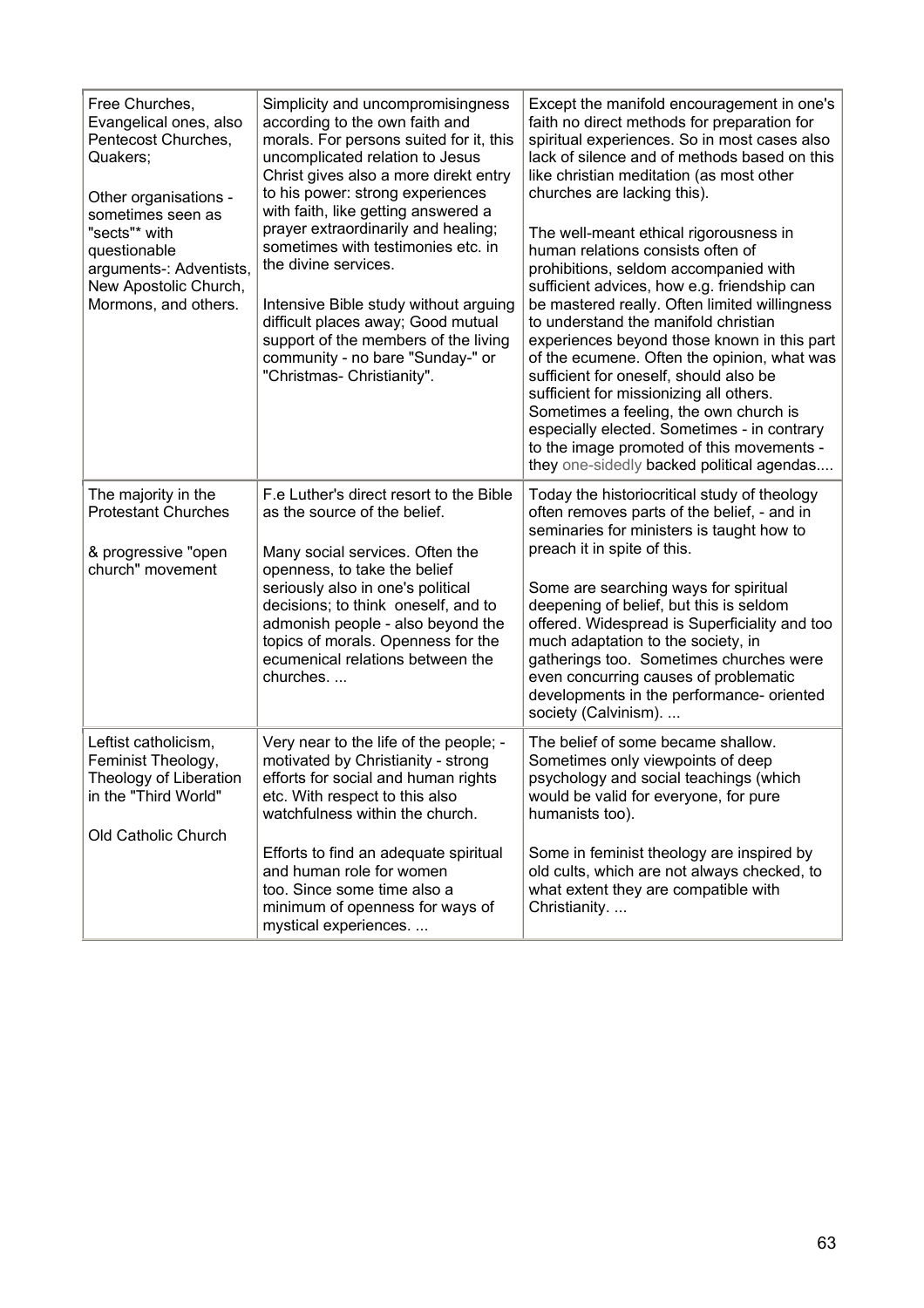| Roman Catholic<br>Church<br>& more strict catholic<br>movements for<br>instance around the<br>Prophecy of Maria, and<br>mysticism.                                                                                                                  | Maintenance of the belief and rites<br>given to this church. E.g. within the<br>adoration of Mary and other<br>traditions elements missing in some<br>other churches.<br>Much charitable work; social<br>watchfulness also in the world<br>church. Partially a "brake" against<br>the general ethical decay of the<br>society. At least some methods for<br>the inner development (spiritual<br>exercises, simple meditations) for a<br>few members of the church. In this<br>church appeared many mystics:<br>duplication of the secrets connected<br>with the crucifixion of Jesus. (Also<br>the wellknown theologian Rahner<br>stated, that the church of the future<br>should cultivate christian myticism.) | This church wagered much on doctrines/<br>dogmas and the power of the church office<br>to assert itself - instead of teaching with<br>empathy and understanding for today's<br>people, which are often self- reliant. Little<br>endeavour towards "languages" necessary<br>for imparting topics of faith for different<br>people spiritedly. Morals consisting mainly of<br>commandments and prohibitions. The<br>ethical "brake" function does not go on to<br>real transformation and renewal.<br>Working off the earlier inquisitorial and<br>martial practices and the cooperation with<br>special ruling powers has been started, but<br>is difficult. The imagination, that only the<br>own church is the fully valid one. Also the<br>mystics were at best tolerated, instead of<br>recognizing their pathbreaking function. |
|-----------------------------------------------------------------------------------------------------------------------------------------------------------------------------------------------------------------------------------------------------|------------------------------------------------------------------------------------------------------------------------------------------------------------------------------------------------------------------------------------------------------------------------------------------------------------------------------------------------------------------------------------------------------------------------------------------------------------------------------------------------------------------------------------------------------------------------------------------------------------------------------------------------------------------------------------------------------------------|-------------------------------------------------------------------------------------------------------------------------------------------------------------------------------------------------------------------------------------------------------------------------------------------------------------------------------------------------------------------------------------------------------------------------------------------------------------------------------------------------------------------------------------------------------------------------------------------------------------------------------------------------------------------------------------------------------------------------------------------------------------------------------------------------------------------------------------|
| Christengemeinschaft<br>and Christology of<br>Rudolf Steiner; and<br>christian Rosicrucians;<br>Special communities:<br><b>New Revelation</b><br>movements****,<br>Other schools, for<br>instance going on from<br>teachings of Prof. J.<br>Hurtak. | Congenial to the neglected<br>approaches of a Christianity with<br>recognition*** - not identical with<br>"Gnosticism" -. Based e.g. on John's<br>Gospel, which were exterminated by<br>persecution in most cases. (So this<br>kind of Christianity was missing, and<br>this led to many circumstances in<br>today's churches, which are in need<br>of improvement.)<br>Several paths of training for opening<br>oneself on the way to God. Hurtak<br>e.g. works with the "Names of God"<br>from the old language of the bible.                                                                                                                                                                                  | E.g. in the Anthroposophy often only "work<br>according to Christ", instead also including<br>him directly in prayer etc. (The<br>"Christengemeinschaft" - a church including<br>elements inspired by R.Steiner - is not<br>looked at as a part of anthroposophy<br>directly.)<br>(Not all modern groups of Rosicrucians and<br>Alchemists show the same clear relation to<br>Christianity.) New Revelation Movements<br>like those going on from the mystic Jakob<br>Lorber are besides the bible including some<br>kind of "prophecy". Viewpoints for<br>discernment in that field are necessary, if<br>one wants to evaluate such teachings****.                                                                                                                                                                                 |
| Some of the circles<br>hardly tangible as<br>organisations on the<br>edge of Christianity, for<br>instance close to New<br>Age Groups                                                                                                               | Partially seeking a new time beyond<br>the imperfectness of today's<br>materialistic societies, so far related<br>to the promise of the Revelation.<br>Looking at one's own qualities and<br>experiences instead of condemning<br>others.<br>Dialogues between many schools.                                                                                                                                                                                                                                                                                                                                                                                                                                     | Not always clear distinction between Christ<br>and alleged "Christs" or the "Christ<br>consciousness" of some schools.<br>Because there is a comprehensive common<br>ground between the religions only in ethics,<br>but less in questions of faith, the differences<br>are sometimes argued away -which does<br>not help.<br>Because God is above all, sometimes it is<br>not understood, how on earth ethical<br>decisions between constructive and<br>destructive powers are necessary. Therefore<br>partially tolerating problematical things, and<br>lacking that amount of ethical, patient<br>bearing of difficulties among people, which<br>formed the organized Christianity. As<br>movements little engagement in problems of<br>the society                                                                              |

\* Also it would be possible to compare churches with the original 12 Apostles. The different people have in different churches, what helps them on.

\*\* If You are interested in a group, and: a.) they let you have your personal freedom, and your contacts to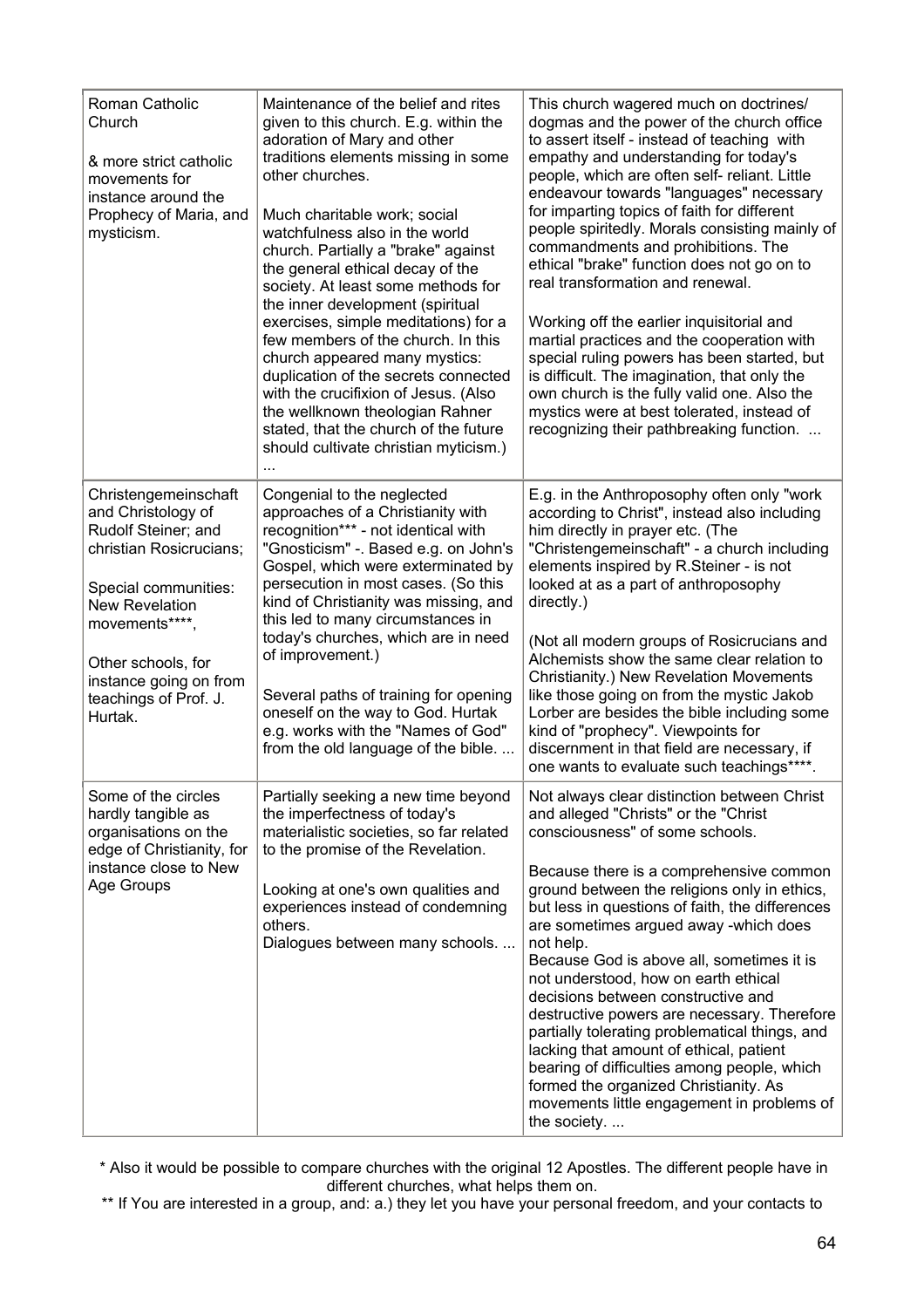family and friends; b.) they don't support deeds which are not ethical; c.) they don't try to get your property (except your membership fee - or in some countries the tax - and voluntary donations); d.) they refer to the Bible or the New Testament, respectively to Jesus Christ with the same meaning;e.) they accept, that they are not the only true christian group; - then at least the invalidating term "sect" is not correct. This is independent from the evaluation of their theological interpretations - which all churches have -, and from the evaluation of their additional traditions - which exist in almost all churches except the protestant Free Churches.

\*\*\* for instance John himself, Clemens of Alexandria, Origenes, the Paulikians, Joachim de Fiore, Master Eckehart, Tauler, Seuse, Nicolaus of Kues (Cusanus), Jakob Boehme, Angelus Silesius, Paracelsus, Novalis a.s.o. Circles like this also may have had their limitations as all churches have theirs, but they are a part of the whole christianity too. The Bogumiles and the Catharians were partially similar, but were one-sidedly withdrawing from the world.

\*\*\*\* See the chapter "How to deal with prophecy" in the main text of ways-of-christ.net. Not all groups like this are working as some competitors of churches, and so they don't advise their people to leave their churches (for instance Lorber). Other groups criticize the big churches, because they feel themselves persecuted by them.

### **c) Approaches to solutions for conflicts between the churches in the (o)ecumenical movement.**

The full scope of Christianity only starts to become visible by looking at the ecumenical diversity of the churches. Those who want to reduce Christian information to the lowest common denominator of the big churches withholds that very impulse from people and churches which they need to get ahead in the renewal of Christianity. Christianity has become superficial when compared with the early church. Christians need to learn from each other. But during this process everyone can keep their own identity. More consciousness about belonging together within the diversity of the churches does not mean attempting a fully unified Christianity now. Christ himself, in his letters to the 7 churches, did not mention this unity at all. He knew that people are different. He elsewhere predicts a time with one shepherd and one "herd", but does not mean that this herd is without any kind of inner diversity. The highest shepherd is Christ himself. He is also the only one, who would achieve the union of the churches in the right way. Who would listen to anyone else? But steps in this direction are possible. Here are some comments on the points the main Churches think are the main obstacles in this discussion (Most people in the churches are not interested in having obstacles):

0. An important basis is the mutual view of baptism as a sacrament.

During the Second Vatican Council of the Catholic Church in 1962 there was some opening for the ecumenical movement. It was accepted that elements like the Word of God, living mercy, hope, love and the gifts of the Holy Spirit - both invisible and visible elements - exist beyond the Catholic Church too and that sanctification and redemption are possible in other Churches too. But still the Catholic Church saw themselves as the only complete Church.

1. The Catholic Church says, the Protestant Churches don' t have the unbroken **"apostolic Succession"** by laying on of hands since the original Apostles, connected with the consecration of bishops and priests. That is why they are not accepted as full sister churches. However, some Protestant Churches partially came into being through conversions with the help of their state; so consecrated priests must have converted too. They then participated in the ordination of other pastors. Laying on hands for blessing and healing, etc. is indeed biblical. The bible does not say definitively that priests need an unbroken chain of laying on hands. But if one wants to interpret it this way, it is possible that the Protestant Churches again start laying on hands too, which would not do them any harm. For this purpose they could find someone within or outside of their church who is part of this unbroken chain. This would be a bigger challenge for the self-consciousness of the Protestant Churches.

There is also another possibility, one that all churches accept, that one can also directly pray for one's connection to the Holy Spirit, otherwise given by laying on hands. (Even every Believer could do this. There are people who are especially able to do Christian healing by laying on hands without any consecration more able than most consecrated people.) Then a pastor who received the Holy Spirit might be able to pass it on in the classical way by laying on hands. This version would probably be strange for the Catholic Church. (But the Protestant Church has not practised it either, so neither of them would have an unfair advantage.) To be exact, the Catholic Church can recognize this as a possibility - with the reservation, that by usual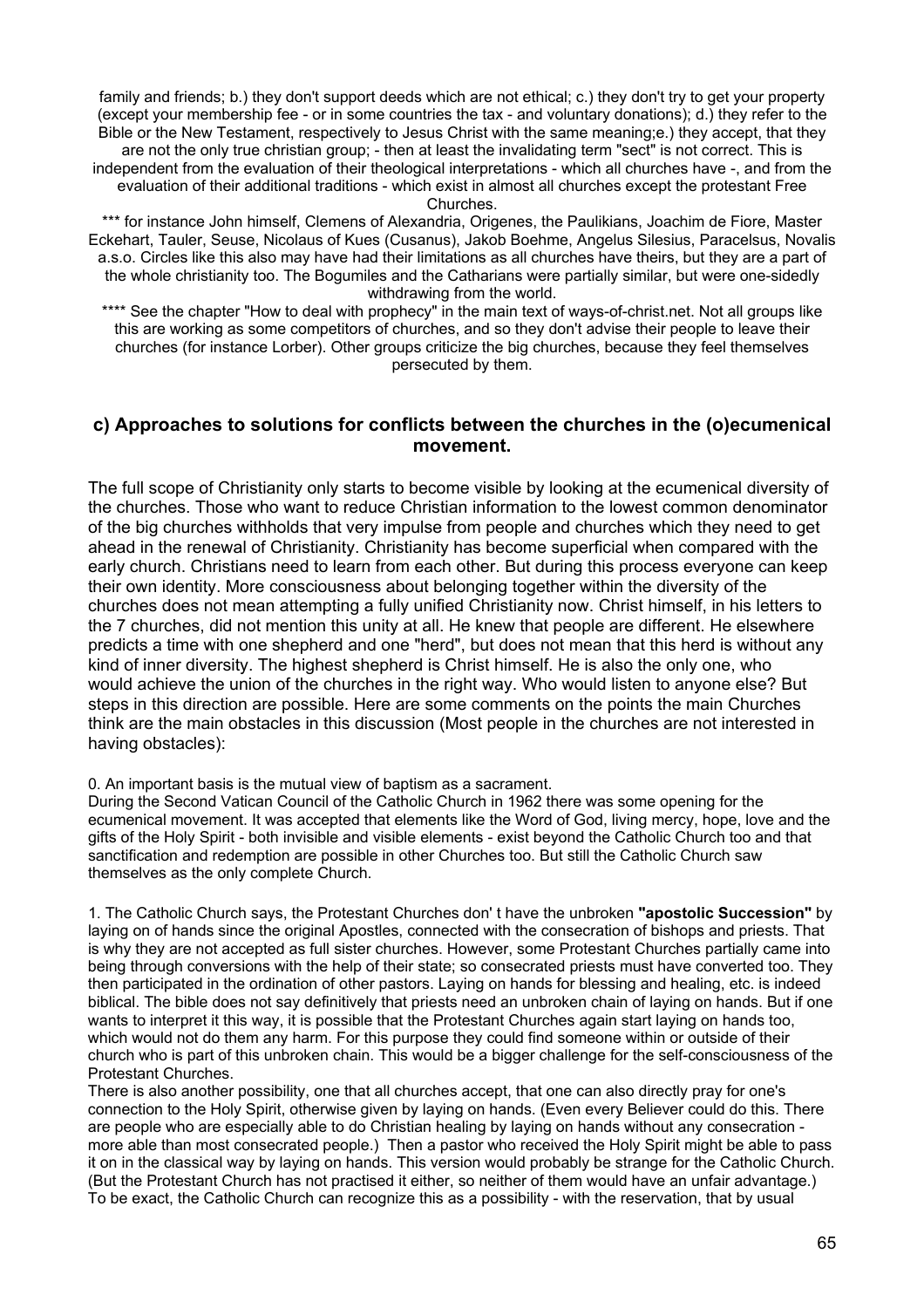means it would not be possible to know whether the Holy Spirit was really there in the same valid way or not. However, there were always Catholics who would have been able to say whether it was effective or not. (E.g. people like Padre Pio, etc.) Moreover, there is the question of what to do about a consecrated person in the Catholic Church who probably blocked the flow of the Holy Spirit through drastic misdeeds? Would he still be able to give the Holy Spirit? Without explorations and/or people like Padre Pio a trustworthy answer would not be possible.

2. The Catholic Church wants the question of the role of St. Peter's office, which means the **Pope** for the other churches, to be connected with its concept of a visible full unity of the churches headed by him. Jesus told St. Peter to take care of his "lambs" and "sheep".*(John 21)*. However, Jesus did not assign the other Disciples and their circles to Peter, but the existing main stream of Christians. E.g. John had his own Churches in Asia (see above), Paul looked for many communities, etc. So the question iarises of what it might mean today that a successor of St. Peter "puts sheep out to pasture". Representatives of Orthodox Churches had signalled that they would accept some "honorary primacy" of the pope without direct power over other churches; similar to the role of the Roman bishop in the early church as the first one among equals. Even some Protestant theologians thought about that, but the Vatican did not react directly. Later the Pope wrote that the other churches should consider the role they think the Papacy should have. Considerations would not hurt anyone. If the Churches unite, they would surely choose a mutual leader.

3. Protestant Churches would like to see the **ordination of women as priests** in the Catholic Church. But Orthodox Churches, parts of the Anglican Church and some Protestants also have difficulties with this question. On the other hand, within the Catholic Church there is also, e.g. in Germany, the group "Plebiscite We are the Church", who also demands it. No matter how important this question is, it is difficult to understand why it must be resolved through ecumenical discussions . This is a question which must be resolved by each of the churches, according to their consciousness. In any case, for the time being, the Vatican should not deny the Protestants' right to go on with their ordination of women, especially during the process of the increasing convergence of the Churches. The various practices can be a positive challenge to work on it in one's own church.

The Bible (Paul) states only a slightly different traditional role for men and women in the community. At that time, no one discussed, that women should have less rights in general. The circle of disciples still knew how important the role, e.g. of Mary or women in general was, even during the first Whitsun event (Pentecost)."The woman be silent in the community" certainly had another meaning than that which was later interpreted and does not have much to do with the named question of less rights. But there are doubts whether or not the churches can come to the same interpretation. Therefore, the only argument left is that this question must not be resolved in the context of the discussion about unity at the present time. Those who think they can solve this question by combining it with the unity discussion may be disappointed. It is probably easierto handle these two topics separately. When the time for unity approaches, we shall see which church is ready to do what.

4. **The adoration of Mary** as known in the Catholic and Orthodox Churches is not practised in protestant Churches, but this is not looked upon as a main obstruction to more unity. The Second Vatican Council accepted that in liturgical questions there may be beneficial differences, according to the mentality of the believers. We know, e.g. of the endeavours of a pastor in the fifties and sixties who tried to re-establish some kind of Mary worship in a protestant Church.

5. On one hand one can understand that **the church's law (CIC)** is a delicate subject, because its earlier state had also led to misuse. But its role today should not be a question which obstructs the efforts of the churches for more unity. The Bible itself does not enforce the role of the traditional church's law in the Catholic Church. For the moment this concerns one single Church. Every church can have and even must have its own statute, and therefore its own "law" to a certain degree, as long as it exists as a single unit or even as a subordinate unit defined somehow or other. Changing such rules within the churches is up to the churches themselves - as long as nobody wants all the other churches to accept it without question. Even if someone wanted to discuss taking over the CIC, even the Catholic Church know that this project would require a new mutual council, creating or inspiring a new mutual statute. In 1983, the Catholic Church itself adapted its own law to the new "theology of God's People", agreed on at the Second Vatican Council in 1962. So this is not a topic which would hinder the way to unity.

6. Another point of controversy was the question of the **justification** of man before God, either by one's works or by the Redeemer. However, since there is a mutual paper of the Catholic and the Protestant Church concerning this question, it can be considered as sufficiently cleared up.

7. See also our [page about the Lord's Supper \(Holy Communion, Eucharist\).](http://www.ways-of-christ.net/topics/communion.htm)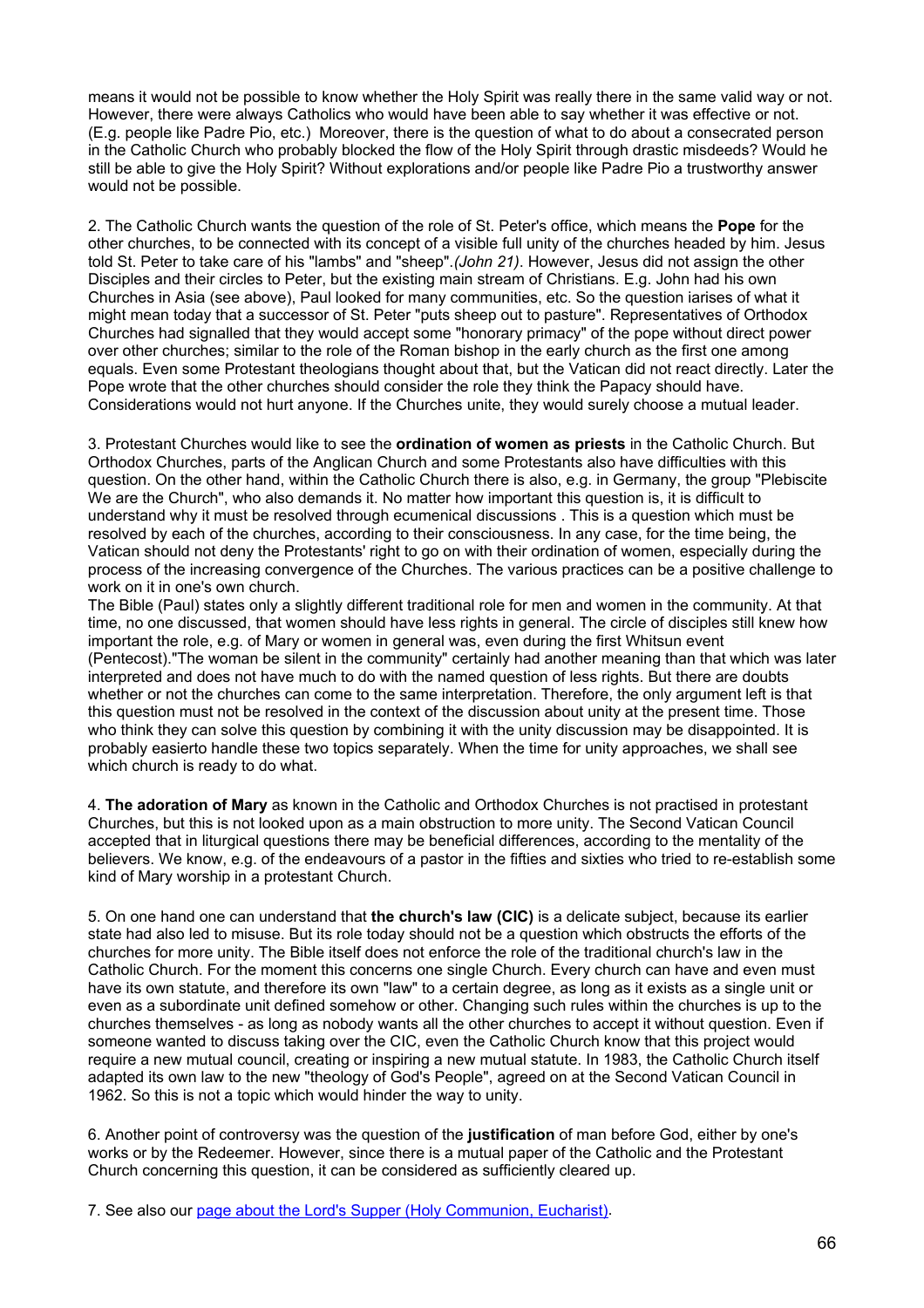Indeed it would be possible for the churches to come closer to each other in a real ecumenical community, instead of tormenting\* Christ with their delimitations. This should be done indeed "with sensitivity and consideration for each other, in patience and with courage, holding truth in reverence" (as John Paul II. named it). Nevertheless, today one can already experience the "general" Church in the spirit of Jesus Christ, consisting of all those who follow Christ in their own way and endeavour "to do the will of the Father"; -no matter, what Churches they belong to, or whether or not they are members of any Church at all, or whether they necessarily use the term Christianity all the time. This is the basis for the "Ways of Christ" website. This kind of experience does not replace approaches to visible unity. However, this unity must be really attempted; a signature on paper would not be sufficient.

\*) Churches like the Catholic one might get some inspiration from the related messages of Christ by the Orthodox Christian *Vassula Ryden, "The true life in God"*, vol. 1. The Catholic Church looks at such writings as "private inspirations". However, the content is often more than just interesting for the person concerned. (This website only mentions literature as additional information and our insights are independent of it.)

### [back.](#page-1-0)

### **Inspiration and the Churches.**

According to the New Testament, the direct inspiration of the individual faithful and other gifts of the Holy Spirit *(see the chapter "Ascension")* are something important for Christians *(e.g. 1.Kor. 14,26; Mark.16,17).* The ways to reach it were obviously made more difficult. However, it is possible to pray for receiving the Holy Spirit.

Besides the Pentecostal Churches, the Catholic Church also accepts the possibility of divine messages. But this Church distinguishes between a "general revelation" for the common good through the Bible, the tradition and the ministry on the one hand - and mystical "private revelations" (private inspirations) on the other hand. The latter of the two are accepted as long as there is useful content for the persons and their surroundings usually without commitment and without much support. If they contained prophetical\*) messages of Mary or Christ to the Church or to mankind, the Church often reacted critically. Since Paul VI the Church no longer stops Catholic publishers printing it. But still some testimonies like this have been kept secret for many years, like the 3rd message of Fatima. In such cases the Church reserves a final judgement about it. The Church's law says that if messages are checked, then this must be done fairly, e.g. one must hear the writers *(Can. 844 §3)*. *Can. 220* forbids illegal damage to one's reputation. These inspirations don't play a big role in many other churches. Either that or they haven't yet developed practices to deal with it. Some Protestant Churches think, revelation has come to an end in the time of the New Testament. On the other hand there are many phenomena like this outside the big churches, cf. *John 14:21-26*. The whole situation leaves the impression that God is interested in "speaking" to us, teaching people and warning them too. However, this is difficult, lifelong learning process; and spreading such messages requires an actual call to do this, a special connection with God, and adequate preparation.

**The first Apostles** - people who were able to represent Christ with their gifts of the Spirit - taught direct inspiration and its interpretation as a part of the gatherings (*1.Kor 14,26)*. *1.Kor.12,4-7:* "...Now to each one the manifestation of the spirit is given for the common good." In *1.Kor.12,28* the role of the apostles can be interpreted as prior to the "prophets" \*) and in the third place the teachers. *1. Kor.14* distinguishes "speaking in tongues" edifying oneself, and prophecy edifying the community. People with the gift of prophecy were extraordinarily appreciated, because the other disciples could not automatically fulfil this task *(e.g. Matthew 10,41).*

#### **Distinctive marks**:

- The main question is not whether there is such as thing as inspiration, which is not the result of autosuggestion, mass suggestion, or schizophrenic or other psychological phenomena\*\*. If someone studies such phenomena in Christianity without prejudices, he/she may first notice, that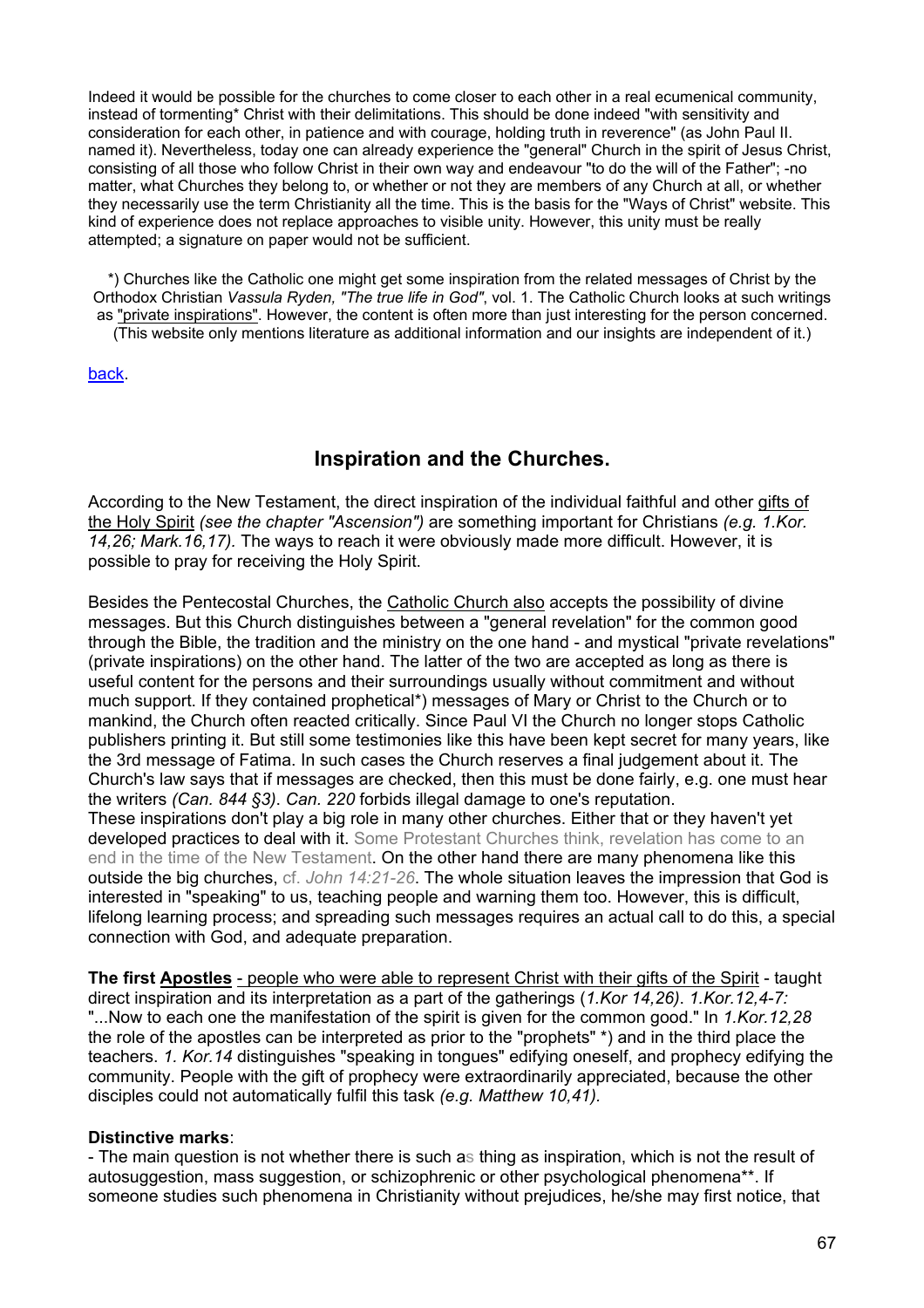in most cases the attempted mental explanations like autosuggestion, mass suggestion, schizophrenia are not sufficient\*\*. Then the really interesting questions can start:

- It is useful to seek insight regarding what comes from God and what does not, cf. *1.Joh.4,1.* However, this must be done with caution and respect. The Bible itself does not state that a priest is automatically competent to judge possible manifestations of the Spirit by theoretical, theological considerations. Only a very few can directly perceive what kind of spirit a message is coming from; therefore Jesus says: "By their fruits You will recognize them" - *Matthew 7,15-20*. That means, if it leads to Christ, e.g. to a so-called "reclamation"/return to God, with a positive change in life or to healing in mind or body, it would be very dubious to dismiss it as not genuine or even as "coming from the devil"; because it happened by mercy. *John 15,5:* "without me you can do nothing". If more love of Christ and people manifests itself, this is a good sign too. Compare also *Matthew 7,1; Matthew 12,24-30 and Acts 5,38-39,* warning of judgements*.* According to moral theology and principles of secular law it would also be wrong to condemn someone, as long as there is room for doubt.

Another distinctive mark is the modesty of these persons, because only when someone becomes quieter, he/she can hear God's Spirit. Theological knowledge is not a distinctive mark at all; often it is especially simple persons that have been chosen ("charisma of laymen"). Educated persons are only prepared if they are not conceited and do not get stuck and so nonetheless belong to the "poor in spirit" of *Matthew 5,3.* (E.g. the Sadducees - rationalists and materialists -, and the Pharisees, as far as their majority got stuck in their intellectual knowledge - neither of these belonged to those who were "poor in spirit".)

- "...That You live like human beings and fulfil Your daily duties, but also properly leave room for God the almighty father in Your daily life." (From messages of Mother Mary to the seers at Garabandal and elesewhere).

- Loving behaviour according to the ethics of Jesus - e.g. *Matthew 7:12 -* is also a distinctive mark. The more someone emulates God's qualities, like love, the closer they draw to the spirit - which is above the intellect - through an inner self connected with Christ. However, in this context ethics does not automatically mean adhering to the usual ideas we have about pious people, for instance concerning their clothes, or going to church on Sundays, or whatever.

For instance, if somebody were to spread aggressively some defamation against another Christian, using opinions acquired by reading, and claiming a personal inspiration from Christ - and so causing discord - most probably it is neither a legitimate activity nor a true message from Christ or the Holy Spirit.

Apart from that, freedom of suppression from outside is also a factor. Experience and the Bible says, that the Holy Spirit is free of human classifications (*Joh. 3,8;...*) and needs freedom for its growth. *The human being has its own conscience, which is not a matter of conditioning. Acts 5,29:* "We must obey God rather than men!" This is not contrary to the useful purpose of spiritual guidance. Not every generation needs to start from the beginning with the same mistakes.

- Criteria like the "supernatural character" have been investigated often: for instance concomitant phenomena like lacking the eye's reflex, a changed heart beat, the pulse slowed down, a higher blood pressure - without manipulations or drugs -; or that the person could not know what has been revealed. But that criterion is not necessary, because the Spirit can use the "natural" abilities of man too.

**There are many forms** in which a message of the Spirit can express itself. For example, through the "inner voice/ inner word in the heart" which is fully conscious and therefore not to be confused with hypnotic or schizophrenic phenomena. Some experience in practice shows that its nature is different from telepathic phenomena too. (*Cf. "Vom Inneren Wort" - German: The inner word, extracts from Johannes Tennhardt, Jakob Lorber, etc.; Lorber-Verlag)*. In rare cases, a trance-like state can be achieved, in which the person plays more of a secondary role; but even here the circumstances - the attunement to God and a good effect on the people present - show the difference between this and a trance brought about through spiritualism (spiritism) - which has a weakening influence on those present. It can also happen that someone experiences a vision, inner light or an idea and can write down it in words afterwards. There is also a kind of direct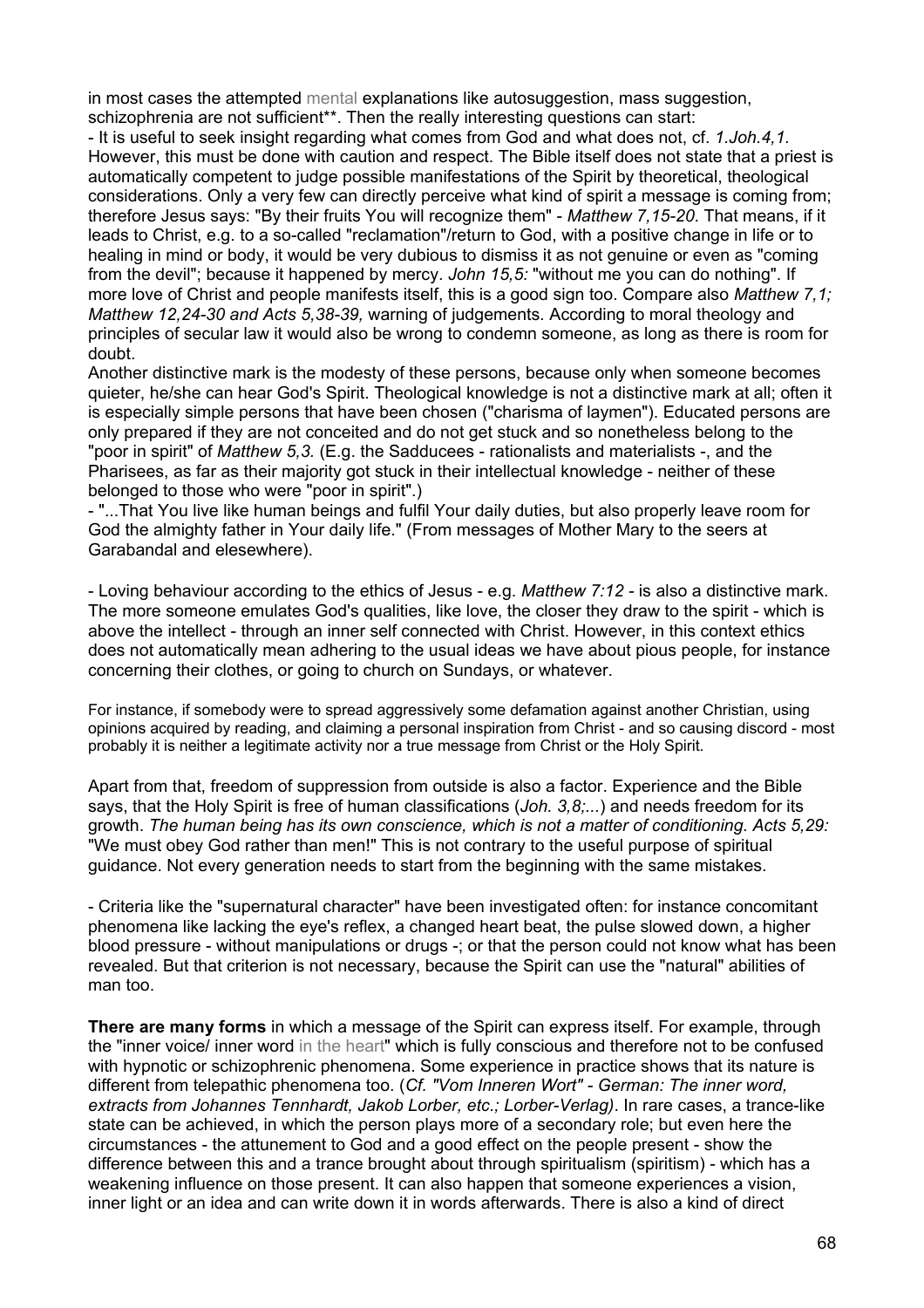writing with full consciousness, different to the "automatic writing" of spiritualism, which is usually connected with some kind of trance (Consciously seeking the Spirit of God is spirituality, and seeking contacts to ghosts in trance is named spirit(ual)ism.)The Holy Spirit may also have been the source of a message, without directly addressing the persons concerned ("..."): a thought, a conversation, a piece of writing or a book can partially or completely originate from this source of inspiration, because it can activate human creativity in any way it wants.

\*) Prophecy - from Greek - means first extrasensory informations, in the Christian context coming from God or the Holy Spirit; *cf. 1. Thess.5,19*. Inspirations, which are warnings or predictions of the future, are a special case.

Concerning the Holy Spirit in general see *John 3,8; John 14,26 and the main text of ways-of-christ, part 1, chapter "The first Whitsun event (Pentecost)".*

Concerning prophecy through visions of the future, *see the related chapters in the main text of ways-ofchrist, part 2, e.g. the chapter "How to deal with prophecies".*

Here are also some passages from the Old Testament concerning the nature of prophecy - with reservations due to the change in conditions since that time (in the time of Jesus the ancient kind of prophecy had almost vanished, but became renewed): *Joel 3,1-2; Amos 3,7-8*).

\*\*) In some cases, however, even people with a genuine capacity for inspiration may undergo experiences similar to recognised mentally disturbed states - where the inner dialogues may continue obsessively and where the person remains unable to handle earthly necessities. To avoid such excesses as far as possible, it may help to take into account - besides the above aspects - some practical prerequisites like: enough sleep; adequate [nutrition](http://www.ways-of-christ.net/topics/nourishing.htm), e.g. with enough B vitamins (that means caution with fasting, if one does not have sufficient experience with it); a clear attunement to the desired source (Christ); the avoidance of overlong sessions, with the associated tendency to go off at a tangent and to become overexcited; and after intensive inner experiences, sufficient effort to return to the present "earthly" reality; to digest self-consciously the things heard. Helpers, spiritual guides (e.g. priests), therapists etc. may only be of practical assistance if they have specific experience / knowledge, which means taking not only the disturbed state seriously, but the undisturbed basic phenomenon too. The Catholic Saint *Teresa of Ávila wrote in "Interior Castle"*, that "half learned" priests, who don't understand true gifts of God's mercy, cannot help in distinguishing between true and false ones.

[Back to the index.](#page-1-0)

# **Why do I need a church or community ?**

It is, of course, possible to have an individual connection to Jesus Christ and to God. (See also the page "A Prayer...".) This is the heart of the matter. Even the impulses required from outside can come directly by God's guidance if one notices these finer signs.

However, there is another level of this connection, which can only unfold in community with others: "Where two or three come together in my name, there am I with them (*Matthew 18,19-20*). At first this simply means what it says. This experience would be more difficult from a distance, e.g. if people synchronize it; but it is possible. A mystic might experience that unity even without verbal arrangement, although that would be too much for most people. People are not usually born for the hermit life.

This kind of prayer fellowship can lead to a regular private circle. One can also find it in a parish, or in another religious community fitting to one's individual belief. Even though the tradition of some churches may over-emphasize their role for the believers, this doesn't change the purpose of being in community with others.

If more profoundly interested in the manifold Churches etc. see also the extra page "The 7 Churches of the Revelation and the Churches of today".

[back.](#page-1-0)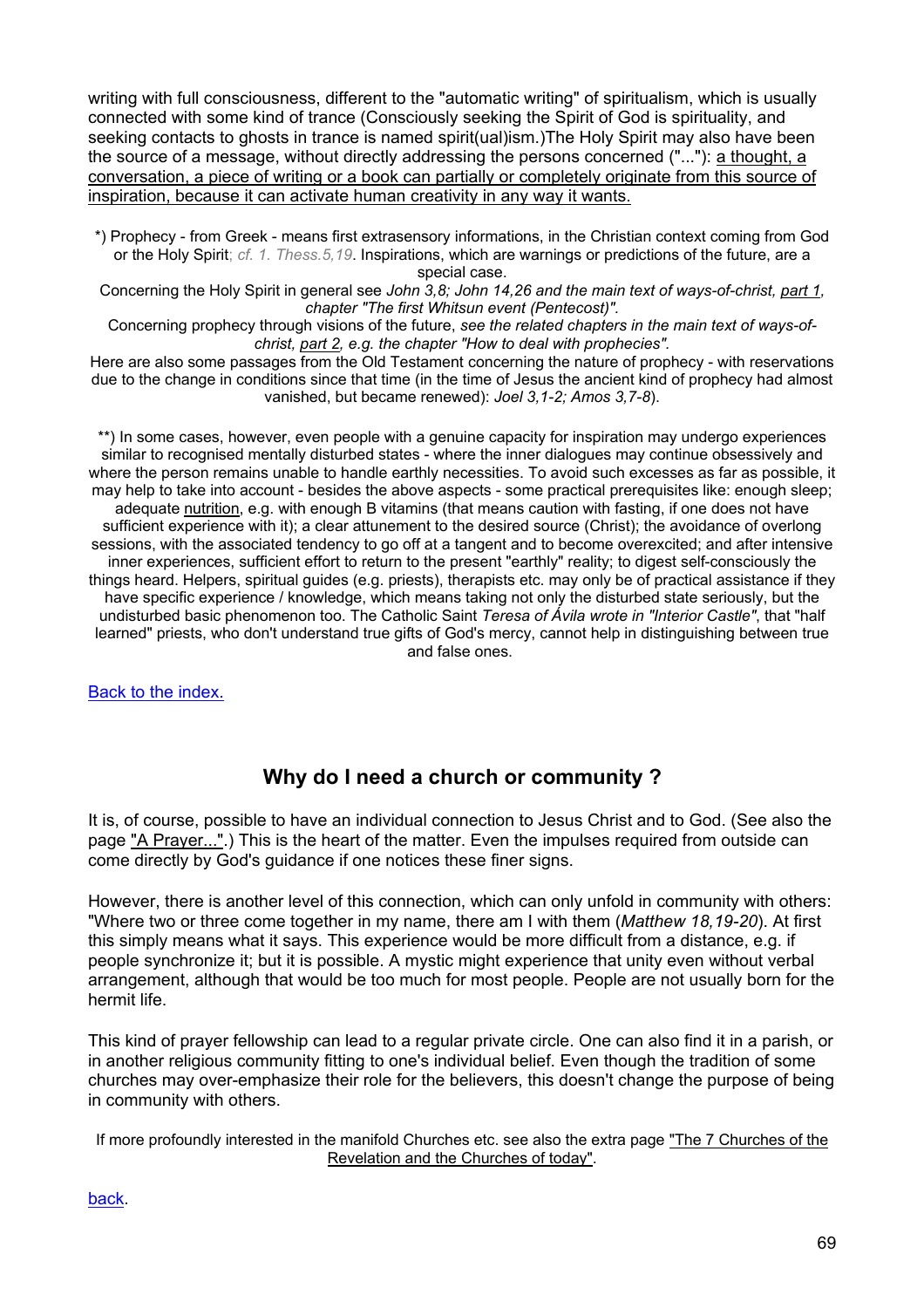## **The seven seals.**

The subsequent vision describes, first of all, the "24 Elders", the "7 spirits before the throne of God", and the "four living creatures" worshipping God - as an expression of various original qualities and creation. Then only the "Lamb" - with qualities of the Christ - could open the book with the seven seals *(Revelation 4 - 8, 1).* This vision is set in "Heaven" - in this context the divine field. The contents of the seals are described, first of all, on a level, the powers of which are characterized by symbols - the four variously coloured horses and riders. Modifications on this level, like images in dreams, have only indirect effects on the events on earth.

In spite of the nature of these levels, directed primarily towards the development of the psychical realm on the large scale, it is said in the beginning: "I will show You, what is to happen after this" (after the 7 communities.) Correspondingly, R. Steiner and Arthur Schult suggested 7 further "cultures of the seals" on earth, that associate with that cleaning of the appropriate level of consciousness. The Christian-inspired *"Book of true life" from Mexico* explains the seals as starting from the earliest times of "Cain and Abel" up to the coming time of completion.

Anyway, this text does not make it possible to identify the seals clearly with the physical earth of today. If we thought in the same way as some of the free churches, then at best weak echoes of the first four seals might correspond to the two world wars, the subsequent balance of power between east and west and hunger and epidemics. Persecutions of religions and disasters of cosmic origin might follow: meteorites, earthquakes, possibly polar changes - see chapter: "The seven bowls of wrath" too.

Between the 6th and 7th seal the text names the "sealed ones" and the "great multitude in white robes in heaven".

That scene in *John's Gospel 2*: the wedding at Cana and Jesus driving out the traders and moneychangers from the temple - with its uniting and engaged nature – already remind us of these chapters of the revelation *(cf. our chapters "The wedding at Cana" and "The holy zeal...", and John 2)*

While in *John's Gospel 5* Jesus prophesied the separation of the spirits which have done good from those who have done evil, the description of the seven seals goes on to describe the "Sealing of the souls of the chosen ones from twelve tribes".

### [back.](#page-1-0)

### **The seven trumpets.**

The vision of the angels with the seven trumpets takes place in "Heaven" *(Revelation 8,2 - 11,19)*. The ascending "prayers of the saints", the "fire of the altar sent down to earth", and also the trumpets themselves as instruments used with the head (the mouth) reflect a more mental level as it would be in dreams with these types of symbols. In this case, this is the origin of the changes which partially reach the earth, where various kinds of shadows are stirred up.

In spite of this mental, not physical nature of the "trumpets", esoterics also tried here to describe them as earthly "cultures of the 7 trumpets" after the seals. Although it is difficult to find reminiscences of it in our time, it would not be impossible to see suffering forests and poisons in connection with the quality of the 1st/2nd trumpets. In the 3rd trumpet some groups noticed that torch that fell on 1/3 of the rivers named "vermouth" = Chernobyl, that means the same in local languages. The 4th trumpet might emphasize a star constellation, as it occurred in the middle of August 1987 with a triangle of all planets. Parts of the New-Age-circles meditated then without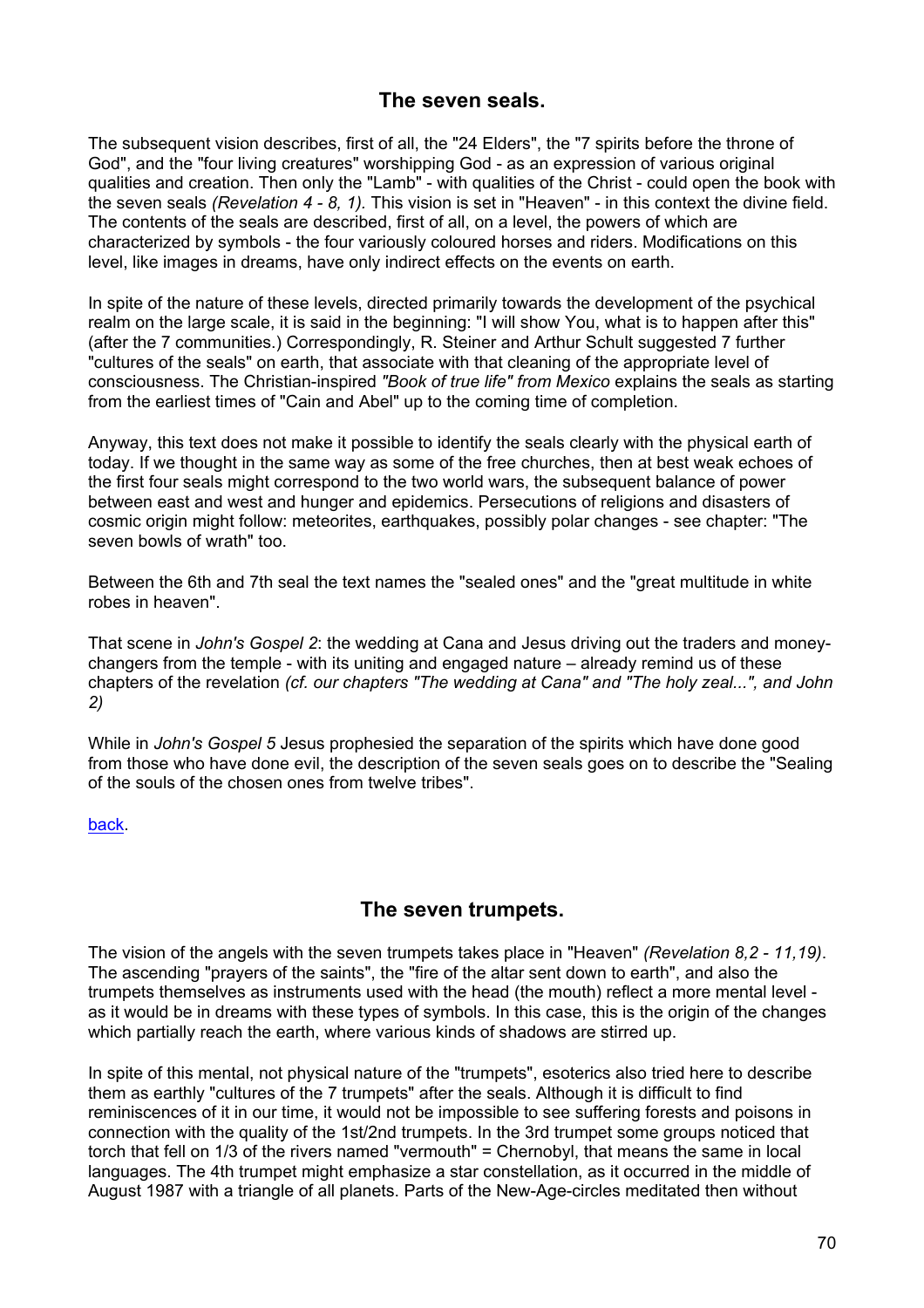referring to the revelation, but with reference to the apocalyptic number of 144,000 people - named "Rainbow Warriors" in the language of (American) Indian prophecy - about the assumed beginning or an intermediate state on the way to a New Age. The 5th trumpet - smoke from the well of the abyss, iron locusts, five months of pain ... - could leave the impression of some connection to the gulf war of 1991; the 6th trumpet too, which may also show earthquakes. The seventh trumpet leads into the "temple of God", accompanied by flashes and voices, thunder and hail, which can also have an inner, mystical meaning.

With the 7th trumpet there are also voices: "The kingdom of the world has become the kingdom of our Lord and his Christ"; at least on a mental level something has already been decided that has not yet been fully worked out on earth. The power of the "trumpets" is comparable with the "transfiguration" on Mount Tabor *(see our related chapter and Matthew 17)* and with the teachings in its context, also the Sermon on the Mount, etc. *(See our chapter "The Sermon on the Mount", and Matthew 5-7)*.

[back.](#page-1-0) 

# **The "seven thunders" and the two prophets.**

After the 6th trumpet "seven thunders spoke"*(Revelation 10 - Rev. 11, 14)*. John is supposed to "seal" its content and not to write it down. Then "the temple is measured in Heaven". Two prophets will be killed and revived. Here is a parallel to the raising of Lazarus from the dead in the Gospels *(John 11 and our chapter)*.

[back.](#page-1-0) 

# **The woman and the dragon.**

In all phases of the events the spiritually leading powers and the various reluctant, negative powers participate. The text sometimes explains the one side in more detail, at another time the other one. The sign in heaven, the "Woman clothed in the sun, the moon below the feet, and a crown of twelve stars on her head" *(Revelation 12)* unmistakably shows "Sophia" - Greek: wisdom - the heavenly or universal mother, not so much the aspect of a mother of the earth; *see the chapter "the first Whitsun event" of this site*. Her sometimes accepted relationship to Mary has already been mentioned. In her old age Mary lived in a cave, in which the ancient mother goddess Kybele had been worship(p)ed. This was heavily symbolic, in the sense of being something new in this context. Her "child" in the revelation - a child of a heavenly being is, first of all, a heavenly being too- who "will rule all nations with an iron sceptre, and who will continuously admonish people to follow their sincere, individual heart; and it must refer to a special way in which the cosmic Christ works. The "sceptre" can also be translated as "iron staff", so it is not only the symbol of a king, but also that of an "initiator" and may have something to do with the "heavenly hosts" too. See the chapter "The 7 bowls of wrath".

Here we may recognize a relationship between the spiritual nature of "foot washing" and the previous anointing by Mary of Bethany *(Our chapter "Christ Washing the feet" and John's Gospel 12,13)*. Also the resumption of the "new birth" on increasingly high levels of development is included.

The "dragon" with its negative angels is the reverse side. Through "Michael and his angels" they are conquered in the cosmos and flung to the earth. Heaven and earth now protect them from the woman.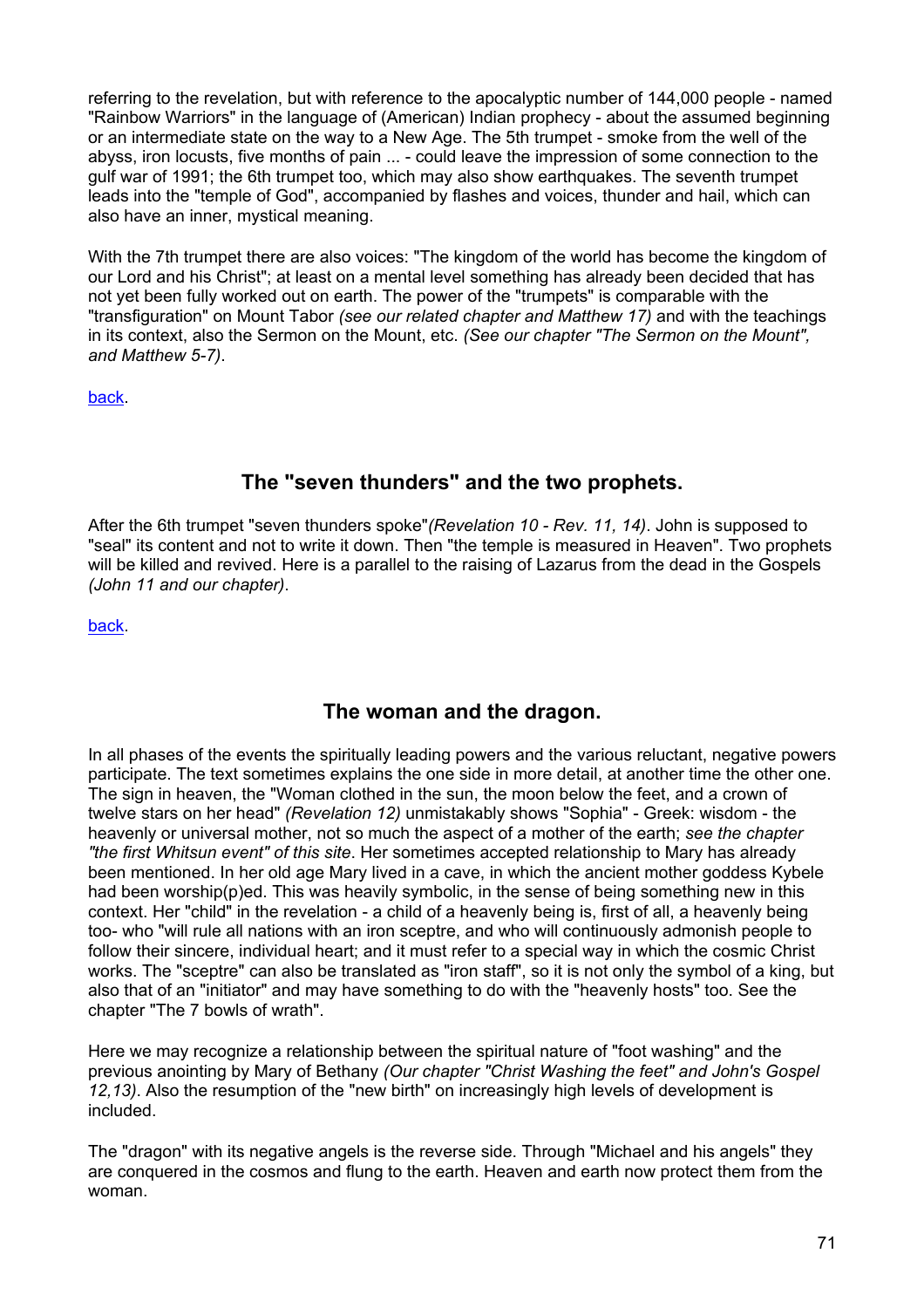#### [back.](#page-1-0)

# **The "beast with seven heads" out of the sea.**

The other two negative powers also appear in this vision. Firstly the one directed towards desires and thoughtlessness *(Revelation 13, 1-10; cf. our chapter "The temptations" and Matthew.4, 5-11)*. The seven heads are later interpreted in the revelation itself as "seven mountains, on which the whore 'Babylon' sits" and the mountains in turn as "seven kings". The revelation itself explains the ten horns as "ten kings", which share the same opinion and give their power to this beast.

Among other things because of the "seven mountains", which might remind us of Rome as the "city of the seven hills", there are Christian free churches who interpret the "whore Babylon" as the papacy. But that seems to be a little far-fetched and not covered by the other parts of the symbolism, in spite of the historical problems of the Catholic church. Rev. 18:11-23 is related to world trade. See later the chapter "The 7 bowls of wrath, the end of Babylon...". The "image" of this beast - cf. the next chapter Rev. 14 - might be related to false "images" (imaginations) of Jesus. There may be a relation to a dependency of multimedia devices, which is sometimes like an addiction or a cult.

The underlying tempting powers of this "beast" can be transformed, particularly by that power described in *our chapter "The whipping" - John 19,1*.

 [back.](#page-1-0) 

# **The "beast with two horns" out of the earth.**

Here *(Revelation 13, 11-18)* we see that negative power directed towards materialistic constraints ("inherent necessities"). *Cf. our chapter "The temptations" and Matthew 4, 1-4*.

The idea of marking people on the forehead or on the right hand, as well as the number 666 in these chapters, as a requirement for being able to buy and sell, can already be found very clearly in world events. The possibilities of computer networking with exchange of personal data, cheque cards, an international bank code 666, the barcodes with the three double lines as demarcations = 666 in this code, the devices develop(p)ed in Canada or already tested in Malaysia for personal identification on the forehead or on the hand, the nick-name "La bête" = French "the beast", for the old European communities' transaction headquarters at Brussels and so forth show a tendency, however unconsciously or even consciously and possibly wittily meant. The biblical "beast out of the earth" is identical with the "Idol Mammon".

A further tendency, which is not yet completely over is to work on the increasingly dramatic environmental problems, firstly with ineffective technical environmental "cosmetics", and then, the possibly even more deceiving, technocratic eco-dictatorship - instead of letting an effective, intense course correction by democratic means happen, with the support of the people. Mechanisms of manipulation come closer to its end by recognising its nature. This process has a connection with the power mentioned concerning *the "crowning with thorns" (our chapter and John 19,2-3)*

In the chapters about the dragon and the two animals its reminiscences in occurrences of the present time are possibly not the whole story. Everything plays, as we mentioned, not only on the physical earth. In the following vision of the 144,000 (*Revelation 14*) several beings and angels again appear one after the other, who "harvest" two different groups from the earth. Those allied with the beast are flung into the "great winepress of God's wrath", which means they are left to the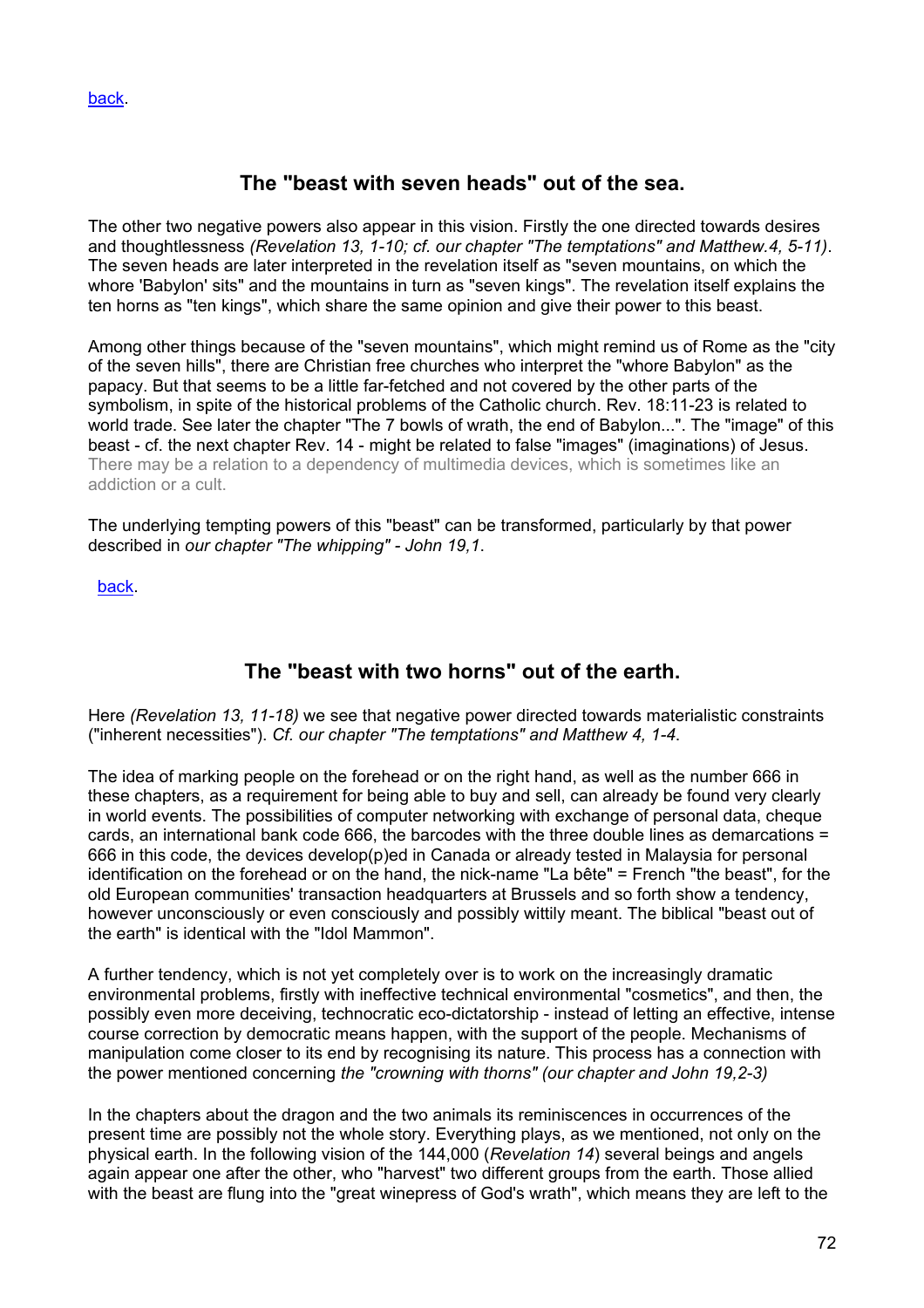effects of the forces of nature. But finally the revelation teaches no "eternal damnation"; finally everything can find a way to God; and in a higher meaning everything is wrapped in God. Cf. *Revelation, 22*, and the related chapter in this page about the New Earth....

[back.](#page-1-0) 

## **The "seven bowls of God's wrath", the end of "Babylon" and the Second Coming of Christ.**

Those who remained stable in the face of the beast and its image appear in the next vision, on a level of existence paraphrased "sea of glass, mixed with fire". From the "temple in Heaven" again seven angels come with the "last seven troubles" in "bowls of God's wrath", to pour onto the earth, onto the "sea", into the "rivers of water", into the sun, onto the "throne of the beast", into the river "Euphrates" and into the "air" *(Revelation 15, 5 - Rev. 21).*

On the one hand we see here an even higher level of consciousness at work; on the other hand this causes an even deeper and more existential stirring up of all elements of the earth and the visible part of the surrounding cosmos. Ulcers, poisons, suffering, fire, darkness, negative "spirits" and a worldwide disaster with continental drifts, sinking or flooding, meteorite falls, including dividing the materialistic civilisation of "Babylon" into three and its destruction *(Revelation 17 -Rev. 18, 24)*. A possibility or "time window" for events in this direction already showed itself with the 6th seal.

Here it is also possible to use longer periods as a basis. However the "final speeches" of Jesus (*e.g. Mark 13*), and many prophecies that arose after John's Revelation unanimously suggest a central event in the years around (about) 2000\* that changes the course of everything again. (See above: "How to deal with prophecies"). Scientific discoveries, not yet recognized in their significance, point to the same thing. The massive decrease in the geomagnetic field during the last 200 years and an unusual accumulation of earthquakes and volcanic activities which ensued in the last years; and the sun becoming "brighter" independent of classical cycles of solar activity like its maximum of 1999/2000 - in 2003 there were still gigantic activities - show those who are awake that something unusual is about to happen.

If the magnetic poles suddenly shift a lot or the magnetic field practically collapses and reconstructs itself in the reverse direction, as it has repeatedly occurred in the history of the earth, this would lead to a radical geological change too. This would not only be a new situation for mankind, but probably a new geological era too. If the magnetic "Van Allen Belt" surrounding the earth would lose its probable protective function against particles and "cosmic dust" for an unknown period of time, the prophetically announced meteorite falls could easily become reality.

**Our own insights and those of others indeed indicate that the comprehensive destruction feared by some authors will not necessarily take place, neither in the form of a third atomic world war, nor through a complete ecological disaster, nor by way of the theory of the polar change of the axis of rotation, or its change with respect to the cosmos . A lot has changed in the basis of these types of visions.**

However, because apocalyptic processes with a divine destination and the manipulation of many natural processes by egoistic members of mankind and their "elite" both seem to exist, as well as some positive human influences**, limited changes to the earth, i.e. "new adjustments" of an astronomical scale might be unavoidable, apart from modifications in mankind and its consciousness.**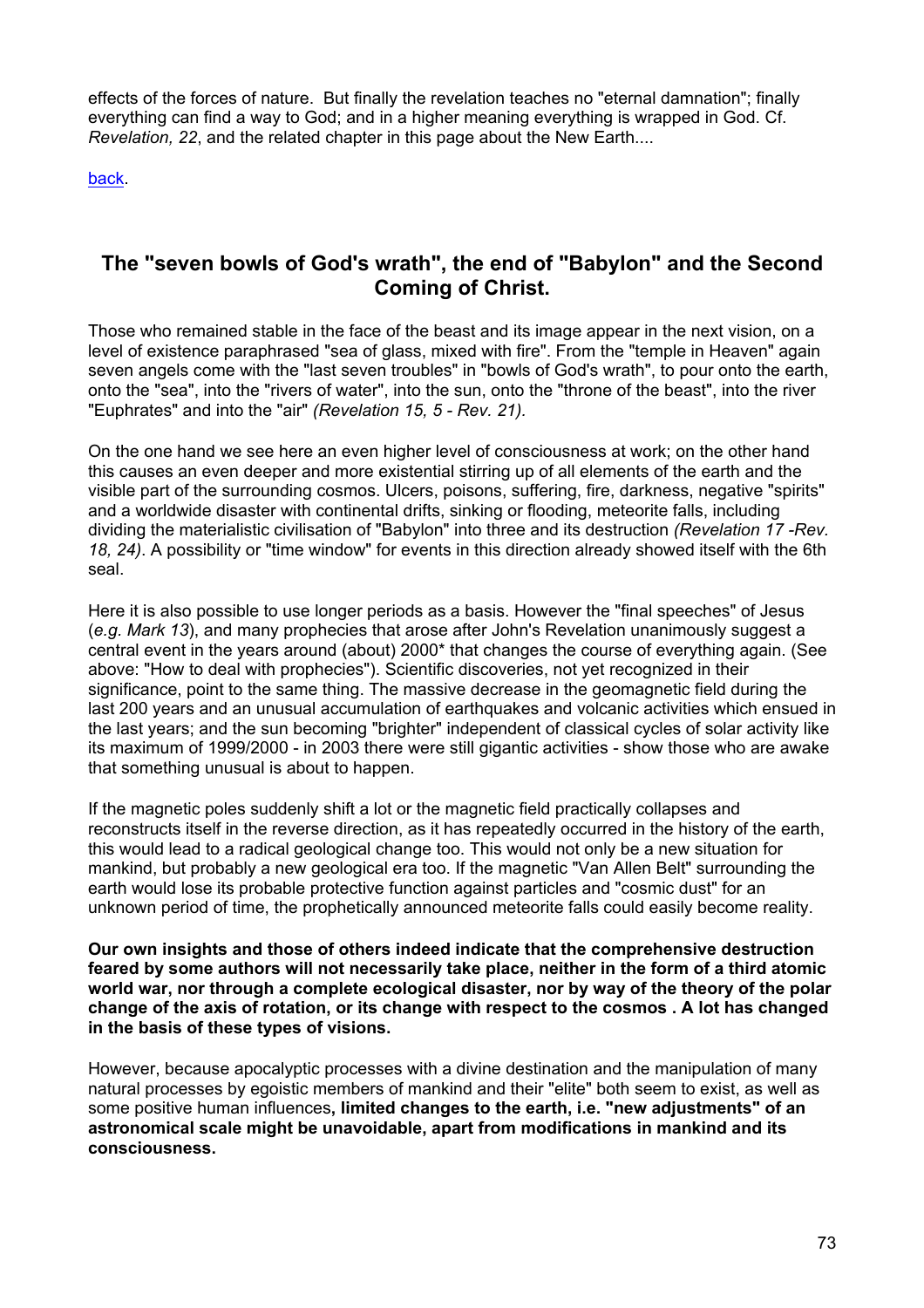"Anti-Christian" dictatorial attempts by people who want to keep their power and also the shortening or the end of this old time by a change with up to three days of darkness have often been predicted. This change can no longer simply be dismissed as nonsense.

In this connection, **a vision of Mary at Garabandal (Spain) contains the prophecy of a "Great Warning" which shows all people inwardly what they must overcome within themselves**  *see also John 16:8; Rev. 14:6-20* **- if they want to manage the transition to God's light -** *see also John 16:13***. This is connected with a sign in the sky. Within one year after this event a "Great (healing) miracle" is announced - leaving a "sign" at Garabandal. As far as mankind would not turn over a new leaf, later the Judgement day with fire from heaven (the "bowls of God`s wrath") is said to come -** *revelation 16; see additionally Matthew 24:28*. (You may search for the English literature in the bookshops, or in the web with the keyword "Garabandal"). After this people might have to reconsider everything.

A possible preparation might be - besides changing one's life - to pray for the Holy Spirit just now.

Newer "channellings" from other sources - *see the chapter "How to deal with prophecies"* - name this a transition through a "zero zone", after which those who have the maturity enter a cosmicspiritual field of force on earth - often inaccurately named "Photon Belt" - and would be able to live with the abilities of the "light bodies" of higher dimensions in the material reality *(see the chapters "The Resurrection" and "The Kingdom of Peace").* 

Relief actions were also announced, like people being temporarily "fetched" by Christ (cf. *Revelation 14, 14-16*) or by the angels of people who were prepared, or provisional evacuations and further assistance by friendly extraterrestrials. It is up to each person to decide where they hope for help. Since there is both light and darkness in the cosmos too, one is faced with the probable complexity of events and it is good to ask Christ for his guidance in all situations and to apply **ones own ability to make exact distinctions - because this is a specificly earthly way of finding unity - in the context of new powers arriving on the scene from above.** 

This period fundamentally deals with the last possible decision in each person's soul as to whether one wants to continue participating in development towards the coming "Kingdom of peace", which God prepared for the earth. **This stage ends with the "Second Coming of Christ".** See also *Revelation 19, cf. Revelation 12; Matthew 24:30; Acts 1:6-8.* He does not simply come as a human being born on earth, but as the core of something more comprehensive – the approach of God's heaven (and the beyond) and earth ; of spirit, (mind and) body. Nevertheless Christ is described as coming back as a real being - not only as his power to spiritualize mankind, as some modern groups assume. This is of significance for everyone, not only Christians. The Quran also describes the Second Coming of Jesus as witness for his people on "Doomsday". One can conclude from the prophecy of several other religions, that their prophets will also play a role in the same period in one or another way, helping their adherents understand what is going on.

In this step of the revelation too, thoughts of penalization are inappropriate. It is rather a part of a concept logical in itself that points to a further stage of the evolution of life on earth. The challenge is to experience it as a mutual transition to higher things - in which each of us will find the place correct for our development. **Whoever takes in and applies the renewing powers at the right time and with a good will, can experience the positive side of it, but also feel the suffering of the world. On the other hand those who do not want to accept the new powers experience them as something hitting from outside. That is the actual nature of the "doomsday" in the sense of the revelation. Man has the great freedom to make his own decisions but, as so often in life, he must make his decision at an appropriate time, otherwise no decision is possibly a decision too. The "lukewarm"** (Rev. 3:16) / **"half-hearted" ones are not appreciated much in the revelation** *(See in "The 7 churches" with extra page).* **The "separation of the spirits" is a part of the heart of the events of the revelation, on the way to final unity.**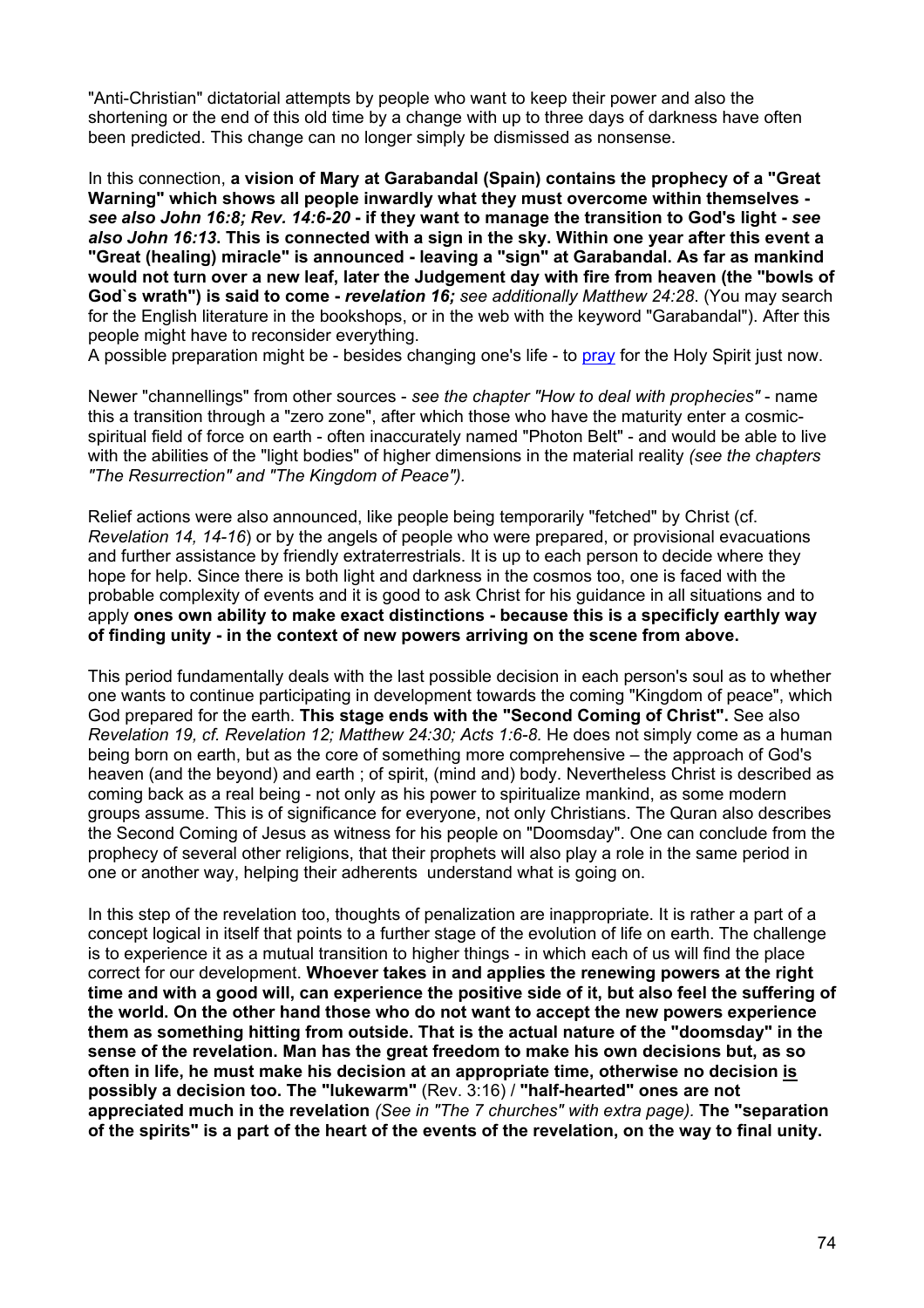The "seven plagues" - the 7th one ends with a voice from Heaven "It has happened (it is done)!" this is a parallel to the words of Jesus on the cross "It is finished (accomplished)!". *See e.g. John 19, and our chapter "The crucifixion".*

Mystically or with sensitivity one can already experience today how the earth suffers and shouts for help as it prepares itself for a "difficult birth". The crucifixion and the burial as a transition to the resurrection concerns the whole earth and its effects extend beyond these. Here too, one can find the transition from the crucifixion and a state beyond life and death to the resurrection working as a whole. When looked at from this viewpoint, the steps of the "last plagues" can happen without a catastrophe as if it were the end of the world.

Since this prophecy is complex *(see the first chapter "The Revelation of John"),* the real development in the world may be more advanced than it

seems to people who look at particular details of the prophecy, which are not manifested fully. Other areas show plagues, which are even more "advanced" than those outlined in the Revelation.

A Supplement: The new books of Wladimir Megre about the Siberian wise woman Anastasia also contain the inner knowledge that the old programs of the global catastrophe can be changed and optimization of everything with the help of people and in accord with God is the goal. But this does not mean that the contemporary world can go on as it is. (German: email wega@verlag-wega.de. The first book in English may have been published by a Canadian editor.) Ways of Christ is independent from the endeavours of others and does not automatically support all (of) the contents of their books or websites.

\*) When examining such a possible window of time, there is no major significance in theories that refer to the time of Jesus' birth asbeing 300 or even 700 years later than indicated by today's Gregorian calendar. It is primarily the quality of time – in relation to the biblical prophetic visions – that indicates whether the time would be ripe. Newer visions would, in any case, be based on today's calendar – assuming they contain a general time frame at all. See also the chapter on*"How to deal with prophecies".*

Question: Do I want Jesus Christ to appear again clearly, as prophesied, transforming human life and the world?

[back.](#page-1-0) 

.

## **The Scenarios for the future.**

This short overall view assumes that one knows at least the chapter "How to deal with prophecies" of the main text part 2 of ways-of-christ.net. It is an addition to the chapters about the Revelation of John. Not all of the following scenarios have christian sources, and most of it is not supported by this website. But we have only one world, where such concepts are / were "competitive". Here are the different concepts of future from prophecies, clearvoyants and channelings, compared with the current development and futurology.

1.) This material civilization, based on egotism and group egotism, as it is still predominating externally, would **simply go on** without great changes. Concepts of money and technical - if necessary, military solutions would dominate. Futurologists and many other people discuss the risks for human rights, environment and the planet; because of apparently missing alternatives this critical viewpoints are often trivialized or seen with some fatalism. Advances in consciousness of many people might not come to fruition in the large scale, and the necessary further advances would be almost blocked. Such a simple extrapolation of the current development without new basic factors is not acknowledged by any prophetic or similar source. It would be one of the most destructive scenarios; its unspoken final effects would be such catastrophies, as given in some other scenarios. But some values have been produced or kept within this civilization, which are fit for the future in the transition to other scenarios too. Everywhere are germs of a New World.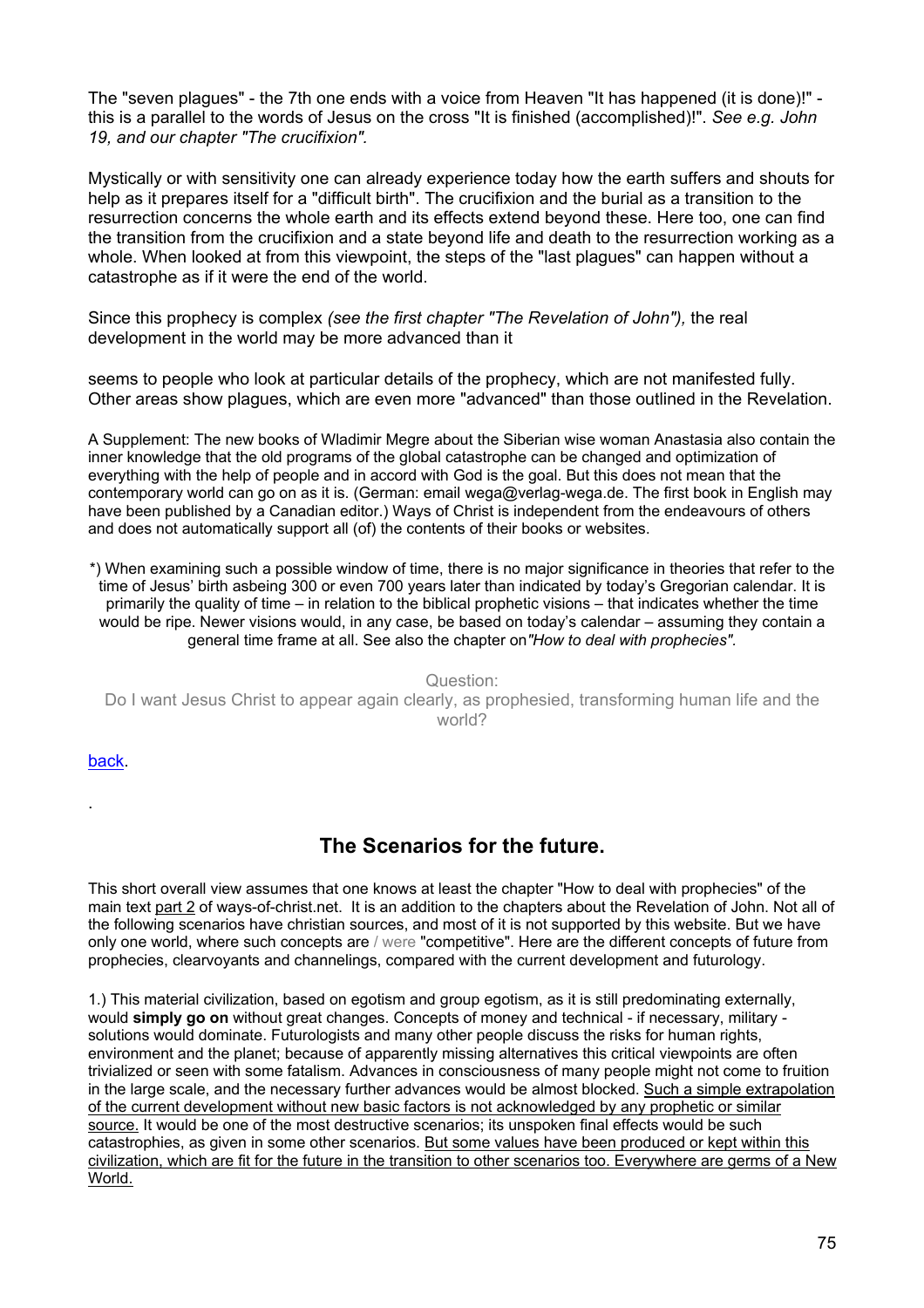#### 2a.) Interestingly, no serious prophecy contains **a pure scenario of an End of the world.**

2b.) Mainly old clearvoyants' testimonies, working out the feeling for a megacrisis into images of a nuclear **"Third World War";** it would destroy this civilization, but giving the chance of a better new begin - of a more conscious culture. This Scenario with its versions is the most wellknown one in many books about visions of the future from clearvoyants. The basis of this scenario is outdated since around 1990, in spite of the fact, that there are still some dangers of war, and that it is still necessary for the existence of mankind, to make a breakthrough in consciousness.

2c.) Old visions of **other pure physical catastrophy scenarios**, based on geological changes and/ or impacts of meteorites - as it often happened in the history of the earth - would not automatically lead to a positive outlook in the end as given in biblical prophecy or the prophecy of other cultures; there is not a lot to be said for an inevitable cataclysm.

3a.) "Channelings" mainly from the first decades after world war two, based on a world war and/ or geological/ cosmical catastrophies too, but announcing different versions of gigantic **actions for saving the well-meaning people of the earth.** Some hope for well-meaning extraterrestrials (UFOs) - the evacuated ones would later create a new civilization on earth. Others hope for Angels, an "ascension" or a "rapture" by Jesus Christ. Many people having such concepts understood too, that there are steps of development, they must carry out themselves in spite of the help. So it would be wrong, to explain this phenomenon simply as people longing for anyone taking away their problems. Some prerequisites for this scenario are outdated too, as far as it is based on physical catastrophies. But there are still situations, when mankind would be stumped, if there would be no help. Of whom one hopes for help, everyone must know him-/herself, according to one's religion or philosophy of life. But someone, who would be willing to help, and who so could find a connection to that possibilities of development as given on earth, could not bypass God or him, who has a special role for the earth (see for instance *Revelation 19, 11-14*). Everyone would be wanted to learn, including any Hierarchies between man and God. The Earth has already helped to carry some of the problems of the universe, too.

3b.) Other versions of scenario 3a didn't say much about what shall happen later on this earth or its present time "3rd dimension"; or they stressed, that **the new promised time** for the saved ones takes place on another level of existence or **on another planet**, and that the earth continues existing, and fall behind. Because the special role of the earth and its relation to mankind is obviously not taken up by that inspirators, they cannot give conclusive prospects.

3c.) A part of the Channelings since around 1991 stresses, that it is possible, to avoid the earlier prophecied catastrophies at all, with the united kinds of help from outside (see 3a.), with divine guidance and power, and to lead **almost the whole mankind into a new higher state of civilization**. They ignored for instance, that the different circles of mankind have already drifted apart from each other in consciousness, that there is no mutual "school class" for everyone - unless as some horror civilization with higher abilities and technologies and big misuses of this -. That means, such scenarios without any kind of (for instance biblical) separated "schools" (within one universe) are simply illusions. That the basic problems of mankind might be resolved by an even more technical control over all areas of life. But correct is, that catastrophies indeed can be avoided, if all well-meaning powers between Heaven nand Earth would work together, as it is "designed"; and parts of mankind - from all its regions - can indeed approach a great step forward of mankind and earth. Some other technologies more adapted to human beings and ecology are necessary too.

3d.) The imagination, **negative Extraterrestrials would conquer the earth** in the future, is rather a matter of Hollywood. In the cosmos surely is light and shadow; and the universe is full of theoretical possibilities of every kind. But one can hardly find such a fate of the earth in checkable prophetical views. Where one finds something like this, one can see also, that the beings of the earth besides their special imperfection have also their special abilities, here being well ahead: for instance their free human empathy, and the immense creativity behind all terrestrian creatures. It might turn out, that the earth and its context with God is also an important field for study - necessarily keeping the freedom of the human beings - instead of a place for "conquerors". Further, one may conclude, that the world will not become penetrated by negative forces in the future, but that it is penetrated by them today.

3e.)**A: So behind all these scenarios in the meantime another scenario becomes clearer, a possibility, that indeed a great impulse for the development of mankind can take place - according to the complex Revelation of John, which nis not completely meant physically -; with extensive divine company; with a preserved and higher developping earth; with different schools for different people,**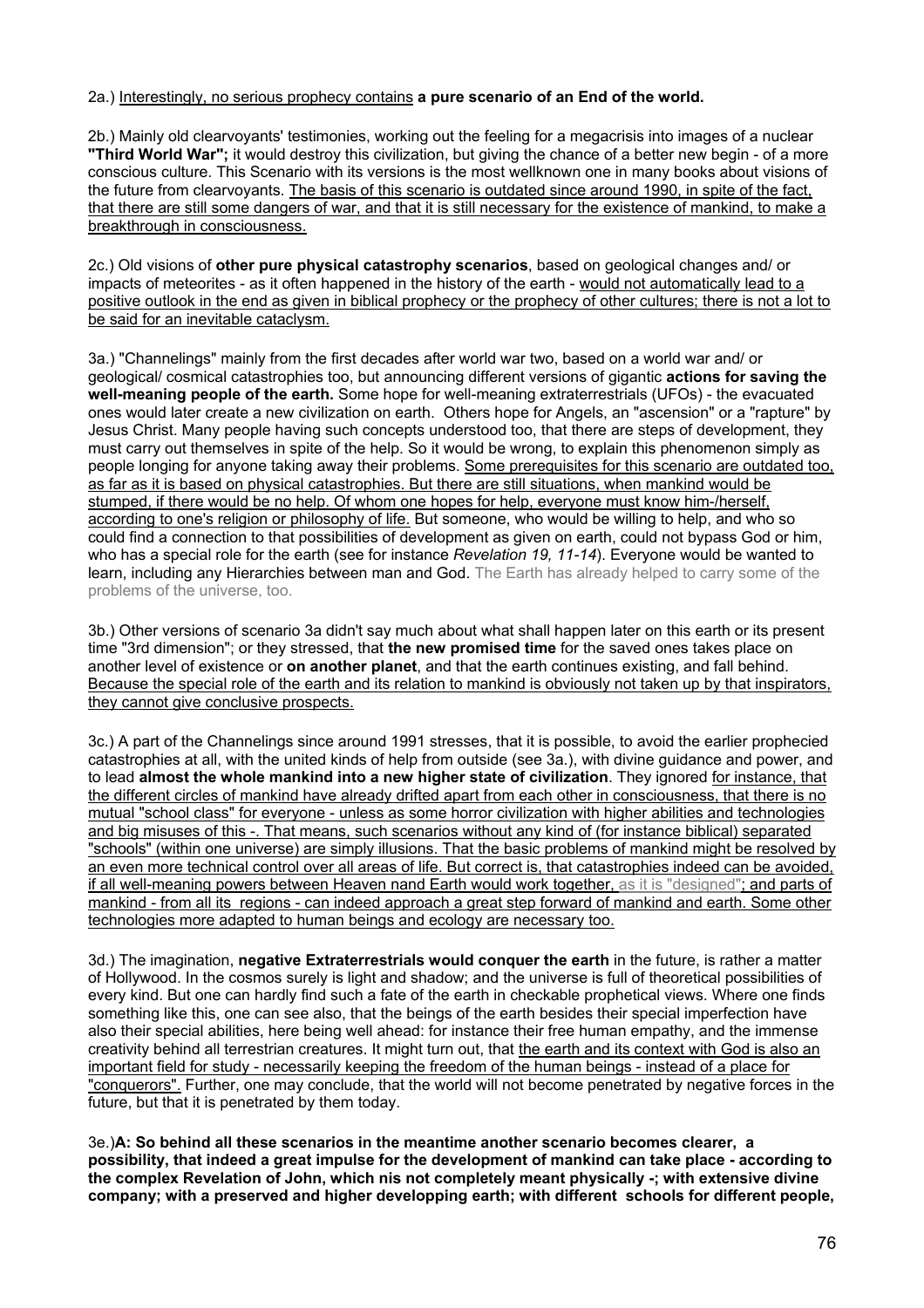#### **whatever that means. But also according to the Sermon on the Mount, which says "The meek ones will own the earth".**

As already explained in the chapter "How to deal with prophecies", future depends on the people. This concerns their inner decisions about the direction of their way; and the mutual effort of the well-meaning ones in prayer and life. It is possible, also beyond the old polarities of the quarrels on earth, from the higher insights of conscience, to work for new developments in the world: "In the world, but not from the world", as the table at the end of the chapters about the Revelation in the main text of "ways-of-christ.net" shows.

#### [back.](#page-1-0)

## **The (real) "1000 Years of Peace".**

After the transition through time of the "7 bowls with the last plagues", the cosmic vision of Christ returning from Heaven follows - as a rider on a white horse, "called Faithful and True…the Word of God", with the armies of heaven dressed in white *(Revelation 19)*. This does not mean the contemporary human "pseudo-Christs". The "false prophet" (with false/one-sided ideas about Jesus, or about what is Christian...) is overturned. The "1000 years of peace" *(Revelation 20, 1-6)* are not a classical "empire". The "Big machine" of society, the external negative forces and their manifestations, are banished.

Here we find the spiritual Last Judgement too. The translation of *Rev. 20:4* - "*... they came to life*" does not fully meet the original meaning, that is simply "*... they lived*", (as it was translated literally for instance in the footnotes of the "Elberfelder Bible"). In the case of the souls this could mean "a coming to life again", but people who did not follow the beast may also continue to live on earth. It would be a misunderstanding to think that all of them have to die.

#### This stage is related to the resurrection of Christ *(our chapter and John 20 - 21)*. Even in the text of the revelation itself it is called the "first resurrection".

The negative powers are not yet completely dissolved, however; the incompleteness of individuals still has to be worked on, which is now easier.

After "1000 years" the residue of negative powers emerges concentrated, in order to become dissolved.See next chapter.

[back.](#page-1-0) 

## **The New Heaven, the New Earth and the "New Jerusalem".**

After the "1000 years of peace" for the judgement of the dead "books were opened" - showing the events, "and ... the book of life" - which shows one's resulting state. Only after the subsequent consuming fire on the newly tempted army and the ejecting of the "devil" into the "fiery lake of burning sulphur" *(Revelation, after 19,19-20,3 now in 20:11-15)* the New Heaven and the New Earth approach. The actual length of the periods of time remains an open question. [\\*& update in the German version.](http://www.christuswege.net/de56/37.htm)

**The motto of Christ is "Behold, I make all things new" - without exceptions** *(Revelation 21,5)***.** This "new creation" is, however, similar to the immortal values previously unfolded both in each individual and on the large scale. Current action also remains important for those who expect apocalyptic events to happen soon.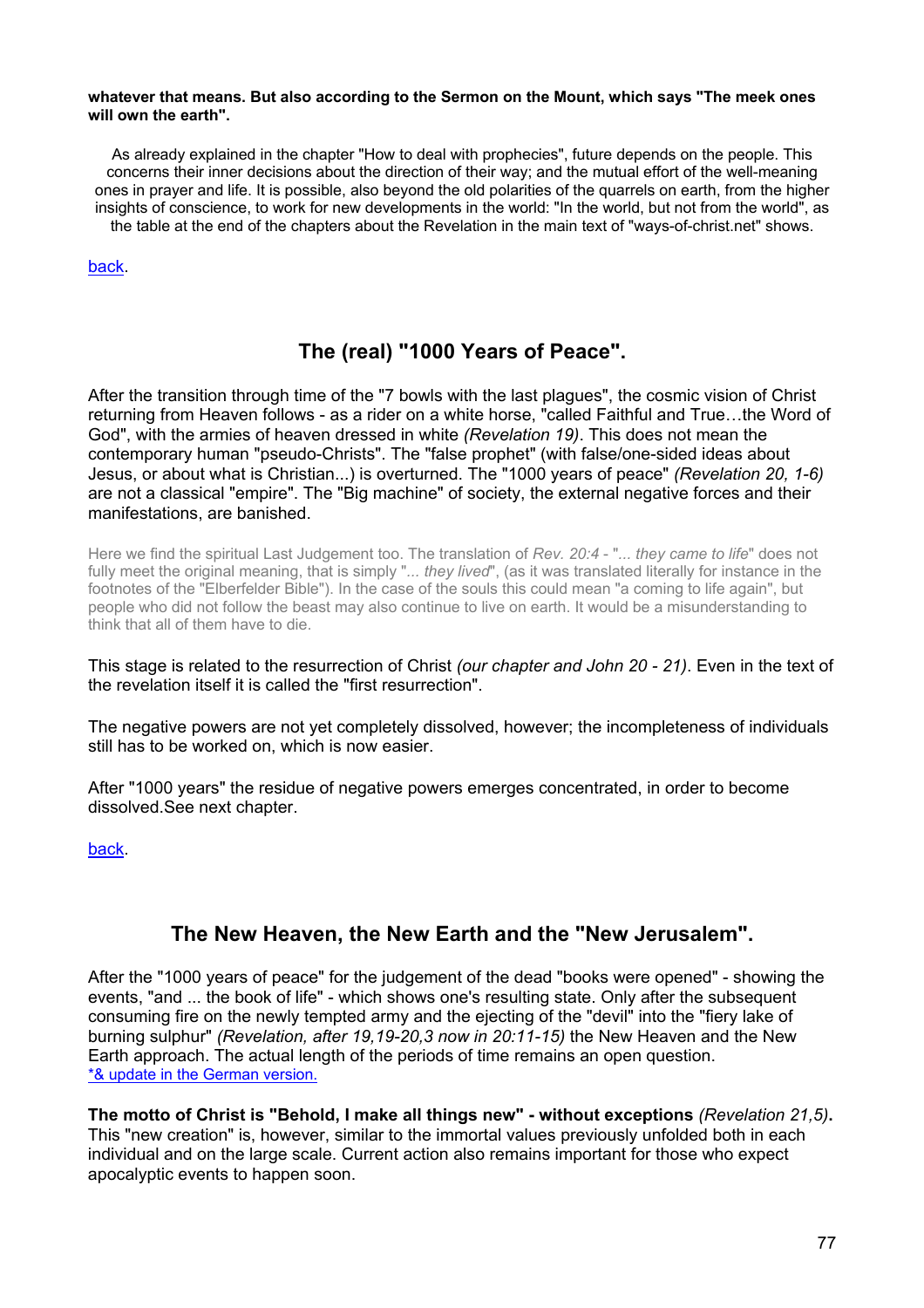In the New Heaven - mentioned in the text before the earth and the New Jerusalem - something like a cosmic Ascension is pointed to. (*Cf. the chapter "The Ascension" and Luke 24, Mark 16,*). The emphasis of the description had been up to now on the earth; but now the importance of the events for the visible and invisible "heaven" comes to the foreground. Here the eternal Heaven of God beyond space and time is not meant - this remains unchanged - but worlds that have been created. The small planet earth might prove to be more than a "developing country" even on the cosmic scale; but resolving its problems might be a highly specialized, far-reaching task. The problematic nature due to great human freedom and great entanglement in material affairs can not be found in all possibly "inhabited" worlds, according to Lorber and others. The negative powers that were flung onto the earth, and now into the "lake of burning sulphur" according to the visions of John can't be found in all worlds. Just as Jesus had an effect on mankind, in the same way a transition of the whole of mankind or earth with Christ would certainly have a further, extended effect.

The then renewed "New Earth" and the connected event of the "New Heavenly Jerusalem" coming down to earth can be compared with the Whitsun event of the *Acts*, but here also on a cosmic scale. This is not the geographical Jerusalem. The earth is in exchange with the surrounding cosmos at various levels.

"There will be no more curse" /other translation "there will no longer be banished things"…no more negative powers", "no more darkness" *(Revelation 22,3)*. Consequentially that means**, here the negative powers are also delivered, the divided world is now over. For the first time the world appears as a conscious whole,** a state, which can be foreseen 'close to God' in visions and so forth, but indescribable. A weak copy of this state would be **when, starting from some point in inner life, all other points could be filled with life, which is an experience that can occur on the path; "All In All".** In God himself the higher unity of everything is already there.

The divine model of creation - the A(lpha) - and the new creation with all beings consciously reconnected with everything in God – the O(mega), the beginning and the end, become congruent, and nevertheless the A and the O remain. So the "end" is more than the beginning, although the beginning already contains everything. As a tendency to become congruent in small parts e.g. of the human being which is going through everything continuously, even this direction of events is already recognizable.

It is additionally pointed out here, that e.g. according to the vision of R. Steiner, the events of the "new earth" relate to one of three new "earth incarnations", following each other in gigantic periods of time. Without attempting to comment this, it is at least mentioned here that the nature of the biblical "New Earth" also comes from another process than an incarnation rhythm as calculated, e.g. in Hindu Cosmology also for planets and so forth and the whole cosmos. If once taken seriously, it exceeds the kind of Becoming and Decay we have known or presumed to be true up to now and enters higher and higher "octaves" or "spirals".

Even in contrast to the experiences possible today, the opinion of some theologians that the revelation only contains admonishing parables without reality fades completely.

The parables of Jesus in the Gospels were taken from the lives of the people in order to illustrate certain aspects. Later, but still during his life on earth, Jesus stressed in contact with his disciples that now he would no longer talk in parables, but openly. The Revelation does not come from human life; everywhere, where the text itself gives interpretations, there are direct "correspondences"; that is, on that level of consciousness, the things seen "really exist", like experiences of contemporary spiritual investigation, e.g. of R. Steiner. **The apocalypse admonishes, however, too; e.g. in order to proceed from a theo-logy to a "theo-practice"; to look at what "is in the air" and "to let God also appear at each present time". God also acts through people** - but not through arbitrary actions of people: human beings are not to play God or the Apocalypse. Man can develop more and more along the lines of God's plan for the world - the Creation Program.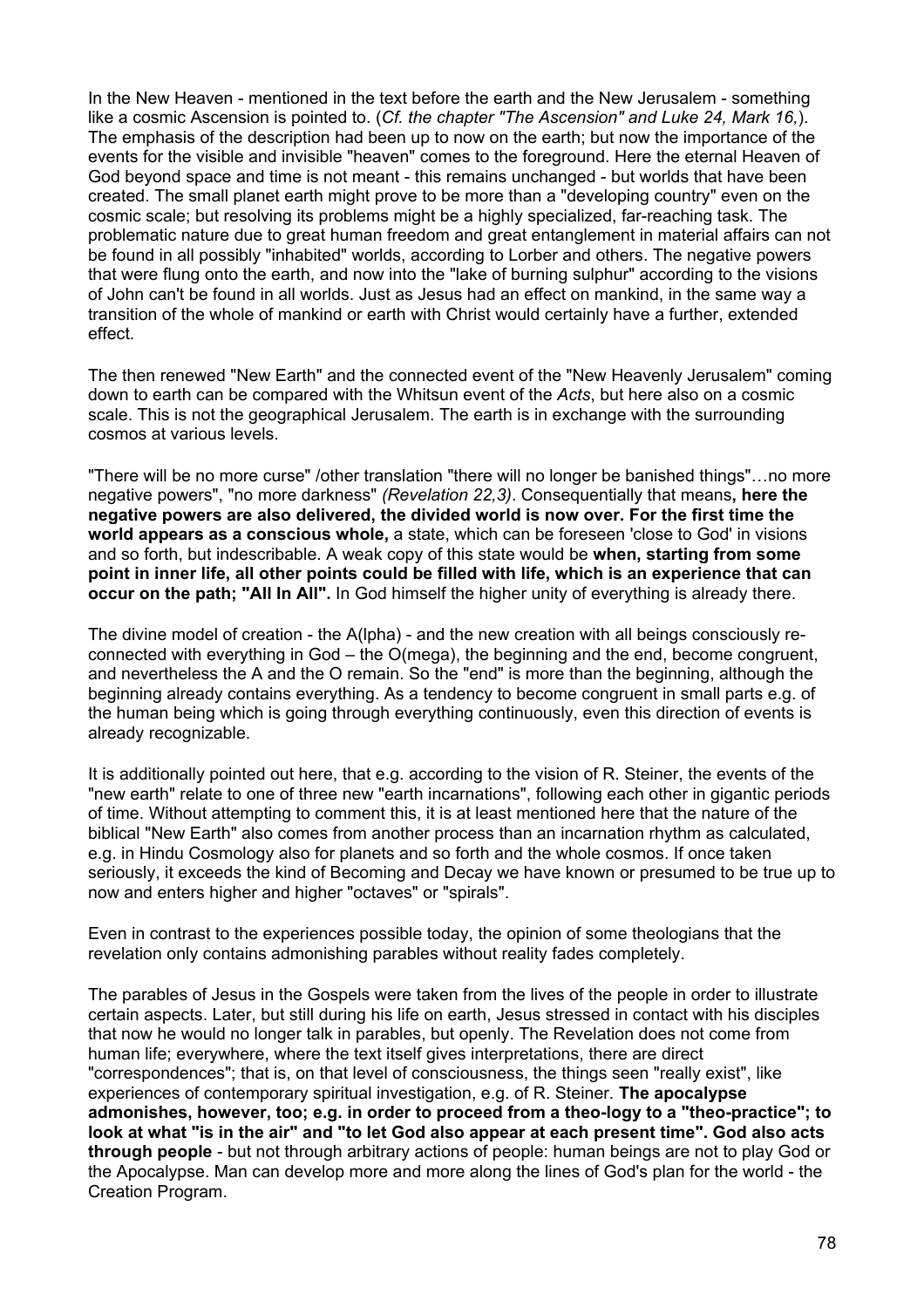## **Final chapter of both parts of the main text: The Christian spirit.**

**Real "Christianity" is Jesus Christ himself, and to search for the connection to the present Christ in our inner lives – "Seek, and you will find". To take the dialogue with him seriously and to use and work out these impulses in our own lives is the most direct way of understanding him. These chapters have been written to encourage those interested to do just that.**

**Another way, which may be associated with the above mentioned "most direct" way, is to feel for each of Jesus Christ's specific qualities and to bring them into our own lives little by little. The passages in bold type (in our main texts) may be helpful for this purpose.**

**What these various characteristics have in common and which could be expanded upon, is that Christ is obviously beyond the "contradictions" (dichotomies) of this world: Neither does he simply mix the respective two sides, but the attitudes implied by him are a "Third Way", which has the ability to include the fruitful and steady parts of everything, as seen from another level, transforming that which has become hardened.** *See also the table at the end.*

**Further consequences may also result from the characteristics considered for the differences between older and newer attempts in our contemporary society. A lot of these groups have something necessary to say, which at least in one point and in one respect, has not been considered by other groups, e.g. because of being entangled in obsolete left right wing contrasts. Quarrels between old and new will not disappear - at least not in the foreseeable future - but the inflexible positions and apparent contradictions can be replaced with a dialogue, creating new lines of discussion; for instance, one can serve God or accept money as one's god. This would also allow like-minded people to meet and work on new projects together - without it all ending in one-sidedness again. Many other things considered in these chapters could also be put into practice, going beyond just studying, according to the individual development and intensity - even if some of the viewpoints are somewhat scattered and not always repeated in every chapter.**

This kind of investigation goes beyond the habit that many theological and other schools of thought have, of "using" Jesus for their well-meant, but one-sided view of things. For this purpose they stressed the passages that matched their respective opinion and either explained the others away, changed their meaning, or ignored them. The early authors of the gospels already basically realized that the versatility of Jesus can be better described by using several sources. They were clever enough to notice how different the various viewpoints were. Many theologians, however, thought they had made a great discovery by finding various sources with different views hidden in the Gospels that had been handed down, e.g. a so-called "source Q"; connected with the rashly formulated question of which of the authors may have been right. It is now easy to recognize that each of the authors may be right for the most part, with the exception of their respective onesidedness. This might be a new impulse for the (o)ecumenical movement.

People who identify themselves with other religious or ideological backgrounds, but are positively interested in a Christian approach, neither hardened nor superficial, or who can see something useful in it can surely learn from it too, just as the author of this article also became acquainted with all kinds of different groups and came to appreciate them. Already today, some representatives or members of other religions have at least come to recognise some of the traits of Jesus, much more clearly than many historical-critical (historiocritical) theologians. This is difficult to explain in a material way, but it might make them think.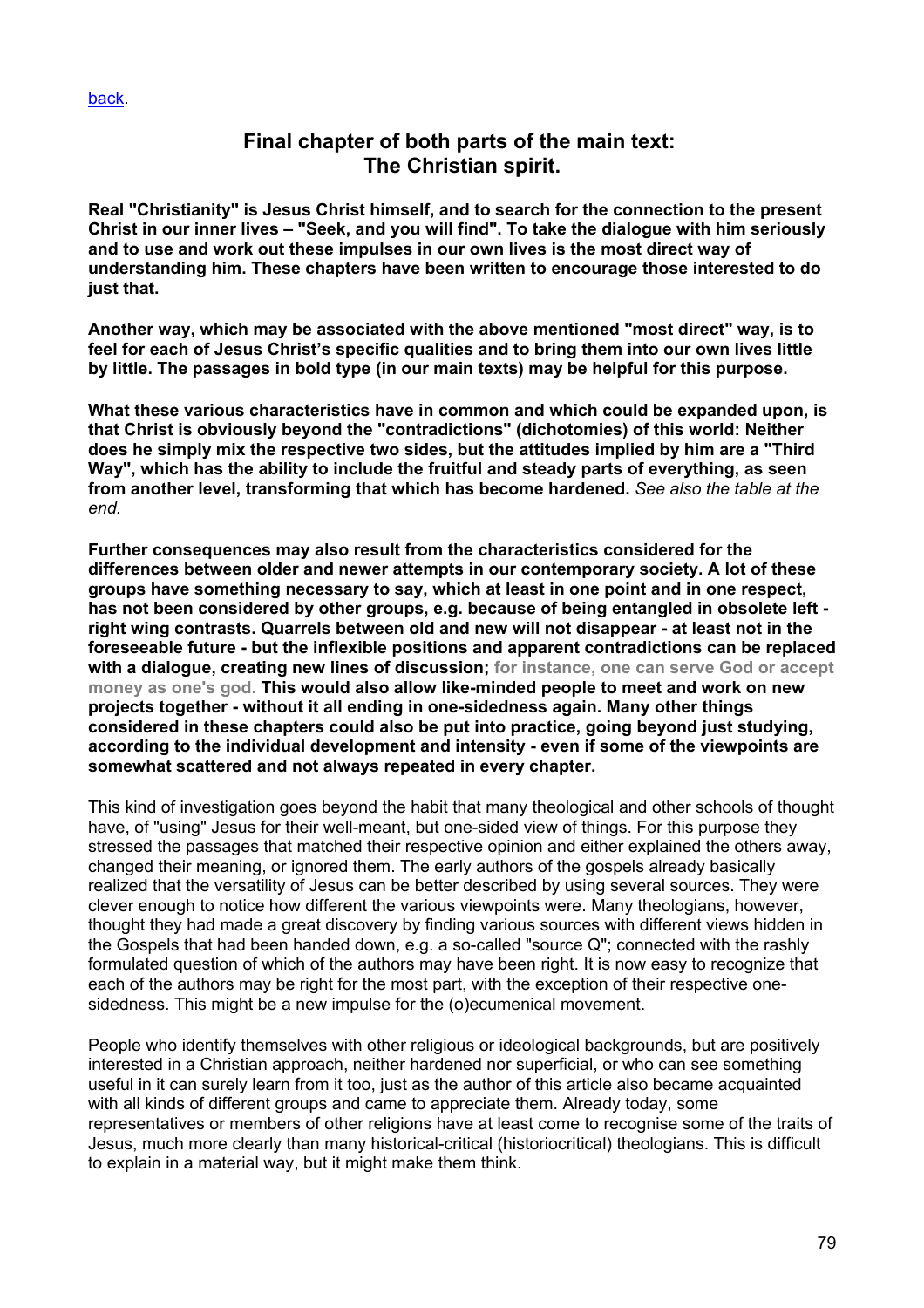#### Apart from that, **Christ cannot be leased by the various religious communities of Christianity.**

His approach can give people the strength of unity in diversity - love a deeply serious will to understand and a harmonizing energy. However, this does not even out all differences, but allows that which is compatible to coexist lovingly making the incompatible visible as such. Christians have often withheld Christ's power to unite (to make convergent) various schools of thought from the world. In the interest of rescuing the earth, it's time for Christians to contemplate their actual tasks - presuming they really want to think of themselves as Christians.

## **A christian attitude: In the world, but not of the world; see John 17.**

Whoever seeks to progress from their own imperfection to promising qualities - with Jesus as a standard and help - (compare the pages"...healing" and "...ethics"), must first

- deal with themselves truthfully, and based on this think about other people (instead of projecting everything onto others), *compare Mt. 5,3 and ["A Christian way: digestion of the daily life"\)](http:///)*;

- listen to the impulses of one's conscience, and nevertheless come out of one's shell (instead of suppressing these impulses), *compare Mt. 5,5 and 5,9 ...*;

- notice that one is here for others too, although one's physical well-being may be a prerequisite für being able to help others *compare Mt. 5,7*;

- seek the living Spirit of God, although forms may be useful (instead of too rigid forms), *compare Mt. 6,5-8... and John 4,21-24*;

- seek "to be" religious, and behave adequately, (instead of mere appearances), *compare Mt. 5,8*;

- have courage, to live according to one's new insights, and consider others as well (even if these insights are not always appreciated in this world), *compare Mt. 5,15*;

- be modest and serve others - in spite of new insights ( instead of becoming conceited), *compare Mt. 5,19 and Luke 9,48...'*

This is a more loving and wise orientation. So one is no longer one's own obstacle on the path. One can observe that Christianity is not only a way of life, but a real spiritual path. On this path one can also have Jesus as a compass which allows us to find a new balance beyond the one-sided "wrong tracks":

| Neither to be taken up only in outward<br>appearances $\rightarrow$            | - nor to lift off into pure spiritual inwardness         |
|--------------------------------------------------------------------------------|----------------------------------------------------------|
| But to be active in outer life $\rightarrow$                                   | - and to be founded in inner life                        |
| Instead of only thinking $\rightarrow$                                         | - or only meditative emptiness                           |
| To concentrate on the contents $\rightarrow$                                   | - in conscious, meditative quietness                     |
| To seek the "external God in Heaven"                                           | - and to let him take shape in one's personality         |
| To see the traces of the unchangeable Creator                                  | - in the changes of (free) life                          |
| To study the laws of the natural world                                         | - and to feel the order of creation behind them          |
| Neither to live out urges fully $\rightarrow$                                  | - nor to dispel them                                     |
| But to integrate them $\rightarrow$                                            | - and to transform them                                  |
| To use time, space and circumstances and the<br>harmony that goes with them    | - in spite of being independent of them in one's<br>self |
| To work outwardly                                                              | - and to pray inwardly (a Benedictine principle)         |
| To try to understand the positive contribution of<br>others (active tolerance) | - and to enfold oneself from one's own faith             |

Table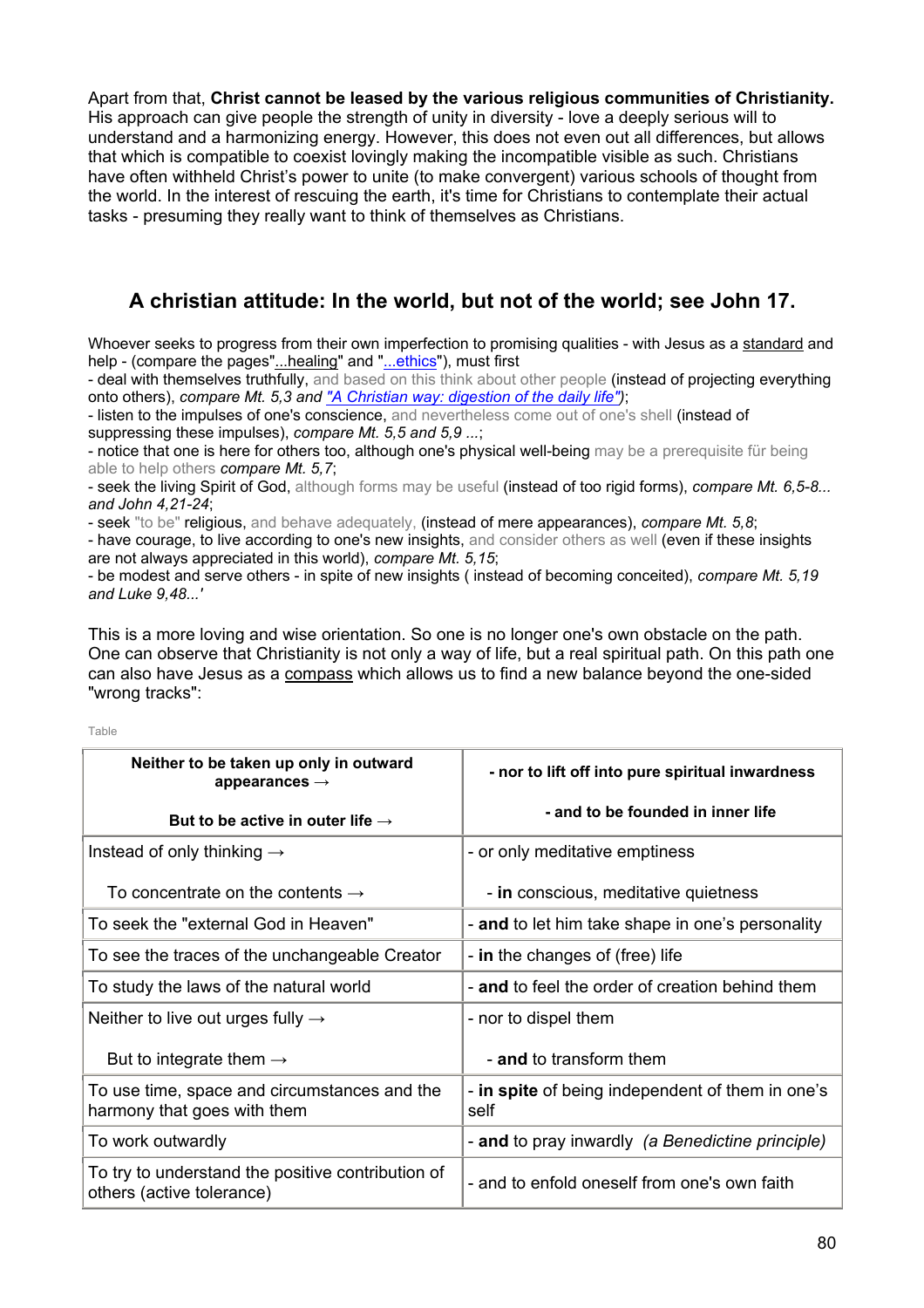| To use the rational-analytic hemisphere                       | - and the "mythical" and synthetic hemisphere of<br>the brain (feeling) – with the bridge between |
|---------------------------------------------------------------|---------------------------------------------------------------------------------------------------|
| To know about subjective perception                           | - and to seek the differentiated truth beyond the<br>various subjective considerations            |
| To learn from (constructive) traditions                       | - and let them become one's own living<br>spirituality                                            |
| Practise preparing exercises                                  | - and to hope for mercy (Christian mysticism)                                                     |
| To speak to God personally                                    | - and in his powers                                                                               |
| 'To love our neighbours'                                      | - as we love ourselves                                                                            |
| To keep up the intellect                                      | - and to look beyond it                                                                           |
| Neither to "dissolve into the universe" $\rightarrow$         | - nor to harden one's "ego"                                                                       |
| But to be in the whole $\rightarrow$                          | - as a conscious cell of it                                                                       |
| To respect the body as an instrument                          | - and to grow in mind and spirit                                                                  |
| To accept fullness of life and responsibility                 | - after the "narrow portals"                                                                      |
| Struggle for right decisions in the consciousness on<br>earth | - and to suspect God's plan existing on an other level<br>(of consciousness)                      |
|                                                               |                                                                                                   |
| To give insights to others too                                | - as it is good for them                                                                          |
| To change in one's surroundings/in the society                | - that which has also improved in the individual<br>consciousness                                 |
| To be compassionate with the tribulations on earth            | - and to enjoy God's guidance                                                                     |
| To be in spiritual communities                                | - and to make one's way to God as an individual                                                   |

**\*...So the way of Christ shows itself to be a Third Way beyond the apparent contradictions\* of the world - a way to full life and to real spiritual freedom in God. Some of the bold-typed parts of the main text and the context will explain more about this. See also** *John 17, and the apocryphal St. Thomas' Gospel 22.* **This is no indecision – which would keep the apparent contradictions in place as a problem – and so it equally does not mean confusing the two ("flogging something to death").** To keep out of something completely - or to decide for the one or the other, knowing that someone else may just as well choose the opposite - would sometimes be better than indecision too. **The third way of thought involves searching for an overriding viewpoint beyond the contradictions instead, facilitating a new, free statement (postulate, affirmation, thesis, decision, establishment, decree) – and thus resolves the problem.**

**He who holds his ground on this tightrope walk can now take the further steps of Jesus in the Gospels (Passion) and in Acts (Pentecost) with greater success. This ability of man to increasingly approach the "true light" of God (Joh. 1:9) behind the appearance of the world is both the starting point and the goal of this description of the tightrope walk. (See our main text, part 1).** 

There is a relation between the individual steps in the Gospels and the development on the large scale in the Revelation.

\*) "Dichotomies" too.

[Back to the index.](#page-1-0)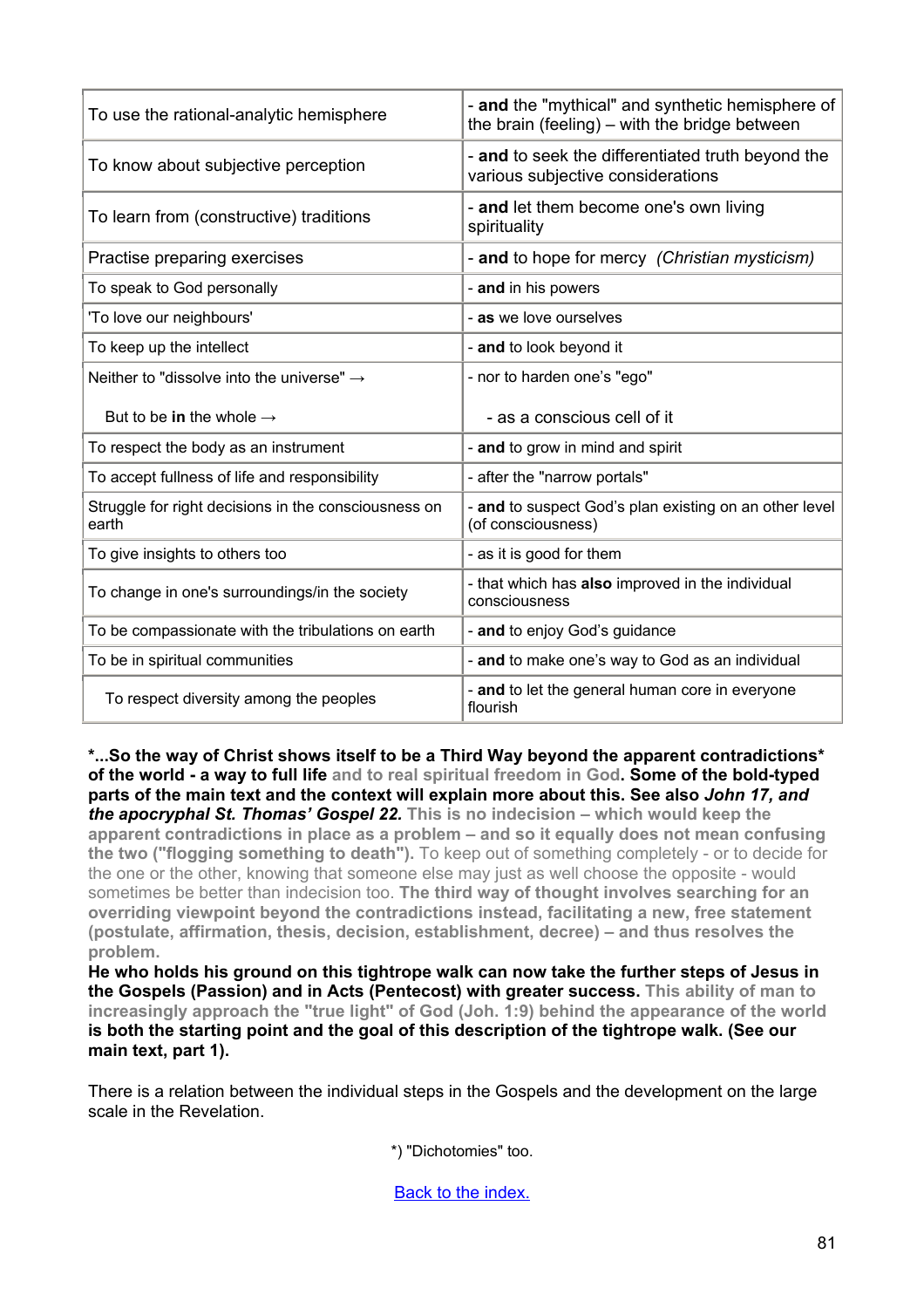## **Part 3: Topics, questions of life:**

## **A Prayer for Peace, Life and Earth.**

*The first paragraph leads to the attitude adequate to an effective prayer, without much explanation. Instead of the third paragraph you may also give other matters to God. You may change the prayer to adapt it to your feelings. Best read slowly and with imagination:*

> God, my origin, my help and my hope.! In unity with Jesus Christ I thank You for everything coming from You; and I ask You, forgive me everything that took me a long way from You;. in this silence, please let me become creative by Your Spirit.

Guide me, that I will not harm Others on their way to You;. Guide me to help Others according to Your will;. Save me on my way. \*

Inspire the people to leave decisions about life and death in Your hands \*\*. Help those who work for Your creation\*\*\*. Lead this world to the breakthrough to Your promised new time.\*\*\*\*

\*) Here others may be included.

\*\*) *here details may be added, or be considered meditatively after the prayer, like this:* 'to stop building up violence', 'resolving problems by taking away one cause of violence', 'to apply only such security measures necessary to allow peaceful people their human rights', 'to start a peaceful dialogue between well-meaning people of the various religions', ... . *You may consult Mt 5:9 and 26:52, and [Churches' declarations for](http://www.ways-of-christ.net/topics/peace.htm)  [peace.](http://www.ways-of-christ.net/topics/peace.htm)*

*´*The holy scriptures of the various religions originally stressed the struggle of man with his/her own negative sides - the Bible, the Koran, the Zend Avesta, and the Bhagavad Gita ... and not external wars. Later, this was often overlooked or misunderstood, but today there are some ethical common grounds of the religions, contrary to the decaying values of this egotistical civilisation. The various religions can, of course, keep their differences.

*\*\*\*)* Nature cries for help. It's time for praying, Lord save us from the 'excited' forces of nature. However, this does not replace a change in the behaviour of man in relation to the rest of the creation.

\*\*\*\*)*Luke 11:2; 21:31. Revelation 11:16*; ....

See *Mark 12:30.* Prayer involves both the heart-felt belief in the attainment of what is being requested - according to the will of God - and the corresponding thanks. Jesus' words handed down in *John 16:23, "My Father will give you whatever you ask in my name", also contained the* words *"... let the answer surround you"* in the old Aramaic texts (cf. Neil Douglas-Klotz, *Prayers of the Cosmos: Meditations on the Aramaic Words of Jesus)*. To pray, live and act in the same "spirit" belong together. (The viewpoints published here, although partly new, are not contrary to the manifold prayers practised by the churches.) See *[the Lord's Prayer, with bible passages etc.](http://www.ways-of-christ.net/b/lordsprayer.htm)  [concerning prayer](http://www.ways-of-christ.net/b/lordsprayer.htm)* too. God can share out the love, given to him, in all churches. You may consult *Mt 5:9 and 26:52, and Churches' declarations for peace.*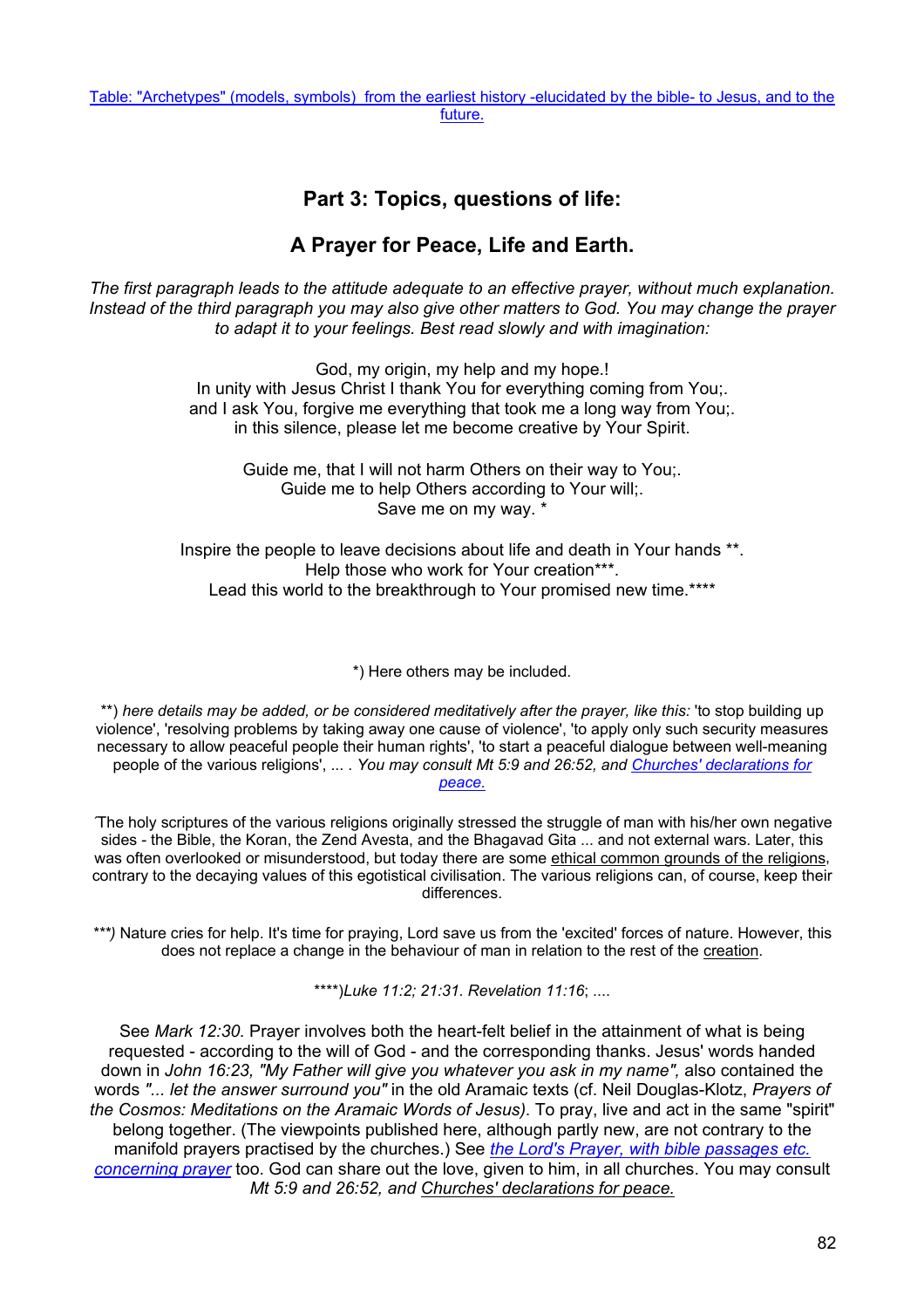## **Basics of ethical values.**

Jesus Christ set a high value on standards for ethical behaviour which live within the individual instead of only being effective because of the pressure of an external law or custom. This is not achieved by hammering it into somebody from outside, but by a life, unfolding the "love of God, to our neighbour... as to oneself". To "love each other" (*John 13, 34*) gives us the ability to act according to our real conscience. Loving God, we can guess what are his higher goals. Wherever individuals, couples, groups, etc. include this universal love, one can see the difference. The more these attitudes live in everyone, the less important the external, detailed rules will become.

The contents, e.g. of the older "Ten Commandments" are not outdated, but have become acknowledged. They are subject to cultural change, not in their basics, but in certain details. This is already substantiated by the report of Moses himself, who initially received a higher version of the commandments and then had to ask for a simple version for those who were not sufficiently developed. So far these ethical principles are the same in Christianity, in Judaism and in Islam. Almost all other religions have similar principles too, as shown in the "World Ethos - Declaration for the Parliament of the World's Religions" (see our links page). Even a system of ethics that sees itself as "non-religious" or humanistic shows connections to values of religious cultures. **Ethics mainly deal with treating others as humanly as we want to be treated ourselves, not to harm others, but to help.** This is essential for one's destiny, because of the biblical principle of sewing and harvesting *(Gal. 6:7; 2 Cor. 9:6)*. It is the minimum requirement for survival in a society that keeps evolving. This is, in the end, the main criterion for one's participation in the new time, about which **the Lord's Prayer** says: "...Your kingdom come!" (*Matthew 6*) and about which the Sermon on the Mount says: "The meek shall inherit the earth".

In a wider sense this results in vital viewpoints for various levels of human existence. Some Christians dismiss the ethics of the Sermon on the Mount as an "ethics of the turn of mind", falsely thinking that it is not applicable. Although it does not necessarily provide us with instructions, e.g. for making difficult political decisions, it is a yardstick for them. If a human, so-called "ethics of responsibility" leads to decisions in society, which are the opposite of what the Sermon on the Mount expects the individual to do, one should not think that Jesus would have decided this way. Each individual is responsible for his/her part. Groups with their compulsions and models are also responsible for their part. Each group would need their own " group code of ethics", as some professions already have. So beyond the individual ethics some "structural ethics" of groups and society would be necessary. Law with its arbitraries cannot replace this.

Especially a formalistic and general legal practice, which would not sufficiently consider the single deeds and motivations, would be viewed as critical, as this would emanate from the thinking of some ancient Pharisees and Sadducees that was most sharply rejected by Jesus.

| The Ten Commandments of                                                                                                           | Ethics in the Koran (Quran)                         | "World Ethos" (see our links                                                                                                                                                         |
|-----------------------------------------------------------------------------------------------------------------------------------|-----------------------------------------------------|--------------------------------------------------------------------------------------------------------------------------------------------------------------------------------------|
| <b>Moses (Exodus 20)</b>                                                                                                          |                                                     | page)                                                                                                                                                                                |
| 1. I am the Lord Your God You<br>shall have no other gods before<br>me. (You shall not make for<br>Yourself an idol)              | Set not up with Allah any other<br>god (sura 62,9*) | (This interreligious agreement did<br>not concern a mutual concept of<br>God. for instance with regard to<br>the buddhists, only a "Last truth/<br>last reality" was acknowledged in |
| 2. You shall not misuse the name<br>of the Lord Your God (for the Lord<br>will not hold anyone guiltless who<br>misuses his name) |                                                     | the paper, meaning something<br>beyond the physical world.)                                                                                                                          |

Table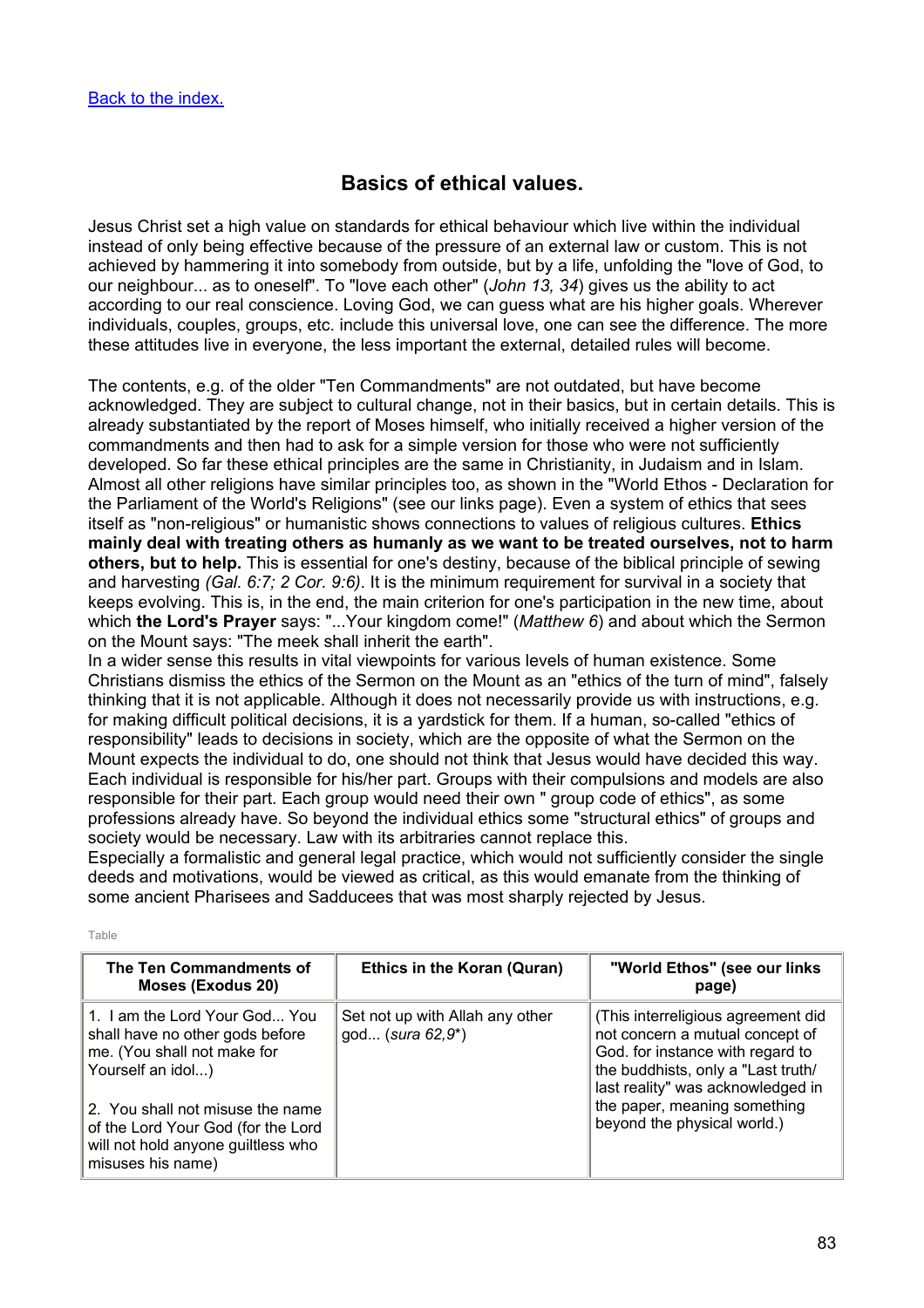| 3. Remember the Sunday/<br>Sabbath day by keeping it holy.                                                                                                                                                                                | When the call is proclaimed to<br>prayer on Friday (the Day of<br>Assembly), hasten earnestly to the<br>Remembrance of Allah (sura<br>$62,9^{*}$ )                                                                                                         |                                                                                                            |
|-------------------------------------------------------------------------------------------------------------------------------------------------------------------------------------------------------------------------------------------|------------------------------------------------------------------------------------------------------------------------------------------------------------------------------------------------------------------------------------------------------------|------------------------------------------------------------------------------------------------------------|
| 4. Honour your father and your<br>mother, (so that you may live long<br>in the land the Lord your God is<br>giving you.                                                                                                                   | Your Lord has decreed, that you<br>show kindness to parents, speak<br>unto them a gracious word.  Give<br>the kinsman his due, and the<br>needy, and the wayfarer (sura<br>$7,23-26$ <sup>*</sup> )                                                        |                                                                                                            |
| 5. You shall not murder.                                                                                                                                                                                                                  | Do not kill any one whom Allah<br>has forbidden, except for a just<br>cause (suras 17,33 und 5,32*).                                                                                                                                                       | Commitment for a culture of non-<br>violence and the reverence for all<br>life.                            |
| 6. You shall not commit adultery.<br>$\star\star$                                                                                                                                                                                         | And come not near unto adultery.<br>Lo! it is an abomination and an evil<br>way (sura 17,32).                                                                                                                                                              | Commitment for a culture of<br>partnership of man and woman (,<br>against destructive use of<br>sexuality) |
| 7. You shall not steal.<br>9. You shall not covet your<br>neighbours house.<br>10. You shall not covet your<br>neighbour's wife, or his<br>manservant or maidservant, his ox<br>or donkey, or anything that<br>belongs to your neighbour. | As for the thief, both male and<br>female, cut off their hands But<br>whoever repents after his<br>wrongdoing amends his conduct,<br>then surely Allah will turn to him (in<br>forgiveness). $(sura 5, 38-41^*)$<br>(This concerns aggravated<br>larcery.) | Commitment for a culture of<br>solidarity and a fair economy                                               |
| 8. You shall not give false<br>testimony against Your neighbour.                                                                                                                                                                          | Be maintainers of justice,<br>bearers of witness of Allah's sake,<br>though it may be against your own<br>selves or (your) parents or near<br>relatives Sura 4,135*.<br>(concerning betrayal see sura<br>$2,188^{*}$                                       | Commitment for a culture of<br>tolerance and a life in<br>truthfulness                                     |

\*) Particularly here the various religions have added many different details. This might help us to understand that not all details are necessarily good for everyone. Additionally - for today's purposes - there has not always been enough distinction between purely religious principles and detailed secular laws. This doesn't mean, however, that beliefs and laws should have big contradictions.

Already after the great flood - before the mentioned 10 commandments - according to the biblical tradition there were some basic ethical principles valid for all mankind, beyond the Israelites too: - the reverence for human life (Gen 9:6), and not to eat meat of living animals. The rabbinic Judaism later

derived versions of 7 **"Noachian commandments"** for Non-Jews: You shall not murder; you shall not torment animals; you shall not steal; you shall not commit adultery; you

shall not worship idols (in spite of the fact, that Non-Jews did not have to worship God like Jews) ; you shall not blaspheme against God; you shall have courts of justice.

It is helpful to note down both the problems we have discovered in our own characters and our own positive qualities, in order to consciously monitor progress. There are several ways of doing this: 1. Directly working on problematic incidents in life. Positive intentions. Jesus also encourages people to look at their own problems first. In the Koran this is known as the "Great Jihad", the "Great Holy War", which is more important and more difficult than any external conflict. Many conflicts could be positively solved this way.

2. Direct reparation and 3. Directly forgiving each other, as far as possible. or to offer the problems up to God in prayer for him to work them out and to forgive in one's soul. Jesus also speaks about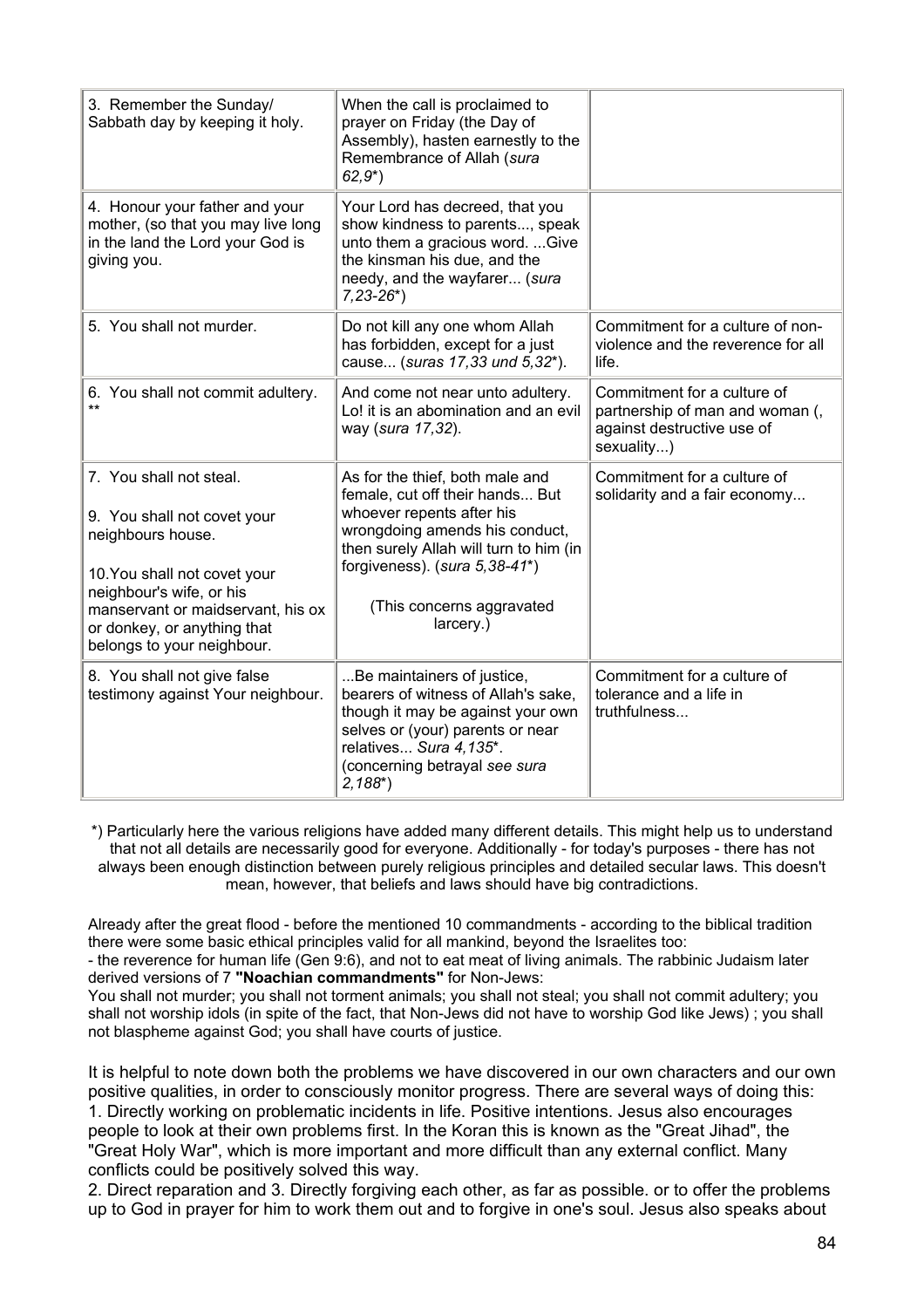"paying to the last penny". (But see 5.)

4. If there is no other way, one can also perform good deeds for others, apart from those one has harmed. A lot of things are made good by God if one, e.g. takes up tasks for the public benefit. 5. "Pray to God in my name", here for his forgiveness and mercy in the further development of one's life. This is the significant help, which pure humanistic ethics cannot give. Destiny is no longer experienced as something mechanical, but as guided by God. Everything is worked out and developed in the best interests of ourselves and others, seen in the light of His higher wisdom. The qualities of man become more similar to God.

There are also our Extra pages "General christian viewpoints for society and politics" and "Christian viewpoints for economy and social affairs" .

**[Back to the index.](#page-1-0)** 

### **An additional correction of the modern "Everything about Jesus disclosure stories".**

In the website text some one-sided theological theories have already been directly or indirectly corrected - with the help of new methods and insights. Here another confusing best-seller story, full of "sensationalism", is spoken about. We don't promote these kinds of books, so the following text is meant only for those who know it and feel irritated about.

1. Related to the scrolls of Qumran these writers interpreted most biblical descriptions of Jesus as false. Jesus and his disciples were supposed to have been simple guerrillas against the roman rule. \*

They tried to make it more interesting with a conspiracy theory saying that 75% of the scriptures of Qumran - found 1947-1956 - would have been kept secret by mainly Catholic researchers. We do not need to defend the churches - but this information is simply wrong. The team investigating the old materials included Roman Catholic, various Protestant, Anglican, Jewish and even atheistic scientists. There was indeed some delay caused by their manifold interpretations of the small and damaged pieces of the old writings. But when the "sensational" book was published, 80% of the Qumran texts had already been published. In 1992 - one year before the "sensational" authors wrote another paperback saying that 75% had not yet been published - the rest of the Qumran-Texts had already been published.

When writing their interpretation, the authors had to produce and combine several daring theories, in order to achieve their result. According to them, the old writings were not pre-Christian, but from the time of Jesus \*\*. However, they are obviously different in terms of background and time. The Community of Qumran existed for centuries. Neither can it be fully identified with the Essenes -as the authors attempt - nor with the militant "Zelotes", who later had the centre "Massada" some distance away. One might compare Qumran with an ecological-spiritual community of our time. They must have had contacts everywhere. They received some rites from the Essenes; the Priests of the temple at Jerusalem gave them a list of the temple' s treasure - which means they thought that the Qumran people had no direct relation to the conflicts with the Romans and so the list would be secure with them. They might also have had contacts to persons close to the Zelotes.

The authors wrote that the Essenes were not ascetic monks, but militant resisters against the Romans. Everything handed down about the Essenes gives the impression that they would have been a pacifist, vegetarian, faithful Jewish-esoteric school, which withdrew from the world because of their Zoroastrian-like rules of purity. So the authors mixed up Essenes and Zelotes without due reason.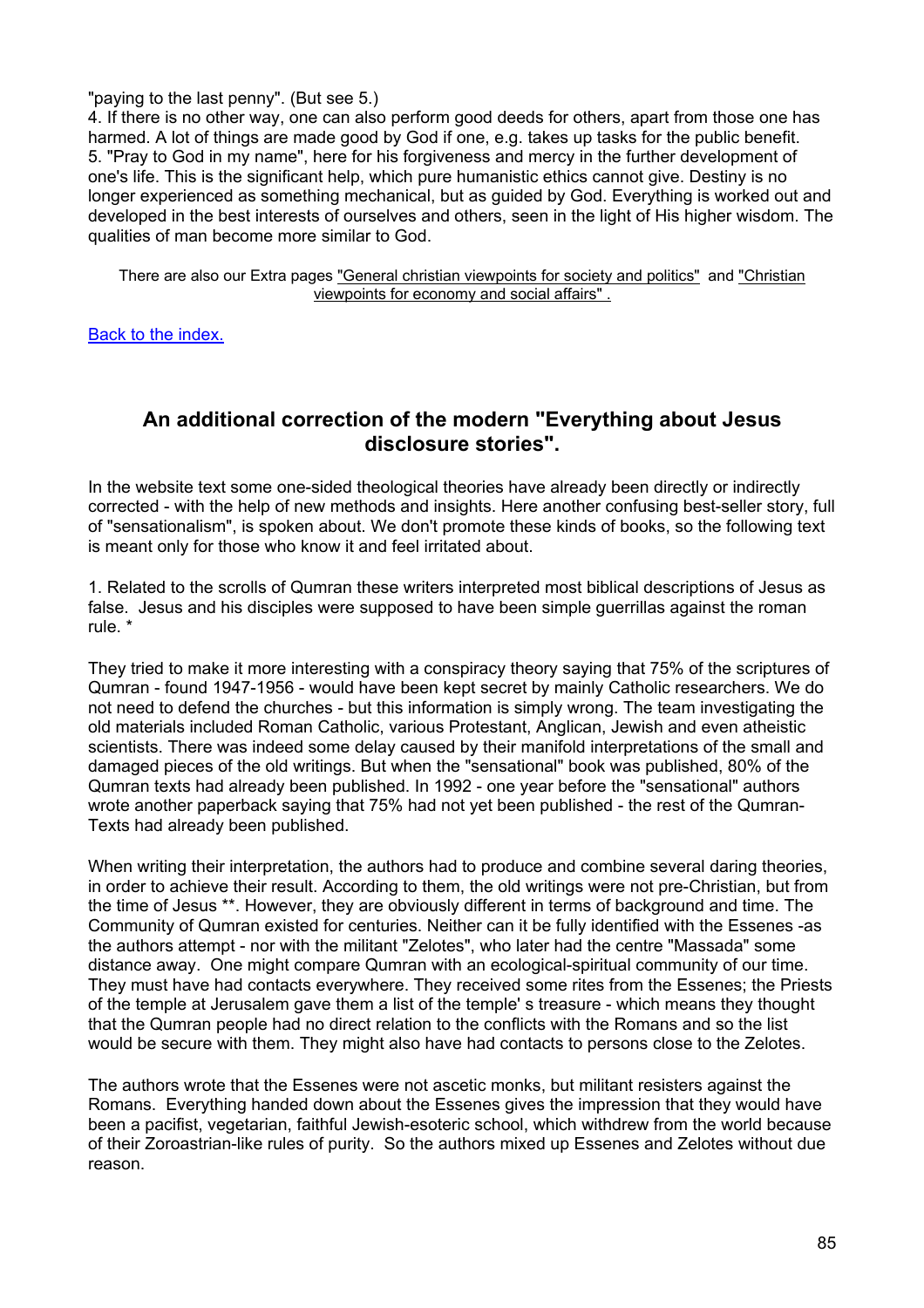According to the authors, John the Baptist, Jesus and Jacob (James), the (half-)brother of Jesus, all had the same "violent" ideas as the Essenes. This theory - also based on the other previously mentioned constructions - cannot be based on the Qumran writings. It is not possible to clearly identify Jesus, Jacob and John in any of these writings. The authors identified the "teacher of righteousness/justice", obviously a leading person in the community, with Jacob – without any kind of proof. The theory that this teacher of righteousness was a leader of militant people has no proof and is not very probable. It is possible that the community accepted him as the higher spiritual authority, compared with the degenerated authorities of the temple. Similarly, the descriptions of Jacob that have been handed down do not suggest a militant imagination. This Jacob -not the disciple Jacob, but the brother of Jesus, who guided the Early Christian community at Jerusalem must have been extraordinarily tolerant and harmonious in his character. He was the very moderator of the disciples with their various opinions. He - spoken in images - had to sit between Peter and Paul, in order to hold the community together.

In order to state that Paul was a Roman agent, they had to construct another theory that the Romans captured Paul, in order to produce the "illusion" to the people of that time that he was one of the disciples of Jesus. (In our text "Ways of Christ", Paul's mystical experiences are said to be authentic, no matter what some traditional ideas of him may suggest, e.g. concerning women. This can be recognized by really and practically studying mystical experiences - something which the authors obviously did not do).

The Qumran documents are simply some of the many writings of the centuries about the life of Jesus. They give us some kind of an impression about some of the customs of that time and are, in some points, similar to some of the teachings of Jesus - of the Jesus as described, and not the imaginary, militant Jesus. Other writings are long since known as "apocryphal", some were found later - e.g. the writings of Naq Hammadi, to originate from a Christian group in Egypt. It is possible that John the Baptist was originally connected with the Essenes or with Qumran, or that he was at least accepted as an honoured guest. It is possible too, that Jesus met these interesting people. (But in our website "Ways of Christ" it is mentioned, that he met people of many different schools and that this does not mean he or his teachings originated from one of these schools.)

2. Other authors also joined in the previously mentioned speculation regarding Jesus with many details connected with Jewish history, but without resolving the mentioned contradictions. By reducing Jesus' resurrection in some parts of this literature to a historically tangible, pure resurrection ritual similar to that of the late Egyptian kings and possibly the Essenes and later traditions stemming from it, they withhold from the readers that renewing contribution that Jesus gave in this regard. It would not have damaged the relationships between historical groups such as the Essenes and the Order of the Templars if they had simply done without the anti-resurrection dogma. The purely mystical way of looking at the deeds carried out by Jesus already became lost in early Christian times because it was to difficult for some early Judo-Christian and Gnostic groups to understand and for this reason it is pointless trying to attempt to prove that what they had understood was the complete truth when one takes their beliefs into account. Others understood other parts of the truth, as shown, for instance, by the many early Christians who believed in a more universal significance of the resurrection; and there were also those who used the "paper for discussions" known as the ["Gospel of Philip"](http://www.ways-of-christ.net/b/philippus.htm) in this regard. Paul, who was excellently suited to play the "bogey man", was not the only source of those traditions that kept the teachings of the physically and spiritually transforming nature of the Resurrection alive. Those who have some respect for the broadly accepted version handed down through the history of the churches can more easily approach the truth than those who thoughtlessly discard everything that does not agree with their beliefs.

When such activities lead to a continual defamation of Jesus Christ, it can have spiritual consequences that exceed a purely human matter.

3. There was also speculation about several "tombs containing the bones of Jesus" in Israel and elsewhere. In the context of the Middle East, where grave robbers are involved - a bone case from such a tomb was stolen for example - and where thousands of such cases are stored in museums, and where bones were removed and handed on for second burial, etc., it is almost impossible to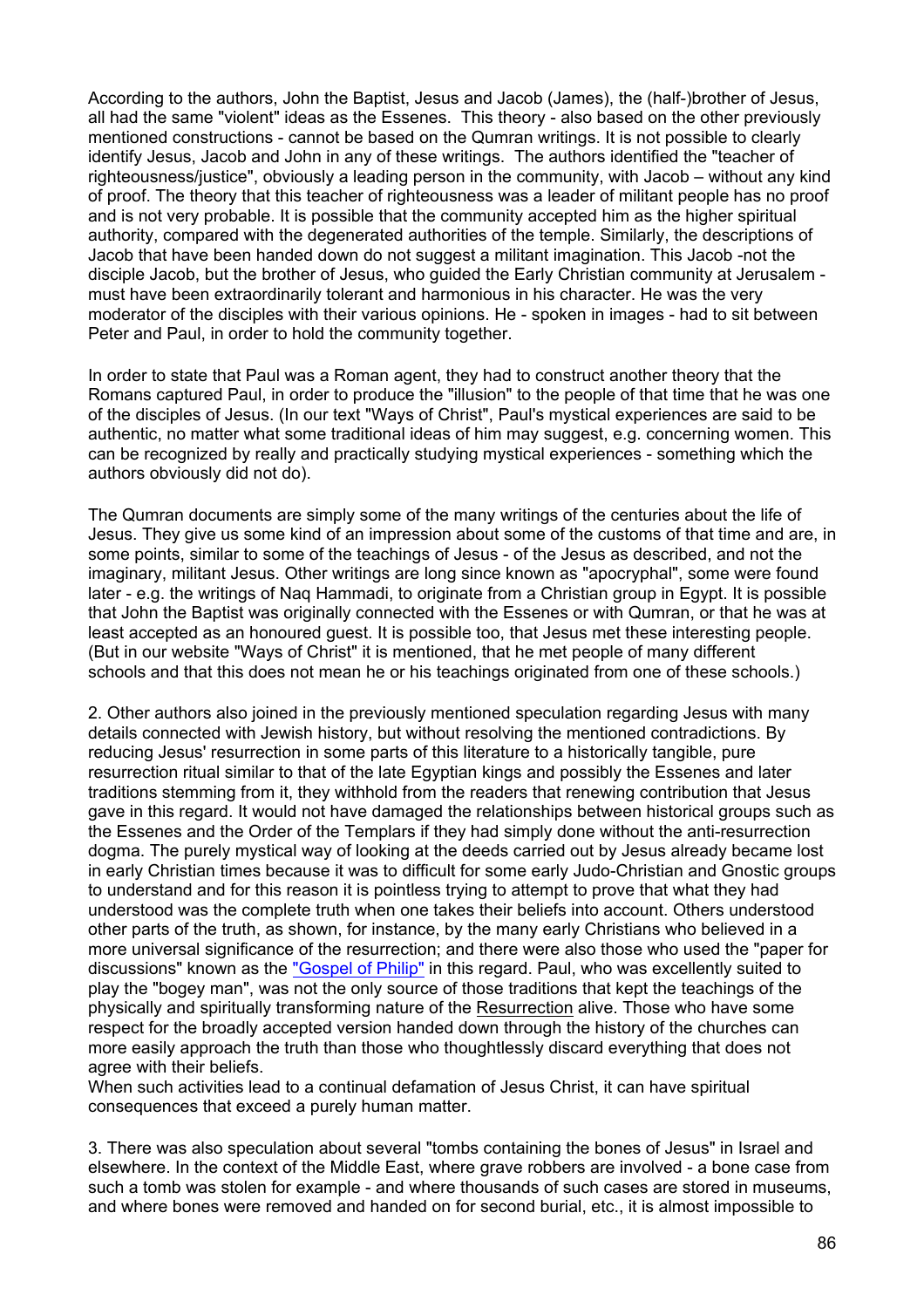get trustworthy findings about the persons. The names that are frequently engraved on the cases also do not prove anything. Probability theory also cannot rule out the similarities between names of different families.

Holistic historical research would not start from the assumption that resurrection in the traditional meaning would not have been possible. Also it would correspond rather to the contemporary state of awareness, not only to understand prophecy that can be related to Jesus as a source of subjective hope about Jesus 2000 years ago, but rather to view it as something quite real, which is still awaiting fulfilment, until it has come about.

\* 4. There is also more speculation about the life of Jesus, leading to various ideas. For example, one theory was that Jesus was a follower of the Cynicism school of philosophy, which had its origins in Greece... See also an [update concerning Maria of Magdala.](http://www.ways-of-christ.net/en1234/revision_en060506.htm) There was even more speculation: Jesus might have been Moses, or an egyptian Pharao, or Julius Cesar, or a bycantinic imperator(!).

There are various stories about the unknown years of Jesus between the age of twelf and thirty they may be partially possible. Among them there are journeys to Egypt, or to India. (Not to confuse with the theorie of surviving the crucifixion in India, mentioned critically in our chapter "crucifixion".

Nicolas Notovitch wrote 1894 about tibetan texts - not verifiable till now - with ancient reports of travellers abou Jesus ("Issa"). It is close to biblical tradition - however, it describes the role of Pilatus and the Pharisee concerning the crucifixion totally different .

\*\* Strangely enough, these types of books don't mention the fact that a very old Gospel text of the first century was also found at Qumran, which shows, when compared with today's texts, that texts were also handed down quite correctly.

[Back to the index.](#page-1-0)

## **(Natural) Science and the Belief in God.**

The legitimacy of Scientists' way to God

Jesus accepted that there are people who need to monitor, count, measure and weigh, in order to answer questions of faith, as in the case of [Thomas](http://www.ways-of-christ.net/b/thomas.htm), who represents "the scientist type " among the disciples and portrays many people of our time. When he had the opportunity to test whether in fact Jesus Christ was standing in front of him, Jesus said: "Be not unbelieving, but faithful". This meant that Thomas was supposed to apply his new experience by pondering honestly and deeply, so that the root of his doubt disappeared and the truth dawned on him. The fact that Jesus still had to say this afterwards, did not mean that Thomas was a sceptic, now "slain" by the external reality and "forced to believe", even through fear of punishment. It did, however, mean that Thomas had still kept his ability to reach new convictions autonomously. This way of dealing with facts and thoughts is not condemned here, as misunderstood by some interpreters because of lacking knowledge about human consciousness. In spite of that, Thomas was wanted to learn that there are other ways of arriving at a conviction, even without considering the physical facts. Jesus knew what was adequate for Thomas. He did not want to force anybody. That would have been too much like a court and there is obviously no intention to provoke anyone into refusing something he was not ready to decide about.

A science which ignores frequent experiences when something does not fit into the old theory is not worthy of the name. A true genius like Einstein did not "administer knowledge", but started with open questions. This search can be one of the many ways to God too - as long as the motive is honest and the science is not corrupted by economical or other problematic interests.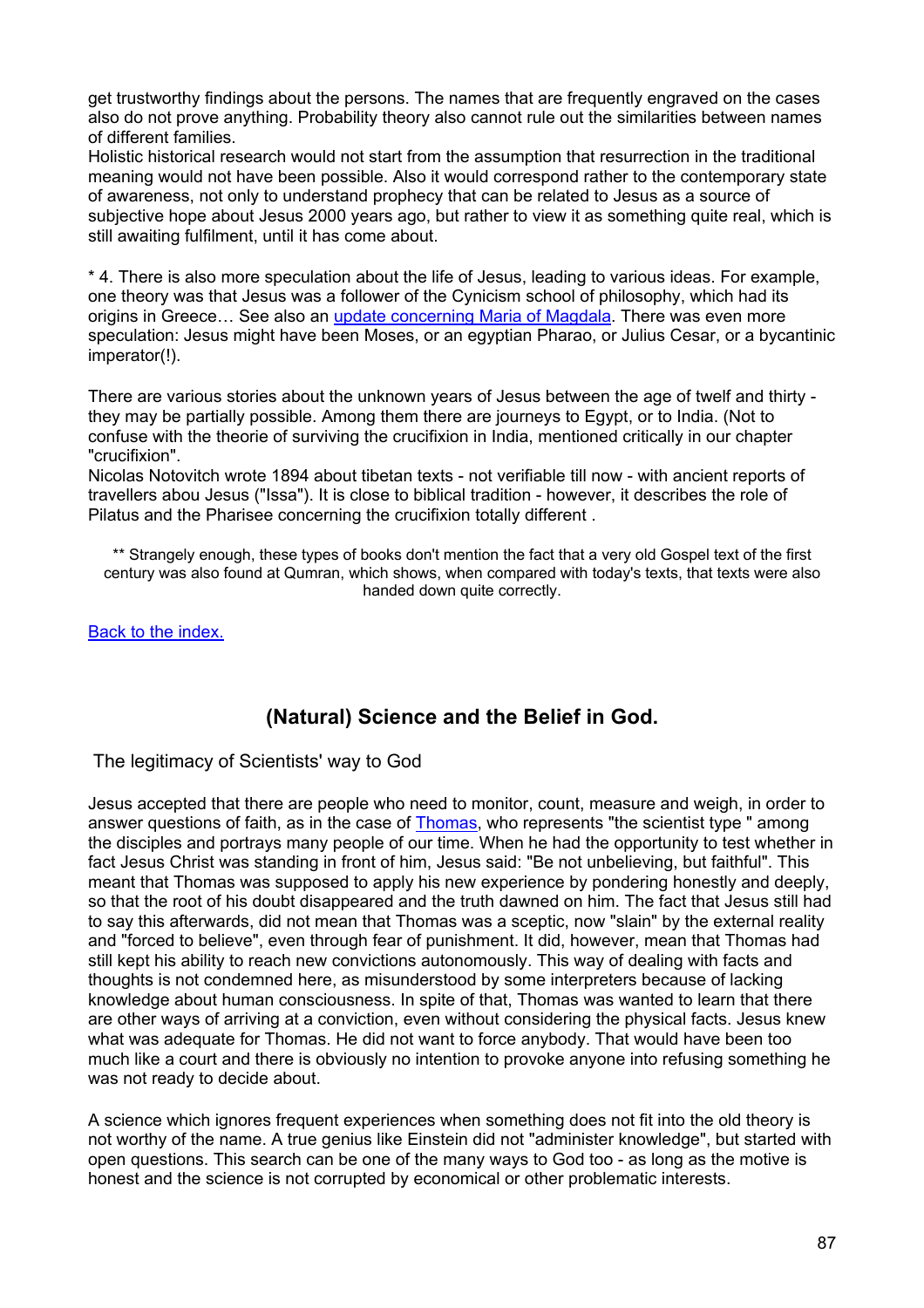The external work of scientists - observation, hypothesis, theory and verification - is in most cases insufficient as the only method, when humane disciplines and questions of religion are explored. There is not always a being on the spot who indubitably or even reproducibly represents a higher reality (as the disciples of Jesus experienced it); or who opens our eyes for it (as mentioned in John 1, 51). Nevertheless there are many indications of "layers" within the human being and beyond it, which don't originate in the known spectrum of substances and forces, but which manifest themselves there only in their effects. The energy of life, the activities of the psyche/the mind and consciousness... ( Some examples at several places in the main text of ways.ofchrist.net). Often "pre-scientific" traditions of various old cultures reveal some empiricism and scientific character. Today it is also possible to develop adequate methods of perception and evaluation, as Goethe's scientific considerations show. There is also epistemology (theory of cognition) for science, which R. Steiner built up on Goethe's preparations. New scientific approaches like quantum physics and quantum biology, new astrophysics and finally the development of a new "paradigm" or world view have the same tendency; but in most cases without the search for adapted new methods for the new contents like Steiner's.

So, we know that the present scientific knowledge a) shows only a tiny part of reality; b) the basics of science have become increasingly relative. Matter can be looked upon as compressed energy - or even as condensed spirit. Forms of energy can take on a speed above the velocity of light up to infinite ("tachyons"...). These particles can become "younger". Time becomes even more relative than it was in the theory of relativity. These particles can leave our space this way and appear again from something like the beyond/the transcendence - so even space is less absolute than it had appeared to be in the theory of the "curvature of space". The "information" left (a concept in cybernetics) is not tangible, without matter and energy, and therefore cannot be described with old methods. One could name it "consciousness".

c.) So far, this breakdown of the old world view, to be exact, would not yet be a "proof of the existence of God", but at best a preparation. Some people find this to be enough, because they were only blocked by the out-dated materialistic view and can now take further steps to God more directly. But - look at that! It continues. What is that "information" or the other processes in the universe (b.)? What/who continuously creates new matter and energy and erases it again? What/who regulates in matter and in human life the thresholds between life and death and the transition between - and equally between being awake and sleep? What/who is perpetually having effects on the universe outside of time and space and the reverse? Is the human being - capable of experiencing energy, time, and space in his consciousness like being "outside" - indeed a nascent image of One who can do this on a large scale (compare *Genesis 1,26*)?

d.) Above all, chaos and accident are ruled out. This world, living beings, and, particles and processes in life show a high degree of order within the chaos beyond any possibility of mere accident. The determination and meaning within the whole is like a synthesis of the arts and the connecting links which would be necessary for an accidental evolution are lacking. . This insight alone makes it more difficult to not believe than to believe - in a central original intelligent being, who determines the beginning and the end of a "creation program" and who designs the changing regularities. So it became possible that analytical thoughts can lead to the same result as the "right, mythical hemisphere" (of the brain) of the old peoples before around 800 BC, who found God to be the worker. The "gods" of some peoples were originally only qualities of the one God too and only when this wisdom got lost were they taken for independent "gods" and even confused with highly developed human beings who also existed.) *Similar ways have led non-believing scientists like Max Thürkauf, Georg Todoroff, and others to faith.*

e.) Finally faith, as a deep conviction, is more than just intellectually believing something. f.) Moreover, other people are also relevant who – not only as mystics, etc., but as simple faithful persons too - have testified transforming experiences with God and with Christ and who, in this context, had real experiences with the creative divine Spirit within themselves. These ways can also lead to a fully independent kind of understanding and to insights concerning the nature of their experiences. This is where the viewpoints of the main text of "ways-of-christ.net" set in.

In 1998, the Catholic Church issued the encyclical "Fides et Ratio" (Faith and Reason) and Pope Benedict XVI also stressed the topic in a speech in 2006 at Regensburg in the following way: "Belief without reason and reason without belief are worth nothing, because man in his wholeness is missed". Michael Springer writes in "Spektrum der Wissenschaft" ("American Science", German issue) in January 2007, that not every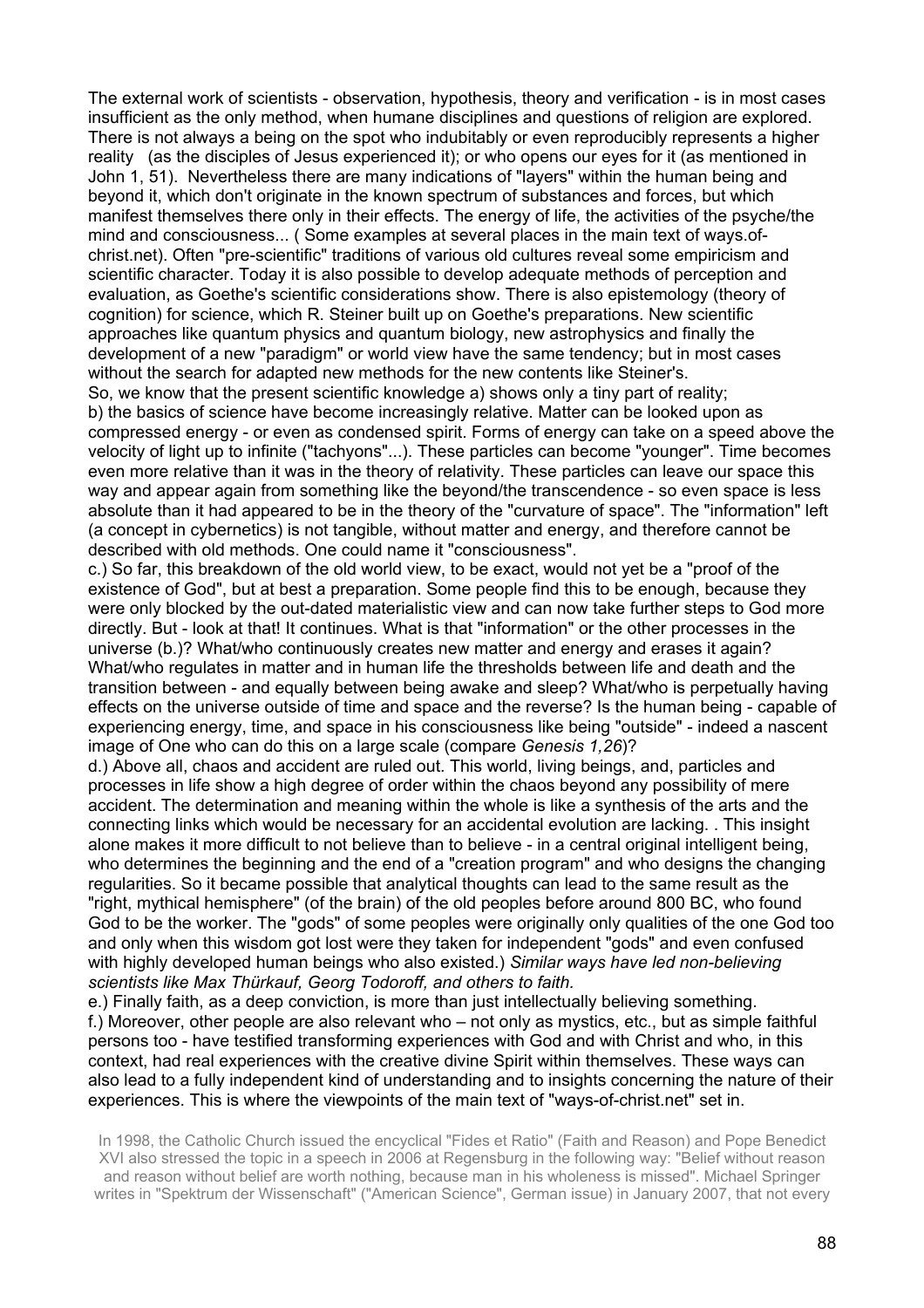missing piece of knowledge refers automatically to things that cannot be explained scientifically, or to God. This is not, by the way, our intention, but for exact conclusions, see above. He admits that the opinion that science will some day be able to fill the 'gaps' is a belief too. In this case, a lot of effort was obviously necessary to leave the question open as to whether scientists are forced to believe in God. This may not be an atheistic ideology, but rather an agnostic one, implying a missing faith without the specified doctrine that there is no God. And another new concept which only recognised belief in God as providing ethical validation of a material culture, is, in itself, insufficient to meet the above-mentioned criteria.

[Back to the index.](#page-1-0)

## **Consciousness, brain and the free will of man.**

A long time before the existence of modern science, clever people of all cultures had had experiences concerning the origin of the various impulses, which may lead to making decisions. Spiritual and/or religious paths show that it is possible to win the daily struggle for ethical decisions more and more, instead of believing that everything is pre-determined. Nevertheless, some of these people tend towards fatalism.

In most cases, even the ability to think is not a fully conscious one. If someone wants to become aware and remain aware of the feelings influencing thoughts, he or she may have to pay attention to them for a long time, in order to become more sensitive to them. The impulses of will are even more unconscious and great efforts are necessary to realize them fully or, more than that, to "produce" the will to do something freely. For instance, Rudolf Steiner already knew that the will was something unconscious - independent from modern brain research. But he also knew that controlling ones own will is something that can be trained - something which has not yet been reproduced in modern science. Many Christians experience that even more is possible, i.e. "To commit one's will to God". Even for someone who has not yet had much experience, it is still possible to a certain degree. There is definitely an "instance" that helps us to follow this path. Indeed, sooner or later this way leads to a more conscious life. (This practice has nothing to do with being obedient to the authorities of a church.)

In this context, the findings of some modern neurologists point to conclusions that differ from those found in several scientific magazines. They measured the biological effects during experimental movement of the hands and found out that a certain "readiness potential" was already present in the nervous system as soon as the intention to move the hand became conscious. Later, the person being tested thought that the action had begun, but in actual fact it had really started 1/100 millisecond after that thought.\*\*

This only acknowledges that - as mentioned in the paragraph above - the complexity of the human being usually influences its decisions and that conscious thoughts are not the only factor influencing decision-making. However, the "readiness potential" does not mean that people are automatically determined to do so. This would be an inadmissible case of jumping to conclusions. So the "free will" is in no way disproved, as some scientists had thought. Nevertheless, according to the mentioned experiences of the people (which can be looked at as "field research" through the centuries), it would be correct to assume that the mere intellect is insufficient in controlling free will. Thoughts and good intentions can only be a first step to a more responsible role for oneself. Additionally, one should examine the subconscious feelings and unconscious, habitual impulses of the will. Then one will awaken more quickly to the nervous "readiness potential" that exists. So indeed it is possible to aspire to a more responsible life.

Moreover, if, for instance, the electrical potential of the nerves is measured, one should consider that only classical science\*\*\*\*\*) would speak of "causes". Looked at from a humanitarian point of view, it is possible to see an "effect" in it, like a piano, played by the being including mind, psyche and will. On the purely scientific level, this cannot be decided upon. Likewise, biology cannot decide on if and how God is present in this complicated human organism.\*\*\*). However, one can find scientific approaches to such questions. Scientists might, for instance, try measuring how a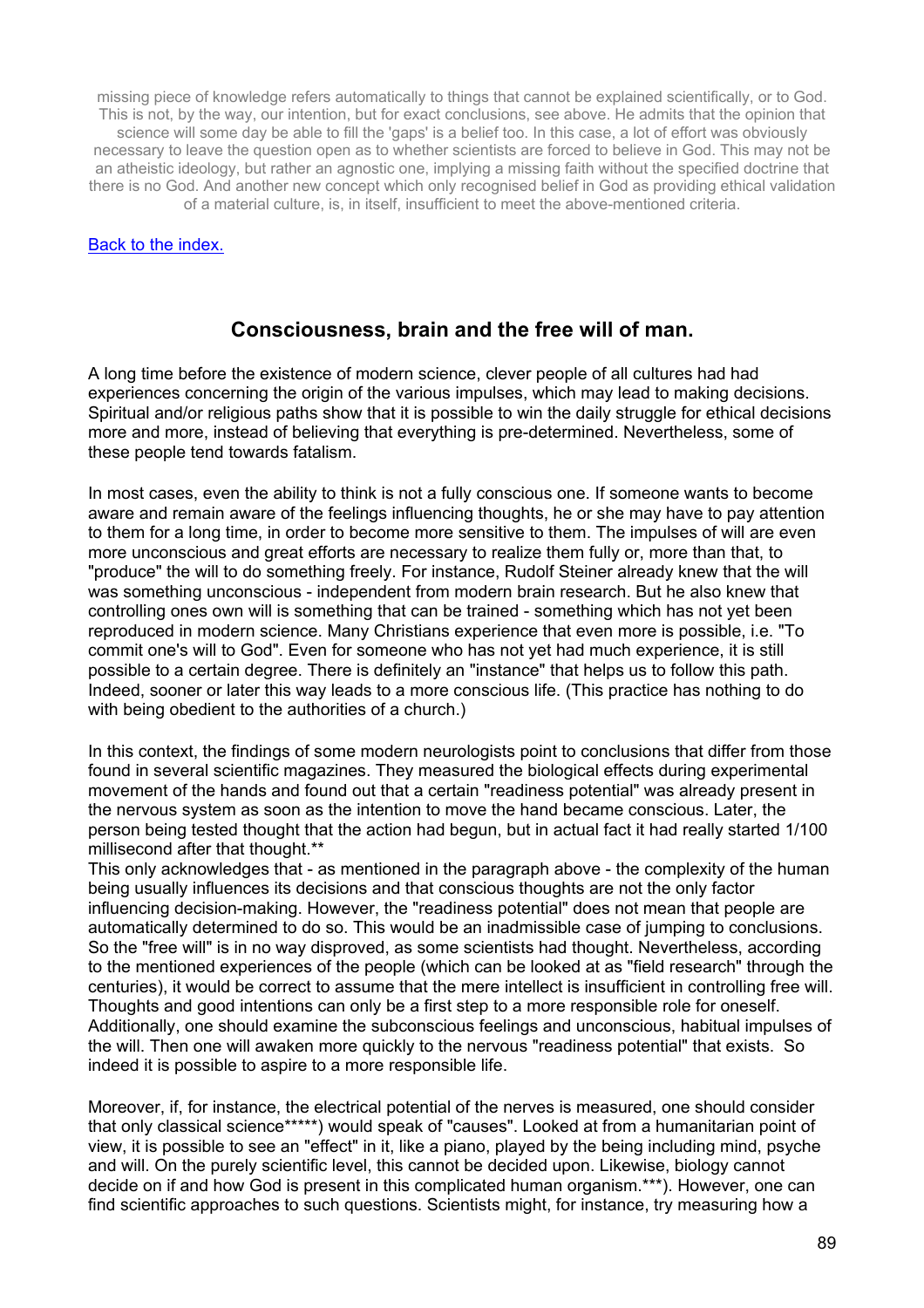person fighting in prayer against an unwanted impulse manages to change the resulting action.\*\*\*\*). However, this method will still not enable them to judge what praying "is" for faithful people.

\*) Note, however, the differences in the various development stages of human consciousness (e.g. archaic, magical, mythical and intellectual), as presented on our pages "General viewpoints concerning natural religions" and "Religion as a 'reconnection' of man with God…" The sources of human emotions were more strongly observed *outside* the person at certain times, while at other times they were more strongly observed *inside* the person. Today's possibilities in the area of consciousness development are carved out in part 1 of our main text, based on the steps in the life of Jesus. Today, for example, a person can consciously learn – in contrast to earlier, more instinctive means – to again more intensely recognize the relationships with his or her surroundings and the environment and earth. Thus, besides social and ecological insights, there are also general ethical and religio-philosophical aspects that emerge for society.

\*\*) For instance in "Spektrum der Wissenschaft" (Scientific American, German edition), April 2005.

#### \*\*\*) See our page "Science and the Belief in God" too.

\*\*\*\*) See also our page concerning the "Digestion of the daily life".

\*\*\*\*\*) There is a movie called: "What the Bleep Do We Know?".

[Back to the index.](#page-1-0)

### **Jesus Christ, human nourishment and protection of animals.**

The preceding events: *The 1st Book of Moses (Genesis), 1,29* says: Then God said, "I give You every seed-bearing plant on the face of the whole earth, and every tree that has fruit with seed in it. They will be yours for food". This corresponds to the insight that man has mainly the teeth and digestive organs of a "fruitarian" being - eating fruits - (and not "omnivorous" - eating everything as one might think, if one only knows the categories of animals "eating meat", "eating everything" and "eating grass").

However, after the Flood - archeologically known, e.g. in the middle-east - (*Genesis 9,3-4)* to Noe: "Everything that lives and moves will be food for you; ... But you must not eat meat that has its lifeblood still in it." Up to here everything relates to an era before that of today; so it did not only concern the later Jews - presuming it has been handed down correctly.

After the exodus from Egypt it became acknowledged and further details were added in the *5th Book of Moses (Deuteronomy) 14,3-21.* It seemsthat after the flood, the principle was to allow everything and to exclude only the most unsuited foods.\*\* Some of these points can be found in dietetics too. Nevertheless, there were still cases in which the special value of vegetable food was stressed - without any binding regulations , see *Daniel 1,8*.

There often seemed to be a relationship between the many extensive rules concerning sacrifices and the eating of sacrificed meat –which is hard to understand today. The *Prophet Hosea (6.6)* already passed on the message: "I desire mercy, not sacrifice - and recognition of God rather than burnt offerings." With reference to this passage, Jesus said: "But go and learn what it means: ' I desire mercy, not sacrifice'" *(Matthew 9,13 and 12,7).* Concerning *Luke 22,11*, where Jesus asks, where he may eat the Passover (meat) – which does not occur during the following Last Supper at all - there are early Christian "apocryphal" scriptures (which were not included in the biblical canon around 400 after Christ) like the *"Gospel of the Ebioneans".* Here he says, answering: "Would I happen to desire to eat meat (of a lamb) with you this Passover?" The Aramaic language used fewer words for sentences like this, thus allowing various interpretations if the original intonation was not known. This led to various translations, destined to conflict with each other. The former Judeo-Christian communities - later most of them were Islamized - were a true part of Early Christianity; in spite of the fact that there were some differences between them and other developing churches.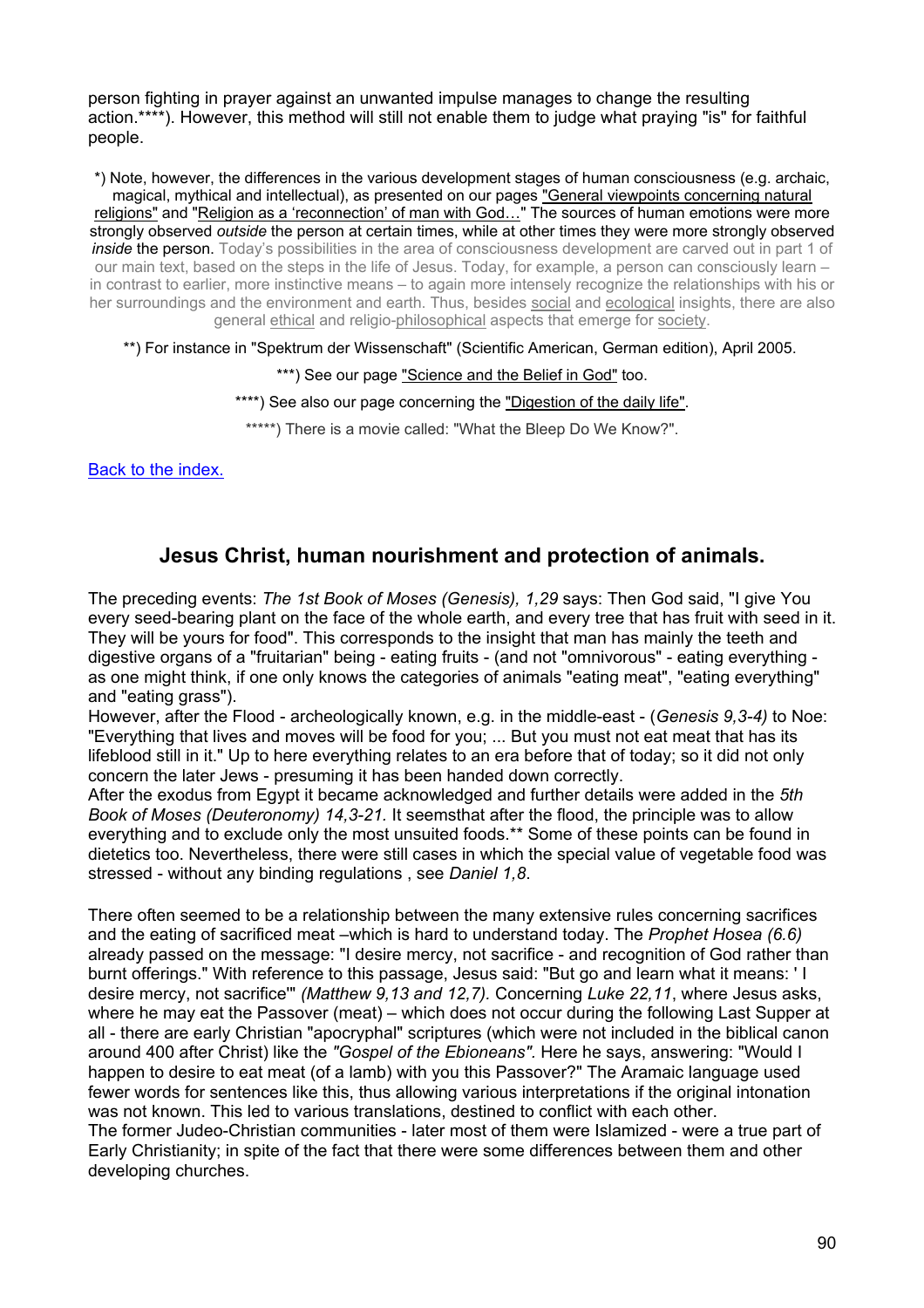*Acts 15,19* reports the judgement of Jacob, leading the Early Community, that "We should not make it difficult for the Gentiles who turn to God (taught by Paul). Instead we should write to them, only telling them to abstain from food polluted by idols, from sexual immorality, from the meat of strangled animals and from blood." But the early church's historian Eusebius, and apocryphal Apostles' acts and so on lead to the view, that Jesus, John, Peter, Jacobus ... themselves usually lived without meat.

According to *Matthew 15,11-20 and Mark 7, 17-21* Jesus stressed more "things that come out of the mouth", than "whatever enters the mouth"; however this was more related to questions of Pharisees concerning washing the hands before eating. The same relation of values is given in Jesus' wording about the "beam in one's own eye" and the "splinter in the eye of someone else". That means, it is better to start with one's own weak points, instead of with the fear of influences from outside. Anyway, the said passage does not say that one must eat meat.

In *Luke 10,8* Jesus recommended the disciples to eat whatever is offered by their hosts during their travels. That does not automatically mean that this is an indifferent question. Still today, e.g. in the Arabic countries, a guest refusing offered food or drinks can produce the most incalculable reactions if he/she is not very skilled. Furthermore, the original disciples had been given the special ability not to be harmed by even very harmful substances *(Mark 16,18.).* So it is of no use to generalize about such bible quotes without limits outside of the context.

Religious Fasting shows even more clearly the purification which may lead to more openness to spiritual experiences. This was for instance a Catholic tradition - on Fridays, with reminiscences of Good Friday, and the Shrovetide in the weeks before Good Friday. This practice has not been taken very seriously for a long time, but now its significance has risen again, even beyond the Catholic context. People practise abstinence in many different ways, not only in the narrow sense of fasting. Additionally, they think of the many hungry people in the world. In this context some medieval and more recent Christian and other mystics from the Medieval Age up to our time had the deeper experience of living without food in general - Latin: "inedia". Some people in our own time named it "living on light". This is a hint that the spirit can handle matter better than has been explored in science. (This requires that one knows oneself guided by God, and is accompanied by a competent person to avoid danger. It is not meant as a recommendation to go that way.)

The body is a tool and a tool needs dealing with responsibly and ethically. **And animals – in the biblical view - are creations of the same God; so they are not "things", as they are often still treated as today** (limited by modern laws for the protection of animals.) Considering this, one must finally decide oneself how one wants to live.

\*) Who is seeking Informations about today's vegetarian forms of diet, finds it for example here: [http://www.ivu.org](http://www.ivu.org/) *(Ways-of-christ.net is not responsible for websites of others, and does not automatically support all changing contents.)* 

Due to health, ethical, environmental and other reasons resulting from increasing awareness, there has been a greater prevalence of whole-food nutrition practices, which have clearly developed through various efforts for more than 100 years now, and which have been recommended by health advisors, among others. (Such nutrition practices include the consumption of whole-grain products – ideally from organic farms – fresh produce, unrefined oils, etc.)

\*\*) Such guidelines are followed still today, for example, by devout Jews when it comes to "kosher" foods (e.g. no pork, no blood, using special rituals for killing other animals).Similarly, the "Halal" food guidelines of Islam avoid pork in particular.

[Back to the index.](#page-1-0)

## **Jesus Christ and Healing - even today.**

Many people experienced Jesus with his disciples and further companions as a movement for healing body and soul because today this is not a matter of course, one must work on it.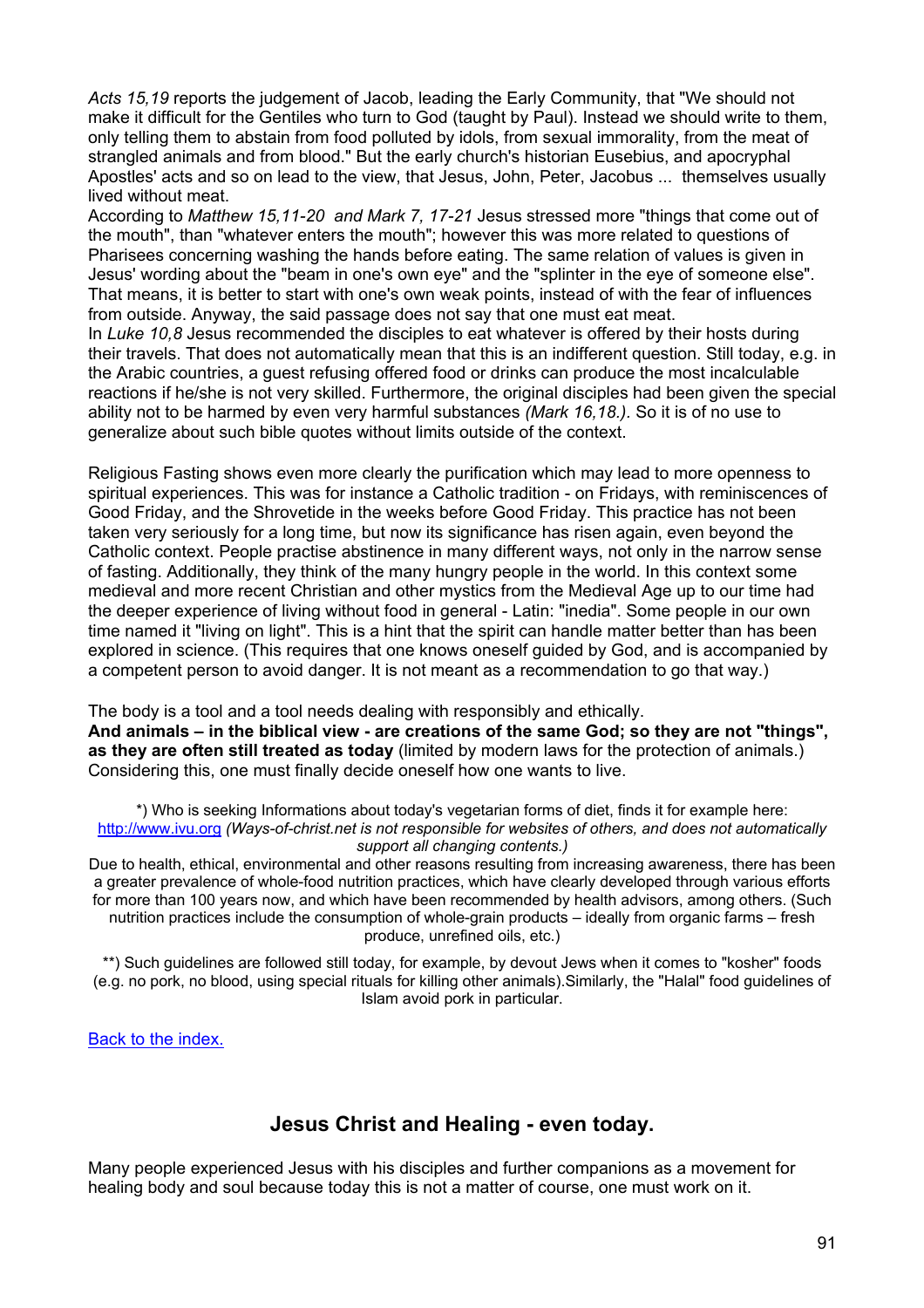#### **The will to get well.**

Jesus asks an unprepared person an important question: "Do You want to get well?" *(John 5,6).* Jesus is speaking to the soul. The sick person describes his difficulty in finding help. However, the question also helps the sick person to realize that he **wants** to get well **really**. This is the first prerequisite for recovery. As long as the subconscious blocks his way to seek cure and help, it is hardly possible to accept the help. In spite of this, it might be possible to give First Aid, or to change a symptom. But Healing is more than that and only works if the sick person can integrate it, combining it with his/her own curative power. Those from the medical professions who co-operate with the patient and also honest "Healers" and people supporting patients by their faith and prayer are in accordance with this principle.

#### **The power of faith.**

*Matthew 9,22: A woman touched the garments of Jesus and got well. Jesus: "Your faith has healed you". Whoever has had experience with it will acknowledge that the power of faith is something real in his/her relationship to God. Though physicians know the power of human conviction from the "placebo effect" (where sugar may be taken instead of the remedy), this does not produce such profound changes as those which occur by the power of faith. Jesus is also the model of a human being - healthy and sane in the most comprehensive way, in* 

*body, mind and spirit.*

*Excerpts from the chapter about the "miracles " in the main text\*): Jesus Christ not only refers - as some modern healers do - to "cosmic energy", that they feel pouring through themselves, but also refers to the belief in the possibility of becoming healthy through him, ultimately by God through the visible person of Jesus.* 

*Even today cures are accomplished in the original way, as practised by the first Disciples, by prayer and with regard to that innermost of the human being, connected with Christ, who wants people to be cured and become complete - who can then do even "greater things than he" (John 14,12-13).* 

*But the spiritual healing itself and the growth in mind and spirit connected with that, remain "mercy", and cannot be forced. We can only do so much to prepare for this.* 

*Cures were often "signs", actions that stood for something larger and more fundamental. During the cure of the person born blind at the Sabbath, Jesus answered that it is not a question of sins, "but (it is a matter of) the works of God becoming apparent" (John 5, 6-9; John 6; John 9, 3 ...). Today, many experiences and parapsychological research suggest that Jesus could actually influence natural forces. It is just important for us at the present time to contemplate this phenomenon; for our contemporary view of human nature, for a holistic, integrated, or Christian cure and so forth.*

#### **Laying hands on someone.**

Jesus and the Disciples often laid hands on people in order to heal them. In a few cases this practice is still alive today. The person who lays their hands on the head or the shoulders of the sick person speaks a prayer, possibly accompanied by the community. It supports empathy and the awareness of being a channel for God's help. This may be taken as a symbol. But there are also conscious Christians among the modern spiritual healing movements - and we know that it is a reality. In early Christianity this power was called the "pneuma" (Greek), the "breath of life" or the Holy Spirit\*). This practice was used for healing and blessing as well, partially combined with further practices. *See for example Matthew 19,13; Mark 8,23; Mark 10,16 (blessing children); Luke 4,40-41 (healing and exorcism); Luke 24,50 (blessing disciples); Acts 6,6 and 19,12 and 28,8.* But a prayer for Healing does not absolutely require laying hands on the sick person. It also works from distance - which may be thought to be more difficult.

#### **Psychical/psychosomatic diseases.**

Recuperation of the psyche, the vital energy and the body are closely connected. Even good pastoral counselling or life counselling can influence psychosomatic diseases - if reasonable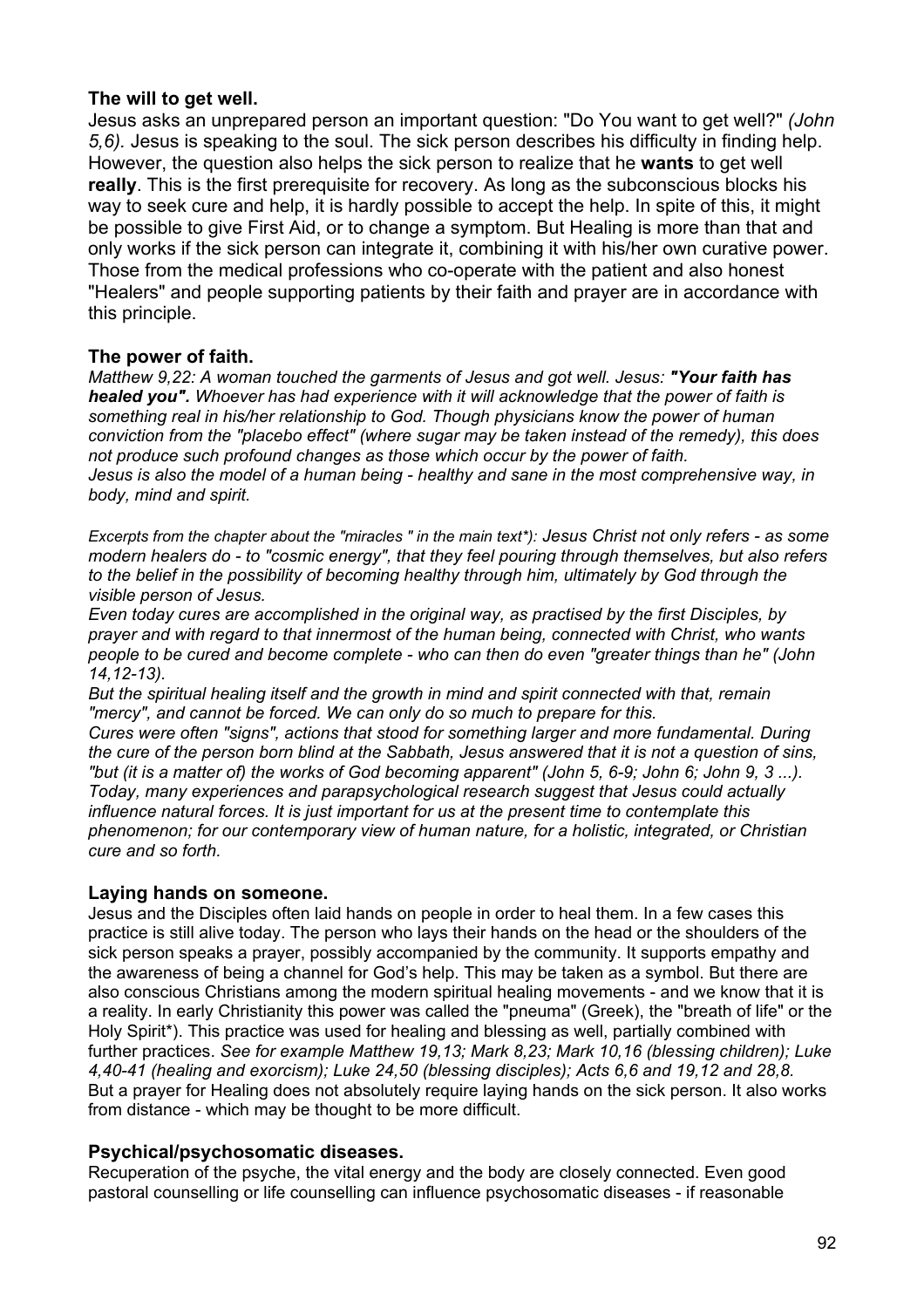advice is taken to heart, instead of continuing to make the same mistakes in (the conduct of) life. (This practice is not intended to replace a medical diagnosis or treatment, if that is necessary.)

*Excerpts from the chapter "The Holy Zeal, and... emotions" from our 'main text' \*): Jesus constantly lived in "positive awe of God" and compassion for the people... In normal people, nearly all emotions are initially mixed at least with subconscious stimulation and response mechanisms that vary biographically and vary in strength, but are quite similar in their basic pattern. It is a long process of learning to look at this in oneself... and discover more of these mechanisms in one's own reactions, and by looking at it instead of suppressing it, finally mastering it and/or to offer it up to God. It is not usually very effective to work on whole complexes of these problems immediately. It is more effective to first search for related occurrences and then try and distinguish whether it is a "beam in one's own eye" or a "splinter in the eye of someone else" (Matthew 7,1-5) and who is responsible for it. Jesus and some Christian schools stress the "beam in one's own eye", because it is more difficult to look at one's own problems and has to be learned. It is also easier to correct one's own mistakes. Psychological schools sometimes prefer to start by taking the other viewpoint as a victim, but in the end that leads to looking at both sides.*

One possible way of doing this is:

1. to look at the emotion felt as negativeas it occurred (e.g. anxiety, hate and anger, indifference and arrogance, extreme doubt).

2. Instead of ruminating over it, wait a moment, in order to become aware of what it is.

- 3. to give this problem that can now be felt to God in prayer\*\*).
- 4. to wait calmly until some relief is felt.

With some meditative\*\*\* practice one may feel this like some kind of current going up and out, and possibly afterwards like a current of renewing positive power coming from above and flowing downwards. It is also possible to combine this with breathing: to exhale problematic qualities, with the attitude of giving it to God and to inhale positive qualities, which God's mercy wants to give. *(Modified from the continuous prayer of the Christian monks of Mount Athos, as mentioned in the chapter "The silence in the desert" in the main text.)*

#### **Mental problems.**

*Excerpt from the chapter "The Transfiguration" from the main text\*: There is "positive thinking" and "positive affirmations" (guiding principles). If this is practised in a non-egoistic and non-megalomaniacal way, without technical manipulations, it might indeed transform the thoughts into a state closer to that which comes from God thereby opening oneself for God. However, the literature of this school of thought has not discussed this point with the necessary care and it can sometimes lead to self-deception.*

#### **"Problems of fate / destiny".**

Modern spiritual healers report the experience of cases in which one gets the impression that healing is not yet possible or "not yet permitted". This is the level of something like "programs". E.g. the sick person may first "want" to learn something from the disease. With God, a solution for that is possible too. See also above the paragraph "The will to get well".

#### **The legal situation.**

In Germany, for instance, the constitutional freedom of religious practices allows pure Christian healing by prayer and laying hands on sick persons. However, those who want to offer it as a service beyond the private circle and the church should first inform themselves about the legal situation in the country. If one includes activities which others might interpret as diagnosis or direct therapy - even if it is free or completely based on donations - one must be a physician or a nonmedical practitioner in Germany (Spiritual healers, e.g. can often feel diseases with their hands. Their practice is in most cases different from the original Christian practice, but they do have things in common too). Although it would be desirable for laws to become better adapted to the special nature of such practices with less bureaucracy, the German federation of spiritual healers recommends skilled persons to take their examination as a practitioner. If one only wants to practice psychological counselling or spiritual healing, it is possible to sit a simplified examination. Other countries\*\*\*\*: In England\*\*\*\* Spiritual Healers are more accepted, even in hospitals.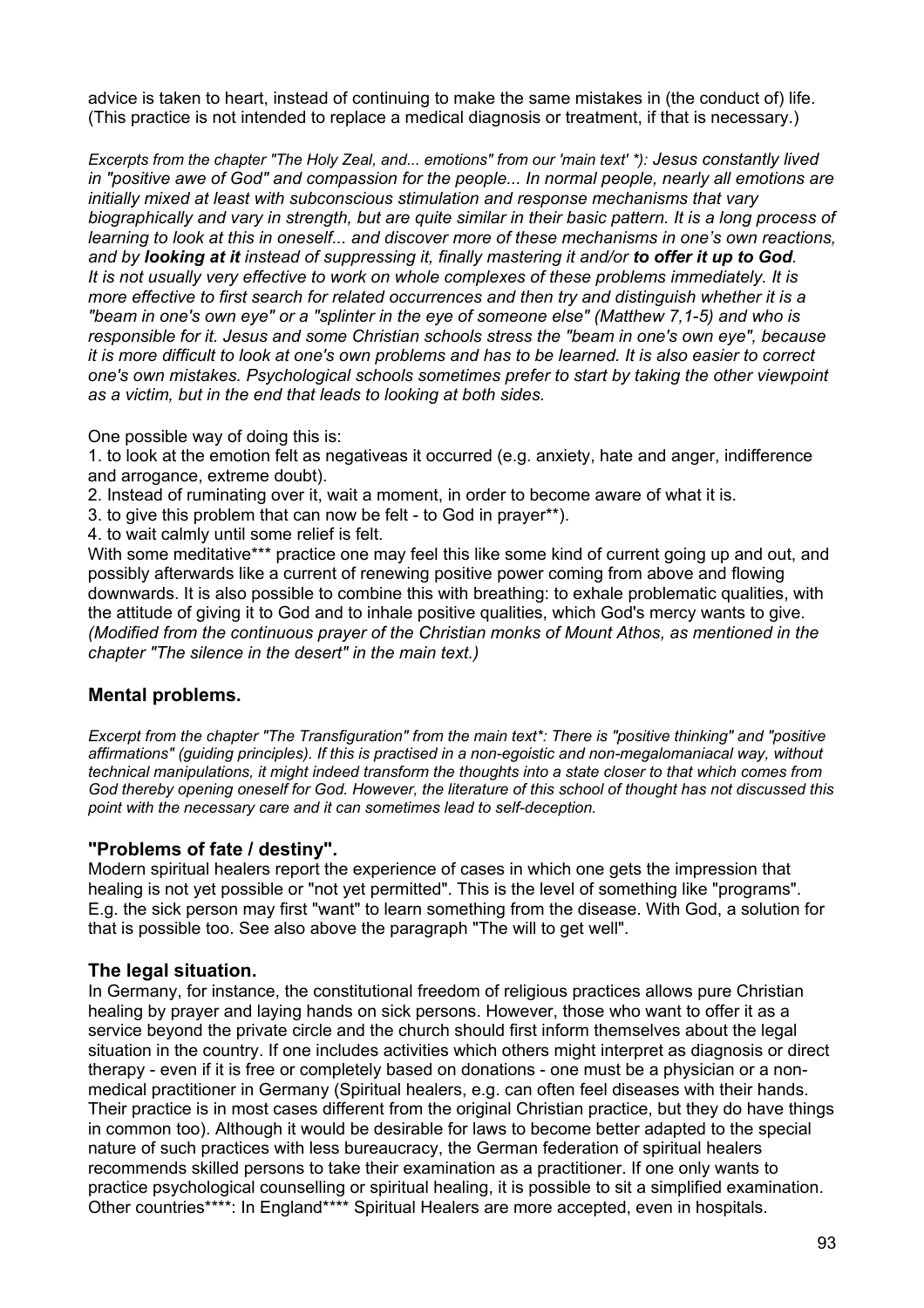Independent from legal issues, the person seeking healing should continue making his own efforts too, such as good nutrition or diet, physiotherapy, and - as far as possible - enough sleep, and praying.\*\*\*\*\*

\*) The 'Main text' of ways-of-christ.net deals with this and other topics from a viewpoint exceeding healing in the usual sense and also concerns human development in general.

\*\*) Concerning the best attitude during prayer, compare our extra page "A prayer for peace..."

\*\*\*) We have an extra page "Christian Meditation"

\*\*\*\*) [National Federation of Spiritual Healers \(NFSH\)](http://www.nfsh.org.uk/) - e.g. Harry Edwards Movement; offers a healer referral service as well as healing development training and courses. [http://www.nfsh.org.uk](http://www.nfsh.org.uk/) 

[World Federation of Healing](http://www.wfh.org.uk/) - worldwide many different groups. http://www.wfh.org.uk At the moment we don't know of any association based on purely Christian sources or which have Christian healers alone among the many associations in that field in Germany etc. One can, however, sometimes find a simple, intensive and effective biblical prayer for healing in some of the Free Churches like Baptists and Pentecostal Churches. At some Catholic places of pilgrimage like Lourdes there are also cases of extraordinary healing by prayer and faith. (A new ["Christliches Heiler-Netzwerk" \(Christian Healers' Network\)](http://www.psi-infos.de/ivh/christliches_heiler-netzwerk__.html) is being built up.

\*\*\*\*\*) (...) With reference to today's knowledge, the proven regulatory systems inside a person (beyond onesided molecular biological perspectives) are essential to the understanding of naturopathic and faith healing efforts. The greater inclusion of such efforts could facilitate the collaboration between different medical trends.

[Back to the index.](#page-1-0)

### **Blessings.**

When You are attuned to God, as a believer You may **bless** everyone and everything You want, as far as You feel it is according to the will of God \*). There is not only the usual priestly blessing *of Numbers 6:23 - 7:1 :* 

Speak to Aaron and to his sons, saying, 'This is how you shall bless the children of Israel.' You shall tell them, 'God bless you, and keep you. God make his face to shine on you, and be gracious to you. God lift up his face toward you, and give you peace.' So they shall put my name on the children of Israel; and I will bless them. It happened on the day that Moses had finished setting up the tabernacle, and had anointed it and sanctified it, with all its furniture, and the altar with all its vessels, and had anointed and sanctified them;  $7.2$ that the princes of Israel, the heads of their fathers' houses, offered...

YOU can spread blessings. You need no formula, and You don't need to speak it aloud, but the right attitude, like "be blessed as the Lord wants ..." . God will not do anything false with Your blessings. This custom has become rare today, but it might be important.

There are many bible places concerning blessings. Some typical ones:

*Zecharja 8:13* : It shall come to pass that, as you were a curse among the nations, house of Judah and house of Israel, so will I save you, and you shall be a blessing...

*Acts 3:26:* God, having raised up his servant, Jesus, sent him to you first, to bless you, in turning away everyone of you from your wickedness.

*Ephesians 1:3* :Blessed be the God and Father of our Lord Jesus Christ, who has blessed us with every spiritual blessing in the heavenly places in Christ.

*1 Peter 3:9-11* : Finally, be all like-minded, compassionate, loving as brothers, tenderhearted, courteous, not rendering evil for evil, or reviling for reviling; but instead blessing; knowing that to this were you called, that you may inherit a blessing. For, he who would love life, and see good days, let him keep his tongue from evil, and his lips from speaking deceit. Let him turn away from evil, and do good. Let him seek peace, and pursue it. For the eyes of the Lord are on the righteous, and his ears open to their prayer; but the face of the Lord is against those who do evil.

*Some more bible places: Deuteronomy 11:26; Psalms 115:13; Proverbs 11:25; Matthew 5,44; Hebrews 6:7.*

\*) For instance if weapons are blessed, the angels might have problems with that "blessings"...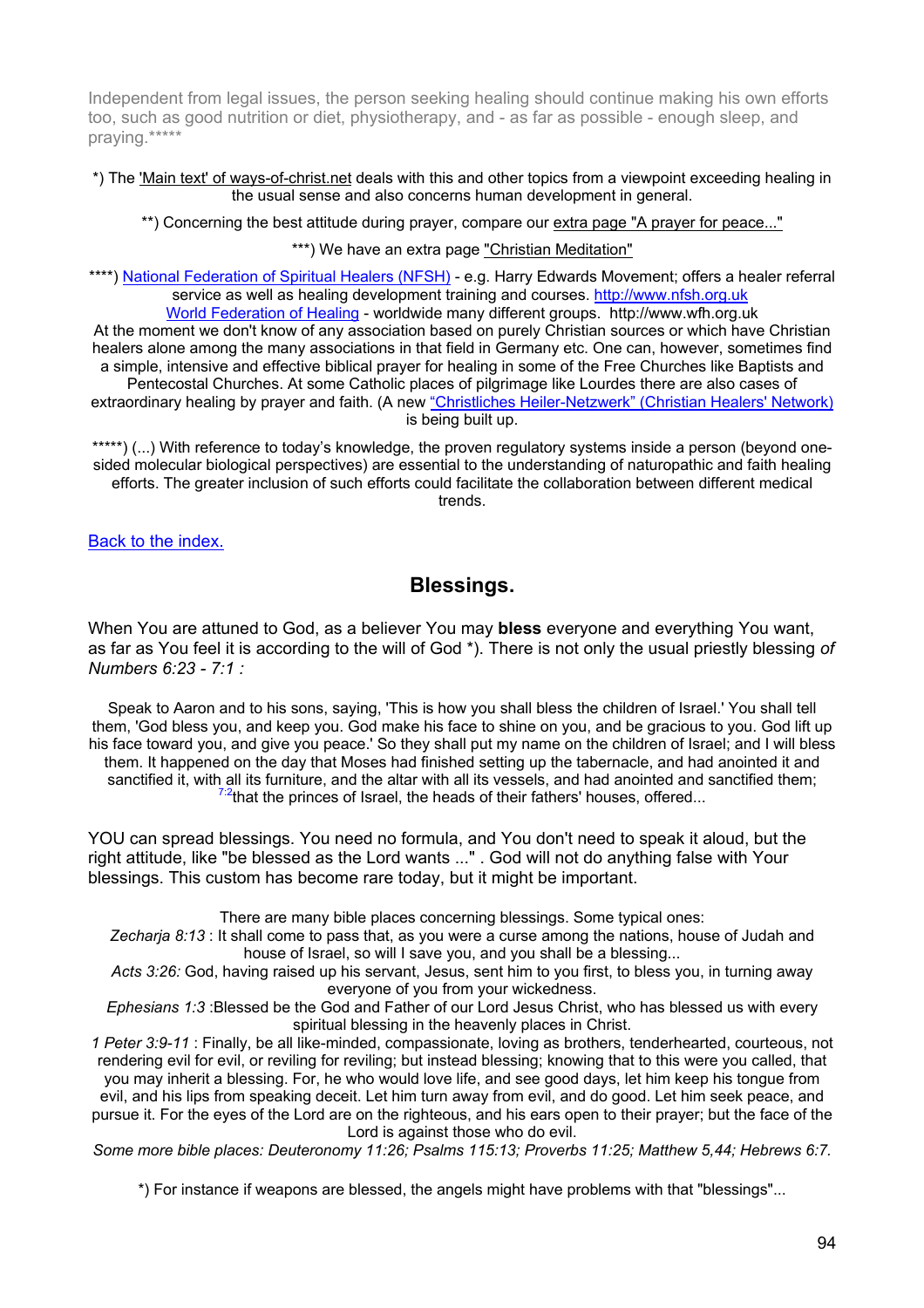### **Lamentation as a possible part of Christian practice.**

Some strict Christian teachings give the one-sided impression that Christians should rather resign themselves to their fate and not lament too much about the developments of the world**.** They may pray for improvement or do something for it, but to complain bitterly to God about something - see lament(ation) in the Old Testament - is rare. It is more likely to be found in literature such as "Don Camillo and Peppone", but it is rarely taught officially in churches. It is more likely to occur in private prayers. Although we do not recommend Christians to copy the Jewish practice at the Wailing Wall in Jerusalem, that practice shows that complaining to God might be a very important part of Christian life.

If the specific Christian values and promises - for instance of the Sermon on the Mount *Mt. 5:5 "The meek shall inherit the earth"* are compared with the tendencies still predominating in the world, one might think that Christians are unable to deal with promises. Biblical promise is no noncommittal mercy, which may or may not come - and which exists too. A promise is a promise; the time when it will be fulfilled may depend on the maturity of man, and/or on prayers. ["The kingdom of heaven has been forcefully advancing". *Mt.11:12.*]

It was no longer clear as to who or what was being complained about: is it right to complain about other people? Or about devilish powers, that may have tempted people - argued away by some theologians? Both may have been partly responsible. One may stress the idea that "evil has been permitted"

- with some human thoughts, for instance "because people must learn to distinguish"). God himself is not dependent of evil.

- Or the "human free will" was stressed. Free will exists, however, one might ask, whose free will against another one was permitted, and so was finally supported.

- Or the necessity of human prayer for getting more help was stressed. For the human part this may be correct; however, in the context of the drama on earth with prophetical promises, it is no reason for only referring back to human beings.

However, is God himself the only "(stage) director" who can permit something or not, and so works out his "rules"? It would be too simple to ascribe the evil(s) in the world or every "allowance" to God himself. In the first centuries, the Early Fathers - still respected by Churches because of other teachings - wrote about the hierarchies of angels which are handed down - standing between God and man (and other creatures). The gnostics also spoke about so-called "Archonts", often having problematic qualities. Other cultures have taken up such experiences in their way, for instance the Tibetan "book of the dead" is filled with recommendations on how to deal with such beings after death. As far as the basic or most important affairs are concerned, beyond the small-minded reciprocal reproaches of people, one may find some day that there is a 'director' - not fully free of errors, below God himself, but very "high" compared with man or with negative powers. This recognition is a contribution to the old philosophical question of the "theodicy", and/or the relation of Got to the evil in the world.

Conclusions: indeed it is possible to complain to God, meaning that he is the right one to talk to, but it makes no sense to complain about him. This complaint may include offering one's insights with their related emotions up to God, even if these feelings include being angry with injustice instead of being sad *(Mt. 5:6)*. Because the solution is left to God, this complaint is actually a special kind of intensive prayer. Nevertheless, the love and deep respect for God and/or Jesus Christ is part of it, thereby offering some protection from becoming addicted to pure negativity, which would not lead to God, but rather elsewhere.

Another way is firstly to let the emotions calm so that a classical pure prayer becomes possible, bringing everything as thanks or a request towards God. Surely it is the proper attitude towards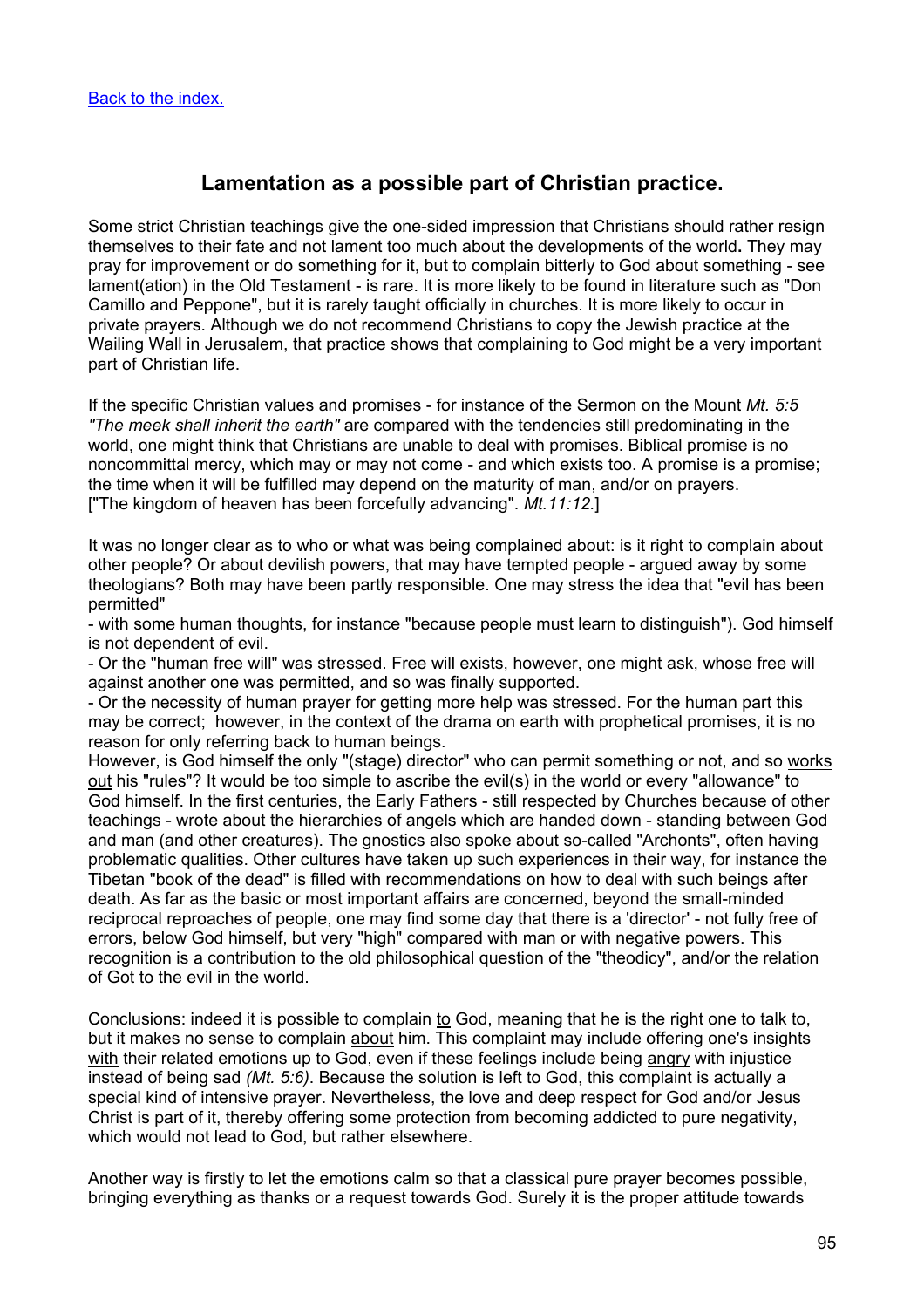God to pray in this way. However, it is permitted to complain as mentioned above, if it is honest (authentic) and seems to be necessary.

[Back to the index.](#page-1-0)

## **A Christian way - digestion of the daily life.**

Anyone seeking to progress from their own imperfect state to developing promising qualities - with Jesus as a standard and help - (compare the page "...ethics"), may first

become conscious of **their own weak points, mistakes and the lapses they have made, instead of projecting their own bad moods, problems and harm onto others** *(compare Matthew 7:1 "Judge not, that you be not judged. 2 For with the judgment you pronounce you will be judged, and the measure you give will be the measure you get. 3 Why do you see the speck that is in your brother's eye, but do not notice the log that is in your own eye?...")*. Afterwards, you may work on that "speck" of someone else as well = how you suffered.

One notes it down, either mentally or on paper, and seek to improve as soon as possible, quietly *(cf. our main text, chapter "the silence in the dessert")*, and carefully like manufacturing something. If one has some success, one should take note of it. Our own efforts are called for in this case maybe with the help of a **related prayer, and according to one's faith God's help may come. However, if done seriously, one will look at attitudes, thoughts and emotions, and finally change one's behaviour too.** It is easier to first search for a component of a problem, and then to pray for its solution... *(Cf. the chapter "The holy zeal, and viewpoints concerning emotions")*  It is difficult to change the "habits of a lifetime", but it is possible, if one is able to find out more and more of their unconscious parts. Nevertheless, in certain cases success may come immediately. Compare the successful decision of a smoker to stop smoking now for good. (*Cf. the chapter "The transfiguration of Christ").*

This practice of "looking at what happened and consciously digesting with prayer" could already be a spiritual path that helps us to progress greatly, and can accompany us through our whole lives. However, with intensive practice at least some important changes may occur soon. "Deeper layers" of these problems may still become apparent to us, although there is already some improvement.

It is then possible to take care of the other person's "speck" or what has been done to someone. In cases where a judgment seems to be necessary – in regard to one's own actions, or those of someone else – this shouldn't be undertaken based on appearances but in a "right"/ "just"manner – that is, in a differentiated way and as constructively as possible *(Cf. John 7:24)*. This leads to a more loving and wise orientation. So one is no longer one's own obstacle on the path. On this path, Jesus can also serve as a compass that allows us to find a new balance beyond the one-sided "wrong tracks": (See the *Table of the final chapter of the main text: "A Christian attitude - in the world, but not of the world", cf. John 17.).* 

*-* Impulses will come from one's own **conscience** too... (*Matthew 5,5 and 5,9).*

(This practice is mainly meant for people whose problems could be evaluated as "normal" by psychologists. If one wants to improve traits of one's own´personality, which are looked at as "ill" to a certain degree, it is all the more necessary to get assistance from an experienced, possibly also psychologically trained person - because he or she has even less self control than "normal" people when it comes to looking at their own problems. If this ability were so limited that they could not do this in spite of some help, it would still be possible for the person helping to pray for the person concerned, complementary to an adequate therapy. The "prerequisite" is to seek help: Jesus himself is known to have used the important question "Do you want to get well?" *Cf. our page "...Healing".)*

[Back to the index.](#page-1-0)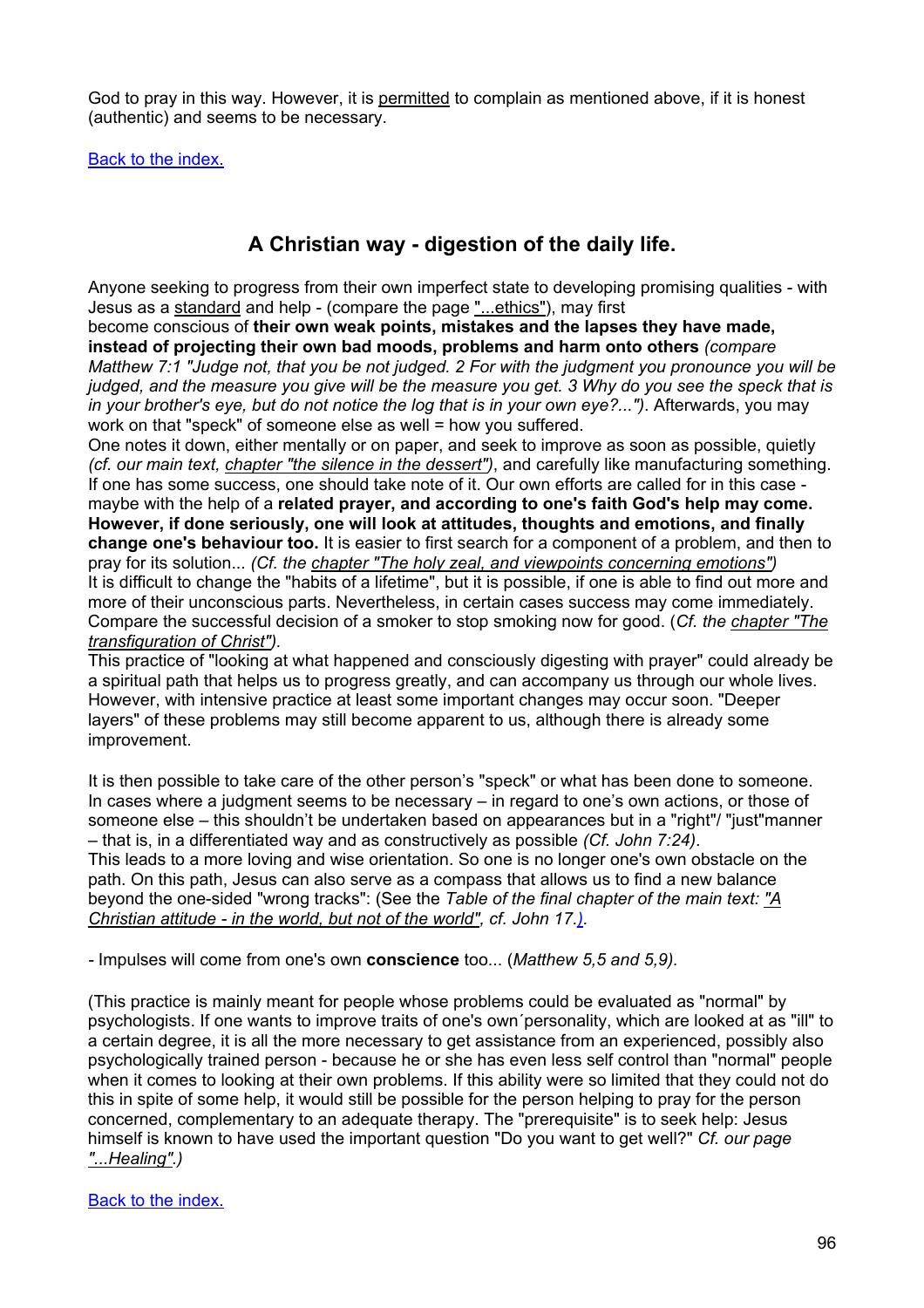### **General Christian viewpoints for economical and social questions.**

According to the latest economic research<sup>\*</sup>, man is not the purely egoistic being presupposed by the current liberal economic theory. Only a small minority reacted purely out of their own interest. For most people, other values like "voluntary reciprocal co-operation" enjoyed equal or even more importance. However, even this "reciprocal altruism" - like egoism - does not automatically lead to the best for the whole of society, but can produce cliques, so only conscious and consequent ethical decisions can help us to progress.

Here, psychological and religious-ethical viewpoints set in. Man also has an individual and social nature. Modest self-confidence and an attitude of solidarity towards others can be trained if one is open for it. Wherever our egoistic side is too strong, this is simply because the altruist side has not had a chance to unfold, or it has become atrophied by the hard "training" of western society. Socialist societies over-stressed solidarity, causing the individualistic side of our character, with its desire for freedom, to become neglected ('atrophied'), contrary to the nature of man too. If people don't find balanced circumstances, this manifests itself sooner or later through criticism etc. Either society learns in time, or it will go downhill. This concerns today's predominating economy too, with its typical Global Players. Jesus recommends us to deal with our own problems first *(Matthew 7)*.

On the one hand, one cannot simply translate the general scale of values in the Sermon of the Mount *(Matthew 5-7)* etc. directly into instructions on how to handle problems in society. But on the other hand it would not be in accordance with Jesus' wisdom to practice charity in private life while applying the opposite principles in unions or political functions. Honest ethical values\*\* must prove their worth on all levels, even on the global one.

E.g. the value of charity and the fact that Jesus turned to the poor, is undoubtedly relevant - even beyond the social services of the Churches - for today's social affairs, including human behaviour within companies. *Matthew 22,21* also speaks about practical aspects: the charity and also the traditional "tithe" becomes acknowledged by Jesus, that is - apart from the Roman tax - a donation of 10% of the income for religious and charitable purposes. However, helpfulness according to Jesus is based on free will. It is not possible to derive concepts of a forced redistribution of property from it. The  $9<sup>th</sup>$  and 10<sup>th</sup> commandments are still valid: "You shall not covet ... anything that belongs to your neighbour". In spite of all our endeavours to achieve an improved social situation for many people, our different destinies remain in the hands of God.

The parable in *Matthew 25,14-30 / Luke 19* takes up known material facts. But the context (*Luke*: The ethical behaviour of a publican; *Matthew:* the previous parable about the power of the faith of the virgins) shows, that more is meant than just augmenting earthly goods and finances. More clearly, *e.g. Luke 12,33* shows that treasures of the soul are more highly esteemed than earthly ones. However, responsibly dealing with goods in trust concerns material values too. E.g. the advice to help the poor and handicapped. Here, material or financial support is an accepted value, instead of invalidating material things in general. In this case it depends on what the property or money is used for.

To lie and cheat, to practise "mobbing" ('freeze colleagues out', 'ostracism of colleagues') and to realize projects without first establishing their harmlessness for (non-criminal) people, and without asking those concerned, is not the responsible togetherness Jesus constantly demonstrated. Jesus does not speak of "inherent necessities" as an excuse for every failure, either.

The prohibition of interest rates is known from Islam; but Jews and Christians might also find similar advice in the bible (In the Old Testament itself they were prohibitions):

*Ezekiel 18:8-9*: He, who does not lend at usury, or take interest (other translation: excessive interest); he, who withholds his hands from doing wrong, and judges fairly between man and man; he, who follows my decrees and faithfully keeps my laws; this man is righteous; he will surely live, declares the Sovereign Lord. See also *Esra 7:24* (Prohibition of interest, duty and taxes for special occupations);

Some people interpreted traditionally, *Proverbs 28:8* would mean, it does not matter, how the money earned from interest rates is used, because the rich ones finally use it for the benefit of the poor or for public welfare. But wherever today much money is used against that values, the presupposition of the verse is not fulfilled.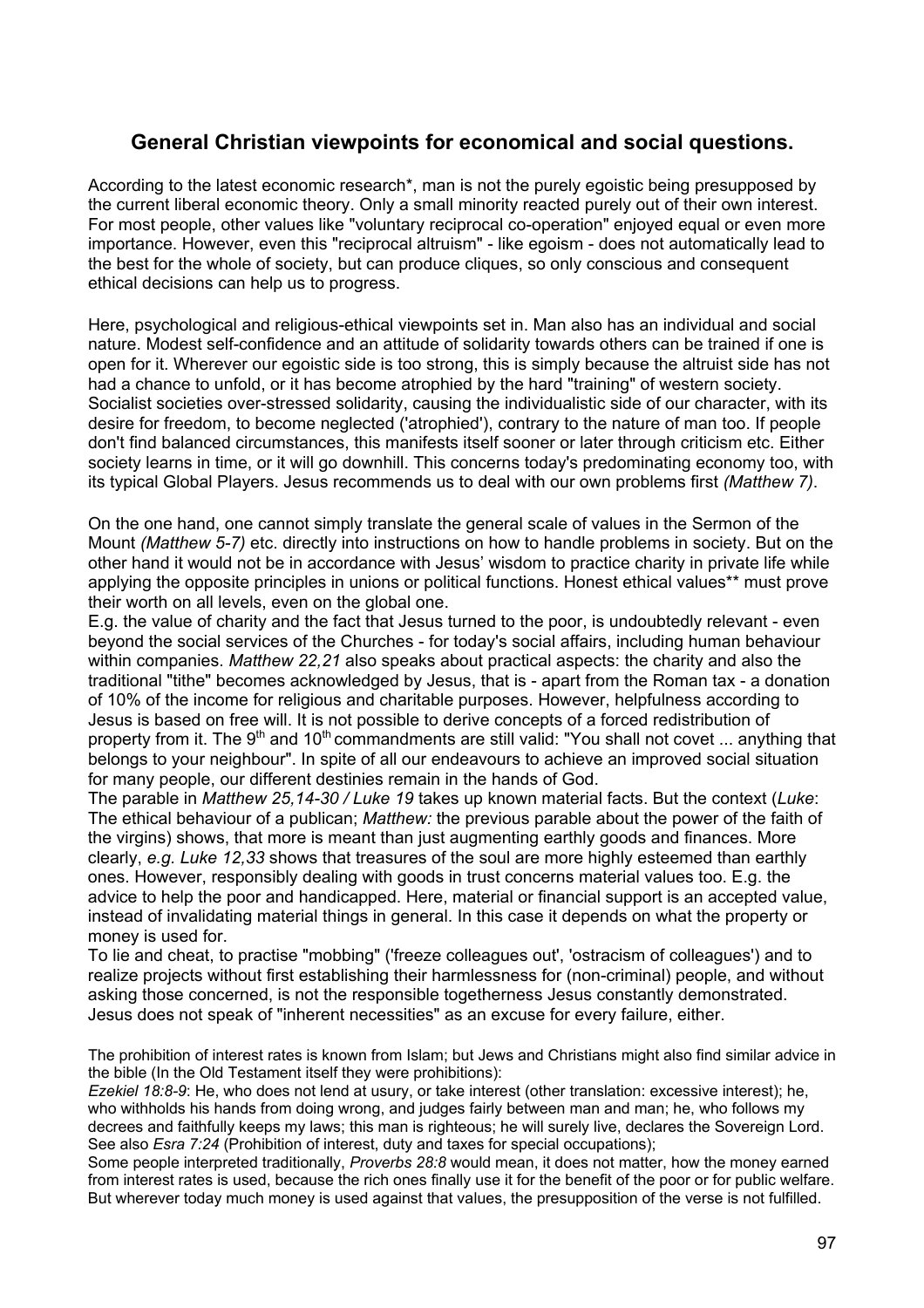For fulfilling the values of the verse, it is just important, how money is actually used. Concerning interest rates see also in the New Testament *Matthew 23:23 and 17:24.* The first question was, what might be interesting also beyond the context, in which the Old Testament grew. Therefore the differences in *Deuteronomy 23,21* are not discussed here.

The bible urges people to avoid getting into debt unnecessarily (*Proverbs 22:7*); to plan for the future (*Proverbs 21:5*) and to grow in wisdom and understanding (*e.g. Proverbs 4:5-8*). People were encouraged to save goods or money. The "tithe" should be saved each year to enable them to travel to religious festivals and to make donations (*Deuteronomy 14:22-27*). St. Paul called upon Christians to put something aside each week, to be able to give it, if needed, to fellow Christians who had fallen on hard times (*1 Cor. 16:1, 2*) and advised them to adopt a moderate attitude towards earthly goods (*1 Tim. 6:8*). Jesus assumes that calculations will be carried out to make sure that there is enough money available, before starting a building project, for example (*Luke 14:28*). Today sustainable economics is urgently called for, both for therapeutic and preventative reasons. Private, commercial and public debt is the cause of worldwide financial instability. The website Ways of Christ has no political agenda. We only give general viewpoints here.

\*) Ernst Fehr, Direktor of the "Institut für Empirische Wirtschaftsforschung" at the university of Zurich, Switzerland, according to an interview in "Spektrum der Wissenschaft" March 2002, "Reziproker Altruismus...".

\*\*) The spiritual aspects of these values are described in the *chapter on the Sermon on the Mount in the main text of Ways of Christ*

\*\*\*) See also our extra page "Basics of ethical values".

[Back to the index.](#page-1-0)

### **Jesus and peace**

Scriptures such as *Luke 2:35"... a sword shall pierce through thy own soul"*show that the "sword" of Jesus is particularly meant as the "sword of the spirit", with which the internal fight for the truth is fought out. Thus,*Matthew 10:34,"I came not to send peace, but a sword",*also gains a mentalspiritual meaning. In this spiritual "fight"as well, hate is not meant, but rather the quality of the truth of ultimately being stronger than the lie or wickedness.

Jesus' attitude is a peaceful one (*see also our chapter "Ethics" and thechapter on the sermon on the mount. Matthew 5:39 "But I say unto you, That ye resist not evil: but whosoever shall smite thee on thy right cheek, turn to him the other also"* is a drastically expressed call to break free from the eternal cycle of violence and counterviolence. A person is to "pre-programme" a peaceful future by means of his actions, etc.

However, this does not mean that Christians are prohibited from protecting or defending themselves. For example, the fact that Simon the Zealot - "zealot" meaning a resistance fighter against the Roman colonial power - was one of the disciples and also that Peter carried a sword to the last indicates that at least some of the disciples were armed. On the long peregrinations through the land, they, like others, protected themselves from the lurking, armed robbers, etc.

*John 18:11 "Then said Jesus unto Peter, Put up thy sword into the sheath: the cup which my Father hath given me, shall I not drink it?"* shows that the scripture in *Matthew 26:52*, which concerns the same incident, is describing a special situation: *"Then said Jesus unto him, Put up again thy sword into his place: for all they that take the sword shall perish with the sword."*As Jesus, when the time had come for it, wanted to comply with something predetermined by God and thus did not want to be defended - Peter's act was more of an attack on a man-at-arms of the priests - Peter himself was not threatened -; above all, an undesired and ultimately futile attack.

Such considerations show that Jesus advises against violent attacks as well as acts of revenge. Therefore, an attitude that construes everything as defence that in reality is an attack is not to be justified. A ploy of third persons to drive others into violent conflicts with each other would be just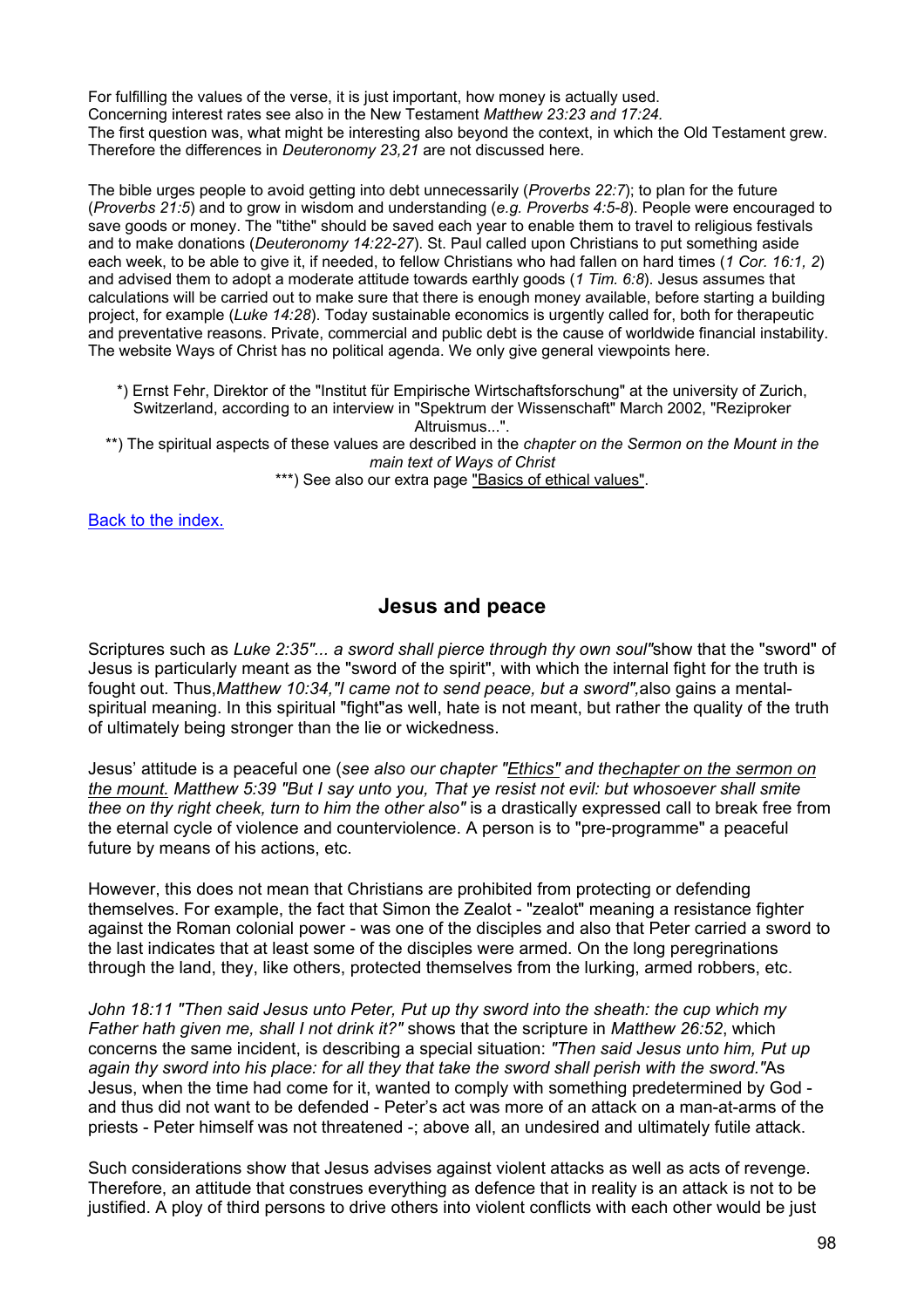as uniustifiable.

.

What is not meant, however, is that Christians should submit themselves defencelessly to all violent arbitrariness of others. This protection can be primarily God and prayer and, where necessary, by means of other measures.

Back to the index. Toc509476207

## **Jesus and Refugees, Migration and Cultures**

The biblical record presents a diverse picture.

- In the story of the Good Samaritan *(e.g. Luke 10:24 ff.)* and the Samaritan woman at the well *(John 4),* Jesus sees the traits inside a human being as being the decisive factor – not the fact that they belong to a foreign tribe. Samaritans were generally looked down upon by the Jews – partly because they were not oriented toward Jerusalem. Yet they were relatively close to the Jews in terms of ethnicity, language, culture and religion.

- Even outside of the biblical context, the respectful treatment of guests – even foreign travelers – has always been highly valued in the Orient. However, there also has always been the expectation that guests adapt to the host's customs. Few Immigrants did not significantly affect the existing society.

- Peter's encounter with the Roman centurion Cornelius (*Acts 10:28)* is an example of encounters with and conversions of Gentiles. Here again, what mattered was the person's spiritual core – not their position or religion. However, this does not suggest an insignificance of the cultures or countries of the Jews and Romans, for instance, or the Jews and Samaritans (see above), or Jews and Greeks (as seen elsewhere).

- The commission that was given to the disciples to "teach all nations..." (*Matthew 28:19 and Luke 24:47)* and to "go into all the world and preach the gospel to all creation..." *(Mk. 16:15*) does not automatically indicate – particularly not in Matthew – that the nations' previous cultures were to be ignored, as was often practiced in earlier Christian missionary work. Indeed, the previous cultures are to be taken seriously. Religion can only be taught in a sensitive and liberal way if the objective is to bring about true faith in God.

This provides perspectives for individual behavior, but – as is the case with Bible passages on other topics, such as the Sermon on the Mount – it does not offer specific political instructions for the present day.

Doctor of the Church *Thomas Aquinas (Summa theologiae I–II, Q.105, art. 3, 13th century)*, in keeping with the old Jewish tradition, distinguished between foreigners who had a peaceful or a hostile relationship toward the people of the country to which they had migrated. Specifically, he distinguished between hostile foreigners who were not accepted at all; peaceful travelers who were not to be oppressed; foreigners who arrived peacefully with intent to remain in the country for a time, who, according to *Exodus 22:20*, also were not to be oppressed or harassed; and other foreigners who, after a long period of integration, were fully received into the national life and religious rites of the country.

[Back to the index.](#page-1-0)

.

## **General Christian viewpoints for society and politics \*.**

*Matthew 22, 21; Mark 12,13-17; Luke 20,20-26: "Give to Caesar what is Caesar's, and to God what is God's"* is a realistic attitude concerning paying the tax to the Romans. It shows a clear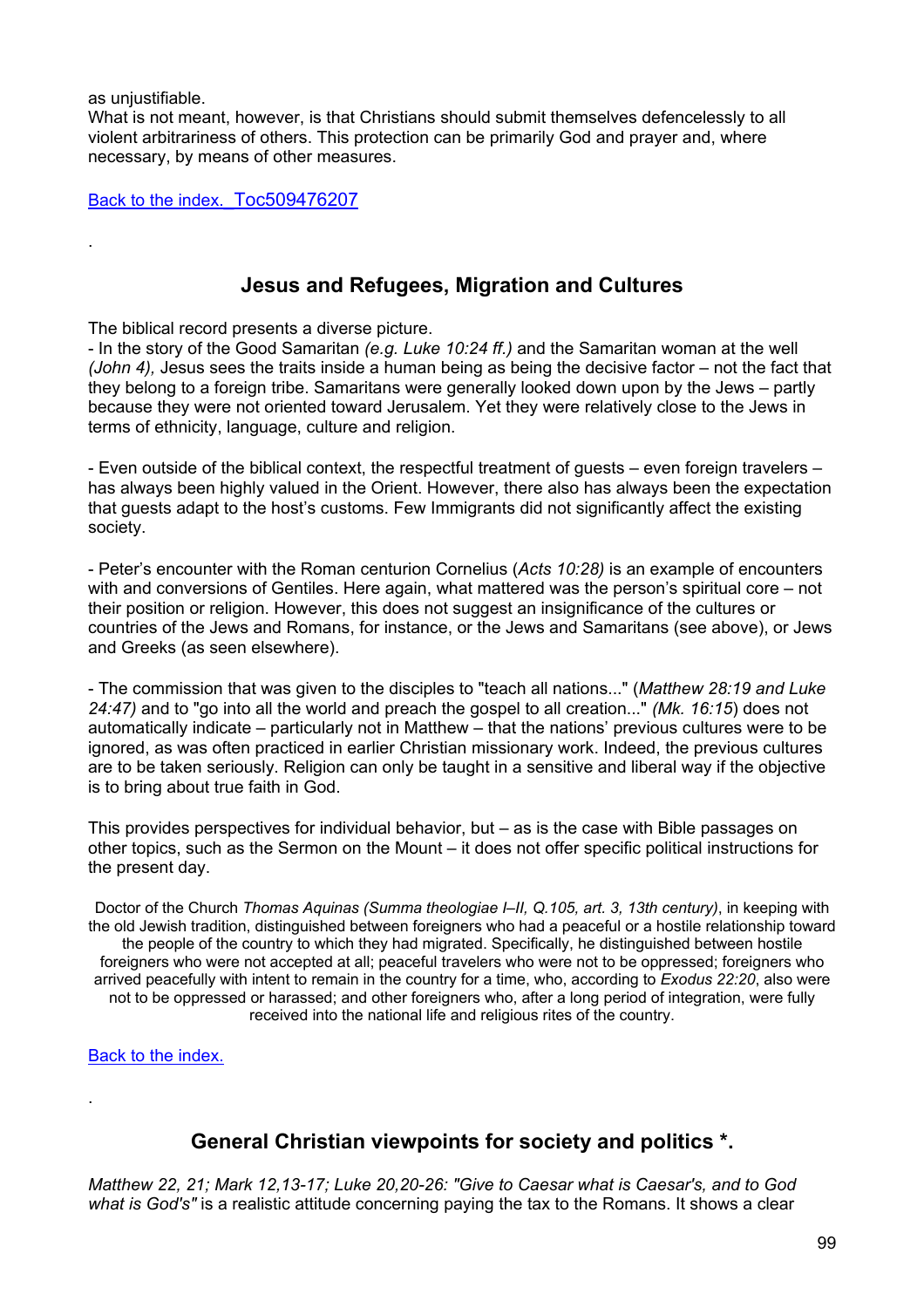discernment between state and religion too. But it does not mean being subservient to the authorities in general; *Acts 5,29: "...We must obey God more than men."* Jesus does not speak of "inherent necessities" as an excuse for every failure.

On the one hand one cannot translate the general scale of values in the Sermon on the Mount *(Matthew 5-7)* etc. directly into instructions on how to handle problems in society. But on the other hand it would not be in accordance with Jesus' teachings to practice charity in private life while applying the opposite principles in unions or political functions. Honest ethical values\*\* must prove their worth on all levels, even on the global one.

E.g. it would contradict the truthfulness and responsibility which Jesus demonstrates to hold one's own against competitors with dishonest methods, to deceive the public and to realize projects without first establishing the harmlessness for (non-criminal) people, and without asking those concerned. So independent Christian thinking beyond traditional "left-wing" or "right-wing" thought patterns may be necessary.

In *Jeremia 29,7* we find a prophetic piece of advice: "Seek the best (the peace and prosperity) of the city to which I have carried you... Pray to the Lord for it, because if it prospers, you too will prosper". It suggests a decision for the sense of solidarity. Also *Matth. 5,13, Matth.13,33 etc.* recommends being warmly interested in the society and being "the salt of the earth. There are also situations in which Christians are asked to disassociate from a bad state in social affairs. *Revelation 18,4:* "Then I heard another voice from heaven say: Come out of her (the city of Babylon), my people, that you will not share in her sins, so that you will not receive any of her plagues...".\*\*\*

\*) The Website Ways-of-Christ.net has no political purpose. Here only general food for thought about this topic is given.

> \*\*) See also our extra pages "Basics of ethical values"; and "Christian viewpoints for economy and social questions".

\*\*\*) The principle of subsidiary, drawn from *Catholic social teaching*, would offer an element of prevention at the social level*.* If it were taken seriously, each superordinate level would only regulate overriding issues that cannot reasonably be regulated on a smaller scale – that is, from the bottom up.

[Back to the index.](#page-1-0)

# **Christianity and Philosophy: A Comment on Habermas' speech "Faith and Knowledge" (2001\*).**

**- With an annotation concerning other philosophical schools -** 

*The philosopher Prof. Dr. Juergen Habermas, till now thought to be atheist, also recognized the significance of religious ideas as a root of the values and of the solidarity of a secular society. Man's likeness to God, created with the ability and the right of freedom, can even mean something to "the religiously unversed" (literal: 'religiously unmusical') " too - as he looks at himself. He says the world is unable to progress without reconciliation and forgiveness - values stemming from religion. He refers to the "suffering of those innocently maltreated , degraded and murdered, exceeding any measure of humanly possible reparation". "The lost hope for resurrection leaves behind a noticeable emptiness" (in secular society).*

*Habermas realizes the enlightened Christians' important "advance concessions" - which secular thinkers should now show in contacts with these modern Christians:*

*- The religious consciousness must work on the mentally "dissonant" contacts with other denominations and religions.* Comments: At least in western countries there is a limited amount of civilization in this respect. Viewpoints important for an ecumenical or inter-religious dialogue are in our 'main text', and in some extra pages, e.g. concerning [Churches,](http://www.ways-of-christ.net/b/churches.htm) and ethics.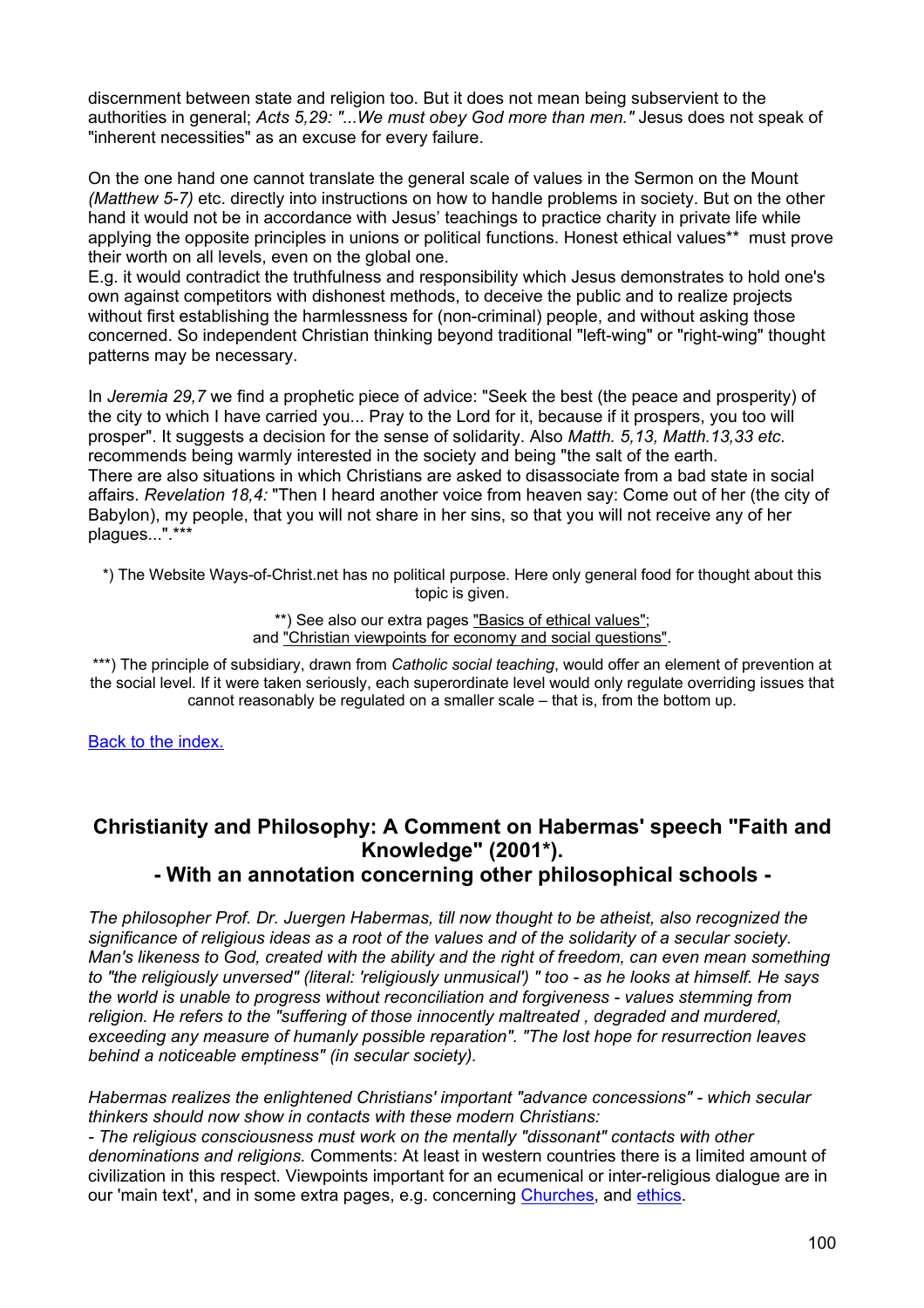*- The religious consciousness had to attune itself to the scientific authorities.* Comments: From our point of view the scientific mainstream is often not in keeping with the latest research, or does not admit it, influenced by economical and other reasons. So, concerning many topics, this kind of authority has become questionable. In the scientific area, there is a lack of interdisciplinary cooperation and pluralism too. This just concerns questions important for the image of man, e.g. genetic engineering; its problems are mentioned by Habermas too); but also in the other sciences. We take up such new scientific explorations at several places in the main text following the steps of the Gospels. Indeed a dialogue between religion and science is necessary. However, according to our experience, the newer schools of (natural) science\*\* would also have to be included and the "research of outsiders" etc. too. Additionally, from the religious pointof view, one must include insights stemming from the conscious digestion of deep religious experiences, instead of mere theological thoughts. Only this way is it possible not to talk at cross-purposes. Previous dialogues based on old scientific paradigms (old basic assumptions about the nature of the world) and/or on limited views of Christianity were not sufficient on their own. Humane disciplines might also benefit from a process in which man becomes man again and his soul becomes a soul again, instead of looking at it as a mere chemical function of the brain.

- *The enlightened religious consciousness had to "accept the premises of a constitutional state...". He mentions the destruction possible without this step.* Comments: This adaptation of modern Christians to the values of free citizens is partially a step back to the roots of early Christianity before the mixing of Christianity with the coercive means of the state since 325 AD.

*While Christian / religious circles dealing with secular institutions usually adapted their language to the secular language, Habermas now calls upon the secularly thinking people to adapt their*  language to the religious language when contacting religious people, instead of simply "eliminating *what was meant". Secular majorities "should not enforce majority votes" in questions which are essential for Believers, without having sincerely checked to see what they themselves can learn from this protest.* Comments: . Scientists, politicians etc. should indeed attune to the additional "certain something" in concepts like "to protect creation", "creature", even "man/human being" etc., compared to concepts like "cosmos" or "biosphere", "ecology", "living being", "Homo sapiens"... .

*Habermas hopes for a mediating "third party" between religion and science: a "democratic, enlightened common sense" - in a "post-secular society", prepared for the continued existence of religious groups within this society. Comments: e.g. in Germany this exchange does not work very well, or only as far as at least the big churches must become invited to participate in some discussions. In the USA, for example, religious activities of the individuals are held in higher general esteem - but in a secular society religious values often assume an unrecognizable form.*

\*) "Glaube und Wissen", a speech by the winner of the German booksellers' prize for peace . *FAZ /SZ 15-* October-2001, Page 9; or German Internet text \*\*) see also our Extra page " Science and the Belief in God".

#### **\*\*\***) **Annotation: Habermas und other philosophical schools:**

*Jürgen Habermas* - besides *Theodor W. Adorno* and *Herbert Marcuse* - belonged to the "Frankfurter Schule" ("Frankfurt School"), - their "critical theory" influenced considerably the students' movement of 1968, and included changed ideas of neomarxist, enlightening and atheistic origin.

Mainly *Günter Rohrmoser* with his conservative philosophical and -theological view criticized since 1969 the theory and activities of the 1968 movement. He saw their 'utopia' as an "ersatz religion" (a substitute for religion, competing with the Christian doctrine of salvation or 'eschatology'), and tried to preserve the old teachings of 'two kingdoms - religion und state, both wanted by God' - from Augustinus.

The university teachers of the Frankfurt School - and their conservative Christian and economic liberal opponents as well - listed one-sidedly the arguments against each other, describing the opponents sometimes like a united group. So the former ones were not able to ask themselves, if some of the conservative values should be preserved; and the latter ones missed the opportunity to notice a legitimate motivation of the new social movements (beyond the ideological distortions) - which was directed against formalistic authoritarianism -. However, many people in Germany and elsewhere think of this issues now more differentiatedly, because they did no longer accept the old "front lines" of 1968. Nevertheless research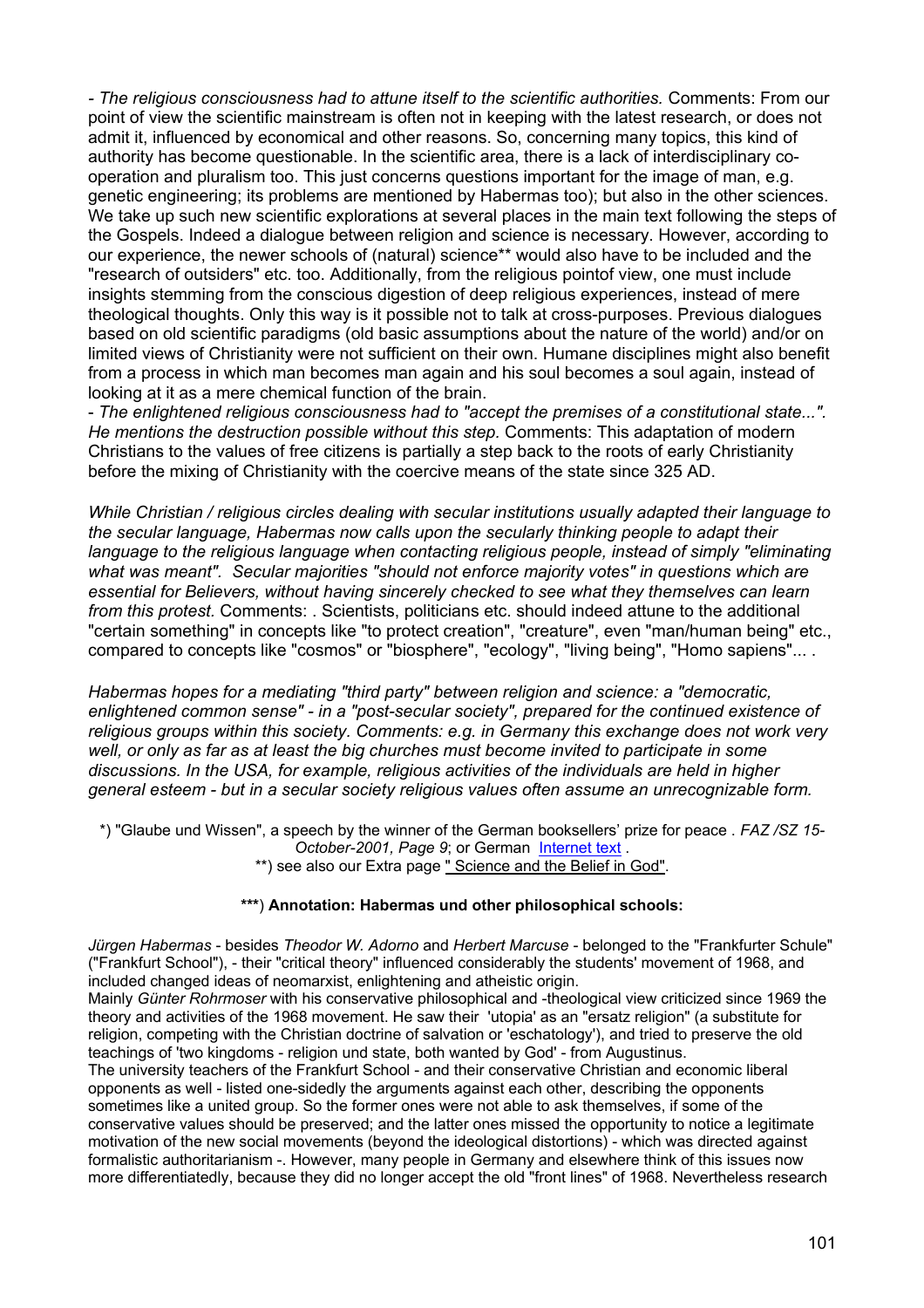did not advance equally - there are still books assigning every evil in the world to the opponents, and ignoring mistakes of their freinds.

[Back to the index.](#page-1-0)

## **General Christian viewpoints for ecological questions \*.**

*Genesis 1:26-28 "Then God said: let us make man in our image, in our likeness\*\*), and let him rule ... over all the earth".* That does not mean, as it was applied, that man can deal with his environment without responsibility; on the contrary. The original divine vision of mankind as the apex of the previous creation is meant, with qualities "in his likeness". This authority of man is a natural authority of people, who could "give names" to other beings and who could indeed deal with them responsibly. *Genesis 2:15 names this responsibility this way: "The LORD God took the man and put him in the Garden of Eden, to work it and take care of it".* The Garden or the creation is a living one, unfolding more and more. Man later left his unity with God and his creation (see the Paradise story), and became selfish. The base was left, and so man must learn everything newly, instead of claiming some authority, which was valid for 'Adam and Eve' in the Paradise.

The New Testament appreciates the creation too: In Romans 1:20 we read, that "since the creation of the world, God's invisible qualities - his eternal power and divine nature - have been clearly seen, being understood by what has been made ...". *Romans 8:19: "The creation waits in eager expectation for the sons of God to be revealed" (other translation: "... for the redeemed human being",* beings who become more perfect. *Romans 8:22: "We know that the whole of creation has been groaning as in the pains of childbirth right up to the present time". Mark 16:15: "He said to them: 'Go into all the world and preach the good news to all creation." (see Colossians 1:23 too).*  Now Jesus Christ is helping, but he does not take over the human responsibility for other people and living beings. He helps, that human beings can become "perfect, as Your heavenly father is perfect" *(Matthew 5:48)*; perfect as they were meant in their origin - a responsible "image of God". So creation becomes one again.\*\*\*\* But this depends on the human will to accept this help. Romans 1:20 even states that someone who continues living without God, "has no excuse".

The *Revelation* (concerning its nature *see part 2 of our main text*) indeed names catastrophic developments, which mankind or parts of mankind and nature might experience. But these concomitants in the time of divine corrections are not defined at any point as something positive or as the very divine goals. The Revelation neither excuses nor encourages people who contribute to the death of many species or other catastrophies. On the contrary, the Revelation looks at this civilization critically. The Revelation does not change the positive vision of the rest of the New Testament, for instance in the Sermon on the Mount (*Matthew 5* "The meek shall inherit the earth".)

Concerning "Creationism": our site does not promote any "-ism" or denomination. However, creation of world and man shows indeed rather divine wisdom than mere randomity. See also our page "Science and the Belief in God". Doubts concerning not verified parts of the archeological and geological chronology are permitted too. But those who want additionally the "seven days of creation" to be 7 days with 24 hours as we know them today, should recognize this as a mere interpretation. So faith should not stand and fall with it. Our present "days" are based on the completed earth and its rotation period - which did not exist in the beginning. Already the Bible states: "For God 1000 years are like a day". The "7 days" will mean something real, but 7 eras or cycles without defined length. To look at especially the most complicated processes of creation as the shortest ones, may not match new ongoing discoveries, like many archeological concepts that will be "out" too. In der Bibel we find, that God could already draw attention of men like Henoch and Noah to himself, a long time before Moses. Our Genesis may be handed down from such real - origins. Parts of this tradition are preserved in scriptures of other cultures too. Theology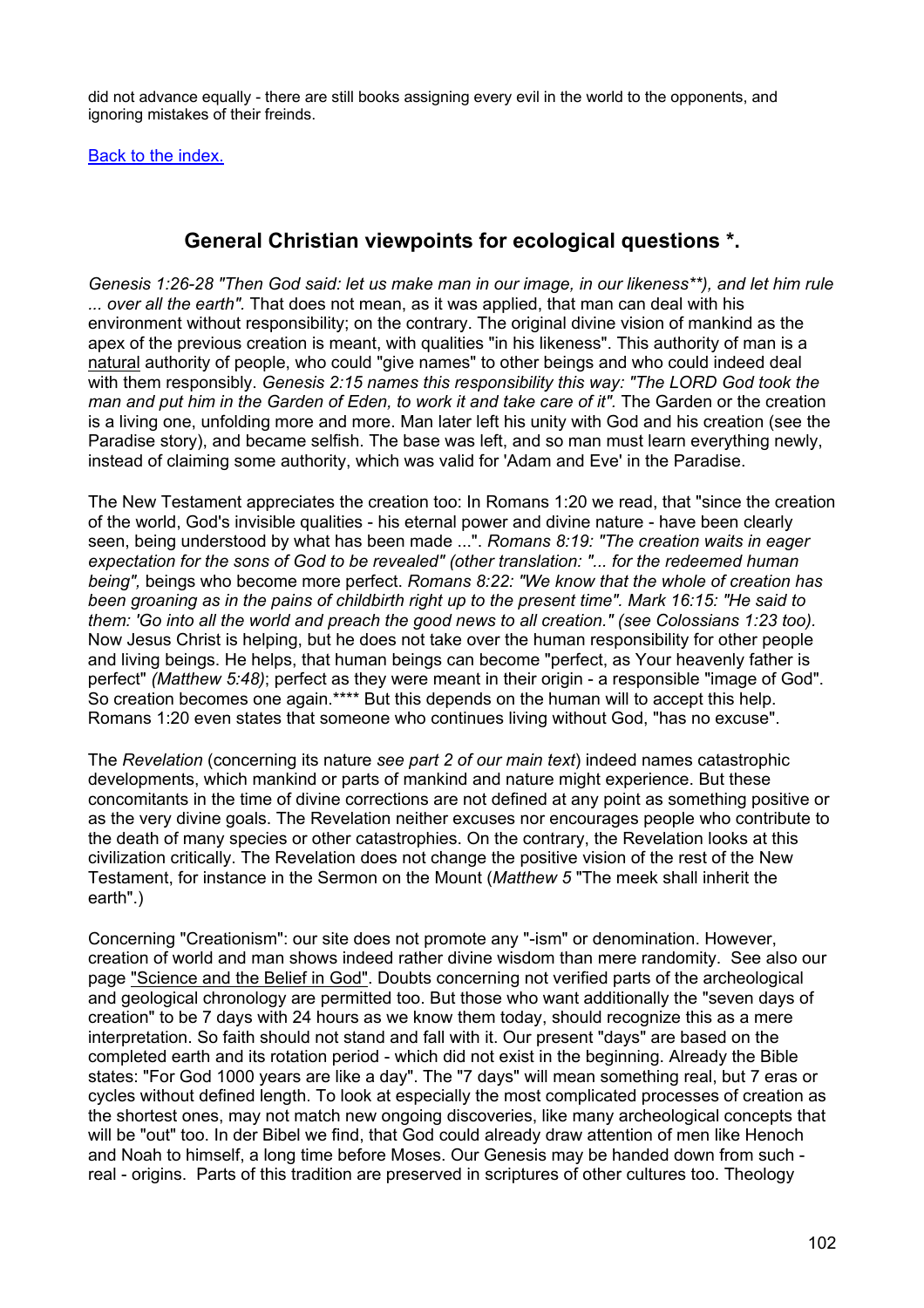knows about some similarities to the Sumeric "Epos of Gilgamesh". That does not mean, that the Genesis must stem from the Sumerians; but remember, that Abraham came from Mesopotamia.

\*) This website is not a political one. Therefore we deliver only general viewpoints for such fields of life and no advice for special political agendas of the present time. \*) This website is not a political one. Therefore we deliver only general viewpoints for such fields of life and no advice for special political agendas of the present time. Christians from different orientations address certain issuesrelated to the preservation of creation, including such examples as unborn life and the abuse of genetic engineering and nuclear energy.

\*\*) This could be looked at as a special pan-en-theistic view ("God is in his creation too") - not to be confused with pantheism ("God is everything"). However, the most direct relation between God and his creation is made possible by a human being *(cf. John 14:21, 14:23; 15)*, who is aware of this connection, and who becomes more and more similar to Jesus. Enjoying the creation may lead to God too. But that "mysticism of creation" may lead people astray instead - if God would be only a word for one's own earthly things.

\*\*\*\*) The possibilities for developing consciousness are presented in detail in part 1 of our main text, based on the various stages in the life of Jesus. Today, for example, a person can consciously learn - in contrast to earlier, more instinctive means - to again more intensely recognise the relationships with his or her surroundings and the environment and earth. In doing so, he or she can arrive at "interconnected thinking" (a term used by *Frederic Vester*, though on a different basis) or "multifactorial thinking" (a term used by *Dörner* for the study of complex ecological relationships), instead of the older "linear" or "monocausal" thinking ("1 cause  $\rightarrow$  1 effect"), which cannot be applied in this context. See also the following pages: "Consciousness, brain and the free will of man", "Basics of ethical values", "General Christian viewpoints for economical and social questions", "General Christian viewpoints for society and politics", "Christianity and philosophy..."

[Back to the index.](#page-1-0)

## **The unborn human life \*.**

#### **The beginning of human life:**

Conservative and critical Christians have a corresponding view of man, that human life starts with procreation.

In many ways, the Bible shows human life as a unit, from its divine origin to the continued life through the generations, including the various stages of development of the individual. The Bible does not speak of "a life without value or without human dignity", no matter if unborn, old or ill people are concerned.

*In the "Handbuch der christlichen Ethik" (a German handbook of Christian ethics) Professor Böckle* names some theologians who assumed that instead of the procreation, the "nidation" a short time later to be the start.

Modern science usually wants to be free of values, but its findings only show "flowing transitions" like the state of a fertilized egg cell and a grown-up person. Whatever the particular theories about the starting point of human life are, they are purely arbitrary. For instance, the *embryologist Erich Blechschmidt:* the former "biogenetic law" assumed by *Haeckel* - that the embryo is repeating animal states of evolution - is obsolete. Each organ unfolds according to a plan of its purpose in man. Today, the reactions of an embryo can be filmed by ultrasound cameras. *The human geneticist Professor L. Lejeune* also stated that the genes in the fertilized egg cell already contain a plan of the grown up organism of man. We could say they are the physical counterpart of that plan. Brain research, neurology of developmentand psychology deliver similar insights. Holistic and unprejudiced research can find consciousness and memory in earlier and earlier stages. So these values are also significant beyond the boundaries of religious groups.

#### **However, another question is how to deal with such views.**

In the time of the Old Testament the commandment "You shall not kill" - *Exodus 20* – meant, in a narrower sense, "You shall not murder"; later the opinions changed concerning what murder and homicide are. In a wider sense, the standard of the commandment is applied to all human life and vegetarians even apply it to animals. The modern approach of the inter-religious "World Ethos" \*\*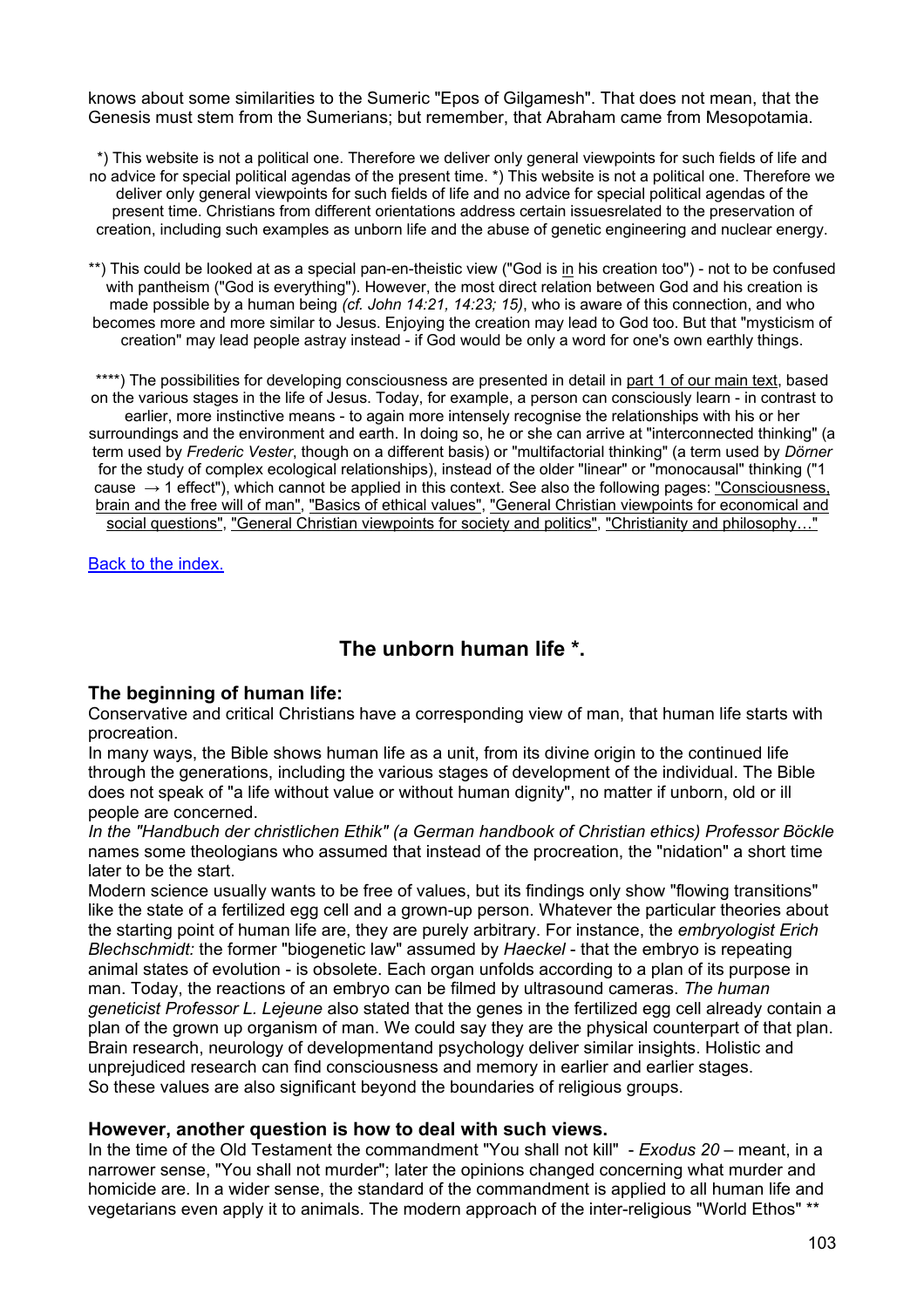contains the model of a "culture of respect of all life".

However, honest maternity centres - in spite of helping to have a child - must take the life of those concerned seriously with their difficulties, fears, inner conflicts and so on - instead of condemning all those who think about having an abortion. Women don't usually make the decision to abort a child "easily". The joint responsibility of men and women should also be considered, instead of ascribing the problem to the woman alone.

If the purpose is to minimize the number of abortions then it is also necessary, as a society, to facilitate life with children in the society. This means addressing social problems instead of producing more burdens for the poor, which is the cause of a lot of the abortions today.

#### **The legal questions \*:**

Jesus Christ promoted ethical behaviour based on conscious decisions, instead of being effective only by the pressure of an external law or custom, as it was in the era of the Old Testament. Nevertheless, standards of law can support ethical questions, as humanity has tried in many fields of life.

Compared internationally, criminal law, strict or liberal, seems to have only a little effect on the amount of abortions. Therefore, as mentioned, other endeavours are necessary.

#### **Abortion in the context of genetic engineering and medicine of reproduction.**

Scientific research and artificial insemination "consume" embryos too. In some countries this is restricted by law. Recently the pre-implantation diagnosis has become a new temptation to produce additional causes for abortions.

#### **Consequences for other areas of life.**

Where protection of life is intended, one should also mention the dangers for born or grown up persons - especially risks, which are dangerous for born and unborn life at he same time. Environmental problems have bad influences on both mothers and embryos, which are more sensitive than grown-up persons. Movements for the protection of unborn life did not usually speak about these issues. In the same way, environmentalists usually skipped the problem of abortion. For example, the German television journalist *Franz Alt* was already concerned about this situation in 1985.

\*) "Ways of Christ" is not a political Website. We are not against anybody and don't raise political demands. In this chapter we simply inform you about general standards. \*\*) See also our extra page "Basics of ethical values"

[Back to the index.](#page-1-0)

## **Part 4 The Old Testament and contributions to the dialogue with other religions.**

## **The Old Testament, the Jewish Religion and Jesus Christ ....**

with excerpts from the main text and additions.

This additional page is a contribution towards a better understanding of the Old Testament, and the inter-religious dialogue - including deeper spiritual aspects. The books of the Old Testament are not described here as comprehensively as the Gospel and the Acts (Pentecost) in our main texts. Nevertheless, more contributions to this common heritance of Jews and Christians are possible in the future.

#### **The relation between the Holy Scriptures.**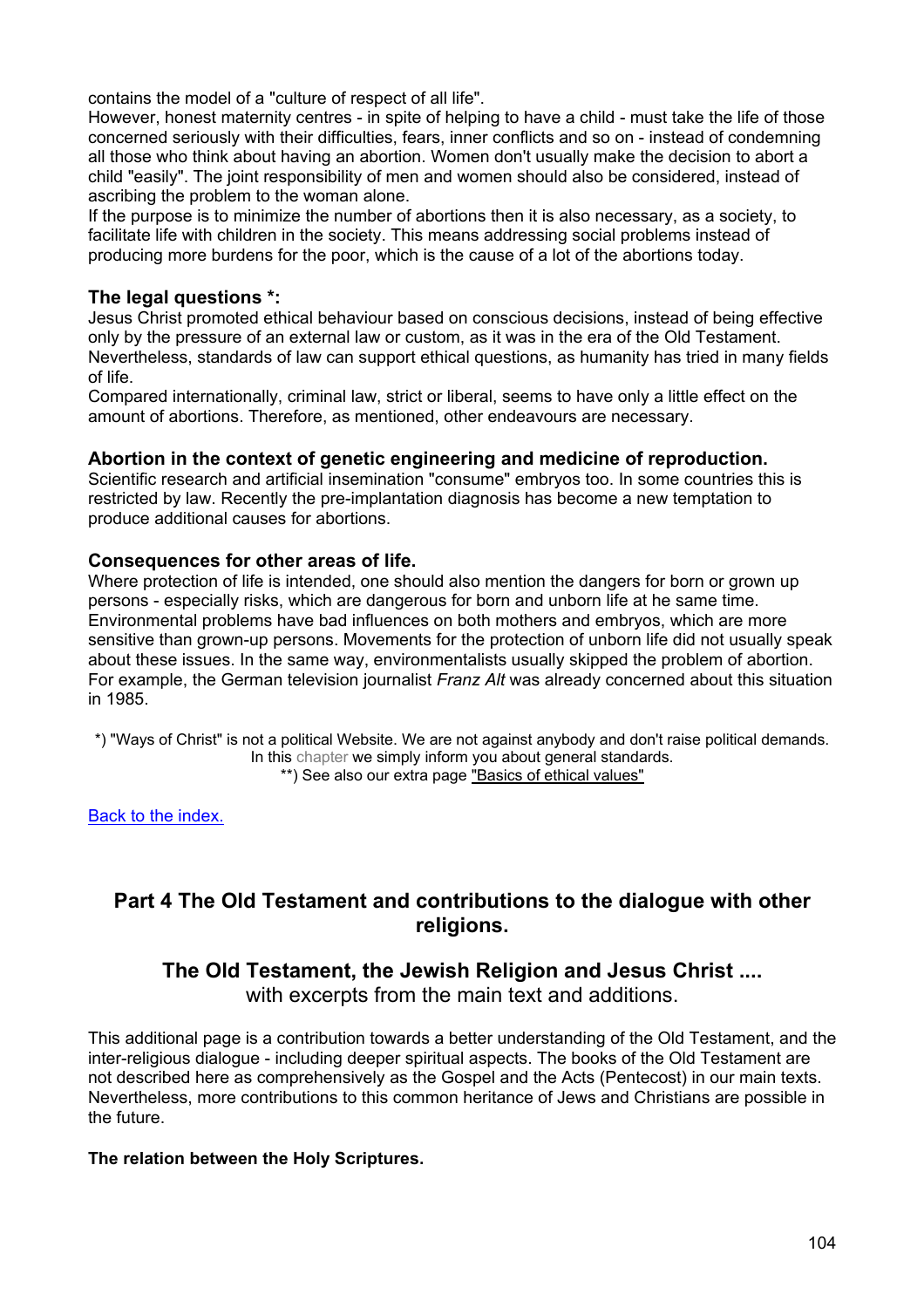Jesus Christ and his disciples often referred to the Holy Scriptures their listeners knew of. This includes the **Old Testament.** It contains a history of creation, books on the history of the Jews, laws, prophetic messages, Apocrypha, etc. Jesus and the disciples explained that their work was not intended to nullify the contents of the Old Testament, but that they had not mainly come to interpret the Scriptures either. Life in direct contact with God and Christ is at stake. (See also "Basics of ethical values" and the main text of "ways-of-christ.net".) These results with new viewpoints, as compared with the Old Testament.

In the **New Testament** there are many indirect references to other religious persuasions of their time. E.g. John's Gospel obviously speaks often to those familiar with Gnostic philosophies, in order to explain them the diverging Christian teachings, using their own "language". A simple example of this is, "He is the true light..." in John 1. Some of Paul's letters etc. took into account the knowledge that people had of the old mysteries, which were sometimes more familiar to them than the Jewish traditions. A person who is unfamiliar with such other philosophies would not notice it. These passages of the New Testament don't condemn the non-Jewish Scriptures altogether. Condemnations are only directed against concrete types of degenerated cults and their misuses, in order to warn people of such paths. The older and more correct method of evangelism (missionization) was to talk to people in a way they could understand, instead of expecting them to forget their whole background - which is more likely to produce additional breaks in their psyche instead of redemption, which heals breaks and makes people whole. People of other origins were not expected to take up the whole Jewish tradition - and were treated equally. Nevertheless there were quarrels about that question among the disciples, which still occur today.

At that time, Jesus' work in this form required the background of a belief in God, and the hope for a great change both in Israel and the rest of the world, as predicted by the prophets. However, it has become possible since that time, to present Christian teachings on the basis of other religious traditions, instead of those in the Old Testament. For instance, in the first centuries there were trials in this direction based on the monotheist Religion of Zarathustra (Zoroaster). (...) We will not, however, attempt to judge those trials here.

Apart from the Hebrew bible, the Jewish religion also produced several more scriptures, such as the *Talmud* with the jurisprudence of the *Mischna* and the commentaries (*Gemara*) *-* these were created both in the versions of Babylon and of Jerusalem. There are severe problems when the corresponding parts of Judaism attempt to apply the 613 laws (Halacha) formalistically, instead of looking at a situation in the light of God's love, free of prejudices. Handling church law and even secular law schematically, may produce similar problems. There are also basic scriptures of special schools, especially the mystic esoteric books of **kabbalism** *Zohar (Sohar) / Sepher Jezirah.* These books are said to have originated in the 13th century; however, they may date back to even older traditions. They are even reminiscent of ancient Egypt. Today, Jewish mysticism exists too .

#### **The doctrines of God.**

"The God of Abraham" was experienced as the personal God of the family, the tribe and the people of Israel; and as the God of the universe as well. This belief got its strict monotheistic shape (one God only) in the course of time, repeatedly invoked by the prophets.\* In the beginning, the Old Testament calls God "**Elohim**". This means "divine Creator's Spirits" and not material extraterrestrials with genetic engineering or anything like that, as some books speculate today. (Partially problematic influences seem to have appeared on the scene later.) The semitic words "Elohim" and "Allah" (Islamic) have surely the same linguistic origin; "El" of the Canaanites too.

The name **Jahweh**/Jehovah appears later in the Old Testament. When God came "closer" during the various epochs, it is said, according to mystical and humane sources like J. Lorber or R. Steiner, that the experience of God as Jehovah came up. Only the translations always use the same names for God and the experiences of people of various epochs are missed because of this.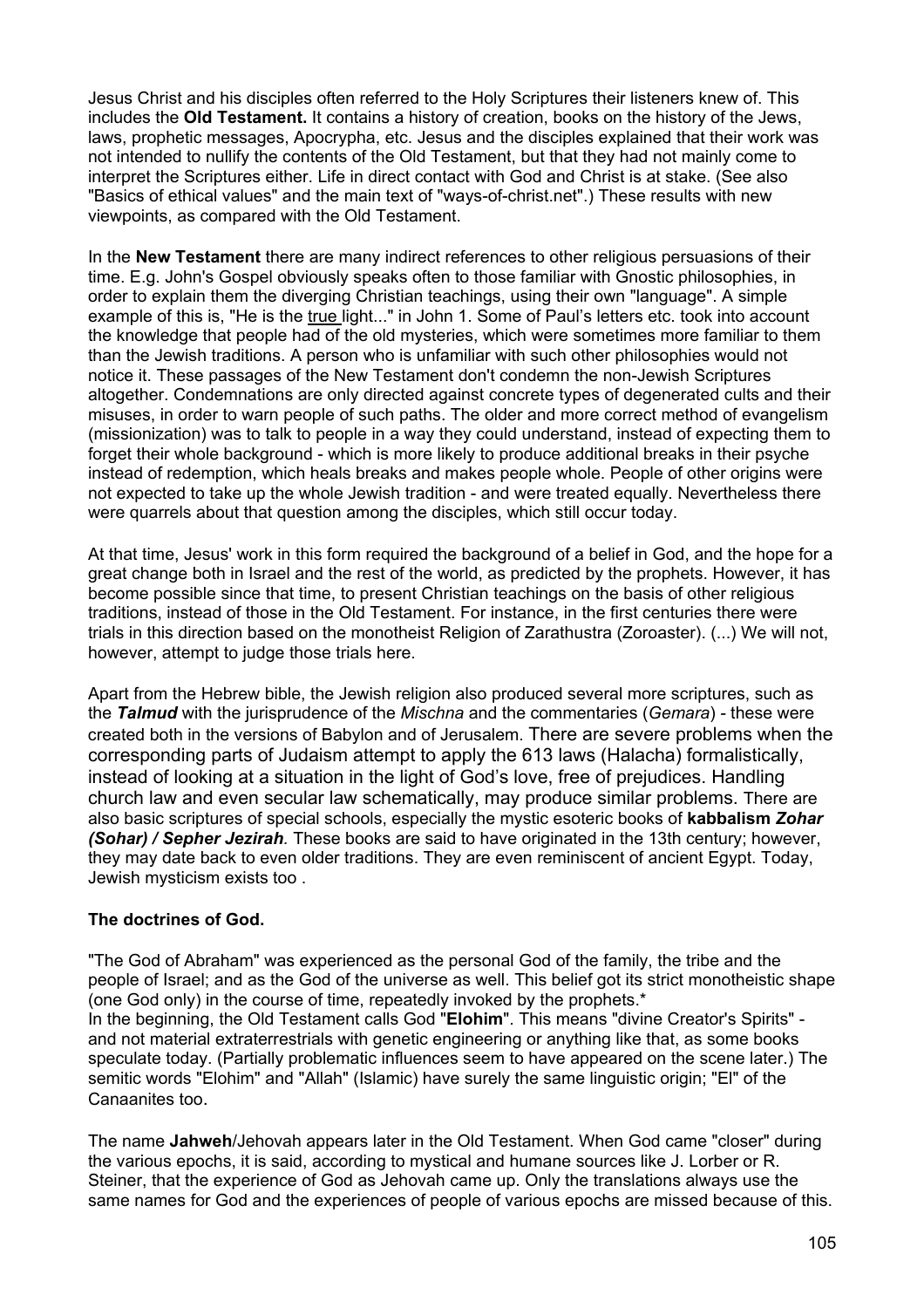The real experience of God as Jehovah has probably sometimes been clouded over and even negative beings might sometimes have been nothing more than misled people. Many modern confusing theories would find their solution, if this viewpoint would be noted. It is a phenomenon in many religions, that e.g. people of weak faith , who were full of hate, were not ready to change their opinions through the words of prophets, . So not every story in the Old Testament necessarily refers to the real "Jahweh" and to "YWHW" as described by *Prof. J. J. Hurtak / USA*. But that does not mean that each incident reported in the Old Testament can be evaluated with today's human logic. God knows better than we do, what he does and why - and what he wants people to do and why.

#### **The Messianic belief and Christ.**

"Christos" is the word for the prophesied "**Meshiah**", already mentioned in the "Septuaginta", the Greek translation of the Hebrew Bible, written by Jews for Jews around (about) the 3rd/2nd century BC. So this is no "fiction" of St. Paul, as some modern writers had believed. The scrolls found in the caves near the Dead Sea (Qumran) show that pious Jews in the decades and centuries before Christ had been awaiting a messianic Kingdom of peace, as it is outlined in *Jesaja 11; see also Jer. 31, 31-34*. But already at that time there were various opinions concerning the nature of the Messiah - just as the disciples of Jesus had difficulties understanding that the new "Kingdom" would not simply be a national rebellion against the Romans, but a spiritual development changing everything - a "Kingdom of Heaven". *See the Letter to the Hebrews.*

The community of **Qumran** is often said to have belonged to the Essenic Order, the third school among the Jews of that time besides the Pharisees and the Sadducees. More correctly, it was an independent community, close to the essenic teachings. They had good contacts to all kinds of different schools; not only to the peaceful Essenians, but to independent, militant "Zelotes" too, and to the Pharisees at Jerusalem (who gave them the index of the temple's treasury; obviously the Qumran people were looked on as very trustworthy, in spite of having different opinions.) The "statute of the community" 1QS contained descriptions of the awaited Messiah. They were even awaiting two Messiahs or two family trees of the Messiah. (According to the law of that time, Jesus fitted the description: Joseph from the house of David and Mary from the priestly line of Aaron this point of view was also mentioned by *Carsten Peter Thiede*, who is working on the scrolls for the Israeli authority for antiquities.)

It seems that the prophecy of *Micah 5,1*, that the Messiah would come from Bethlehem, was not noticed or not considered to be important by the messianic movement of that time. Nevertheless, Matthew, for instance, mentions this origin of Jesus. Some rashly called this an "invention" of Matthew, because Jesus was said to have his home at Nazareth, which is far away. \*\*

The passage in prophet *Daniel 9:25* is often related to Christ: 69 "weeks" from the instruction to build the second Jerusalem - see *Nehemia 2:18; around 445 BC* - to the death of the  $(2^{nd})$ "Anointed". If these "weeks" are actually "weeks of years" (compare the "sabbatical years"), this would indeed point to the time around the crucifixion of Jesus.

#### **Common jointly concepts about Jesus, held by Jewish and Christian theologians.**

Many modern Jewish and Christian researchers have come to the following mutual conclusions concerning Jesus:

- That he was a real historical person, who was born at Nazareth in Galilee, the son of Joseph and Mary and grew up in a house with brothers and sisters.

- That he was baptized by the preacher John the Baptist and after that, felt called to act publicly and in this context built up the Jesus-movement.

- That, as an itinerant preacher, he taught how to pray to the one God and called on the people to repent in the face of the approaching Divine Kingdom.

- That he did many miracles of healing, for instance of people suffering from mental diseases and that he was accepted especially by those less fortunate in the society of the time, such as the poor, women and the sick.

- That he came into conflict with Jewish scholars in Galilee and Jerusalem until being put to death violently by the Romans.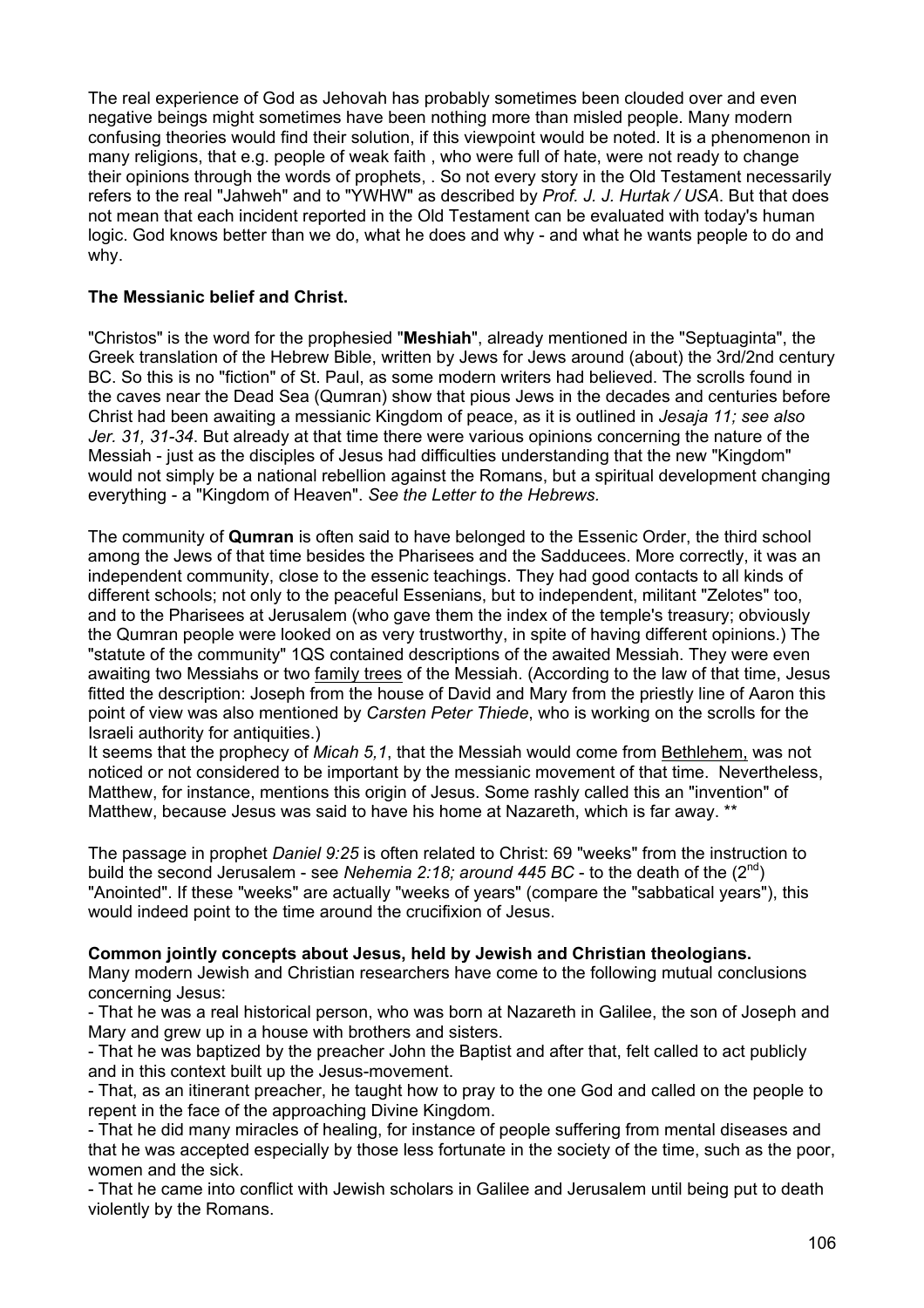Certain controversial differences of opinion remain between Jews and Christians:

- Whether Jesus was the prophesied Messiah - but there are the Messianic Jews too, who accept Jesus as their Messiah.

- and how exactly the relation between Jesus and God is.

- How to consider the crucifixion and resurrection.

- How to understand the Christian concept of the more comprehensive "People of God" extending beyond the Jews.

(However, beyond that, there are some Jews and Christians with extreme criticism against each other; but in the interreligious dialogue, they don't play any significant role.)

An idea comes from R. Steiner and is difficult to grasp for a theology limited to a definition of Christianity or Judaism as religious organisations, but possibly all the more interesting for other cultures. That is, Christ as an entity, which was known to high pre-Christian sages, who expressed himself as Vishwas Karman of the Hindus, as the Ahura Mazda of the Parsees, the sun-like being Osiris of the Egyptians, the celtic Belemis = Baldur and Apollo. See the chapter "In the beginning was the Word" of the main text of "Ways of Christ" too. *You may also look up Rudolf Steiner's Christology, among other things the collection of lectures: (check if available already in English):"Spiritual beings in celestial bodies", in 1912;"Preliminary stages for the mystery of Golgatha", in 1913, in 1914";"From Jesus to Christ", in 1911;"Christology". \*\*)*

Later, 2000 years ago, we see the physical incarnation of Christ on earth as a yardstick at a turning point in the world's evolution, taking this and mankind on himself and including them into his life again. The former cults were partially degenerated as Christianity later became superficial, though an investigation in this direction would be interesting. Christ would show himself as something, which does not fit with the role sometimes intended for him as a power guarantor of a separated religious community, a being which just represents refreshed humanity, the "new Adam" of Golgotha.

Who is not sure concerning the identity of Jesus / the Messiah / and Christ, may ask God in prayer for more insight.

\*) See *Hans Küng, Judaism: Between Yesterday and Tomorrow* for a study of the development of Judaism from the origin to the tragedy 1933-1945 and the present time*.* He attempts an integrated research that accepts the contents of the Scriptures as a contextual source, in spite of archaeology and critical theological research, which gives some Christians and Jews pause for thought. (We don't accept all the consequences resulting from the historico-critical research. For instance, some events surrounding Jesus appear largely to be only subjective experiences. However, Küng is open to an open, not yet explored kind of reality of such experiences.

\*\* It would also be important for the time of the Old Testament for research to get useful clues, if inspired, visionary writings were taken into account and understood in their special nature. In this case besides Rudolf Steiner, for instance, Anna Katharina Emmerich, "Das Geheimnis (Die Geheimnisse) des Alten Bundes" (German; possibly in English too).

Concerning the time before the central Asian flood and the time of the New Testament, see for instance the books of the mystic Jakob Lorber: www.lorber-verlag.de (there are many books translated into English too); and Rudolf Steiner. If one accepts the testimony of Christian mysticism, one can completely forget the theories of some other writers, saying that Jesus would never have existed as a real person, or that he was nothing more than an itinerant preacher.

[Back to the index.](#page-1-0)

## **Information: Jesus Christ and Islam.**

#### **The interreligious dialogue**

This page is a contribution to better understanding and to the interreligious dialogue\*\*\*\*, as it has been occurring for many years. These annotations don't attempt to characterize Islam as a whole. There are different schools in Islam too.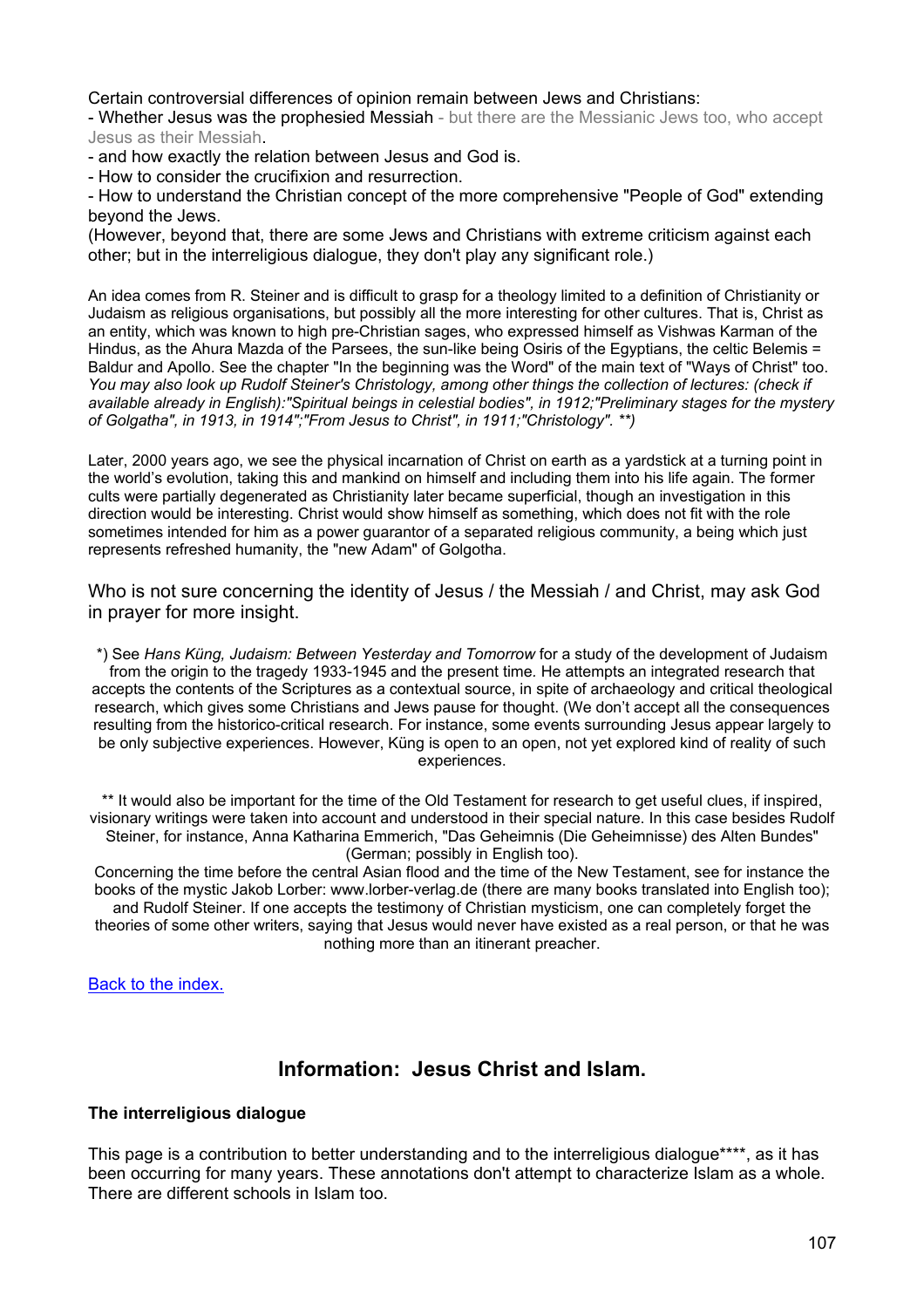#### **The Koran and the other "Religions of the books"**

Islam means "Surrender (to the will of God)", also "(religious) devotion".

The Holy Book of Islam, the Koran (Quran) is believed to originate from a divine inspiration, transmitted to the Prophet Mohammed (Muhammad) by the Angel Gibril - sometimes identified with Archangel Gabriel, known in Christianity too. Certainly the Holy Koran should be taken as the most important Scriptures of Islam. Further traditions ("Sunna", literally: "habit") with sayings/ anecdotes of the Prophet (Hadithes) play a part for the interpretation of the Koran. Even a prophet is, in his personal behaviour, a human being, and no God. One should also consider that there are also just as many Moslems who are not well acquainted with their Holy Scriptures as there are Christians who don't know much about the Bible.

The Koran addresses Christians and Jews sometimes directly as "You people of the scriptures..." (people of the book, for instance *sura 4 ,171*\* ) and as "You children of Israel". So they can be interested in what is written in this holy book - in spite of the fact that most of them usually will not deal with it. Religious science anyway studies the Holy scriptures of all religions, and explores the historical development of their interpretation\*\* - amongst other things. However, the Holy books should be studied with respect. One section of the Muslim commentators of the Koran wrote, there is an original Koran - kept by God in a safe place -, accessible only to pure angels and pure prophet; an other section of them interpreted, that the reader of the Koran on earth should be in a pure state.

The Prophet is seen as sent for a time (or a time in between; other translation: or after a certain time), when prophets are wanting (*sura 5,19*\*). The Holy Koran distinguishes between "Believers" in the teachings of Prophet Mohammed, and "people of the Scriptures"; and "Non-Believers". The "people of the Scriptures" are particularly Jews and Christians, whose beliefs, besides those of the Moslems, are based on the same traditions; sometimes also the Zoroastrians (Parsees; *"Magus" sura 22,17*\*) . The Koran accepts the chain of the "Prophets", who all teach the **One God**, the **Last Judgement** in the Hereafter, and the **prayer** for their peoples or for their time (e.g. *sura 6,83-92; sura 7*\*). Insofar as people of these religions believe in the mutual basics, the Koran itself does not name them Non-Believers (*e.g. sura 5,48*\*). In the first centuries of Islam, Christians and Jews have not been forced to convert to Islam - according to the teachings in the Koran, "In religion there is no enforcement", *sura 2,256.* 

Abraham is looked on as one of the "Hanifes", who found belief in the one God alone, for instance some hermits.

"Allah" as the Islamic name of God - from pre-islamic arabic "al-ilah" - has even, as a Semitic word, almost surely the same origin as the name "Elohim", one of God's names in the books of Moses (in Hebrew).

"Non-Believers" (literally: "Coverers") were, in the strict sense, the polytheistic cults - idolatry, against which Mohammed fought in Arabia and against which the Bible already warned Jews and Christians. Today in a wider sense, Islam looks on those as Non-Believers, who don't believe in the one God and the Last Judgement. Sometimes the term is falsely generalized for all non-Muslims; sometimes even by Muslims for the other schools.

#### **Jesus Christ in the Koran**

Apart from the Bible, Jesus is also mentioned in the Koran (7th century AD), with some similarities and some differences. Here is noted, that the Koran accepts Jesus as a prophet, and as a messenger sent by God, and as "Word" of God without definition, and as a "spirit of God" *(sura 4,171\*),* "created like Adam" (*suras 2; 3,47 and 3,59; 5\* ...*). This is more than what some modern Christian theologians accept, who only see Jesus as a social reformer. Only Jesus as God's Son - Christians in the time of Mohammed imagined this very physically - in the context of the later doctrine of the trinity, was not accepted by the Koran. Christians, capable of explaining authentically what was meant originally, in such a way that someone coming from somewhere else could understand it, were very rare at that time (*e.g. sura 6,101\**). In *Romans 1:4* it is said, that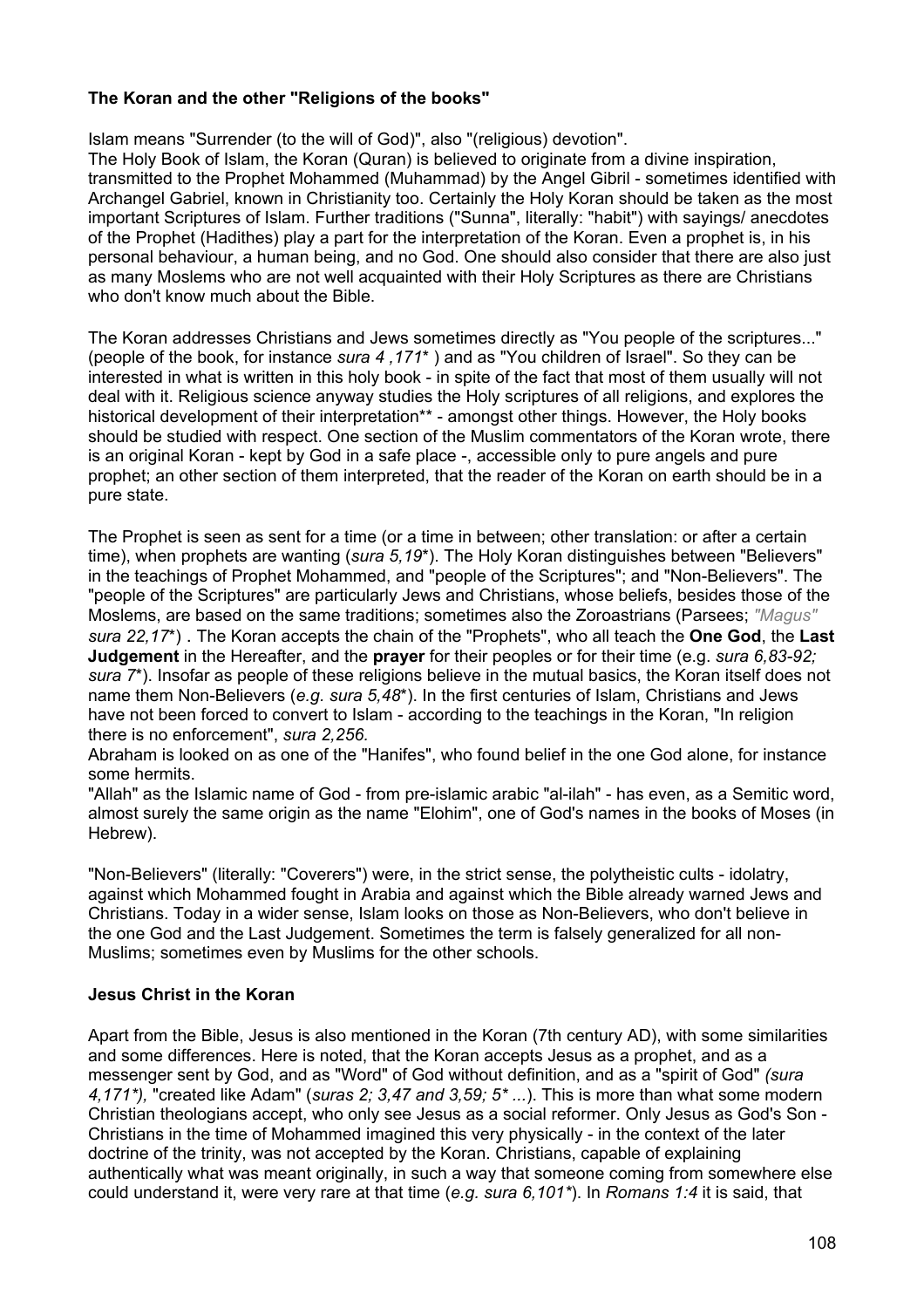Jesus became "installed" as Son in his spiritual power - and therefore not born. Christians might agree with the Islamic conviction, that God is unborn and was not "born" but "created" Jesus. Further the Greek term "logos" - in the Bible used for the divine origin or mission of Jesus Christ became translated in the Gospels as "The Word", which is used for Jesus in the Koran. Do the Inspirations of the Koran contain mysteries not yet discovered fully by Muslims or Christians possibly resulting in pointless quarrelling about terms? Also where Christians present these teachings in words, which must be understood as some polytheistic religion, this is not according to the teachings of Jesus himself: "Pray to the father (God) in my name (meaning with reference to Jesus" - *Bible, John 15:16*. In the life of Jesus everything revolves about the one God, to whom only Jesus can lead people.

The "Logos" (Greek, in John's Gospel the "Word of God", here connected with Christ) appears in *Paret's translation of the Koran (German)* independently of Jesus. Other Koran editions understand it as God's "concern" or God's "command" (*sura 13,2 and 13,11\**).

In the Koran Jesus is looked at "like Adam", who was created from earth (*sura 3,59\**); and speaks about a messenger sent from God's Spirit to give birth to Jesus (*sura 19,17-22*\*). The Christian version similarly reports about the angel announcing Jesus' birth by the Holy Spirit to the Virgin Mary. Further, the Koran states, that Jesus has been strengthened with the Holy Spirit / spirit of holiness. (*sura 5,110\**).

According to the Koran the young Jesus announced his resurrection (*sura 19,33\**); however, here the Koran is possibly referring to his Second coming in the context of the Day of Judgement, with the resurrection of the believers, which is often mentioned in the Koran (see below; *sura 4,159*\*). The Koran says that Jesus has been taken up to God alive (*sura 4, 157 - 159, sura 3,55*\*). Moslems and Christians disagree on the question, whether Jesus was crucified, died and overcame death before his ascension to heaven – as Christians say -, or if God raised him alive into heaven - as Muslims believe. However, both believe, that he was not "dead" at that time when he rose (the bible for instance states, he spoke to his disciples immediately before he went to heaven.)

In the *suras 3,55 and 5,48<sup>\*</sup>* it is said, "....I will make him pure" and "...you all will come back to me, and I (God) will decide, what you were in disagreement about". So Christians and Moslems might wait for the solution of some remaining mysteries, instead of quarrelling.

The Koran also contains the Last Judgement and the Resurrection of Believers. (*e.g. sura 36,77- 83; sura 69,13-37; suras 75, 99\**). Jesus will then come again, and be a witness or a judge for the believing people of the Scriptures (*sura 4,159; compare sura 16,89*\*). Those - also non-Muslims -, who believe in God and the Last Judgement, "and do good", do not have to fear the Judgement (*sura 2,62; sura 4,123-124; sura 7,170\**). According to the Koran and to the Bible as well, the Last Judgement is an act of God, and not of human beings, no matter if they are Christians, Moslems or Jews.

(Such comparisons between the religions do not mean to place doubt on the independence of the Koran.)

### **Ethical principles**

The ethical principles of these 3 "Abrahamitic Religions" are also related to each other. The commandments also occur in the Koran, but not listed in the same way, *e.g. in sura 17,22-39; sura 5,38-40; sura 2,188; sura 4,135; sura 2,195; and sura 17,70\* (human dignity).* The Koran, for example, outlaws the killing of innocent ones without exceptions (*sura 5,27-32*\*). The term **"Gihad" ("Jihad")** means only: fight, struggle, effort; the meaning "Holy war" is not taken from the Koran, but from the sayings of Mohammed and from the schools of Islamic law.\*\*\* Inwardly mentally and morally - working against one's wickedness is called the "Great Gihad", more important than all external conflicts. *Compare the teachings of Jesus, to first take out the beam in one's own eye - many external conflicts would lose their basis.* The "Gihad of the word" is peacefully speaking out for one's beliefs. The "Gihad with the hand" is the active, instructive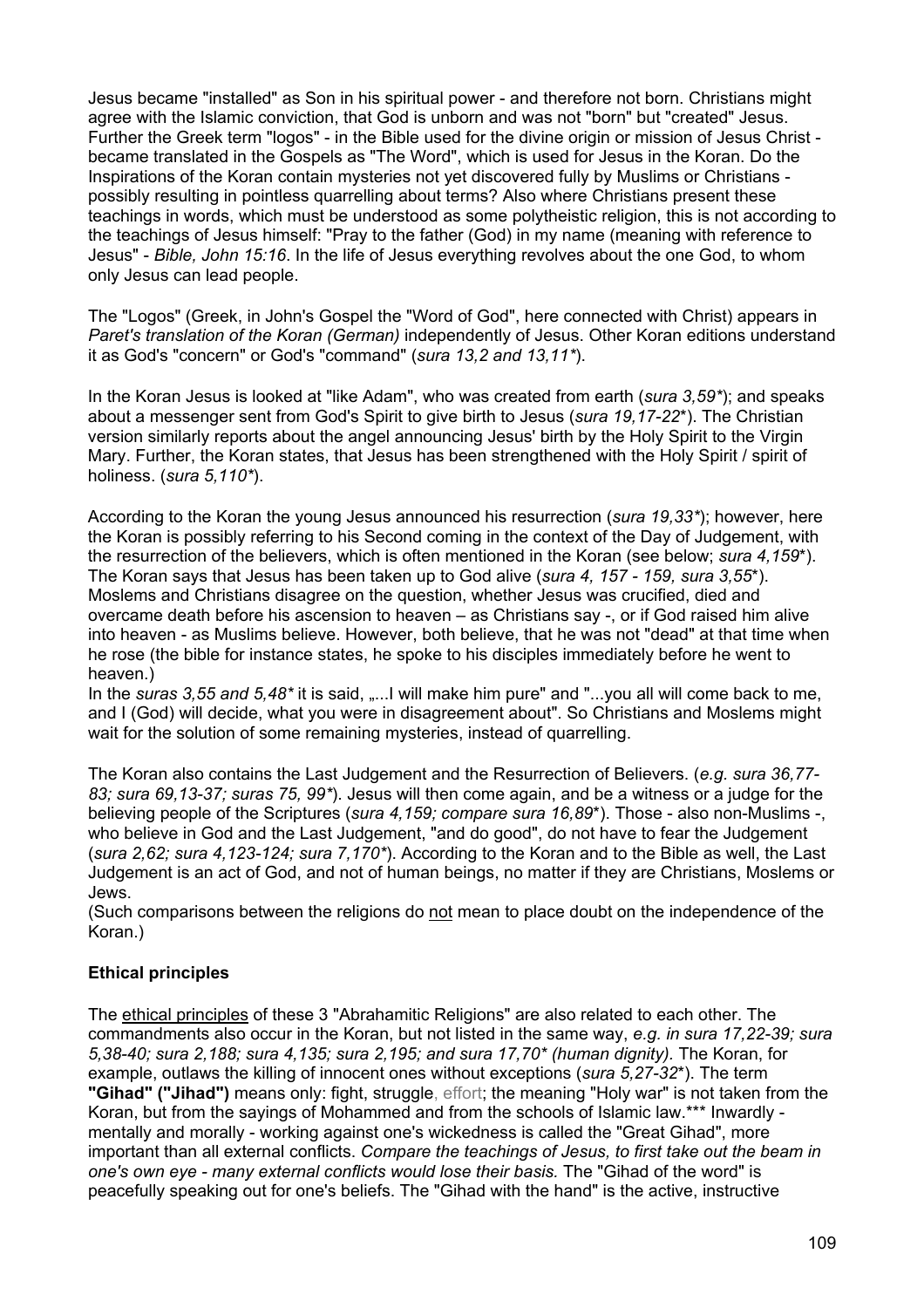example of the believer. The "Gihad of the sword", named also "the small Gihad" is only permitted for defending believers who are under attack (*compare Koran sura 2,190\**). But some "vehemence" in the contact with other religions can be found already in the Koran (*e.g. sura 48,29; sura 47,4*\*); one can compare such "vehement" passages with other passages, which limit them (like "In religion there is no enforcement", *sura 2,256*).

There are extensive traditional rules, e.g. for relations between the sexes including the prohibition of marriage with non-Moslems.

The Islamic practice includes: "The statement, that there is no God apart from God (Allah), and that Mohammed is the Prophet of God;

that the prescribed daily prayers are performed (*sura 2,177*\*);

that the annual fasting month Ramadan is kept (*sura 2,185*\*);

that the pilgrimage is done at least once in life (*sura 2,196*\*);

and that 'Zakkat', the religious contribution is given for social purposes (*sura 2,177*\*)."

In today's Islam, there is no central authority, which decides religious-ethical questions. However, positions that are shared by a clear majority of reputable scholars (ulama), would probably be widely accepted.

\*)*The German Koran- Translation of Rudi Paret* was used for this article, with the Egyptian counting most commonly used in Islamic countries. *Other translations may count the verses differently; then you find the named contents before or after that verse number in the same sura(h)*. The meaning of the Koran passages has been checked with the help of *the German Koran and - commentary of Adel Theodor Khoury*, whose translation was accepted by Muslims too (for instance by Dr. Inamullah Khan, at that time the General Secretary of the Islamic World Congress.) His commentary gives special attention to the traditional interpretation of Islamic Schools. The difficulties of translating the old Arabic language of the Koran at all, are not so relevant for the above mentioned places, which can be understood clearly.

\*\*) Concerning the historical development of the Islam and the different schools see *Hans Küng, "Islam. Past, Present and Future", Oneworld, Oxford 2007. (Referencing books of others does not indicate, that this website supports all of their opinions.)*

\*\*\*) Also the medieval "Christian crusades" were not based on the Bible, but human deeds, and they have a bad reputation for instance among most of today's European Christians.

\*\*\*\*) (Cf. *sura 164,125.)*

[Back to the index.](#page-1-0)

# **Information: Zoroastrianism (Parsee Religion) and Jesus Christ.**

Our additional pages concerning the other Religions are a contribution to better understanding and to the inter-religious dialogue. For the part of Christianity the basis is independent research, including the old spiritual depth. The old Persian religion of Zarathustra is not described comprehensively, but some viewpoints are given, which are important for this purpose.

#### **Zarathustra.**

Today the Parsees with their Holy Scriptures, the Zend Avesta, maintain the original Zoroastrian teachings. Investigators within this religion in India found out that the old Greek historiographer Herodot was right in writing, (the first) Zarathustra lived thousands of years before the Trojan war older than the western researchers assumed. Later "Zarathustra" and "Zarathustrotemo" became a title; so mistaken identities may occur. Zarathustra also directed the people's line of vision to the outer world, in order to find the divine laws of life in nature too. The combination of spiritual purification and a positive attitude concerning physical life shows Zarathustra as an original source, which had not yet laid down a one-sided tendency to withdraw from the world, or to overestimate the physical aspects of life. Furthermore, it was also found that their religion dealt not only with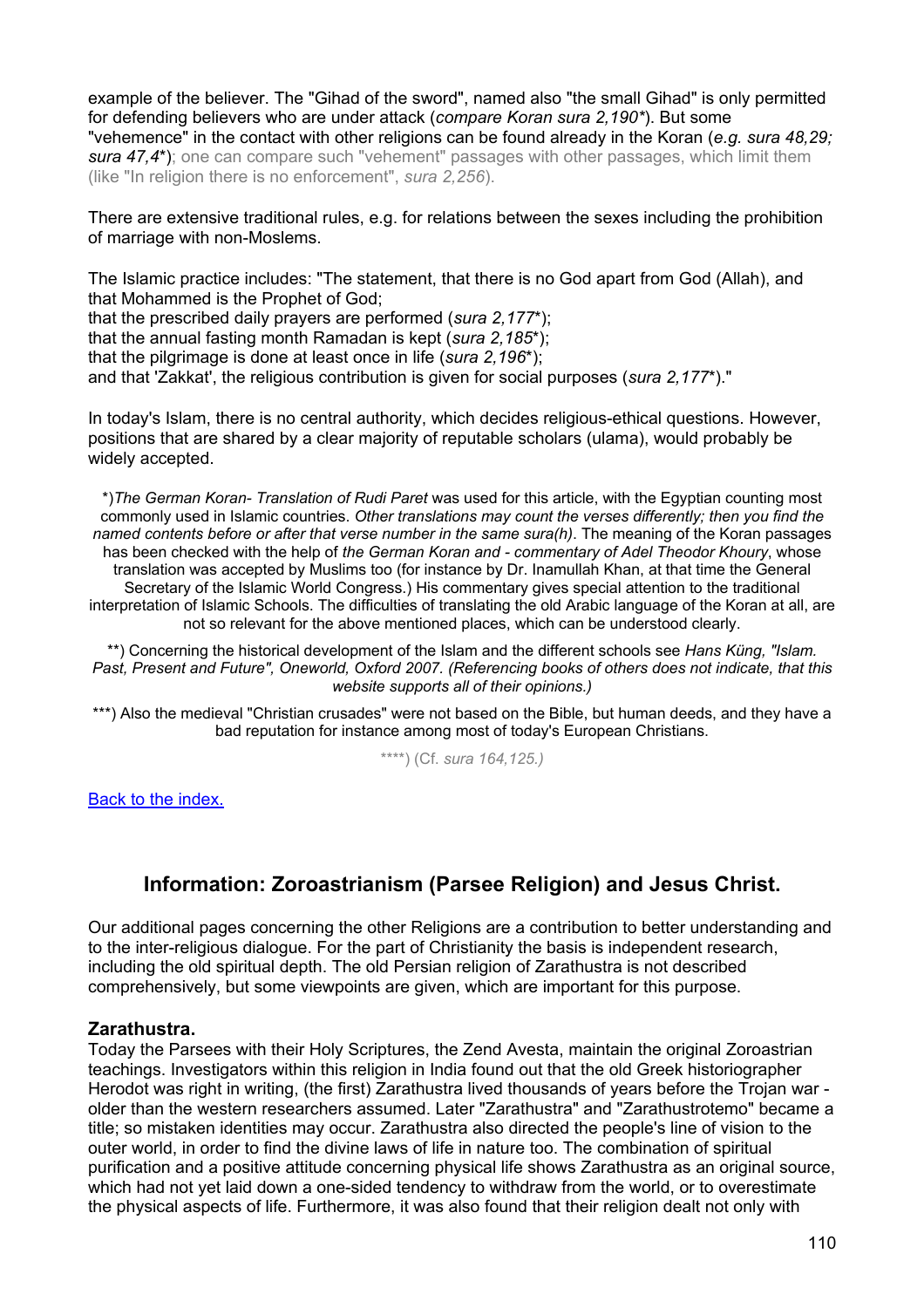cosmic conflicts between light and darkness, which were later taken up in Gnostic teachings. But the one personal God, here named Ahura Mazda, stood as the more-than-good one above that cosmic forces. Ahura Mazda is also the beginning of the invocations. He is askedto help through the various angelic beings - so the existence of those beings does not mean it is a polytheistic belief. The term for the impersonal side of God was "Ahu".

*An address for most spiritual explorations concerning that religion: Mazdayasnie Monasterie, Mustafa Bldg., Sir Pherozeshah Mehta Rd., Bombay 400001, India. (* 

*www.indiayellowpages.com/zoroastrian ; mazocol@hotmail.com ).* They also point out that books of western Zarathustra researchers often voice their thoughts about that culture. So for instance the name "Zarathustra" was sometimes translated as "Owner of old camels"; but the meaning is "Most shining being", "prince", "prince of peace". In order to interpret the spiritual meaning of the old scriptures there were old keys, including the sounds; (by the way, the holy scriptures of other religions included some knowledge like this too, according to modern analyses). Of course, the majority of this religion has also lost much of its original spiritual "depth", which needs to be rediscovered today - just like other religions. But in spite of this, the above mentioned institution is generally appreciated among Indian Parsees.

In the old Iranian tradition one can find hints concerning Noah/Nuakh too, similar to the bible text *(O. Z. Hanish)*. Our impression is that the Zend Avesta has at least some things in common with something like an original Inspiration before the flood - that means with the earliest belief in the one God, which Noah kept during that degenerated culture. Abraham was not the first one who worshipped the one God. There are indications that this original belief of a civilization before the Asian flood (which may have happened around 3030 BC or earlier) was written down too and it is possible that such scriptures will be found some day. The Austrian mystic Jakob Lorber names one of these Scriptures "Seanthiast Elli". Lorber wrote, God appeared to people before the flood as "Abedam"; as he later worked through the biblical Melchisedek.

*Rudolf Steiner* saw in Ahura Mazda the "Cosmic Christ", as some great sages of different cultures guessed or saw him, before he came down to earth.

Furthermore, there are several viewpoints, suggesting that the "3 wise men from the East" or "3 magi", who found and adored Jesus as a child, were Zoroastrian sage-kings, named "Maghav". *(There is a book about this in English called "The Magi", by Adrian Gilbert.)* 

Some Islamic theologians in Iran also accept the Parsees as "people of the Scriptures" like the Jews and Christians; which means not as "non-believers", but as people believing in the same God, who were often reminded of this God by their prophets.

Saleman-e-Farshi, who was originally connected with Mohammed and so played a role in the beginning of Islam and who later founded the community of the "Druses" in Lebanon, had a Zoroastrian origin. His original name was Dastur Dinyar, a High Priest of Iran in the reign of Noshirwan e Adil.

#### **The Holy scriptures of the Parsees.**

The original writings of Zarathustra, the *Zend Avesta*, are either largely lost or kept at secret places. In the 3rd and 4th century AD its known parts were again composed into 21 books. Some parts have again been lost. The most important parts are, for instance, the old prayers of the "5 gathas" (*T. R. Sethna, India,* "*Khordeh Avesta*" with English translation), which are recited in the old Iranian language.

### **Practices.**

In the practices of the Parsees the recitation of the prayers and texts of the Avesta is important. Old comprehensive knowledge about the effects of sounds played a role, rather showing some ancient kind of science than a religion in a narrow sense. That knowledge is being explored again today, with applications in successful agricultural, medical, educational and other fields. So, for instance, it was recognized by prism binoculars and special instruments, that the main prayer "Yatha Ahu Vayryoo..." in its three 3 double lines has an effect on the human radiation (aura), corresponding to blue, yellow and red light - together resulting in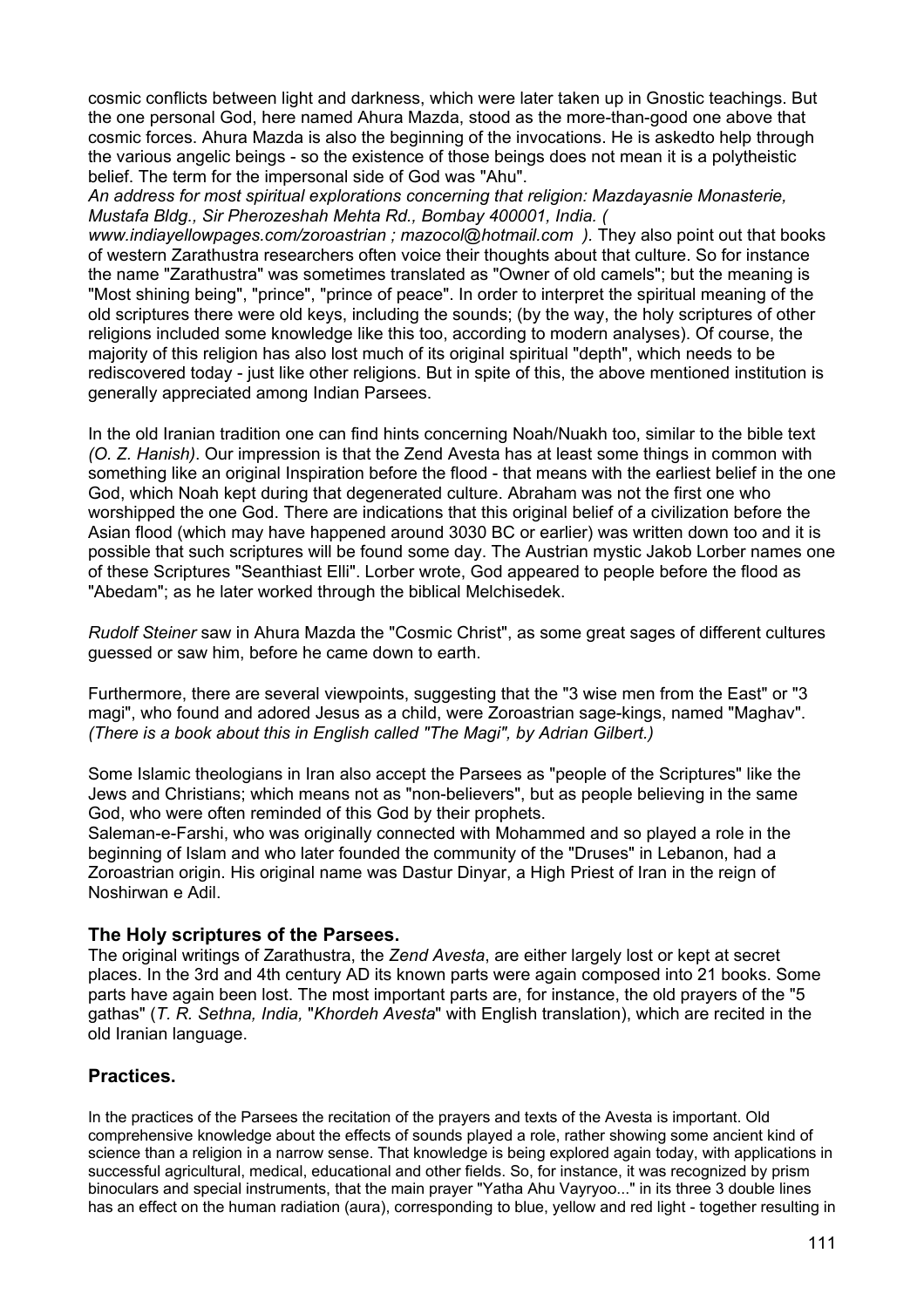white according to optical laws. It is said that not only the letters/sounds, but also the imagined content has real effects on man, which can be seen for instance by clairvoyants. Apart from that, one of the interpretations of the old Iranian name of God, "Ahura Mazda" is "the most white light" - man should strive to become more and more similar to it. This knowledge culminates in the "Ilm-e-kshnoom", the "science of bliss". In ancient times there was a tighter connection between knowledge, culture and religion. (Meher Master-Moos, Mazdayasnie Monasterie, see above).

#### **Ethics on the spiritual path.**

The ethical values are similar to those in other World Religions: Good thoughts, good words and good deeds... .

The symbol of the Zoroastrian religion, interpreted in the west as an image of the - originally imageless - God, is explained by M. Master-Moos as an illustration of the ability to reconnect oneself to God, lying dormant in each human being. The two feet mean the possibility to choose the way of "light" or the way of "darkness"; which finally leads to anchoring oneself in the circle in the divine middle beyond that polarities. The way (of light) goes along the 3 lower rows of feathers - meaning good thoughts, good words and good deeds - into the 5 higher rows of feathers, meaning higher levels of consciousness. Above the feathers comes the liberation from the limitations of life on earth: a ring of destiny is "in the hand", which means mastery over it. There are also teachings about an even higher level, "Khaeth-wo-daeth", meaning the "Marriage", but here it means the "marriage" of souls belonging together.

For Christians, Jesus Christ gives them the ability to reconnect themselves to God.

#### **Related schools.**

The prayer mentioned above is known in the western **Mazdaznan movement** too, with a different, European melody. That movement is a part of the movement for life reform with teachings about nourishment, rhythmical breath and other practices, established by Dr. Hanish. Many Parsee ceremonies are not included in this. Meher Master-Moos, Mazdayasnie Monasterie (see above): "I think, these people are right,not to take up our Zoroastrian baptism ceremony and so on, but general rules for life according to the laws of nature". - Except in times of decay, there were no Zoroastrian attempts to convert people from other religions and no enforced conversions. All World Religions are looked upon by them as equally necessary because human souls, according to their qualities, were born into one of these religions, which also have corresponding planetary qualities etc.

**Mani** (216-276 AD.) tried to connect Christian teachings to the old Persian religion of Zarathustra and to compare it with Buddhist viewpoints. Mani stemmed from the "Baptist's Christians" (Mandeans) and – after receiving his own inspirations - he founded the Manicheans. These inspirations were ascribed to the "Comforter", the Spirit as proclaimed by Jesus. Their teachings dealt with the divine light particles of the soul, which one can release from the covering dark matter - by a more or less ascetic and vegetarian way of life. The light particles of eaten plants are supposed to be released this way too and led back to their divine origin. For Mani, Christ came from the light and incarnated in the darkness (the earth), in order to resolve evil through love. The Old Testament (with old wordings like "eye for eye, tooth for tooth...") was more or less refused. The cult included prayers, hymns,... . The Manicheans spread throughout Asia, sometimes accepted by the Persian emperor. Later, they were persecuted by the Church, by Islam, partially by Zoroastrians and also by the Chinese emperor - and so they are eradicated. The Gnostic movements of the first centuries, which were also partially one-sidedly withdrawing from the world (but believed in something approaching an insight-oriented Christianity) are related, as are the millions of Catharians and Albigenses, who were killed. Those particular schools of thought may have been one-sided in their outlook, but that made no difference to all the other churches because they were all one-sided in their own ways. The Christianity of today also shows another kind of one-sidedness, partially caused by the eradication of these parts of Christianityand are, for instance, much more materially oriented than before the persecutions. So, today it should be impossible to generally characterize those historical groups as "heretic", "non-Christian" and so on. Concerning Gnostic elements in the beliefs of some groups one should also distinguish between "Gnosticism" and "Apostolic Gnosis" (like John the evangelist and Paul.), as even the persecutor of sects, F.W.Haack did. By the way, it is interesting to note that some authors of today who explicitly want to belong to this tradition, stress the preservation and transformation of physical life more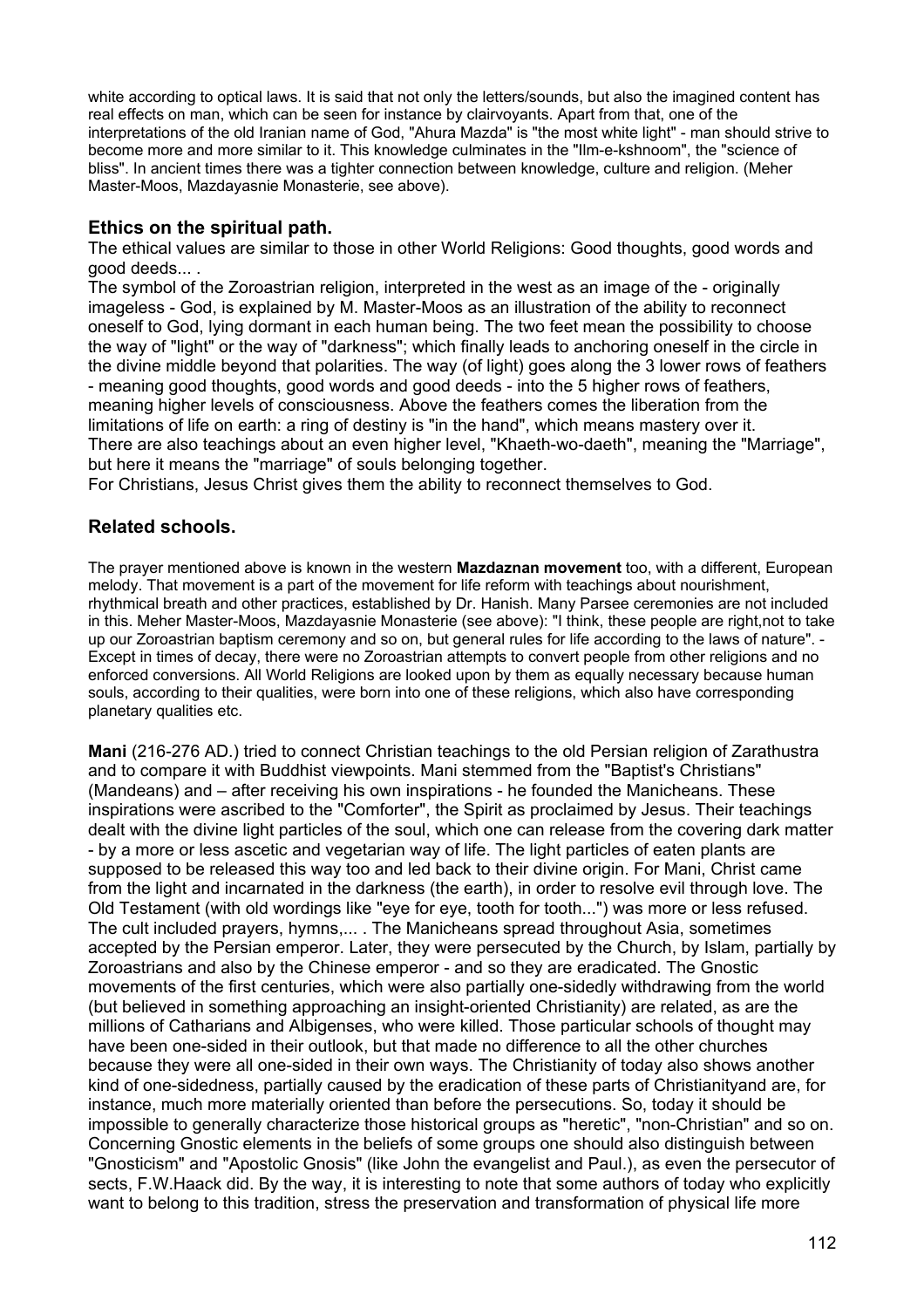than the historical texts of the Manicheans. So it is not possible to attribute them with wanting to withdraw from the world.

[Back to the index.](#page-1-0)

# **Information: Jesus Christ and the Buddhism.**

.

Here we go into the common ground and the differences between Buddhist schools and those of Christianity who are conscious of their own spiritual depth. For this purpose, the life and teachings of Buddha (500 BC) will not be described extensively. \* Essential points are discussed precisely.

The core of the original teachings of **Buddha** - which the "Hinayana" Buddhism is still based on – is to liberate oneself more and more from everything that does not belong to one's essence. The desires of the senses and the mind, leading to suffering, shall be recognized as "not belonging to the self" ("anatta"); and shall finally vanish and lead to the state of Nirvana. This can be achieved by an adapted way of life and training, including meditation etc. Especially the later school of "Mahayana" Buddhism - which also made progress, such as the empathy with all beings instead of withdrawal from the world - often misunderstood this concept of "not self". They interpreted it as if no "I" would remain at all after one leaves behind the low, egoistic qualities. So they tend to interpret Nirvana as "nothing" too. Buddha himself, however, even spoke about his highest experiences (ninth step): "And I ... saw (also) through the misery of the area of 'Neither Perception Nor Non-perception'. In the course of time it became fully clear to me and (I) penetrated into the happiness of the abolition of Perception and Feeling. I have had my fill of it... And so since that time Lgain - after full elimination of 'Neither Perception nor Non-Perception' - the 'Abolition of Perception and Feeling' and stay in it; and, after I recognized that all wisely, the influences became exhausted" *(Suttam of the Anguttara Nikaya 9, No.41 ...).*

In so far one can recognize that **Jesus Christ** also inspires people to purify their qualities, and to begin with themselves instead of immediately criticising others *(see the main text of ways-ofchrist.net).* He does not identify himself and his disciples with the world or any secular activities, but describes them as not belonging to the world; but - more clearly than in the original Buddhism as living and working in the world *(John 17)*, transforming the world like leaven. Anyway, sayings of Jesus and Buddha concerning questions of life show such a large number of similarities that for decades some people thought that Jesus was teaching Buddhism. An explanation of these similarities doesn't have to be passed down by some exterior source, as some researchers imagine – even if it's possible that there was a point or two of contact. We could just as well say he taught another one of the old religions. In our main text it is explained, e.g., that such similarities ('partial accordances') are caused by spiritual realities, which everyone can perceive who has access to them, without copying each other. After all, it's inspiration. And if it's true, then it comes from the eternal source – without which there would be no "something" or "nothing" or "not nothing", etc.; and without which there would be nothing that brought deliverance, since this deliverance itself would be meaningless without it. From that which is behind everything, and is hidden in everything, and yet is also completely outside everything. That which is unmanifested, yet which already contains all things, and which will be even more at the end of creation than at the beginning – something which, in the material sense, is at least as contradictory as a koan (a meditative paradoxical saying, or parable, in Zen Buddhism). Something that cannot be grasped by theoretical means, even if the human mind can gradually be made flexible enough to at least make an indirect approach\*\*\*\*\* or to process that which has been seen internally. This is a strong point of the religions - if compared with a materialistic and egoistic society - which they don't use enough. But similarities and contacts between the religions do not alter the fact that they all have their own slightly different paths.

Among the *Christian mystics*, Meister Eckhart's work is closest to the Eastern impersonalism. Among the Buddhist schools of thought, the teachings of Nichiren could appear as a bridge.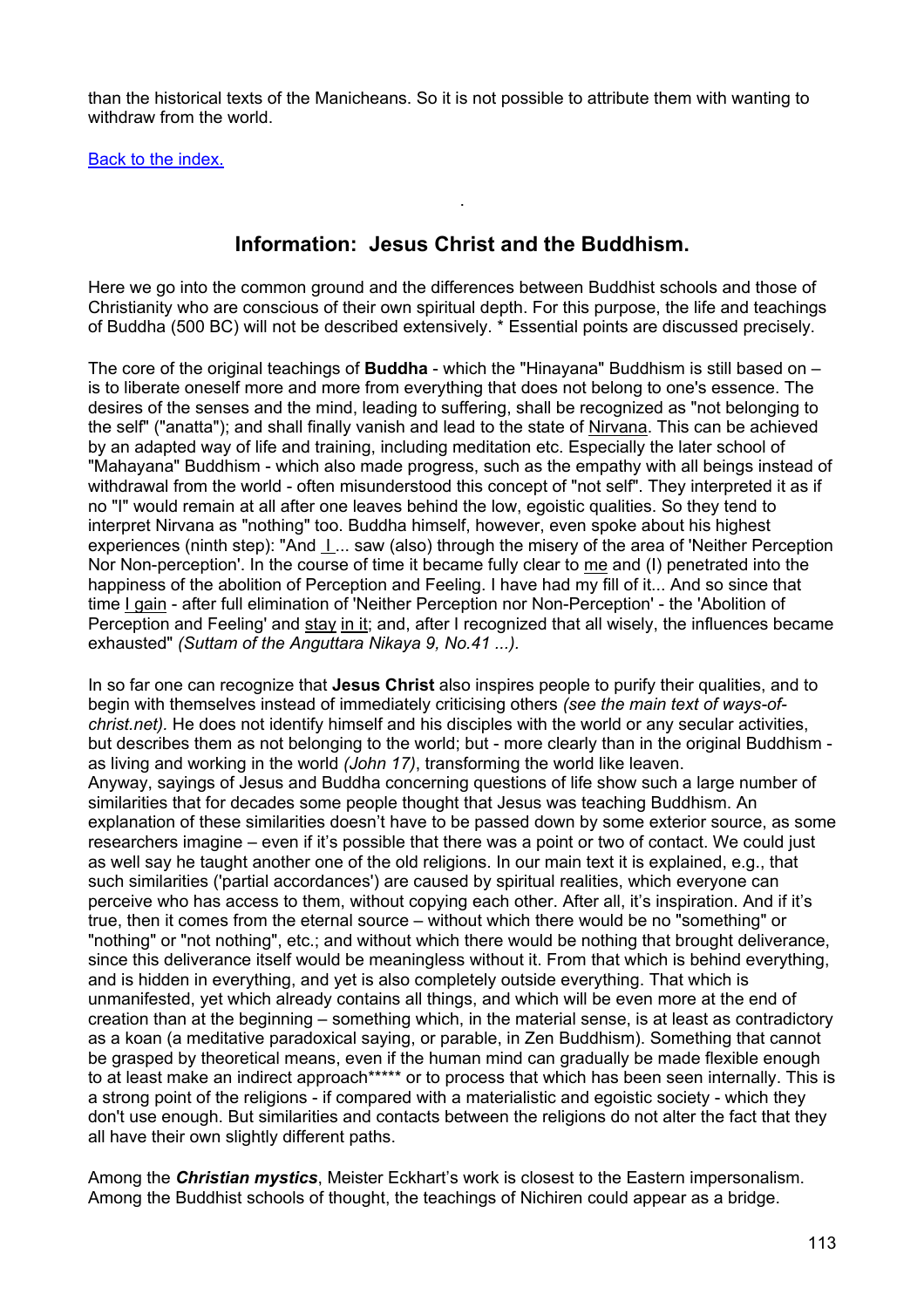Among the *other Indian philosophers*, the work of Sri Aurobindo – with his partner, "The Mother" – is closest to the European personalism or intrinsicism. He experienced Nirvana and recognized – apparently in a way similar to some Christian mystics – that there is something quite different than "nothing" behind the Nirvana experience. He speaks of the "highest" and wants to bring certain aspects of this "highest" down to earth. There are those for whom Sri Aurobindo could be seen as a bridge leading back to Christianity – but to the true essence of Christianity, encompassing real "Christian discipleship" and even the power that Jesus himself displayed in his resurrection.

#### **The "ultimate reality" and the question of God.**

However, in Judaism, Christianity and Islam the qualities one has to purify are additionally associated with sins in relationship to *God*. For one thing, this concerns keeping religious ethical rules; to be more exact, it concerns overcoming all qualities, that separate us from God. Usually there is the conviction - probably among most Buddhists themselves too - that in Buddhism there is no God. Therefore mutual ethical declarations of religions only refer to a "Last Reality" beyond the physical life, accepted by all religions, whatever that means in each of the religions. This is, however, not quite correct. Buddha never stated, that there was no God, but in his time he confined himself to speaking about insights concerning the human way. Buddha answered questions of Hindu priests about Brahma, the creative deity of the Hindus: "I know Brahma well and the world of Brahma, and the path leading to the world of Brahma and how Brahma reached that world, I know this too" - (*Digha Nikaya, 13th speech -* referring to spiritual experiences, not to simply knowing the books of the Hindus.)

The Brahma of the Hindus cannot simply be equated with the Father, taught by Jesus Christ. Brahma is rather one of the personifications of some of God's qualities, which came up in different cultures in the course of time . In any case, Brahma is not the name of negative forces.

He speaks about the origin of everything, even of the Hindu deities. So, what is he speaking of? (Obviously for Buddha the origin and the goal were unmanifested. However, the unmanifested Nirvana or highest reality is not "nothing". It is simply beyond human imagination. Note: Christianity, Judaism, and Islam all know that it is of no use - or even forbidden - to make an image of God.

And here we suddenly find a parallel in *Christianity, Judaism and Islam* that is not so consciously recognized. All of these religions acknowledge that it is of no use, or even forbidden, to make an image of God – even if the reason behind this has been forgotten. In Judaism, it was not even permitted to directly utter the Hebrew name for God. See also our page "Religion as a 'reconnection' of man with God", specifically note  $2$  on archetypes.

Now when we take a look at the oldest-known "monotheistic" religion – with its earliest precursors dating back many centuries further than the Jewish tradition – namely, the Zoroastrian religion in Central Asia, which we call "the religion of Noah before the flood" (http://www.ways-of-christ.net/topics/parsism.htm), then we still find everything clearly distinguished: "Ahu" as the impersonal, unmanifested but very real divinity, and the more well-known "Ahura Mazda" as the God regarded more as a being through a Cosmic Christ. This is not as widely known, even among today's Zoroastrians; rather, it was explored mere decades ago by representatives of this religion in India.

We've applied this to a certain extent in Christian mysticism, when the "Son" or *Logos* is seen as the first created being, or the mirror in which God sees himself – just a human term, but one that communicates something very important, something that human language cannot clearly express. Jesus said, "No one comes to the Father except by me". This, too, is not usually understood in its fullest sense. (At that time, the God of the Old Testament was experienced more as a "God of the people", in more of a collective sense, and not so much as a personal counterpart of a human individual.)

*The Gospels and the Revelation* describe the "Father" as both starting creation and as being its final fulfilment (Alpha and Omega). He is said to be above creation and its qualities and it was not possible to reach it before Christ. Christian Mystics like Jakob Boehme, stated, according to their authentic experiences, that this God is not only above the creation of the physical creation, but also above beyond and above the "first, heavenly creation". \*\* The attempt that most scientific books make to compare religions without including those who have had deep spiritual experiences, will not help anyone much. Without this it is not even possible to find a language that can be understood on both sides. \*\*\*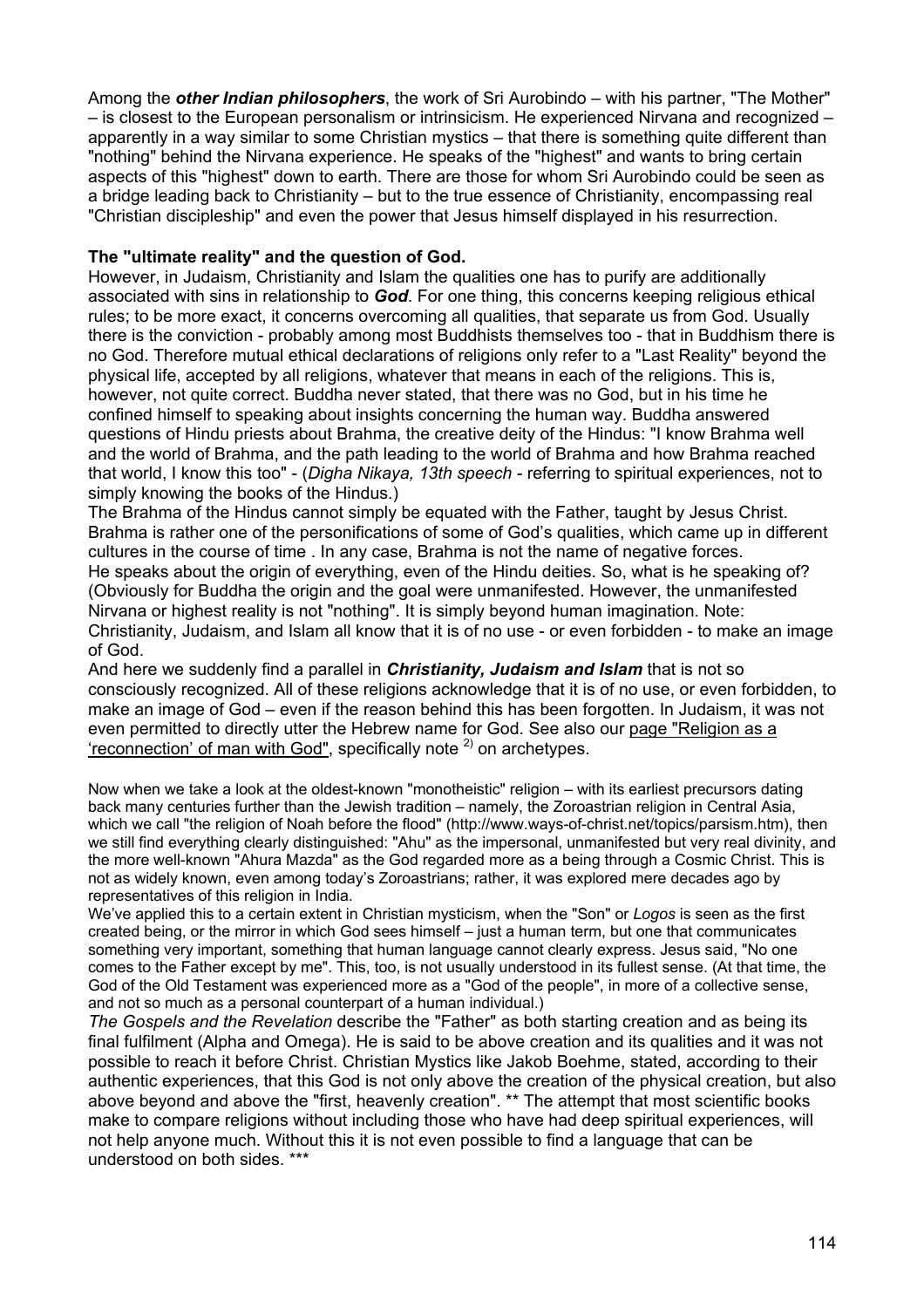The Buddhist Path leads to entering into "Nirvana", beyond the beyond - something which is, for most Buddhists, as 'far away' as the Mystical Union with God is 'far away' for most Christians.\*\*\*\* Nevertheless, Buddhism also teaches that a "Bodhisattva", one " liberated from reincarnations " can come down voluntarily to help the rest of mankind.

Christ ascended to the Father ("And the grave was empty..."; & Resurrection & Ascension), with the promise to come again. With Christ and his way, today a permeation from the highest divine realm beyond everything down to the physical level has become possible.

*Rudolf Steiner* might be worth mentioning at this point too. He said that Buddha brought teachings about the wisdom of love and that Christ then brought the power of love.

The power of love ultimately draws everything back – or rather, forward – to divine perfection. "Ask the Father in my name" – meaning, in accordance with him, through him, the Christian way leads to the One. Here the Buddha is seen as some kind of trailblazer.

One who wants to recognize reality, may ask Christ and/or Buddha himself on his/ her way!

Buddha in the *"Kalama Sutra"*: "Let yourself not be led..., not by hearsay, ...traditions, ... opinions of the day, ...the authority of holy scriptures, ...mere reason and logical conclusions, fictitious theories and preferred opinions, ...impressions of personal advantages,...the authority of a master. But if You realize yourself...". (Real faith is more similar to recognition & conviction than to an intellectual concept.)

\*) *The teachings the Buddha handed down himself can be found in the extensive translations of K.E.Neumann,"Die Reden des Buddha: mittlere Sammlung" (The speeches of the Buddha: medium collection; German; probably also translated into English); in the "längere Sammlung" (long collection) too.*

*\*\*)* For people with theosophical usage it is mentioned that in theosophical terms, to be exact, the Nirvana or Atman is below the "paranirvanic" and "mahaparanirvanic logoic" divine levels.

\*\*\*) The Christian Mystic Master Ekkehart described his experiences like the Nirvana experience – without using this word -, but the difference was that for him it was connected with meeting God.

\*\*\*\*) Returning to God with the essence from the way through the world is on the one hand a return to something, which was already there all the time. On the other hand it is something additional, which was not there before, like two congruent triangles. This paradox can only be understood through deepened mystical experience.

\*\*\*\*\*) There are also philosophical aspects. In Mahayana Buddhism, *Nagarjuna described in his commentary on the Prajnaparamita* that something can be looked at as true, or not true, or true and not true, or neither true nor not true – four categories instead of a simple dualistic either/or. Since reason is not capable of understanding this fully, it could lead to a person's attaining a type of enlightenment beyond this dualistic reasoning, resulting in a view from another level of consciousness. It is similar to the effects of the koans – paradoxical sayings, or parables – of Zen Buddhism (see above). In European philosophy there is another way to expand the mind beyond the old dualistic either/or: *Hegel's* dialectics of thesis and antithesis also includes the aspect of synthesis. It enables the mind to be trained to overcome contradictions or apparent contradictions, thus opening itself for the higher truth of God's spirit. Our Christian project has independently developed a similar possibility: different viewpoints may contain parts that are understandable and compatible from the holistic perspective – which fit together (overcoming apparent contradictions [dichotomies]).

[Back to the index.](#page-1-0)

## **Information: Jesus Christ and Hinduism.**

Our additional pages concerning the other Religions are a contribution to better understanding and to the interreligious dialogue. Here we deal with the similarities and differences between Hindu schools and those in Christianity that are conscious of their own spiritual depth. It is not an attempt to extensively describe the Hindu Religion. But essential points will be discussed precisely.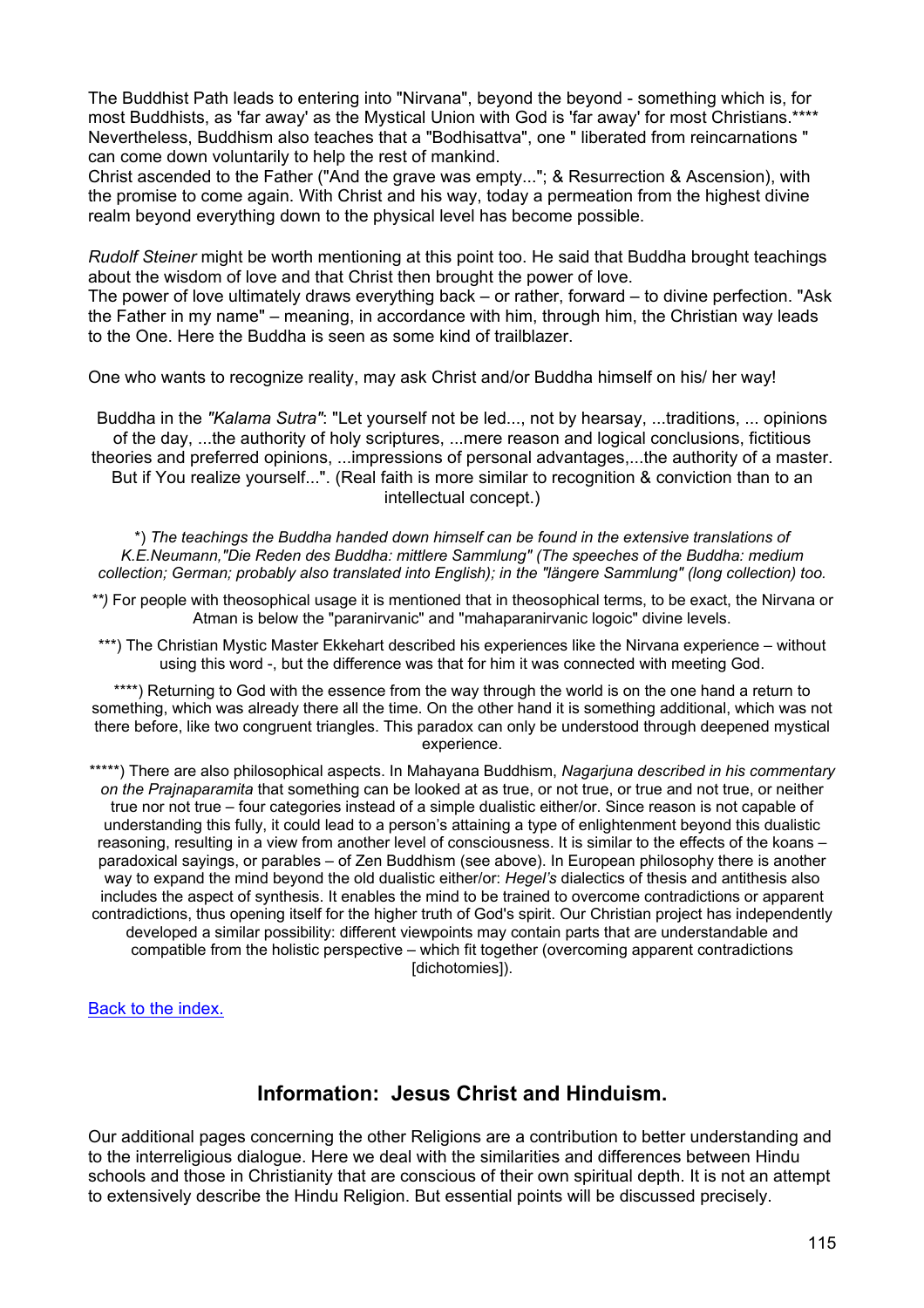## **Jesus Christ.**

In teachings of Hindu origin one finds the term "Avatar(s)" at different stages: i.e. people that are not on earth for their own progress, but voluntarily, to contribute to the progress of a nation or mankind; as a drop "of divine completeness". However, the differences between consecutive "Avatars" in their opinion often melt into one another; while the Jewish and Christian opinion stresses the "God of history", the aspect of development and the special role of the Messiah in this connection *(excerpt from the chapter "In the beginning was the word..." in our main text).*

Nevertheless, this is a permissible *approach* to understand the task of Jesus Christ, in the light of the Indian mentality and vocabulary. Therefore Hindu yogis (masters) often recognize a greater role of Jesus than those of the modern Christian theologians, who look at Jesus as a simple man and social reformer. But there are also Hindus who think that Jesus was simply a teacher. One should consider that the spiritual depths of Christianity were partially lost and need to be made understandable again to make a fruitful dialogue with other Religions (at all) possible. *(This website works on it in its full texts \* ).*

## **Yoga\*\* and Christianity.**

Considering the saying "Be (become) perfect, as Your heavenly father is perfect" *(Matthew 5,48)* the most interesting question of each religion is, where its practical paths lead to. In the context of Hinduism these paths are the many kinds of Yoga, which seek to lead to the divine perfection of the soul by mastering the outer and inner nature of man.

In this context there are European paths of spiritual learning which may include nervous or consciousness centres known in Yoga as "chakras" (...). One cannot automatically describe these tendencies as being non-Christian, as churches supposed. Ideas like these were already known to the Christian theosophists of the medieval age *[\(Johann Georg Gichtel\)](http://www.ways-of-christ.net/images/gichtel.htm),* and can now be experienced as really existing - just as the acupuncture points are not automatically "Taoist", because this points and lines can now be measured electrically and viewed histologically. *(Excerpt from "The holy Zeal" in the main text). There is a book in German: Albrecht Frenz "Christlicher Yoga" (Christian Yoga), assuming that Christianity and Yoga are compatible.*

However, for Christians the attitude is decisive: are exercises looked at as a preparation of oneself for God's influences, or does one falsely think, the perfection in God can be enforced by techniques (exercises for body and breath, singing Mantras = the power of sounds, concentration, meditation, ...)?

Another distinction for Christians: e.g. if concepts like "Christ power" occur in Yoga, does one look at the healing power of Christ as a part of him, over and above influencing the whole human being - or is it only experienced as an isolated cosmic force? If someone does not attune himself to Christ directly, how can he know that his experiences really relate to Christ?*(Partially from the chapter "The question of the miracles " from our main text). \**

There are also original Christian Ways instead of methods adapted from other sources; but they are still being worked out to suit our modern times. E.g. the old practice of the Orthodox monks of Mount Athos/Greece ("kyrie-eleison", "Lord have mercy") would be a Christian breathing and mantra method, if defined in Indian terms *(see "The silence in the desert" in the main text)***\***. There is also a specific Christian Method of meditating on the Gospels, as it is a basis of our main text and as it is described in an *extra page "...Christian Meditation" \*.*

\*\*) The Indian word Yoga means connection - with the origin, similar to the literal meaning of the word religion: hinduist methods of training für body, mind and spirit. Outside of India, mainly Hatha Yoga is practised; it consists of body positions and breathing. Indian Yoga schools, for instance of *Sivananda*, teach a classical way, including the centres of nerves and glands. The complete eight steps of Patanjali are 1. Yama and 2. Niyama (see below paragraph "Ethical values"), 3. Asana - body positions, 4. Pranayama breathing -, 5. Pratjahara - drawing the senses back into the interior, 6. Dharana - concentration, 7. Dhyana meditation, 8. Samadhi - a resulting consciousness of mystical unity. This way, named often Raja-Yoga exists besides the Bhakti Yoga - the loving dedication to God, and Karma-Yoga - selfless activities, and Inana-Yoga - Yoga of recognition, and the combined Integral Yoga of *Aurobindo*. For instance the *Krija-*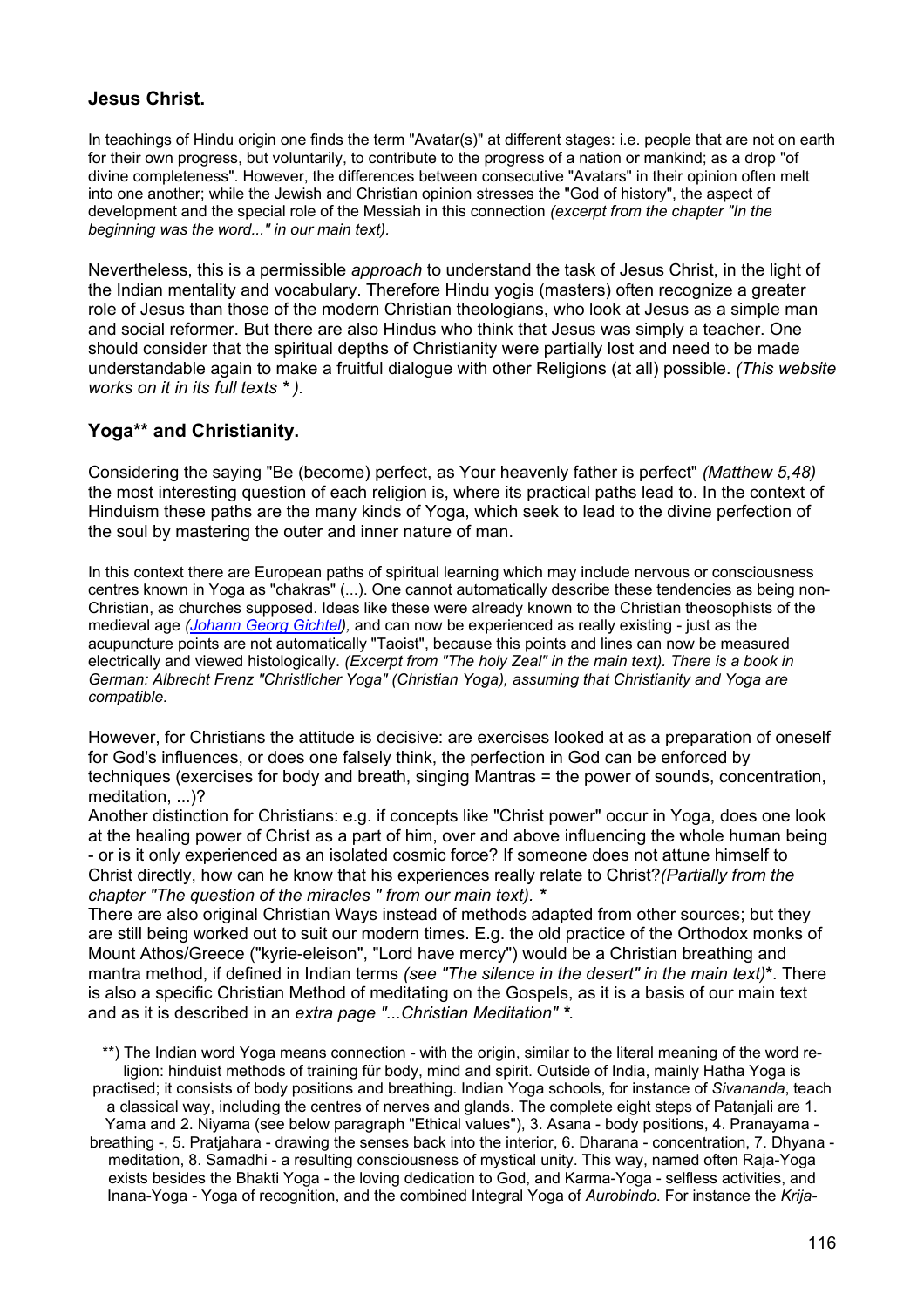*Yoga-Master Swami Sri Yukteswar* did some research on bridges between Yoga teachings and the Bible from his Indian background in "The Holy Science" (for instance *Off. 3.21*). His disciple *Yogananda* brought an impression of this path to the western countries. This path consists of combined activations with body positions, breath, the centres and mantras. However, his practice usually needs to receive a personal initiation. *Kirpal Singh*, master of the Surat Shabd Yoga - yoga of the inner light and -sound -, described from the Indian background his view of the inner unity of the religions, and was among the founders of the *World Parliament of Religions*. His school starts from the front centre, and purifies indirectly the lower centres of the nerves and glands, it needs to receive a personal introduction. Especially in Europe und America Yoga is taught often without needing to take over a specific hinduist believe. The website Ways of Christ works from an own Christian viewpoint on how the different teachings relate to each other.

### **Christian and Hindu types of mysticism.**

Today, inwardly experiencing the crucifixion, the "midnight of the soul", the "mystical death", the transition through a "wilderness", without anything a human being could cling to– (that all known Christian mystics, e.g. Master Ekkehart have felt in one way or the other) - also has a certain similarity to the peak experience of Yoga, the Nirvikalpa Samadhi or the experience of the emptiness of "Nirvana". However, Christian mysticism supplied the experience that in or behind this emptiness there is "something" more, indeed Christ or God. Aurobindo showed that it is possible to exceed "Nirvana" –into that which is behind it - also from an Indian point of view. On the Christian way, however, something of the abundance behind everything may remain from the first moment of the religious path because the being Christ, having passed through the earth, represents a bridge. When somebody like Aurobindo is confronted with powers that seem to have connections to the development of Christ but the background is not there, it gives the impression of a difficult balancing act. It is not impossible by any means, however. One may remember the case of the Hindu boy *Sadhu Sundar Singh*, who did not know anything about Christianity; but who, after intensively asking inwardly for God, suddenly had an experience of the living Christ, later written down in books. Also during Hindu Tantric practices, people who were expecting Indian gods suddenly had a vision of Christ. "The spirit moves, where it wants to".

For a theology determined to Christianity as a religious community hardly relevant, but the more interesting for other cultural areas might be the hint of R. Steiner to try to see Christ as a sun-like being known to higher sages before his coming down to earth. *(Excerpt from the chapter "The crucifixion..." in the main text). \**

Concerning the many Gods of the Hindus, one may consider that there is some later research suggesting that the "Gods" of many old cultures - as far as they have not been "special Gods of a tribe" or human heroes, were aspects of the one divine being, later adored as independent idols. So, the old theoretical descriptions like "polytheism" (Religion with several Gods) are not very meaningful. The Jews had - in the original Hebrew text - many different names for God and his qualities too. But they didn't go as far as to adore them as different Gods. E.g. the Zoroastrians (Parsees) also had a monotheistic (one god) belief. Among the schools of Hinduism, the "Vaishnavites" can be looked upon as a monotheist one. Brahman (not Brahma as one of the three main Hindu Gods besides Vishnu and Shiva) is in the hinduist teachings of the Vedanta the eternal, absolute reality behind everything that is manifested, "the One without a second one".

In this context it is interesting to note that there are new schools of thought that do not agree with the general assumption of the natural, compulsory mortality of the body anymore, like Christ: (...) E.g. the Indian philosopher and Yogi *Aurobindo* and his spiritual partner, *"Mother" Mira Alfassa* searched in a similar direction.... *(Excerpt from the chapter "The resurrection" from the main text). \**

### **Teachings about "Karma" and God.**

Hindus would call the Christian ways of social deeds and of charity "Karma Yoga" (Yoga of cleaning fate/destiny) or "Bhakti Yoga" (Yoga of love). Ways of recognition (including meditative work) could be compared with " Jnana Yoga".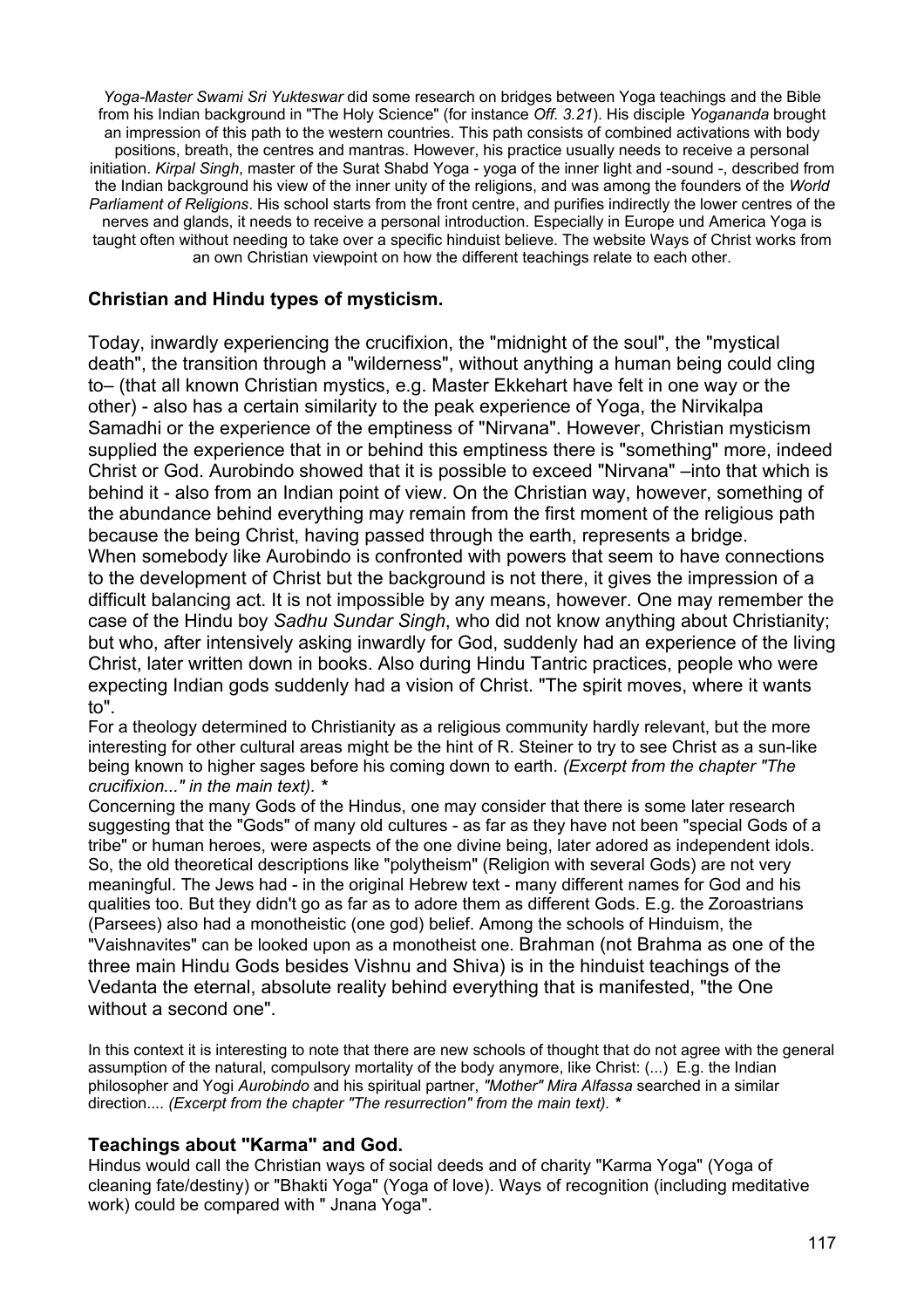One can really experience that life can become more of an organic whole if one adopts the attitude of getting a guided tour of life by God as conveyed by Christ. If one has an attitude of mechanically effective laws of destiny - in Hindu concepts: of the balance of "Karma" - life can continue more along these principles. Christ speaks of the working things out "down to the last penny" too; but he does not say that this has still to happen in the sense of "an eye for an eye and a tooth for a tooth" (as written in the Old Testament of the Bible). The new task of the individual is given the highest priority - God takes up only those possibilities, which may become fruitful for the person and his/her environment, when it becomes worked out.. Coping with the past is no longer an end in itself and it is no longer motivation for development. Assistance "from above" concerning the combination of man's various possibilities can be observed today. *(Excerpt from the chapter "The crucifixion" from the main text; there is also an extra page related to "teachings about karma and reincarnation") \**

### **Ethical values.**

The world religions are the most similar in their ethical principles and that is the area in which the dialogue has made most progress . E.g. the first prerequisite for success in the classical Yoga of Patanjali is "Yama": not to harm any living being in thoughts, words and deeds; not to be greedy; truthfulness; sexual purity; not simply accepting donations (being independent). The second stage is "Niyama": inner and outer purification, modesty, being unassuming, asceticism; generosity, readiness to sacrifice; study and adoration of the deity, fervour and faith. The Yogis teach that even the "battle field", in the book Bhagavad Gita, is the purifying battle within one's self. Obviously, there are parallels to the 10 Commandments and the teachings of Jesus. Hindus, Christians, and many other religions supported the project "World Ethos".

#### **Holy scriptures.**

The oldest religious basis is the Vedas, ascribed to the "Rishis" of the "Golden Age". Later, for instance, the epic of the Mahabharata was added, with its description of prehistoric occurrences often looked on as myths - including wars, and therefore from a not so "golden" era. The wisdom literature of the Upanishads followed. The *Bhagavad Gita* is one of the most important sacred texts of the Hindus, the traditions of which combine the earlier Vedas with the philosophy of the Upanishads and yoga wisdom, and is part of the Mahabharata. Krishna, the hero of this didactic poem, is considered to be the Supreme Being manifesting himself in human form – an avatar (see above).

#### [Back to the index.](#page-1-0)

# **Information: Jesus Christ, Taoism & Confucianism.**

Our additional pages concerning the other Religions are a contribution to better understanding and to the interreligious dialogue. In this additional page we go into the similarities and differences between traditional Taoism, Confucianism and Christian teachings for those who are conscious of their own spiritual depth. It is not an attempt to describe the old Chinese religions extensively. But essential points will be discussed precisely.

In traditional Chinese Spirituality several similar sources meet:

#### **1. The original teaching of the highest principle.**

The original teaching of the highest principle, Tao, "about which nothing can be said", is also the original unity before the separation of the polarities Yin and Yang\*) and after that of the "5 elements"\*. , This original unity is that which is behind the manifestations of the universe. The Christian missionaries, e.g. the Jesuits, found this highest principle to correspond with God, although the Franciscan and Benedictine monks and finally the Pope disagreed. On one hand the "Tao" is not in keeping with the new experience of God as a Father which one can contact personally, as Jesus taught. On the other hand it is possible, that it is an older way of seeking and experiencing God, as it was possible in ancient China.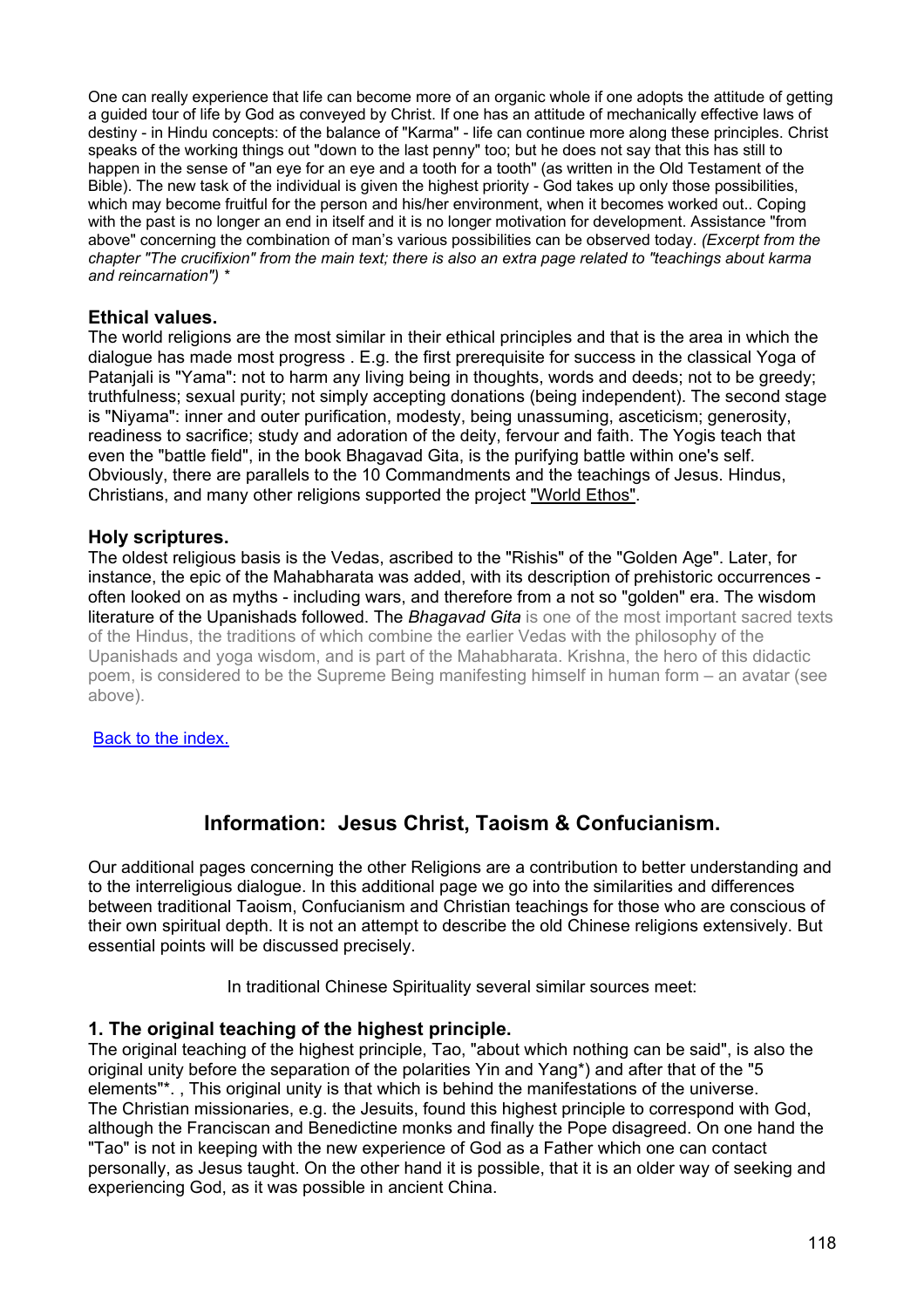\*) Yin is an expanding, "female" principle - e.g. in the sympathicus nerve; Yang a constricting, "male" principle - e.g. in the parasympathicus nerve, both working together. The "5 elements of earth, water, wood, fire and metal" correspond to the "4 elements or characteristics of earth, water, air, fire = heat", as the old European alchemy and esoteric schools taught it. (There were Christian alchemists too.) The Chinese 5th Element, the so-called "metal" was sometimes called "prima Materia" in Europe (Latin for "original substance") - compare it with modern elementary particle physics - old Indian theosophical and Anthroposophical sources name it "ether" and ascribe it to contain several levels, resulting finally in 7 aggregate states. Today one would not relate such old ideas to religion in a narrower sense. However, it was not simply a speculative philosophy; it is an ancient type of advanced cosmology with an almost natural scientific nature - it does not matter that today's methods are different.

It does not alter the fact that the practices of the old Chinese and later Taoist masters show a spiritual nature. The old insights about the role of "elements" and forces in the body were taken up, because one can hardly bypass physical imperfection on the way to more spiritual perfection - in a holistic sense. That is a style of spirituality that does not intend to withdraw from the earth, unlike some other eastern spiritual traditions. Striving for perfection as such would not be contrary to the Christian teaching of the redemption. It has often been forgotten that Jesus said, "Be (become) perfect, as your heavenly Father is perfect" *(Matthew 5,48).* However, the methods are different. The Early Christians knew that one can prepare and open oneself actively for the influence of God. However, Christians also knew all the time that it is not possible to force the mercy of God by activities like this: God is free too.

Between heaven, Chinese "T'ien", the earth and man - all stemming from the same original unity - Chinese teachers saw similarities ('correspondences') everywhere. (The "7 Free Arts" of the High Schools of the European medieval age included similar teachings). **So all striving was directed to the harmony of human life with "Heaven" - as the "highest Power" of the manifested world - and the earth.** This shows the religious nature of that aspiration too, apart from the spiritual nature. Re-ligion (from Latin) means reconnection to the origin of everything. Nevertheless, from the Christian viewpoint the **Creator** is the origin and the end of everything and Jesus Christ is the link, helping us to connect with God.

In the course of time, people venerated several "separate Gods": Heaven, Gods of the soil, local spirits and saints. The term "polytheism", used for such religions, is not very meaningful; because the "Gods" were originally characteristics of the one highest principle, as can also be found in some other religions. (A special matter is the adoration of saints - but that will seem familiar to some Christian Churches.)

### **2. Taoism.**

That which has been described so far is the common ground of the later schools of Lao-tse und Con-fu-tse (Confucius) - historians think they lived around 500 BC

Taoism *(Lao-Tse: among others the book "Tao-te-ching")* taught "To act with the meditative attitude of doing nothing" (Woo-Wai). That is, nothing is done by the egoist and intellectual part of man, but by the natural instincts of the good core of man - being in harmony with nature. This attitude wouldresult in some kind of natural ethics of altruism and modesty.

This good core is not automatically identical with Jesus Christ, who can take shape in man, and is active there *(John 15:* "...Remain in me and I will remain in you"). But today's theologians cannot deny that persons of a different faith have a good core - the similar ethics of most religions show that "the Good" has caught on everywhere. Even the Holy Spirit "blows wherever he pleases" *(John 3).*

Taoists were always practicians, not theoreticians. Taoism makes use of:

- Asceticism. This occurs within all religions. But there are also practices for the sublimation or transformation of sexuality *(e.g. Mantak Chia, "Tao Yoga" and "Tao Yoga of love".* The old eastern paths often start "from the bottom to the top", unlike European/western paths, which start mainly "from the top to the bottom" today, meaning "from the consciousness".

- Exercises for body, breath, and concentration for awaking and directing the live energy, or "Chi". Since the scientific investigation of acupuncture and electro-acupuncture, the existence of that live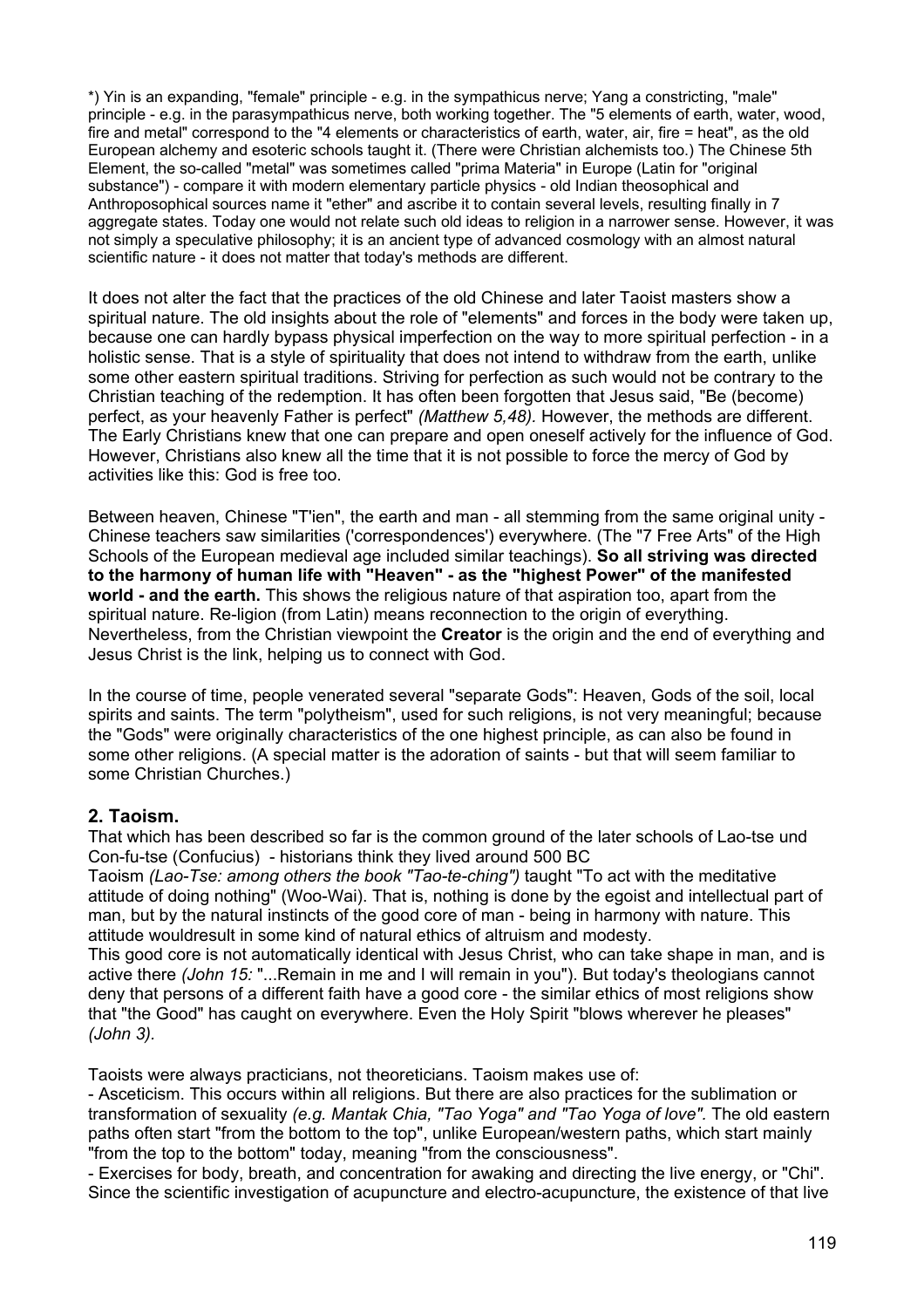<span id="page-119-0"></span>energy has been proved. It is not important that these scientists have not yet been able to understand the exact nature of that phenomenon. The "Meridians" of acupuncture have now been proven to exist, even in the tissue, as "empty channels". So this life force is not "Taoist", as some Christians thought, but simply human. In the old Greek and early Christian era it was called "Pneuma", a Greek word meaning the breath and the life force as well - the breath of life, blown into man by God -; and it was also used to mean the Holy Spirit. But the Holy Spirit is in the context of Jesus Christ. So, if someone does not attune himself to Jesus Christ, how should he know that he is experiencing the Holy Spirit which Jesus announced?

- Furthermore, the Taoist methods include - like the Indian Yoga - the meditative absorption into the Origin, to go beyond the limitation of life. The alchemistic search for immortality plays a role too.

In this way, dividing all things into two polarities, yin and yang, may keep the mind within these polarities; but a seeker may successfully aspire to go beyond them, into a mystical state of consciousness.

## **3. Confucianism.**

Con-fu-tse (Confucius) similarly recommends people to adjust themselves to "the cosmic ethical law". But instead of the rather individualist way of the Taoists he searched for an educational system of morals for the whole society. Confucianists worked on the conscious cultivation and perfection of a good human core - by habits and by taking others as an example:

If one learns love and reverence etc., an ethical society should result.

- Since ancient times, e.g. murder, theft, prostitution and cults with images have been forbidden in China.

- Like almost all World Religions Con-fu-tse taught "... charity. Don't do what You don't want to be done" ("Do as You would have done to you")

- This includes self-control, humanity, goodness;

- respectively the ethical virtues: goodwill, legality, appropriate respectful manners (also concerning the ancestors), generosity, wisdom, uprightness;

- double qualities according to the book Shu-djing: friendly and dignified, mild and firm, straight and polite, orderly and respectful, docile and bold, upright and meek, indulgent and moderate, strong and reliable, courageous and fair.

- They strove for an attitude of contentment beyond of anger, grief and fun.

There are timeless values in the old teachings and values which were cultivated at the time of the empire.

4. So this two Chinese schools had things in common, but some points of controversy too. In spite of that they complemented each other in their teachings. This was even true in their later experience with Buddhism, which came from India with its teaching directed to overcoming earthly suffering.

Today's Chinese temples, e.g. in Hong Kong, may give the impression of some simple search for oracles and rites for happiness in life. This is simply because not all people know of the original spiritual depth - like the majority of all other religions.

Concerning the Chinese tradition, some methods should be mentioned which are not directly religious: the oracle book I Ching; the Chinese horoscopes; "Feng shui" - the Chinese version of Geomancy and "Baubiologie-" (healthy construction of buildings); and the previously mentioned traditional Chinese medicine.

[Back to the index.](#page-1-0)

# **The relation between Christianity and Shintoism (Kami no michi) - With general viewpoints concerning natural religions.**

Our additional pages concerning the other Religions are a contribution to the inter-religious dialogue. On the part of Christianity, the basis is independent research, including the old spiritual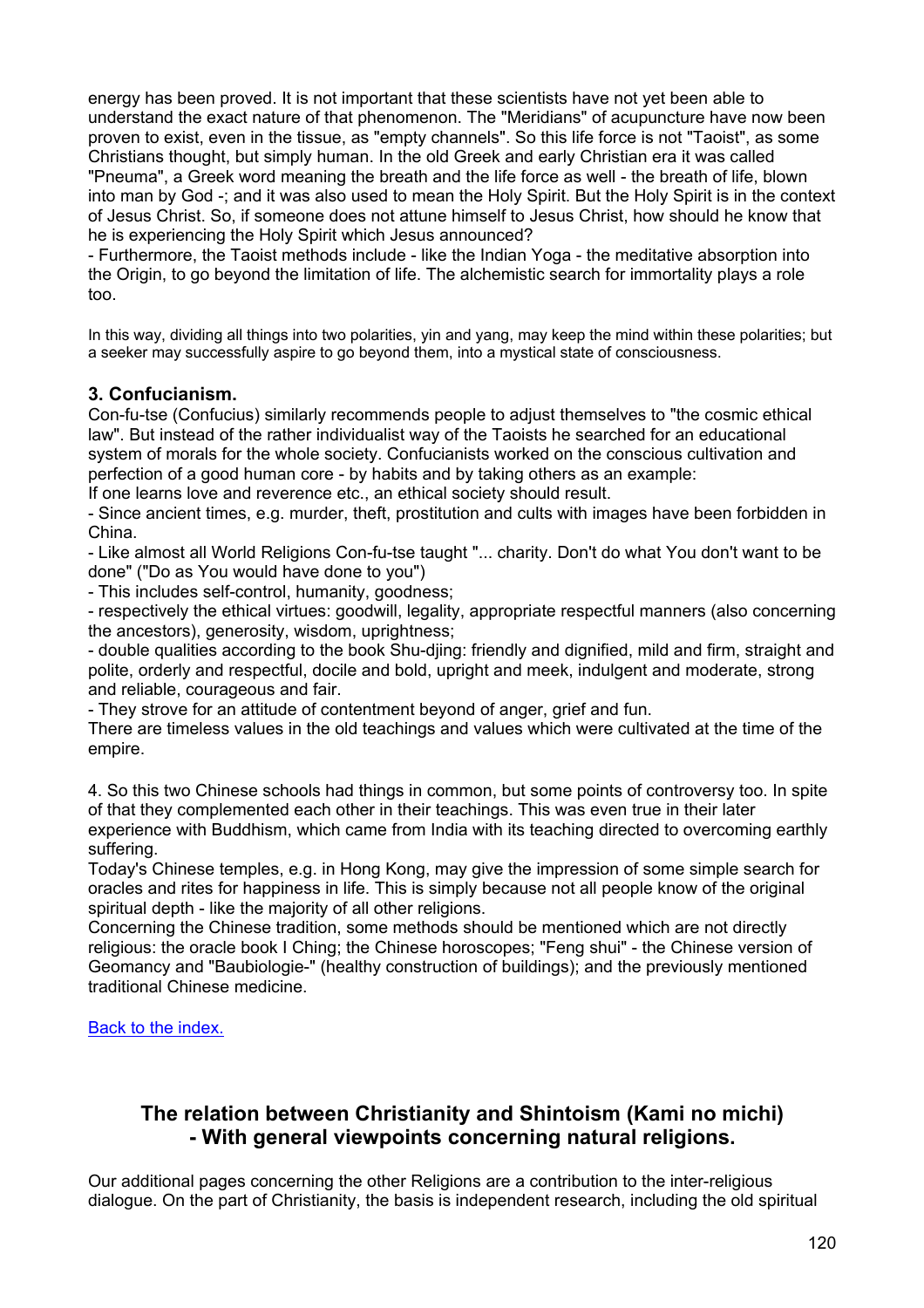depth and modern investigations of consciousness. The old Japanese Shinto Religion (Kami no michi) is not described comprehensively, but some viewpoints are given which are important for this purpose.

Shinto is originally one of the Natural Religions, which are related to one another all around the world and which are older than the well known World Religions like Buddhism and Christianity.

### **Natural Religions.**

The origin of the Natural Religions is a time when human beings mainly had a consciousness different from the intellect dominating today. *Jean Gebser, author of the book "Ursprung und Gegenwart" (German)* would name this level of awareness the "mythical consciousness". The investigator into consciousness *Julian Jaynes, author of "The origin of consciousness..." (English, German)* would name it a "bicameral mind", with a more direct communication between both hemispheres of the brain.<sup>\*</sup>) The right hemisphere allowed a holistic perception of appearances of all kinds, for example of nature, as "beings". The left hemisphere translated it, that people heard their "voices". European myths with elemental spirits and fairy-tale figures originate in that consciousness too and are not simply fantasy. This old kind of perception disappeared with the spread of writing and reading that replaced oral tradition. In the European and middle east antiquity around 500 BC it had almost disappeared as a phenomenon of social relevance.\*\* Since the forefathers of the mythical age often also adored local or tribal spirits, ancestors or Gods, the early mingling of cultures was another reason for the fact that the older awareness no longer worked without mistakes. The mistakes themselves - making this kind of perception less useful accelerated this process.

It would be not correct to evaluate these steps of consciousness, as if the newer intellect would be more valuable and that products of the older way of perceiving things were useless today. Indeed, new abilities came up by this process, but other capabilities were lost, which cannot be replaced by the mere intellect. Nevertheless, it is possible to keep the new analytical mind and renew the older, lost abilities of imaginative synthesis consciously; for instance by meditating. So an integrated consciousness can emerge which harmonizes both hemispheres of the brain. Today many problems go to the limits of the intellect's capacity. Obviously it is impossible to understand and resolve the real complexity of ecological problems on the mere intellectual level: *Dörner (Germany)* spoke of a "multifactorial consciousness", necessary for understanding and resolving ecological problems in time; but the students he tested were almost entirely lacking that consciousness. Today's mankind can indeed get impulses from such pre-intellectual traditions too - without being able to simply take up the old type of that mythical consciousness. So fairy-tales are still valuable for children today: this is helpful in stopping the early atrophy of the right hemisphere's functions.

In Early Christianity the "gifts of the Holy Spirit" played an important role *(among others John 16; Cor. 12, 7-11; Acts 2, 17-20. See also the chapter "The first Whitsun event..." in the English main text and some other languages.)* The Holy Spirit is a divine force which allows human creativity to expand beyond itself. Although the Spirit is not just a mere activity of the right brain hemisphere, it uses that too. However, the Holy Spirit is connected with Jesus Christ. Even though Jesus said to his disciples: "The wind (Spirit) blows, wherever he pleases" - if someone does not attune himself to Jesus Christ, how should he know that he is experiencing the Holy Spirit which Jesus announced?

## **Shinto.**

Shinto or Kami-no-michi means "Way of the (heavenly and or venerable) spirits". Unlike our findings concerning other "polytheist" religions, which originally adored one God with manifold "qualities", later adored as separated Gods - here such an origin could not be found. While the creation myths of some other peoples start with the creation of heaven and earth (and under-world), the Japanese creation myth takes this for granted. The Gods then emerge spontaneously in that image and dwell in all 3 worlds; on earth human beings dwell too, in the under-world there are also many of the dead and demons. Venerable ancestors were also added to the Japanese realm of the Gods. Even though the top of the kami = of the huge realm of the Gods is a Goddess of the Sun, Amaterasu. She is not looked upon as the origin of everything, but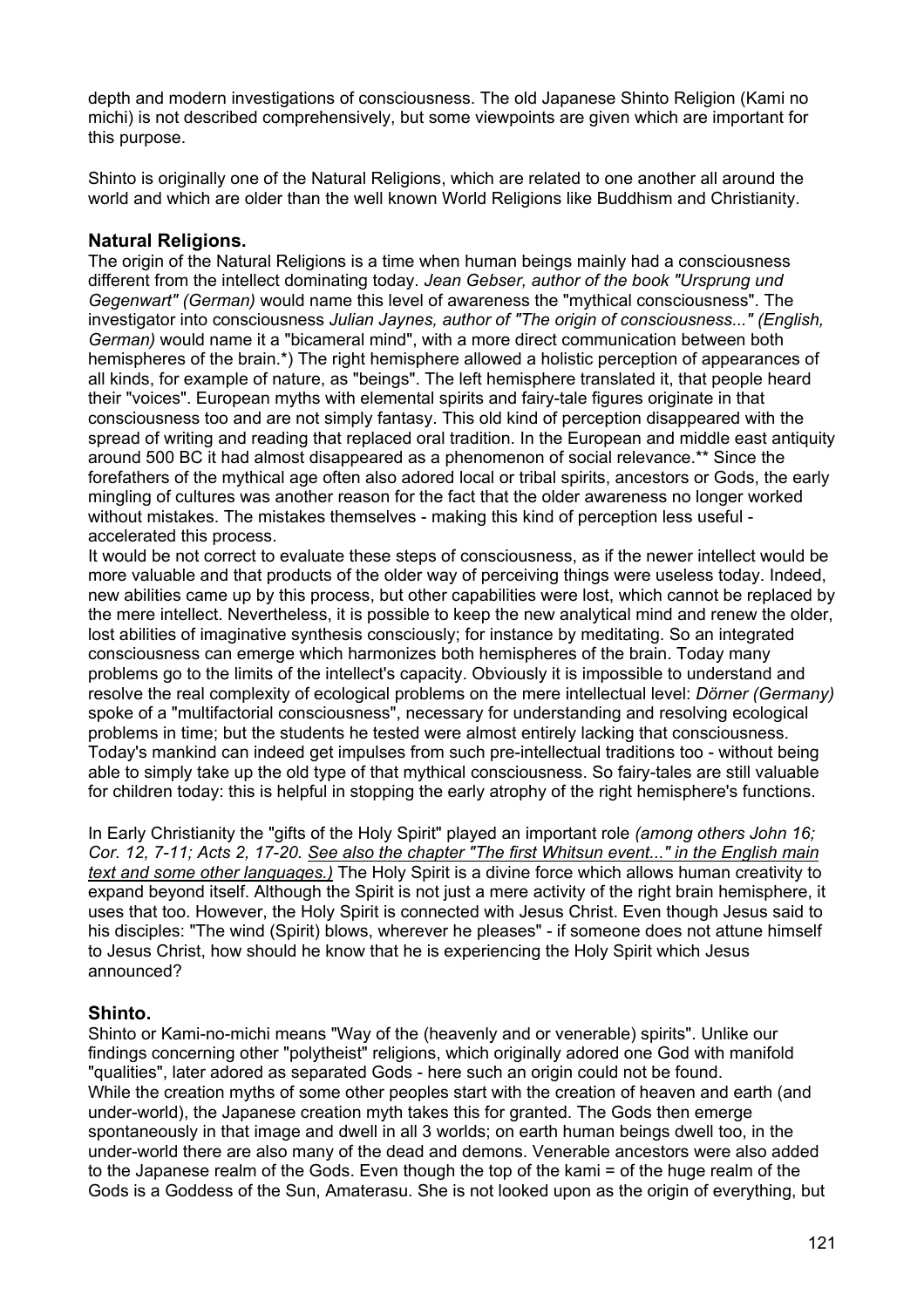was created by the Gods Izanagi and Izanami as ordered by a council of Gods.

The veneration takes place at home or in "Shrines" (temples), through defined prayers

(thanksgiving and requests) and by sacrificing rice, rice wine and symbols for animals, which are usually no longer sacrificed themselves.

Shinto was combined with a cult of the state and the emperor, which had to be given up officially after world war two.

In Natural Religions shamans with special knowledge and mediumistic abilities usually play a central role - but the Shinto cult is led by priests.

Ethical teachings: There was a list of sins; in contact with other religions ethical principles were developed, similar to those in all World religions.

In Japan, the various religions are not as separated from each other as is common, for instance, in Europe. In Japan many people are members of several religious communities simultaneously.

\*) Jaynes himself gave the impression that the old, natural functions of the brain would be a sufficient explanation for the experiences with divine or natural forces. Our findings showed that this is not correct. His findings don't give an answer to the question of what the perceived beings "are". Neither "Gods" nor God can be found in the brain. It is a special level of reality and the brain can only interpret it one way or another. Especially the previously mentioned mythical way of perception was not capable of producing fantasies of such beings artificially as the modern consciousness can do. Likewise, spiritual dreams or meditation experiences sometimes mirror something much different to simple impressions of daily life.

\*\*) In Europe, for instance, the time at which the epic of Homer was composed belonged to the mythical era and the later time of the Greek philosophers already shows the intellectual consciousness.

[Back to the index.](#page-1-0)

# **Notes on Ancient Egyptian Religion**

The Ways of Christ internet project's additional pages on various other religions are both a contribution to a better understanding of these religions as well as to inter-religious dialogue - as far as the religions still exist.

Similarities and differences between ancient Egyptian religiousness and a Christianity which is again becoming aware of its own spiritual depths are discussed. In particular, the relationship between the various ancient Egyptian concepts of God and the Jewish-Christian-Islamic notion of God is examined. We do not claim to offer a comprehensive account of ancient Egyptian religion and its development - which would not be possible even given the current state of published research.

Traditional school knowledge of ancient Egypt, which depicts ancient Egypt as having a religion with many gods (i.e. polytheism) - according to Christianity a "heathen" practice - is too generalized in face of the current state of research, and thus does not do justice to the highly developed search for God in ancient Egypt.

The early Egyptian tradition of "Atum"- the initially unmanifested creator of the world - is just one illustration of the stages of development toward a belief in God that comes to light in various forms and on various levels.

Additionally, it has long been known that for instance the pharaoh Tutanchaton / Echnaton of the new empire introduced the (monotheistic) worship of God, named "Aten". In light of his close affiliation with the long and well-recorded teachings and practices of Egyptian priests which the pharaoh had to study and successfully complete, it cannot be assumed that this was a momentary, arbitrary idea of a single person - although this alone would certainly be of great importance for this examination. There is reason to assume that this bold deed also stemmed from a special, [deeper?] understanding of the written records - an important revelation which possibly arose from inspiration, which then later, to put it in present-day terms, caused controversy for theological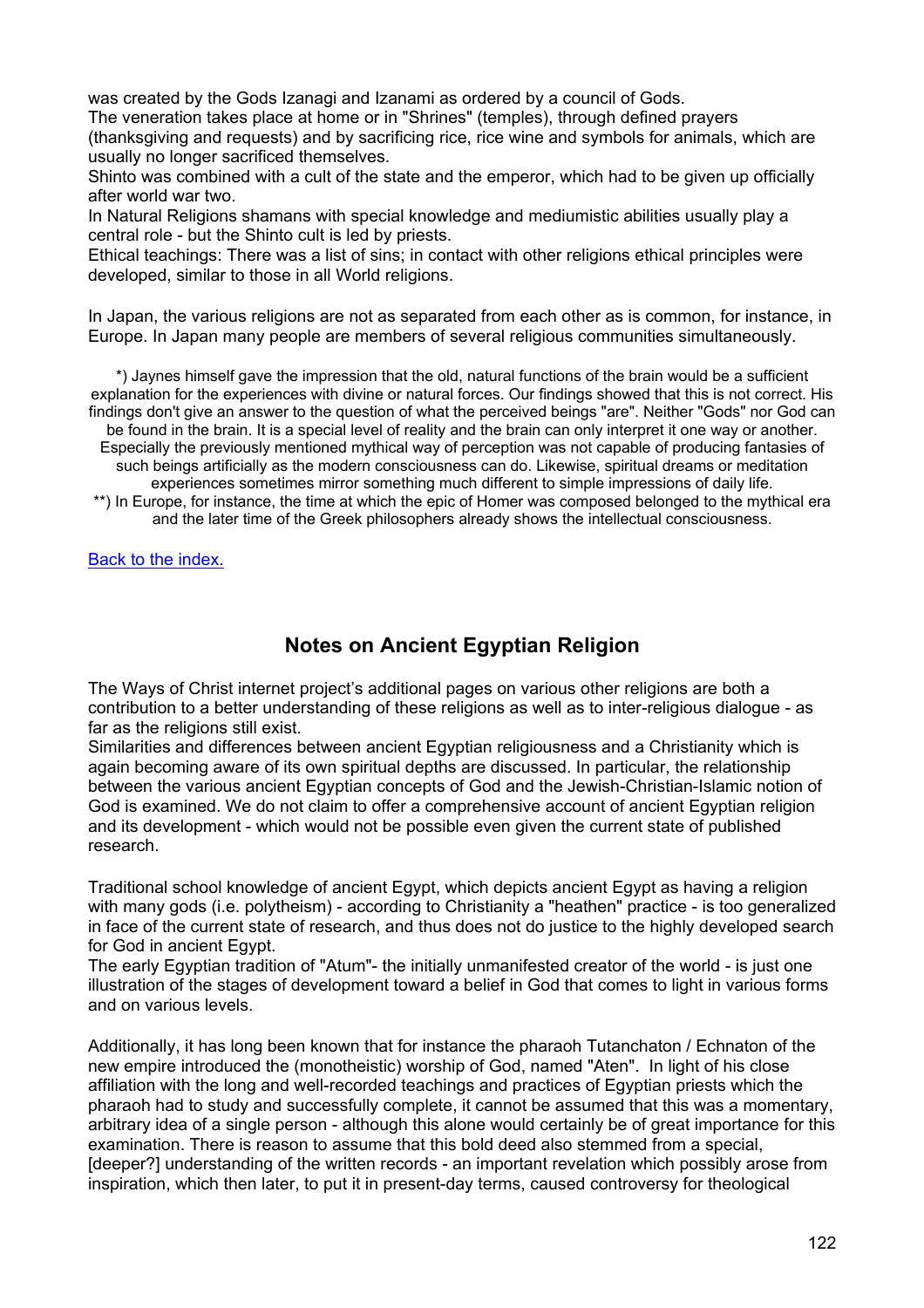interpretations and interests. (The next pharaoh restored the traditional practices back to the priests.)

As we have found in other ancient religions, more assiduous pupils can sometimes find other lessons which go beyond the widespread polytheistic image ("a deity for everything"). For example, some of the many "gods" may have been "names of God" which stood for a specific character trait of the One True God. Just as the planets are assigned their roles from one sun, the gods - indeed, fittingly often named after the planets - take their role from the "father of all gods". According to ancient thinking, these "gods" had counterparts (preferably looked at from the right hemisphere of the brain) - not only in planets, but also days, colors, musical notes, letters (vowels), bodily organs, etc.; thus, they were not merely the planets themselves, but rather cosmic principles and laws created by God. One crux of these teachings concerning analogies was the Tabula Smaragdina, which, in short, roughly means: "As above (in the cosmos, or heaven), so shall it be below (on the earth, or for a human being, man as an image); as below, so shall it be above; to properly connect below and above, that is the work of the sun..." (Yes, again, that which Echnaton later called Aten not simply the physical sun, but the center of all being, the "gold" which Christian alchemists later referred to; the archetype of divine perfection…)

These analogy-teachings are still referred to today as the "hermetic tradition" by various circles which deal with this subject. Like all traditions, this tradition surely underwent some changes and amendments over the course of time, in several countries, and much of this may very well also have been lost. Hermes - a later Greek name -, who is credited with these teachings, was the handed down version of the ancient Egyptian wise man of antiquity, Thoth (Djehuty). In this case, we find that in all likelihood an actual human being was also worshiped and later seen as one of the gods, whereas today he would be considered more of a prophet and great teacher or master. Here, again, is something which does not fit the classical image of "polytheism". The Koran also recognizes that there were other prophets before Mohammed, and Muslims may one day discover that Egypt also had a real prophet or two.

Very old written records, which ancient Egyptians themselves traced back to pre-dynastic times, also depict what were likely actual human wise men who were (later?) speculated to have had connections to the divine, which is especially interesting for the issue at hand: Father Osiris, Mother Isis, and Son Horus. Osiris (or the equivalent godly figure), or later Ra or Aten, may have been one and the same in various recorded experiences and descriptions from various time epochs. Here, God shines through; for Rudolf Steiner, this is also "Christ" - since, according to the Gospel of John, Christ already existed with God (created by God) in the very beginning before he was born as a human being *(John 17:5)*. In this practice of thinking in analogies, it was natural to detect a glimmer of divinity or a characteristic that surpasses man - or the other way around. These analogies did not necessarily have a blasphemous character, as if someone today were wrongly considered a deity - never mind the fact that, with time, people no longer knew exactly what such beings actually stood for.

Thus, precisely in light of the myth of Osiris, there is no solid evidence of an actual "polytheistic religion". The examples given here show that at several times in Egypt's history at least some beginning steps were made toward a belief in God that would seem related to that of Abrahamic religions; however, this does not automatically mean that God could have been experienced with the same closeness as in the way made possible through Jesus.

Even if religious studies have given relatively little attention to the illustrated relationships up to now, there is reason to be cautious about making premature judgments about this culture. It may be, as Professor J. J. Hurtak claims in "Keys of Enoch", that *Isaiah 19:19\** - that there will be an altar to the Lord in the midst of Egypt - refers to the Great Pyramid. The pyramids were clearly erected with the full extent of knowledge of that time - as was the case for old Christian architectural monuments. This kind of "tomb" is also like the tomb of an entire cultural epoch; a witness to the ancient human search for God and eternity that outlasts human life. Christ announced the fulfilment of this search and showed the way. In his own way, the prophet Mohammed likewise announced the resurrection of believers at the last trial. Today, it is not always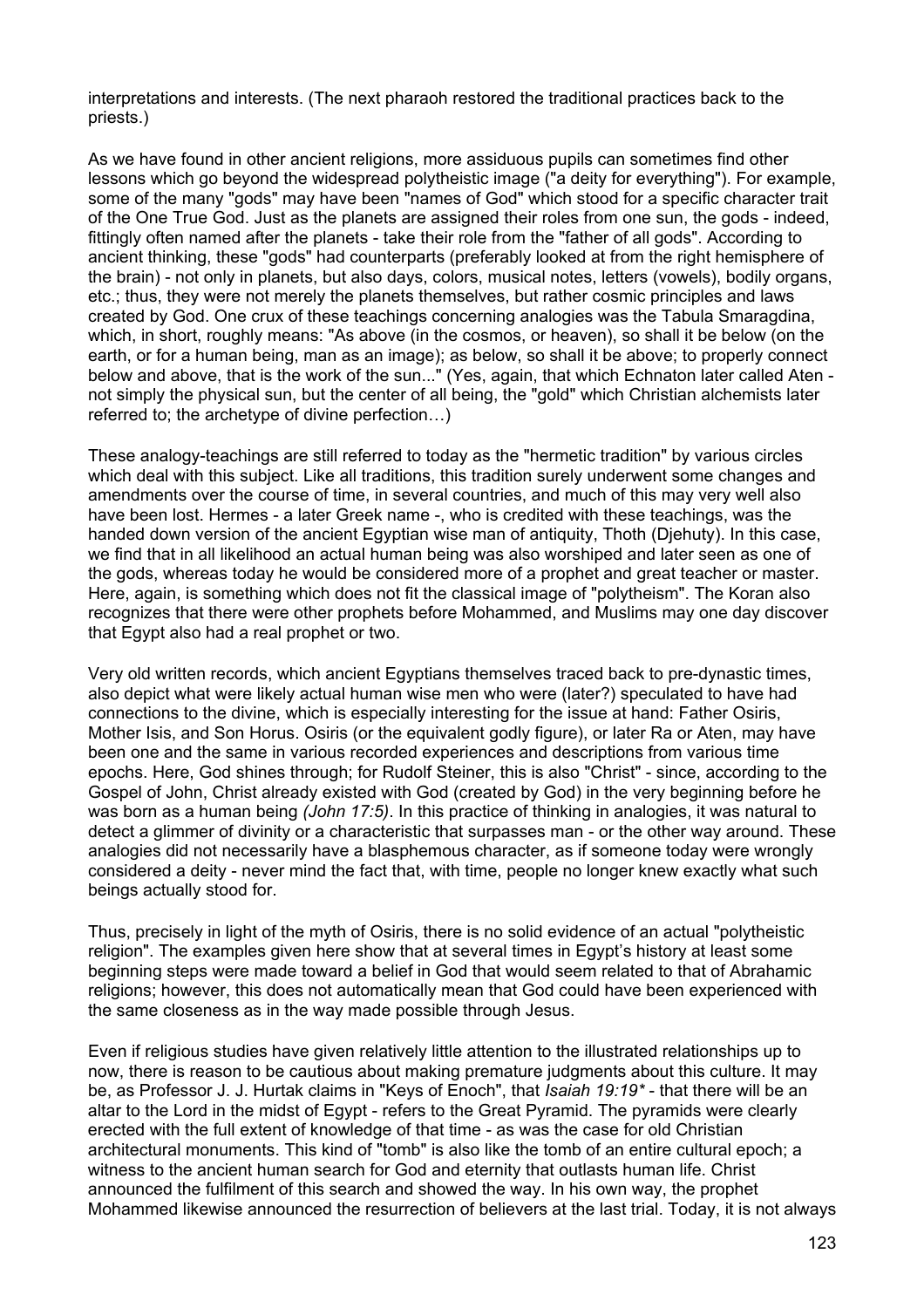<span id="page-123-0"></span>possible to understand constructions which were built in a time when life was entirely different than today. There is nothing coincidental about such monuments. (Incidentally, for some ancient sites, the field of archaeology would do well to remember its own old insight - that it may be better to leave things where they are found, especially so that later scientists might have the chance to explore the remnants with better knowledge.)

The ancient Egyptian culture is indeed no longer as prevalent as other religions discussed on these pages. At best, today there are a few people who seek to recapture Egyptian life wisdom in the form of seminars, for example. However this culture also attained great importance for later cultures, for example via subsequent Greek culture and philosophy. And Moses' contacts with topclass learned Egyptians were surely not meaningless for him, either, even if he was following his own belief in God.

*\*Isaiah 19 is generally worth reading, as this prophecy points to the future reconciliation between believers from different lands, and could thus defuse some of today's misguided animosities when it is received*  without prejudice. The Koran, too, points out that God tolerates different religious communities, that *everyone will find their way back to Him, and that He himself will make the final decision where there was once disagreement* (*Sura 5:48 / Egyptian verse numeration*).

[Back to the index.](#page-1-0)

# **Remarks Concerning Early European Religions**

The additional pages of the "Ways of Christ" Internet project address various different religions and serve to contribute toward a better understanding of these religions - rather than rashly categorizing everything as foreign and negative, simply because it "sounds" different than what Christians are accustomed to. This page, dealing with early European religions that were more or less supplanted by Christianity, will address their relationship to other religions and to a Christianity that is becoming aware (again) of its own spiritual roots. It will bring the similarities to light, as well as the differences.

> [Assessment of the Greek Religion](#page-123-0) [Remarks Concerning the Early Roman Religion](#page-124-0) [Old Germanic Religion](#page-125-0) [Celtic Religion](#page-127-0) [Early Slavic Religion](#page-128-0) [Early Baltic Religion](#page-129-0) [Early Basque Religion](#page-0-0) [Early Finnish Religion](#page-130-0)

# **Assessment of the Greek Religion**

Thanks to ancient historians and the preservation of mythology, the Greek religion of historic times is relatively well known. Many writings of the Greek philosophers were already known to early Islamic scholars, were translated by them and found their way into the thinking of early Christian theologians. (Today, the realm of Greek gods is perceived more as a complete work of art rather than a religion, as it is hardly practiced as such any more.) Still, there are some points that are not generally known.

The variety of Greek **"gods"** [is accounted for by contributions of the pre-Grecian Mediterranean](#page-119-0)  [population and the immigrant Indo-European Greeks, as well as by the various successive epochs](#page-119-0)  [of differing consciousness. This resulted in different schools of thought at later times, too.](#page-119-0) 

The god Apollo stood for a life marked by temperance and the observance of godly precepts. He can be compared - among others - with the Germanic Baldur ([see below](#page-125-0)), a particularly revered,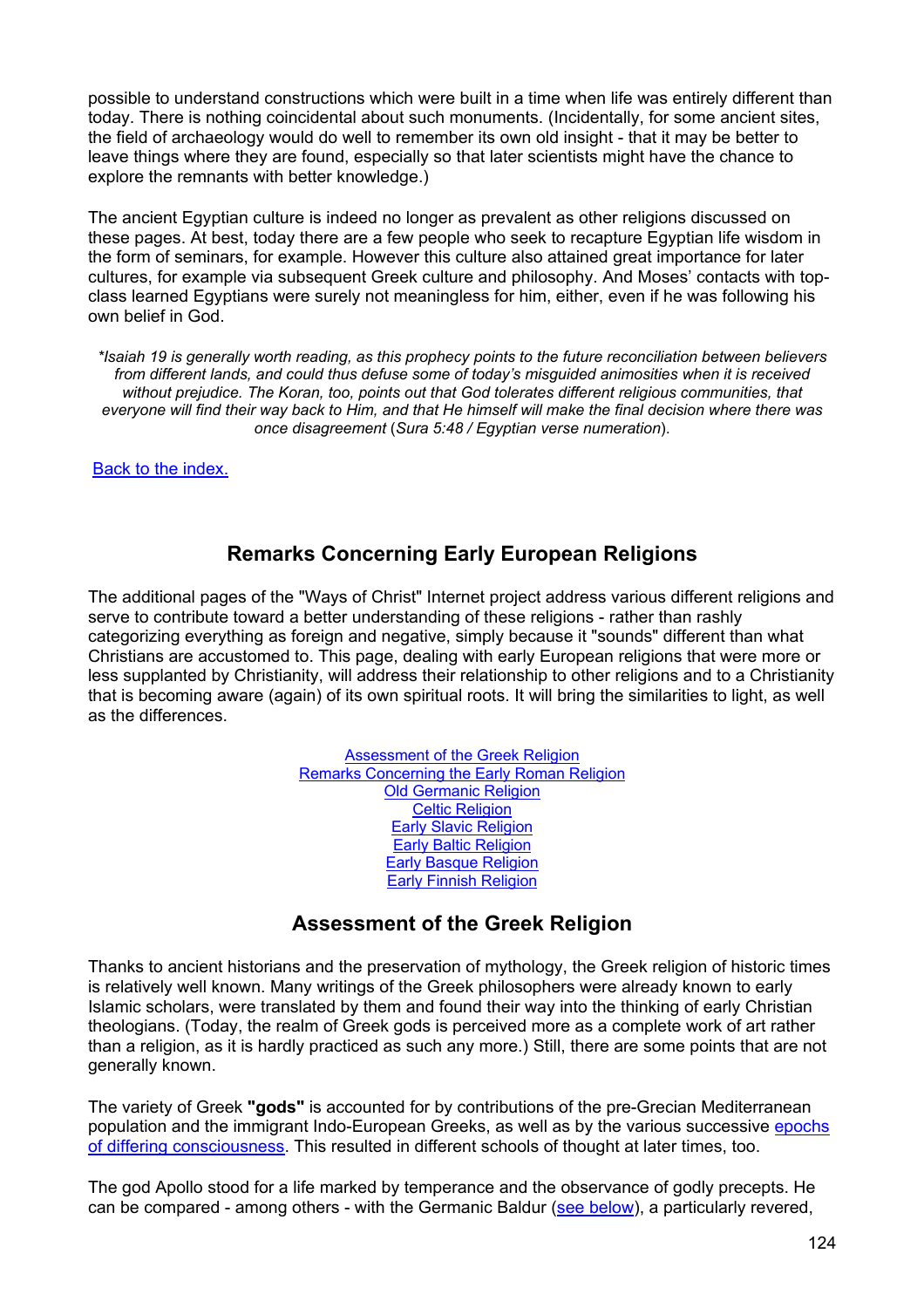<span id="page-124-0"></span>sun-like central deity in antiquity. Zeus, regarded as the most powerful god of the heavens in classical Greece, was not the first central deity; rather, by Hesiod's account, the veneration of Uranos (Heaven) goes back even further, superseded by Cronus and later by Zeus. Cronus, for example, corresponds with the planet Saturn and the characteristics ascribed to it in early analogic thinking; likewise, Zeus is reminiscent of Jupiter and its characteristics (cf. Ares/Mars, Aphrodite/Venus, Hermes/Mercury). Traditional accounts of certain events or periods of change that were considered connected in some way with a particular planet also can play a role here, in contrast to the widespread scientific view that the myths are pure poetic fantasy. If anything, these "gods" - that take different forms in the various Indo-European religions - correspond more with an earlier framework of characterstics as today's astrologists, for instance, seek to adapt. This raises the question, "Characteristics of what, or from whom?" In several earlier religions, there are indications - in the absence of scientific prejudice - that the knowledge of a central creator god could go back further than the veneration of multiple "gods", even if there were not automatically the same possibility as today for entering into a direct relationship with him. Even early Greek philosophers recognized and criticized how, over the course of time, the "gods" became increasingly human in their "deeds."

In other ways, figures like Heracles (Hercules) were not originally "gods" in the traditional sense, but rather "heroes" or humans whose heroic "deeds" were illustrated and often symbolically recast as steps along their spiritual path. This angle has been studied more by certain depth psychologists than by religious scholars.

The early Greek mysteries of Demeter and Dionysus, in particular, represented another course of a spiritual path with different origins - as well as the subsequent Hellenistic mystery cults, which practiced secret ceremonies rich in symbolism.

Doctrines of **morality** did not directly appear until later (Hesiod, Socrates), but a certain morale toward life can be detected in earlier mythology.

Like other cultures, the Greek had differently developed perceptions of human life after death, whether in the surroundings of the burial place, or in an Underworld, or - for the chosen few - in a paradaisical Elysium or an Island of the Blessed.

# **Remarks Concerning the Early Roman Religion**

The records available for researching the pre-Christian, Roman religion give us reason to assume that the oldest form of the religion of the Indo-European Italic people who immigrated to Italy was no longer fully preserved. Traces of the creation myth - as is still discernable in related religions - is not so easily found in the Roman tradition. The Romans later adopted many of the influences from the then-known world.

The earliest known Roman belief was based on distinctly mundane "higher powers" that manifested their presence (*"numen"*) in objects - independent of mythical stories, images or temples. In Jupiter, we find something comparable to Zeus, the Greek god of the heavens (see above); a similar case is with Mars, the god of war, who was later synthesized with Quirinus, the Sabine god of war. Further gods fitting this type were Vulcan, Saturn, Neptune and the goddess of Earth, Tellus. These gods were sought after for their influence over ordinary matters ("I give, so that you will give"), while other, negative forces had to be warded off. A distinctive feature of the Roman religion was taking abstract concepts like faithfulness, harmony, hope and victory, and turning these into divine beings.

The Romans adopted further gods, such as Minerva, as well as the construction of temples, from the Etruscans who likely originated in Asia Minor. At this point, Jupiter, Juno and Minerva were the foremost deities.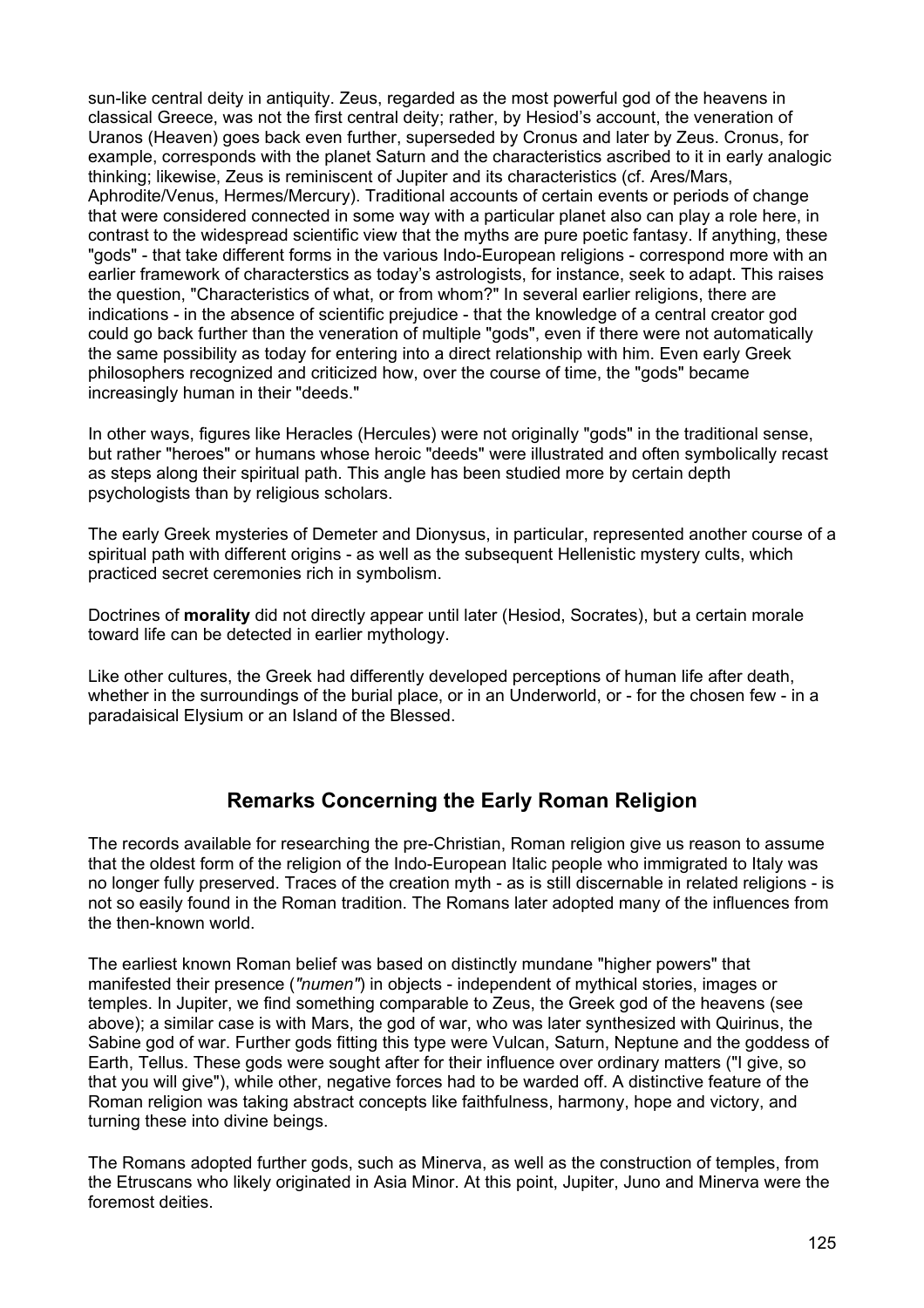<span id="page-125-0"></span>Greek gods and heroes continued to be adopted - as they appear in the *Sibylline Books* - and were identified with their Roman counterparts to the extent that this was feasible. The Phrygian, Egyptian and Middle Eastern traditions also were adopted - and, later, even Hellenistic mystery cults. In this way, a certain emotional ornamentation developed out of what was previously a very modest faith.

Along with Caesar and Augustus came the imperial cult, in which the emperor demanded deification of himself, both during his lifetime and after his death.

There is also a record of a temple to the "Unknown God." Some assume that - amidst the dizzying array of deified beings - there was indeed some knowledge of the true God; still, that does not mean that there would have been an appropriate way to connect oneself to him.

In view of this variety of deified beings, it should also be noted that both Christians and Muslims recognize that there are certain beings between God and man - namely, the angels; and some Christian churches also recognize the "saints."

Romans did not so much learn ethical principles by way of teaching, but rather though practical experience - for example, learning a sense of honesty and reliability through religious rites or through sophisticated laws. However, an element of faith in the government was also connected with these laws, and in many cases the results can be seen in countries that adopted the Roman law.

At any rate, in the oldest known Roman religion, the fate of the dead - in an Underworld - was not considered a particularly appealing prospect.

In the fourth century, on the initiative of Emperor Constantine, the cult of Roman gods was replaced by Christianity.

# **Old Germanic Religion**

This article is not an attempt to recount the Germanic religion and its development in its entirety which, given the limited scholarly findings, would not be possible, anyway. Nor will it explore the role - or abuses - of Germanic traditions as seen in more recent German history. Instead, it will examine only the original, spiritual core of this pre-Christian religion - whose potential for abuse should not prove to be more or less than that of other religious traditions. The better one understands the religion's original intent, the less chance it stands of being abused.

The records and traditions from the pre-Christian era that could be traced in Germany were sparse, and the Roman accounts were subjective. Researchers have thus tended to use the written Scandinavian version. The Icelandic *Edda*, or both of the *Eddur* which are known of today, were written down based on the oral account in the 11th, 12th or 13th century, a time when Christianity had already made a considerable advance in the rest of Europe. Since the people of Iceland voted to accept Christianity, a Germanic priest could automatically become a Christian minister. It was considered possible that some features were filtering in from Christianity; however, there is no evidence to prove this. Today, at least the older *Poetic Edda* is considered authentic. We do not know how old the tradition itself is that underlies the book. It must also be considered that the realm of spirituality and religion can consist of spiritual realities that are, by necessity, experienced in different ways in different parts of the world. People can even experience levels of culture or developments of consciousness in human history (cf. e.g. *Jean Gebser, "Ursprung und Gegenwart", The Ever-Present Origin*) independently from each other, yet similarly. Even if insights from Christian sources were to enter into these developments, it would show the possibility for learning from one another - even beyond the borders of culture - without any one tradition having to relinquish its autonomy. This can be seen in direct contrast to the unfortunately rather violent Christian missionary work done in Charlemagne's empire - no doubt one of the biggest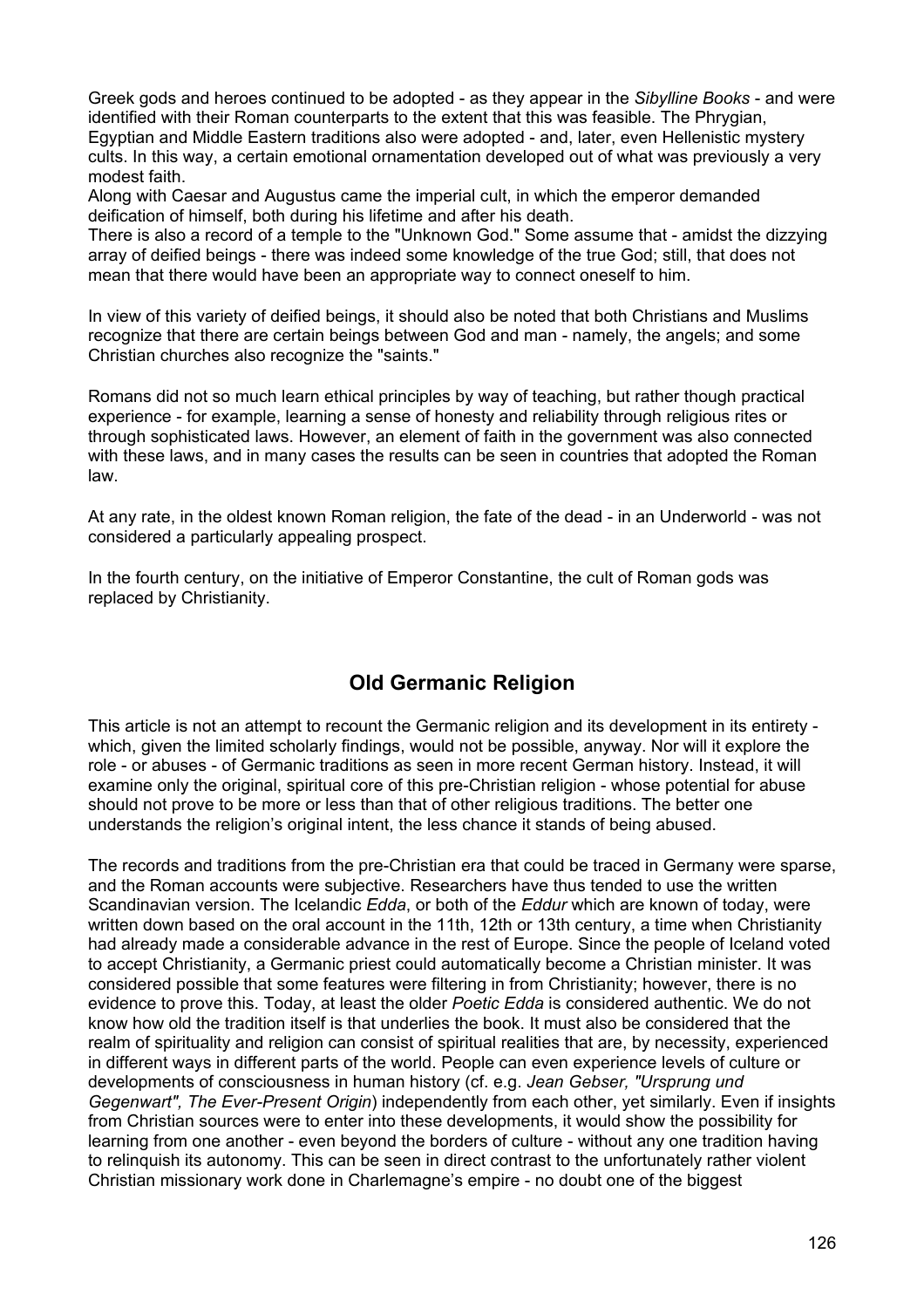transgressions of Christianity, which was fused with the government at that time and clearly forgot its non-violent roots.\*

In the *Edda*, various levels of development are brought together through an openness to know the deeper meaning of myths. For example, on the level of mankind's oldest **creation myth** - at a time in which Ginnungagap was the vast primordial void - we find the creation of the world or of levels of existence. Then the fervor of Surtr's (spiritual) fire - "the light from Muspelheim" - struck the cold ice / water in Niflheim (*"land of mist"*), and the "primeval giant" Ymir was brought forth - a foreshadowing of creation. In battles at the end of the world, the world is supposed to melt again in Surtr's flames. Such characteristics gave some authors good reason to draw parallels to the Creator God; however, it does not automatically mean that the people of that time were able to experience God's nearness in the way Jesus taught. Sparks from Muspelheim also created the stars in the heavens. Ymir's sweat and blood became the sea and rivers, his flesh became the earth, his bones became the mountains, his hair became the trees, and his skull became the heavenly sphere. The giants were created in cooperation with the "primeval cow" Audumla - Earth in its motherly nature (and others?).

This introduces another level - the level of the "**gods**." They first appear in the vortex of "fire" and "water" (see above), at a time when the heavens, the earth and the giants already existed. The "gods" - like Odin and his brothers, Wili and We - gained authority over the existing world. If "giants" represent raw, formless, natural powers, then the "triumph of the gods" could be seen as the mastery of natural powers through the spirit. The "gods" were active in creation, but they had to let the ongoing progress of the world - and the end of the world - take its course.

The creation of the first people can be interpreted from the traditions in different ways. One account has one man and one woman - if these were not actually giants - created from the flesh under the primeval giant's arm. Another account ascribes the creation of the first people, "Ask and Embla," to the gods mentioned in the previous paragraph.

[The different areas of creation between Heaven and Earth and the Underworld - each with their](#page-119-0)  [different entities - are connected together through the "Yggdrasil", the World Tree that can be](#page-119-0)  [found in different cultures and which seems to be found illustrated on Irminsuls \(columns\). This](#page-119-0)  [realm of the gods itself contains another development. The veneration of Baldur, for example, is](#page-119-0)  [relatively old; so, the veneration of the sun-like deity - who stood in the center of their other "gods"](#page-119-0)  [and godly characteristics and was without impurities - was placed into this familiar context in a way](#page-119-0)  [that was feasible during the mythical time emerging then. Baldur, however, was traditionally the](#page-119-0)  son of Odin - as presented at the time of the *Edda*[. He was "shot with an arrow," at the prompting](#page-119-0)  [of Loki , adversary of the gods. It is prophesied that - at the end of time, when a new world](#page-119-0)  [emerges - Baldur will reappear and reign eternally as the prince of peace. Here we see that it is not](#page-119-0)  [the physical sun that is meant - since it was already shining. Instead, this is dealing more with a](#page-119-0)  [largely lost "mythical" way of assessing divine and natural powers with the help of the right side of](#page-119-0)  [the brain. It was suspected that the mythology of Baldur echoes the account of Christ and his](#page-119-0)  [prophetic reappearance.](#page-119-0) 

Parallel to the Greco-Roman period, when Enlightenment was further developed than during the mythical period, the veneration of gods like Wōden / Odin - "leader of the hunt" and god of the clouds and wind - stood in the foreground in the Germanic world. With the interesting term "world spanning", which the earlier *Edda* uses on one occasion, it does not seem to be apparent whether Odin is meant; this would have to be researched further. Odin was compared by the Romans to their god Mercury (the Greek Hermes), the messenger of the gods and the god of language and interaction among humans. He has also been compared with the Egyptian deity, Thoth - though we consider it more likely that he was actually a prehistoric human wise man. Still, we could raise the question whether Wōden was originally a human, spiritual wise man. He is recorded to have a grandfather. A song relates that he hung on a tree for nine days, occupying himself with runes (written characters with symbolic traits). This looks more like something that would be done to master a step along his spiritual path. He subsequently created one teaching after the other out of his mind. It must still be considered, though, that in the farthest corners of Europe, the thinking was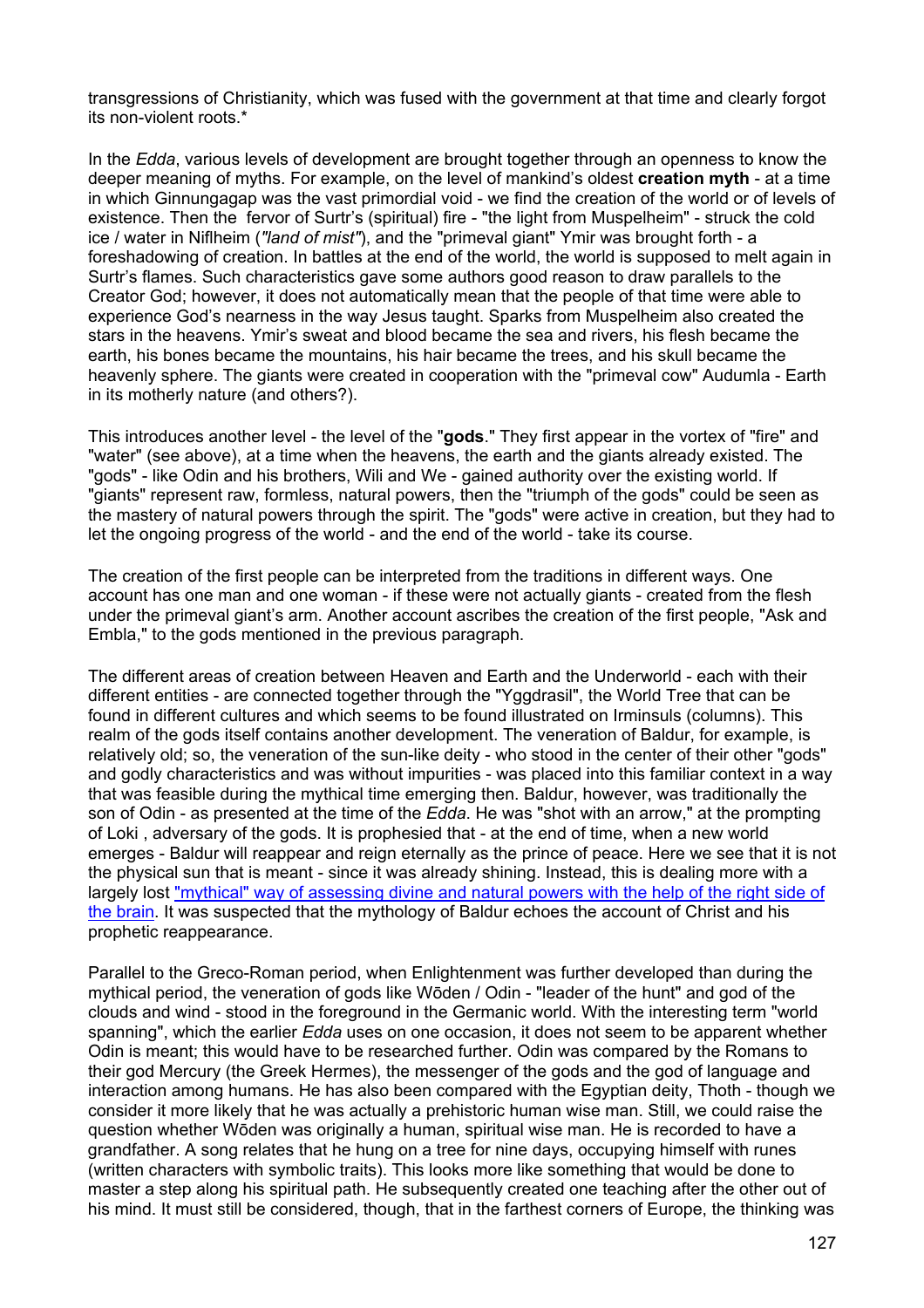<span id="page-127-0"></span>cultivated by way of analogies and symbols - up to the newer scientific-technical period. This can still be seen subtly today; and, with its help, it has been attempted to maintain findings from the older periods for use in a reason-oriented period. For example, the cultures saw related qualities of 4, 7 or 12, whether these were planets, colors, tones, letters, human characters or organs, or even the "gods" - some of whose names can be found today in our days of the week. In this practice of thinking in analogies, it was natural to detect a glimmer of divinity or a characteristic that surpasses man - or the other way around. These analogies did not necessarily have a blasphemous character, as if someone today were wrongly considered a deity - never mind the fact that, with time, people no longer knew exactly what beings like Wōden (or heroes such as Heracles / Hercules in Greece) actually stood for.

The "race of gods" known as the Wanes and the Ases may be connected with the different peoples who came into contact with another - the Wanes in connection with the primordial Megalith culture ("giants?"), and the Ases with the newer Indo-European (Indo-Germanic) horse cultures from the East.

The jötunn (also "giants?" "frost giants?"), who were driven into the High North - perhaps Finns have certainly made their contribution, too, and are mentioned in the *Edda*. They worshipped a supreme god of the heavens and otherwise had a rather shamanistic religion. Shamans concerned themselves with natural powers - among other things - and viewed these powers as entities (like "dwarves," for example), while also examining their relationship to humans. Even in Islam, such examples do not contradict their strict "One God" religion, because it is something entirely different than a god (the "jinn").

The Germanic **ethic** was oriented toward responsibility for one's own actions and loyalty to the tribal community, in which free adults (men) first had to enter. There was hardly any other option which is evident in the harsh behavior toward those who were excluded and no longer welcome. (But there was no "nation" that automatically would have governed the community using the help of legal articles - as had been the case with the Romans, for example; instead, decisions were reached together by the group. There is historic record of princes being elected, but it is uncertain whether this was also practiced in earlier days.) According to the Roman account, moral principles concerning the sexes were also closely observed. As in other places during the same epochs, there were also archaic elements, such as vendettas - which could be avoided, however, by reaching a settlement. Thus, reparations also played a significant role.

The teaching concerning life after death and rebirth - which is found in almost all ancient cultures was prevalent.

\* In the Christian era following the Saxon Conquest, the book *Heliand* came out - a rewritten gospel that attempts to make the gospel more easily understandable from the viewpoint of Saxon attitude. The heroic aspects of Jesus' life are brought to the fore, more so than the aspect of suffering. On a related note, portions of a rewritten *Genesis* are also available. Something else occured during the Christianization of the Goths, who received Christianity through prisoners of war. A testament from this period is *Wulfila's Bible Translation*.

# **Celtic Religion**

The early Celtic religious-spiritual tradition cannot yet be portrayed in full. This article will first take a closer look at its relationship to other religions.

The collection of legends and similar accounts that still exist were mostly written in the period from the third through the fifteenth centuries in Ireland (e.g. *The Book of Leinster*), where there are remnants of a living oral tradition even to this day. It is quite possible that the teachings and practices of the early Celtic druids (not originating from the word "oak," but from *dru* = solid and *uid*  = seeing / knowing - that is, "the wise ones") were not consistent in the entire Celtic world, but that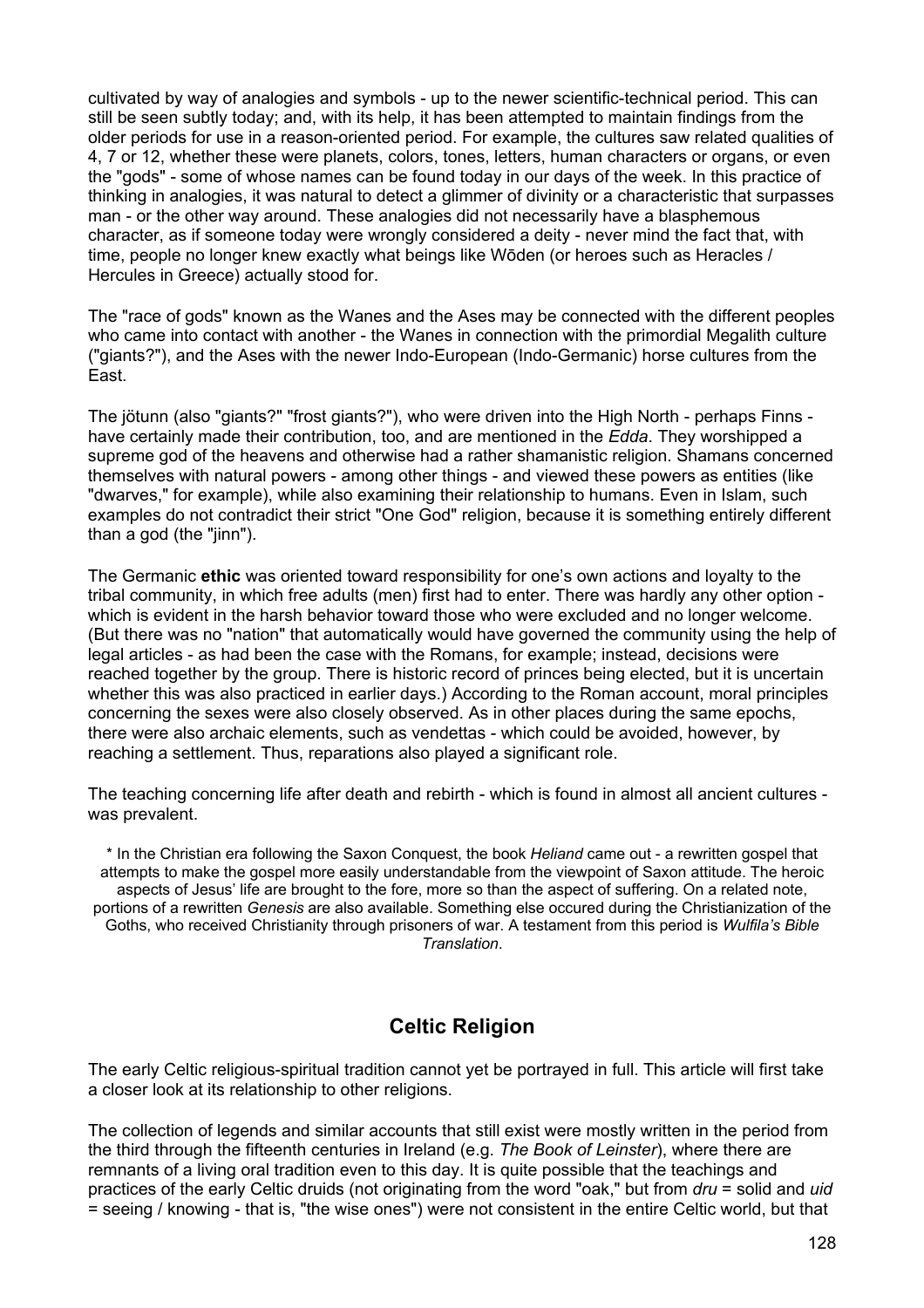<span id="page-128-0"></span>there were different trends. The Irish tradition alone gives account of five consecutive culture epochs and peoples in Ireland. This tradition was likely influenced by earlier knowledge concerning man's relationship to natural powers and the cosmos, particularly originating in the early European Megalithic culture. This pre-Celtic era can be detected in the language used for naming certain rivers and regions in Europe, which could have originated in an earlier language similar to presentday Basque.

Celtic "gods" were still explicitly refered to in old Roman documents (like those of Caesar). The earlier gods generally appear to have been Indo-European - even if they are not always as easy to equate with Roman gods in the way that was common to the Romans (*Lat.:* Mercury, Apollo, Minerva, Jupiter, Mars). What is meant, for instance, by the Celtic "*Dagda* = the good god"? Or *"Esus* = the respected one?" Ogmios corresponds to the Roman Mercury, Taranis to the Germanic god of thunder, and mother goddesses are also found in various places. Depending on the legend, the creation of parts of the Earth is attributed to giants, saints or elven creatures - each of whom, according to scholars, probably held the position of a deity in earlier mythology (cf. the Germanic "primeval giant", Ymir, above). The Celts considered themselves descendents of "Dispater," a god of the Underworld. (Or does it refer to a god who withdrew himself into the Underworld or into man's unconscious as a result of a change in consciousness?) For the most part, such questions are not being asked or satisfactorily answered in the context of religious studies.

The religion of the Celts in the Bronze Age and even later draws parallels with the older shift of the Germanic tradition mentioned above. "Baldur" (see "Old Germanic Religion", above) corresponds with the Celtic "Belenus." It cannot be proven - at least not using an impartial approach - that the pre-Christian Celts never had knowledge of a central deity; if there had been such a central deity, that would not automatically equate it with the way that has been made possible today to draw near to God.

The Celtic **ethic** of antiquity could perhaps be summarized as follows: venerating god, abstaining from evil, cultivating masculine virtues as a man (and feminine virtues as a woman). Accordingly, some people sought to more accurately identify their duties. Human sacrifices also played a role. However, this attempt to "reconcile the gods" could be the result - as in other cultures in the world of a period of degeneration in the original religion.

Furthermore, the Celts believed in an immortal soul and an immortal cosmos; but this was overshadowed by suspicions of possible events such as "the sky falling."

It appears that Saint Columbcille, the Celtic wise man who adopted Christianity, was not so much concerned about the demonization of his early Celtic beliefs; rather, it appears that his background made him more understanding of what Christianity could bring, in comparison to certain other Christian orientations. For example, the earlier Celtic Christianity was more nature-oriented and, therefore, more "sustainable" and open to the future than the Christianity of the Late Middle Ages - which also supplanted this Celtic Christianity. Currently, there are a few small projects - for instance, in France - where an attempt is being made to reconcile the Celtic tradition with Christianity. (Some other "modern traditions" from the Anglo-Saxon world - like Halloween, for example, which originate from the Celts - do not have much to do with the real, earlier Celts anymore.)

In this context, we can also reference the early Christian grail movement, based on the legend of Robert de Boron concerning Joseph of Arimathea and Mary Magdalene, who supposedly brought the grail containing the blood Jesus shed on the cross to France or England. Further references are Wolfram von Eschenbach's tale of the legendary King Arthur's round table, as well as Thomas Malory's *Le Morte d'Arthur*. Even here, elements from Celtic legends play a role. (There are certain modern groups today that associate themselves with the grail movement but are not the historic movement. This article will not endeavor to explore the "right" or "wrong" connections to the early tradition.)

**Early Slavic Religions** 

.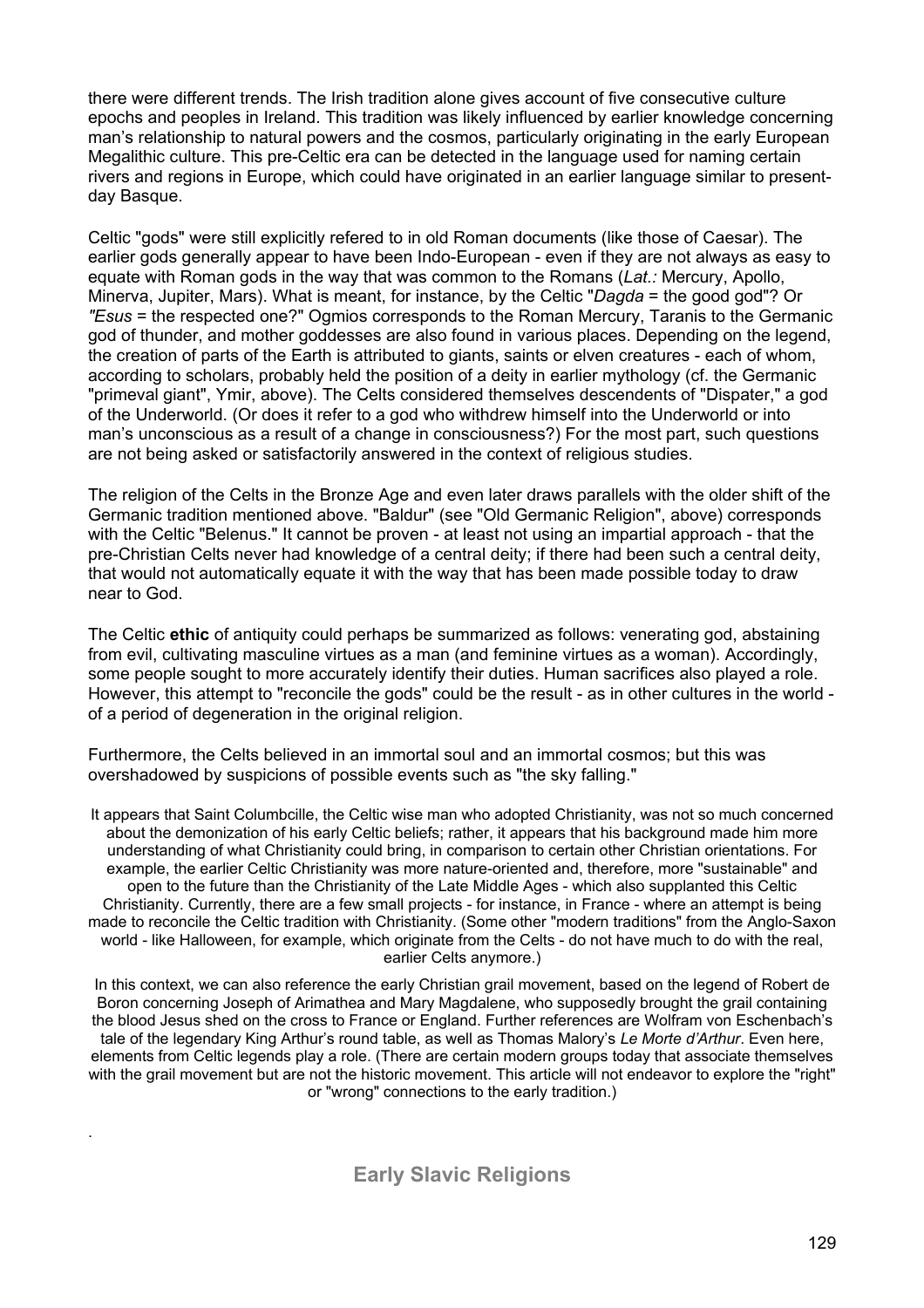<span id="page-129-0"></span>Apart from some later regional forms, very little is certain about any pre-Christian Slavic religions – especially their early periods.

Perun, the god of lightning, was likely identical to the god of thunder in other Indo-European religions, and hence a form of god of the heavens. The fact that Dashbog, the god of the sun, was considered the son of Svarog, the god of fire, could suggest a relationship to the Germanic Baldur myth (see there).

The underworld of the dead, with its god or guardian Veles, was regarded as a kind of paradise during the later period.

What stands out in comparison is that Jesus Christ is seen as the lord or protector of the living and the dead, since he bridged the two realms – which can be considered as advancement.

# **Early Baltic Religions**

There is also little known about the pre-Christian religion of the Baltic people.

Under his Lithuanian name, Perkunas, the god of lightning is likely also identical to the god of thunder in other Indo-European religions.

This religion is probably also closely related to other Indo-European religions. Over the course of time, these religions have taken on aspectsfrom other cultures in their particular areas, yet they remain similar in their basic features.

While Dievs was sometimes worshiped as the deity, the sun is associated with a goddess, Saule, and the earth was sometimes associated with a god and sometimes with a goddess. Laima is a Baltic goddess of fate; this was probably influenced by parts of an older religious tradition in which the mother deities played a major role.

It was believed that the dead continued to live, near the grave.

.

.

Worship of the different forces of nature played a major role, although earlier shamanistic practices were probably also incorporated. The involvement with forces of nature\* that is more typically associated with shamanism\* cannot in the strictest sense be compared with the cults of the gods.

\* In regard to natural religions, see the comments on the page on Shintoism.

# **Early Basque Religion**

In the pre-Christian religion of the Basques and in their language, we find possible remnants of ancient European (pre-Indo-European) megalithic culture ("great stone" culture). Some aspects were retained by oral tradition, even after Christianization. Christian aspects could also have been incorporated in the Basque tradition.

The goddess Mari of the "underworld" was considered the crucial deity, while her masculine counterpart Majuwas a sky god. A peculiar account involves the meeting of these two deities on Friday afternoon,resulting in hail, etc. This could be a reference to a convergence of two spiritual paths.

The sun goddess Ekhi was considered the daughter of Lur, the goddess of the earth.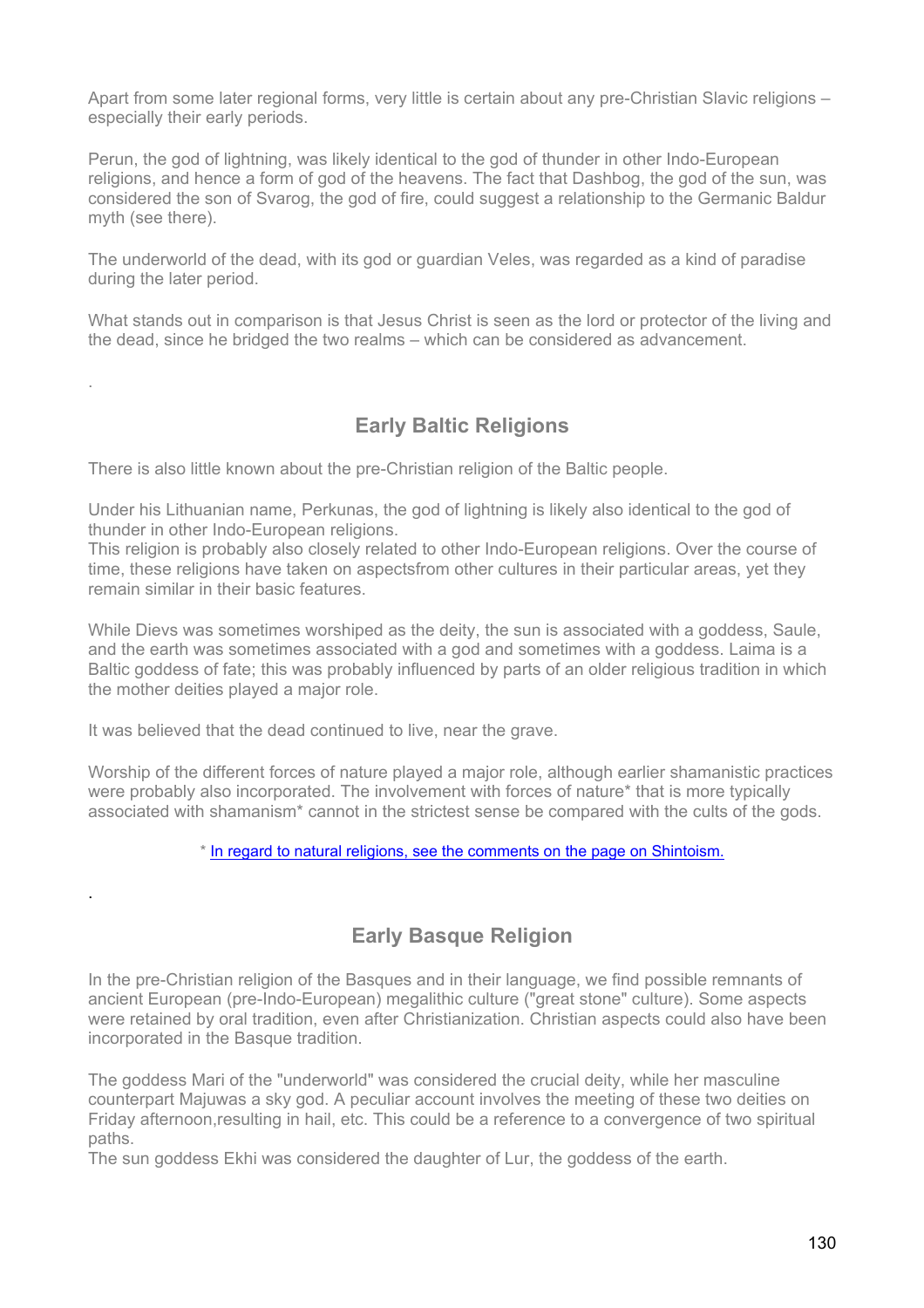<span id="page-130-0"></span>Basque tradition also included the belief in a life after death and in various spirits, some that were helpful and some that were evil.

Apparently lying, stealing and breaking one's word were considered moral offences.

# **Early Finnish Religion**

The pre-Christian religious beliefs and customs of the Finns have remained distinguishable through legends, ballads and practices that survived Christianization. Many such ballads were compiled in the "Kalevala," a national work of epic poetry in the 19th century.

Ilmarinen, the blacksmith or "forger" in this epic, was the creator of the celestial canopy. The originally related Ostyaks, Voguls who likewise spoke non-Indo-European languages, acknowledged a supreme god of the heavens, and a hierarchy of spirits. Spirits are not gods in the strictest sense. The Finnish tradition included a mythical image of duck eggs that roll into the water and turn into the visible cosmos.

It was only later that the worship of the storm-god Ukko became prevalent. A large number of gods of nature, natural beings and protective spirits were also acknowledged in this tradition. The soul, which lived on after death, was regarded as a breath or the shadow of a soul in a realm of the dead.

Väinämoinen, the singer in the epic, follows old shamanistic practices that ultimately trace back to prehistoric times.

The position of school books concerning such early religions - that early cultures invented a random number of gods, and that they had no concept of the Creator God - is open to debate, at least in the case of several religions. The search for God as the source of all things is really quite old. In the case of Enoch and Noah - the latter being the root of all of today's people groups, from the biblical perspective - even the Bible's account of creation recognizes that the true God was able to reveal himself to them and inspire them. Today, there are new possibilities - through Christ - to come closer to God and his characteristics.

[Back to the index.](#page-1-0)

.

.

# **Religio[n1\)](#page-130-0)as a "reconnection" of man with God - on paths with Jesus Christ.**

 $1/2$  The origin of the word Religion is Latin re-ligio = re-uniting - with God, who takes shape in us from our "core". Something like this happens on the large scale too, similar to a hologram.

### **The recognition of deeper problems in human life.**

Even for changes that go beyond healing the body, Jesus' first question would be: "Do you want to get well?" *(John 5,6)*; or **Do you know the imperfection you still have to change, if you want to come closer to God?** One can find a central thread behind the simple matters of life, which aren't usually associated with Religion. A child growing up to adulthood gains new abilities; however, some of the abilities to experience things intensively becometemporarily "lost" ('covered'). Later, one can try to renew these natural abilities. In this case, the newly gained abilities remain, while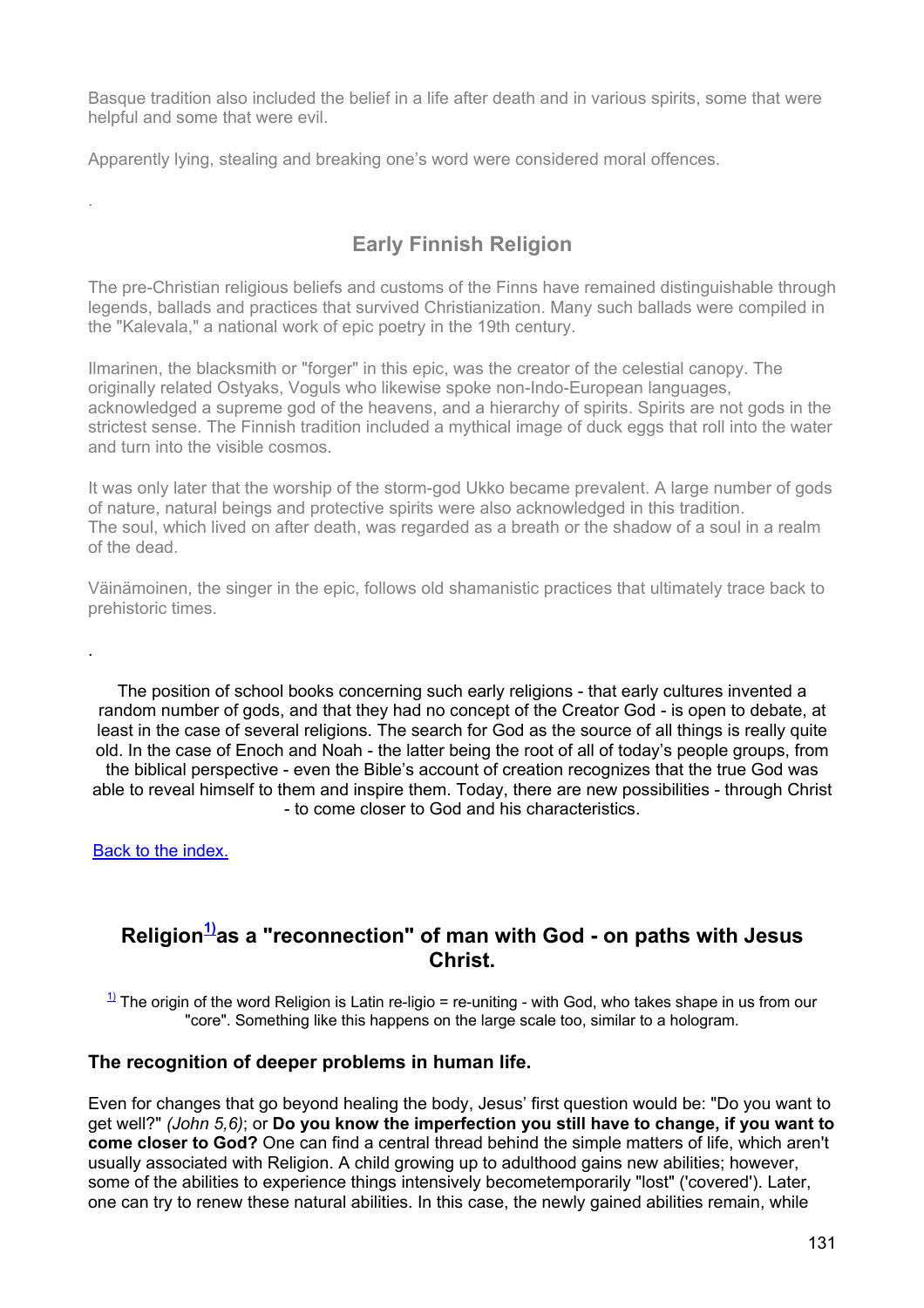<span id="page-131-0"></span>the hardening of the being diminishes or becomes erased. The breaks in mind and life resulting from the break between the intellectual and the instinctive life - with a weak bridge between them in the "heart" - become better reintegrated. It is possible to show that this break is one of the meanings of "eating the fruit of the tree of knowledge" in the myth of paradise - so overcoming one's negative ("devilish") qualities will include healing this break. The saying of Jesus, "Unless you change and become like children, you will never enter the kingdom of heaven." is based on deep knowledge of the possibilities to change and return - *Matthew 18,1-3; Mark 10,15; Luke 18,*  17. This is not only a matter of the unprediudiced manners of children, but also concerns original basics of development, which are "archetypal"  $\frac{2}{2}$  patterns - a lost part of an "instruction for the use of man". This path can lead far beyond today's limited intellectual consciousness.

<sup>2)</sup> Archetypal: a term of the depth psychology of C. G. Jung and others; basic patterns of human existence experienced as different forms/ figures, e.g. in dreams. However, the "archetypes" also have a high level of mixed and misleading content. "God" is portrayed as an old man, and references to "heaven" and "hell" become "archetypical" symbols of a "collective unconscious". Jung did not know exactly what this was. At least a core of this level of consciousness appears to exist to a certain extent in all people – with its images and ideas that are impressed upon people. Thus, this emerges as a kind of primal memory from a very early time in the history of humankind – even before such periods as the "mythical consciousness", as presented in our chapter *"Consciousness, brain research and free will"*. This level of consciousness also contains such contrasts (more or less "apparent" contrasts), as addressed on our page *"A Christian attitude...a third way"*. A closer view reveals that this level's notion of God is a rather problematic caricature. That is why, for example, the*Tibetan Book of the Dead (BardoThodol) –* for which C.G. Jung wrote the preface – warns the living against responding to the deceptive deities and demonic figures of this level after death. A similar writing existed in ancient Egypt. Even Gnostics in the Christian sphere held a critical view of such figures , as they were surely also experienced in dreams and meditation. Fairy tales have attempted to creatively interact with this world of symbolism, which can indeed be useful for children. However, adults may attempt to go beyond these symbols – symbols that have taken on many human aspects. But the real challenge involves seeking God directly, rather than letting him fizzle out with these false concepts of God.

This does not mean that it can easily be managed under one's own steam. Jesus offers a real path and the power or grace to master it. Christian seekers for truth, Christian mystics and Christian alchemists all found their path of (greater) perfection *(compare e.g. Matthew 5,48; John 10,34;...).* Many other Christians, either consciously or unconsciously, have similar experiences, - whether they search inwardly apply their faith in social life, or combine both. This is something we call "full Christianity". For thousands of years, many other cultures have also been searching for solutions to those inner conflicts; e.g. the Taoist alchemists and some schools of Yoga  $\frac{3}{2}$ .

 $3$ The Indian word Yoga, literally "put to the yoke" means seeking the reconnection with the origin and eternity too. This does not mean, that all these paths must lead to the same goal. Concerning the similarities and differences see our special pages.

The "God-man" Jesus Christ, the 'new Adam' is the signal that shows us that human beings can regain the original qualities they "lost" and that it's time to adjust their negative qualities, which have meanwhile become dangerous. Luckily for the earth, Jesus represented both the connection to the original source of the meaning of life - God - and the highly developed human consciousness. He overcame the forces of degeneration. In spite of being different from people, he was also the human being who manifested this. So people can do this too, especially if they do it consciously. But even for those who don't know about the historical Jesus, his life including the resurrection can have effects on them - just as animals learn something on a remote island faster. after animals of the same kind have learned it on another island, influenced by their mutual field of force. This occurrences were discovered by *R. Sheldrake*.

At first, an inner relation to Christ and to God are possible to find without a Church. However, an appropriate community of Christians is helpful. The contradictory theologies, partially describing Christ either as a spiritual adviser or as a social reformer, are no longer the last resort; but they can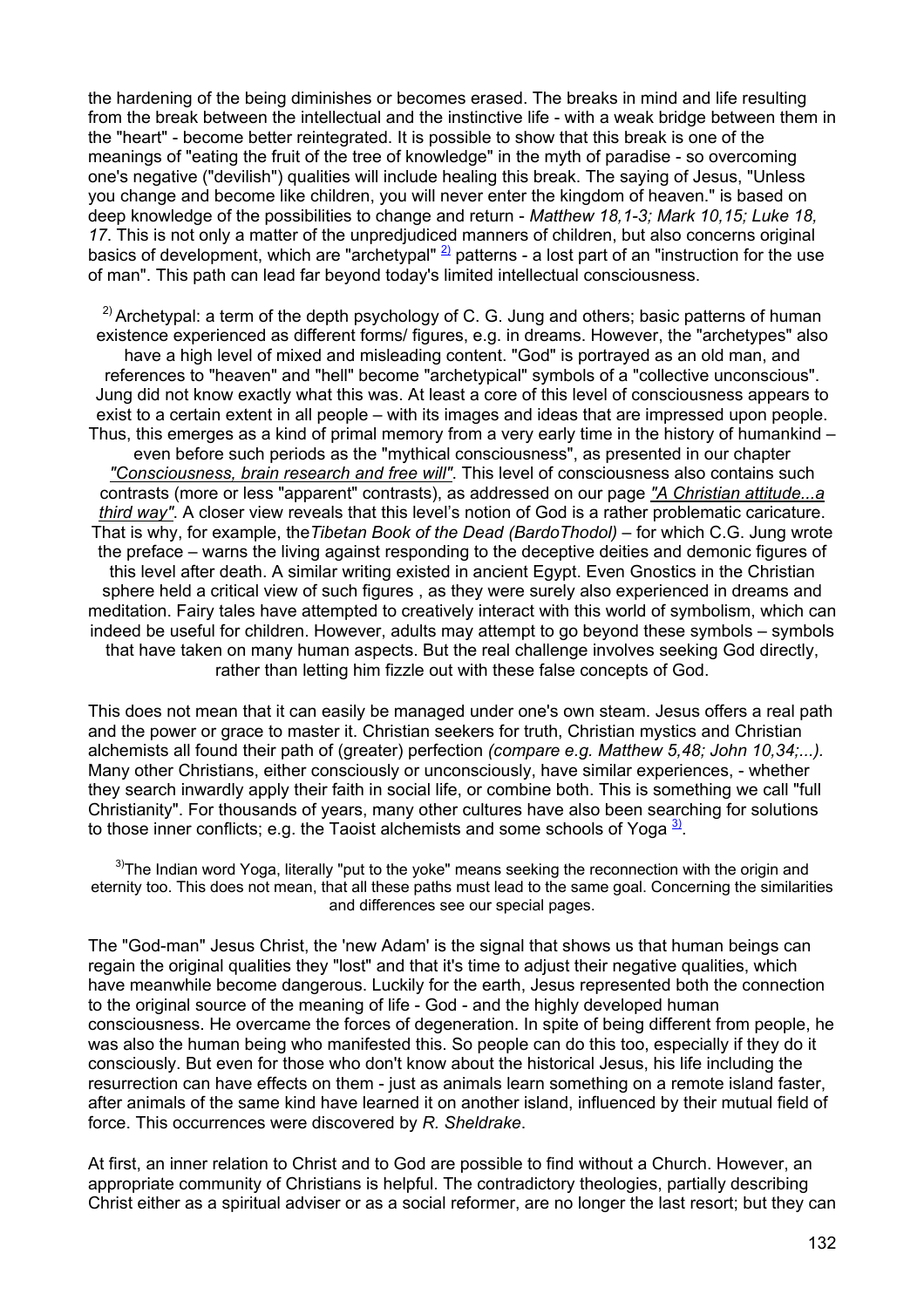give some people a clue; if they know about the various schools of theology, the effect must not be one-sided.. Every individual can directly attune himself to Christ in the privacy of his own room, but - with more experience - also in daily life . For this purpose one can remember Jesus' qualities that have been handed down to us in the Gospels. If we believe that Christ survived his death as the resurrected one, we can also contact him as a being that exists in the present time. (There are many testimonies of people surviving after death too, but usually in a state different from that of Christ.) We can feel to pray "in his name", with him as our elder brother to God, who encompasses ('wraps') all. *(see. John 15,16; Matthew 6, 7-15; Matthew 18,19-20).* E.g.:

> God, my origin, my help and my hope! In unity with Jesus Christ \* I thank You for everything coming from You; and I ask You, forgive me everything that took me a long way from You \*\*; in this silence, please let me become creative by Your Spirit \*\*\*; take me up Your path

\*) Those who want to include Mary may also do so. This way, both the male and female qualities of man can become exalted.

\*\*) An additional practice can be: 1<sup>st</sup> to look at an emotion felt as negative as it occurred (e.g. anxiety, hate and anger, indifference and presumption, extreme doubt - or a problem; even if it happened in mind or words only, *compare Matthew 5,22*). 2<sup>nd</sup> Instead of ruminating over it, wait a moment, in order to become aware of what it is.  $3<sup>rd</sup>$  to offer this problem - that can now be felt - to God in prayer. (Beyond this, we can also give our whole lives into the hands of God or Christ).  $4<sup>th</sup>$  to wait calmly, until some relief is felt.

\*\*\*) The silence calms things which have happened' and so prepares them better for working on or for prayer. Then there is more openness for new things.

## **The significance of ethics on this path.**

One level on the path is **"loving God"**, who is above everything, **"and love your neighbour as yourself"** *(Matthew 19,19)*. Loving oneself too can also be part of the effort to find one's task for others. Love can connect us with Christ, because it's his main nature, **combined with wisdom**. The path of good deeds with its effects also makes the Christian Path clear. Jesus kept the old ethical basics; because (usually) "a man reaps what he sows" *(Gal. 6,7)* but he stressed the **responsibility** of the individual more than the external law. Here we can experience that there is something within us - e.g. felt as conscience - which is in harmony with the spirit, which Christ exemplified throughout his own life. This point can be individually experienced in the heart, in the soul or in the spirit. It is useful to bring the known qualities of Christ home to oneself as often as possible; to allow a more direct contact to arise - even if there are no big effects for the time being.

The power developing this path within us through mercy can attract the universal healing power approaching from the "external" Christ and God. Here, the individual way of experiencing can be different too; however, in this case the effects on oneself and the context may be intensive. Those experiences, which till now had only been had by a few "mystics" and "saints", can now spread to ordinary people in our "apocalyptic" time, although one may not immediately recognize its significance and so it must be mentioned here. Those concerned can accept this transforming power; otherwise it may painfully hit the barriers of those who have not developed enough qualities in harmony with it - so that it may be felt as some kind of "judgement".

> Guide me, that I will not harm Others on their way to You. Guide me to help Others according to Your will. Save me on my way. Help me to be united with Your love.

> > \*) Here others may also be included.

**A similar development on a large scale, in the cultures since prehistoric times.**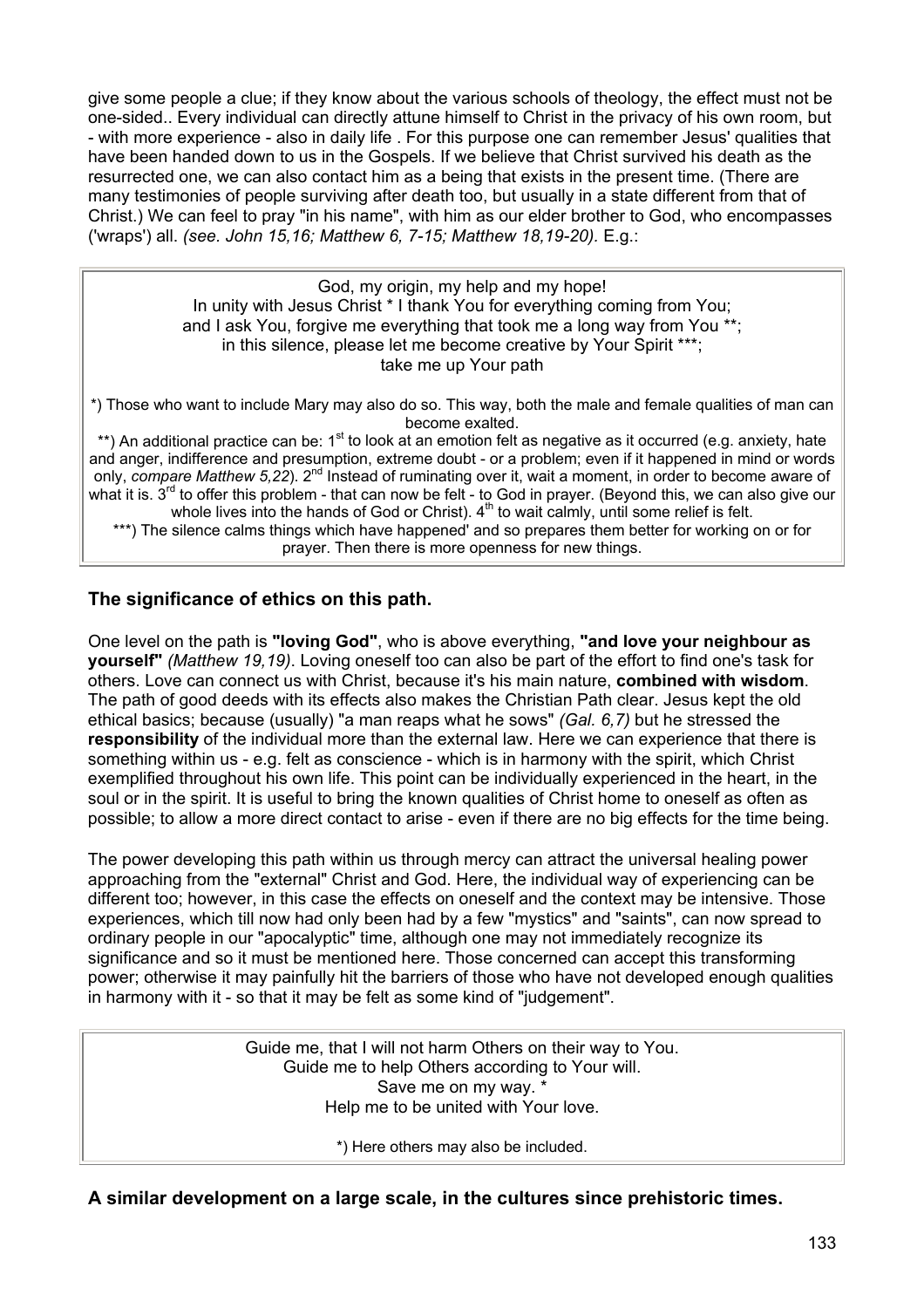<span id="page-133-0"></span>Like the stages of development from the child to maturity previously mentioned, human cultures also went through similar stages of consciousness. On one hand they resulted in new abilities (a freer will, freer feelings and thoughts than before). On the other hand the original familiarity with the whole of "creation" diminished, with problematical consequences. *(Compare e.g. Jean Gebser, "Ursprung und Gegenwart" – German).* One after the other, an "archaic", a "magical", a "mythical", and an intellectual consciousness arose and beyond that a more integrated common sense has developed. Outstanding beings helped to take these steps in development which were fruitful for their cultures. This happened in spite of all obstacles, but - as mentioned - it impaired previous abilities. In recent history, mankind and its various peoples have had to accept the challenge to continually master smaller or greater evolutionary steps, in order to survive.  $\frac{4}{2}$ . These possibilities have existed for around (about) 2000 years. This development no longer diminishes older qualities such as the intellect. If enough individuals develop a more and more holistic common sense and renew their connection with their divine origin  $\frac{1}{1}$ , mankind can win the race against apocalyptic catastrophies with help from "above". There is also a relationship between activists in the world, e.g. the peace movement etc. All people with a good will have their role to play in the "game". Many people - in all of the established religious schools - are obviously seeking. They go on ahead into the future and help to work off the past - although there may be some "mediocrity". It does not matter whether one thinks that the purpose is to "rescue" humanity or to advance in consciousness. The contemporary scale of values must become transformed, because it is clear where the old "program" is leading to. Everything is part of the whole and so all good deeds help the world.

 $4)$  We do not agree with the pessimistic attitude, e.g. in Herbert Gruhl's last book "Himmelfahrt ins Nichts" (German, "Ascension into Nothing"), only because one can feel for a forgotten source of development and power - which, nevertheless, is only a chance: God.

> Inspire the people to put decisions about life and death in Your hands \*. Help those who work for Your creation. Lead this world to the breakthrough to Your promised new time.<sup>\*\*</sup>

\*) Here details may be added, or considered meditatively after the prayer, like this: 'to stop building up violence', 'resolving problems for taking away one cause of violence', 'to start a peaceful dialogue between the well-meaning people of various religions'.

\*\*) *Luke 11:2; 21:31. Revelation 11:16*. God can deal out the love given to him.

### **So a "turnabout" to God on both a small scale and a large scale is in hand.**

The importance does not primarily lie on "beliefs" - that is, on human thoughts about religion - but rather on a person's connection to God, lived out in a real way.

*John 16,12-13: "I have yet many things to say to you, but you cannot bear them now. 13: When the Spirit of truth comes, he will guide you into all the truth; for he will not speak on his own authority, but whatever he hears he will speak, and he will declare to you the things that are to come.*

[Back to the index.](#page-1-0)

.

# **Help: A self-examination for the work with the main text of "Ways of Christ" - in the inner and outer life:**

[Did I read the "Introduction into the purpose and use of this text"](#page-2-0) **?** (If not: it may help to do so now, [especially in case of numerous general ambiquities\).](#page-2-0)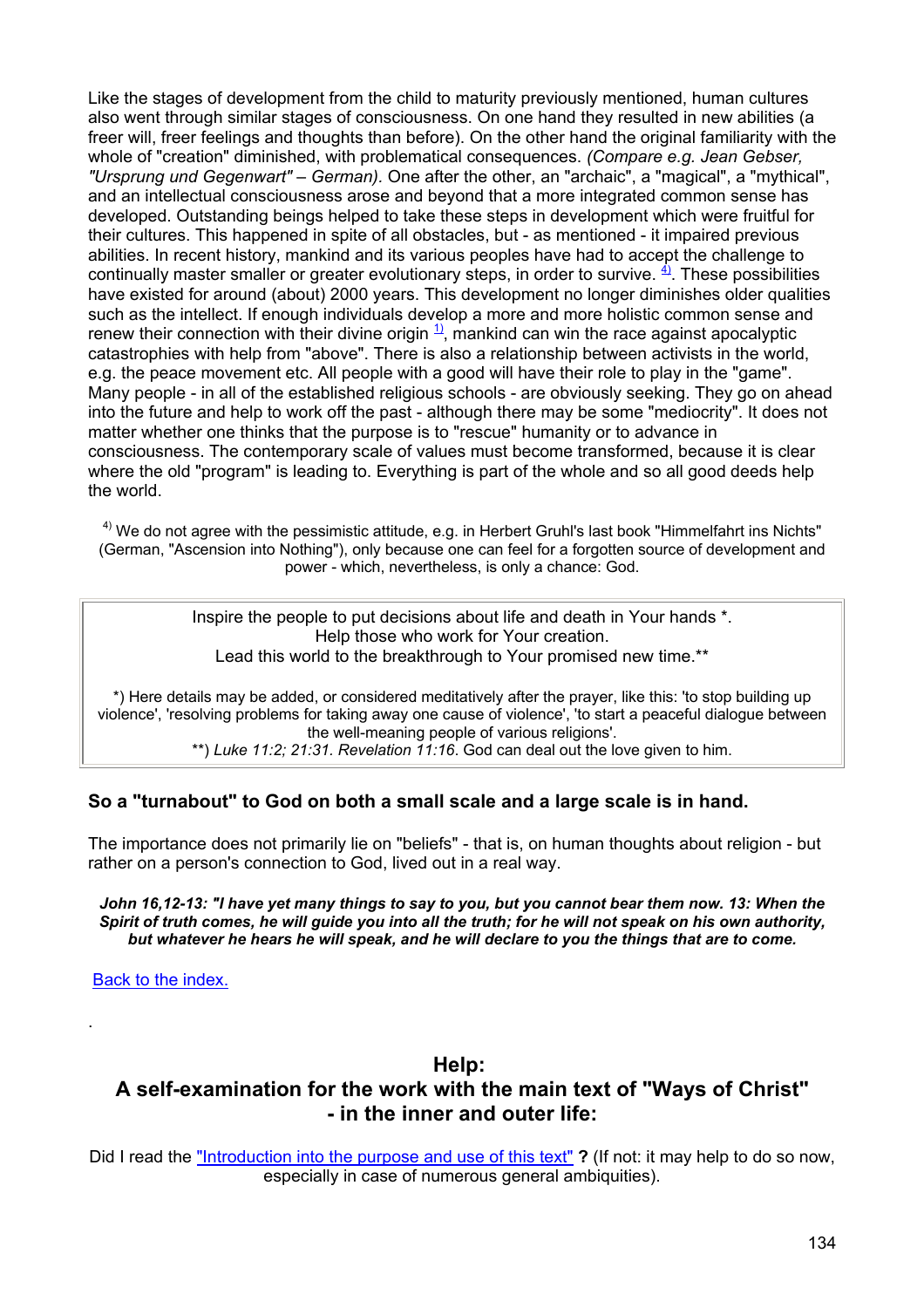Have I studied the chapters of this commentary in sequence**?** (If not - and if you are really interested in the emulation of Christ: study also the previous chapters).

If I did not know the related chapters of the Bible, did I take the trouble to read them**? .**

Have I studied till now without having the distressing feeling that I have skimmed over an earlier passage in the commentary or in the Bible, which I did not understand**?** (Otherwise consider that passage calmly again and as far as possible without prejudices.

Did I read and use the "methodical tips, Christian Meditation..." as a possible aid to deeper [understanding, experiencing and working out the contents](#page-2-0)**?** .

[Do I have a general idea of my present abilities, traits of character, habits](#page-95-0)**?** (If not: think about it [and make notes\).](#page-95-0)

If the answer is yes: Is there a certain quality - related to the text just studied - which I want to pray [for urgently and which I wish to improve, \(or which is already developing\)](#page-95-0)**?**

Did I think of applying my latest realizations in my daily life**?**.

Am I already open for being guided in my conscience**?**.

Have I attempted to find or achieved a more direct guidance by God through Jesus Christ on my path**?**.

So, where do I stand in my relation to God**?**

[Back to the index.](#page-1-0)

# **Imprint: copyright, conception, email.**

**You are allowed to print Your copy from this website, and to give free copies to other interested persons without changes of the contents; the copyright remains with us:** This is a complete version of the main text including most of the extra pages, optimized for download and print; it is around (about) 154 pages = 585 kB), dependent on the settings of Your browser and Your printer. Or as a [pdf-file](http://www.ways-of-christ.net/print/en.pdf) (ebook 667 kB); the website may be a newer version than these composed versions; [technical info about our pdf-files ...](http://www.ways-of-christ.com/print/)). There is additionally a pdf-file of the [paintings](http://www.ways-of-christ.com/print/en_images.pdf) (169 kB, 3 pages).

**Produced** in this form 1991-2021; the first publication in the Internet was 2001-01-31; this is the new version with a new web address since 2001-07-06, with later revisions.

**© Authors:** Project Christuswege / Ways of Christ™. (Assn. for Christian Ways).

**Publisher** of this Internet version (Internet-Service) is Helmut Ziegler, Germany.

You may send an **e-mail** [to ways-of-christ.net : \(click here for a form\)](http://www.ways-of-christ.net/form/form.htm) No advertising, please! Please allow (up to) several weeks for a reply, if You expect one.

*A printed booklet - an older version of the main text (2001) - was published only in German - by O:Boehm, "Bewusst", Kiel. See the [German site](http://www.christuswege.net/) . The new internet ebooks replace that older version.* 

*If You have no printer for printing the new English version, You may ask Ways of Christ for a photocopy.*

**Translation:** Some differences between British and American English are marked (brackets). Concerning the English translation of some additional pages, the readers are asked to be